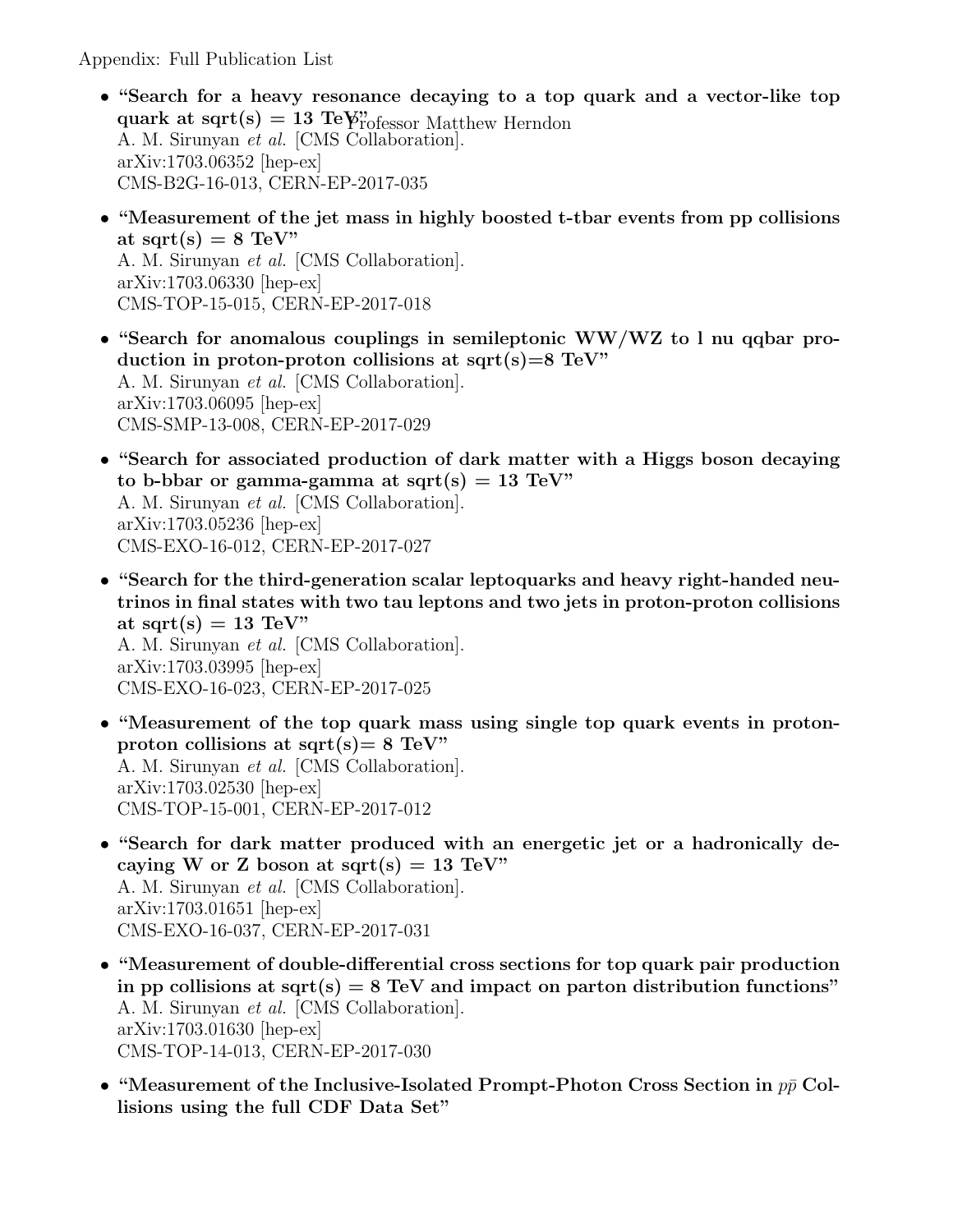T. A. Aaltonen et al. [CDF Collaboration]. arXiv:1703.00599 [hep-ex]

FERMILAB-PUB-17-053-PPD

- "Search for standard model production of four top quarks in proton-proton collisions at  $\sqrt{s} = 13$  TeV" A. M. Sirunyan et al. [CMS Collaboration]. arXiv:1702.06164 [hep-ex] CMS-TOP-16-016, CERN-EP-2017-023
- "Measurement of the cross section for electroweak production of  $Z_{\gamma}$  in association with two jets and constraints on anomalous quartic gauge couplings in proton-proton collisions at  $\sqrt{s} = 8$  TeV" V. Khachatryan et al. [CMS Collaboration]. arXiv:1702.03025 [hep-ex] CMS-SMP-14-018, CERN-EP-2016-308
- "Measurement of prompt and nonprompt  $J/psi$  production in pp and pPb collisions at sqrt(s[NN]) =  $5.02$  TeV" A. M. Sirunyan et al. [CMS Collaboration]. arXiv:1702.01462 [nucl-ex] CMS-HIN-14-009, CERN-EP-2017-009
- "Search for associated production of a Z boson with a single top quark and for tZ flavour-changing interactions in pp collisions at  $\sqrt{s} = 8$  TeV" A. M. Sirunyan et al. [CMS Collaboration]. arXiv:1702.01404 [hep-ex] CMS-TOP-12-039, CERN-EP-2016-324
- "Study of jet quenching with Z+jet correlations in PbPb and pp collisions at  $\sqrt{s_{NN}} = 5.02 \text{ TeV}$ " A. M. Sirunyan et al. [CMS Collaboration]. arXiv:1702.01060 [nucl-ex] CMS-HIN-15-013, CERN-EP-2017-002
- "Azimuthal anisotropy of charged particles with transverse momentum up to 100 GeV in PbPb collisions at  $\sqrt{s_{NN}} = 5.02 \text{ TeV}$ " A. M. Sirunyan et al. [CMS Collaboration]. arXiv:1702.00630 [hep-ex] CMS-HIN-15-014, CERN-EP-2017-001
- "Measurement of the inclusive energy spectrum in the very forward direction in proton-proton collisions at sqrt(s)=13 TeV" A. M. Sirunyan et al. [CMS Collaboration]. arXiv:1701.08695 [hep-ex] CMS-FSQ-16-002, CERN-EP-2016-313
- "Search for single production of vector-like quarks decaying into a b quark and a W boson in proton-proton collisions at  $\sqrt{s} = 13$  TeV"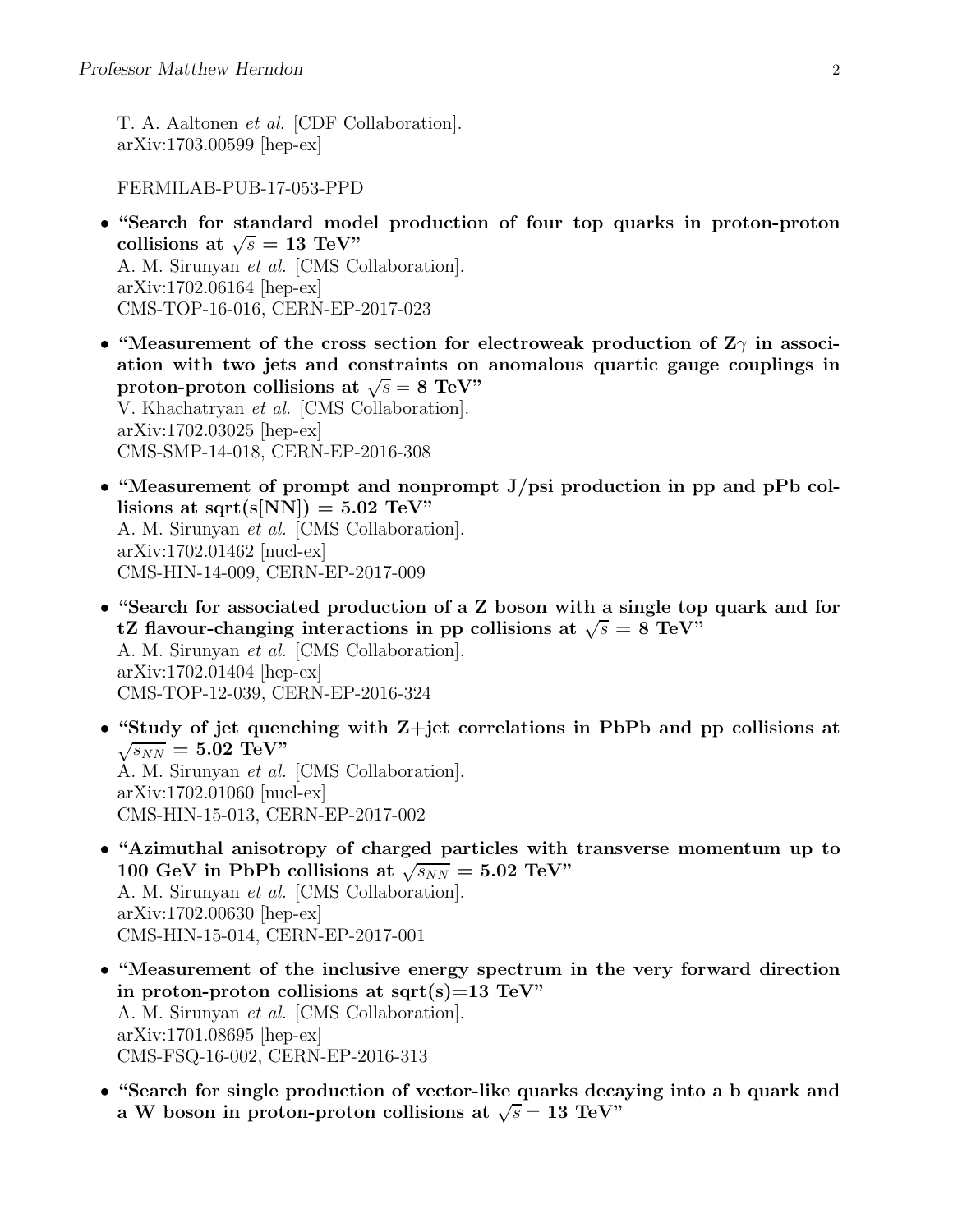A. M. Sirunyan et al. [CMS Collaboration]. arXiv:1701.08328 [hep-ex] CMS-B2G-16-006, CERN-EP-2016-319

- "Search for single production of vector-like quarks decaying to a Z boson and a top or a bottom quark in proton-proton collisions at  $\sqrt{s} = 13$  TeV" A. M. Sirunyan et al. [CMS Collaboration]. arXiv:1701.07409 [hep-ex] CMS-B2G-16-001, CERN-EP-2016-326
- "Search for supersymmetry with multiple charged leptons in proton-proton collisions at  $\sqrt{s} = 13 \text{ TeV}$ " V. Khachatryan et al. [CMS Collaboration]. arXiv:1701.06940 [hep-ex] CMS-SUS-16-003, CERN-EP-2016-306
- "Measurement of the  $tt$  production cross section using events with one lepton and at least one jet in pp collisions at  $\sqrt{s}$ =13 TeV" A. M. Sirunyan et al. [CMS Collaboration]. arXiv:1701.06228 [hep-ex] CMS-TOP-16-006, CERN-EP-2016-321
- "Search for dark matter and unparticles in events with a Z boson and missing transverse momentum in proton-proton collisions at  $\sqrt{s} = 13$  TeV" A. M. Sirunyan et al. [CMS Collaboration]. arXiv:1701.02042 [hep-ex] DOI:10.1007/JHEP03(2017)061 JHEP 1703, 061 (2017) CMS-EXO-16-010, CERN-EP-2016-309, FERMILAB-PUB-17-011-CMS
- "Search for light bosons in decays of the 125 GeV Higgs boson in proton-proton collisions at  $\sqrt{s} = 8$  TeV" V. Khachatryan et al. [CMS Collaboration]. arXiv:1701.02032 [hep-ex] CMS-HIG-16-015, CERN-EP-2016-292
- "Mechanical stability of the CMS strip tracker measured with a laser alignment system"

A. M. Sirunyan et al. [CMS Collaboration]. arXiv:1701.02022 [physics.ins-det] CMS-TRK-15-002, CERN-EP-2016-320

- "Search for supersymmetry in the all-hadronic final state using top quark tagging in pp collisions at  $\sqrt{s} = 13$  TeV" V. Khachatryan et al. [CMS Collaboration]. arXiv:1701.01954 [hep-ex] CMS-SUS-16-009, CERN-EP-2016-293
- "Search for leptophobic Z' bosons decaying into four-lepton final states in protonproton collisions at  $\sqrt{s} = 8$  TeV"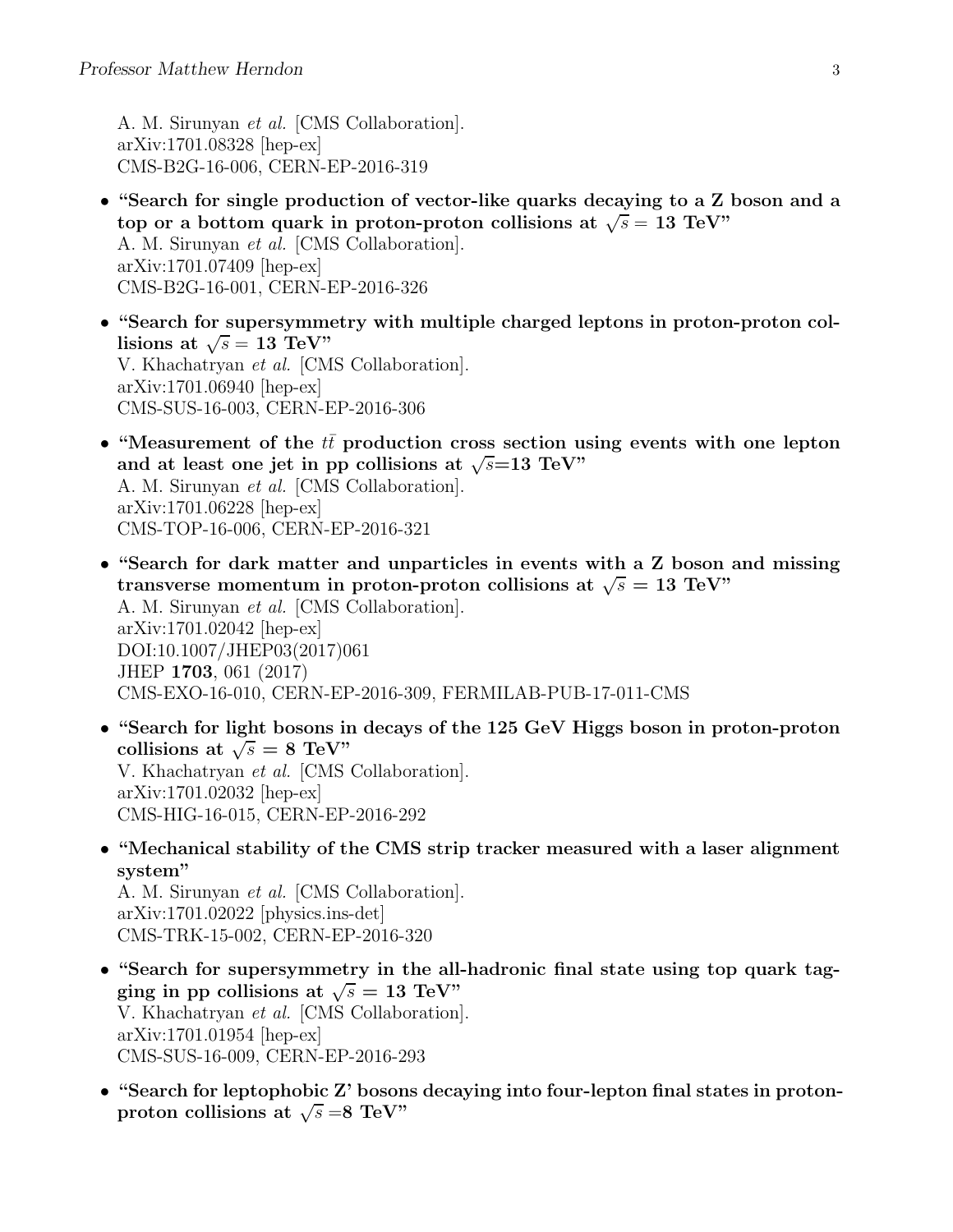V. Khachatryan et al. [CMS Collaboration]. arXiv:1701.01345 [hep-ex] CMS-EXO-14-006, CERN-EP-2016-295

- "Search for high-mass  $Z\gamma$  resonances in proton-proton collisions at  $\sqrt{s} = 8$  and 13 TeV using jet substructure techniques" A. M. Sirunyan et al. [CMS Collaboration]. arXiv:1612.09516 [hep-ex] CMS-EXO-16-025, CERN-EP-2016-300
- "Search for heavy gauge W' boson in events with an energetic lepton and large missing transverse momentum at  $\sqrt{s} = 13$  TeV" V. Khachatryan et al. [CMS Collaboration]. arXiv:1612.09274 [hep-ex] CMS-EXO-15-006, CERN-EP-2016-281
- "Measurement of electroweak-induced production of W gamma with two jets in pp collisions at  $\sqrt{s} = 8$  TeV and constraints on anomalous quartic gauge couplings"

V. Khachatryan et al. [CMS Collaboration]. arXiv:1612.09256 [hep-ex] CMS-SMP-14-011, CERN-EP-2016-289

- "Search for massive resonances decaying into WW, WZ or ZZ bosons in protonproton collisions at  $\sqrt{s} = 13$  TeV" A. M. Sirunyan et al. [CMS Collaboration]. arXiv:1612.09159 [hep-ex] CMS-B2G-16-004, CERN-EP-2016-296
- "Measurements of the charm jet cross section and nuclear modification factor in pPb collisions at  $\sqrt{sNN} = 5.02 \text{ TeV}$ " A. M. Sirunyan et al. [CMS Collaboration]. arXiv:1612.08972 [nucl-ex] CMS-HIN-15-012, CERN-EP-2016-274
- "Search for electroweak production of a vector-like quark decaying to a top quark and a Higgs boson using boosted topologies in fully hadronic final states" A. M. Sirunyan et al. [CMS Collaboration]. arXiv:1612.05336 [hep-ex] CMS-B2G-16-005, CERN-EP-2016-290
- "Searches for pair production for third-generation squarks in sqrt(s)=13 TeV pp collisions" A. M. Sirunyan et al. [CMS Collaboration]. arXiv:1612.03877 [hep-ex] CMS-SUS-16-008, CERN-EP-2016-284
- "Search for heavy neutrinos or third-generation leptoquarks in final states with two hadronically decaying tau leptons and two jets in proton-proton collisions at sqrt $(s) = 13$  TeV"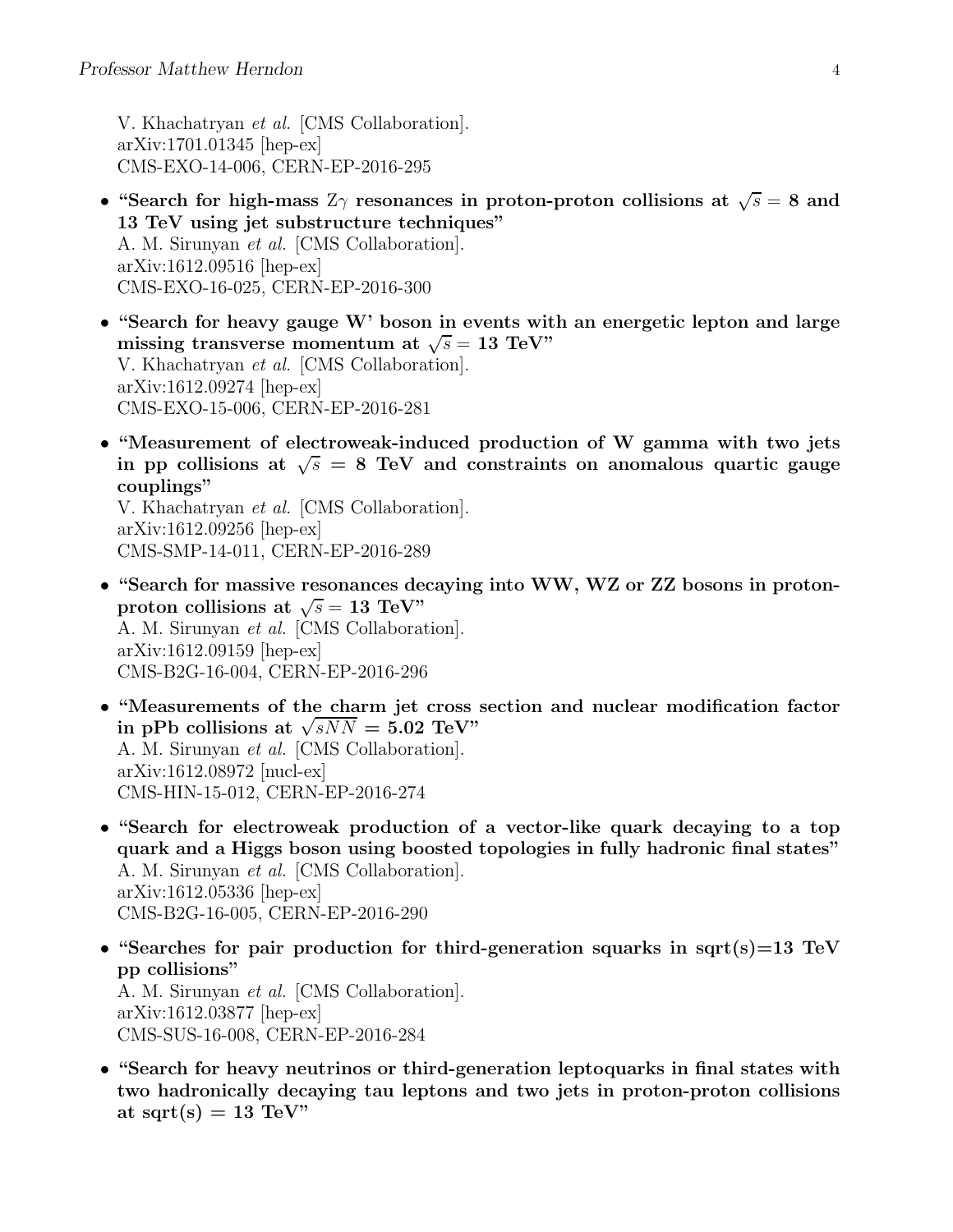V. Khachatryan et al. [CMS Collaboration]. arXiv:1612.01190 [hep-ex] DOI:10.1007/JHEP03(2017)077 JHEP 1703, 077 (2017) CMS-EXO-16-016, CERN-EP-2016-286

• "Search for single production of a heavy vector-like T quark decaying to a Higgs boson and a top quark with a lepton and jets in the final state" V. Khachatryan et al. [CMS Collaboration]. arXiv:1612.00999 [hep-ex]

CMS-B2G-15-008, CERN-EP-2016-279

• "Search for CP violation in top quark-antiquark production and decay in protonproton collisions at  $\sqrt{s} = 8$  TeV" V. Khachatryan et al. [CMS Collaboration]. arXiv:1611.08931 [hep-ex]

CMS-TOP-16-001, CERN-EP-2016-266

• "Search for supersymmetry in events with photons and missing transverse energy in pp collisions at 13 TeV" V. Khachatryan et al. [CMS Collaboration]. arXiv:1611.06604 [hep-ex]

CMS-SUS-15-012, CERN-EP-2016-269

- "Search for heavy resonances decaying to tau lepton pairs in proton-proton collisions at  $\sqrt{s} = 13$  TeV" V. Khachatryan et al. [CMS Collaboration]. arXiv:1611.06594 [hep-ex] DOI:10.1007/JHEP02(2017)048 JHEP 1702, 048 (2017) CMS-EXO-16-008, CERN-EP-2016-273
- "Measurements of the associated production of a Z boson and b jets in pp collisions at  $\sqrt{s} = 8$  TeV" V. Khachatryan et al. [CMS Collaboration]. arXiv:1611.06507 [hep-ex]

CMS-SMP-14-010, CERN-EP-2016-254

• "Measurement of the  $t\bar{t}$  production cross section using events in the e $\mu$  final state in pp collisions at  $\sqrt{s} = 13$  TeV" V. Khachatryan et al. [CMS Collaboration]. arXiv:1611.04040 [hep-ex] DOI:10.1140/epjc/s10052-017-4718-8 Eur. Phys. J. C 77, 172 (2017) CMS-TOP-16-005, CERN-EP-2016-265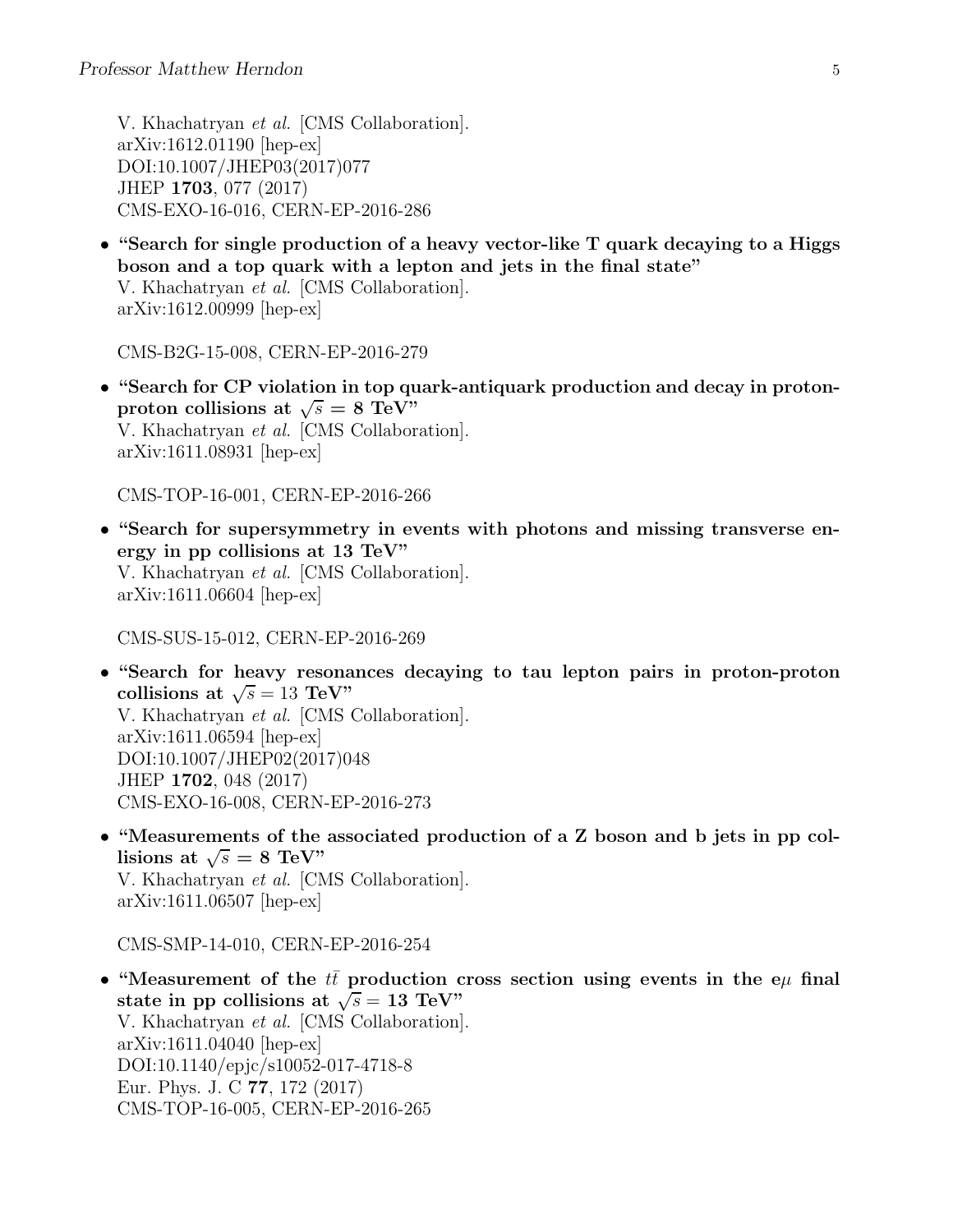• "Measurements of the differential production cross sections for a Z boson in association with jets in pp collisions at  $\sqrt{s} = 8$  TeV" V. Khachatryan et al. [CMS Collaboration]. arXiv:1611.03844 [hep-ex]

CMS-SMP-14-013, CERN-EP-2016-256

- "Search for dijet resonances in proton-proton collisions at sqrt(s) = 13 TeV and constraints on dark matter and other models" A. M. Sirunyan et al. [CMS Collaboration]. arXiv:1611.03568 [hep-ex] DOI:10.1016/j.physletb.2017.02.012 Phys. Lett. B CMS-EXO-16-032, CERN-EP-2016-277
- "Charged-particle nuclear modification factors in PbPb and pPb collisions at  $\sqrt{s_\mathrm{NN}}=5.02\,\, \mathrm{TeV}$ "

V. Khachatryan et al. [CMS Collaboration]. arXiv:1611.01664 [nucl-ex]

CMS-HIN-15-015, CERN-EP-2016-242

• "Suppression of  $\Upsilon(1S)$ ,  $\Upsilon(2S)$  and  $\Upsilon(3S)$  production in PbPb collisions at  $\sqrt{s_{NN}}$  $= 2.76$  TeV" V. Khachatryan et al. [CMS Collaboration]. arXiv:1611.01510 [nucl-ex]

CMS-HIN-15-001, CERN-EP-2016-248

• "Relative modification of prompt  $\psi(2S)$  and  $J/\psi$  yields from pp to PbPb colli- ${\rm sions\,\, at}\,\,\sqrt{s_{\rm NN}}=5.02\,\,{\rm TeV}^{\rm ,s}$ A. M. Sirunyan et al. [CMS Collaboration]. arXiv:1611.01438 [nucl-ex]

CMS-HIN-16-004, CERN-EP-2016-258

• "A search for new phenomena in pp collisions at  $\sqrt{s} = 13$  TeV in final states with missing transverse momentum and at least one jet using the  $\alpha<sub>T</sub>$  variable" V. Khachatryan et al. [CMS Collaboration]. arXiv:1611.00338 [hep-ex]

CMS-SUS-15-005, CERN-EP-2016-246

• "Measurement of the mass difference between top quark and antiquark in pp collisions at sqrt(s) =  $8 \text{ TeV}$ " S. Chatrchyan et al. [CMS Collaboration]. arXiv:1610.09551 [hep-ex] CMS-TOP-12-031, CERN-EP-2016-249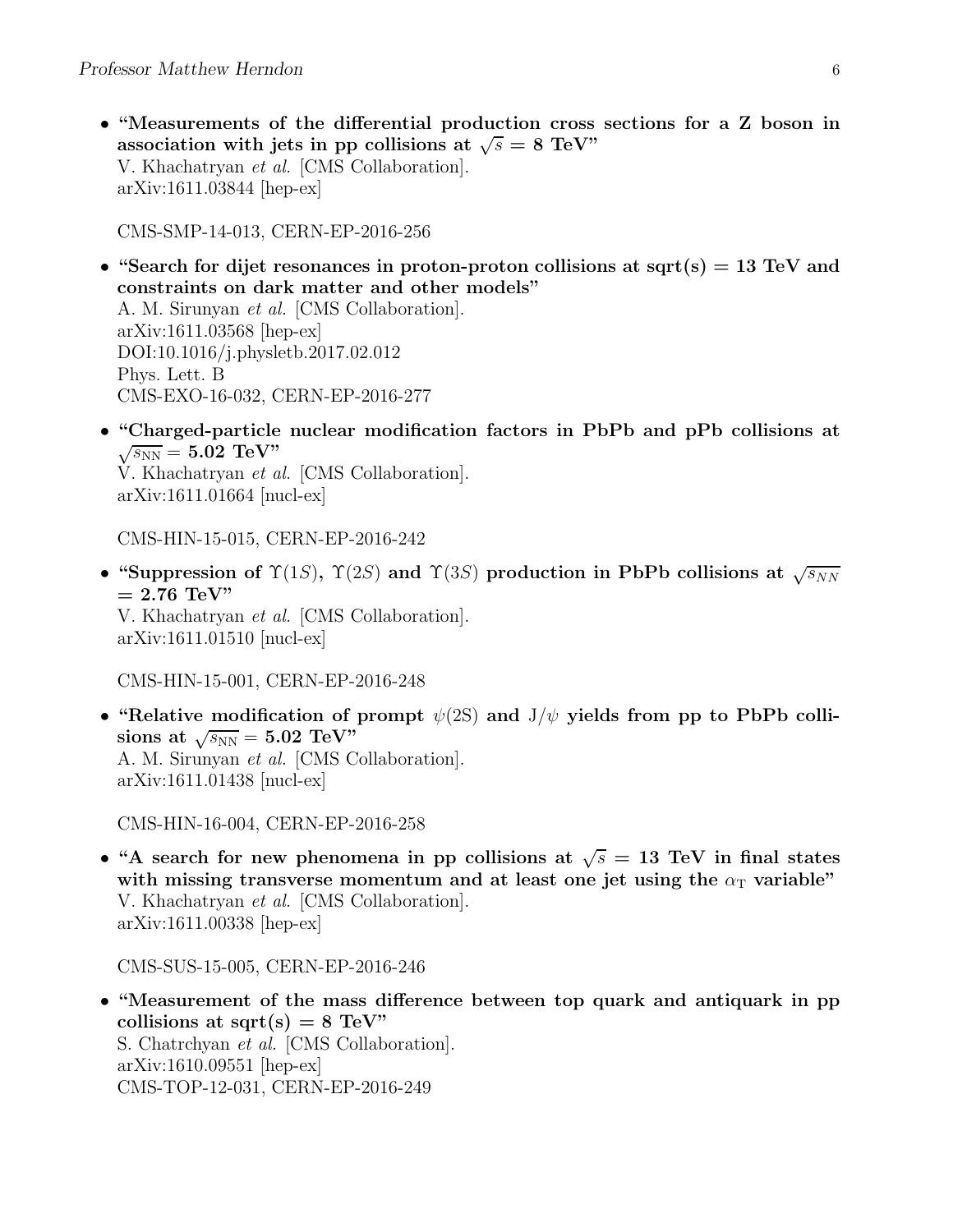- "Searches for invisible decays of the Higgs boson in pp collisions at sqrt(s) = 7, 8, and 13 TeV" V. Khachatryan et al. [CMS Collaboration]. arXiv:1610.09218 [hep-ex] DOI:10.1007/JHEP02(2017)135 JHEP 1702, 135 (2017) CMS-HIG-16-016, CERN-EP-2016-240
- "Measurement of the  $D^+$  Meson Production Cross Section at Low Transverse Momentum in  $p\bar{p}$  Collisions at  $\sqrt{s} = 1.96$  TeV" T. A. Aaltonen et al. [CDF Collaboration]. arXiv:1610.08989 [hep-ex] FERMILAB-PUB-16-473-PPD
- "Search for heavy resonances decaying into a vector boson and a Higgs boson in final states with charged leptons, neutrinos, and b quarks" V. Khachatryan et al. [CMS Collaboration]. arXiv:1610.08066 [hep-ex] DOI:10.1016/j.physletb.2017.02.040 Phys. Lett. B 768, 137 (2017) CMS-B2G-16-003, CERN-EP-2016-226
- "Observation of  $\Upsilon(1S)$  pair production in proton-proton collisions at  $\sqrt{s} = 8$ TeV"

V. Khachatryan et al. [CMS Collaboration]. arXiv:1610.07095 [hep-ex]

CMS-BPH-14-008, CERN-EP-2016-237

- "Search for R-parity violating supersymmetry with displaced vertices in protonproton collisions at sqrt(s) =  $8 \text{ TeV}$ " V. Khachatryan et al. [CMS Collaboration]. arXiv:1610.05133 [hep-ex] DOI:10.1103/PhysRevD.95.012009 Phys. Rev. D, [Phys. Rev. D 95, 012009 (2017)] CMS-SUS-14-020, CERN-EP-2016-224
- "Search for electroweak production of charginos in final states with two tau leptons in pp collisions at sqrt(s) =  $8 \text{ TeV}$ " V. Khachatryan et al. [CMS Collaboration]. arXiv:1610.04870 [hep-ex]

CMS-SUS-14-022, CERN-EP-2016-225

• "Search for top quark decays via Higgs-boson-mediated flavor-changing neutral currents in pp collisions at  $\sqrt{s} = 8$  TeV" V. Khachatryan et al. [CMS Collaboration]. arXiv:1610.04857 [hep-ex] DOI:10.1007/JHEP02(2017)079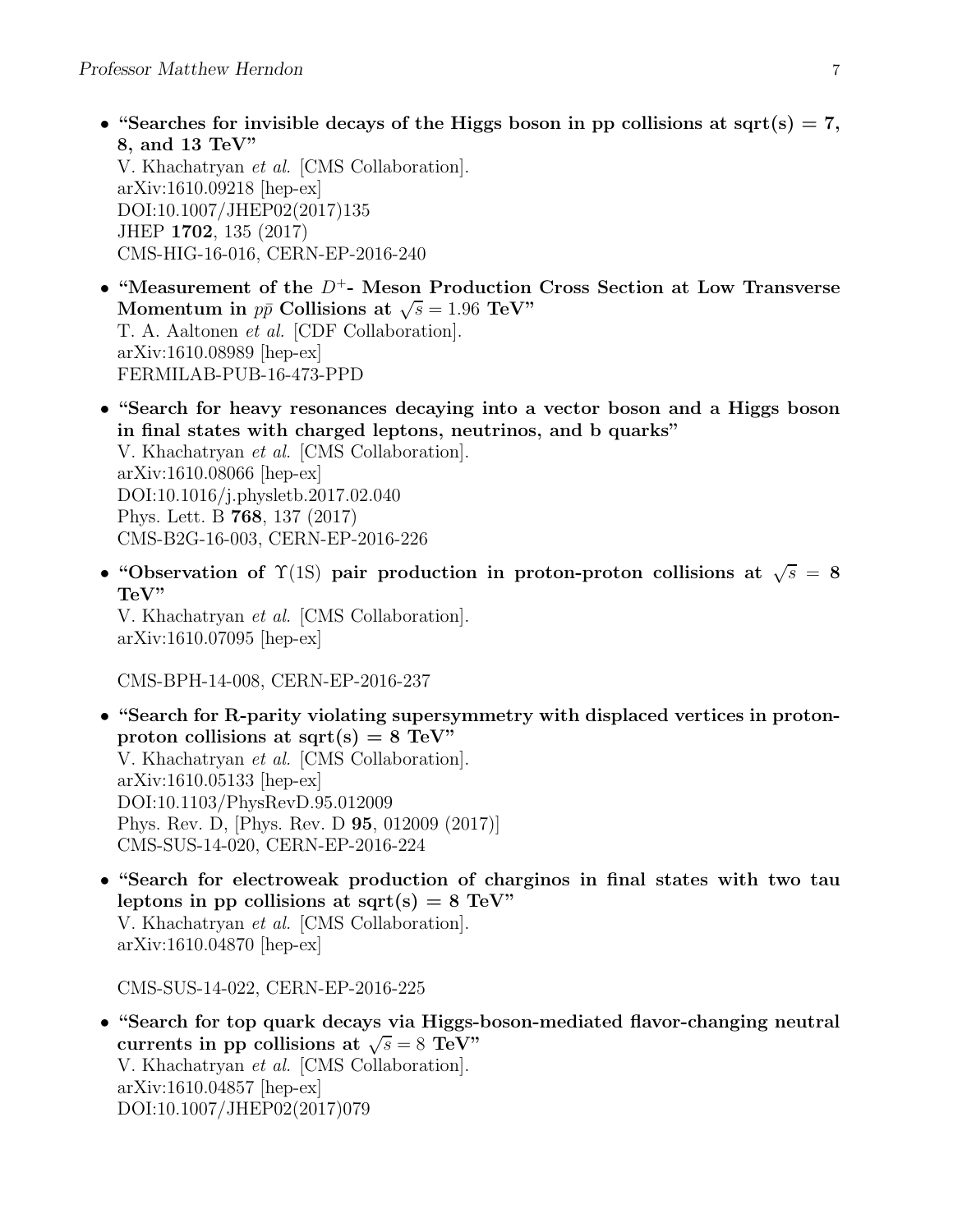JHEP 1702, 079 (2017) CMS-TOP-13-017, CERN-EP-2016-208

- "Measurements of differential cross sections for associated production of a W boson and jets in proton-proton collisions at  $\sqrt{s} = 8$  TeV" V. Khachatryan et al. [CMS Collaboration]. arXiv:1610.04222 [hep-ex] DOI:10.1103/PhysRevD.95.052002 Phys. Rev. D, [Phys. Rev. D 95, 052002 (2017)] CMS-SMP-14-023, CERN-EP-2016-231, CERN-PH-EP-2016-231
- "Measurement of differential cross sections for top quark pair production using the lepton+jets final state in proton-proton collisions at 13 TeV" V. Khachatryan et al. [CMS Collaboration]. arXiv:1610.04191 [hep-ex]

CMS-TOP-16-008, CERN-EP-2016-227

- "Search for anomalous Wtb couplings and flavour-changing neutral currents in t-channel single top quark production in pp collisions at  $\sqrt{s} = 7$  and 8 TeV" V. Khachatryan et al. [CMS Collaboration]. arXiv:1610.03545 [hep-ex] DOI:10.1007/JHEP02(2017)028 JHEP 1702, 028 (2017) CMS-TOP-14-007, CERN-EP-2016-207
- "Search for high-mass  $Z\gamma$  resonances in  $e^+e^-\gamma$  and  $\mu^+\mu^-\gamma$  final states in protonproton collisions at  $\sqrt{s} = 8$  and 13 TeV" V. Khachatryan et al. [CMS Collaboration]. arXiv:1610.02960 [hep-ex]

DOI:10.1007/JHEP01(2017)076 JHEP 1701, 076 (2017) CMS-EXO-16-021, CERN-EP-2016-230

• "Cross section measurement of t-channel single top quark production in pp collisions at  $\sqrt{s} = 13$  TeV" A. M. Sirunyan et al. [CMS Collaboration]. arXiv:1610.00678 [hep-ex]

CMS-TOP-16-003, CERN-EP-2016-233

• "Suppression and azimuthal anisotropy of prompt and nonprompt  $J/\psi$  production in PbPb collisions at  $\sqrt{s_{NN}} = 2.76 \text{ TeV}$ " V. Khachatryan et al. [CMS Collaboration]. arXiv:1610.00613 [nucl-ex]

CMS-HIN-14-005, CERN-EP-2016-243

• "Observation of charge-dependent azimuthal correlations in pPb collisions and its implication for the search for the chiral magnetic effect"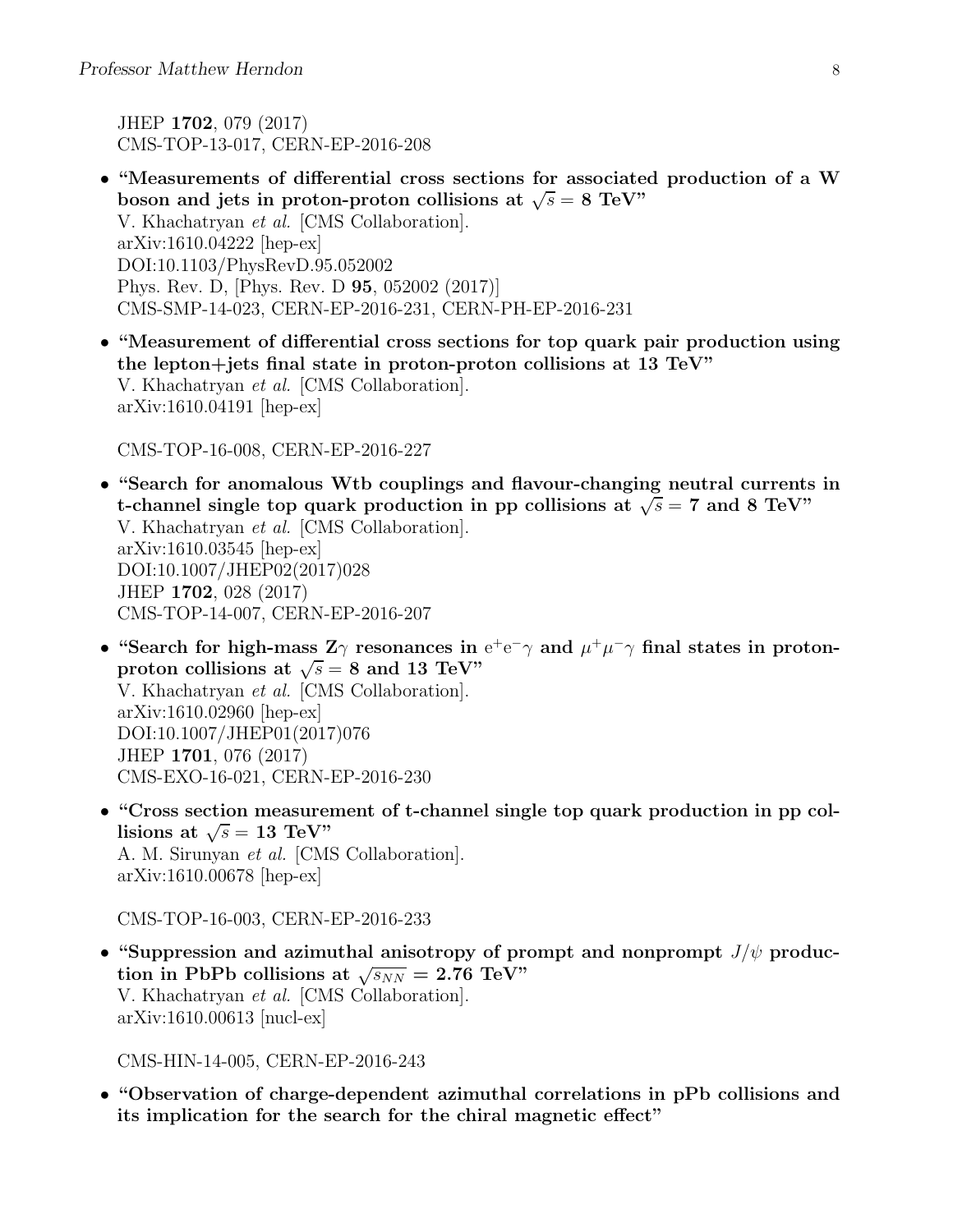V. Khachatryan et al. [CMS Collaboration]. arXiv:1610.00263 [nucl-ex]

CMS-HIN-16-009, CERN-EP-2016-236

• "Search for supersymmetry in events with one lepton and multiple jets in proton-proton collisions at  $\sqrt{s} = 13$  TeV"

V. Khachatryan et al. [CMS Collaboration]. arXiv:1609.09386 [hep-ex] DOI:10.1103/PhysRevD.95.012011 Phys. Rev. D 95, no. 1, 012011 (2017) CMS-SUS-15-006, CERN-EP-2016-239

• "Search for long-lived charged particles in proton-proton collisions at  $\sqrt{s}$  = 13TeV"

V. Khachatryan et al. [CMS Collaboration]. arXiv:1609.08382 [hep-ex] DOI:10.1103/PhysRevD.94.112004 Phys. Rev. D 94, no. 11, 112004 (2016) CMS-EXO-15-010, CERN-EP-2016-204

• "Inclusive search for supersymmetry using razor variables in pp collisions at  $\sqrt{s} = 13 \text{TeV}$ "

V. Khachatryan et al. [CMS Collaboration]. arXiv:1609.07658 [hep-ex] DOI:10.1103/PhysRevD.95.012003 Phys. Rev. D 95, no. 1, 012003 (2017) CMS-SUS-15-004, CERN-EP-2016-214

• "Measurement of the WZ production cross section in pp collisions at  $\sqrt{s} = 7$ and 8 TeV and search for anomalous triple gauge couplings at  $\sqrt{s} = 8$  TeV" V. Khachatryan et al. [CMS Collaboration]. arXiv:1609.05721 [hep-ex]

CMS-SMP-14-014, CERN-EP-2016-205

- "Search for narrow resonances in dilepton mass spectra in proton-proton collisions at  $\sqrt{s} = 13$  TeV and combination with 8 TeV data" V. Khachatryan et al. [CMS Collaboration]. arXiv:1609.05391 [hep-ex] DOI:10.1016/j.physletb.2017.02.010 Phys. Lett. B 768, 57 (2017) CMS-EXO-15-005, CERN-EP-2016-209, FERMILAB-PUB-16-491-CMS
- "Measurement of inclusive jet cross-sections in pp and PbPb collisions at  $\sqrt{s_{NN}}$ =2.76 TeV"

V. Khachatryan et al. [CMS Collaboration]. arXiv:1609.05383 [nucl-ex]

CMS-HIN-13-005, CERN-EP-2016-217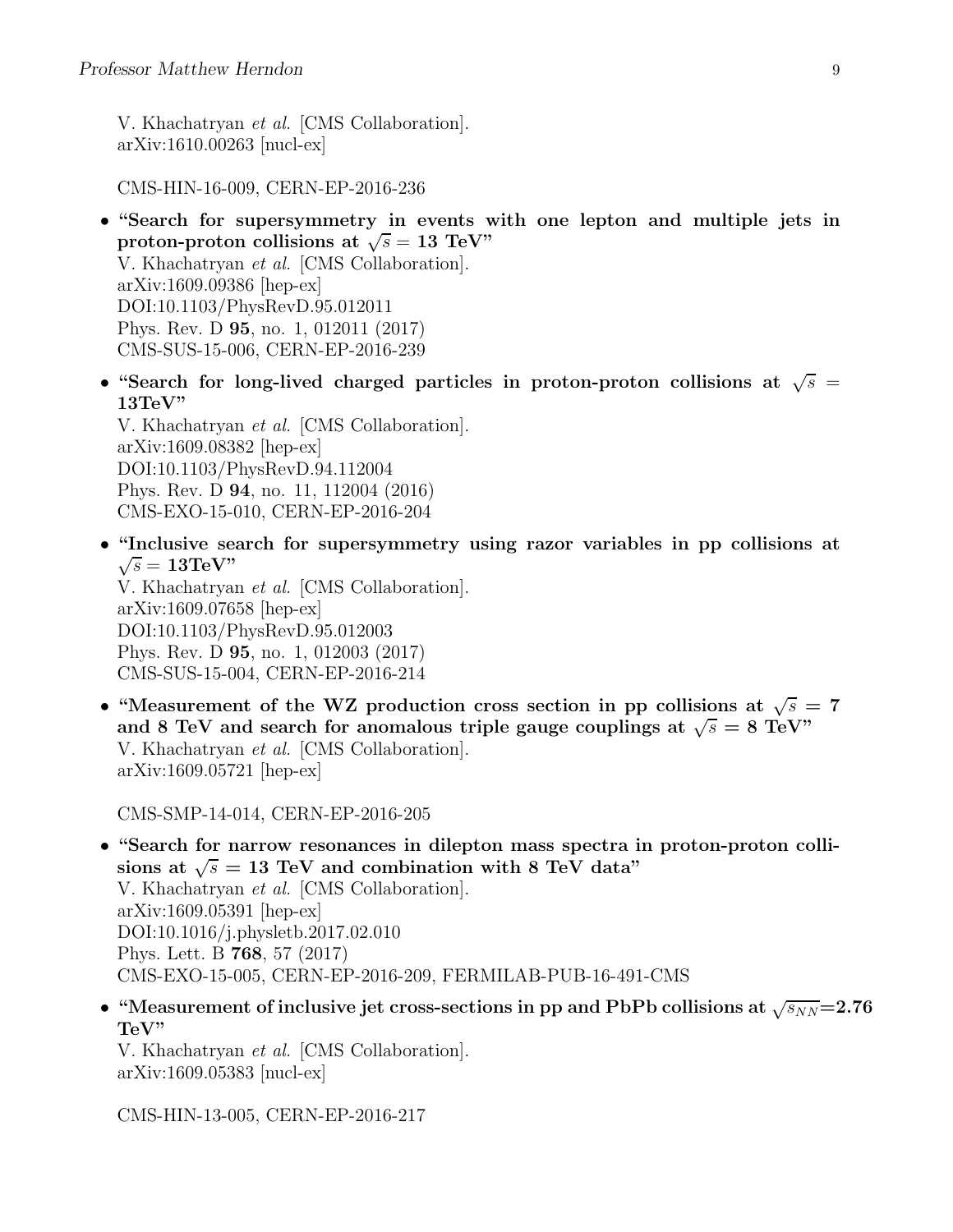• "Measurement and QCD analysis of double-differential inclusive jet cross-sections in pp collisions at  $\sqrt{s} = 8$  TeV and ratios to 2.76 and 7 TeV" V. Khachatryan et al. [CMS Collaboration]. arXiv:1609.05331 [hep-ex]

CMS-SMP-14-001, CERN-EP-2016-196

• "Studies of inclusive four-jet production with two b-tagged jets in proton-proton collisions at 7 TeV"

V. Khachatryan et al. [CMS Collaboration]. arXiv:1609.03489 [hep-ex] DOI:10.1103/PhysRevD.94.112005 Phys. Rev. D 94, no. 11, 112005 (2016) CMS-FSQ-13-010, CERN-EP-2016-191

- "Search for high-mass diphoton resonances in protonproton collisions at 13 TeV and combination with 8 TeV search" V. Khachatryan et al. [CMS Collaboration]. arXiv:1609.02507 [hep-ex] DOI:10.1016/j.physletb.2017.01.027 Phys. Lett. B 767, 147 (2017) CMS-EXO-16-027, CERN-EP-2016-216, CMS-EXO-16-02
- "Decomposing transverse momentum balance contributions for quenched jets in PbPb collisions at  $\sqrt{s_{NN}} = 2.76 \text{ TeV}$ " V. Khachatryan et al. [CMS Collaboration]. arXiv:1609.02466 [nucl-ex] DOI:10.1007/JHEP11(2016)055 JHEP 1611, 055 (2016) CMS-HIN-15-011, CERN-EP-2016-199
- "The CMS trigger system" V. Khachatryan et al. [CMS Collaboration]. arXiv:1609.02366 [physics.ins-det] DOI:10.1088/1748-0221/12/01/P01020 JINST 12, no. 01, P01020 (2017) CMS-TRG-12-001, CERN-EP-2016-160
- "Measurement of the total and differential inclusive  $B^+$  hadron cross sections in pp collisions at  $\sqrt{s} =$  = 13 TeV" V. Khachatryan et al. [CMS Collaboration]. arXiv:1609.00873 [hep-ex]

CMS-BPH-15-004, CERN-EP-2016-198

• "Measurement of the production cross section of a W boson in association with two b jets in pp collisions at  $\sqrt{s} = 8 \,\text{TeV}$ " V. Khachatryan et al. [CMS Collaboration]. arXiv:1608.07561 [hep-ex]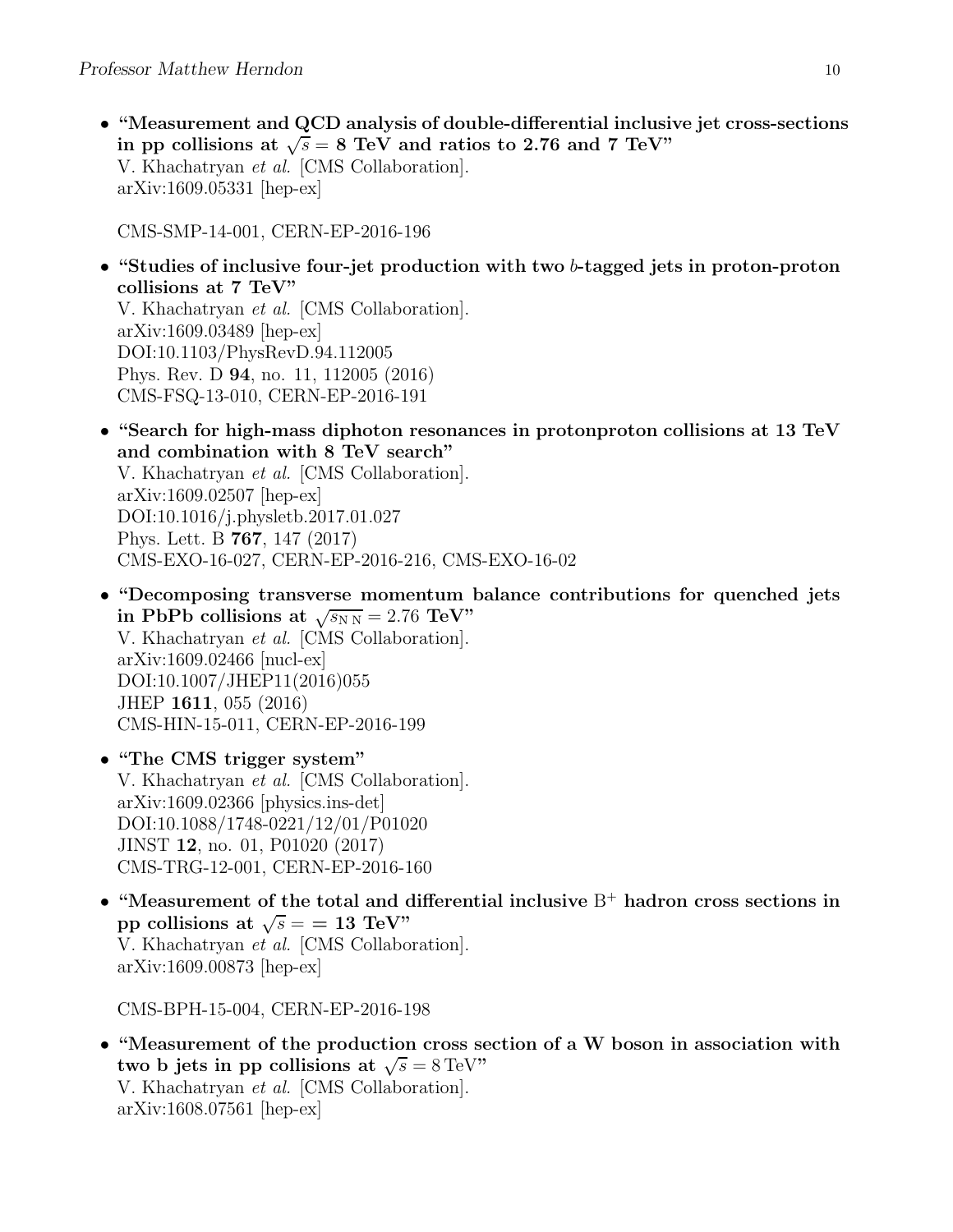DOI:10.1140/epjc/s10052-016-4573-z Eur. Phys. J. C 77, no. 2, 92 (2017) CMS-SMP-14-020, CERN-EP-2016-190

• "Measurement of the mass of the top quark in decays with a  $J/\psi$  meson in pp collisions at 8 TeV"

V. Khachatryan et al. [CMS Collaboration]. arXiv:1608.03560 [hep-ex] DOI:10.1007/JHEP12(2016)123 JHEP 1612, 123 (2016) CMS-TOP-15-014, CERN-EP-2016-202

• "Search for new physics in events with high jet multiplicity and low missing transverse momentum in proton-proton collisions at  $\sqrt{s} = 8$  TeV" V. Khachatryan et al. [CMS Collaboration]. arXiv:1608.01224 [hep-ex]

CMS-EXO-13-001, CERN-EP-2016-187

- "Measurement of the ZZ production cross section and  $\mathbf{Z} \to \ell^+ \ell^- \ell^+ \ell^-$  branching fraction in pp collisions at  $\sqrt{s}$ =13 TeV" V. Khachatryan et al. [CMS Collaboration]. arXiv:1607.08834 [hep-ex] DOI:10.1016/j.physletb.2016.10.054 Phys. Lett. B 763, 280 (2016) CMS-SMP-16-001, CERN-EP-2016-174
- "Measurement of electroweak production of a W boson and two forward jets in proton-proton collisions at  $\sqrt{s} = 8$  TeV" V. Khachatryan et al. [CMS Collaboration]. arXiv:1607.06975 [hep-ex] DOI:10.1007/JHEP11(2016)147 JHEP 1611, 147 (2016) CMS-SMP-13-012, CERN-EP-2016-093
- "Measurement of the WZ production cross section in pp collisions at  $\sqrt{s}$  = 13 TeV"

V. Khachatryan et al. [CMS Collaboration]. arXiv:1607.06943 [hep-ex] DOI:10.1016/j.physletb.2017.01.011 Phys. Lett. B 766, 268 (2017) CMS-SMP-16-002, CERN-EP-2016-169

• "Search for dark matter in proton-proton collisions at 8 TeV with missing transverse momentum and vector boson tagged jets" V. Khachatryan et al. [CMS Collaboration]. arXiv:1607.05764 [hep-ex] DOI:10.1007/JHEP12(2016)083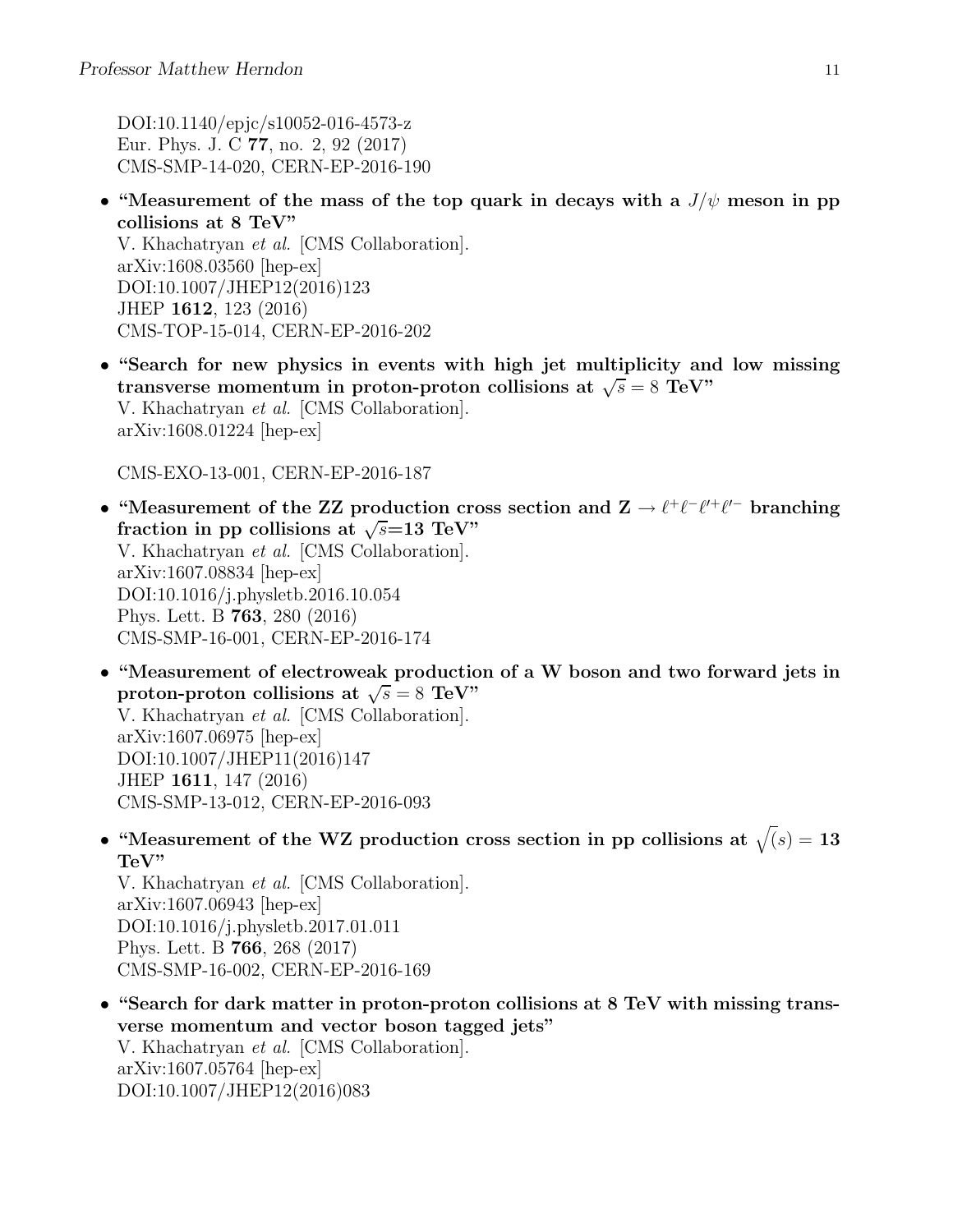JHEP 1612, 083 (2016) CMS-EXO-12-055, CERN-EP-2016-178

• "Jet energy scale and resolution in the CMS experiment in pp collisions at 8 TeV"

V. Khachatryan et al. [CMS Collaboration]. arXiv:1607.03663 [hep-ex] DOI:10.1088/1748-0221/12/02/P02014 JINST 12, no. 02, P02014 (2017) CMS-JME-13-004, CERN-PH-EP-2015-305

- "Search for lepton flavour violating decays of the Higgs boson to  $e\tau$  and  $e\mu$  in protonproton collisions at  $\sqrt{s} = 8$  TeV" V. Khachatryan et al. [CMS Collaboration]. arXiv:1607.03561 [hep-ex] DOI:10.1016/j.physletb.2016.09.062 Phys. Lett. B 763, 472 (2016) CMS-HIG-14-040, CERN-EP-2016-112
- "Observation of the decay  $B^+ \to \psi(2S)\phi(1020)K^+$  in pp collisions at  $\sqrt{s} = 8$  TeV" V. Khachatryan et al. [CMS Collaboration]. arXiv:1607.02638 [hep-ex] DOI:10.1016/j.physletb.2016.11.001 Phys. Lett. B 764, 66 (2017) CMS-BPH-13-009, CERN-EP-2016-161
- "Search for new physics in final states with two opposite-sign, same-flavor leptons, jets, and missing transverse momentum in pp collisions at sqrt(s)  $= 13$ TeV"

V. Khachatryan et al. [CMS Collaboration]. arXiv:1607.00915 [hep-ex] DOI:10.1007/JHEP12(2016)013 JHEP 1612, 013 (2016) CMS-SUS-15-011, CERN-EP-2016-132

- "Measurement of the differential cross sections for top quark pair production as a function of kinematic event variables in pp collisions at  $\sqrt{s}$ =7 and 8 TeV" V. Khachatryan et al. [CMS Collaboration]. arXiv:1607.00837 [hep-ex] DOI:10.1103/PhysRevD.94.052006 Phys. Rev. D 94, no. 5, 052006 (2016) CMS-TOP-12-042, CERN-EP-2016-139
- "Neutrinos: the Real Nature of Dark Matter After All?" P. D. Morley and D. J. Buettner. arXiv:1606.09557 [physics.gen-ph]
- "Searches for R-parity-violating supersymmetry in ppcollisions at  $\sqrt(s) = 8$  TeV in final states with 0-4 leptons"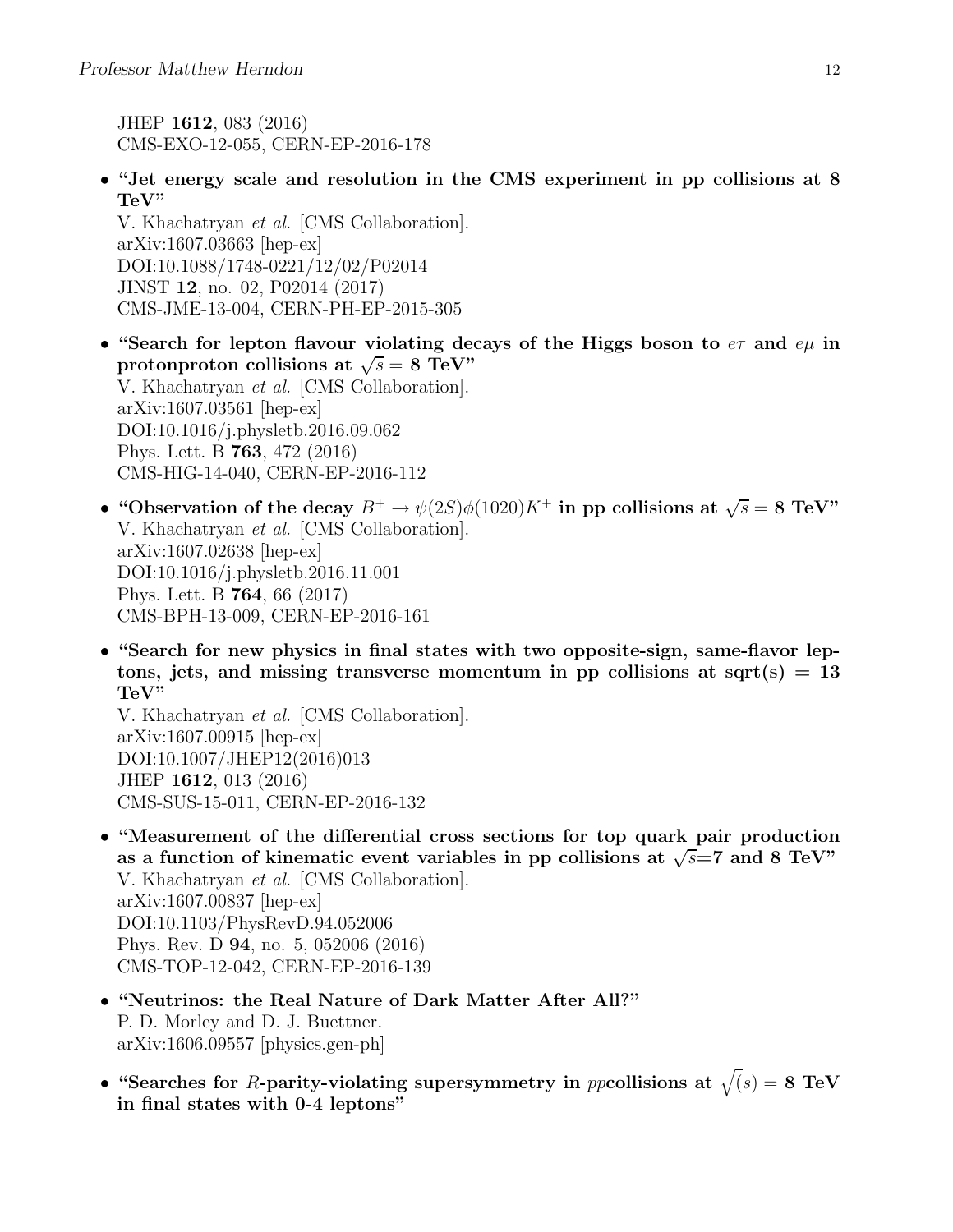V. Khachatryan et al. [CMS Collaboration]. arXiv:1606.08076 [hep-ex] DOI:10.1103/PhysRevD.94.112009 Phys. Rev. D 94, no. 11, 112009 (2016) CMS-SUS-14-003, CERN-EP-2016-097

- "Measurement of the  $WW$  and  $WZ$  production cross section using final states with a charged lepton and heavy-flavor jets in the full CDF Run II data set" T. A. Aaltonen et al. [CDF Collaboration]. arXiv:1606.06823 [hep-ex] DOI:10.1103/PhysRevD.94.032008 Phys. Rev. D 94, no. 3, 032008 (2016) FERMILAB-PUB-16-229-E
- "Evidence for collectivity in pp collisions at the LHC" V. Khachatryan et al. [CMS Collaboration]. arXiv:1606.06198 [nucl-ex] DOI:10.1016/j.physletb.2016.12.009 Phys. Lett. B 765, 193 (2017) CMS-HIN-16-010, CERN-EP-2016-147
- "Measurement of the transverse momentum spectra of weak vector bosons produced in proton-proton collisions at  $\sqrt{s} = 8$  TeV" V. Khachatryan et al. [CMS Collaboration]. arXiv:1606.05864 [hep-ex] DOI:10.1007/JHEP02(2017)096 JHEP 1702, 096 (2017) CMS-SMP-14-012, CERN-EP-2016-152
- "Search for Resonant Production of High-Mass Photon Pairs in Proton-Proton Collisions at  $\sqrt{s} = 8$  and 13 TeV" V. Khachatryan et al. [CMS Collaboration]. arXiv:1606.04093 [hep-ex] DOI:10.1103/PhysRevLett.117.051802 Phys. Rev. Lett. 117, no. 5, 051802 (2016) CMS-EXO-16-018, CERN-EP-2016-154
- "Phenomenological MSSM interpretation of CMS searches in pp collisions at  $sqrt(s) = 7$  and 8 TeV" V. Khachatryan et al. [CMS Collaboration]. arXiv:1606.03577 [hep-ex] DOI:10.1007/JHEP10(2016)129 JHEP 1610, 129 (2016) CMS-SUS-15-010, CERN-EP-2016-094
- "Measurements of the Higgs boson production and decay rates and constraints on its couplings from a combined ATLAS and CMS analysis of the LHC pp collision data at  $\sqrt{s} = 7$  and 8 TeV"

G. Aad et al. [ATLAS and CMS Collaborations].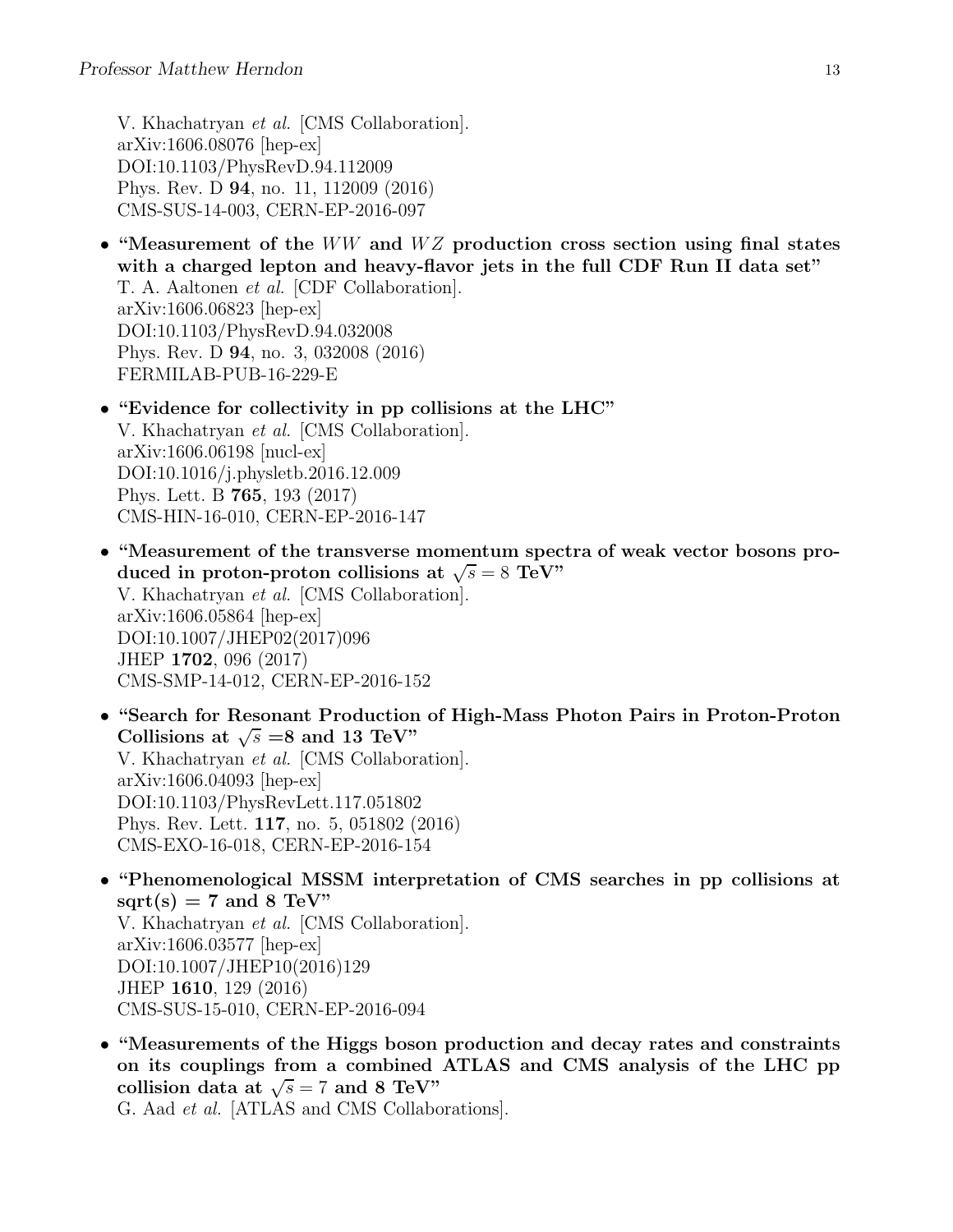arXiv:1606.02266 [hep-ex] DOI:10.1007/JHEP08(2016)045 JHEP 1608, 045 (2016) CERN-EP-2016-100, ATLAS-HIGG-2015-07, CMS-HIG-15-002

- "Measurement of the transverse momentum spectrum of the Higgs boson produced in pp collisions at  $\sqrt{s} = 8$  TeV using  $H \to WW$  decays" V. Khachatryan et al. [CMS Collaboration]. arXiv:1606.01522 [hep-ex] DOI:10.1007/JHEP03(2017)032 JHEP 1703, 032 (2017) CMS-HIG-15-010, CERN-EP-2016-125
- "Search for Dark Matter and Supersymmetry with a Compressed Mass Spectrum in the Vector Boson Fusion Topology in Proton-Proton Collisions at  $\sqrt{s}$  = 8TeV"

V. Khachatryan et al. [CMS Collaboration]. arXiv:1605.09305 [hep-ex] DOI:10.1103/PhysRevLett.118.021802 Phys. Rev. Lett. 118, no. 2, 021802 (2017) CMS-SUS-14-019, CERN-EP-2016-096

- "Measurement of the W boson helicity fractions in the decays of top quark pairs to lepton + jets final states produced in pp collisions at  $\sqrt{s} = 8 \text{TeV}$ " V. Khachatryan et al. [CMS Collaboration]. arXiv:1605.09047 [hep-ex] DOI:10.1016/j.physletb.2016.10.007 Phys. Lett. B 762, 512 (2016) CMS-TOP-13-008, CERN-EP-2016-118
- "Search for top squark pair production in compressed-mass-spectrum scenarios in proton-proton collisions at  $\sqrt{s} = 8$  TeV using the alpha[T] variable" V. Khachatryan et al. [CMS Collaboration]. arXiv:1605.08993 [hep-ex] DOI:10.1016/j.physletb.2017.02.007 Phys. Lett. B 767, 403 (2017) CMS-SUS-14-006, CERN-EP-2016-103
- "Coherent J/Psi photoproduction in ultra-peripheral PbPb collisions at sqrt(s[NN])  $= 2.76$  TeV with the CMS experiment" V. Khachatryan et al. [CMS Collaboration]. arXiv:1605.06966 [nucl-ex]

CMS-HIN-12-009, CERN-EP-2016-098

• "Multiplicity and rapidity dependence of strange hadron production in pp, pPb, and PbPb collisions at the LHC" V. Khachatryan et al. [CMS Collaboration]. arXiv:1605.06699 [nucl-ex]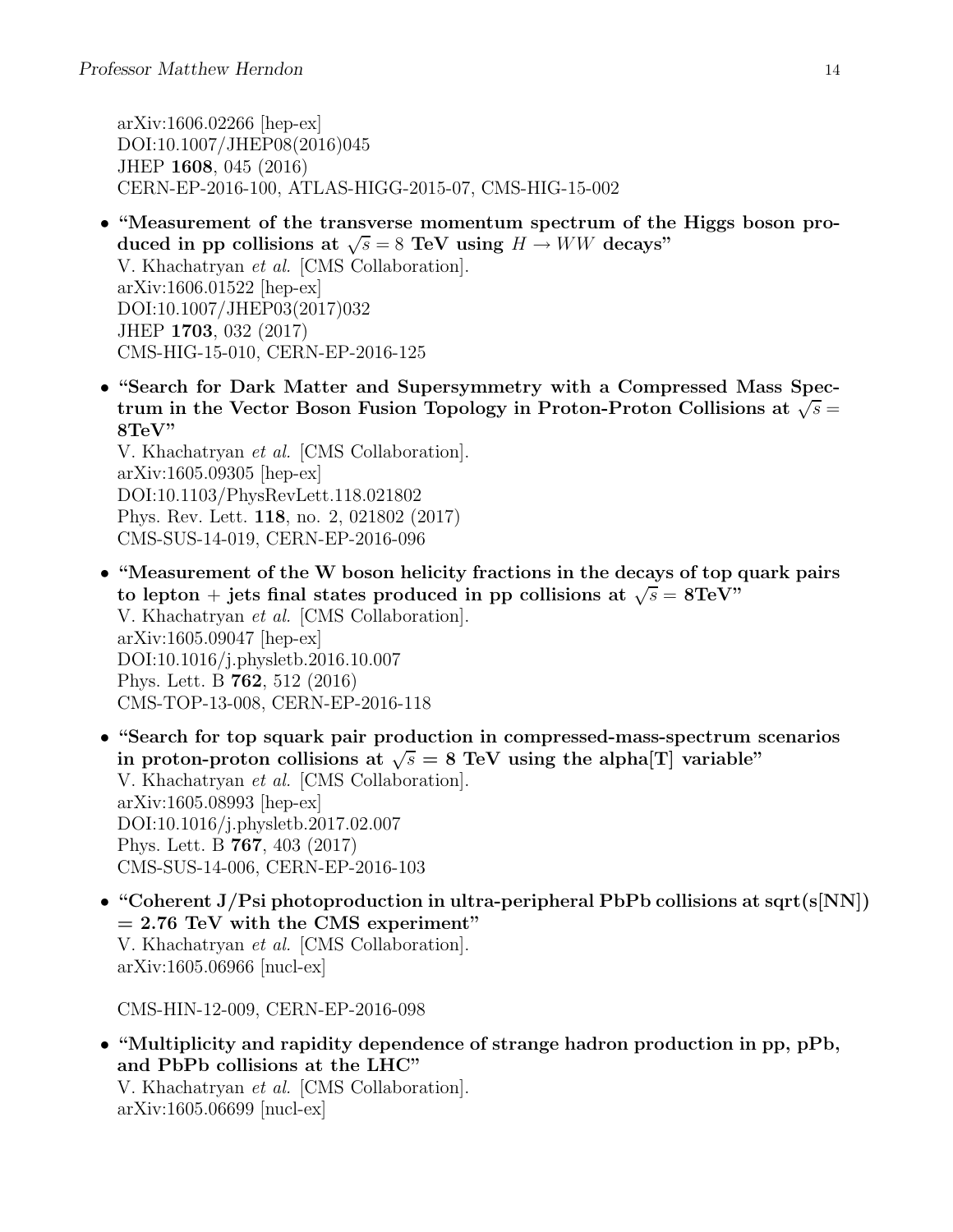DOI:10.1016/j.physletb.2017.01.075 Phys. Lett. B 768, 103 (2017) CMS-HIN-15-006, CERN-EP-2016-105

- "Search for supersymmetry in pp collisions at  $\sqrt{s} = 13$  TeV in the single-lepton final state using the sum of masses of large-radius jets" V. Khachatryan et al. [CMS Collaboration]. arXiv:1605.04608 [hep-ex] DOI:10.1007/JHEP08(2016)122 JHEP 1608, 122 (2016) CMS-SUS-15-007, CERN-EP-2016-111
- "Measurement of the double-differential inclusive jet cross section in protonproton collisions at  $\sqrt{s} = 13 \, TeV$ " V. Khachatryan et al. [CMS Collaboration]. arXiv:1605.04436 [hep-ex] DOI:10.1140/epjc/s10052-016-4286-3 Eur. Phys. J. C 76, no. 8, 451 (2016) CMS-SMP-15-007, CERN-EP-2016-104
- "Search for new physics in same-sign dilepton events in protonproton collisions at  $\sqrt{s} = 13 \, TeV$ " V. Khachatryan et al. [CMS Collaboration]. arXiv:1605.03171 [hep-ex] DOI:10.1140/epjc/s10052-016-4261-z Eur. Phys. J. C 76, no. 8, 439 (2016) CMS-SUS-15-008, CERN-EP-2016-119
- "Measurement of  $\sin^2 \theta_{\text{eff}}^{\text{lept}}$  using  $e^+e^-$  pairs from  $\gamma^*/Z$  bosons produced in  $p\bar{p}$ collisions at a center-of-momentum energy of 1.96 TeV" T. A. Aaltonen et al. [CDF Collaboration]. arXiv:1605.02719 [hep-ex] DOI:10.1103/PhysRevD.93.112016 Phys. Rev. D 93, no. 11, 112016 (2016) FERMILAB-PUB-16-165-E
- "Search for Higgs boson off-shell production in proton-proton collisions at 7 and 8 TeV and derivation of constraints on its total decay width" V. Khachatryan et al. [CMS Collaboration]. arXiv:1605.02329 [hep-ex] DOI:10.1007/JHEP09(2016)051 JHEP 1609, 051 (2016) CMS-HIG-14-032, CERN-EP-2016-054
- "Measurement of the integrated and differential  $t\bar{t}$  production cross sections for high- $p_t$  top quarks in pp collisions at  $\sqrt{s} = 8$  TeV" V. Khachatryan et al. [CMS Collaboration]. arXiv:1605.00116 [hep-ex] DOI:10.1103/PhysRevD.94.072002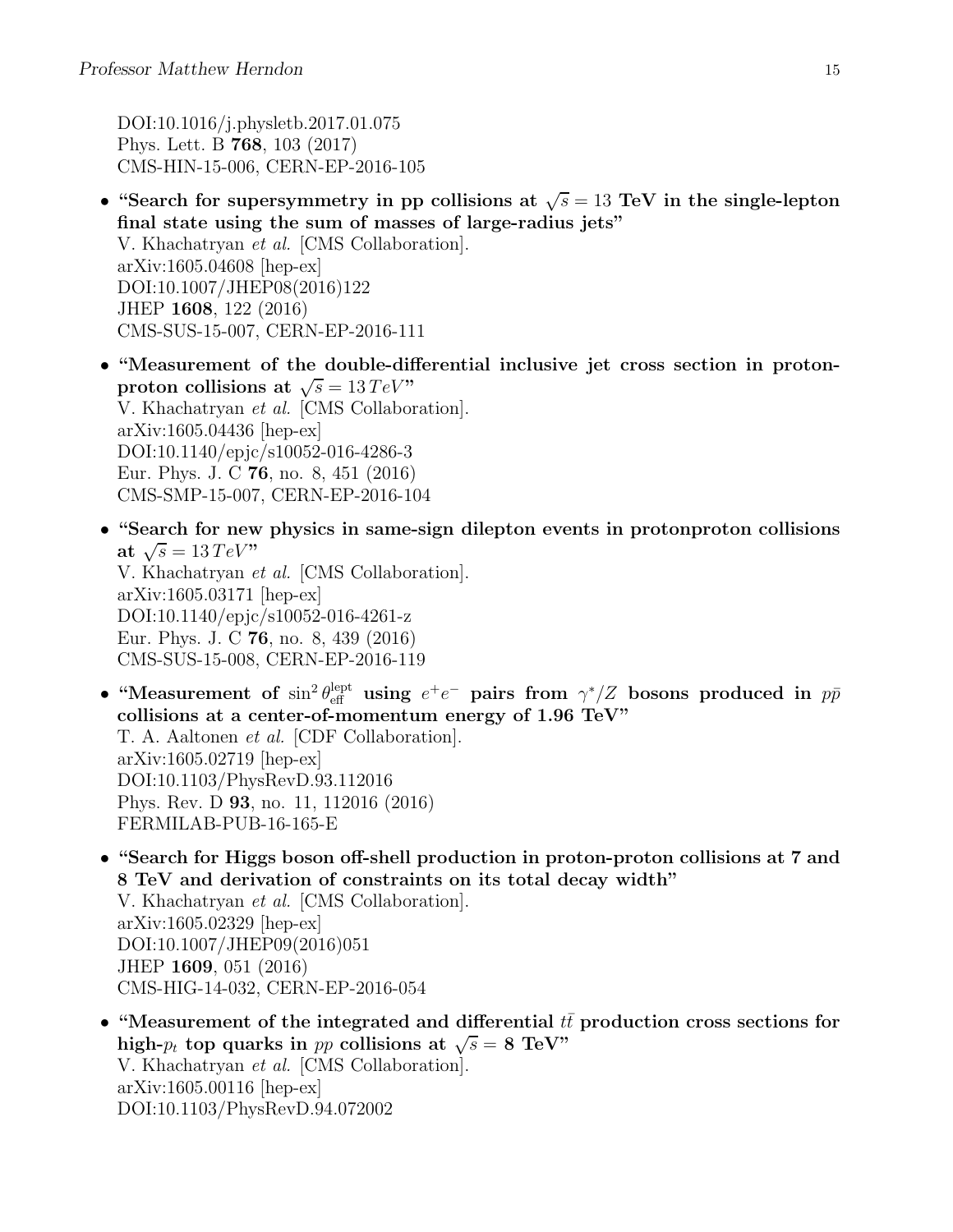Phys. Rev. D 94, no. 7, 072002 (2016) CMS-TOP-14-012, CERN-EP-2016-078

- "Search for narrow resonances in dijet final states at  $\sqrt(s) = 8$  TeV with the novel CMS technique of data scouting" V. Khachatryan et al. [CMS Collaboration]. arXiv:1604.08907 [hep-ex] DOI:10.1103/PhysRevLett.117.031802 Phys. Rev. Lett. 117, no. 3, 031802 (2016) CMS-EXO-14-005, CERN-EP-2016-090
- "Pseudorapidity dependence of long-range two-particle correlations in  $pPb$  collisions at  $\sqrt{s_{NN}}$  = 5.02 TeV" V. Khachatryan et al. [CMS Collaboration]. arXiv:1604.05347 [nucl-ex]

CMS-HIN-14-008, CERN-EP-2016-042

- "Comments on unhappiness factors in simultaneous transfer DWBA description of  $(t, p)$  and  $(p, t)$  reactions" P. D. Kunz, J. S. Vaagen, J. M. Bang and B. S. Nilsson. DOI:10.1016/0370-2693(82)90893-0 Phys. Lett. 112B, 5 (1982).
- "Search for lepton flavour violating decays of heavy resonances and quantum black holes to an eµ pair in proton-proton collisions at  $\sqrt{s} = 8$  TeV" V. Khachatryan et al. [CMS Collaboration]. arXiv:1604.05239 [hep-ex] DOI:10.1140/epjc/s10052-016-4149-y Eur. Phys. J. C 76, no. 6, 317 (2016) CMS-EXO-13-002, CERN-EP-2016-068
- "Evidence for exclusive  $\gamma \gamma \rightarrow W^+W^-$  production and constraints on anomalous quartic gauge couplings in pp collisions at  $\sqrt{s} = 7$  and 8 TeV" V. Khachatryan et al. [CMS Collaboration]. arXiv:1604.04464 [hep-ex] DOI:10.1007/JHEP08(2016)119 JHEP 1608, 119 (2016) CMS-FSQ-13-008, CERN-EP-2016-073
- "Search for dark matter particles in proton-proton collisions at  $\sqrt{s} = 8$  TeV using the razor variables" V. Khachatryan et al. [CMS Collaboration]. arXiv:1603.08914 [hep-ex] DOI:10.1007/JHEP12(2016)088 JHEP 1612, 088 (2016) CMS-EXO-14-004, CERN-EP-2016-025
- "Search for two Higgs bosons in final states containing two photons and two bottom quarks in proton-proton collisions at 8 TeV"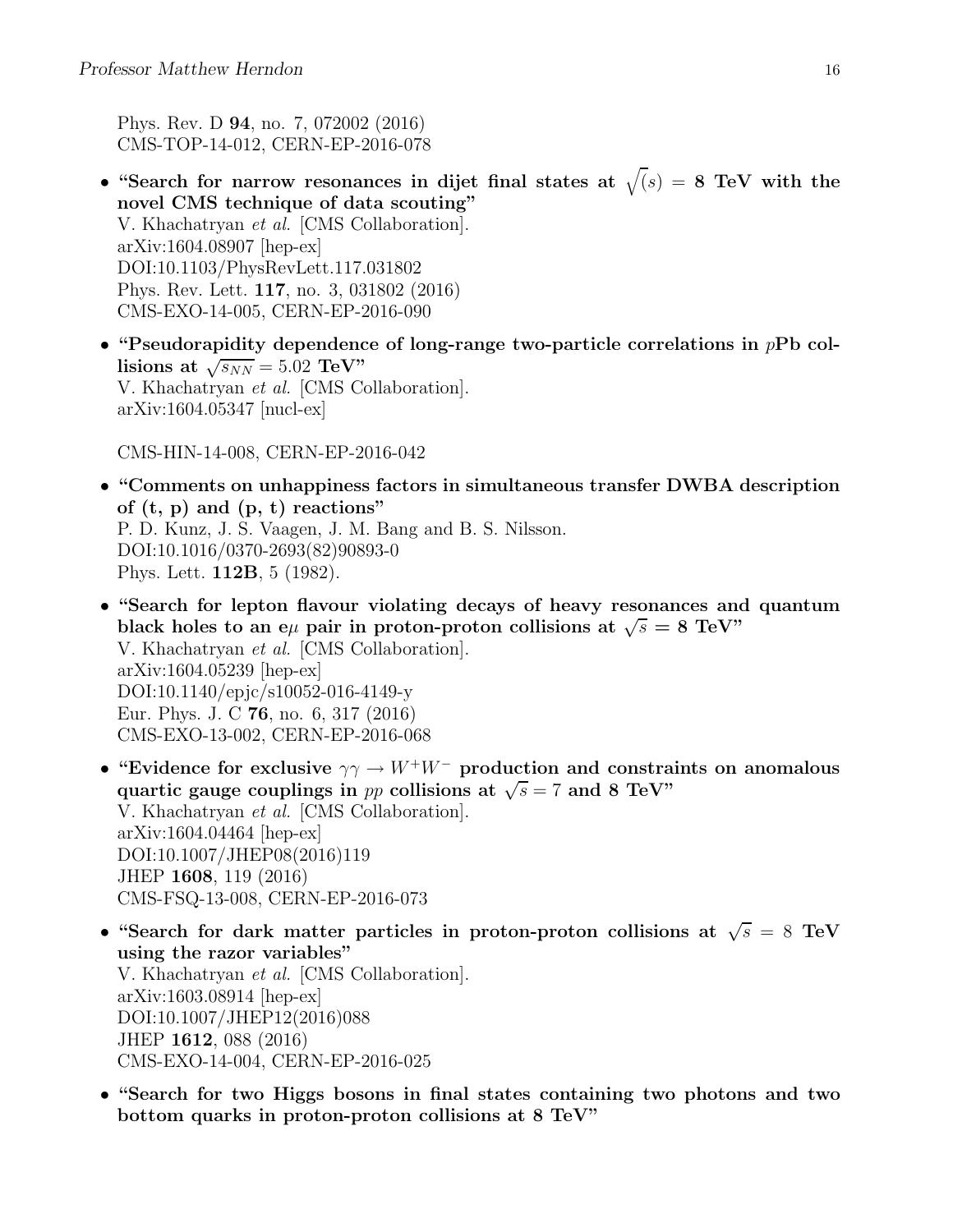V. Khachatryan et al. [CMS Collaboration]. arXiv:1603.06896 [hep-ex] DOI:10.1103/PhysRevD.94.052012 Phys. Rev. D 94, no. 5, 052012 (2016) CMS-HIG-13-032, CERN-EP-2016-050

• "Measurement of the top quark mass using charged particles in pp collisions at  $\sqrt{s} = 8$  TeV"

V. Khachatryan et al. [CMS Collaboration]. arXiv:1603.06536 [hep-ex] DOI:10.1103/PhysRevD.93.092006 Phys. Rev. D 93, no. 9, 092006 (2016) CMS-TOP-12-030, CERN-EP-2016-062

• "Measurements of  $t\bar{t}$  charge asymmetry using dilepton final states in pp collisions at  $\sqrt{s} = 8$  TeV"

V. Khachatryan et al. [CMS Collaboration]. arXiv:1603.06221 [hep-ex] DOI:10.1016/j.physletb.2016.07.006 Phys. Lett. B 760, 365 (2016) CMS-TOP-15-009, CERN-EP-2016-059

- "Search for new physics with the  $M_{T2}$  variable in all-jets final states produced in pp collisions at  $\sqrt{s} = 13$  TeV" V. Khachatryan et al. [CMS Collaboration]. arXiv:1603.04053 [hep-ex] DOI:10.1007/JHEP10(2016)006 JHEP 1610, 006 (2016) CMS-SUS-15-003, CERN-EP-2016-067
- "Search for neutral resonances decaying into a Z boson and a pair of b jets or tau leptons"

V. Khachatryan et al. [CMS Collaboration]. arXiv:1603.02991 [hep-ex] DOI:10.1016/j.physletb.2016.05.087 Phys. Lett. B 759, 369 (2016) CMS-HIG-15-001, CERN-EP-2016-039

- " $\Upsilon$ (nS) polarizations versus particle multiplicity in pp collisions at  $\sqrt{s} = 7$  TeV" V. Khachatryan et al. [CMS Collaboration]. arXiv:1603.02913 [hep-ex] DOI:10.1016/j.physletb.2016.07.065 Phys. Lett. B 761, 31 (2016) CMS-HIN-15-003, CERN-PH-EP-2015-310
- "Search for s channel single top quark production in pp collisions at  $\sqrt{s} = 7$  and 8 TeV"

V. Khachatryan et al. [CMS Collaboration]. arXiv:1603.02555 [hep-ex]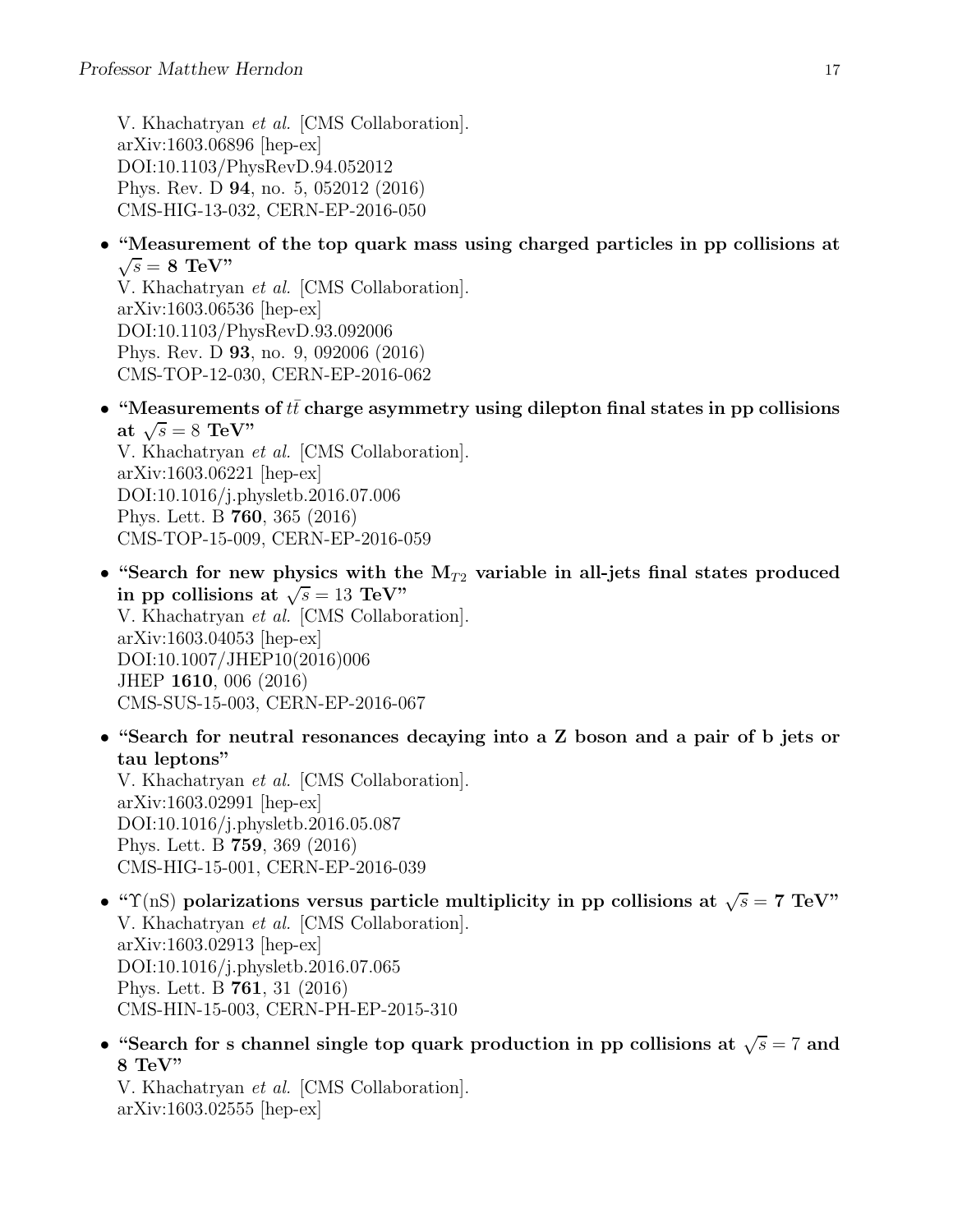DOI:10.1007/JHEP09(2016)027 JHEP 1609, 027 (2016) CMS-TOP-13-009, CERN-EP-2016-045

- "Measurement of the t-tbar production cross section in the e-mu channel in proton-proton collisions at  $sqrt(s) = 7$  and 8 TeV" V. Khachatryan et al. [CMS Collaboration]. arXiv:1603.02303 [hep-ex] DOI:10.1007/JHEP08(2016)029 JHEP 1608, 029 (2016) CMS-TOP-13-004, CERN-EP-2016-044
- "Search for heavy Majorana neutrinos in ee+ jets and e  $\mu$ + jets events in proton-proton collisions at  $\sqrt{s} = 8$  TeV" V. Khachatryan et al. [CMS Collaboration]. arXiv:1603.02248 [hep-ex] DOI:10.1007/JHEP04(2016)169 JHEP 1604, 169 (2016) CMS-EXO-14-014, CERN-EP-2016-032
- "Measurement of the differential cross section and charge asymmetry for inclusive  $pp \rightarrow W^{\pm} + X$  production at  $\sqrt{s} = 8$  TeV" V. Khachatryan et al. [CMS Collaboration]. arXiv:1603.01803 [hep-ex] DOI:10.1140/epjc/s10052-016-4293-4 Eur. Phys. J. C 76, no. 8, 469 (2016) CMS-SMP-14-022, CERN-EP-2016-043
- "Search for direct pair production of supersymmetric top quarks decaying to all-hadronic final states in pp collisions at  $\sqrt{s} = 8 \text{ TeV}$ " V. Khachatryan et al. [CMS Collaboration]. arXiv:1603.00765 [hep-ex] DOI:10.1140/epjc/s10052-016-4292-5 Eur. Phys. J. C 76, no. 8, 460 (2016) CMS-SUS-13-023, CERN-EP-2016-040
- "Measurements of the  $t\bar{t}$  production cross section in lepton+jets final states in pp collisions at 8  $TeV$  and ratio of 8 to 7  $TeV$  cross sections" V. Khachatryan et al. [CMS Collaboration]. arXiv:1602.09024 [hep-ex] DOI:10.1140/epjc/s10052-016-4504-z Eur. Phys. J. C 77, no. 1, 15 (2017) CMS-TOP-12-006, CERN-EP-2016-016
- "Measurement of the forwardbackward asymmetry of top-quark and antiquark pairs using the full CDF Run II data set" T. A. Aaltonen et al. [CDF Collaboration]. arXiv:1602.09015 [hep-ex] DOI:10.1103/PhysRevD.93.112005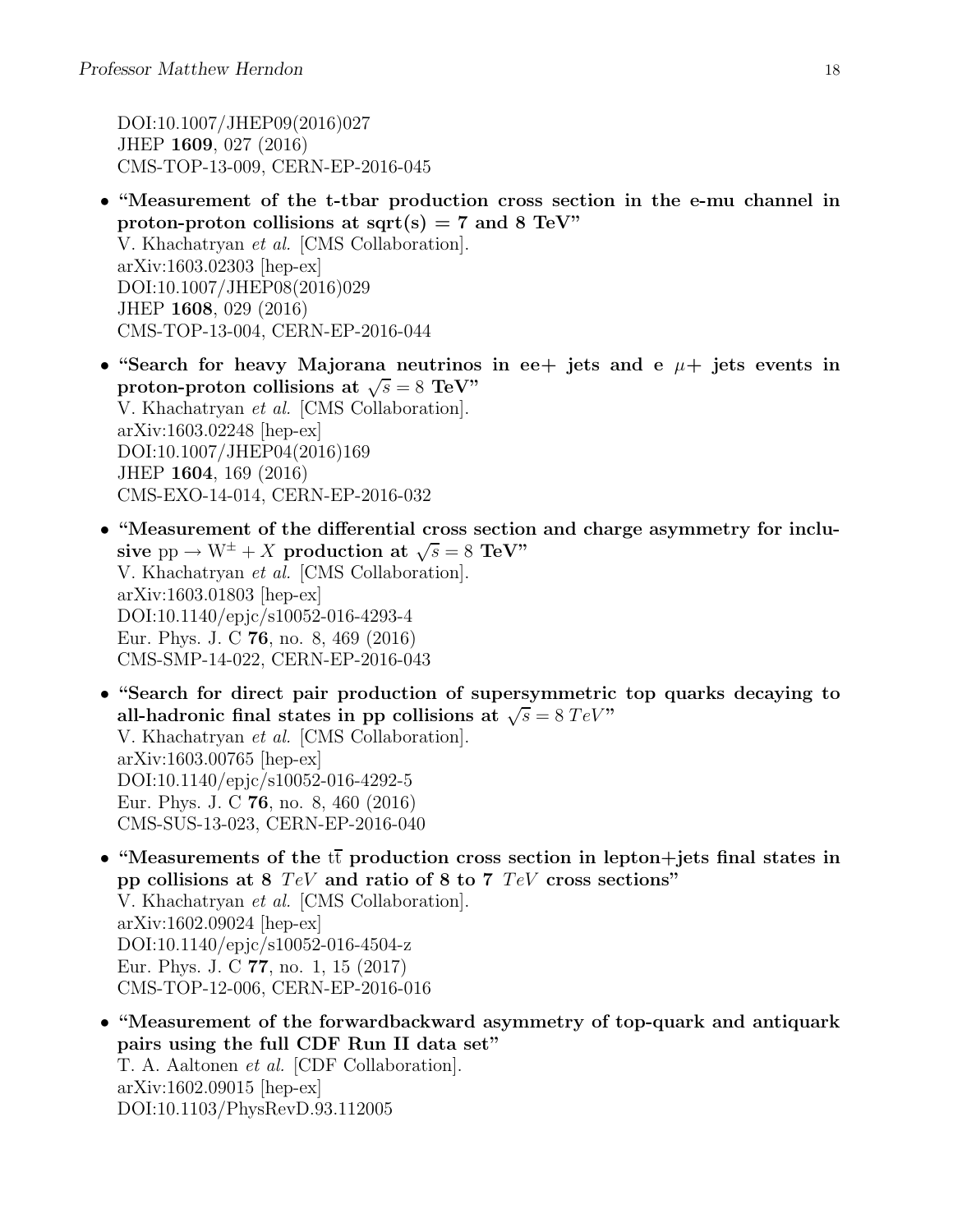Phys. Rev. D 93, no. 11, 112005 (2016) FERMILAB-PUB-16-045-E

- "Search for supersymmetry in electroweak production with photons and large missing transverse energy in pp collisions at sqrt(s) =  $8 \text{ TeV}$ " V. Khachatryan et al. [CMS Collaboration]. arXiv:1602.08772 [hep-ex] DOI:10.1016/j.physletb.2016.05.088 Phys. Lett. B 759, 479 (2016) CMS-SUS-14-016, CERN-EP-2016-012
- "Search for heavy resonances decaying to two Higgs bosons in final states containing four b quarks" V. Khachatryan et al. [CMS Collaboration]. arXiv:1602.08762 [hep-ex] DOI:10.1140/epjc/s10052-016-4206-6 Eur. Phys. J. C 76, no. 7, 371 (2016) CMS-EXO-12-053, CERN-EP-2016-041
- "Measurement of the  $Z\gamma \to \nu \bar{\nu} \gamma$  production cross section in pp collisions at  $\sqrt{s} =$ 8 TeV and limits on anomalous  $ZZ\gamma$  and  $Z\gamma\gamma$  trilinear gauge boson couplings" V. Khachatryan et al. [CMS Collaboration]. arXiv:1602.07152 [hep-ex] DOI:10.1016/j.physletb.2016.06.080 Phys. Lett. B 760, 448 (2016) CMS-SMP-14-019, CERN-EP-2016-007
- "Search for supersymmetry in the multijet and missing transverse momentum final state in pp collisions at 13 TeV" V. Khachatryan et al. [CMS Collaboration]. arXiv:1602.06581 [hep-ex] DOI:10.1016/j.physletb.2016.05.002 Phys. Lett. B 758, 152 (2016) CMS-SUS-15-002, CERN-EP-2016-036, FERMILAB-PUB-16-056-CMS
- "Measurement of dijet azimuthal decorrelation in pp collisions at  $\sqrt{s} = 8 \text{ TeV}$ " V. Khachatryan et al. [CMS Collaboration]. arXiv:1602.04384 [hep-ex] DOI:10.1140/epjc/s10052-016-4346-8 Eur. Phys. J. C 76, no. 10, 536 (2016) CMS-SMP-14-015, CERN-EP-2016-013, CERN-SMP-14-015
- "Search for R-parity violating decays of a top squark in proton-proton collisions at  $\sqrt{s} = 8$  TeV" V. Khachatryan et al. [CMS Collaboration]. arXiv:1602.04334 [hep-ex] DOI:10.1016/j.physletb.2016.06.039 Phys. Lett. B 760, 178 (2016) CMS-EXO-14-013, CERN-EP-2016-005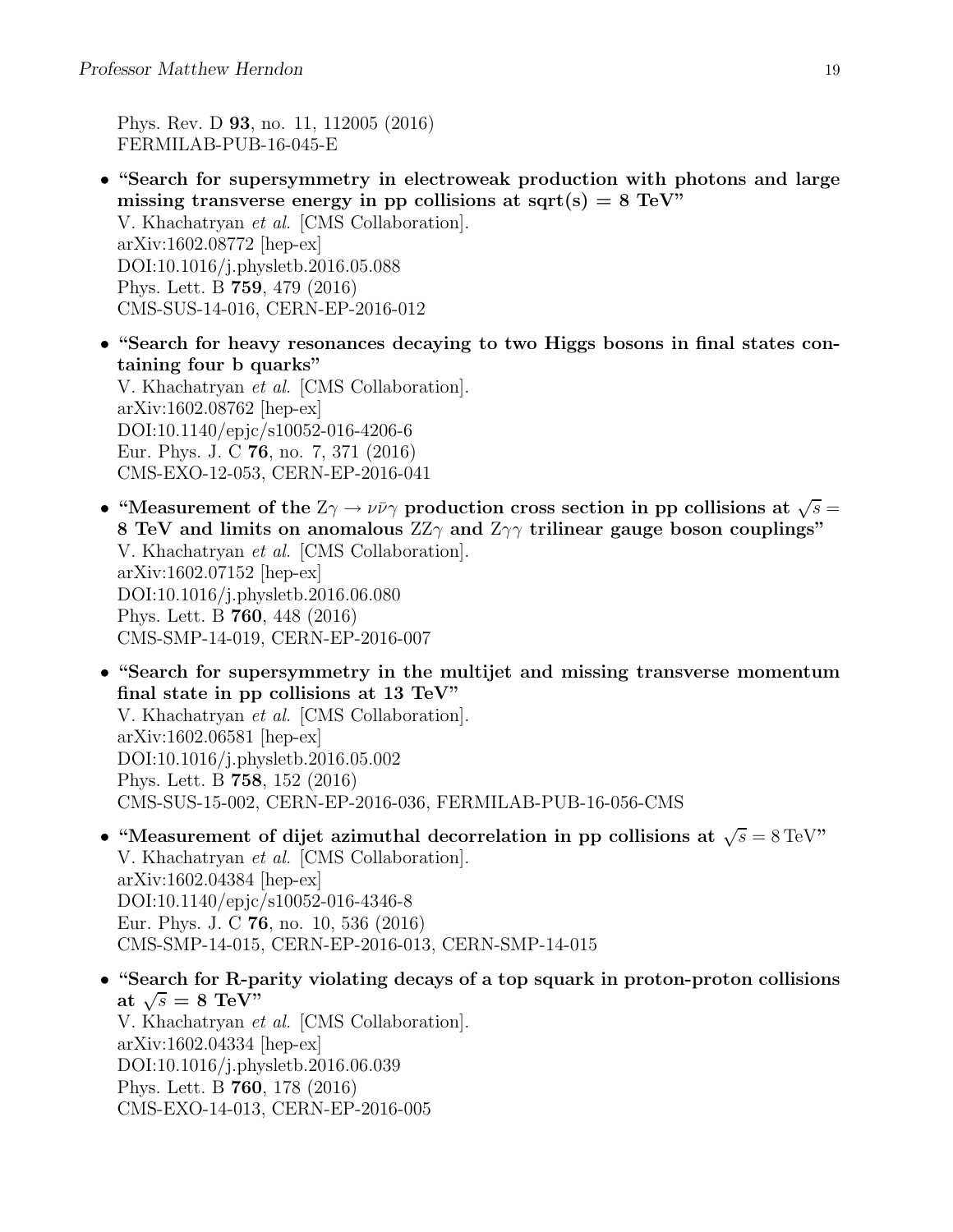- "Combined search for anomalous pseudoscalar HVV couplings in  $VH(H \rightarrow b\bar{b})$ production and  $H \rightarrow VV$  decay" V. Khachatryan et al. [CMS Collaboration]. arXiv:1602.04305 [hep-ex] DOI:10.1016/j.physletb.2016.06.004 Phys. Lett. B 759, 672 (2016) CMS-HIG-14-035, CERN-PH-EP-2015-331
- "Search for direct pair production of scalar top quarks in the single- and dilepton channels in proton-proton collisions at  $\sqrt{s} = 8$  TeV" V. Khachatryan et al. [CMS Collaboration]. arXiv:1602.03169 [hep-ex] DOI:10.1007/JHEP07(2016)027, 10.1007/JHEP09(2016)056 JHEP 1607, 027 (2016), Erratum: [JHEP 1609, 056 (2016)] CMS-SUS-14-015, CERN-EP-2016-004
- "Search for supersymmetry in pp collisions at sqrt(s)  $= 8$  TeV in final states with boosted W bosons and b jets using razor variables" V. Khachatryan et al. [CMS Collaboration]. arXiv:1602.02917 [hep-ex] DOI:10.1103/PhysRevD.93.092009 Phys. Rev. D 93, no. 9, 092009 (2016) CMS-SUS-14-007, CERN-EP-2016-008
- "Azimuthal decorrelation of jets widely separated in rapidity in pp collisions at  $\sqrt{s} = 7$  TeV" V. Khachatryan et al. [CMS Collaboration]. arXiv:1601.06713 [hep-ex] DOI:10.1007/JHEP08(2016)139 JHEP 1608, 139 (2016) CMS-FSQ-12-002, CERN-PH-EP-2015-309
- "Measurement of the forward-backward asymmetry in low-mass bottom-quark pairs produced in proton-antiproton collisions" T. A. Aaltonen et al. [CDF Collaboration]. arXiv:1601.06526 [hep-ex] DOI:10.1103/PhysRevD.93.112003 Phys. Rev. D 93, no. 11, 112003 (2016) FERMILAB-PUB-16-017-E
- "Search for massive WH resonances decaying into the  $\ell\nu b\overline{b}$  final state at  $\sqrt{s} = 8$  $TeV"$

V. Khachatryan et al. [CMS Collaboration].  $arXiv:1601.06431$  [hep-ex] DOI:10.1140/epjc/s10052-016-4067-z Eur. Phys. J. C 76, no. 5, 237 (2016) CMS-EXO-14-010, CERN-PH-EP-2015-332

• "Forwardbackward asymmetry of DrellYan lepton pairs in pp collisions at  $\sqrt{s} = 8$ TeV"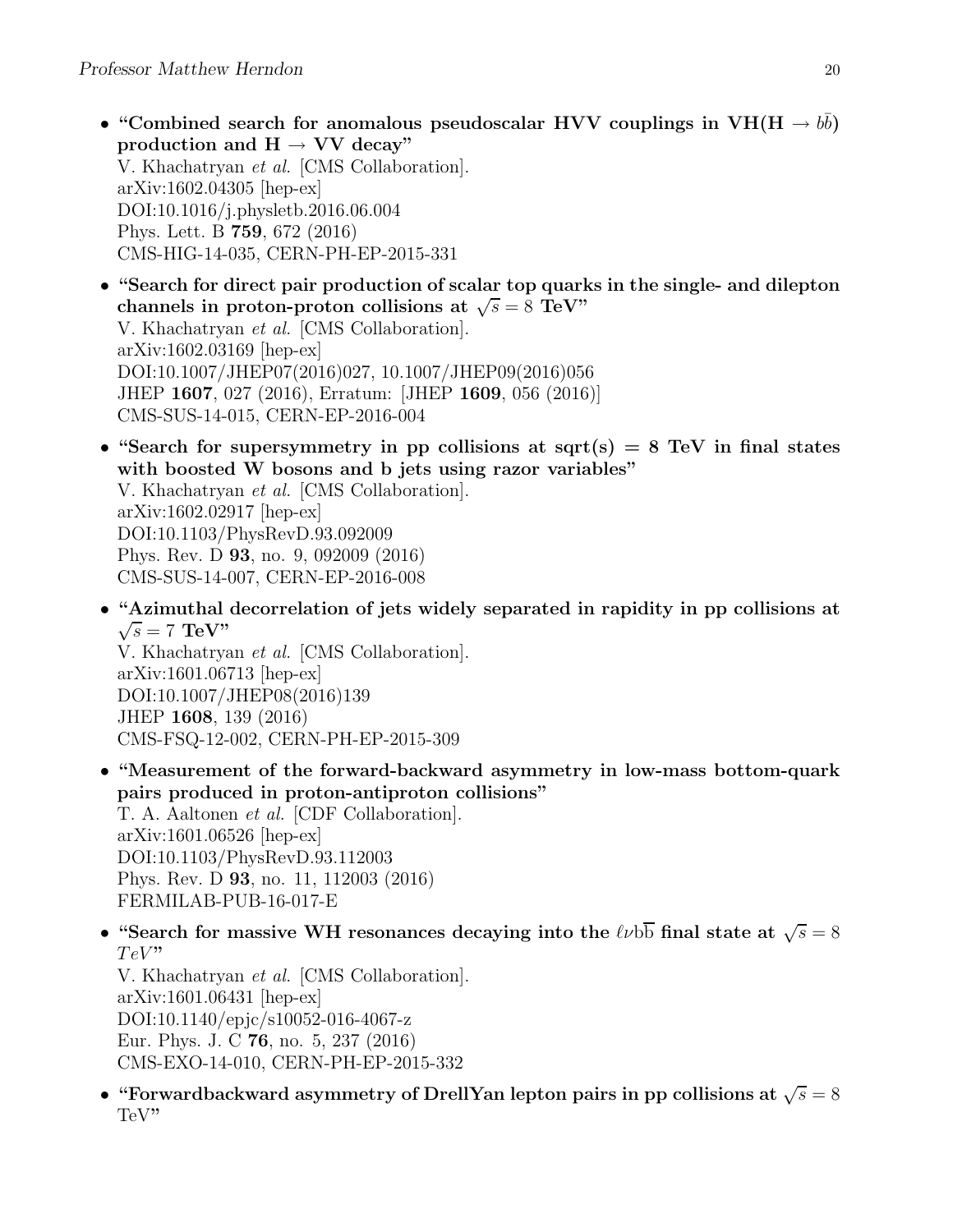V. Khachatryan et al. [CMS Collaboration]. arXiv:1601.04768 [hep-ex] DOI:10.1140/epjc/s10052-016-4156-z Eur. Phys. J. C 76, no. 6, 325 (2016) CMS-SMP-14-004, CERN-PH-EP-2015-295

• "Measurement of the  $B_c^{\pm}$  Production Cross Section in  $p\bar{p}$  Collisions at  $\sqrt{s} = 1.96$ TeV"

T. A. Aaltonen et al. [CDF Collaboration]. arXiv:1601.03819 [hep-ex] DOI:10.1103/PhysRevD.93.052001 Phys. Rev. D 93, no. 5, 052001 (2016) FERMILAB-PUB-16-008-E-PPD

- "Measurement of inclusive jet production and nuclear modifications in pPb collisions at  $\sqrt{s_{_{\rm NN}}}$  = 5.02 TeV" V. Khachatryan et al. [CMS Collaboration]. arXiv:1601.02001 [nucl-ex] DOI:10.1140/epjc/s10052-016-4205-7 Eur. Phys. J. C 76, no. 7, 372 (2016) CMS-HIN-14-001, CERN-PH-EP-2015-334
- "Measurements of t t-bar spin correlations and top quark polarization using dilepton final states in pp collisions at sqrt(s)  $= 8 \text{ TeV}$ " V. Khachatryan et al. [CMS Collaboration]. arXiv:1601.01107 [hep-ex] DOI:10.1103/PhysRevD.93.052007 Phys. Rev. D 93, no. 5, 052007 (2016) CMS-TOP-14-023, CERN-PH-EP-2015-333
- "Search for a Low-Mass Neutral Higgs Boson with Suppressed Couplings to Fermions Using Events with Multiphoton Final States" T. A. Aaltonen et al. [CDF Collaboration]. arXiv:1601.00401 [hep-ex] DOI:10.1103/PhysRevD.93.112010 Phys. Rev. D 93, no. 11, 112010 (2016) FERMILAB-PUB-15-578-E
- "Correlations between jets and charged particles in PbPb and pp collisions at  $\sqrt{s_{NN}} = 2.76 \text{ TeV}$ " V. Khachatryan et al. [CMS Collaboration]. arXiv:1601.00079 [nucl-ex] DOI:10.1007/JHEP02(2016)156 JHEP 1602, 156 (2016) CMS-HIN-14-016, CERN-PH-EP-2015-329
- "Measurement of differential and integrated fiducial cross sections for Higgs boson production in the four-lepton decay channel in pp collisions at  $\sqrt{s} = 7$  and 8 TeV"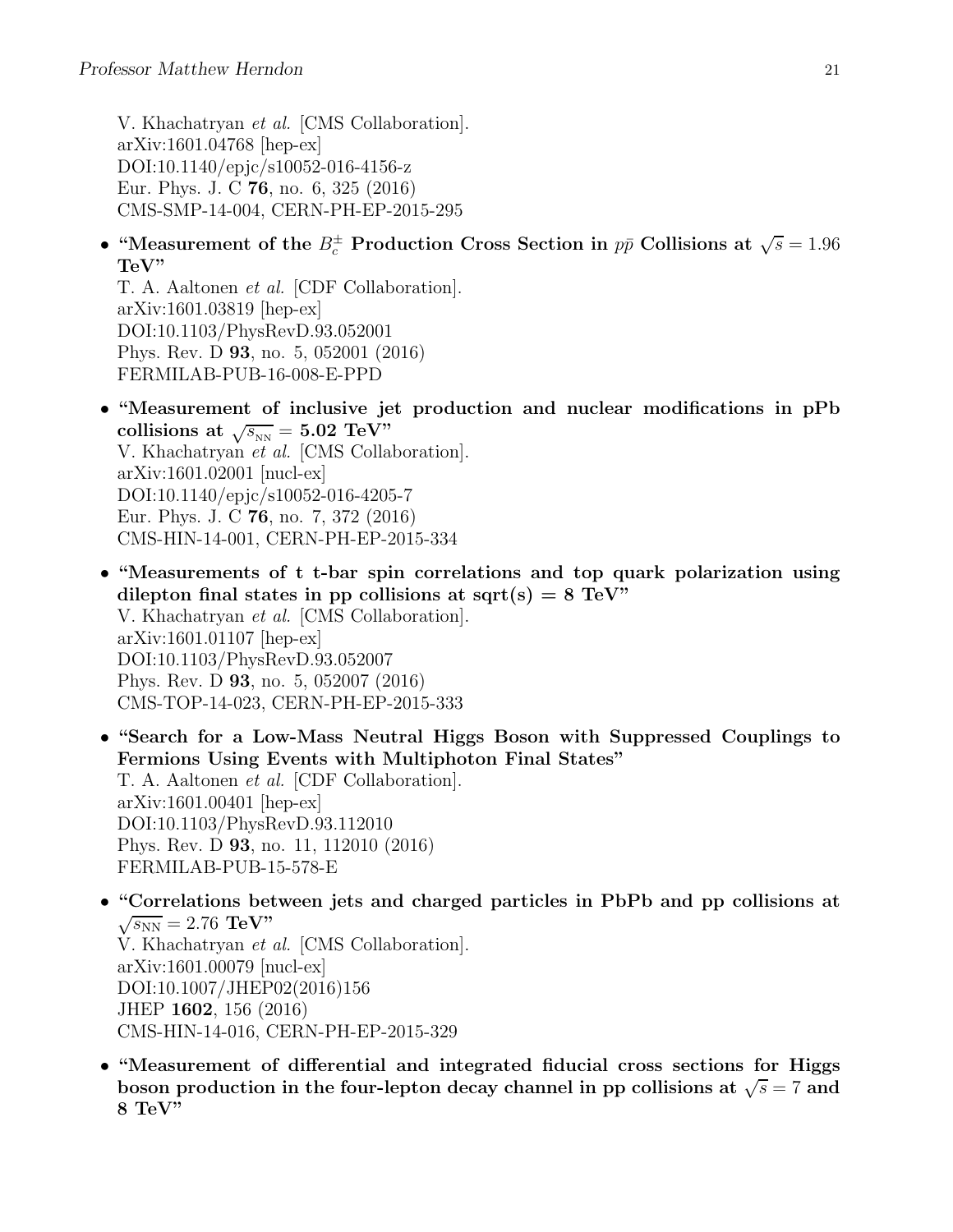V. Khachatryan et al. [CMS Collaboration]. arXiv:1512.08377 [hep-ex] DOI:10.1007/JHEP04(2016)005 JHEP 1604, 005 (2016) CMS-HIG-14-028, CERN-PH-EP-2015-285

- "Search for supersymmetry in events with soft leptons, low jet multiplicity, and missing transverse energy in protonproton collisions at  $\sqrt{s}=8$  TeV" V. Khachatryan et al. [CMS Collaboration]. arXiv:1512.08002 [hep-ex] DOI:10.1016/j.physletb.2016.05.033 Phys. Lett. B 759, 9 (2016) CMS-SUS-14-021, CERN-PH-EP-2015-307
- "Study of Z boson production in pPb collisions at  $\sqrt{sNN}$ =5.02TeV" V. Khachatryan et al. [CMS Collaboration]. arXiv:1512.06461 [hep-ex] DOI:10.1016/j.physletb.2016.05.044 Phys. Lett. B 759, 36 (2016) CMS-HIN-15-002, CERN-PH-EP-2015-302
- "Measurement of the inclusive jet cross section in pp collisions at  $\sqrt{s} = 2.76 \, TeV$ " V. Khachatryan et al. [CMS Collaboration]. arXiv:1512.06212 [hep-ex] DOI:10.1140/epjc/s10052-016-4083-z Eur. Phys. J. C 76, no. 5, 265 (2016) CMS-SMP-14-017, CERN-PH-EP-2015-299
- "Search for narrow resonances decaying to dijets in proton-proton collisions at  $\sqrt(s) = 13$  TeV"

V. Khachatryan et al. [CMS Collaboration]. arXiv:1512.01224 [hep-ex] DOI:10.1103/PhysRevLett.116.071801 Phys. Rev. Lett. 116, no. 7, 071801 (2016) CMS-EXO-15-001, CERN-PH-EP-2015-317

• "Event generator tunes obtained from underlying event and multiparton scattering measurements"

V. Khachatryan et al. [CMS Collaboration]. arXiv:1512.00815 [hep-ex] DOI:10.1140/epjc/s10052-016-3988-x Eur. Phys. J. C 76, no. 3, 155 (2016) CMS-GEN-14-001, CERN-PH-EP-2015-291

• "Search for dark matter and unparticles produced in association with a Z boson in proton-proton collisions at  $\sqrt{s} = 8 \text{TeV}$ " V. Khachatryan et al. [CMS Collaboration]. arXiv:1511.09375 [hep-ex] DOI:10.1103/PhysRevD.93.052011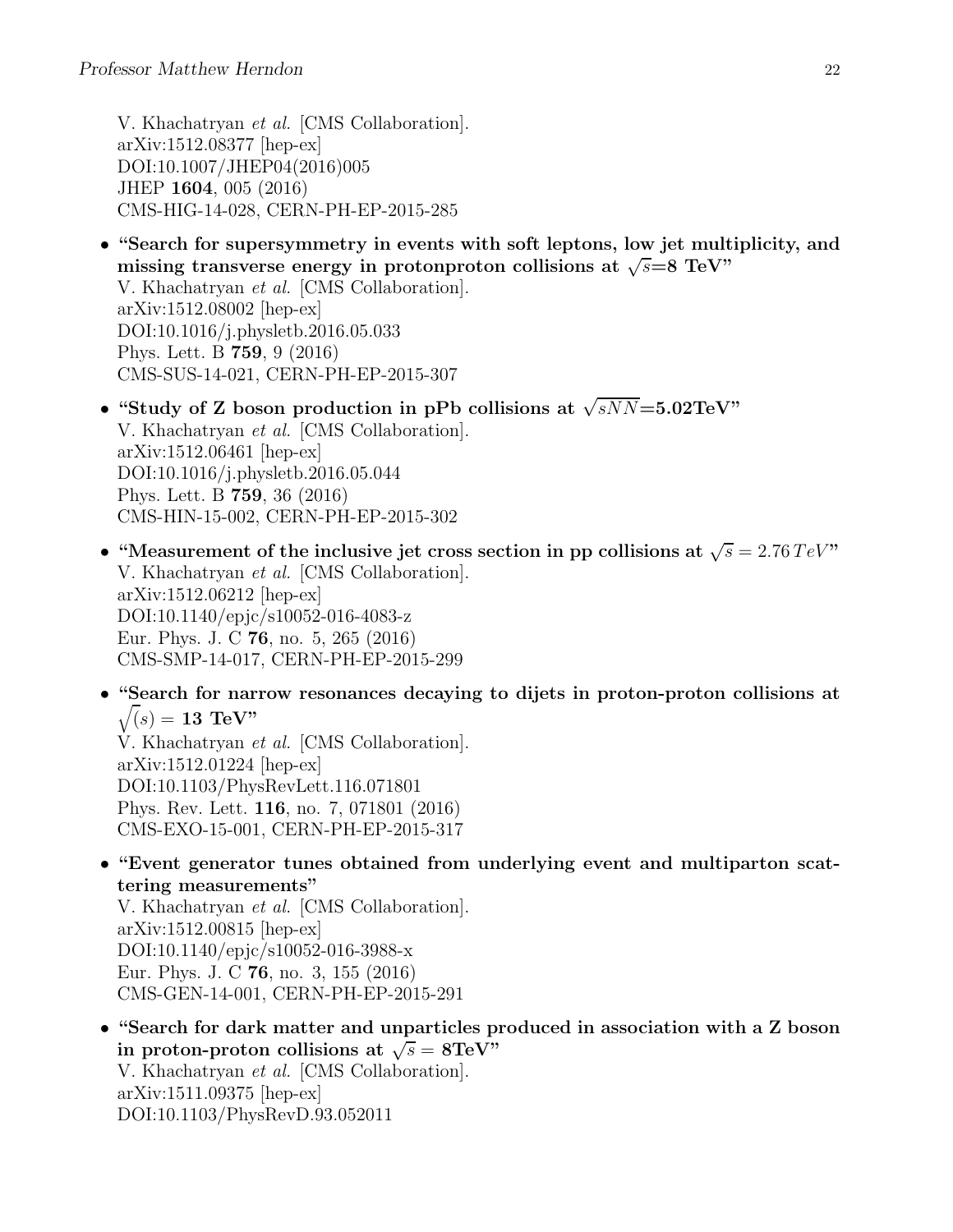Phys. Rev. D 93, no. 5, 052011 (2016) CMS-EXO-12-054, CERN-PH-EP-2015-297

- "Measurement of spin correlations in  $t\bar{t}$  production using the matrix element method in the muon+jets final state in pp collisions at  $\sqrt{s} = 8$  TeV" V. Khachatryan et al. [CMS Collaboration]. arXiv:1511.06170 [hep-ex] DOI:10.1016/j.physletb.2016.05.005 Phys. Lett. B 758, 321 (2016) CMS-TOP-13-015, CERN-PH-EP-2015-289, FERMILAB-PUB-15-512-CMS
- "Search for anomalous single top quark production in association with a photon in pp collisions at  $\sqrt{s} = 8$  TeV" V. Khachatryan et al. [CMS Collaboration]. arXiv:1511.03951 [hep-ex] DOI:10.1007/JHEP04(2016)035 JHEP 1604, 035 (2016) CMS-TOP-14-003, CERN-PH-EP-2015-287
- "Search for a low-mass pseudoscalar Higgs boson produced in association with a  $b\bar{b}$  pair in pp collisions at  $\sqrt{s} = 8$  TeV<sup>"</sup> V. Khachatryan et al. [CMS Collaboration]. arXiv:1511.03610 [hep-ex] DOI:10.1016/j.physletb.2016.05.003 Phys. Lett. B 758, 296 (2016) CMS-HIG-14-033, CERN-PH-EP-2015-284, FERMILAB-PUB-15-514-CMS
- "Measurement of top quark polarisation in t-channel single top quark production"

V. Khachatryan et al. [CMS Collaboration]. arXiv:1511.02138 [hep-ex] DOI:10.1007/JHEP04(2016)073 JHEP 1604, 073 (2016) CMS-TOP-13-001, CERN-PH-EP-2015-282

- "Search for excited leptons in proton-proton collisions at sqrt(s) =  $8 \text{ TeV}$ " V. Khachatryan et al. [CMS Collaboration]. arXiv:1511.01407 [hep-ex] DOI:10.1007/JHEP03(2016)125 JHEP 1603, 125 (2016) CMS-EXO-14-015, CERN-PH-EP-2015-281
- "Reconstruction and identification of lepton decays to hadrons and at CMS" V. Khachatryan et al. [CMS Collaboration]. arXiv:1510.07488 [physics.ins-det] DOI:10.1088/1748-0221/11/01/P01019 JINST 11, no. 01, P01019 (2016) CMS-TAU-14-001, CERN-PH-EP-2015-261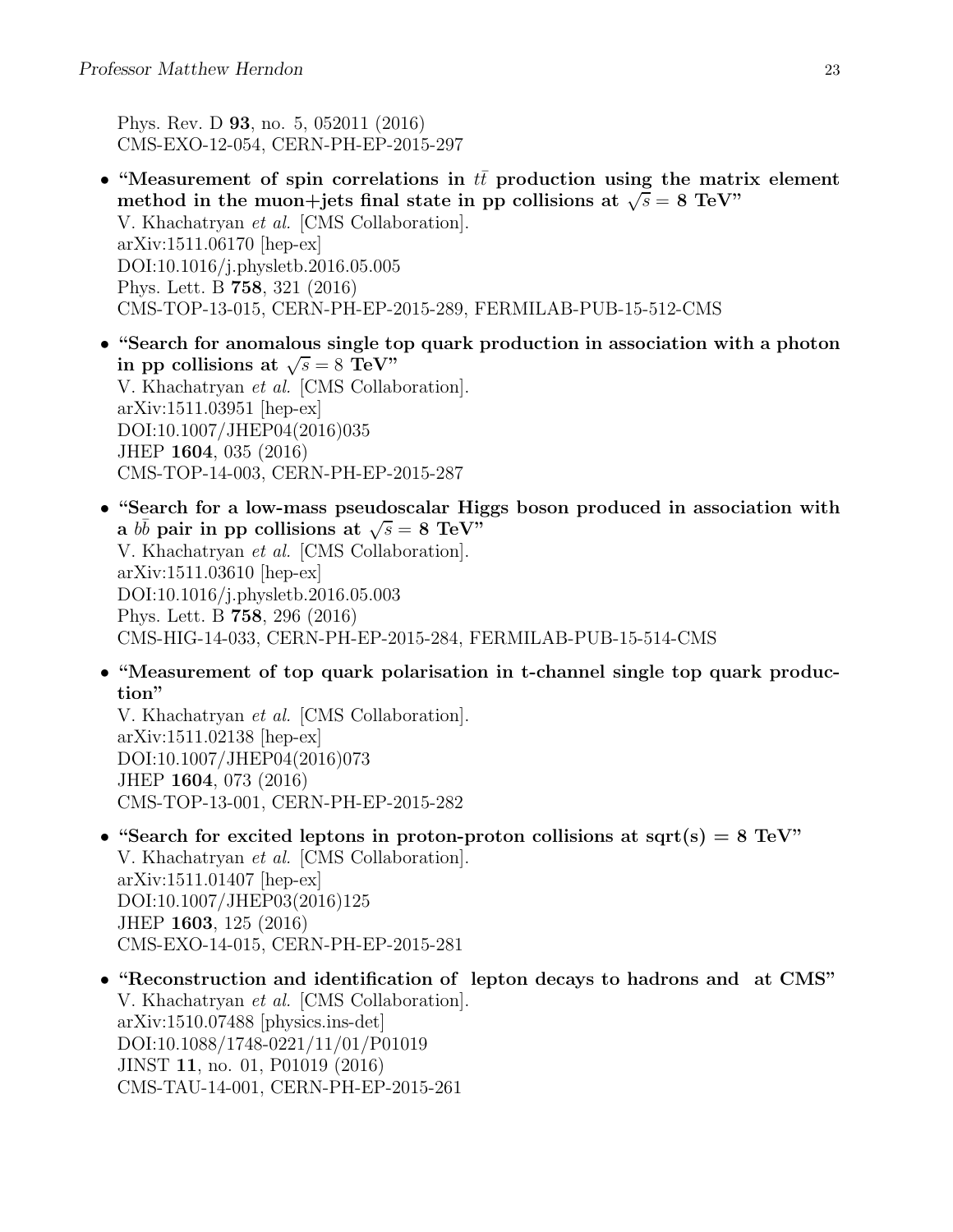• "Search for a very light NMSSM Higgs boson produced in decays of the 125 GeV scalar boson and decaying into  $\tau$  leptons in pp collisions at  $\sqrt{s} = 8$  TeV" V. Khachatryan et al. [CMS Collaboration]. arXiv:1510.06534 [hep-ex] DOI:10.1007/JHEP01(2016)079 JHEP 1601, 079 (2016) CMS-HIG-14-019, CERN-PH-EP-2015-264

• "Measurement of the top quark pair production cross section in proton-proton collisions at  $\sqrt(s) = 13$  TeV" V. Khachatryan et al. [CMS Collaboration]. arXiv:1510.05302 [hep-ex] DOI:10.1103/PhysRevLett.116.052002 Phys. Rev. Lett. 116, no. 5, 052002 (2016) CMS-TOP-15-003, CERN-PH-EP-2015-280

• "Search for a light charged Higgs boson decaying to  $c\bar{s}$  in pp collisions at  $\sqrt{s} = 8$ TeV"

V. Khachatryan et al. [CMS Collaboration]. arXiv:1510.04252 [hep-ex] DOI:10.1007/JHEP12(2015)178 JHEP 1512, 178 (2015) CMS-HIG-13-035, CERN-PH-EP-2015-266

• "Transverse momentum spectra of inclusive b jets in pPb collisions at  $\sqrt{s_{NN}}$  = 5.02 TeV"

V. Khachatryan et al. [CMS Collaboration]. arXiv:1510.03373 [nucl-ex] DOI:10.1016/j.physletb.2016.01.010 Phys. Lett. B 754, 59 (2016) CMS-HIN-14-007, CERN-PH-EP-2015-205

- "Measurement of  $t\bar{t}$  production with additional jet activity, including b quark jets, in the dilepton decay channel using pp collisions at  $\sqrt{s} = 8$  TeV" V. Khachatryan et al. [CMS Collaboration]. arXiv:1510.03072 [hep-ex] DOI:10.1140/epjc/s10052-016-4105-x Eur. Phys. J. C 76, no. 7, 379 (2016) CMS-TOP-12-041, CERN-PH-EP-2015-240
- "Measurement of long-range near-side two-particle angular correlations in pp collisions at  $\sqrt{s} = 13 \text{ TeV}$ " V. Khachatryan et al. [CMS Collaboration]. arXiv:1510.03068 [nucl-ex] DOI:10.1103/PhysRevLett.116.172302 Phys. Rev. Lett. 116, no. 17, 172302 (2016) CMS-FSQ-15-002, CERN-PH-EP-2015-271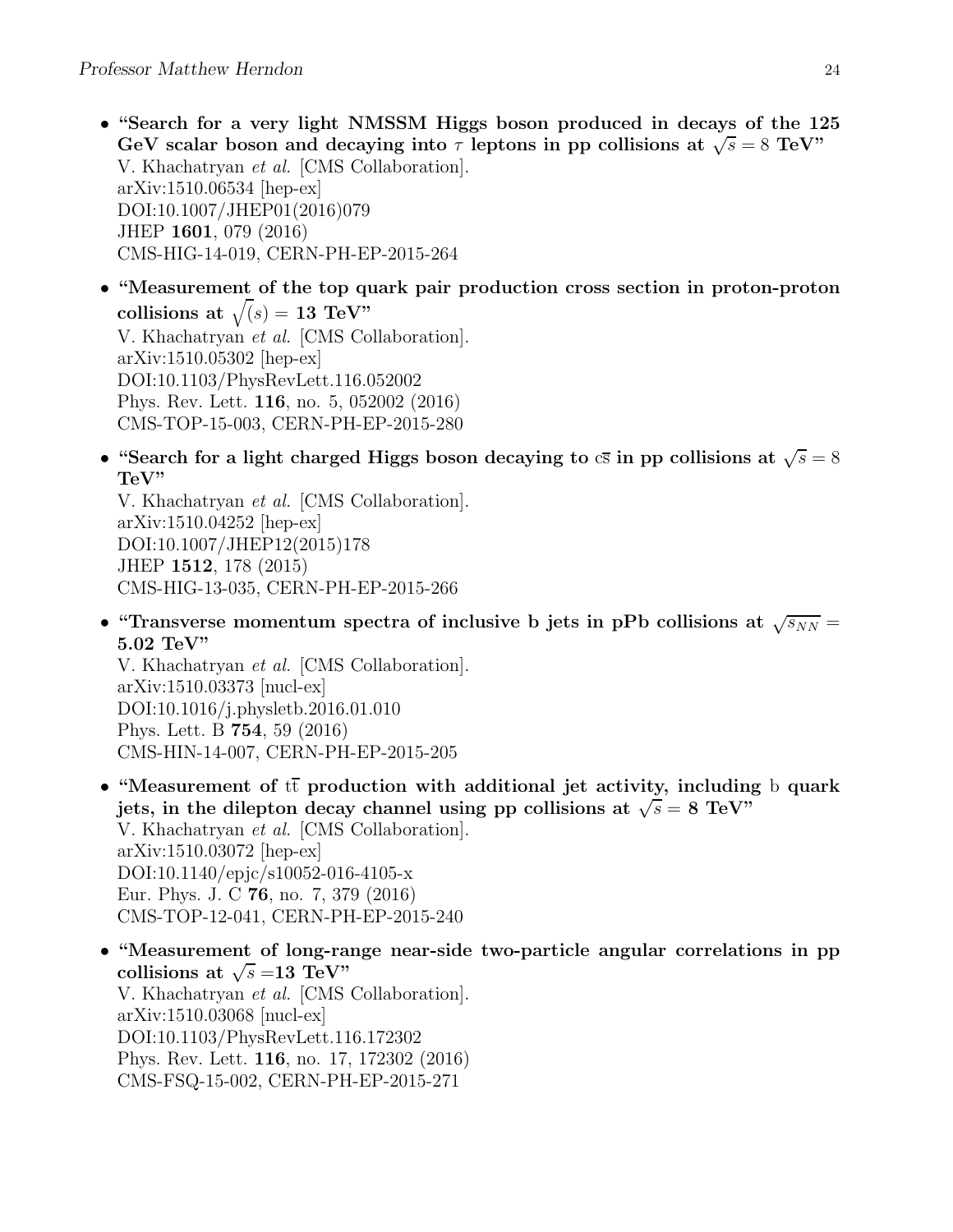• "Searches for a heavy scalar boson H decaying to a pair of 125 GeV Higgs bosons hh or for a heavy pseudoscalar boson A decaying to Zh, in the final states with  $h \to \tau \tau$ "

V. Khachatryan et al. [CMS Collaboration]. arXiv:1510.01181 [hep-ex] DOI:10.1016/j.physletb.2016.01.056 Phys. Lett. B 755, 217 (2016) CMS-HIG-14-034, CERN-PH-EP-2015-211

- "Observation of top quark pairs produced in association with a vector boson in pp collisions at  $\sqrt{s} = 8 \text{ TeV}^{\frac{1}{2}}$ V. Khachatryan et al. [CMS Collaboration]. arXiv:1510.01131 [hep-ex] DOI:10.1007/JHEP01(2016)096 JHEP 1601, 096 (2016) CMS-TOP-14-021, CERN-PH-EP-2015-248
- "Measurement of transverse momentum relative to dijet systems in PbPb and pp collisions at  $\sqrt{s_{NN}} = 2.76 \text{ TeV}$ " V. Khachatryan et al. [CMS Collaboration]. arXiv:1509.09029 [nucl-ex] DOI:10.1007/JHEP01(2016)006 JHEP 1601, 006 (2016) CMS-HIN-14-010, CERN-PH-EP-2015-260
- "Search for the associated production of a Higgs boson with a single top quark in proton-proton collisions at  $\sqrt{s} = 8$  TeV" V. Khachatryan et al. [CMS Collaboration]. arXiv:1509.08159 [hep-ex] DOI:10.1007/JHEP06(2016)177 JHEP 1606, 177 (2016) CMS-HIG-14-027, CERN-PH-EP-2015-255
- "Search for the production of an excited bottom quark decaying to  $tW$  in protonproton collisions at  $\sqrt{s} = 8$  TeV" V. Khachatryan et al. [CMS Collaboration]. arXiv:1509.08141 [hep-ex] DOI:10.1007/JHEP01(2016)166 JHEP 1601, 166 (2016) CMS-B2G-14-005, CERN-PH-EP-2015-246
- "Measurement of the  $t\bar{t}$  production cross section in the all-jets final state in pp collisions at  $\sqrt{s} = 8$  TeV" V. Khachatryan et al. [CMS Collaboration]. arXiv:1509.06076 [hep-ex] DOI:10.1140/epjc/s10052-016-3956-5 Eur. Phys. J. C 76, no. 3, 128 (2016) CMS-TOP-14-018, CERN-PH-EP-2015-243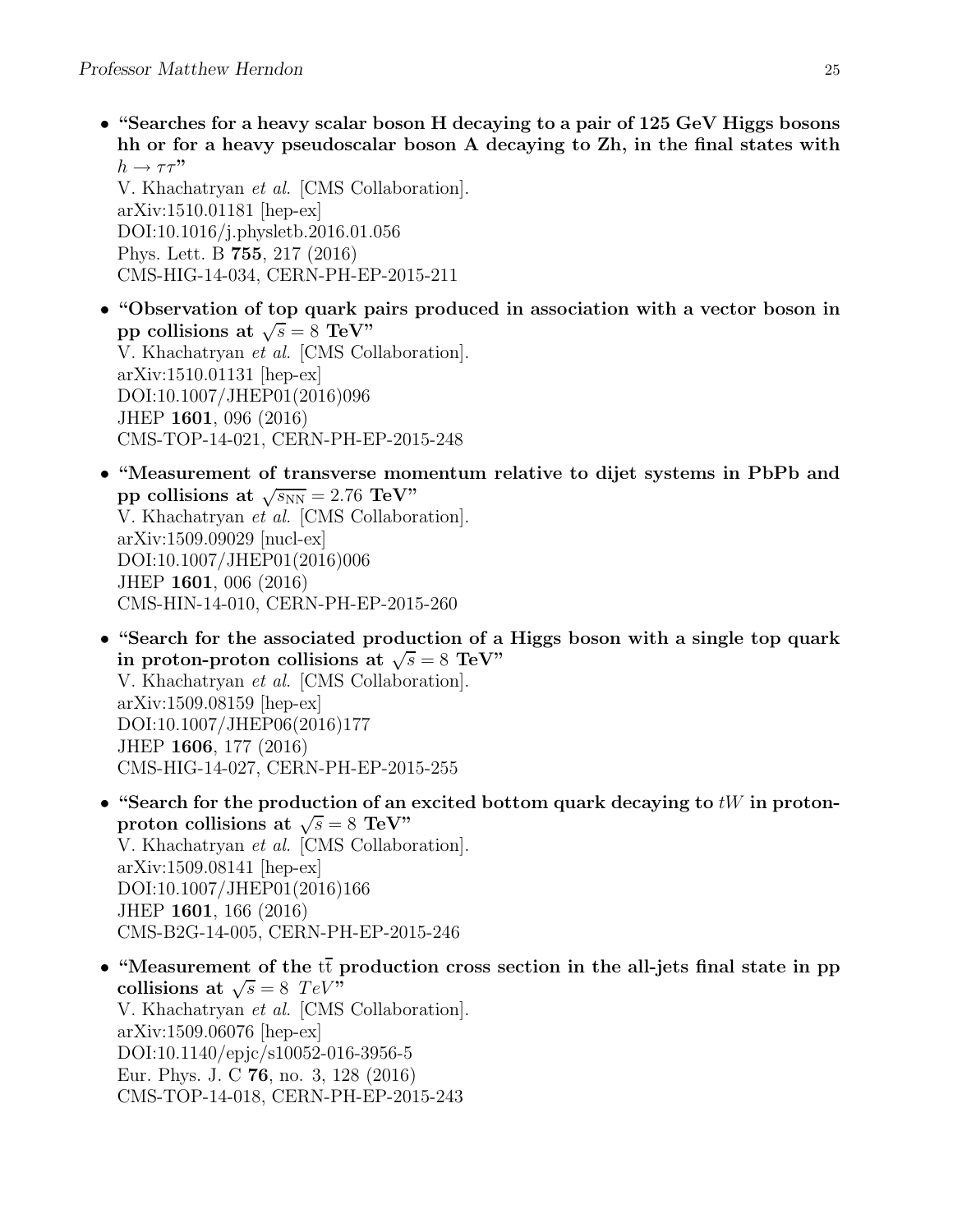- "Search for  $W' \to tb$  in proton-proton collisions at  $\sqrt{s} = 8$  TeV" V. Khachatryan et al. [CMS Collaboration]. arXiv:1509.06051 [hep-ex] DOI:10.1007/JHEP02(2016)122 JHEP 1602, 122 (2016) CMS-B2G-12-009, CERN-PH-EP-2015-231
- "Search for vector-like charge  $2/3$  T quarks in proton-proton collisions at sqrt(s)  $= 8$  TeV"

V. Khachatryan et al. [CMS Collaboration]. arXiv:1509.04177 [hep-ex] DOI:10.1103/PhysRevD.93.012003 Phys. Rev. D 93, no. 1, 012003 (2016) CMS-B2G-13-005, CERN-PH-EP-2015-228

• "Measurement of the top quark mass using proton-proton data at  $\sqrt{(s)} = 7$  and 8 TeV"

V. Khachatryan et al. [CMS Collaboration]. arXiv:1509.04044 [hep-ex] DOI:10.1103/PhysRevD.93.072004 Phys. Rev. D 93, no. 7, 072004 (2016) CMS-TOP-14-022, CERN-PH-EP-2015-234

• "Measurement of the inelastic cross section in protonlead collisions at  $\sqrt{s_{NN}}$  = 5.02 TeV"

V. Khachatryan et al. [CMS Collaboration]. arXiv:1509.03893 [hep-ex] DOI:10.1016/j.physletb.2016.06.027 Phys. Lett. B 759, 641 (2016) CMS-FSQ-13-006, CERN-PH-EP-2015-210

• "Search for single production of scalar leptoquarks in proton-proton collisions at  $\sqrt{s} = 8 \; TeV$ " V. Khachatryan et al. [CMS Collaboration]. arXiv:1509.03750 [hep-ex]

DOI:10.1103/PhysRevD.95.039906, 10.1103/PhysRevD.93.032005 Phys. Rev. D 93, no. 3, 032005 (2016), Erratum: [Phys. Rev. D 95, no. 3, 039906 (2017)] CMS-EXO-12-043, CERN-PH-EP-2015-149

- "Search for pair production of first and second generation leptoquarks in protonproton collisions at sqrt(s) =  $8 \text{ TeV}$ " V. Khachatryan et al. [CMS Collaboration]. arXiv:1509.03744 [hep-ex] DOI:10.1103/PhysRevD.93.032004 Phys. Rev. D 93, no. 3, 032004 (2016) CMS-EXO-12-041, CERN-PH-EP-2015-197
- "Measurement of differential cross sections for Higgs boson production in the diphoton decay channel in pp collisions at  $\sqrt{s} = 8 \, TeV$ "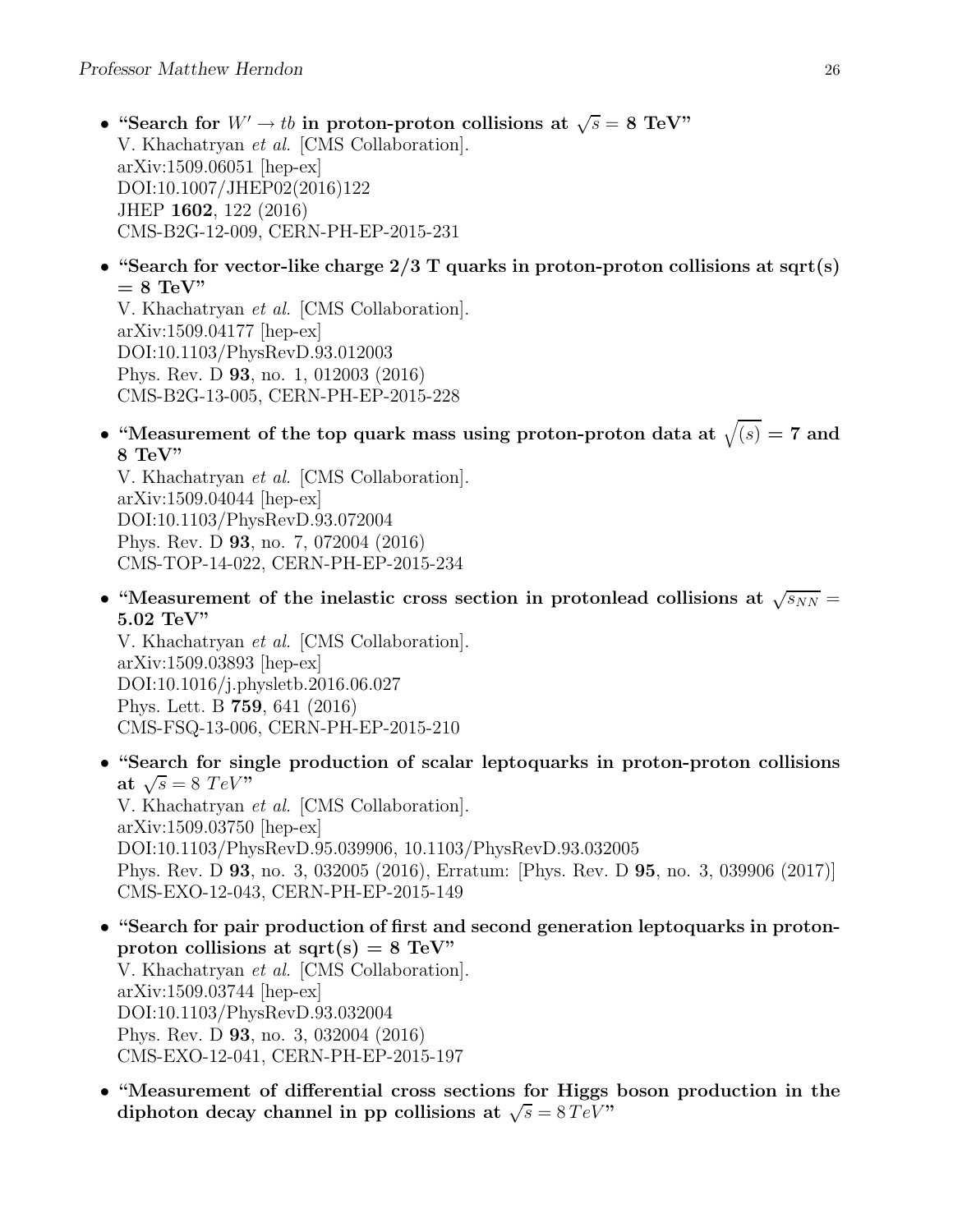V. Khachatryan et al. [CMS Collaboration]. arXiv:1508.07819 [hep-ex] DOI:10.1140/epjc/s10052-015-3853-3 Eur. Phys. J. C 76, no. 1, 13 (2016) CMS-HIG-14-016, CERN-PH-EP-2015-195

- "Search for a charged Higgs boson in pp collisions at  $\sqrt{s} = 8$  TeV" V. Khachatryan et al. [CMS Collaboration]. arXiv:1508.07774 [hep-ex] DOI:10.1007/JHEP11(2015)018 JHEP 1511, 018 (2015) CMS-HIG-14-023, CERN-PH-EP-2015-221
- "Search for supersymmetry in the vector-boson fusion topology in proton-proton collisions at  $\sqrt{s} = 8 \text{ TeV}$ " V. Khachatryan et al. [CMS Collaboration]. arXiv:1508.07628 [hep-ex] DOI:10.1007/JHEP11(2015)189 JHEP 1511, 189 (2015) CMS-SUS-14-005, CERN-PH-EP-2015-213
- "Measurement of vector boson plus  $D^*(2010)^+$  meson production in  $\bar{p}p$  collisions at  $\sqrt{s} = 1.96 \,\text{TeV}$ " T. A. Aaltonen et al. [CDF Collaboration]. arXiv:1508.06980 [hep-ex] DOI:10.1103/PhysRevD.93.052012 Phys. Rev. D 93, no. 5, 052012 (2016) FERMILAB-PUB-15-368
- "Study of B Meson Production in p+Pb Collisions at  $\sqrt{(s_{NN} = 5.02 \text{TeV})}$  Using Exclusive Hadronic Decays" V. Khachatryan et al. [CMS Collaboration]. arXiv:1508.06678 [nucl-ex] DOI:10.1103/PhysRevLett.116.032301 Phys. Rev. Lett. 116, no. 3, 032301 (2016) CMS-HIN-14-004, CERN-PH-EP-2015-209
- "Study of the energy dependence of the underlying event in proton-antiproton collisions"

T. A. Aaltonen et al. [CDF Collaboration]. arXiv:1508.05340 [hep-ex] DOI:10.1103/PhysRevD.92.092009 Phys. Rev. D 92, no. 9, 092009 (2015) FERMILAB-PUB-15-361-E

• "Search for W' decaying to tau lepton and neutrino in proton-proton collisions at  $\sqrt(s) = 8$  TeV"

V. Khachatryan et al. [CMS Collaboration]. arXiv:1508.04308 [hep-ex]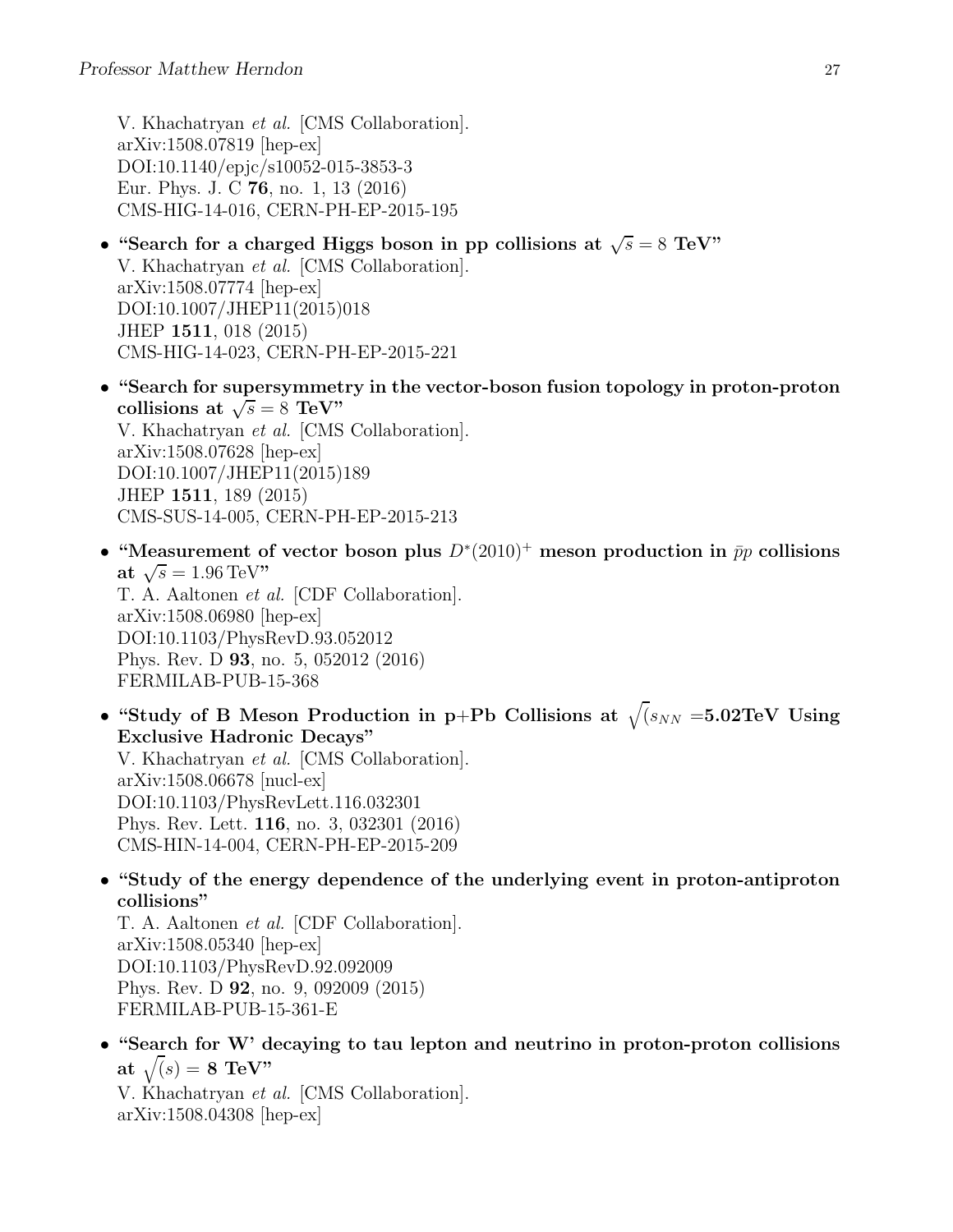DOI:10.1016/j.physletb.2016.02.002 Phys. Lett. B 755, 196 (2016) CMS-EXO-12-011, CERN-PH-EP-2015-190

- "Measurement of the charge asymmetry in top quark pair production in pp collisions at  $\sqrt(s) = 8$  TeV using a template method" V. Khachatryan et al. [CMS Collaboration]. arXiv:1508.03862 [hep-ex] DOI:10.1103/PhysRevD.93.034014 Phys. Rev. D 93, no. 3, 034014 (2016) CMS-TOP-13-013, CERN-PH-EP-2015-189
- "Search for neutral MSSM Higgs bosons decaying to  $\mu^+\mu^-$  in pp collisions at  $\sqrt{s}$  = 7 and 8 TeV" V. Khachatryan et al. [CMS Collaboration]. arXiv:1508.01437 [hep-ex] DOI:10.1016/j.physletb.2015.11.042 Phys. Lett. B 752, 221 (2016) CMS-HIG-13-024, CERN-PH-EP-2015-148
- "Search for supersymmetry in events with a photon, a lepton, and missing transverse momentum in pp collisions at  $\sqrt{s} = 8$  TeV" V. Khachatryan et al. [CMS Collaboration]. arXiv:1508.01218 [hep-ex] DOI:10.1016/j.physletb.2016.03.039 Phys. Lett. B 757, 6 (2016) CMS-SUS-14-013, CERN-PH-EP-2015-169
- "Angular analysis of the decay  $B^0 \to K^{*0} \mu^+ \mu^-$  from pp collisions at  $\sqrt{s} = 8$  TeV" V. Khachatryan et al. [CMS Collaboration]. arXiv:1507.08126 [hep-ex] DOI:10.1016/j.physletb.2015.12.020 Phys. Lett. B 753, 424 (2016) CMS-BPH-13-010, CERN-PH-EP-2015-178
- "Measurement of the CP-violating weak phase  $\phi_s$  and the decay width difference  $\Delta\Gamma_s$  using the  $B_s^0 \to J/\psi \phi(1020)$  decay channel in pp collisions at  $\sqrt{s} = 8$  TeV" V. Khachatryan et al. [CMS Collaboration]. arXiv:1507.07527 [hep-ex] DOI:10.1016/j.physletb.2016.03.046 Phys. Lett. B 757, 97 (2016) CMS-BPH-13-012, CERN-PH-EP-2015-192
- "Measurement of the underlying event activity using charged-particle jets in proton-proton collisions at sqrt(s) = 2.76 TeV" V. Khachatryan et al. [CMS Collaboration]. arXiv:1507.07229 [hep-ex] DOI:10.1007/JHEP09(2015)137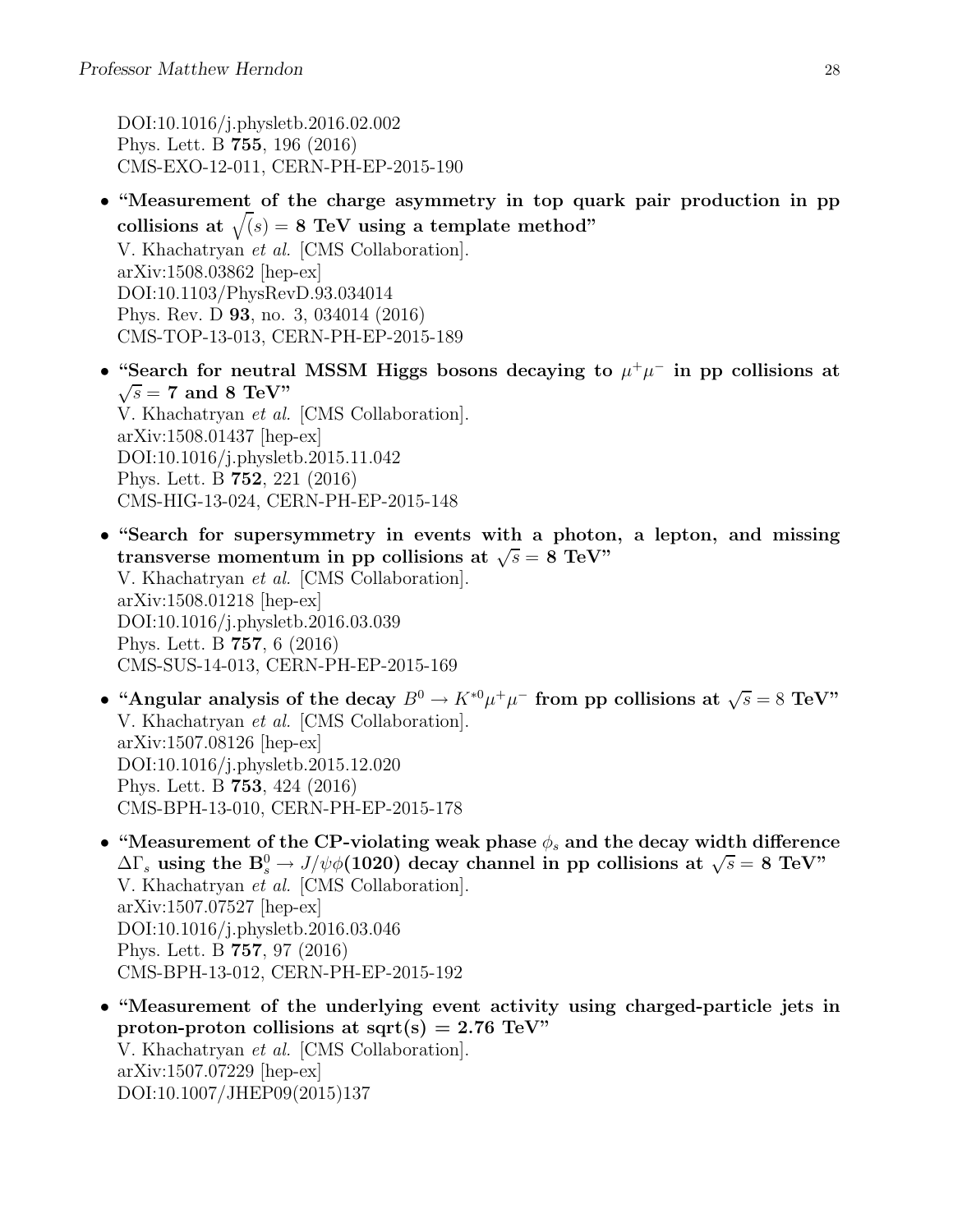JHEP 1509, 137 (2015) CMS-FSQ-12-025, CERN-PH-EP-2015-176

• "Search for pair-produced vectorlike B quarks in proton-proton collisions at  $\sqrt{s} = 8 \text{TeV}$ "

V. Khachatryan et al. [CMS Collaboration]. arXiv:1507.07129 [hep-ex] DOI:10.1103/PhysRevD.93.112009 Phys. Rev. D 93, no. 11, 112009 (2016) CMS-B2G-13-006, CERN-PH-EP-2015-170

• "Limits on the Higgs boson lifetime and width from its decay to four charged leptons"

V. Khachatryan et al. [CMS Collaboration]. arXiv:1507.06656 [hep-ex] DOI:10.1103/PhysRevD.92.072010 Phys. Rev. D 92, no. 7, 072010 (2015) CMS-HIG-14-036, CERN-PH-EP-2015-159

• "Pseudorapidity distribution of charged hadrons in proton-proton collisions at  $\sqrt{s}=13{\rm\,\,TeV}$ 

V. Khachatryan et al. [CMS Collaboration]. arXiv:1507.05915 [hep-ex] DOI:10.1016/j.physletb.2015.10.004 Phys. Lett. B 751, 143 (2015) CMS-FSQ-15-001, CERN-PH-EP-2015-180

- "Measurement of the W<sup>+</sup>W<sup>-</sup> cross section in pp collisions at  $\sqrt{s} = 8$  TeV and limits on anomalous gauge couplings" V. Khachatryan et al. [CMS Collaboration]. arXiv:1507.03268 [hep-ex] DOI:10.1140/epjc/s10052-016-4219-1 Eur. Phys. J. C 76, no. 7, 401 (2016) CMS-SMP-14-016, CERN-PH-EP-2015-122
- "Inclusive and differential measurements of the  $t\bar{t}$  charge asymmetry in pp collisions at  $\sqrt{s} = 8$  TeV" V. Khachatryan et al. [CMS Collaboration]. arXiv:1507.03119 [hep-ex] DOI:10.1016/j.physletb.2016.03.060 Phys. Lett. B 757, 154 (2016) CMS-TOP-12-033, CERN-PH-EP-2015-141
- "Search for a Higgs boson decaying into  $\gamma^* \gamma \to \ell \ell \gamma$  with low dilepton mass in pp collisions at  $\sqrt{s} = 8$  TeV" V. Khachatryan et al. [CMS Collaboration]. arXiv:1507.03031 [hep-ex] DOI:10.1016/j.physletb.2015.12.039 Phys. Lett. B 753, 341 (2016) CMS-HIG-14-003, CERN-PH-EP-2015-137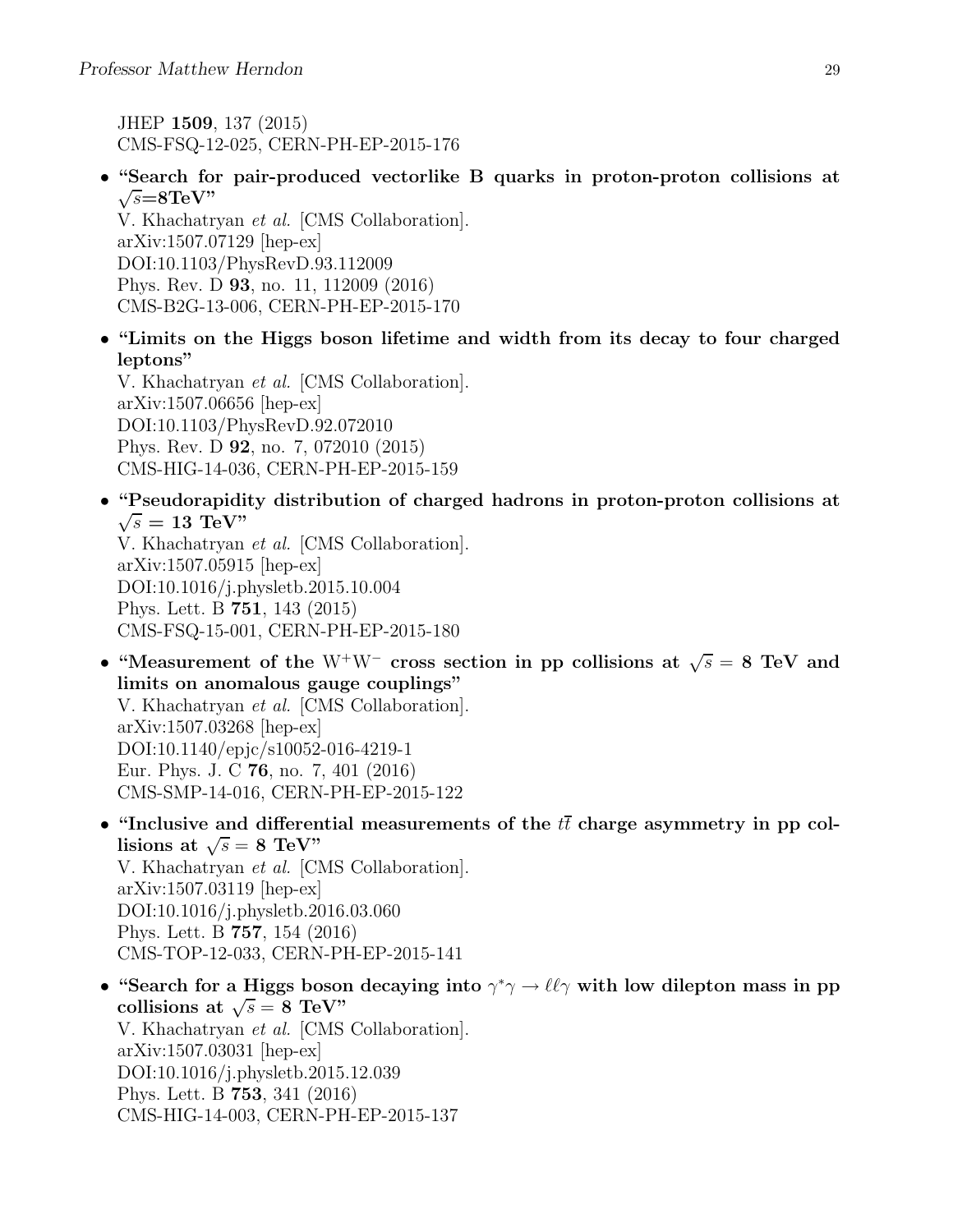- "Search for supersymmetry with photons in pp collisions at  $\sqrt{s}=8\text{TeV}$ " V. Khachatryan et al. [CMS Collaboration]. arXiv:1507.02898 [hep-ex] DOI:10.1103/PhysRevD.92.072006 Phys. Rev. D 92, no. 7, 072006 (2015) CMS-SUS-14-004, CERN-PH-EP-2015-129
- "Search for exotic decays of a Higgs boson into undetectable particles and one or more photons"

V. Khachatryan et al. [CMS Collaboration]. arXiv:1507.00359 [hep-ex] DOI:10.1016/j.physletb.2015.12.017 Phys. Lett. B 753, 363 (2016) CMS-HIG-14-025, CERN-PH-EP-2015-131

- "Production of leading charged particles and leading charged-particle jets at small transverse momenta in pp collisions at sqrt(s) =  $8 \text{ TeV}$ " V. Khachatryan et al. [CMS Collaboration]. arXiv:1507.00233 [hep-ex] DOI:10.1103/PhysRevD.92.112001 Phys. Rev. D 92, no. 11, 112001 (2015) CMS-FSQ-12-032, CERN-PH-EP-2015-135
- "Search for neutral MSSM Higgs bosons decaying into a pair of bottom quarks" V. Khachatryan et al. [CMS Collaboration]. arXiv:1506.08329 [hep-ex] DOI:10.1007/JHEP11(2015)071 JHEP 1511, 071 (2015) CMS-HIG-14-017, CERN-PH-EP-2015-133
- "Search for resonant  $t\bar{t}$  production in proton-proton collisions at  $\sqrt{s} = 8 \text{TeV}$ " V. Khachatryan et al. [CMS Collaboration]. arXiv:1506.03062 [hep-ex] DOI:10.1103/PhysRevD.93.012001 Phys. Rev. D 93, no. 1, 012001 (2016) CMS-B2G-13-008, CERN-PH-EP-2015-126
- "Search for diphoton resonances in the mass range from 150 to 850 GeV in pp collisions at  $\sqrt{s} = 8 \text{ TeV}$ " V. Khachatryan et al. [CMS Collaboration]. arXiv:1506.02301 [hep-ex] DOI:10.1016/j.physletb.2015.09.062 Phys. Lett. B 750, 494 (2015) CMS-HIG-14-006, CERN-PH-EP-2015-113
- "Search for a massive resonance decaying into a Higgs boson and a W or Z boson in hadronic final states in proton-proton collisions at  $\sqrt{s} = 8$  TeV" V. Khachatryan et al. [CMS Collaboration]. arXiv:1506.01443 [hep-ex]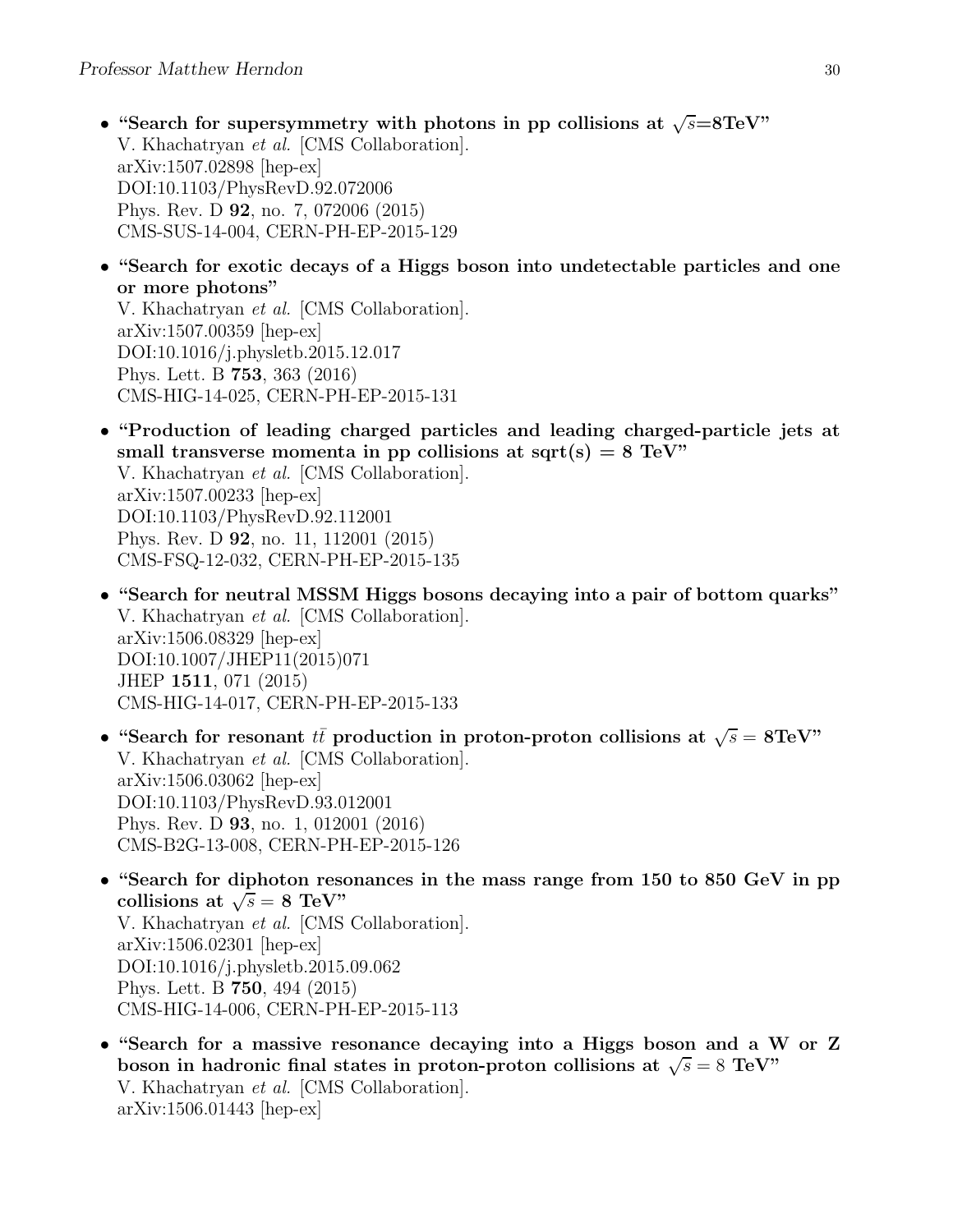DOI:10.1007/JHEP02(2016)145 JHEP 1602, 145 (2016) CMS-EXO-14-009, CERN-PH-EP-2015-096

- "Search for the standard model Higgs boson produced through vector boson fusion and decaying to  $b\overline{b}$ " V. Khachatryan et al. [CMS Collaboration]. arXiv:1506.01010 [hep-ex] DOI:10.1103/PhysRevD.92.032008 Phys. Rev. D 92, no. 3, 032008 (2015) CMS-14-004, CERN-PH-EP-2015-121, CMS-HIG-14-004
- "A search for pair production of new light bosons decaying into muons" V. Khachatryan et al. [CMS Collaboration]. arXiv:1506.00424 [hep-ex] DOI:10.1016/j.physletb.2015.10.067 Phys. Lett. B 752, 146 (2016) CMS-HIG-13-010, CERN-PH-EP-2015-116
- "Search for neutral color-octet weak-triplet scalar particles in proton-proton collisions at  $\sqrt{s} = 8$  TeV" V. Khachatryan et al. [CMS Collaboration]. arXiv:1505.08118 [hep-ex] DOI:10.1007/JHEP09(2015)201 JHEP 1509, 201 (2015) CMS-EXO-12-007, CERN-PH-EP-2015-119
- "Comparison of the  $Z/\gamma$  + jets to  $\gamma$  + jets cross sections in pp collisions at  $\sqrt{s} = 8$  TeV" V. Khachatryan et al. [CMS Collaboration]. arXiv:1505.06520 [hep-ex] DOI:10.1007/JHEP04(2016)010, 10.1007/JHEP10(2015)128 JHEP 1510, 128 (2015), Erratum: [JHEP 1604, 010 (2016)] CMS-SMP-14-005, CERN-PH-EP-2015-089
- "Measurement of the differential cross section for top quark pair production in pp collisions at  $\sqrt{s} = 8 \, TeV$ " V. Khachatryan et al. [CMS Collaboration]. arXiv:1505.04480 [hep-ex] DOI:10.1140/epjc/s10052-015-3709-x Eur. Phys. J. C 75, no. 11, 542 (2015) CMS-TOP-12-028, CERN-PH-EP-2015-117
- "Measurement of the Production and Differential Cross Sections of <sup>W</sup><sup>+</sup>W<sup>−</sup> Bosons in Association with Jets in  $p\bar{p}$  Collisions at  $\sqrt{s} = 1.96$  TeV" T. A. Aaltonen et al. [CDF Collaboration]. arXiv:1505.00801 [hep-ex] DOI:10.1103/PhysRevD.91.111101, 10.1103/PhysRevD.92.039901 Phys. Rev. D 91, no. 11, 111101 (2015), Addendum: [Phys. Rev. D 92, no. 3, 039901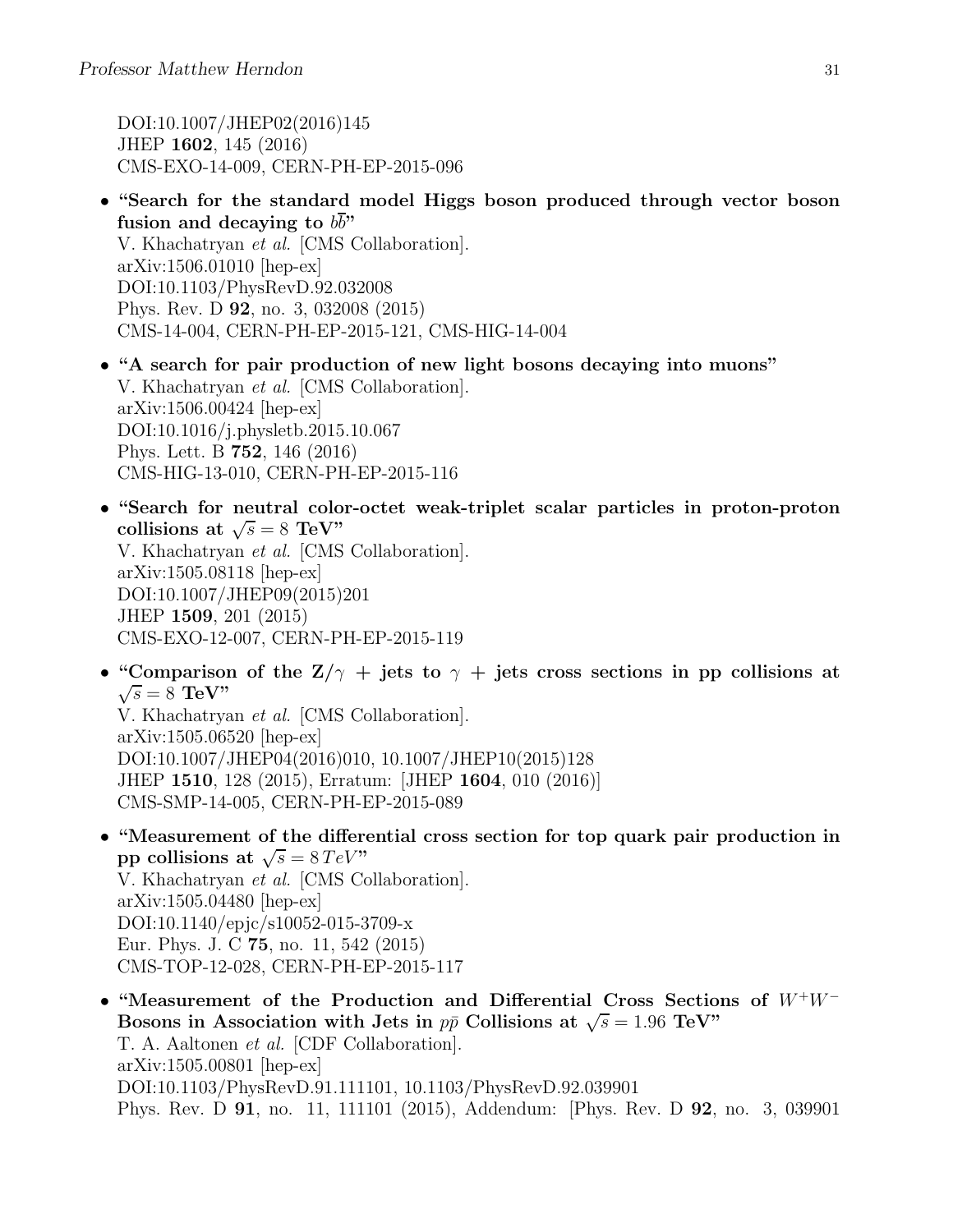(2015)] FERMILAB-PUB-15-191-PPD

• "Measurement of the top-quark mass in the  $tt$  dilepton channel using the full CDF Run II data set"

T. Aaltonen et al. [CDF Collaboration]. arXiv:1505.00500 [hep-ex] DOI:10.1103/PhysRevD.92.032003 Phys. Rev. D 92, no. 3, 032003 (2015) FERMILAB-PUB-15-190-E

- "First measurement of the forward-backward asymmetry in bottom-quark pair production at high mass" T. A. Aaltonen et al. [CDF Collaboration]. arXiv:1504.06888 [hep-ex] DOI:10.1103/PhysRevD.92.032006 Phys. Rev. D 92, no. 3, 032006 (2015) FERMILAB-PUB-15-153-E
- "Search for a pseudoscalar boson decaying into a Z boson and the 125 GeV Higgs boson in  $b\bar{b}$  final states" V. Khachatryan et al. [CMS Collaboration]. arXiv:1504.04710 [hep-ex] DOI:10.1016/j.physletb.2015.07.010 Phys. Lett. B 748, 221 (2015) CMS-HIG-14-011, CERN-PH-EP-2015-088
- "Angular coefficients of Z bosons produced in pp collisions at  $\sqrt{s} = 8$  TeV and decaying to  $\mu^+\mu^-$  as a function of transverse momentum and rapidity" V. Khachatryan et al. [CMS Collaboration]. arXiv:1504.03512 [hep-ex] DOI:10.1016/j.physletb.2015.08.061 Phys. Lett. B 750, 154 (2015) CMS-SMP-13-010, CERN-PH-EP-2015-046
- "Measurement of the Z boson differential cross section in transverse momentum and rapidity in protonproton collisions at 8 TeV" V. Khachatryan et al. [CMS Collaboration]. arXiv:1504.03511 [hep-ex] DOI:10.1016/j.physletb.2015.07.065 Phys. Lett. B 749, 187 (2015) CMS-SMP-13-013, CERN-PH-EP-2015-059
- "Search for the production of dark matter in association with top-quark pairs in the single-lepton final state in proton-proton collisions at sqrt(s)  $= 8 \text{ TeV}$ " V. Khachatryan et al. [CMS Collaboration]. arXiv:1504.03198 [hep-ex] DOI:10.1007/JHEP06(2015)121 JHEP 1506, 121 (2015) CMS-B2G-14-004, CERN-PH-EP-2015-087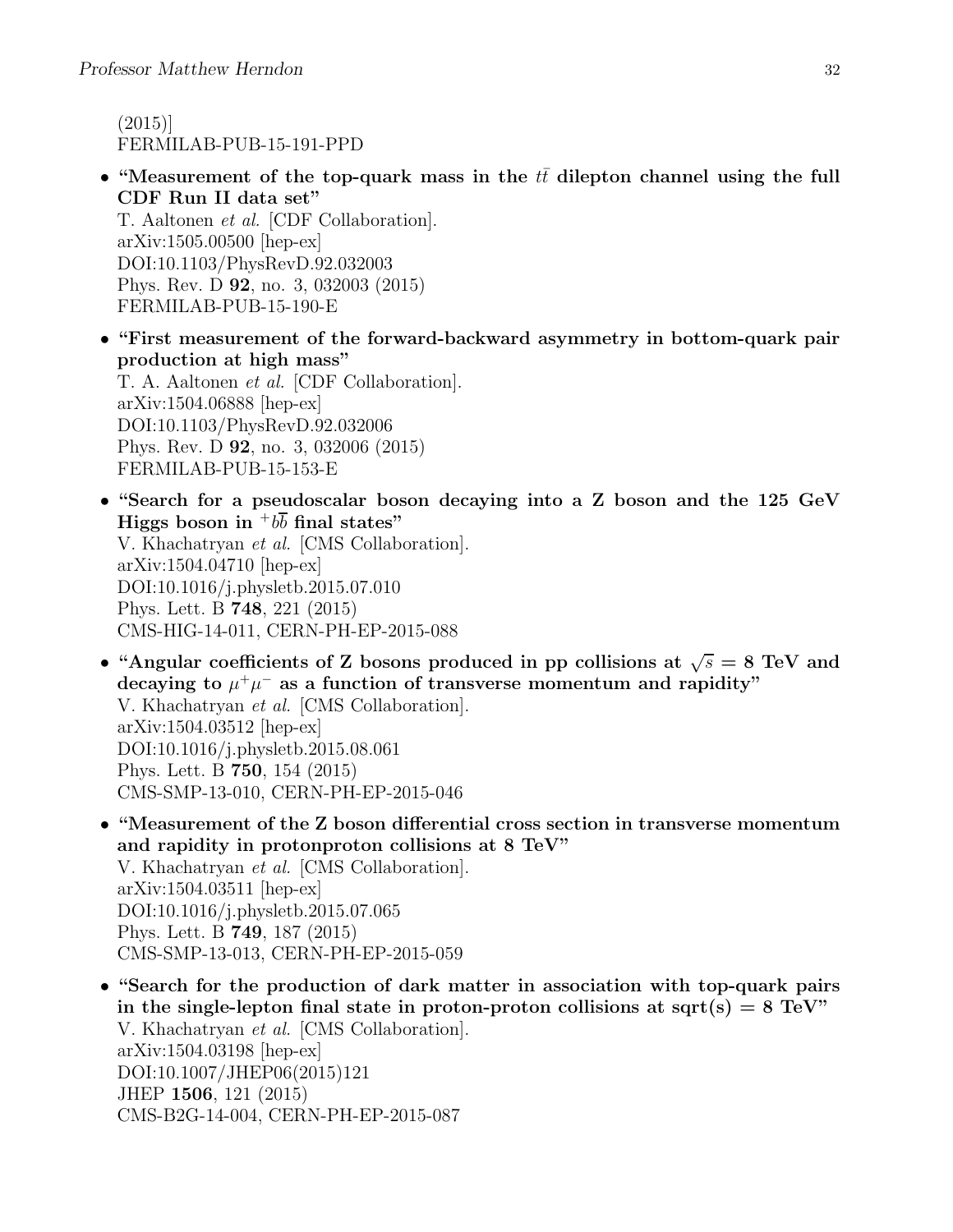• "Search for Resonances Decaying to Top and Bottom Quarks with the CDF Experiment"

T. A. Aaltonen et al. [CDF Collaboration]. arXiv:1504.01536 [hep-ex] DOI:10.1103/PhysRevLett.115.061801 Phys. Rev. Lett. 115, no. 6, 061801 (2015) FERMILAB-PUB-15-123-PPD

• "Search for a Higgs boson in the mass range from 145 to 1000 GeV decaying to a pair of W or Z bosons" V. Khachatryan et al. [CMS Collaboration].

arXiv:1504.00936 [hep-ex] DOI:10.1007/JHEP10(2015)144 JHEP 1510, 144 (2015) CMS-HIG-13-031, CERN-PH-EP-2015-074

- "Search for Third-Generation Scalar Leptoquarks in the  $t\tau$  Channel in Proton-Proton Collisions at  $\sqrt{s} = 8$  TeV" V. Khachatryan et al. [CMS Collaboration]. arXiv:1503.09049 [hep-ex] DOI:10.1007/JHEP11(2016)056, 10.1007/JHEP07(2015)042 JHEP 1507, 042 (2015), Erratum: [JHEP 1611, 056 (2016)] CMS-EXO-14-008, CERN-PH-EP-2015-063
- "Measurement of diffraction dissociation cross sections in pp collisions at  $\sqrt{s} =$ 7 TeV"

V. Khachatryan et al. [CMS Collaboration]. arXiv:1503.08689 [hep-ex] DOI:10.1103/PhysRevD.92.012003 Phys. Rev. D 92, no. 1, 012003 (2015) CMS-FSQ-12-005, CERN-PH-EP-2015-062

- "Searches for third-generation squark production in fully hadronic final states in proton-proton collisions at  $\sqrt{s} = 8$  TeV" V. Khachatryan et al. [CMS Collaboration]. arXiv:1503.08037 [hep-ex] DOI:10.1007/JHEP06(2015)116 JHEP 1506, 116 (2015) CMS-SUS-14-001, CERN-PH-EP-2015-055
- "Combined Measurement of the Higgs Boson Mass in pp Collisions at  $\sqrt{s} = 7$ and 8 TeV with the ATLAS and CMS Experiments" G. Aad et al. [ATLAS and CMS Collaborations]. arXiv:1503.07589 [hep-ex] DOI:10.1103/PhysRevLett.114.191803 Phys. Rev. Lett. 114, 191803 (2015) ATLAS-HIGG-2014-14, CMS-HIG-14-042, CERN-PH-EP-2015-075
- "Study of W boson production in pPb collisions at  $\sqrt{s_{NN}} = 5.02 \text{ TeV}$ " V. Khachatryan et al. [CMS Collaboration].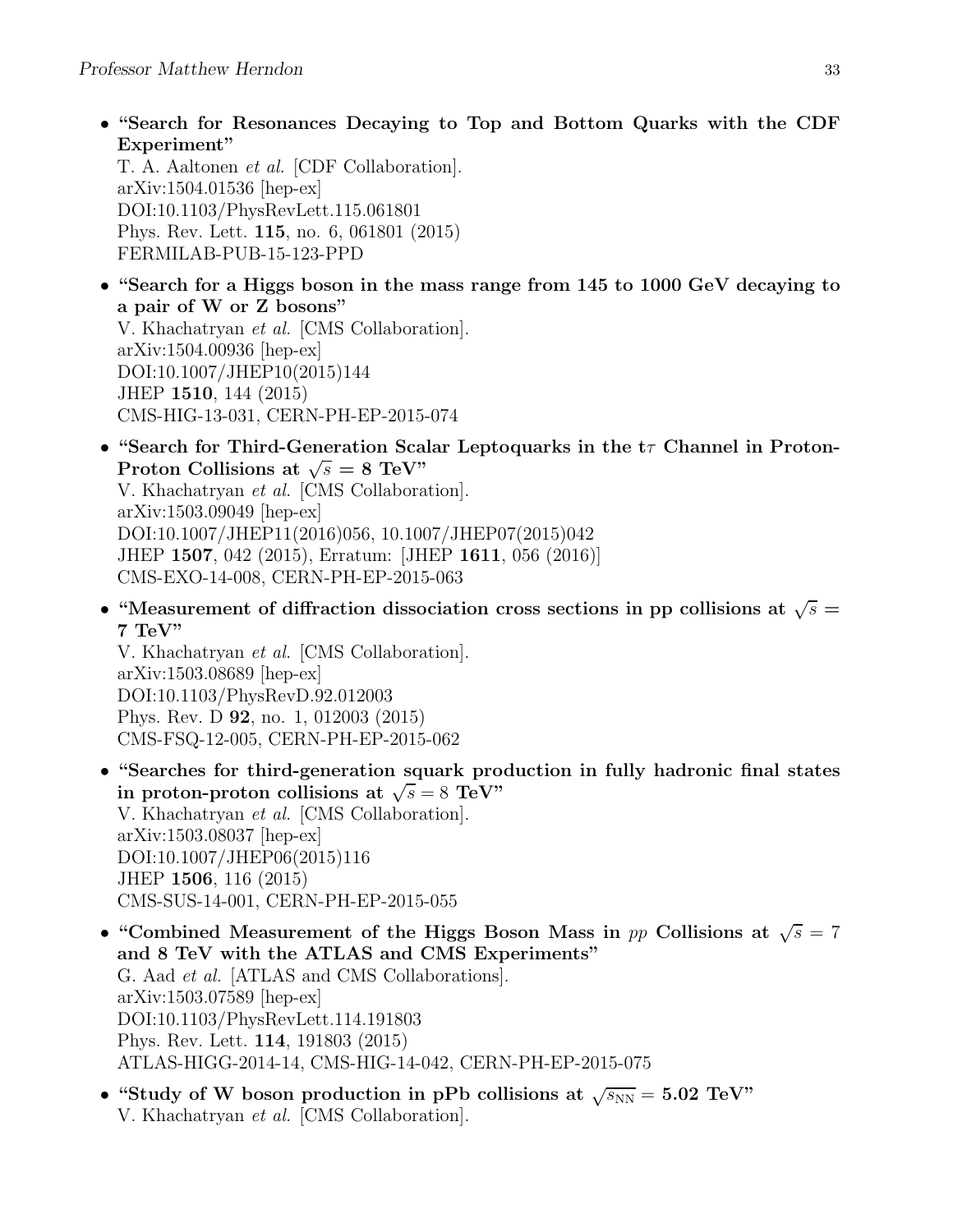arXiv:1503.05825 [nucl-ex] DOI:10.1016/j.physletb.2015.09.057 Phys. Lett. B 750, 565 (2015) CMS-HIN-13-007, CERN-PH-EP-2015-054

• "Measurements of the Z Z production cross sections in the  $2l2\nu$  channel in protonproton collisions at  $\sqrt{s}$  = 7 and 8 TeV and combined constraints on triple gauge couplings"

V. Khachatryan et al. [CMS Collaboration]. arXiv:1503.05467 [hep-ex] DOI:10.1140/epjc/s10052-015-3706-0 Eur. Phys. J. C 75, no. 10, 511 (2015) CMS-SMP-12-016, CERN-PH-EP-2015-029

- "Tevatron Combination of Single-Top-Quark Cross Sections and Determination of the Magnitude of the Cabibbo-Kobayashi-Maskawa Matrix Element  $V_{\text{tb}}$ " T. A. Aaltonen et al. [CDF and D0 Collaborations]. arXiv:1503.05027 [hep-ex] DOI:10.1103/PhysRevLett.115.152003 Phys. Rev. Lett. 115, no. 15, 152003 (2015) FERMILAB-PUB-15-088-E
- "Search for resonant pair production of Higgs bosons decaying to two bottom quarkantiquark pairs in protonproton collisions at 8 TeV" V. Khachatryan et al. [CMS Collaboration]. arXiv:1503.04114 [hep-ex] DOI:10.1016/j.physletb.2015.08.047 Phys. Lett. B 749, 560 (2015) CMS-HIG-14-013, CERN-PH-EP-2015-042
- "Search for vector-like T quarks decaying to top quarks and Higgs bosons in the all-hadronic channel using jet substructure" V. Khachatryan et al. [CMS Collaboration]. arXiv:1503.01952 [hep-ex] DOI:10.1007/JHEP06(2015)080 JHEP 1506, 080 (2015) CMS-B2G-14-002, CERN-PH-EP-2015-034
- "Evidence for transverse momentum and pseudorapidity dependent event plane fluctuations in PbPb and pPb collisions" V. Khachatryan et al. [CMS Collaboration]. arXiv:1503.01692 [nucl-ex] DOI:10.1103/PhysRevC.92.034911 Phys. Rev. C 92, no. 3, 034911 (2015) CMS-HIN-14-012, CERN-PH-EP-2015-039
- "Study of Final-State Radiation in Decays of Z Bosons Produced in  $pp$  Collisions at 7 TeV"

V. Khachatryan et al. [CMS Collaboration].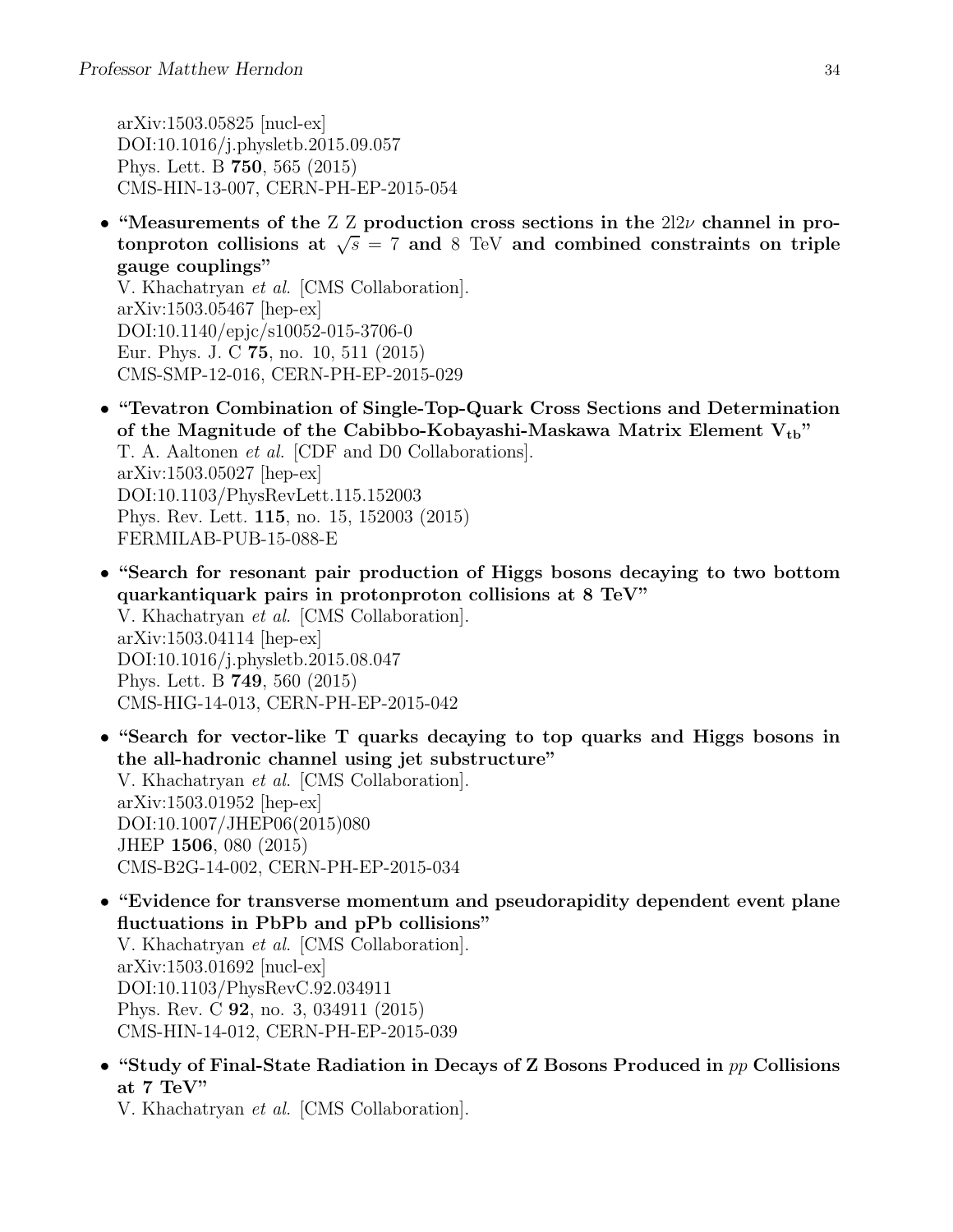arXiv:1502.07940 [hep-ex] DOI:10.1103/PhysRevD.91.092012 Phys. Rev. D 91, no. 9, 092012 (2015) CMS-EWK-11-016, CERN-PH-EP-2015-031

- "Search for Lepton-Flavour-Violating Decays of the Higgs Boson" V. Khachatryan et al. [CMS Collaboration]. arXiv:1502.07400 [hep-ex] DOI:10.1016/j.physletb.2015.07.053 Phys. Lett. B 749, 337 (2015) CMS-HIG-14-005, CERN-PH-EP-2015-027
- "Search for Physics Beyond the Standard Model in Events with Two Leptons, Jets, and Missing Transverse Momentum in pp Collisions at sqrt(s)  $= 8 \text{ TeV}$ " V. Khachatryan et al. [CMS Collaboration]. arXiv:1502.06031 [hep-ex] DOI:10.1007/JHEP04(2015)124 JHEP 1504, 124 (2015) CMS-SUS-14-014, CERN-PH-EP-2015-033
- "Search for the Higgs Boson Decaying to <sup>W</sup><sup>+</sup>W<sup>−</sup> with Associated Jets and Measurement of the W<sup>+</sup>W<sup>−</sup> Production Cross Section and Differential Cross Sections with Jets in  $p\bar{p}$  Collisions at  $\sqrt{s} = 1.96$  TeV" W. C. Parker. FERMILAB-THESIS-2014-30
- "Measurement of the Z Production Cross Section in pp Collisions at 8 TeV and Search for Anomalous Triple Gauge Boson Couplings"

V. Khachatryan et al. [CMS Collaboration]. arXiv:1502.05664 [hep-ex] DOI:10.1007/JHEP04(2015)164 JHEP 1504, 164 (2015) CMS-SMP-13-014, CERN-PH-EP-2014-303

- "Nuclear Effects on the Transverse Momentum Spectra of Charged Particles in pPb Collisions at  $\sqrt{s_{NN}} = 5.02 \text{ TeV}$ " V. Khachatryan et al. [CMS Collaboration]. arXiv:1502.05387 [nucl-ex] DOI:10.1140/epjc/s10052-015-3435-4 Eur. Phys. J. C 75, no. 5, 237 (2015) CMS-HIN-12-017, CERN-PH-EP-2014-282
- "Evidence for Collective Multiparticle Correlations in p-Pb Collisions" V. Khachatryan et al. [CMS Collaboration]. arXiv:1502.05382 [nucl-ex] DOI:10.1103/PhysRevLett.115.012301 Phys. Rev. Lett. 115, no. 1, 012301 (2015) CMS-HIN-14-006, CERN-PH-EP-2015-011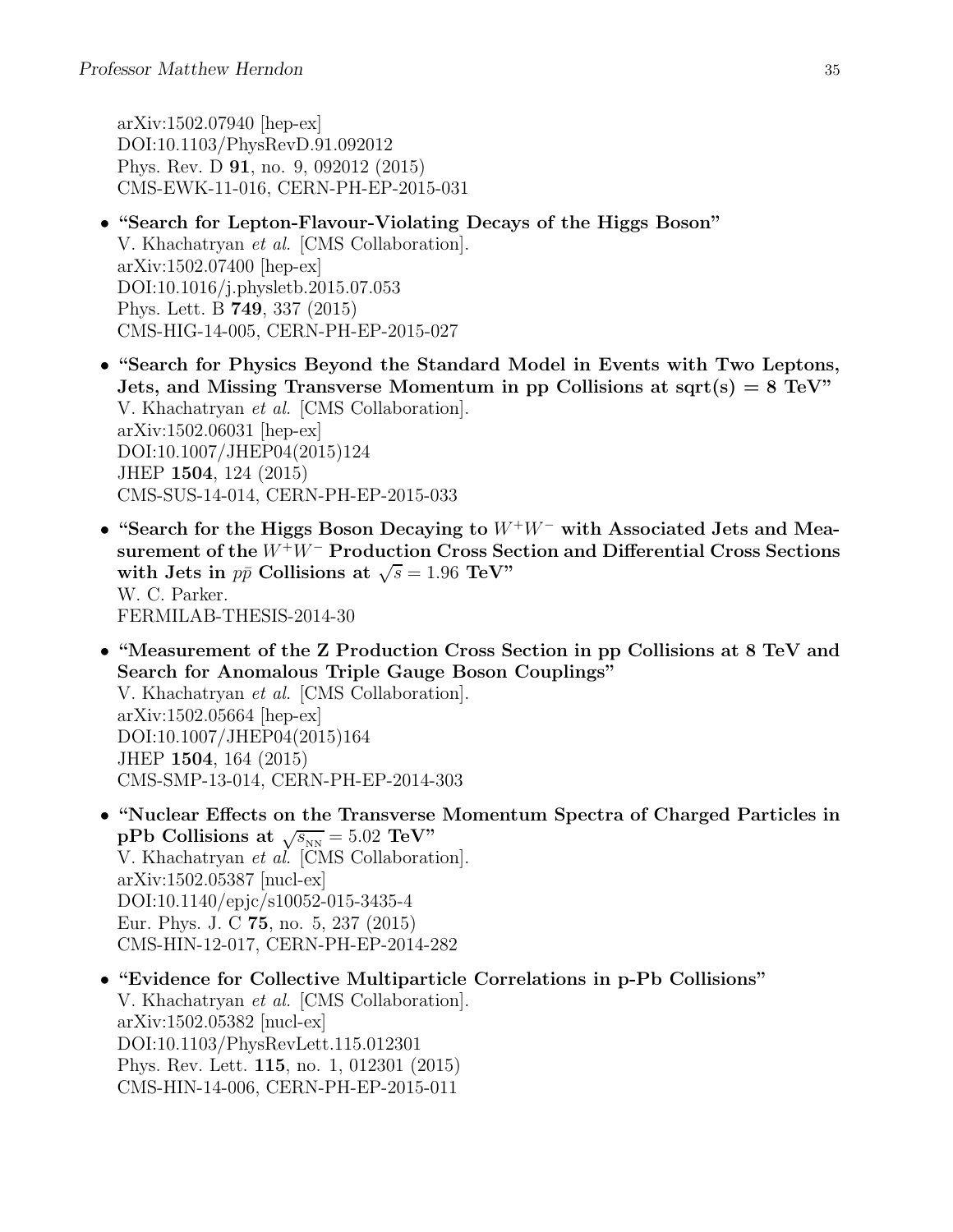- "Search for Narrow High-Mass Resonances in ProtonProton Collisions at  $\sqrt{s}$  = 8 TeV Decaying to a Z and a Higgs Boson" V. Khachatryan et al. [CMS Collaboration]. arXiv:1502.04994 [hep-ex] DOI:10.1016/j.physletb.2015.07.011 Phys. Lett. B 748, 255 (2015) CMS-EXO-13-007, CERN-PH-EP-2015-010
- "Distributions of Topological Observables in Inclusive Three- and Four-Jet Events in pp Collisions at sqrt(s) =  $7 \text{ TeV}$ " V. Khachatryan et al. [CMS Collaboration]. arXiv:1502.04785 [hep-ex] DOI:10.1140/epjc/s10052-015-3491-9 Eur. Phys. J. C 75, no. 7, 302 (2015) CMS-QCD-11-006, CERN-PH-EP-2014-302
- "Searches for Supersymmetry using the  $M_{T2}$  Variable in Hadronic Events Produced in pp Collisions at 8 TeV" V. Khachatryan et al. [CMS Collaboration]. arXiv:1502.04358 [hep-ex] DOI:10.1007/JHEP05(2015)078 JHEP 1505, 078 (2015) CMS-SUS-13-019, CERN-PH-EP-2015-017
- "Measurement of J/ and (2S) Prompt Double-Differential Cross Sections in pp Collisions at  $\sqrt{s}$ =7TeV" V. Khachatryan et al. [CMS Collaboration]. arXiv:1502.04155 [hep-ex] DOI:10.1103/PhysRevLett.114.191802 Phys. Rev. Lett. 114, no. 19, 191802 (2015) CMS-BPH-14-001, CERN-PH-EP-2015-022
- "Performance of Photon Reconstruction and Identification with the CMS Detector in Proton-Proton Collisions at  $sqrt(s) = 8$  TeV" V. Khachatryan et al. [CMS Collaboration]. arXiv:1502.02702 [physics.ins-det] DOI:10.1088/1748-0221/10/08/P08010 JINST 10, no. 08, P08010 (2015) CMS-EGM-14-001, CERN-PH-EP-2015-006
- "Performance of Electron Reconstruction and Selection with the CMS Detector in Proton-Proton Collisions at  $s = 8$  TeV" V. Khachatryan et al. [CMS Collaboration]. arXiv:1502.02701 [physics.ins-det] DOI:10.1088/1748-0221/10/06/P06005 JINST 10, no. 06, P06005 (2015) CMS-EGM-13-001, CERN-PH-EP-2015-004
- "Constraints on the pMSSM, AMSB model and on other models from the search for long-lived charged particles in proton-proton collisions at sqrt(s)  $= 8 \text{ TeV}$ "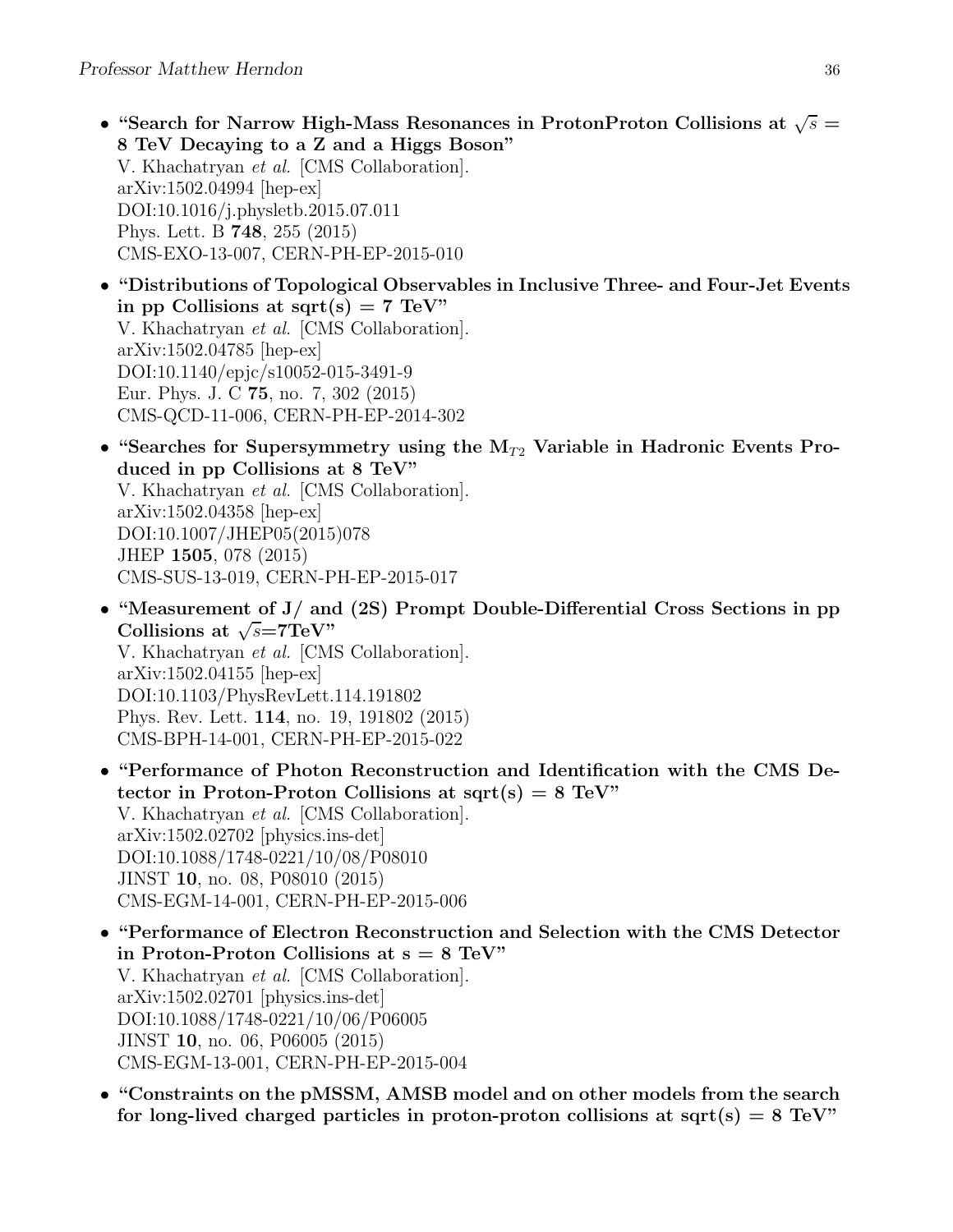V. Khachatryan et al. [CMS Collaboration]. arXiv:1502.02522 [hep-ex] DOI:10.1140/epjc/s10052-015-3533-3 Eur. Phys. J. C 75, no. 7, 325 (2015) CMS-EXO-13-006, CERN-PH-EP-2015-014

- "Search for a Standard Model Higgs Boson Produced in Association with a Top-Quark Pair and Decaying to Bottom Quarks Using a Matrix Element Method" V. Khachatryan et al. [CMS Collaboration]. arXiv:1502.02485 [hep-ex] DOI:10.1140/epjc/s10052-015-3454-1 Eur. Phys. J. C 75, no. 6, 251 (2015) CMS-HIG-14-010, CERN-PH-EP-2015-016
- "Measurement of central exclusive  $\pi^+\pi^-$  production in  $p\bar{p}$  collisions at  $\sqrt{s} = 0.9$ and 1.96 TeV at CDF" T. A. Aaltonen et al. [CDF Collaboration]. arXiv:1502.01391 [hep-ex] DOI:10.1103/PhysRevD.91.091101 Phys. Rev. D 91, no. 9, 091101 (2015) FERMILAB-PUB-15-033-PPD
- "Tevatron Constraints on Models of the Higgs Boson with Exotic Spin and Parity Using Decays to Bottom-Antibottom Quark Pairs" T. Aaltonen et al. [CDF and D0 Collaborations]. arXiv:1502.00967 [hep-ex] DOI:10.1103/PhysRevLett.114.151802 Phys. Rev. Lett. 114, no. 15, 151802 (2015) FERMILAB-PUB-15-029-E
- "Search for Supersymmetry Using Razor Variables in Events with b-Tagged Jets in *pp* Collisions at  $\sqrt{s} = 8$  TeV" V. Khachatryan et al. [CMS Collaboration]. arXiv:1502.00300 [hep-ex] DOI:10.1103/PhysRevD.91.052018 Phys. Rev. D 91, 052018 (2015) CMS-SUS-13-004, CERN-PH-EP-2015-005
- "Measurements of the  $\Upsilon(1S)$ ,  $\Upsilon(2S)$ , and  $\Upsilon(3S)$  differential cross sections in pp collisions at  $\sqrt{s} = 7$  TeV" V. Khachatryan et al. [CMS Collaboration]. arXiv:1501.07750 [hep-ex] DOI:10.1016/j.physletb.2015.07.037 Phys. Lett. B 749, 14 (2015) CMS-BPH-12-006, CERN-PH-EP-2015-007
- "Measurement of the ratio  $B(B_s^0 \to J/\psi f_0(980)) / B(B_s^0 \to J/\psi \phi(1020))$  in pp collisions at  $\sqrt{s} = 7 \text{ TeV}$ " V. Khachatryan et al. [CMS Collaboration].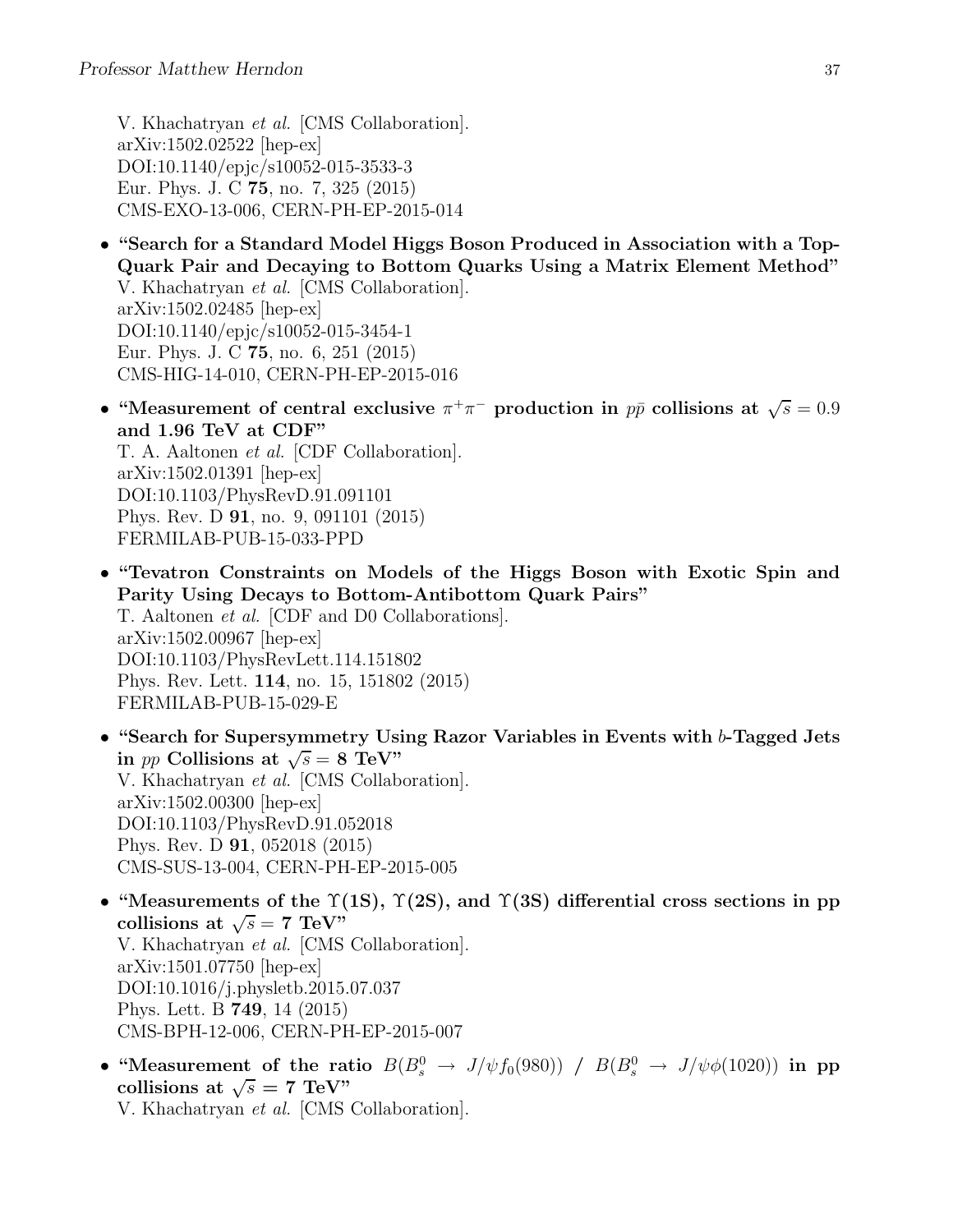arXiv:1501.06089 [hep-ex] DOI:10.1016/j.physletb.2016.02.047 Phys. Lett. B 756, 84 (2016) CMS-BPH-14-002, CERN-PH-EP-2015-003

- "Search for Decays of Stopped Long-Lived Particles Produced in ProtonProton Collisions at  $\sqrt{s} = 8 \, TeV$ " V. Khachatryan et al. [CMS Collaboration]. arXiv:1501.05603 [hep-ex] DOI:10.1140/epjc/s10052-015-3367-z Eur. Phys. J. C 75, no. 4, 151 (2015) CMS-EXO-12-036, CERN-PH-EP-2015-002
- "Search for heavy Majorana neutrinos in  $\mu^{\pm} \mu^{\pm}$  jets events in proton-proton collisions at  $\sqrt{s} = 8 \text{ TeV}$ " V. Khachatryan et al. [CMS Collaboration]. arXiv:1501.05566 [hep-ex] DOI:10.1016/j.physletb.2015.06.070 Phys. Lett. B 748, 144 (2015) CMS-EXO-12-057, CERN-PH-EP-2015-001
- "Constraints on Models of the Higgs Boson with Exotic Spin and Parity using Decays to Bottom-Antibottom Quarks in the Full CDF Data Set" T. A. Aaltonen et al. [CDF Collaboration]. arXiv:1501.04875 [hep-ex] DOI:10.1103/PhysRevLett.114.141802 Phys. Rev. Lett. 114, no. 14, 141802 (2015) FERMILAB-PUB-15-012-E
- "Search for resonances and quantum black holes using dijet mass spectra in proton-proton collisions at  $\sqrt{s} = 8$  TeV" V. Khachatryan et al. [CMS Collaboration]. arXiv:1501.04198 [hep-ex] DOI:10.1103/PhysRevD.91.052009 Phys. Rev. D 91, no. 5, 052009 (2015) CMS-EXO-12-059, CERN-PH-EP-2014-300
- "Precise determination of the mass of the Higgs boson and tests of compatibility of its couplings with the standard model predictions using proton collisions at 7 and 8  $TeV$ " V. Khachatryan et al. [CMS Collaboration]. arXiv:1412.8662 [hep-ex]

DOI:10.1140/epjc/s10052-015-3351-7 Eur. Phys. J. C 75, no. 5, 212 (2015) CMS-HIG-14-009, CERN-PH-EP-2014-288

• "Search for pair-produced resonances decaying to jet pairs in protonproton collisions at  $\sqrt{s} = 8 \text{ TeV}$ 

V. Khachatryan et al. [CMS Collaboration].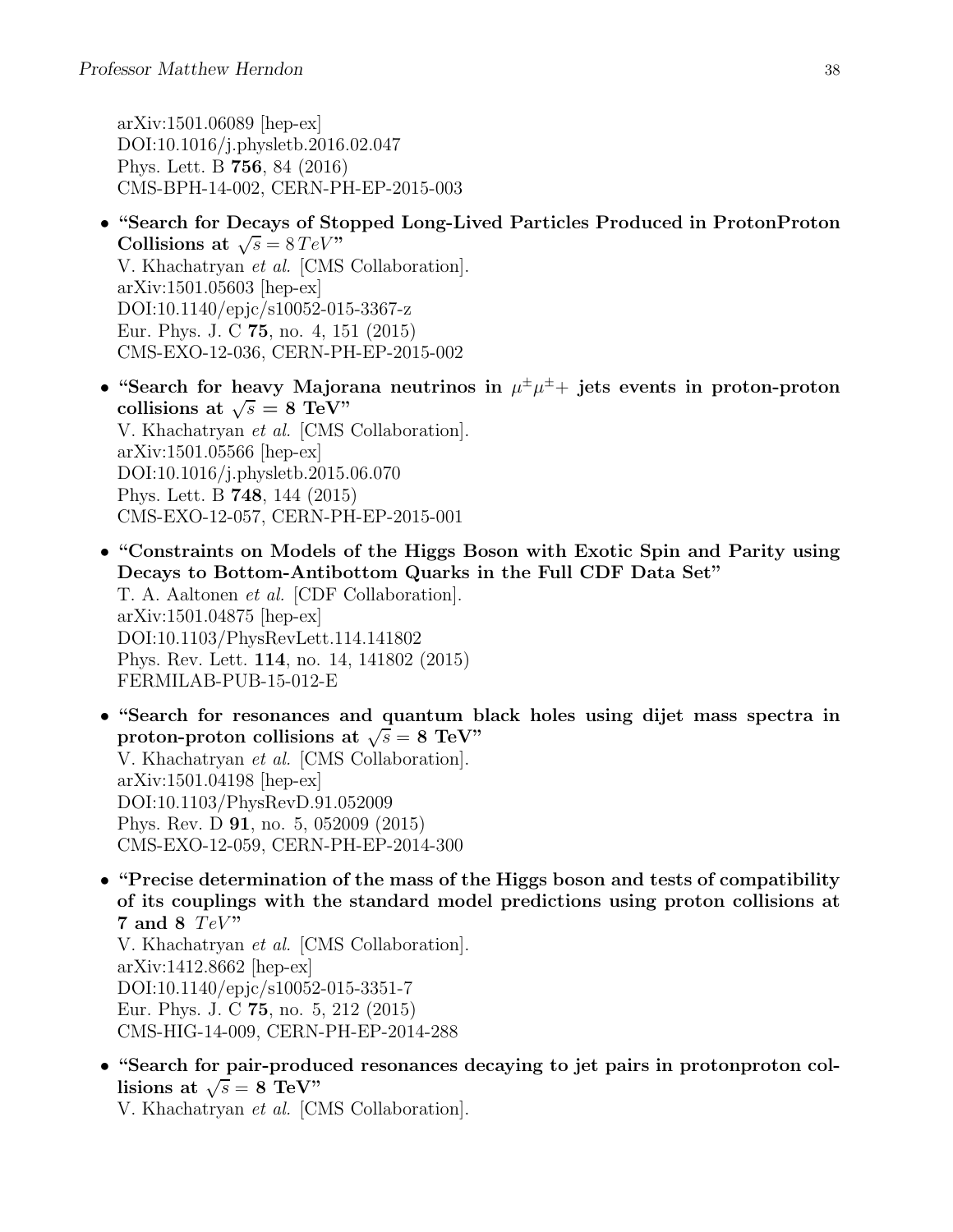arXiv:1412.7706 [hep-ex] DOI:10.1016/j.physletb.2015.04.045 Phys. Lett. B 747, 98 (2015) CMS-EXO-12-052, CERN-PH-EP-2014-293

- "Search for physics beyond the standard model in dilepton mass spectra in proton-proton collisions at  $\sqrt{s} = 8$  TeV" V. Khachatryan et al. [CMS Collaboration]. arXiv:1412.6302 [hep-ex] DOI:10.1007/JHEP04(2015)025 JHEP 1504, 025 (2015) CMS-EXO-12-061, CERN-PH-EP-2014-272
- "Search for production of an  $\Upsilon(1S)$  meson in association with a W or Z boson using the full 1.96 TeV  $p\bar{p}$  collision data set at CDF" T. Aaltonen et al. [CDF Collaboration]. arXiv:1412.4827 [hep-ex] DOI:10.1103/PhysRevD.91.052011 Phys. Rev. D 91, no. 5, 052011 (2015) FERMILAB-PUB-14-540-PPD
- "Searches for supersymmetry based on events with b jets and four W bosons in pp collisions at 8 TeV" V. Khachatryan et al. [CMS Collaboration]. arXiv:1412.4109 [hep-ex] DOI:10.1016/j.physletb.2015.04.002 Phys. Lett. B 745, 5 (2015) CMS-SUS-14-010, CERN-PH-EP-2014-286
- "Measurement of the inclusive 3-jet production differential cross section in protonproton collisions at 7 TeV and determination of the strong coupling constant in the TeV range" V. Khachatryan et al. [CMS Collaboration].

arXiv:1412.1633 [hep-ex] DOI:10.1140/epjc/s10052-015-3376-y Eur. Phys. J. C 75, no. 5, 186 (2015) CMS-SMP-12-027, CERN-PH-EP-2014-287

- "Measurements of differential and double-differential Drell-Yan cross sections in proton-proton collisions at 8 TeV" V. Khachatryan et al. [CMS Collaboration]. arXiv:1412.1115 [hep-ex] DOI:10.1140/epjc/s10052-015-3364-2 Eur. Phys. J. C 75, no. 4, 147 (2015) CMS-SMP-14-003, CERN-PH-EP-2014-289
- "Search for stealth supersymmetry in events with jets, either photons or leptons, and low missing transverse momentum in pp collisions at 8 TeV" V. Khachatryan et al. [CMS Collaboration].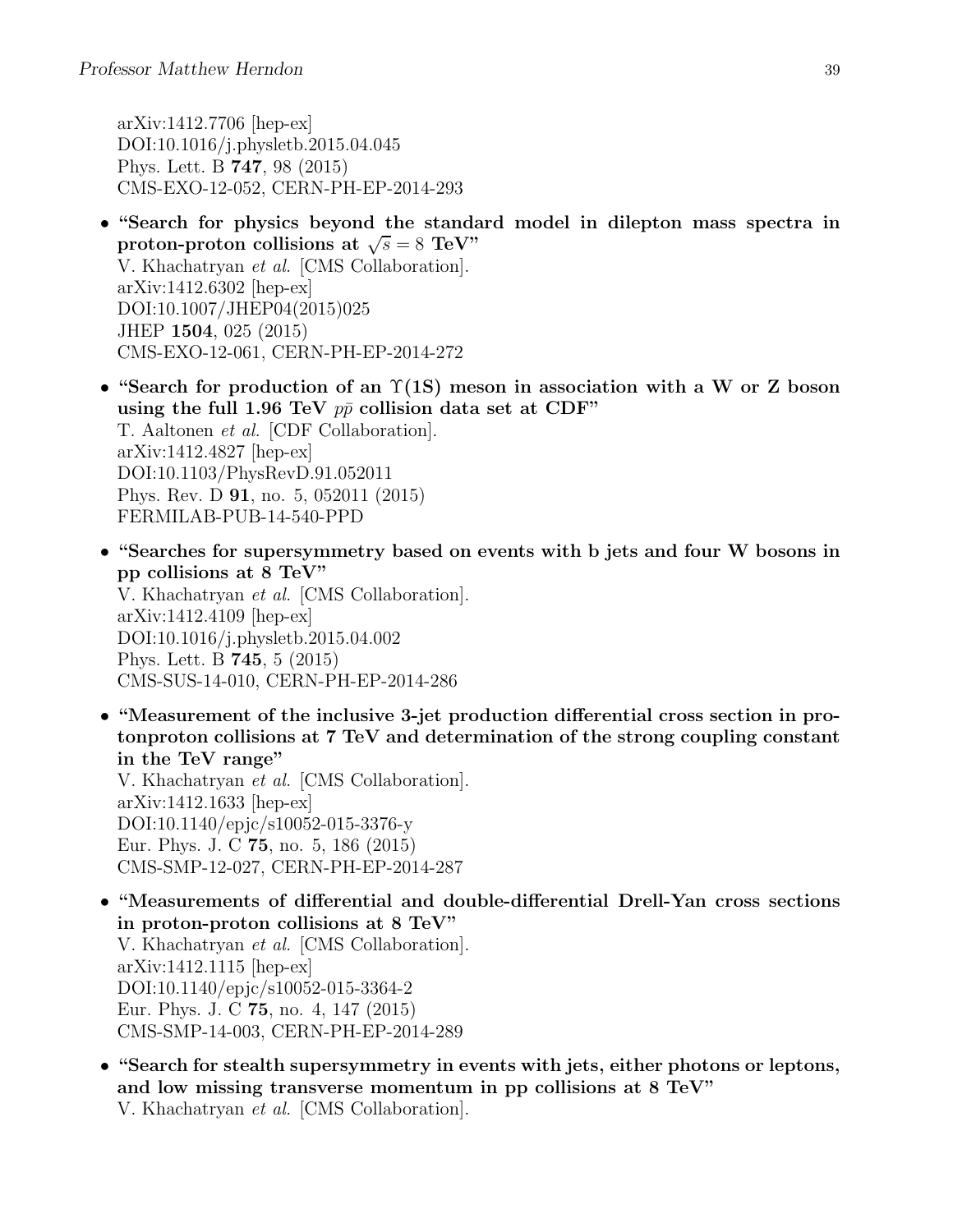arXiv:1411.7255 [hep-ex] DOI:10.1016/j.physletb.2015.03.017 Phys. Lett. B 743, 503 (2015) CMS-SUS-14-009, CERN-PH-EP-2014-277

- "Search for long-lived particles that decay into final states containing two electrons or two muons in proton-proton collisions at  $\sqrt{s} = 8$  TeV" V. Khachatryan et al. [CMS Collaboration]. arXiv:1411.6977 [hep-ex] DOI:10.1103/PhysRevD.91.052012 Phys. Rev. D 91, no. 5, 052012 (2015) CMS-EXO-12-037, CERN-PH-EP-2014-263
- "Search for Long-Lived Neutral Particles Decaying to Quark-Antiquark Pairs in Proton-Proton Collisions at  $\sqrt{s} = 8$  TeV" V. Khachatryan et al. [CMS Collaboration]. arXiv:1411.6530 [hep-ex] DOI:10.1103/PhysRevD.91.012007 Phys. Rev. D 91, no. 1, 012007 (2015) CMS-EXO-12-038, CERN-PH-EP-2014-256
- "Search for disappearing tracks in proton-proton collisions at  $\sqrt{s} = 8$  TeV" V. Khachatryan et al. [CMS Collaboration]. arXiv:1411.6006 [hep-ex] DOI:10.1007/JHEP01(2015)096 JHEP 1501, 096 (2015) CMS-EXO-12-034, CERN-PH-EP-2014-273
- "Measurement of the cross section ratio  $\sigma_{\text{t\bar{t}b\bar{b}}}/\sigma_{\text{t\bar{t}jj}}$  in pp collisions at  $\sqrt{s} = 8 \text{ TeV}$ " V. Khachatryan et al. [CMS Collaboration]. arXiv:1411.5621 [hep-ex] DOI:10.1016/j.physletb.2015.04.060 Phys. Lett. B 746, 132 (2015) CMS-TOP-13-010, CERN-PH-EP-2014-249
- "Observation of the rare  $B_s^0 \to \mu^+ \mu^-$  decay from the combined analysis of CMS and LHCb data" V. Khachatryan et al. [CMS and LHCb Collaborations]. arXiv:1411.4413 [hep-ex]

DOI:10.1038/nature14474 Nature 522, 68 (2015) CERN-PH-EP-2014-220, CMS-BPH-13-007, LHCB-PAPER-2014-049

• "Constraints on the spin-parity and anomalous HVV couplings of the Higgs boson in proton collisions at 7 and 8 TeV" V. Khachatryan et al. [CMS Collaboration]. arXiv:1411.3441 [hep-ex] DOI:10.1103/PhysRevD.92.012004 Phys. Rev. D 92, no. 1, 012004 (2015) CMS-HIG-14-018, CERN-PH-EP-2014-265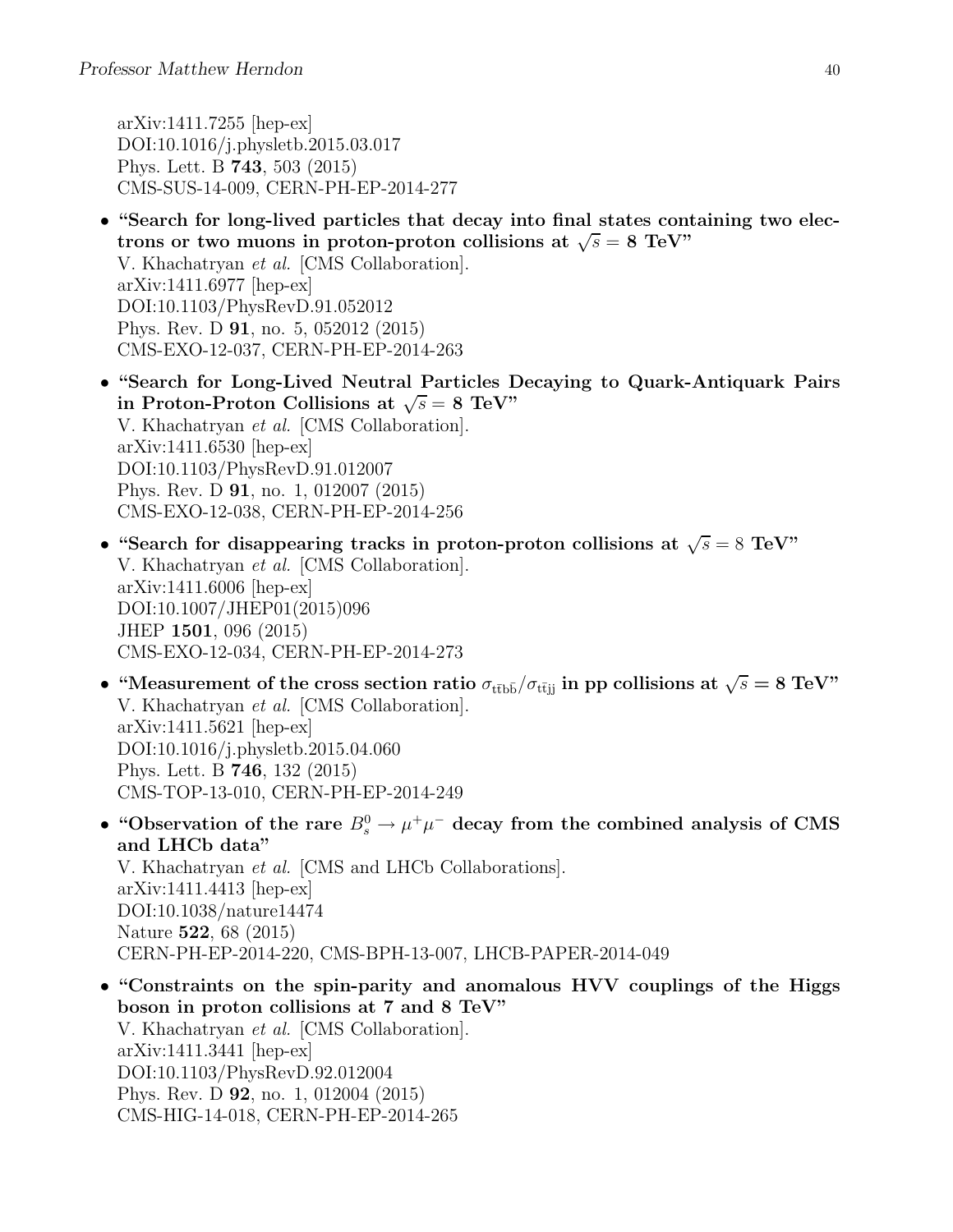- "Search for quark contact interactions and extra spatial dimensions using dijet angular distributions in protonproton collisions at  $\sqrt{s} = 8$  TeV" V. Khachatryan et al. [CMS Collaboration]. arXiv:1411.2646 [hep-ex] DOI:10.1016/j.physletb.2015.04.042 Phys. Lett. B 746, 79 (2015) CMS-EXO-12-050, CERN-PH-EP-2014-261
- "Performance of the CMS missing transverse momentum reconstruction in pp data at  $\sqrt{s} = 8$  TeV"

V. Khachatryan et al. [CMS Collaboration]. arXiv:1411.0511 [physics.ins-det] DOI:10.1088/1748-0221/10/02/P02006 JINST 10, no. 02, P02006 (2015) CMS-JME-13-003, CERN-PH-EP-2014-246

• "Search for new phenomena in monophoton final states in proton-proton collisions at  $\sqrt{s} = 8 \text{ TeV}$ 

V. Khachatryan et al. [CMS Collaboration]. arXiv:1410.8812 [hep-ex] DOI:10.1016/j.physletb.2016.01.057 Phys. Lett. B 755, 102 (2016) CMS-EXO-12-047, CERN-PH-EP-2014-253

- "Constraints on parton distribution functions and extraction of the strong coupling constant from the inclusive jet cross section in pp collisions at  $\sqrt{s} = 7 \text{ TeV}$ " V. Khachatryan et al. [CMS Collaboration]. arXiv:1410.6765 [hep-ex] DOI:10.1140/epjc/s10052-015-3499-1 Eur. Phys. J. C 75, no. 6, 288 (2015) CMS-SMP-12-028, CERN-PH-EP-2014-238
- "Search for a standard model-like Higgs boson in the  $^+$  and  $e^+e$  decay channels at the LHC"

V. Khachatryan et al. [CMS Collaboration]. arXiv:1410.6679 [hep-ex] DOI:10.1016/j.physletb.2015.03.048 Phys. Lett. B 744, 184 (2015) CMS-HIG-13-007, CERN-PH-EP-2014-243

- "Study of vector boson scattering and search for new physics in events with two same-sign leptons and two jets" V. Khachatryan et al. [CMS Collaboration]. arXiv:1410.6315 [hep-ex] DOI:10.1103/PhysRevLett.114.051801 Phys. Rev. Lett. 114, no. 5, 051801 (2015) CMS-SMP-13-015, CERN-PH-EP-2014-250
- "Measurement of the ratio of the production cross sections times branching fractions of  $B_c^{\pm} \to J/\psi \pi^{\pm}$  and  $B^{\pm} \to J/\psi K^{\pm}$  and  $\mathcal{B}(B_c^{\pm} \to J/\psi \pi^{\pm} \pi^{\pm} \pi^{\mp})/\mathcal{B}(B_c^{\pm} \to$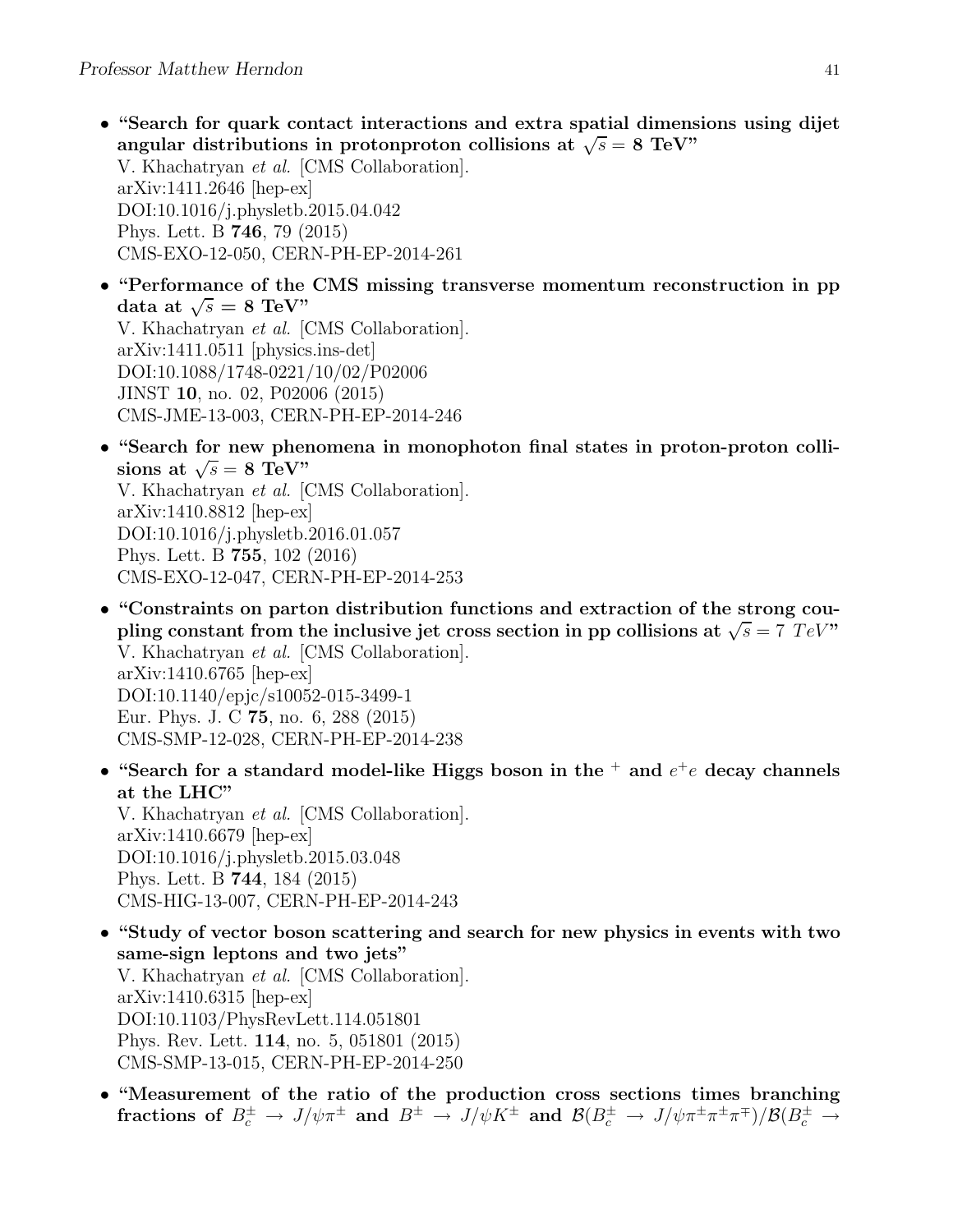$J/\psi \pi^{\pm}$ ) in pp collisions at  $\sqrt{s} = 7$  TeV" V. Khachatryan et al. [CMS Collaboration]. arXiv:1410.5729 [hep-ex] DOI:10.1007/JHEP01(2015)063 JHEP 1501, 063 (2015) CMS-BPH-12-011, CERN-PH-EP-2014-248

- "Measurement of indirect CP-violating asymmetries in  $D^0 \to K^+K^-$  and  $D^0 \to$  $\pi^+\pi^-$  decays at CDF" T. A. Aaltonen et al. [CDF Collaboration]. arXiv:1410.5435 [hep-ex] DOI:10.1103/PhysRevD.90.111103 Phys. Rev. D 90, no. 11, 111103 (2014) FERMILAB-PUB-14-429-PPD
- "Updated Measurement of the Single Top Quark Production Cross Section and *Vtb* in the Missing Transverse Energy Plus Jets Topology in  $p\bar{p}$  Collisions at  $\sqrt{s} = 1.96 \text{ TeV}$ " T. A. Aaltonen et al. [CDF Collaboration]. arXiv:1410.4909 [hep-ex]

DOI:10.1103/PhysRevD.93.032011 Phys. Rev. D 93, no. 3, 032011 (2016) FERMILAB-PUB-14-398-E

- "Study of Z production in PbPb and pp collisions at  $\sqrt{s_{NN}} = 2.76$  TeV in the dimuon and dielectron decay channels" S. Chatrchyan et al. [CMS Collaboration]. arXiv:1410.4825 [nucl-ex] DOI:10.1007/JHEP03(2015)022 JHEP 1503, 022 (2015) CMS-HIN-13-004, CERN-PH-EP-2014-235
- "Identification techniques for highly boosted W bosons that decay into hadrons" V. Khachatryan et al. [CMS Collaboration]. arXiv:1410.4227 [hep-ex] DOI:10.1007/JHEP12(2014)017 JHEP 1412, 017 (2014) CMS-JME-13-006, CERN-PH-EP-2014-241
- "Measurement of electroweak production of two jets in association with a Z boson in proton-proton collisions at  $\sqrt{s} = 8 \, TeV$ " V. Khachatryan et al. [CMS Collaboration]. arXiv:1410.3153 [hep-ex] DOI:10.1140/epjc/s10052-014-3232-5 Eur. Phys. J. C 75, no. 2, 66 (2015) CMS-FSQ-12-035, CERN-PH-EP-2014-234
- "Searches for heavy Higgs bosons in two-Higgs-doublet models and for  $tch$  decay using multilepton and diphoton final states in  $pp$  collisions at 8 TeV"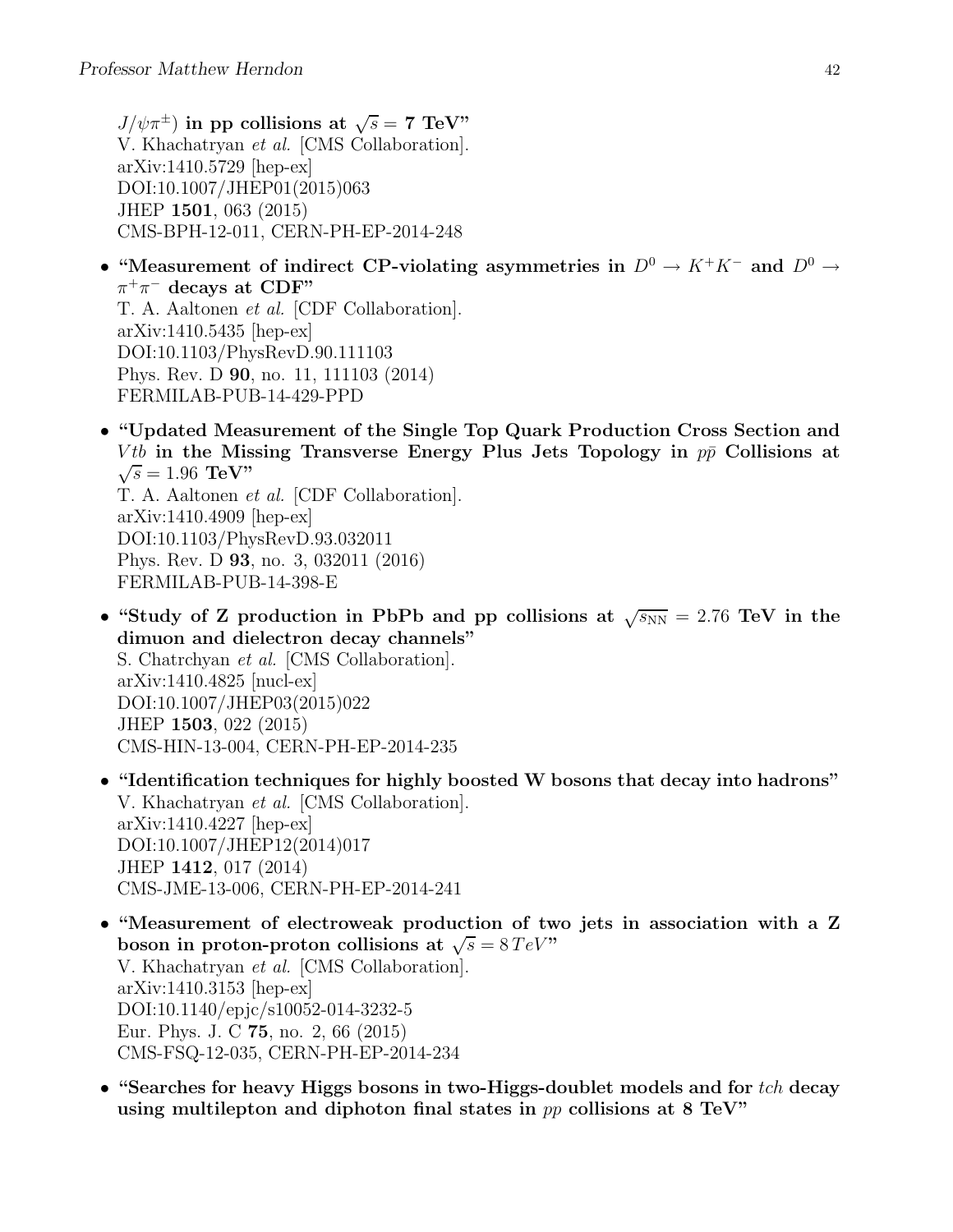V. Khachatryan et al. [CMS Collaboration]. arXiv:1410.2751 [hep-ex] DOI:10.1103/PhysRevD.90.112013 Phys. Rev. D 90, 112013 (2014) CMS-HIG-13-025, CERN-PH-EP-2014-239

- "Measurement of Prompt  $\psi(2S) \to J/\psi$  Yield Ratios in Pb-Pb and  $p-p$  Collisions at  $\sqrt{s_{NN}} = 2.76 \text{TeV}$ " V. Khachatryan et al. [CMS Collaboration]. arXiv:1410.1804 [nucl-ex] DOI:10.1103/PhysRevLett.113.262301 Phys. Rev. Lett. 113, no. 26, 262301 (2014) CMS-HIN-12-007, CERN-PH-EP-2014-240
- "Measurement of the W boson helicity in events with a single reconstructed top quark in pp collisions at  $\sqrt{s} = 8$  TeV" V. Khachatryan et al. [CMS Collaboration]. arXiv:1410.1154 [hep-ex] DOI:10.1007/JHEP01(2015)053 JHEP 1501, 053 (2015) CMS-TOP-12-020, CERN-PH-EP-2014-242
- "Search for Monotop Signatures in Proton-Proton Collisions at  $\sqrt{s} = 8$  TeV" V. Khachatryan et al. [CMS Collaboration]. arXiv:1410.1149 [hep-ex] DOI:10.1103/PhysRevLett.114.101801 Phys. Rev. Lett. 114, no. 10, 101801 (2015) CMS-B2G-12-022, CERN-PH-EP-2014-225
- "Search for Standard Model Production of Four Top Quarks in the Lepton + Jets Channel in pp Collisions at  $\sqrt{s} = 8$  TeV" V. Khachatryan et al. [CMS Collaboration]. arXiv:1409.7339 [hep-ex] DOI:10.1007/JHEP11(2014)154 JHEP 1411, 154 (2014) CMS-TOP-13-012, CERN-PH-EP-2014-222
- "Measurement of the production cross section ratio  $\sigma(Xb2(1P)) / \sigma(Xb1(1P))$  in pp collisions at  $\sqrt{s} = 8 \text{ TeV}$ " V. Khachatryan et al. [CMS Collaboration]. arXiv:1409.5761 [hep-ex] DOI:10.1016/j.physletb.2015.02.048 Phys. Lett. B 743, 383 (2015) CMS-BPH-13-005, CERN-PH-EP-2014-217
- "Measurement of the Top-Quark Mass in the All-Hadronic Channel using the full CDF data set"

T. A. Aaltonen et al. [CDF Collaboration]. arXiv:1409.4906 [hep-ex]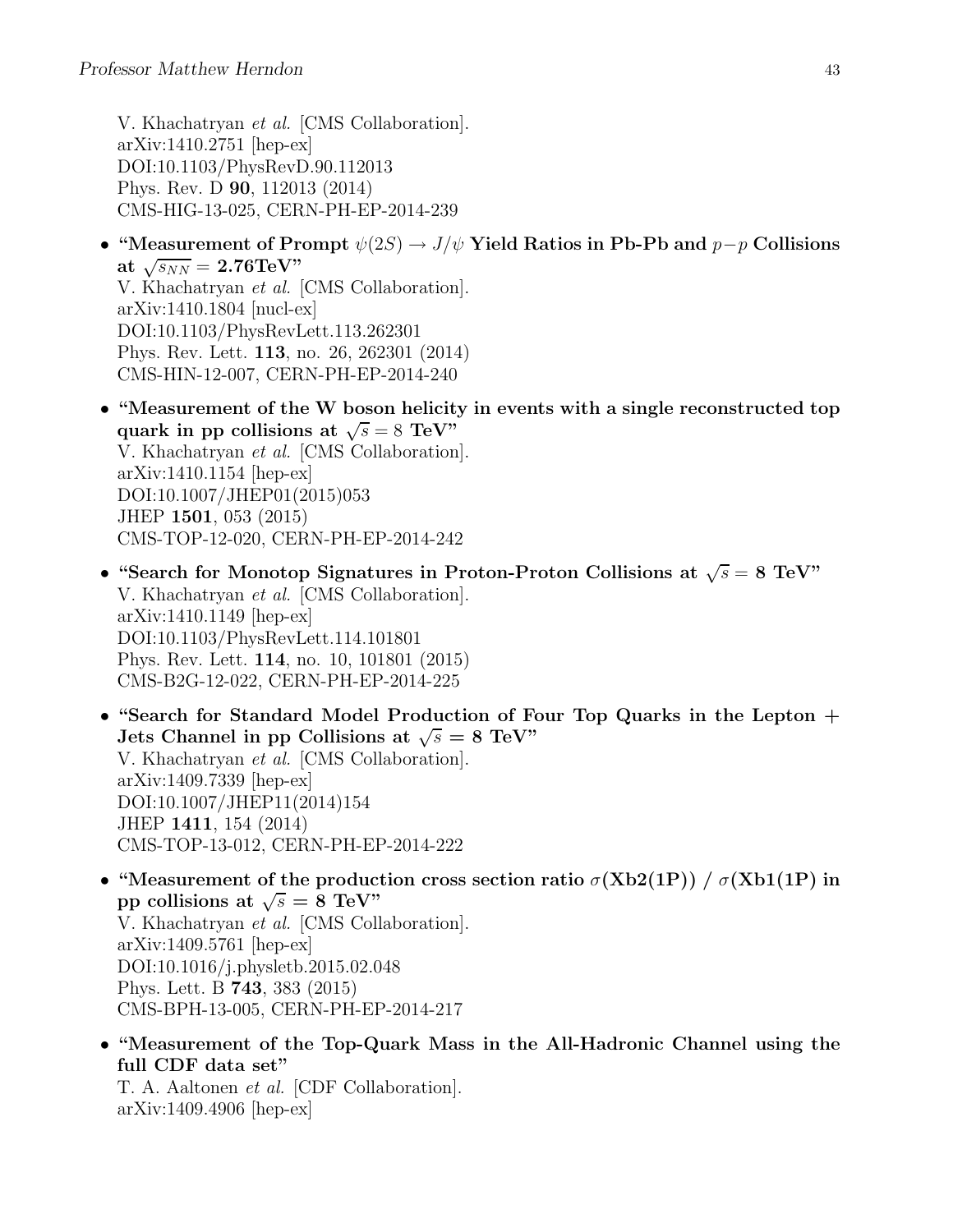DOI:10.1103/PhysRevD.90.091101 Phys. Rev. D 90, no. 9, 091101 (2014) FERMILAB-PUB-14-338-E

- "Search for Displaced Supersymmetry in events with an electron and a muon with large impact parameters" V. Khachatryan et al. [CMS Collaboration]. arXiv:1409.4789 [hep-ex] DOI:10.1103/PhysRevLett.114.061801 Phys. Rev. Lett. 114, no. 6, 061801 (2015) CMS-B2G-12-024, CERN-PH-EP-2014-219
- "Measurement of differential production cross section for  $Z/\gamma^*$  bosons in association with jets in  $p\bar{p}$  collisions at  $\sqrt{s} = 1.96 \text{ TeV}$ " T. A. Aaltonen et al. [CDF Collaboration]. arXiv:1409.4359 [hep-ex] DOI:10.1103/PhysRevD.91.012002 Phys. Rev. D 91, no. 1, 012002 (2015) FERMILAB-PUB-14-337-E
- "Long-range two-particle correlations of strange hadrons with charged particles in pPb and PbPb collisions at LHC energies" V. Khachatryan et al. [CMS Collaboration]. arXiv:1409.3392 [nucl-ex] DOI:10.1016/j.physletb.2015.01.034 Phys. Lett. B 742, 200 (2015) CMS-HIN-14-002, CERN-PH-EP-2014-212
- "Searches for electroweak neutralino and chargino production in channels with Higgs, Z, and W bosons in pp collisions at 8 TeV" V. Khachatryan et al. [CMS Collaboration]. arXiv:1409.3168 [hep-ex] DOI:10.1103/PhysRevD.90.092007 Phys. Rev. D 90, no. 9, 092007 (2014) CMS-SUS-14-002, CERN-PH-EP-2014-216
- "Search for dark matter, extra dimensions, and unparticles in monojet events in protonproton collisions at  $\sqrt{s} = 8$  TeV" V. Khachatryan et al. [CMS Collaboration]. arXiv:1408.3583 [hep-ex] DOI:10.1140/epjc/s10052-015-3451-4 Eur. Phys. J. C 75, no. 5, 235 (2015) CMS-EXO-12-048, CERN-PH-EP-2014-164
- "Search for neutral MSSM Higgs bosons decaying to a pair of tau leptons in pp collisions"

V. Khachatryan et al. [CMS Collaboration]. arXiv:1408.3316 [hep-ex] DOI:10.1007/JHEP10(2014)160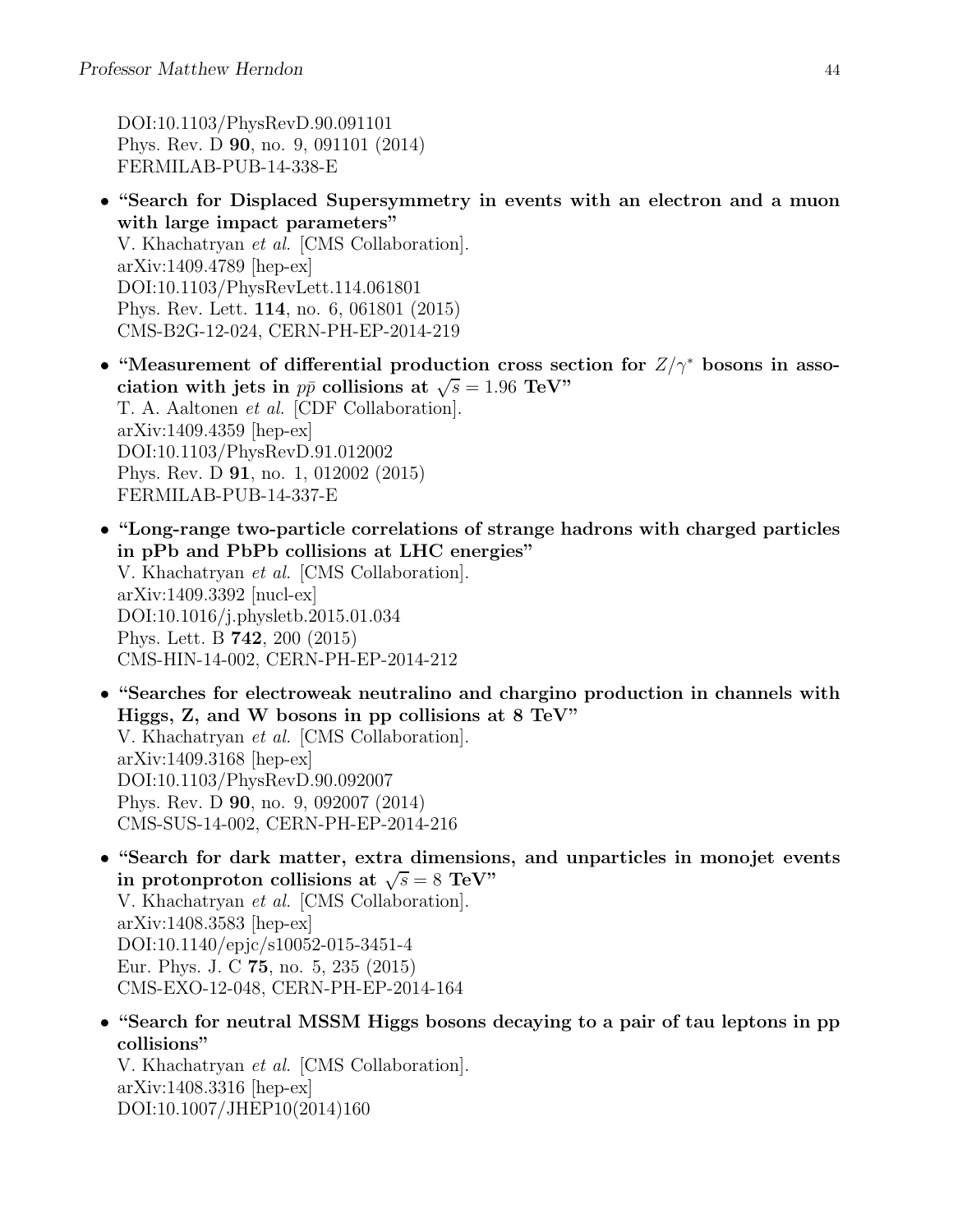JHEP 1410, 160 (2014) CMS-HIG-13-021, CERN-PH-EP-2014-192

- "Measurements of jet multiplicity and differential production cross sections of Z+ jets events in proton-proton collisions at  $\sqrt{s} = 7$  TeV" V. Khachatryan et al. [CMS Collaboration]. arXiv:1408.3104 [hep-ex] DOI:10.1103/PhysRevD.91.052008 Phys. Rev. D 91, no. 5, 052008 (2015) CMS-SMP-12-017, CERN-PH-EP-2014-205
- "Search for physics beyond the standard model in final states with a lepton and missing transverse energy in proton-proton collisions at sqrt(s)  $= 8 \text{ TeV}$ " V. Khachatryan et al. [CMS Collaboration]. arXiv:1408.2745 [hep-ex] DOI:10.1103/PhysRevD.91.092005 Phys. Rev. D 91, no. 9, 092005 (2015) CMS-EXO-12-060, CERN-PH-EP-2014-176
- "Search for the associated production of the Higgs boson with a top-quark pair" V. Khachatryan et al. [CMS Collaboration]. arXiv:1408.1682 [hep-ex] DOI:10.1007/JHEP09(2014)087, 10.1007/JHEP10(2014)106 JHEP 1409, 087 (2014), Erratum: [JHEP 1410, 106 (2014)] CMS-HIG-13-029, CERN-PH-EP-2014-189
- "Search for pair production of third-generation scalar leptoquarks and top squarks in protonproton collisions at  $\sqrt{s} = 8$  TeV" V. Khachatryan et al. [CMS Collaboration]. arXiv:1408.0806 [hep-ex] DOI:10.1016/j.physletb.2014.10.063 Phys. Lett. B 739, 229 (2014) CMS-EXO-12-032, CERN-PH-EP-2014-190
- "Measurement of the  $t\bar{t}$  production cross section in pp collisions at  $\sqrt{s} = 8$  TeV in dilepton final states containing one  $\tau$  lepton" V. Khachatryan et al. [CMS Collaboration]. arXiv:1407.6643 [hep-ex] DOI:10.1016/j.physletb.2014.10.032 Phys. Lett. B 739, 23 (2014) CERN-PH-EP-2014-167, CMS-TOP-12-026
- "Measurement of the Single Top Quark Production Cross Section and  $|V_{tb}|$  in Events with One Charged Lepton, Large Missing Transverse Energy, and Jets at CDF"

T. A. Aaltonen et al. [CDF Collaboration]. arXiv:1407.4031 [hep-ex] DOI:10.1103/PhysRevLett.113.261804 Phys. Rev. Lett. 113, no. 26, 261804 (2014) FERMILAB-PUB-14-229-E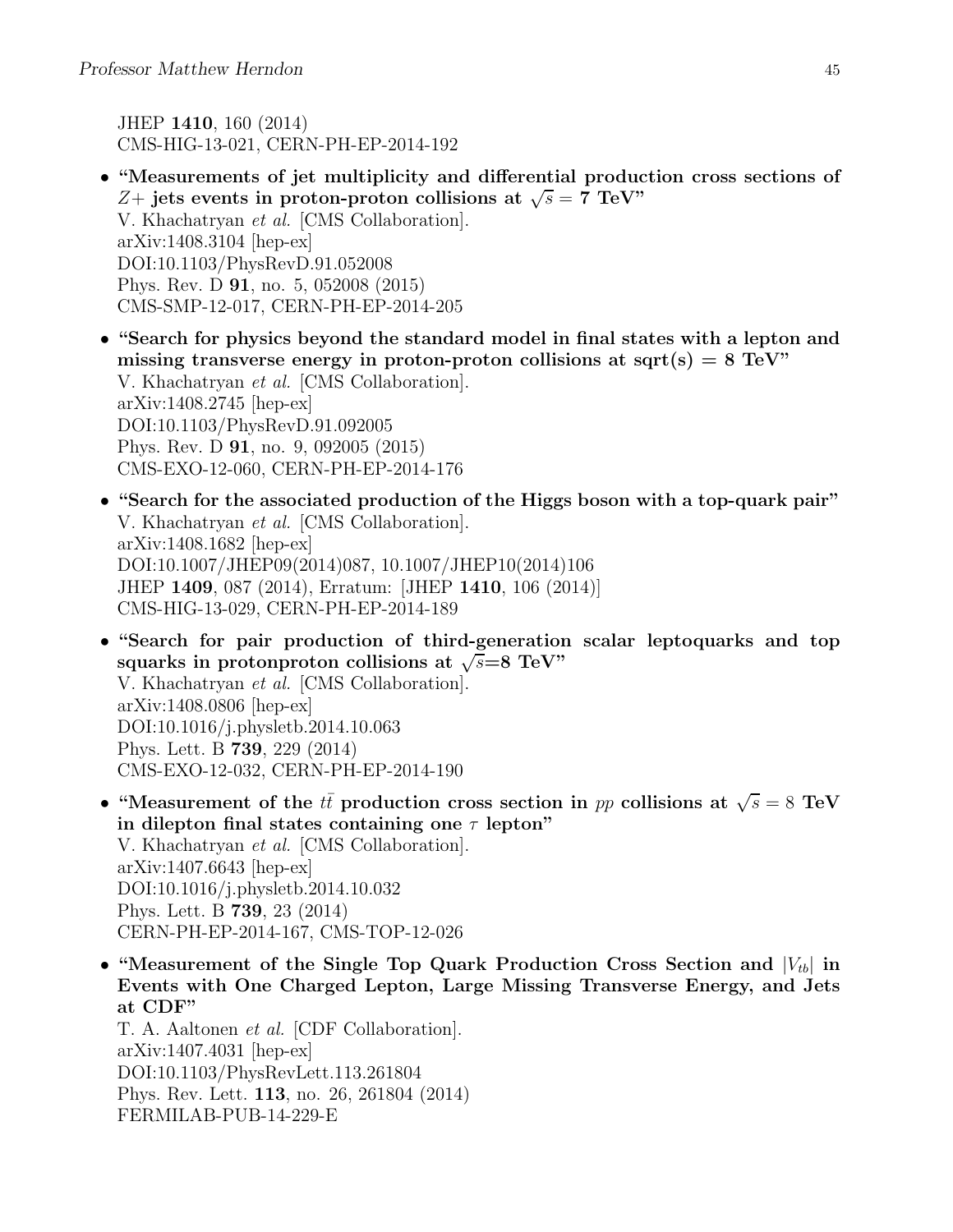- "Search for heavy neutrinos and W bosons with right-handed couplings in protonproton collisions at  $\sqrt{s} = 8 \, TeV$ " V. Khachatryan et al. [CMS Collaboration]. arXiv:1407.3683 [hep-ex] DOI:10.1140/epjc/s10052-014-3149-z Eur. Phys. J. C 74, no. 11, 3149 (2014) CMS-EXO-13-008, CERN-PH-EP-2014-161
- "Studies of high-transverse momentum jet substructure and top quarks produced in 1.96 TeV proton-antiproton collisions" T. A. Aaltonen et al. [CDF Collaboration]. arXiv:1407.3484 [hep-ex] DOI:10.1103/PhysRevD.91.032006 Phys. Rev. D 91, no. 3, 032006 (2015) FERMILAB-PUB-14-228-E
- "Search for new resonances decaying via WZ to leptons in proton-proton collisions at  $\sqrt{s} = 8$  TeV"

V. Khachatryan et al. [CMS Collaboration]. arXiv:1407.3476 [hep-ex] DOI:10.1016/j.physletb.2014.11.026 Phys. Lett. B 740, 83 (2015) CMS-EXO-12-025, CERN-PH-EP-2014-160

- "Study of hadronic event-shape variables in multijet final states in pp collisions at sqrt(s)  $= 7$  TeV" V. Khachatryan et al. [CMS Collaboration]. arXiv:1407.2856 [hep-ex] DOI:10.1007/JHEP10(2014)087 JHEP 1410, 87 (2014) CMS-SMP-12-022, CERN-PH-EP-2014-146
- "Observation of the diphoton decay of the Higgs boson and measurement of its properties"

V. Khachatryan et al. [CMS Collaboration]. arXiv:1407.0558 [hep-ex] DOI:10.1140/epjc/s10052-014-3076-z Eur. Phys. J. C 74, no. 10, 3076 (2014) CMS-HIG-13-001, CERN-PH-EP-2014-117

- "Measurement of top quark-antiquark pair production in association with a W or Z boson in pp collisions at  $\sqrt{s} = 8$  TeV" V. Khachatryan et al. [CMS Collaboration]. arXiv:1406.7830 [hep-ex] DOI:10.1140/epjc/s10052-014-3060-7 Eur. Phys. J. C 74, no. 9, 3060 (2014) CMS-TOP-12-036, CERN-PH-EP-2014-136
- "Differential cross section measurements for the production of a W boson in association with jets in protonproton collisions at  $\sqrt{s} = 7$  TeV"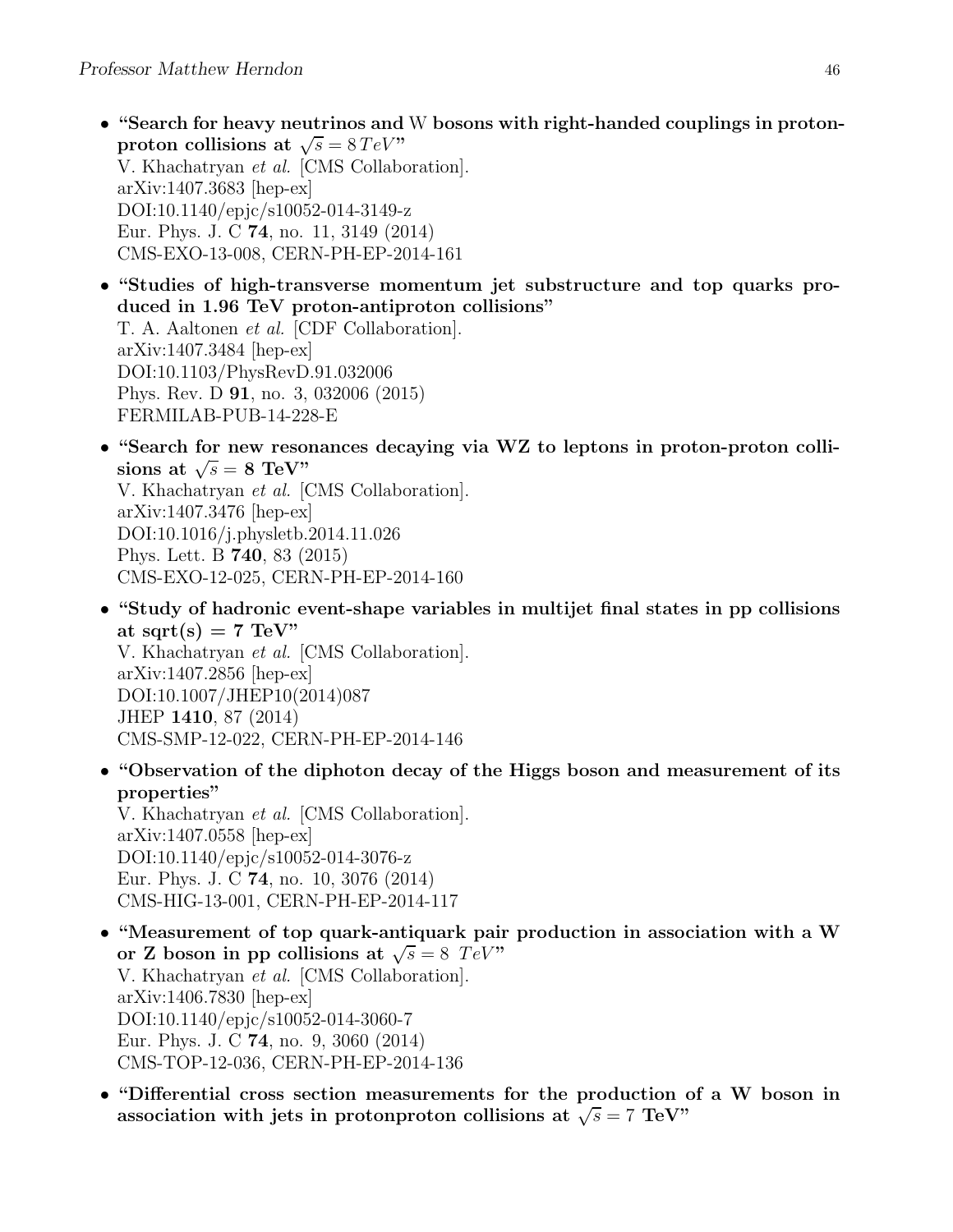V. Khachatryan et al. [CMS Collaboration]. arXiv:1406.7533 [hep-ex] DOI:10.1016/j.physletb.2014.12.003 Phys. Lett. B 741, 12 (2015) CMS-SMP-12-023, CERN-PH-EP-2014-134

• "Search for excited quarks in the  $\gamma$ +jet final state in protonproton collisions at  $\sqrt{s} = 8$  TeV"

V. Khachatryan et al. [CMS Collaboration]. arXiv:1406.5171 [hep-ex] DOI:10.1016/j.physletb.2014.09.048 Phys. Lett. B 738, 274 (2014) CMS-EXO-13-003, CERN-PH-EP-2014-129

• "Measurement of jet fragmentation in PbPb and pp collisions at  $\sqrt{s_{NN}} = 2.76$ TeV"

S. Chatrchyan et al. [CMS Collaboration]. arXiv:1406.0932 [nucl-ex] DOI:10.1103/PhysRevC.90.024908 Phys. Rev. C 90, no. 2, 024908 (2014) CMS-HIN-12-013, CERN-PH-EP-2014-100

- "Measurement of prompt  $J/\psi$  pair production in pp collisions at  $\sqrt{s} = 7$  Tev" V. Khachatryan et al. [CMS Collaboration]. arXiv:1406.0484 [hep-ex] DOI:10.1007/JHEP09(2014)094 JHEP 1409, 094 (2014) CMS-BPH-11-021, CERN-PH-EP-2014-111
- "Measurement of the ratio of inclusive jet cross sections using the anti- $k_T$  algorithm with radius parameters R=0.5 and 0.7 in pp collisions at  $\sqrt{s} = 7$ TeV" S. Chatrchyan et al. [CMS Collaboration]. arXiv:1406.0324 [hep-ex] DOI:10.1103/PhysRevD.90.072006 Phys. Rev. D 90, no. 7, 072006 (2014) CMS-SMP-13-002, CERN-PH-EP-2014-068
- "Measurement of the  $pp \rightarrow ZZ$  production cross section and constraints on anomalous triple gauge couplings in four-lepton final states at  $\sqrt{s} = 8 \text{ TeV}$ " V. Khachatryan et al. [CMS Collaboration]. arXiv:1406.0113 [hep-ex] DOI:10.1016/j.physletb.2016.04.010, 10.1016/j.physletb.2014.11.059 Phys. Lett. B 740, 250 (2015), Corrigendum: [Phys. Lett. B 757, 569 (2016)] CMS-SMP-13-005, CERN-PH-EP-2014-080
- "Search for jet extinction in the inclusive jet- $p_t$  spectrum from proton-proton collisions at  $\sqrt{s} = 8$  TeV" V. Khachatryan et al. [CMS Collaboration]. arXiv:1405.7653 [hep-ex]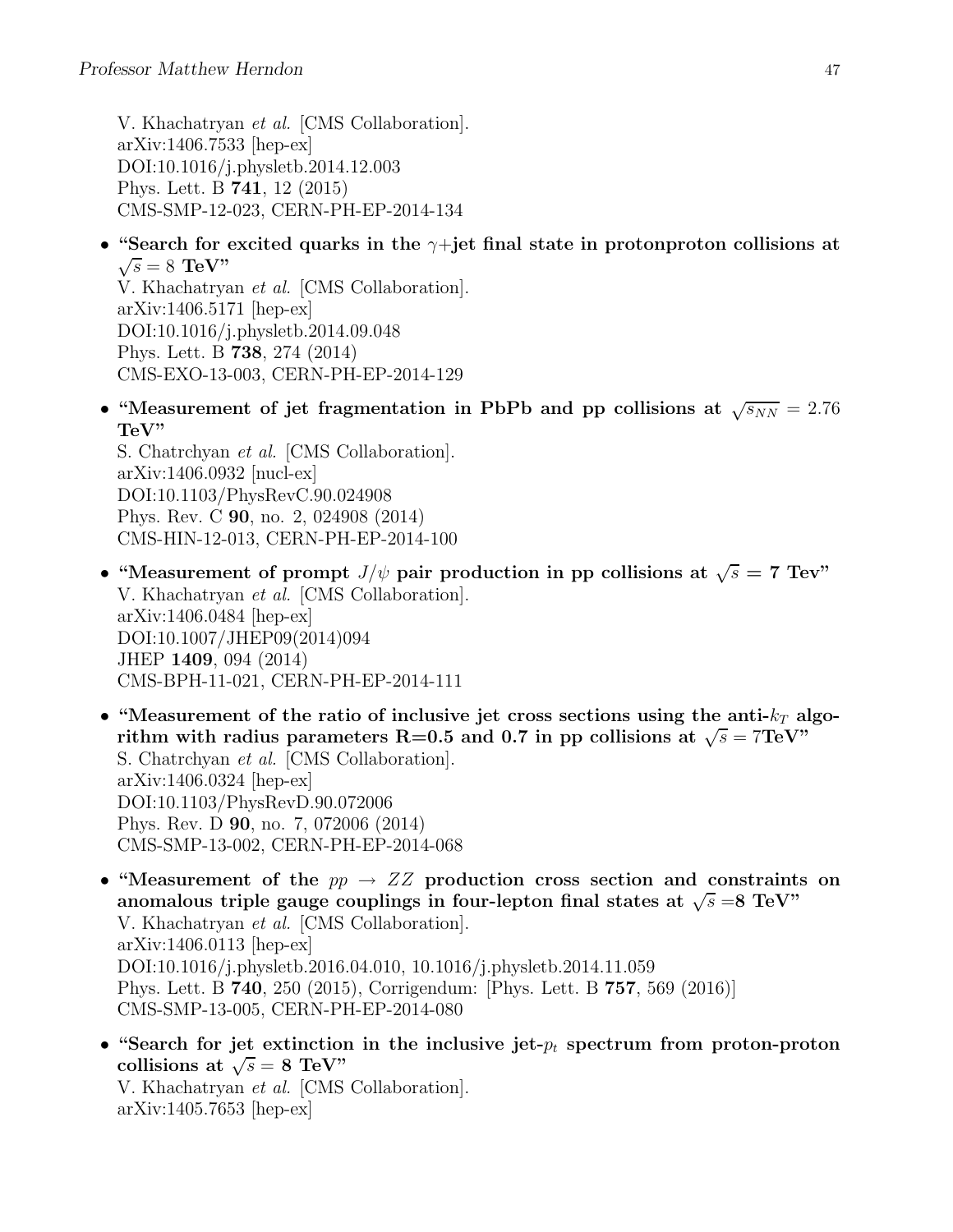DOI:10.1103/PhysRevD.90.032005 Phys. Rev. D 90, no. 3, 032005 (2014) CMS-EXO-12-051, CERN-PH-EP-2014-108

- "Searches for electroweak production of charginos, neutralinos, and sleptons decaying to leptons and W, Z, and Higgs bosons in pp collisions at 8 TeV" V. Khachatryan et al. [CMS Collaboration]. arXiv:1405.7570 [hep-ex] DOI:10.1140/epjc/s10052-014-3036-7 Eur. Phys. J. C 74, no. 9, 3036 (2014) CMS-SUS-13-006, CERN-PH-EP-2014-098
- "Measurement of differential cross sections for the production of a pair of isolated photons in pp collisions at  $\sqrt{s} = 7 \text{ TeV}$ " S. Chatrchyan et al. [CMS Collaboration]. arXiv:1405.7225 [hep-ex] DOI:10.1140/epjc/s10052-014-3129-3 Eur. Phys. J. C 74, no. 11, 3129 (2014) CMS-SMP-13-001, CERN-PH-EP-2014-067
- "Description and performance of track and primary-vertex reconstruction with the CMS tracker"

S. Chatrchyan et al. [CMS Collaboration]. arXiv:1405.6569 [physics.ins-det] DOI:10.1088/1748-0221/9/10/P10009 JINST 9, no. 10, P10009 (2014) CMS-TRK-11-001, CERN-PH-EP-2014-070

- "Search for supersymmetry with razor variables in pp collisions at  $\sqrt{s}$ =7TeV" S. Chatrchyan et al. [CMS Collaboration]. arXiv:1405.3961 [hep-ex] DOI:10.1103/PhysRevD.90.112001 Phys. Rev. D 90, no. 11, 112001 (2014) CMS-SUS-12-005, CERN-PH-EP-2014-057
- "Search for top-squark pairs decaying into Higgs or Z bosons in pp collisions at  $\sqrt{s} = 8$  TeV"

V. Khachatryan et al. [CMS Collaboration]. arXiv:1405.3886 [hep-ex] DOI:10.1016/j.physletb.2014.07.053 Phys. Lett. B 736, 371 (2014) CMS-SUS-13-024, CERN-PH-EP-2014-073

• "Constraints on the Higgs boson width from off-shell production and decay to Z-boson pairs"

V. Khachatryan et al. [CMS Collaboration]. arXiv:1405.3455 [hep-ex] DOI:10.1016/j.physletb.2014.06.077 Phys. Lett. B 736, 64 (2014) CMS-HIG-14-002, CERN-PH-EP-2014-078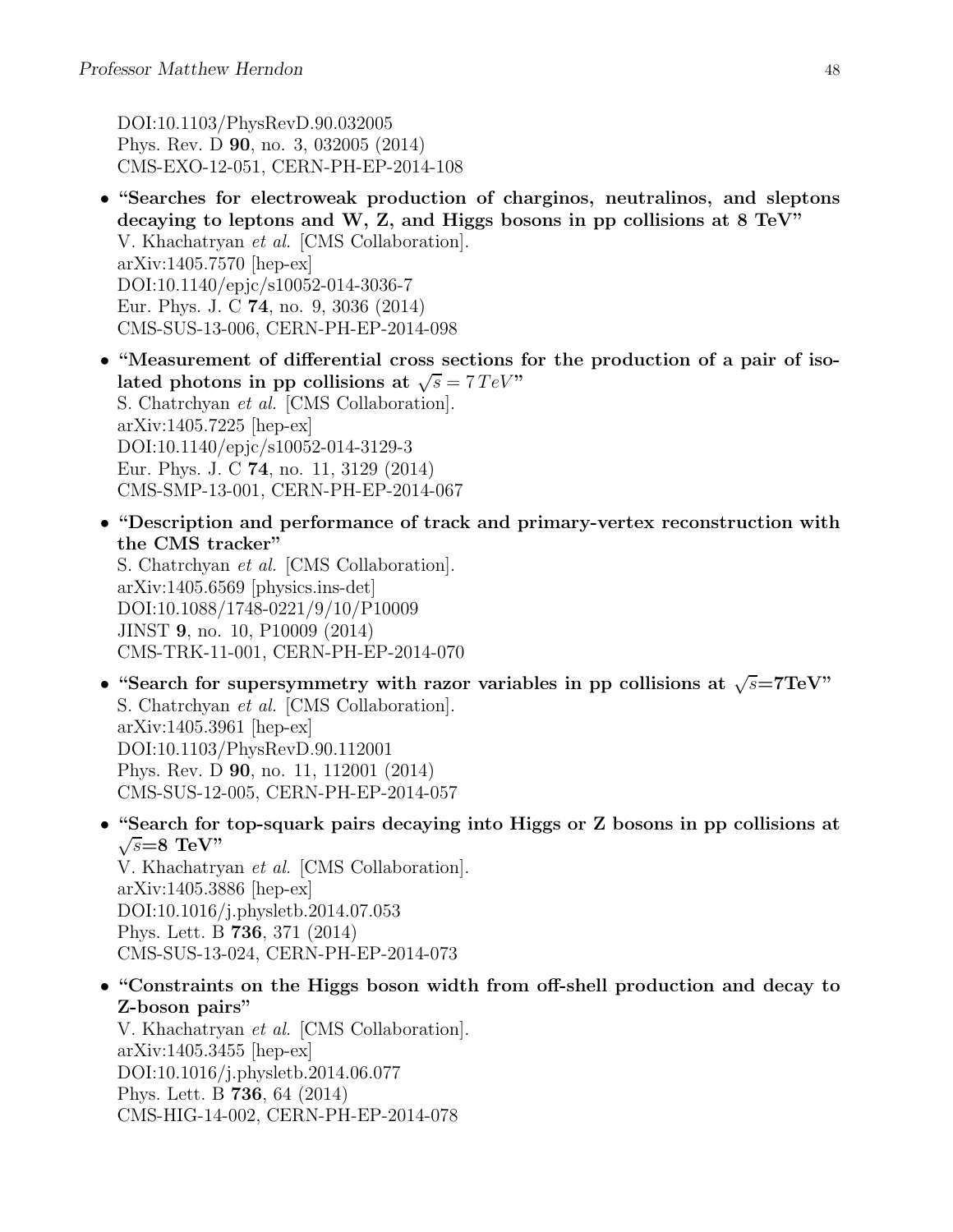- "Search for massive resonances decaying into pairs of boosted bosons in semileptonic final states at  $\sqrt{s} = 8$  TeV" V. Khachatryan et al. [CMS Collaboration]. arXiv:1405.3447 [hep-ex] DOI:10.1007/JHEP08(2014)174 JHEP 1408, 174 (2014) CMS-EXO-13-009, CERN-PH-EP-2014-076
- "Search for massive resonances in dijet systems containing jets tagged as W or Z boson decays in pp collisions at  $\sqrt{s} = 8$  TeV" V. Khachatryan et al. [CMS Collaboration]. arXiv:1405.1994 [hep-ex] DOI:10.1007/JHEP08(2014)173 JHEP 1408, 173 (2014) CMS-EXO-12-024, CERN-PH-EP-2014-071
- "Measurement of pseudorapidity distributions of charged particles in protonproton collisions at  $\sqrt{s} = 8$  TeV by the CMS and TOTEM experiments" S. Chatrchyan et al. [CMS and TOTEM Collaborations]. arXiv:1405.0722 [hep-ex] DOI:10.1140/epjc/s10052-014-3053-6 Eur. Phys. J. C 74, no. 10, 3053 (2014) CMS-FSQ-12-026, CERN-PH-EP-TOTEM-2014-002, CERN-PH-EP-2014-063
- "Search for anomalous production of events with three or more leptons in  $pp$ collisions at  $\sqrt(s) = 8$  TeV" S. Chatrchyan et al. [CMS Collaboration]. arXiv:1404.5801 [hep-ex] DOI:10.1103/PhysRevD.90.032006 Phys. Rev. D 90, 032006 (2014) CMS-SUS-13-002, CERN-PH-EP-2014-039
- "Search for  $WW\gamma$  and  $WZ\gamma$  production and constraints on anomalous quartic gauge couplings in pp collisions at  $\sqrt{s} = 8$  TeV" S. Chatrchyan et al. [CMS Collaboration]. arXiv:1404.4619 [hep-ex] DOI:10.1103/PhysRevD.90.032008 Phys. Rev. D 90, no. 3, 032008 (2014) CMS-SMP-13-009, CERN-PH-EP-2014-046
- "Measurement of the inclusive leptonic asymmetry in top-quark pairs that decay to two charged leptons at CDF" T. A. Aaltonen et al. [CDF Collaboration]. arXiv:1404.3698 [hep-ex] DOI:10.1103/PhysRevLett.113.042001, 10.1103/PhysRevLett.117.199901 Phys. Rev. Lett. 113, 042001 (2014), Erratum: [Phys. Rev. Lett. 117, no. 19, 199901 (2016)] FERMILAB-PUB-14-096-E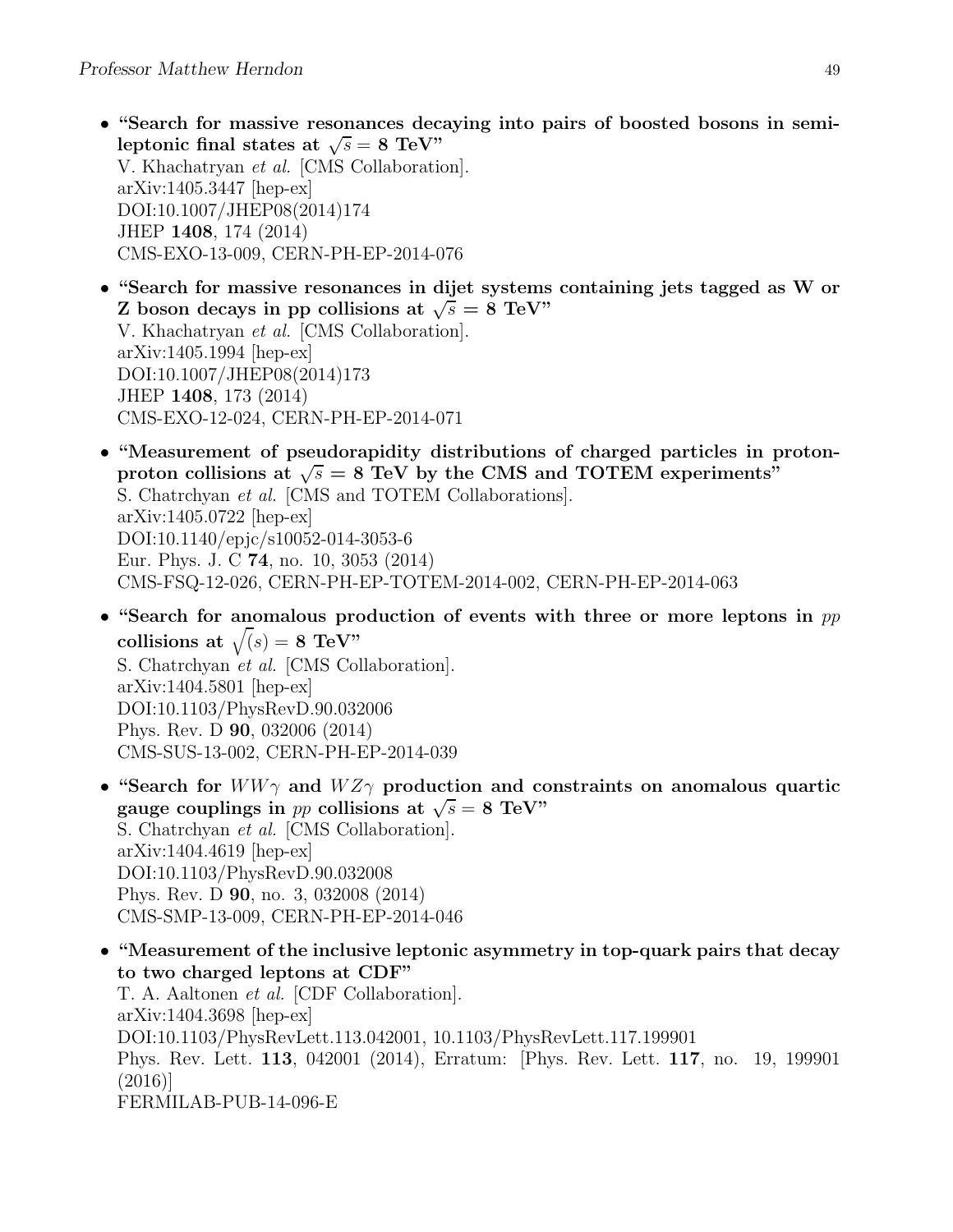- "Measurement of  $B(t \to Wb)/B(t \to Wq)$  in Top-Quark-Pair Decays Using Dilepton Events and the Full CDF Run II Data Set" T. A. Aaltonen et al. [CDF Collaboration]. arXiv:1404.3392 [hep-ex] DOI:10.1103/PhysRevLett.112.221801 Phys. Rev. Lett. 112, no. 22, 221801 (2014) FERMILAB-PUB-14-099-E
- "Measurement of jet multiplicity distributions in  $t\bar{t}$  production in pp collisions at  $\sqrt{s} = 7 \, TeV$ " S. Chatrchyan et al. [CMS Collaboration]. arXiv:1404.3171 [hep-ex] DOI:10.1140/epjc/s10052-014-3014-0, 10.1140/epjc/s10052-015-3437-2 Eur. Phys. J. C 74, 3014 (2015), Erratum: [Eur. Phys. J. C 75, no. 5, 216 (2015)] CMS-TOP-12-018, CERN-PH-EP-2014-048
- "Measurement of the ratio  $\mathcal{B}(t \to Wb)/\mathcal{B}(t \to Wq)$  in pp collisions at  $\sqrt{s} = 8 \text{ TeV}$ " V. Khachatryan et al. [CMS Collaboration]. arXiv:1404.2292 [hep-ex] DOI:10.1016/j.physletb.2014.06.076 Phys. Lett. B 736, 33 (2014) CMS-TOP-12-035, CERN-PH-EP-2014-052
- "Search for invisible decays of Higgs bosons in the vector boson fusion and associated ZH production modes" S. Chatrchyan et al. [CMS Collaboration]. arXiv:1404.1344 [hep-ex] DOI:10.1140/epjc/s10052-014-2980-6 Eur. Phys. J. C 74, 2980 (2014) CMS-HIG-13-030, CERN-PH-EP-2014-051
- "Mass and lifetime measurements of bottom and charm baryons in  $p\bar{p}$  collisions at  $\sqrt{s} = 1.96 \text{ TeV}$ " T. A. Aaltonen et al. [CDF Collaboration]. arXiv:1403.8126 [hep-ex] DOI:10.1103/PhysRevD.89.072014 Phys. Rev. D 89, no. 7, 072014 (2014) FERMILAB-PUB-14-061-E
- "Measurement of the t-channel single-top-quark production cross section and of the  $|V_{tb}|$  CKM matrix element in pp collisions at  $\sqrt{s}=8$  TeV" V. Khachatryan et al. [CMS Collaboration].  $arXiv:1403.7366$  [hep-ex] DOI:10.1007/JHEP06(2014)090 JHEP 1406, 090 (2014) CMS-TOP-12-038, CERN-PH-EP-2014-032
- "Measurements of Direct CP -Violating Asymmetries in Charmless Decays of Bottom Baryons"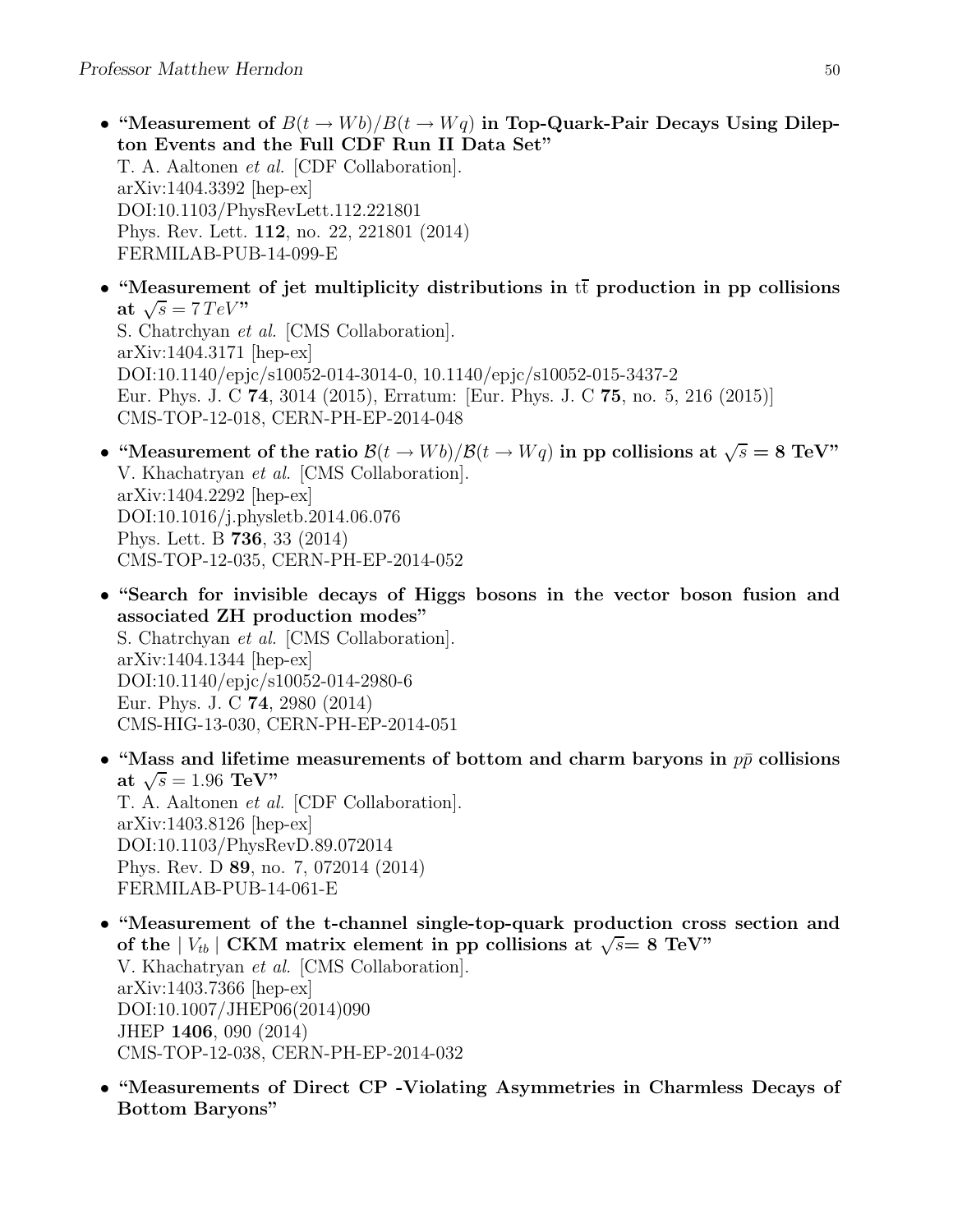T. A. Aaltonen et al. [CDF Collaboration]. arXiv:1403.5586 [hep-ex] DOI:10.1103/PhysRevLett.113.242001 Phys. Rev. Lett. 113, no. 24, 242001 (2014) FERMILAB-PUB-14-055-E-PPD

• "Measurement of WZ and ZZ production in pp collisions at  $\sqrt{s} = 8 \text{ TeV}$  in final states with b-tagged jets"

S. Chatrchyan et al. [CMS Collaboration]. arXiv:1403.3047 [hep-ex] DOI:10.1140/epjc/s10052-014-2973-5 Eur. Phys. J. C 74, no. 8, 2973 (2014) CMS-SMP-13-011, CERN-PH-EP-2014-022

• "Measurement of the ZZ production cross section using the full CDF II data set"

T. A. Aaltonen et al. [CDF Collaboration]. arXiv:1403.2300 [hep-ex] DOI:10.1103/PhysRevD.89.112001 Phys. Rev. D 89, no. 11, 112001 (2014) FERMILAB-PUB-14-047-E

- "Alignment of the CMS tracker with LHC and cosmic ray data" S. Chatrchyan et al. [CMS Collaboration]. arXiv:1403.2286 [physics.ins-det] DOI:10.1088/1748-0221/9/06/P06009 JINST 9, P06009 (2014) CMS-TRK-11-002, CERN-PH-EP-2014-028
- "Invariant-mass distribution of jet pairs produced in association with a  $W$  boson in  $p\bar{p}$  collisions at  $\sqrt{s} = 1.96$  TeV using the full CDF Run II data set" T. Aaltonen et al. [CDF Collaboration]. arXiv:1402.7044 [hep-ex] DOI:10.1103/PhysRevD.89.092001 Phys. Rev. D 89, no. 9, 092001 (2014) FERMILAB-PUB-14-037-E
- "Study of Top-Quark Production and Decays involving a Tau Lepton at CDF and Limits on a Charged-Higgs Boson Contribution"

T. A. Aaltonen et al. [CDF Collaboration]. arXiv:1402.6728 [hep-ex] DOI:10.1103/PhysRevD.89.091101 Phys. Rev. D 89, no. 9, 091101 (2014) FERMILAB-PUB-14-036

• "Observation of s-channel production of single top quarks at the Tevatron" T. A. Aaltonen et al. [CDF and D0 Collaborations]. arXiv:1402.5126 [hep-ex] DOI:10.1103/PhysRevLett.112.231803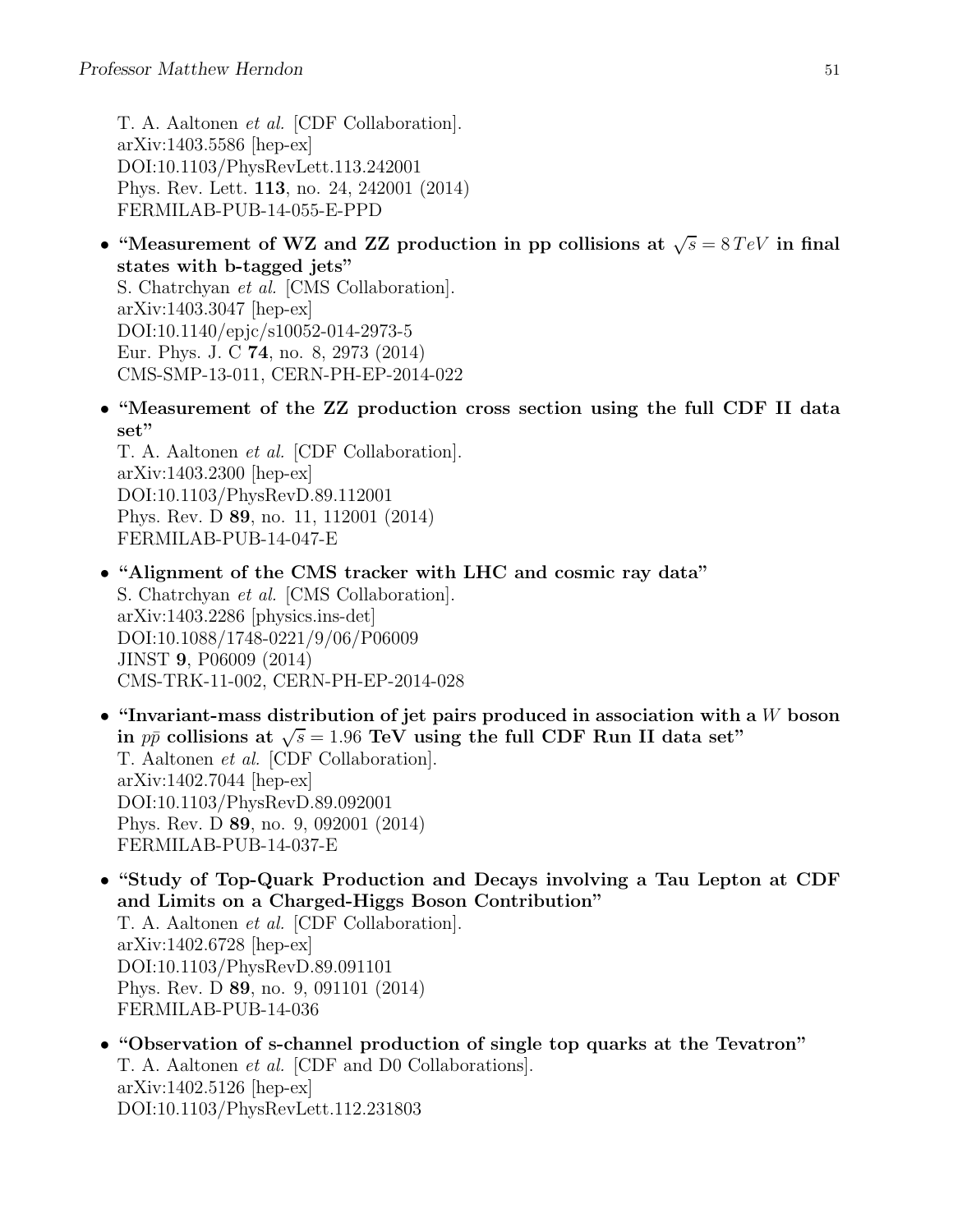Phys. Rev. Lett. 112, 231803 (2014) FERMILAB-PUB-14-031-E

- "Search for new physics in the multijet and missing transverse momentum final state in proton-proton collisions at  $\sqrt{s}$  = 8 TeV" S. Chatrchyan et al. [CMS Collaboration]. arXiv:1402.4770 [hep-ex] DOI:10.1007/JHEP06(2014)055 JHEP 1406, 055 (2014) CMS-SUS-13-012, CERN-PH-EP-2014-015
- "Measurements of the  $t\bar{t}$  charge asymmetry using the dilepton decay channel in pp collisions at  $\sqrt{s} = 7$  TeV" S. Chatrchyan et al. [CMS Collaboration]. arXiv:1402.3803 [hep-ex] DOI:10.1007/JHEP04(2014)191 JHEP 1404, 191 (2014) CMS-TOP-12-010, CERN-PH-EP-2014-010
- "Search for s-Channel Single-Top-Quark Production in Events with Missing Energy Plus Jets in  $p\bar{p}$  Collisions at  $\sqrt{s} = 1.96 \text{TeV}$ " T. A. Aaltonen et al. [CDF Collaboration]. arXiv:1402.3756 [hep-ex] DOI:10.1103/PhysRevLett.112.231805 Phys. Rev. Lett. 112, no. 23, 231805 (2014) FERMILAB-PUB-14-027-E
- "Indirect measurement of  $\sin^2 \theta_W$  (or  $M_W$ ) using  $\mu^+ \mu^-$  pairs from  $\gamma^*/Z$  bosons produced in  $p\bar{p}$  collisions at a center-of-momentum energy of 1.96 TeV" T. A. Aaltonen et al. [CDF Collaboration]. arXiv:1402.2239 [hep-ex] DOI:10.1103/PhysRevD.89.072005 Phys. Rev. D 89, no. 7, 072005 (2014) FERMILAB-PUB-14-021-E
- "Search for  $W' \rightarrow$  tb decays in the lepton  $+$  jets final state in pp collisions at  $\sqrt{s} = 8$  TeV" S. Chatrchyan et al. [CMS Collaboration]. arXiv:1402.2176 [hep-ex] DOI:10.1007/JHEP05(2014)108 JHEP 1405, 108 (2014) CMS-B2G-12-010, CERN-PH-EP-2014-011
- "Measurement of the production cross sections for a Z boson and one or more b jets in pp collisions at sqrt(s) =  $7 \text{ TeV}$ " S. Chatrchyan et al. [CMS Collaboration]. arXiv:1402.1521 [hep-ex] DOI:10.1007/JHEP06(2014)120 JHEP 1406, 120 (2014) CMS-SMP-13-004, CERN-PH-EP-2014-005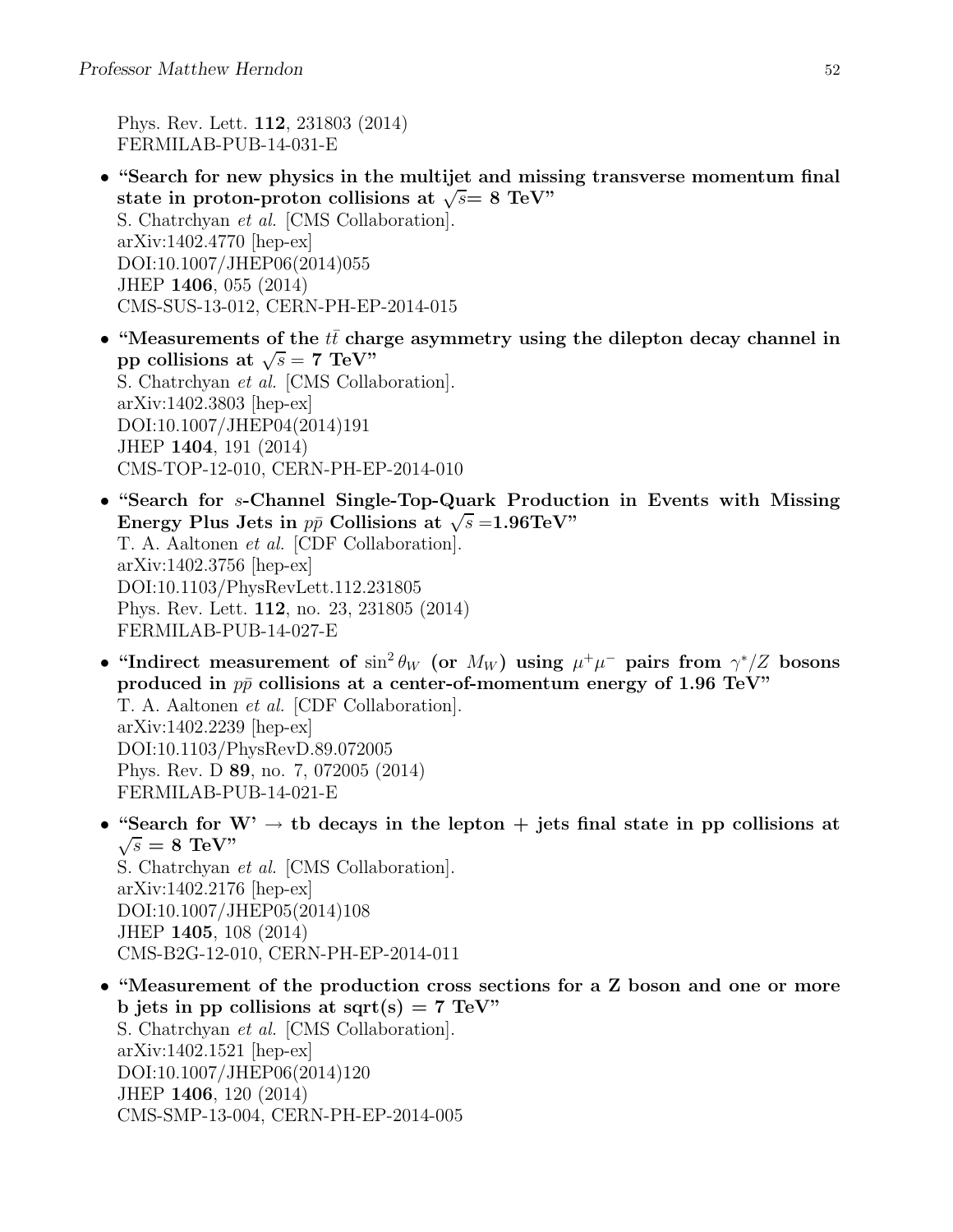- "Measurement of inclusive W and Z boson production cross sections in pp collisions at  $\sqrt{s} = 8$  TeV" S. Chatrchyan et al. [CMS Collaboration]. arXiv:1402.0923 [hep-ex] DOI:10.1103/PhysRevLett.112.191802 Phys. Rev. Lett. 112, 191802 (2014) CMS-SMP-12-011, CERN-PH-EP-2013-217
- "Evidence for s-channel Single-Top-Quark Production in Events with one Charged Lepton and two Jets at CDF" T. A. Aaltonen et al. [CDF Collaboration]. arXiv:1402.0484 [hep-ex] DOI:10.1103/PhysRevLett.112.231804 Phys. Rev. Lett. 112, 231804 (2014) FERMILAB-PUB-14-015-E
- "Evidence for the direct decay of the 125 GeV Higgs boson to fermions" S. Chatrchyan et al. [CMS Collaboration]. arXiv:1401.6527 [hep-ex] DOI:10.1038/nphys3005 Nature Phys. 10, 557 (2014) CMS-HIG-13-033, CERN-PH-EP-2014-004
- "Evidence for the 125 GeV Higgs boson decaying to a pair of  $\tau$  leptons" S. Chatrchyan et al. [CMS Collaboration]. arXiv:1401.5041 [hep-ex] DOI:10.1007/JHEP05(2014)104 JHEP 1405, 104 (2014) CMS-HIG-13-004, CERN-PH-EP-2014-001
- "Studies of dijet transverse momentum balance and pseudorapidity distributions in pPb collisions at  $\sqrt{s_{NN}} = 5.02 \text{ TeV}$ " S. Chatrchyan et al. [CMS Collaboration]. arXiv:1401.4433 [nucl-ex] DOI:10.1140/epjc/s10052-014-2951-y Eur. Phys. J. C 74, no. 7, 2951 (2014) CMS-HIN-13-001, CERN-PH-EP-2013-236
- "Observation of the associated production of a single top quark and a  $W$  boson in *pp* collisions at  $\sqrt{s} = 8$  TeV" S. Chatrchyan et al. [CMS Collaboration]. arXiv:1401.2942 [hep-ex] DOI:10.1103/PhysRevLett.112.231802 Phys. Rev. Lett. 112, no. 23, 231802 (2014) CMS-TOP-12-040, CERN-PH-EP-2013-237
- "Measurement of the  $tt$  production cross section in the dilepton channel in pp collisions at  $\sqrt{s} = 8$  TeV"

S. Chatrchyan et al. [CMS Collaboration].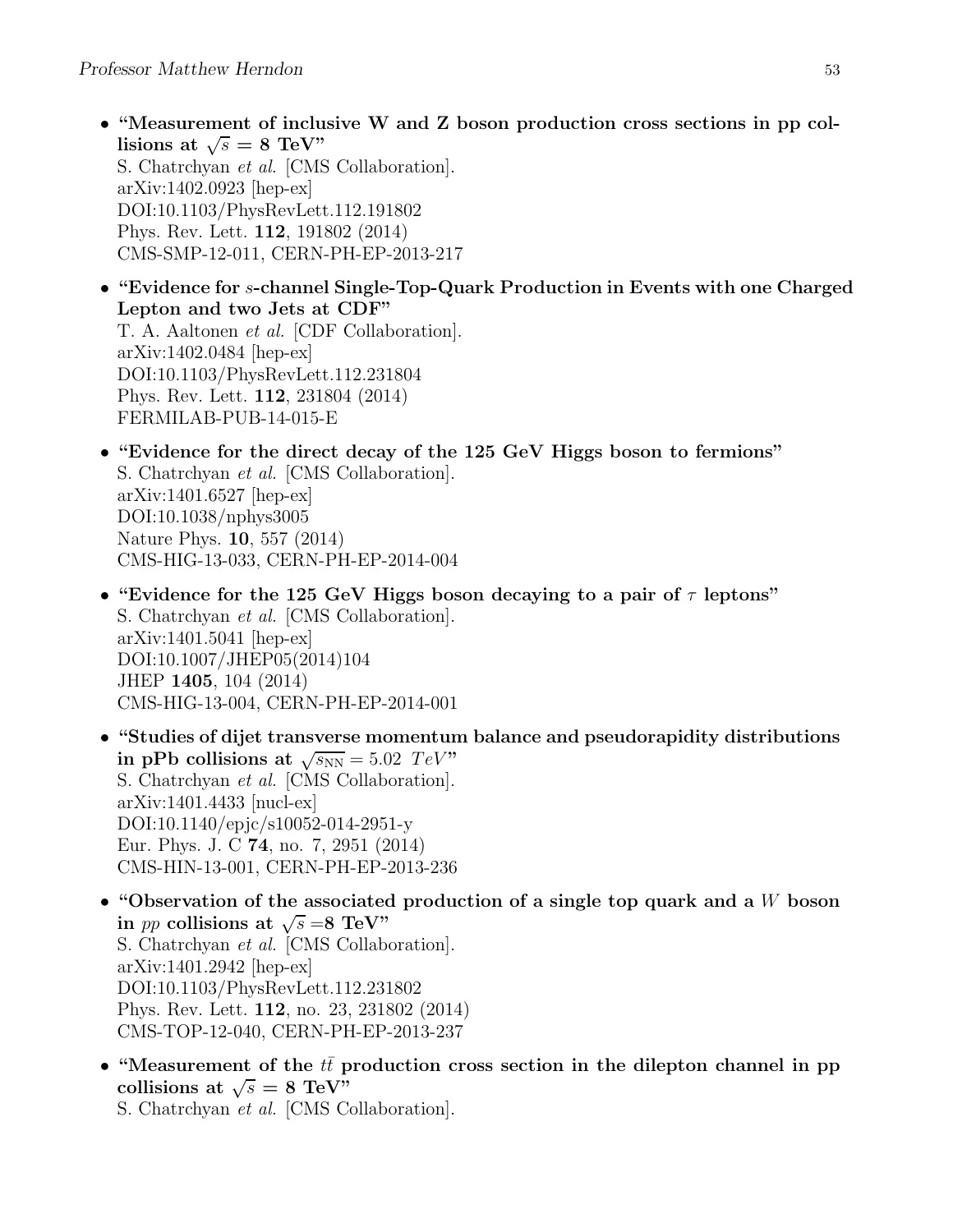arXiv:1312.7582 [hep-ex], arXiv:1312.7582 DOI:10.1007/JHEP02(2014)024, 10.1007/JHEP02(2014)102 JHEP 1402, 024 (2014), Erratum: [JHEP 1402, 102 (2014)] CMS-TOP-12-007, CERN-PH-EP-2013-234

- "Measurement of the production cross section for a W boson and two b jets in pp collisions at  $\sqrt{s}$ =7 TeV" S. Chatrchyan et al. [CMS Collaboration]. arXiv:1312.6608 [hep-ex] DOI:10.1016/j.physletb.2014.06.041 Phys. Lett. B 735, 204 (2014) CMS-SMP-12-026, CERN-PH-EP-2013-223, CERN-PH-EP-2013-2223
- "Measurement of four-jet production in proton-proton collisions at  $\sqrt{s} = 7 \text{TeV}$ " S. Chatrchyan et al. [CMS Collaboration]. arXiv:1312.6440 [hep-ex] DOI:10.1103/PhysRevD.89.092010 Phys. Rev. D 89, no. 9, 092010 (2014) CMS-FSQ-12-013, CERN-PH-EP-2013-229
- "Event activity dependence of Y(nS) production in  $\sqrt{s_{NN}}$ =5.02 TeV pPb and  $\sqrt{s}$ =2.76 TeV pp collisions" S. Chatrchyan et al. [CMS Collaboration]. arXiv:1312.6300 [nucl-ex] DOI:10.1007/JHEP04(2014)103 JHEP 1404, 103 (2014) CMS-HIN-13-003, CERN-PH-EP-2013-219
- "Measurement of the muon charge asymmetry in inclusive  $pp \to W + X$  production at  $\sqrt{s}$  = 7 TeV and an improved determination of light parton distribution functions"

S. Chatrchyan et al. [CMS Collaboration]. arXiv:1312.6283 [hep-ex] DOI:10.1103/PhysRevD.90.032004 Phys. Rev. D 90, no. 3, 032004 (2014) CMS-SMP-12-021, CERN-PH-EP-2013-232

- "Study of double parton scattering using  $W + 2$ -jet events in proton-proton collisions at  $\sqrt{s} = 7 \text{ TeV}$ " S. Chatrchyan et al. [CMS Collaboration]. arXiv:1312.5729 [hep-ex] DOI:10.1007/JHEP03(2014)032 JHEP 1403, 032 (2014) CMS-FSQ-12-028, CERN-PH-EP-2013-224
- "Measurement of the properties of a Higgs boson in the four-lepton final state" S. Chatrchyan et al. [CMS Collaboration]. arXiv:1312.5353 [hep-ex] DOI:10.1103/PhysRevD.89.092007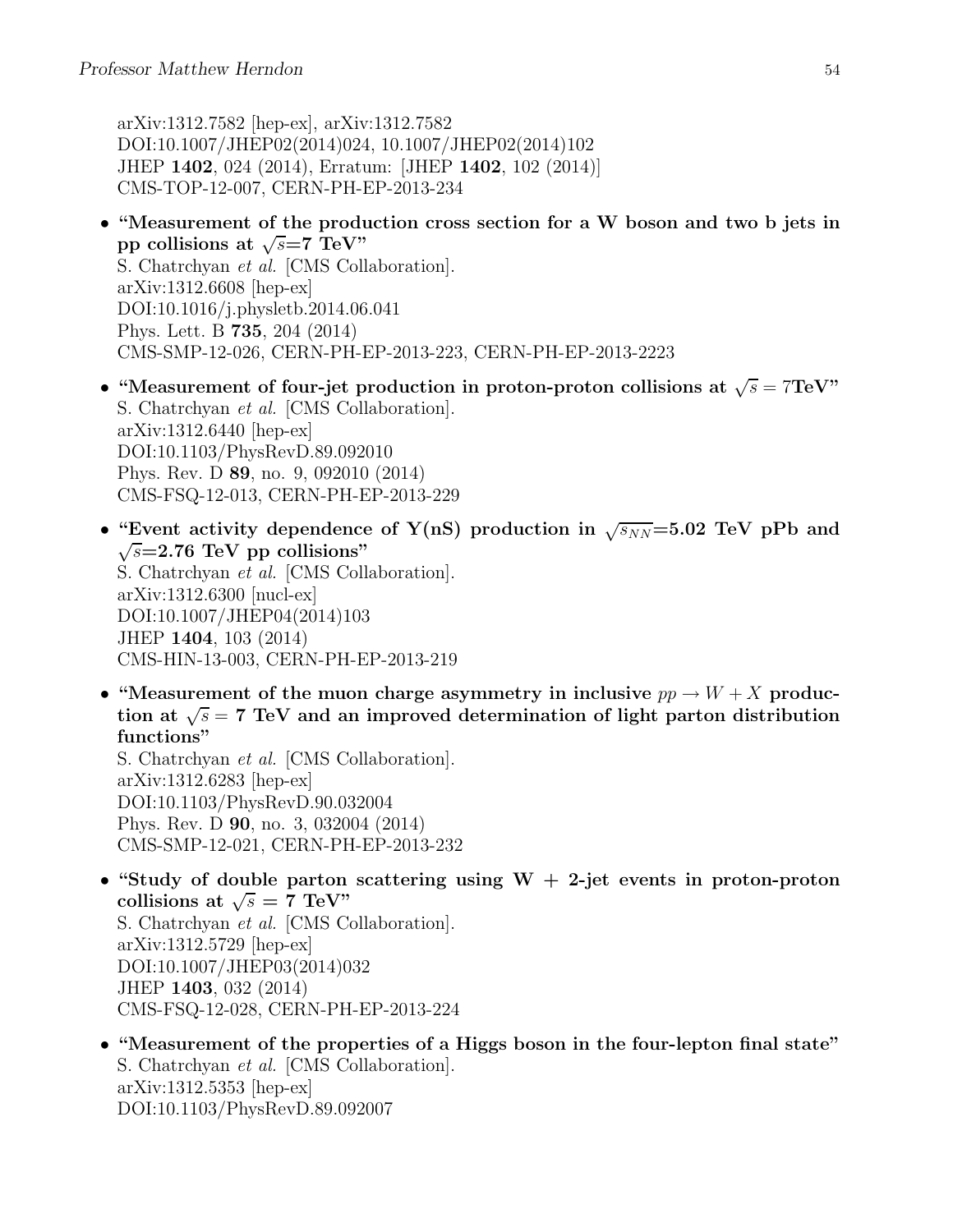Phys. Rev. D 89, no. 9, 092007 (2014) CMS-HIG-13-002, CERN-PH-EP-2013-220

- "Evidence of b-Jet Quenching in PbPb Collisions at  $\sqrt{s_{NN}} = 2.76 \text{TeV}$ " S. Chatrchyan et al. [CMS Collaboration]. arXiv:1312.4198 [nucl-ex] DOI:10.1103/PhysRevLett.115.029903, 10.1103/PhysRevLett.113.132301 Phys. Rev. Lett. 113, no. 13, 132301 (2014), Erratum: [Phys. Rev. Lett. 115, no. 2, 029903 (2015)] CMS-HIN-12-003, CERN-PH-EP-2013-228
- "Search for Flavor-Changing Neutral Currents in Top-Quark Decays  $t \to Zq$  in  $pp$  Collisions at  $\sqrt{s} = 8\text{TeV}$ " S. Chatrchyan et al. [CMS Collaboration]. arXiv:1312.4194 [hep-ex] DOI:10.1103/PhysRevLett.112.171802 Phys. Rev. Lett. 112, no. 17, 171802 (2014) CMS-TOP-12-037, CERN-PH-EP-2013-208
- "Search for top squark and higgsino production using diphoton Higgs boson decays"

S. Chatrchyan et al. [CMS Collaboration]. arXiv:1312.3310 [hep-ex] DOI:10.1103/PhysRevLett.112.161802 Phys. Rev. Lett. 112, 161802 (2014) CMS-SUS-13-014, CERN-PH-EP-2013-226

• "Search for top-quark partners with charge 5/3 in the same-sign dilepton final state"

S. Chatrchyan et al. [CMS Collaboration]. arXiv:1312.2391 [hep-ex] DOI:10.1103/PhysRevLett.112.171801 Phys. Rev. Lett. 112, no. 17, 171801 (2014) CMS-B2G-12-012, CERN-PH-EP-2013-216

- "Studies of azimuthal dihadron correlations in ultra-central PbPb collisions at  $\sqrt{s_{NN}}$  = 2.76 TeV" S. Chatrchyan et al. [CMS Collaboration]. arXiv:1312.1845 [nucl-ex] DOI:10.1007/JHEP02(2014)088 JHEP 1402, 088 (2014)
	- CMS-HIN-12-011, CERN-PH-EP-2013-214
- "Measurement of Higgs boson production and properties in the WW decay channel with leptonic final states" S. Chatrchyan et al. [CMS Collaboration]. arXiv:1312.1129 [hep-ex] DOI:10.1007/JHEP01(2014)096 JHEP 1401, 096 (2014) CMS-HIG-13-023, CERN-PH-EP-2013-221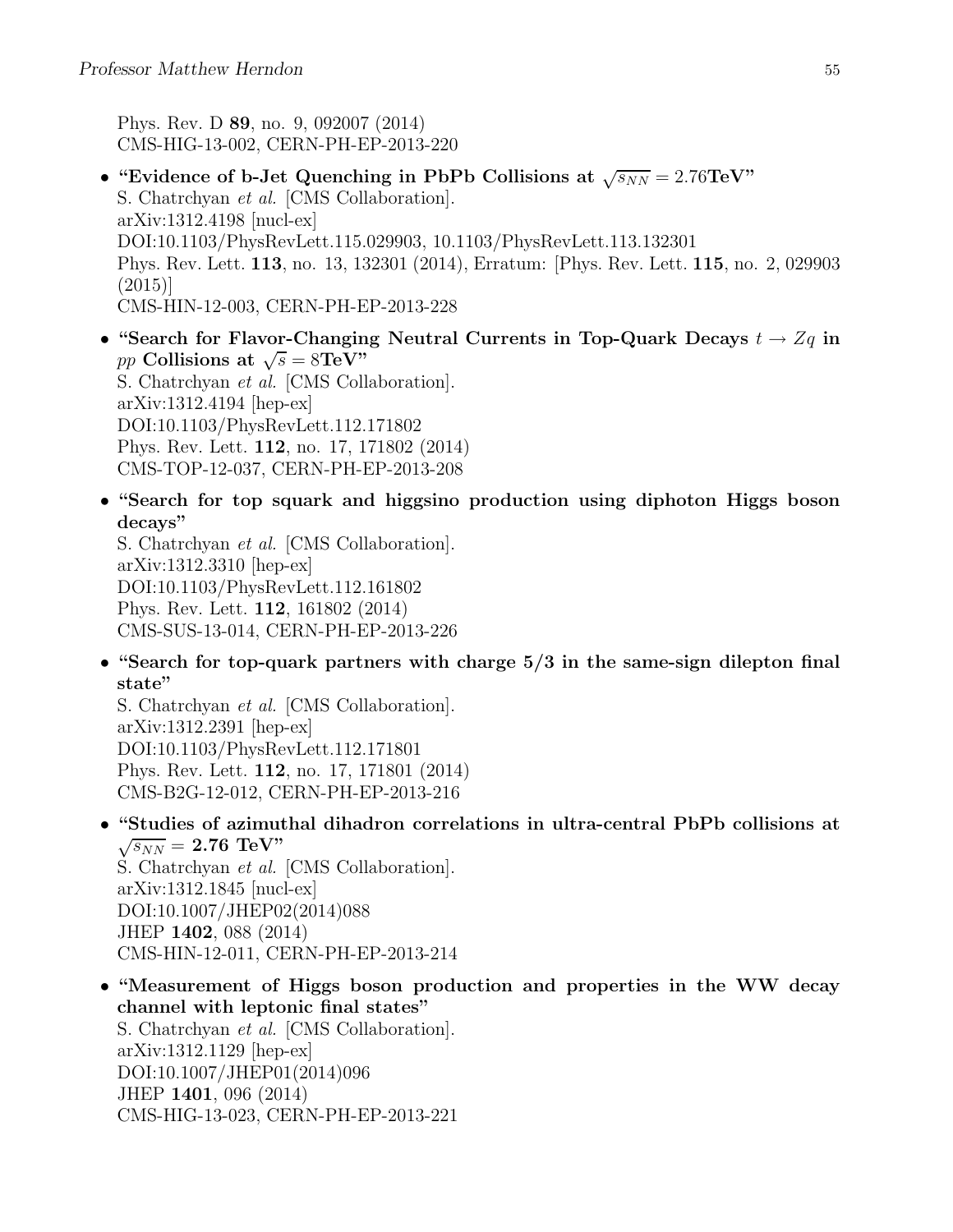• "Inclusive search for a vector-like T quark with charge  $\frac{2}{3}$  in pp collisions at  $\sqrt{s}$  $= 8$  TeV"

S. Chatrchyan et al. [CMS Collaboration]. arXiv:1311.7667 [hep-ex] DOI:10.1016/j.physletb.2014.01.006 Phys. Lett. B 729, 149 (2014) CMS-B2G-12-015, CERN-PH-EP-2013-215

- "Search for new physics in events with same-sign dileptons and jets in pp collisions at  $\sqrt{s} = 8 \text{ TeV}$ " S. Chatrchyan et al. [CMS Collaboration]. arXiv:1311.6736, arXiv:1311.6736 [hep-ex] DOI:10.1007/JHEP01(2015)014, 10.1007/JHEP01(2014)163 JHEP 1401, 163 (2014), Erratum: [JHEP 1501, 014 (2015)] CERN-PH-EP-2013-213
- "Measurement of the triple-differential cross section for photon+jets production in proton-proton collisions at  $\sqrt{s}$ =7 TeV" S. Chatrchyan et al. [CMS Collaboration].

arXiv:1311.6141 [hep-ex] DOI:10.1007/JHEP06(2014)009 JHEP 1406, 009 (2014) CMS-QCD-11-005, CERN-PH-EP-2013-194

JHEP 1406, 125 (2014)

- "Probing color coherence effects in pp collisions at  $\sqrt{s} = 7 \text{ TeV}$ " S. Chatrchyan et al. [CMS Collaboration]. arXiv:1311.5815 [hep-ex] DOI:10.1140/epjc/s10052-014-2901-8 Eur. Phys. J. C 74, no. 6, 2901 (2014) CMS-SMP-12-010, CERN-PH-EP-2013-200
- "Search for pair production of excited top quarks in the lepton  $+$  jets final state" S. Chatrchyan et al. [CMS Collaboration]. arXiv:1311.5357 [hep-ex] DOI:10.1007/JHEP06(2014)125

CMS-B2G-12-014, CERN-PH-EP-2013-206 • "Search for supersymmetry in pp collisions at  $\sqrt{s}=8$  TeV in events with a single lepton, large jet multiplicity, and multiple b jets" S. Chatrchyan et al. [CMS Collaboration]. arXiv:1311.4937 [hep-ex] DOI:10.1016/j.physletb.2014.04.023 Phys. Lett. B 733, 328 (2014) CMS-SUS-13-007, CERN-PH-EP-2013-209

• "Measurements of  $t\bar{t}$  spin correlations and top-quark polarization using dilepton final states in pp collisions at  $\sqrt{s} = 7$  TeV"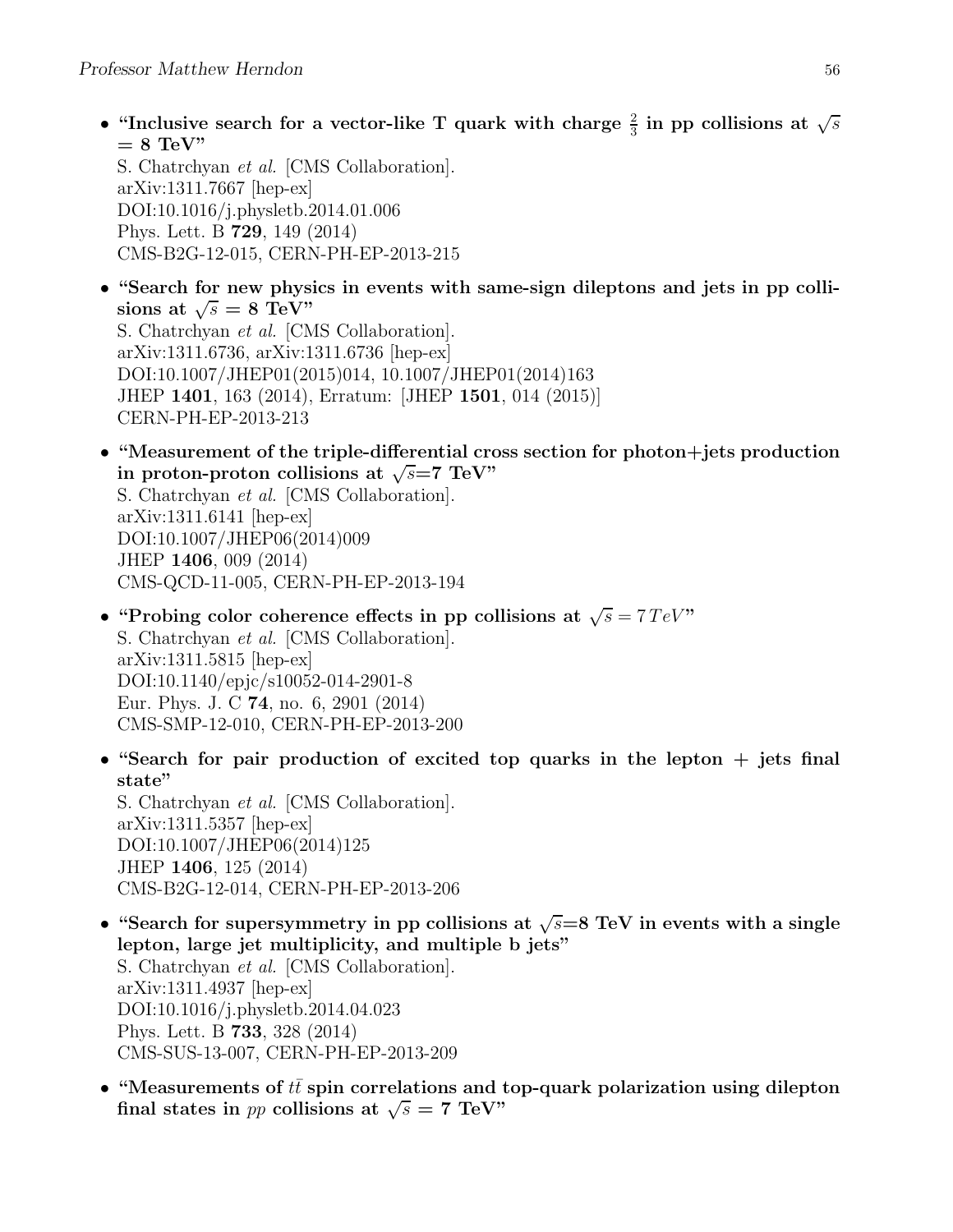S. Chatrchyan et al. [CMS Collaboration]. arXiv:1311.3924 [hep-ex] DOI:10.1103/PhysRevLett.112.182001 Phys. Rev. Lett. 112, no. 18, 182001 (2014) CMS-TOP-13-003, CERN-PH-EP-2013-211

• "First Search for Exotic Z Boson Decays into Photons and Neutral Pions in Hadron Collisions"

T. A. Aaltonen et al. [CDF Collaboration]. arXiv:1311.3282 [hep-ex] DOI:10.1103/PhysRevLett.112.111803 Phys. Rev. Lett. 112, 111803 (2014) FERMILAB-PUB-13-509-E

• "Searches for light- and heavy-flavour three-jet resonances in pp collisions at  $\sqrt{s} = 8$  TeV"

S. Chatrchyan et al. [CMS Collaboration]. arXiv:1311.1799 [hep-ex] DOI:10.1016/j.physletb.2014.01.049 Phys. Lett. B 730, 193 (2014) CMS-EXO-12-049, CERN-PH-EP-2013-204

• "Precise measurement of the W -boson mass with the Collider Detector at Fermilab"

T. A. Aaltonen et al. [CDF Collaboration]. arXiv:1311.0894 [hep-ex] DOI:10.1103/PhysRevD.89.072003 Phys. Rev. D 89, no. 7, 072003 (2014) FERMILAB-PUB-13-515-E

- "Measurement of higher-order harmonic azimuthal anisotropy in PbPb collisions at  $\sqrt{s_{NN}} = 2.76 \text{ TeV}$ S. Chatrchyan et al. [CMS Collaboration]. arXiv:1310.8651 [nucl-ex] DOI:10.1103/PhysRevC.89.044906 Phys. Rev. C 89, no. 4, 044906 (2014) CMS-HIN-11-005, CERN-PH-EP-2013-196
- "Measurement of the differential and double-differential Drell-Yan cross sections in proton-proton collisions at  $\sqrt{s} = 7$  TeV" S. Chatrchyan et al. [CMS Collaboration]. arXiv:1310.7291 [hep-ex] DOI:10.1007/JHEP12(2013)030 JHEP 1312, 030 (2013) CMS-SMP-13-003, CERN-PH-EP-2013-168
- "Search for a dijet resonance in events with jets and missing transverse energy in  $p\bar{p}$  collisions at  $\sqrt{s} = 1.96$  TeV" T. Aaltonen et al. [CDF Collaboration].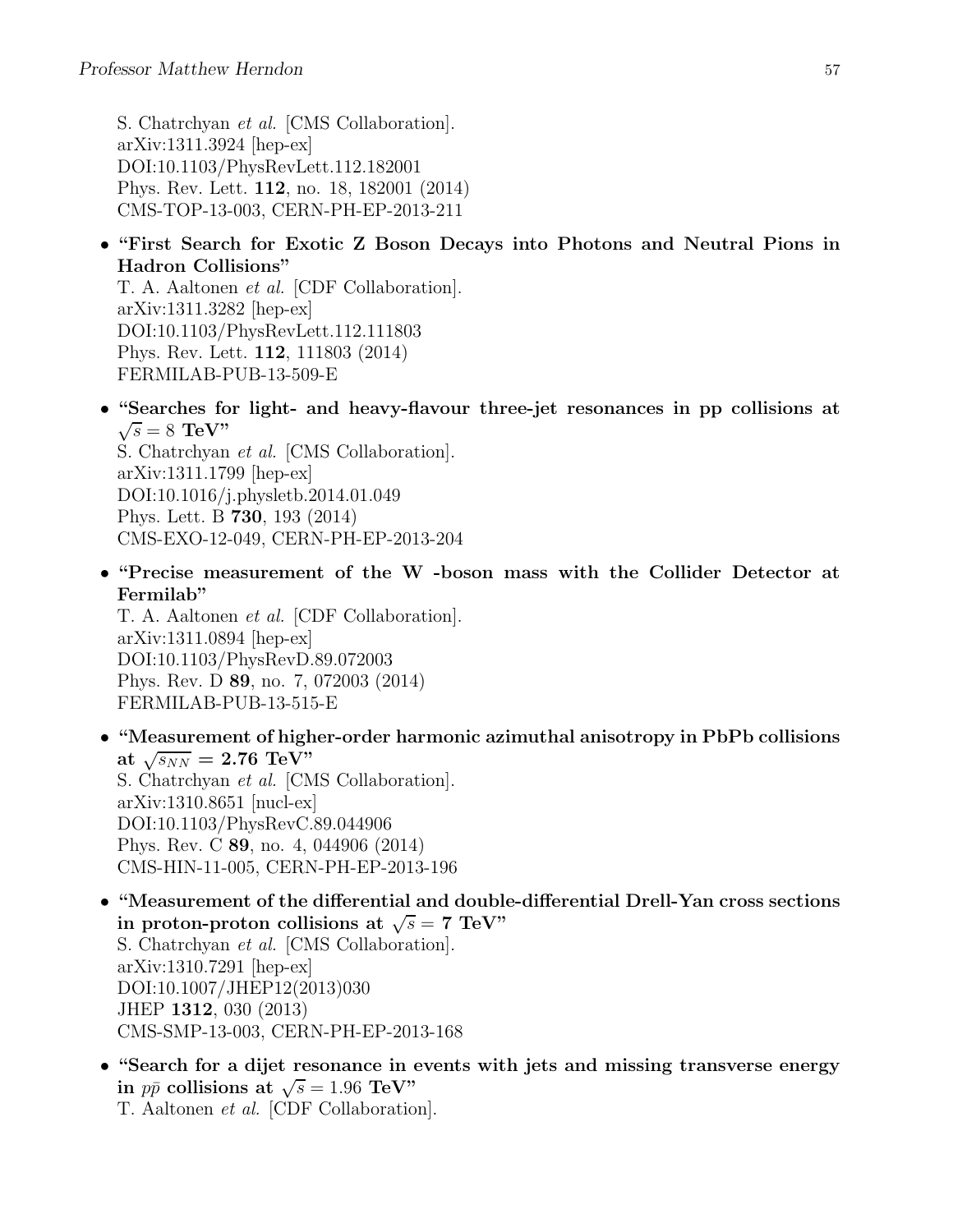arXiv:1310.7267 [hep-ex] DOI:10.1103/PhysRevD.88.092004 Phys. Rev. D 88, no. 9, 092004 (2013) FERMILAB-PUB-13-488

- "Jet and underlying event properties as a function of charged-particle multiplicity in protonproton collisions at  $\sqrt{s} = 7$  TeV" S. Chatrchyan et al. [CMS Collaboration]. arXiv:1310.4554 [hep-ex] DOI:10.1140/epjc/s10052-013-2674-5 Eur. Phys. J. C 73, no. 12, 2674 (2013) CMS-FSQ-12-022, CERN-PH-EP-2013-195
- "Search for the standard model Higgs boson produced in association with a W or a Z boson and decaying to bottom quarks" S. Chatrchyan et al. [CMS Collaboration]. arXiv:1310.3687 [hep-ex] DOI:10.1103/PhysRevD.89.012003 Phys. Rev. D 89, no. 1, 012003 (2014) CMS-HIG-13-012, CERN-PH-EP-2013-188
- "Rapidity distributions in exclusive  $Z + jet$  and  $\gamma + jet$  events in pp collisions at  $\sqrt{s} = 7$  TeV" S. Chatrchyan et al. [CMS Collaboration]. arXiv:1310.3082 [hep-ex] DOI:10.1103/PhysRevD.88.112009 Phys. Rev. D 88, no. 11, 112009 (2013) CMS-SMP-12-004, CERN-PH-EP-2013-169
- "Search for baryon number violation in top-quark decays" S. Chatrchyan et al. [CMS Collaboration]. arXiv:1310.1618 [hep-ex] DOI:10.1016/j.physletb.2014.02.033 Phys. Lett. B 731, 173 (2014) CMS-B2G-12-023, CERN-PH-EP-2013-179
- "Measurement of the cross section and angular correlations for associated production of a Z boson with b hadrons in pp collisions at  $\sqrt{s} = 7$  TeV" S. Chatrchyan et al. [CMS Collaboration]. arXiv:1310.1349 [hep-ex] DOI:10.1007/JHEP12(2013)039 JHEP 1312, 039 (2013) CMS-EWK-11-015, CERN-PH-EP-2013-153
- "Measurement of associated W + charm production in pp collisions at  $\sqrt{s} = 7$ TeV"

S. Chatrchyan et al. [CMS Collaboration]. arXiv:1310.1138 [hep-ex] DOI:10.1007/JHEP02(2014)013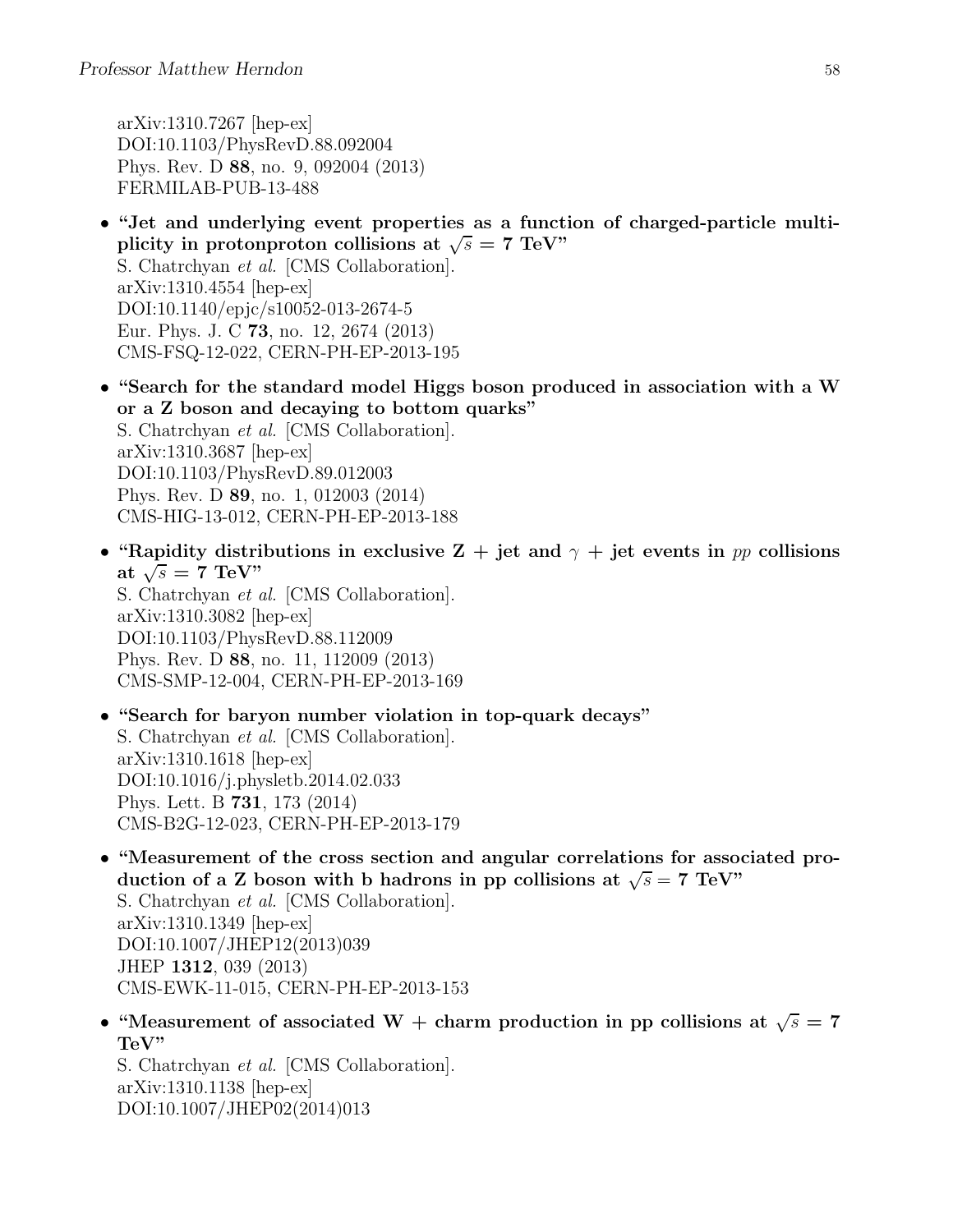JHEP 1402, 013 (2014) CMS-SMP-12-002, CERN-PH-EP-2013-149

- "Modification of jet shapes in PbPb collisions at  $\sqrt{s_{NN}} = 2.76 \text{ TeV}$ " S. Chatrchyan et al. [CMS Collaboration]. arXiv:1310.0878 [nucl-ex] DOI:10.1016/j.physletb.2014.01.042 Phys. Lett. B 730, 243 (2014) CERN-PH-EP-2013-189, CMS-HIN-12-002
- "Search for the production of ZW and ZZ boson pairs decaying into charged leptons and jets in  $p\bar{p}$  collisions at  $\sqrt{s}$ =1.96TeV" T. A. Aaltonen et al. [CDF Collaboration]. arXiv:1310.0086 [hep-ex] DOI:10.1103/PhysRevD.88.092002 Phys. Rev. D 88, no. 9, 092002 (2013) FERMILAB-PUB-13-437-E
- "Combination of measurements of the top-quark pair production cross section from the Tevatron Collider"

T. A. Aaltonen et al. [CDF and D0 Collaborations]. arXiv:1309.7570 [hep-ex] DOI:10.1103/PhysRevD.89.072001 Phys. Rev. D 89, no. 7, 072001 (2014) FERMILAB-PUB-13-432-E

• "Search for new physics in trilepton events and limits on the associated charginoneutralino production at CDF"

T. A. Aaltonen et al. [CDF Collaboration]. arXiv:1309.7509 [hep-ex] DOI:10.1103/PhysRevD.90.012011 Phys. Rev. D 90, no. 1, 012011 (2014) FERMILAB-PUB-13-446

• "Observation of a peaking structure in the  $J/\psi\phi$  mass spectrum from  $B^{\pm} \rightarrow$  $J/\psi \phi K^{\pm}$  decays" S. Chatrchyan et al. [CMS Collaboration]. arXiv:1309.6920 [hep-ex] DOI:10.1016/j.physletb.2014.05.055 Phys. Lett. B 734, 261 (2014)

CMS-BPH-11-026, CERN-PH-EP-2013-167

• "Study of orbitally excited B mesons and evidence for a new  $B\pi$  resonance" T. A. Aaltonen et al. [CDF Collaboration]. arXiv:1309.5961 [hep-ex] DOI:10.1103/PhysRevD.90.012013 Phys. Rev. D 90, no. 1, 012013 (2014) FERMILAB-PUB-13-393-E, PUB-13-393-E-(FERMILAB)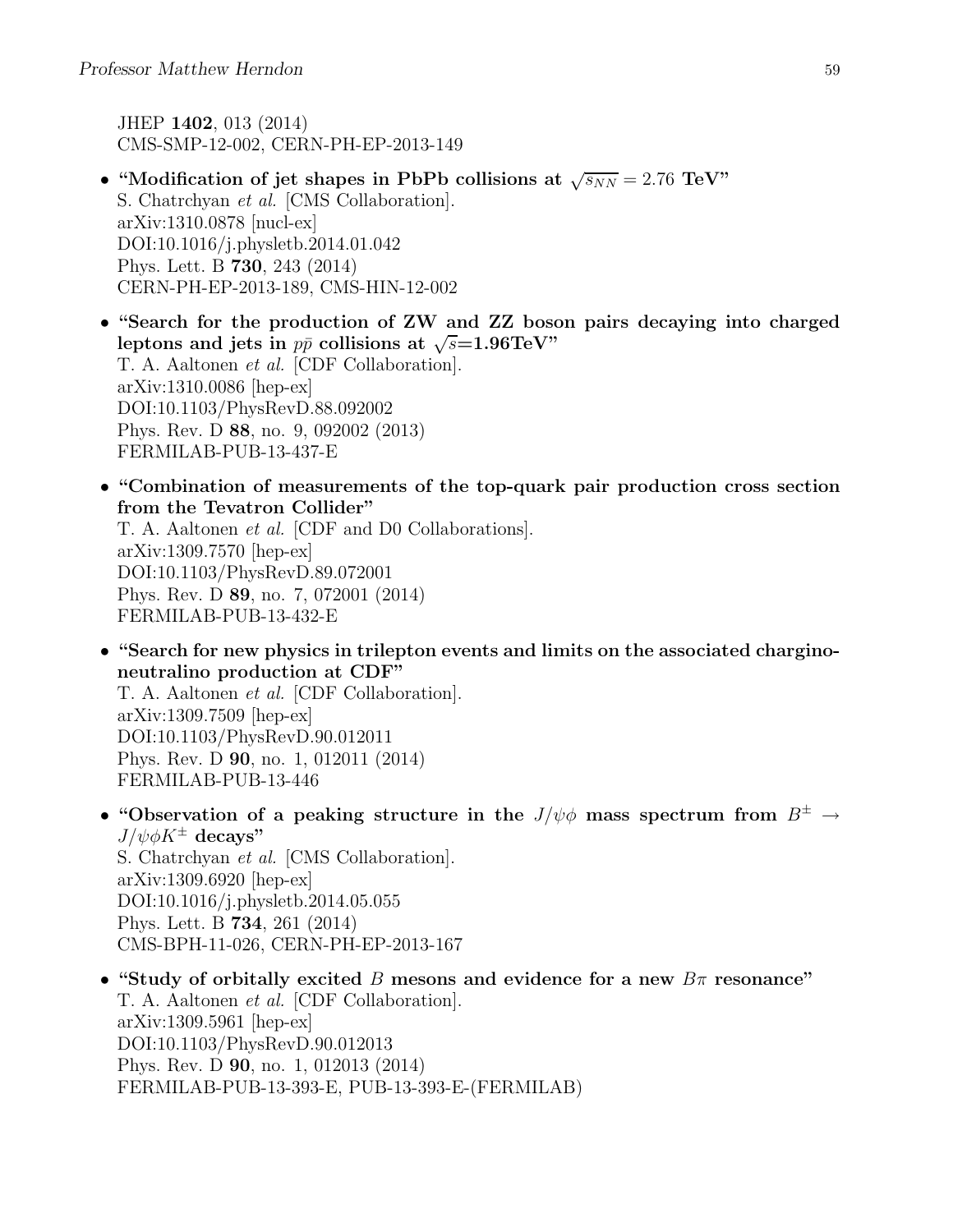- "Observation of  $D^0 \overline{D}^0$  Mixing Using the CDF II Detector" T. A. Aaltonen et al. [CDF Collaboration]. arXiv:1309.4078 [hep-ex] DOI:10.1103/PhysRevLett.111.231802 Phys. Rev. Lett. 111, no. 23, 231802 (2013) FERMILAB-PUB-13-379-E
- "Searches for new physics using the  $t\bar{t}$  invariant mass distribution in pp collisions at  $\sqrt{s} = 8 \text{TeV}$ "

S. Chatrchyan et al. [CMS Collaboration]. arXiv:1309.2030 [hep-ex] DOI:10.1103/PhysRevLett.111.211804, 10.1103/PhysRevLett.112.119903 Phys. Rev. Lett. 111, no. 21, 211804 (2013), Erratum: [Phys. Rev. Lett. 112, no. 11, 119903 (2014)] CMS-B2G-13-001, CERN-PH-EP-2013-162

- "Measurement of the production cross section for  $Z_{\gamma} \rightarrow \nu \bar{\nu} \gamma$  in pp collisions at  $\sqrt{s}$  = 7 TeV and limits on  $ZZ\gamma$  and  $Z\gamma\gamma$  triple gauge boson couplings" S. Chatrchyan et al. [CMS Collaboration]. arXiv:1309.1117 [hep-ex] DOI:10.1007/JHEP10(2013)164 JHEP 1310, 164 (2013) CMS-SMP-12-020, CERN-PH-EP-2013-098
- "Search for a new bottomonium state decaying to  $\Upsilon(1S)\pi^+\pi^-$  in pp collisions at  $\sqrt{s} = 8$  TeV" S. Chatrchyan et al. [CMS Collaboration].

arXiv:1309.0250 [hep-ex] DOI:10.1016/j.physletb.2013.10.016 Phys. Lett. B 727, 57 (2013) CMS-BPH-11-016, CERN-PH-EP-2013-157

- "Measurement of the  $W\gamma$  and  $Z\gamma$  inclusive cross sections in pp collisions at  $\sqrt{s}$  = 7TeV and limits on anomalous triple gauge boson couplings" S. Chatrchyan et al. [CMS Collaboration]. arXiv:1308.6832 [hep-ex] DOI:10.1103/PhysRevD.89.092005 Phys. Rev. D 89, no. 9, 092005 (2014) CMS-EWK-11-009, CERN-PH-EP-2013-108
- "Direct Measurement of the Total Decay Width of the Top Quark" T. A. Aaltonen et al. [CDF Collaboration]. arXiv:1308.4050 [hep-ex] DOI:10.1103/PhysRevLett.111.202001 Phys. Rev. Lett. 111, no. 20, 202001 (2013) FERMILAB-PUB-13-324-E
- "Measurement of the W-boson helicity in top-quark decays from  $t\bar{t}$  production in lepton+jets events in pp collisions at  $\sqrt{s} = 7$  TeV"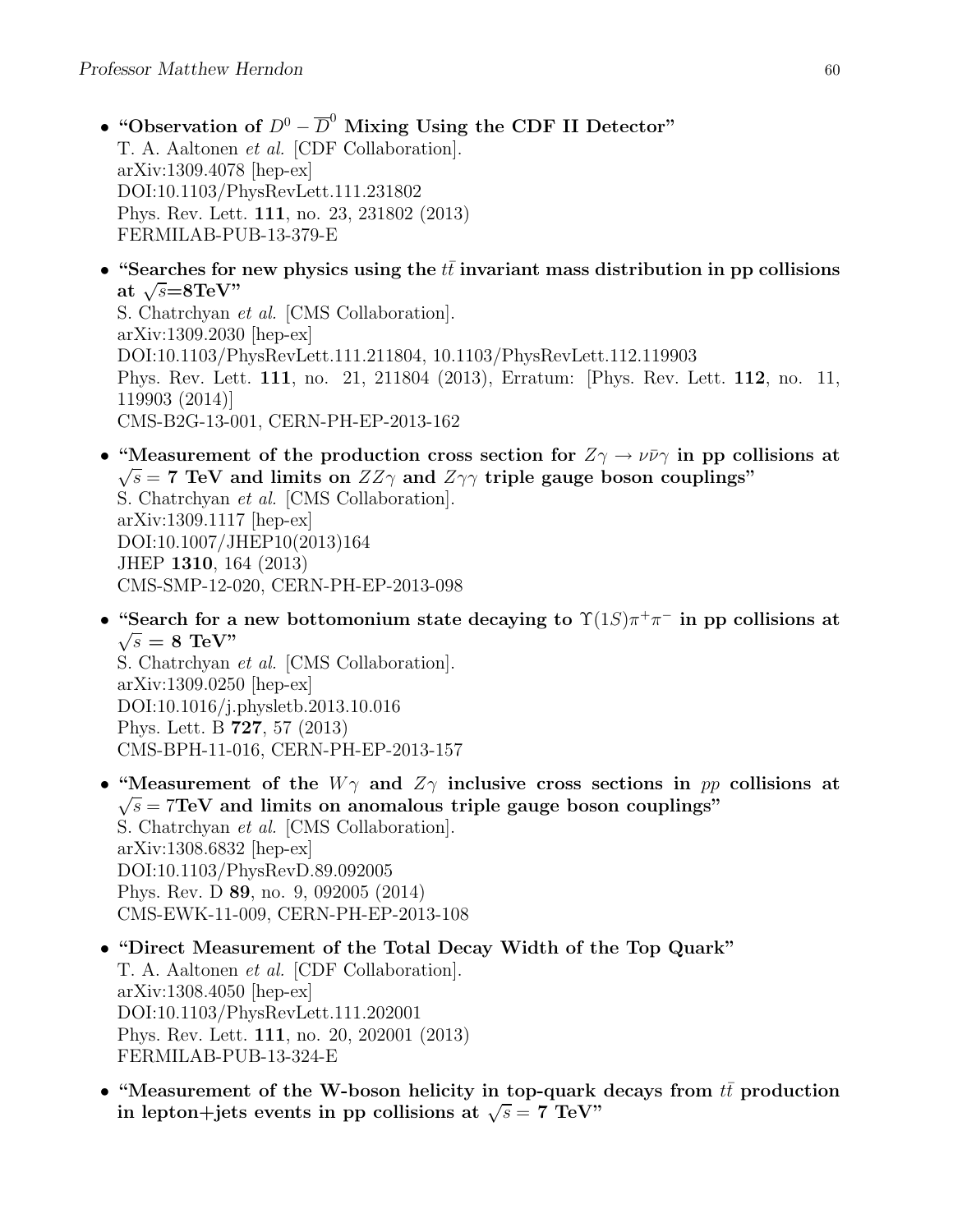S. Chatrchyan et al. [CMS Collaboration]. arXiv:1308.3879 [hep-ex] DOI:10.1007/JHEP10(2013)167 JHEP 1310, 167 (2013) CMS-TOP-11-020, CERN-PH-EP-2013-133

• "Angular analysis and branching fraction measurement of the decay  $B^0 \rightarrow$  $K^{*0}\mu^+\mu^{-,}$ S. Chatrchyan et al. [CMS Collaboration].

arXiv:1308.3409 [hep-ex] DOI:10.1016/j.physletb.2013.10.017 Phys. Lett. B 727, 77 (2013) CMS-BPH-11-009, CERN-PH-EP-2013-152

- "Production of  $K_S^0$ ,  $K^{*\pm}(892)$  and  $\phi^0(1020)$  in minimum bias events and  $K_S^0$  and  $\Lambda^0$ in jets in  $p\bar{p}$  collisions at  $\sqrt{s} = 1.96 TeV$ " T. Aaltonen et al. [CDF Collaboration]. arXiv:1308.3371 [hep-ex] DOI:10.1103/PhysRevD.88.092005 Phys. Rev. D 88, 092005 (2013) FERMILAB-PUB-13-322-E-PPD
- "Evidence for a bottom baryon resonance  $\Lambda_b^{*0}$  in CDF data" T. A. Aaltonen et al. [CDF Collaboration]. arXiv:1308.1760 [hep-ex] DOI:10.1103/PhysRevD.88.071101 Phys. Rev. D 88, no. 7, 071101 (2013) FERMILAB-PUB-13-313-E
- "Search for top-squark pair production in the single-lepton final state in pp collisions at  $\sqrt{s} = 8 \text{ TeV}^{\frac{1}{2}}$ S. Chatrchyan et al. [CMS Collaboration]. arXiv:1308.1586 [hep-ex] DOI:10.1140/epjc/s10052-013-2677-2 Eur. Phys. J. C 73, no. 12, 2677 (2013) CMS-SUS-13-011, CERN-PH-EP-2013-148
- "Measurement of the leptonic asymmetry in  $t\bar{t}$  events produced in  $p\bar{p}$  collisions at  $\sqrt{s} = 1.96 \text{TeV}$ " T. A. Aaltonen et al. [CDF Collaboration]. arXiv:1308.1120 [hep-ex] DOI:10.1103/PhysRevD.88.072003, 10.1103/PhysRevD.94.099901 Phys. Rev. D 88, no. 7, 072003 (2013), Erratum: [Phys. Rev. D 94, no. 9, 099901 (2016)] FERMILAB-PUB-13-309-E
- "Combination of CDF and D0 W-Boson Mass Measurements" T. A. Aaltonen et al. [CDF and D0 Collaborations]. arXiv:1307.7627 [hep-ex] DOI:10.1103/PhysRevD.88.052018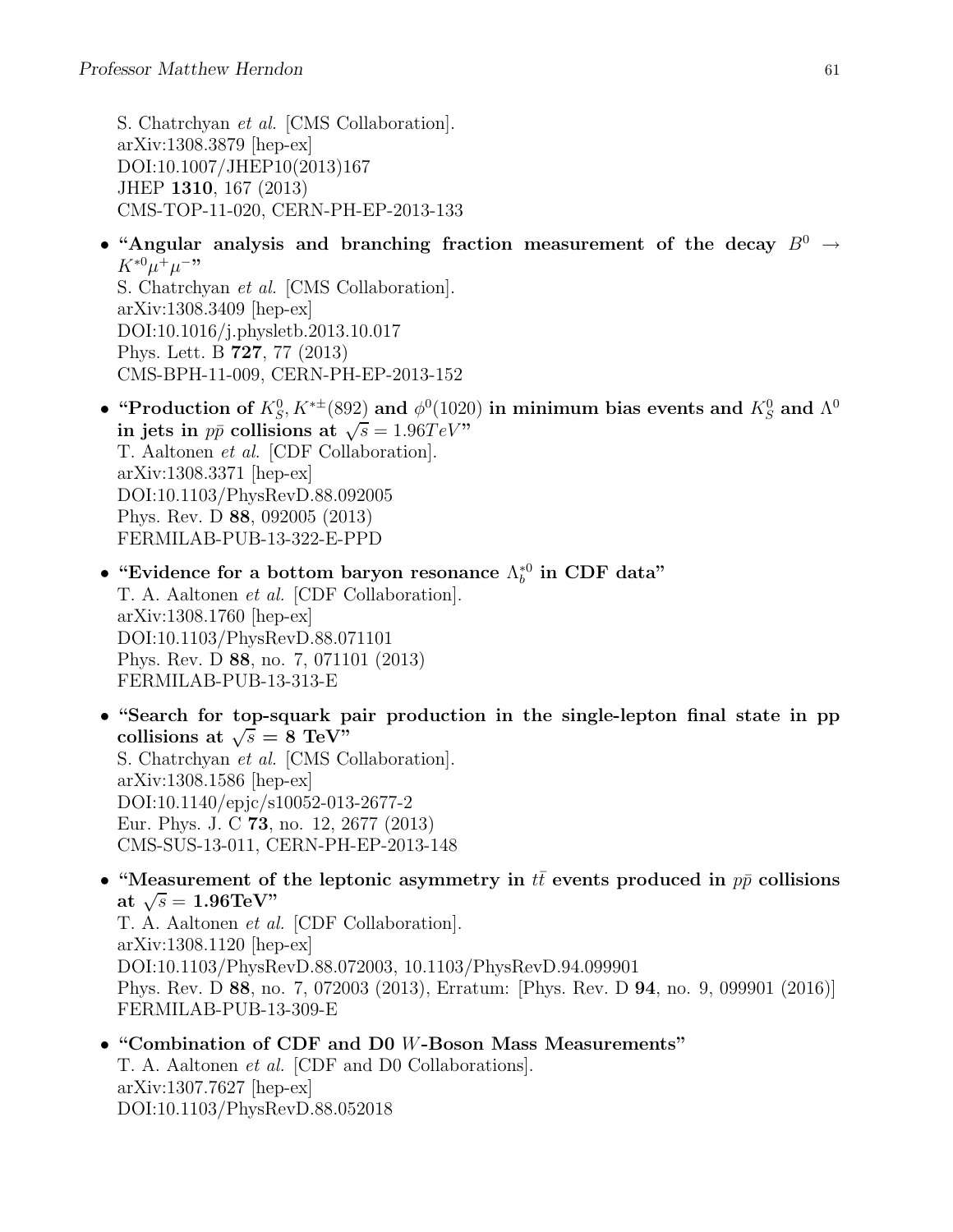Phys. Rev. D 88, no. 5, 052018 (2013) FERMILAB-PUB-13-289-E

• "Measurement of the prompt  $J/\psi$  and  $\psi$  (2S) polarizations in pp collisions at  $\sqrt{s}$  $= 7$  TeV" S. Chatrchyan et al. [CMS Collaboration].

arXiv:1307.6070 [hep-ex] DOI:10.1016/j.physletb.2013.10.055 Phys. Lett. B 727, 381 (2013) CMS-BPH-13-003, CERN-PH-EP-2013-140

- "Search for a Higgs boson decaying into a Z and a photon in pp collisions at  $sqrt(s) = 7$  and 8 TeV" S. Chatrchyan et al. [CMS Collaboration]. arXiv:1307.5515 [hep-ex] DOI:10.1016/j.physletb.2013.09.057 Phys. Lett. B 726, 587 (2013) CMS-HIG-13-006, CERN-PH-EP-2013-113
- "Measurement of the  $B(s)$  to mu+ mu- branching fraction and search for B0 to mu+ mu- with the CMS Experiment" S. Chatrchyan et al. [CMS Collaboration]. arXiv:1307.5025 [hep-ex] DOI:10.1103/PhysRevLett.111.101804 Phys. Rev. Lett. 111, 101804 (2013) CMS-BPH-13-004, CERN-PH-EP-2013-129
- "Measurement of the top-quark mass in all-jets  $t\bar{t}$  events in pp collisions at  $\sqrt{s}=7$ TeV"

S. Chatrchyan et al. [CMS Collaboration]. arXiv:1307.4617 [hep-ex] DOI:10.1140/epjc/s10052-014-2758-x Eur. Phys. J. C 74, no. 4, 2758 (2014) CMS-TOP-11-017, CERN-PH-EP-2013-124

- "Study of the production of charged pions, kaons, and protons in pPb collisions at  $\sqrt{s_{NN}} = 5.02$  TeV" S. Chatrchyan et al. [CMS Collaboration]. arXiv:1307.3442 [hep-ex] DOI:10.1140/epjc/s10052-014-2847-x Eur. Phys. J. C 74, no. 6, 2847 (2014) CMS-HIN-12-016, CERN-PH-EP-2013-096
- "Determination of the top-quark pole mass and strong coupling constant from the t t-bar production cross section in pp collisions at  $\sqrt{s} = 7$  TeV" S. Chatrchyan et al. [CMS Collaboration]. arXiv:1307.1907 [hep-ex] DOI:10.1016/j.physletb.2014.08.040, 10.1016/j.physletb.2013.12.009 Phys. Lett. B 728, 496 (2014), Erratum: [Phys. Lett. B 738, 526 (2014)] CMS-TOP-12-022, CERN-PH-EP-2013-121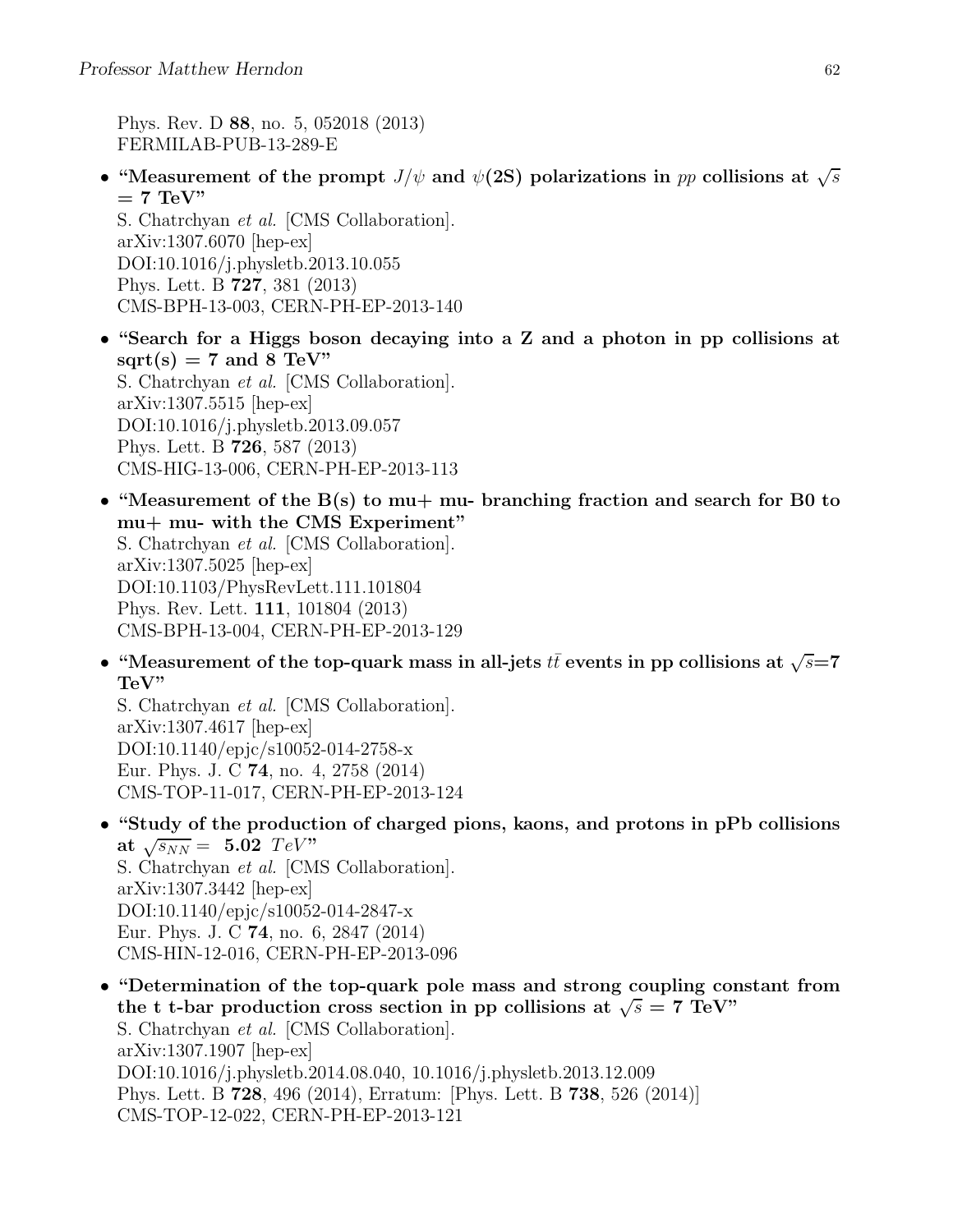- "Indirect measurement of  $\sin^2 \theta_W$  ( $M_W$ ) using  $e^+e^-$  pairs in the Z-boson region with  $p\bar{p}$  collisions at a center-of-momentum energy of 1.96 TeV" T. Aaltonen et al. [CDF Collaboration]. arXiv:1307.0770 [hep-ex] DOI:10.1103/PhysRevD.88.072002, 10.1103/PhysRevD.88.079905 Phys. Rev. D 88, no. 7, 072002 (2013), Erratum: [Phys. Rev. D 88, no. 7, 079905 (2013)] FERMILAB-PUB-13-277-E
- "Signature-based search for delayed photons in exclusive photon plus missing transverse energy events from  $p\bar{p}$  collisions with  $\sqrt{s} = 1.96 \text{TeV}$ " T. Aaltonen et al. [CDF Collaboration]. arXiv:1307.0474 [hep-ex] DOI:10.1103/PhysRevD.88.031103 Phys. Rev. D 88, no. 3, 031103 (2013) FERMILAB-PUB-13-249-E
- "The performance of the CMS muon detector in proton-proton collisions at  $sqrt(s) = 7$  TeV at the LHC" S. Chatrchyan et al. [CMS Collaboration]. arXiv:1306.6905 [physics.ins-det] DOI:10.1088/1748-0221/8/11/P11002 JINST 8, P11002 (2013) CMS-MUO-11-001, CERN-PH-EP-2013-072
- "Search for top squarks in  $R$ -parity-violating supersymmetry using three or more leptons and b-tagged jets" S. Chatrchyan et al. [CMS Collaboration]. arXiv:1306.6643 [hep-ex] DOI:10.1103/PhysRevLett.111.221801 Phys. Rev. Lett. 111, no. 22, 221801 (2013) CMS-SUS-13-003, CERN-PH-EP-2013-093
- "Measurement of the Differential Cross Section  $d\sigma/d(\cos\theta t)$  for Top-Quark Pair Production in  $p - \bar{p}$  Collisions at  $\sqrt{s} = 1.96$  TeV" T. Aaltonen et al. [CDF Collaboration]. arXiv:1306.2357 [hep-ex] DOI:10.1103/PhysRevLett.111.182002 Phys. Rev. Lett. 111, no. 18, 182002 (2013) FERMILAB-PUB-13-194-E
- "Energy Calibration and Resolution of the CMS Electromagnetic Calorimeter in pp Collisions at  $\sqrt{s} = 7$  TeV" S. Chatrchyan et al. [CMS Collaboration]. arXiv:1306.2016 [hep-ex] DOI:10.1088/1748-0221/8/09/P09009 JINST 8, P09009 (2013), [JINST 8, 9009 (2013)] CMS-EGM-11-001, CERN-PH-EP-2013-097
- "Measurement of the  $W^+W^-$  Cross section in pp Collisions at  $\sqrt{s} = 7$  TeV and Limits on Anomalous  $WW\gamma$  and  $WWZ$  couplings"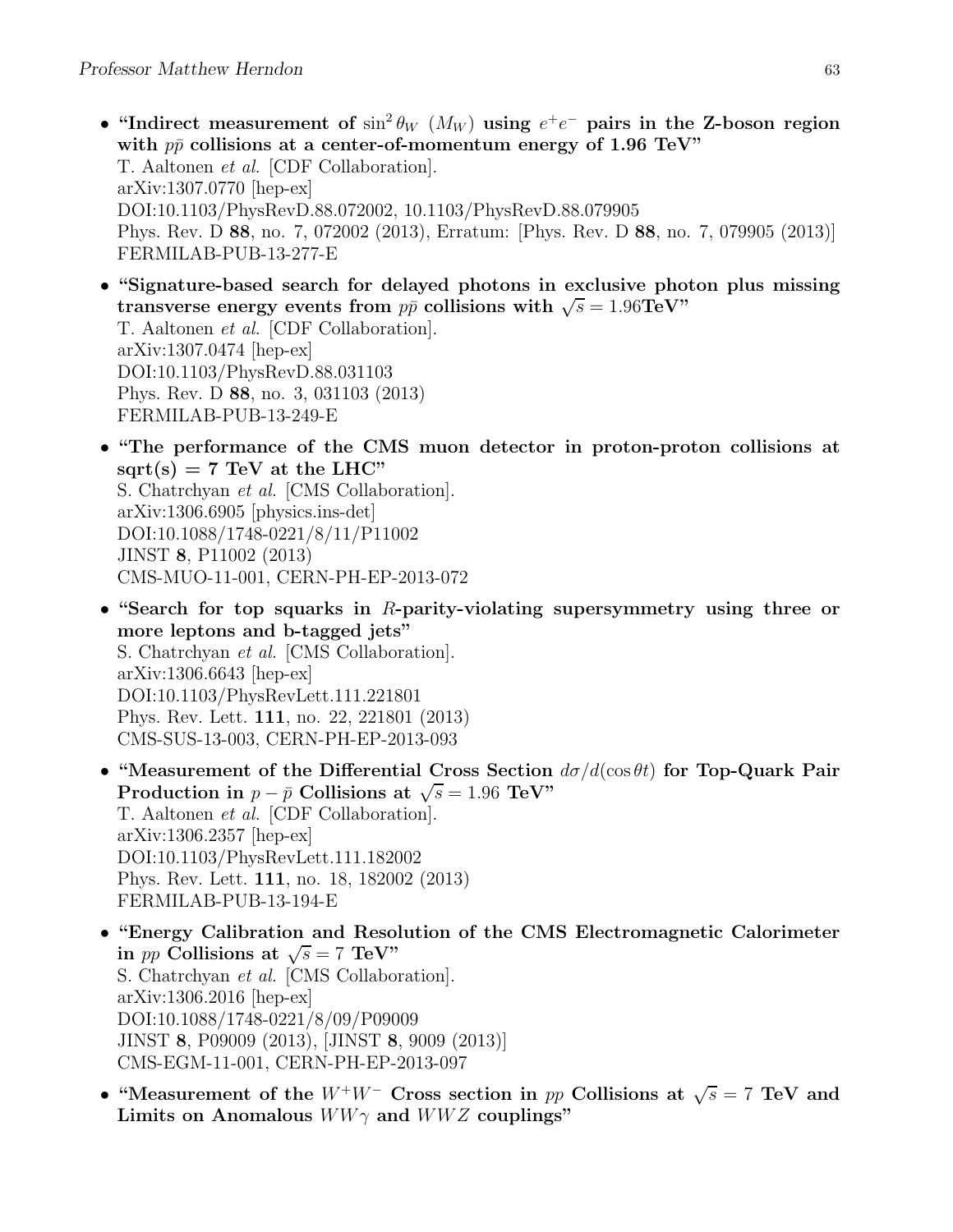S. Chatrchyan et al. [CMS Collaboration]. arXiv:1306.1126 [hep-ex] DOI:10.1140/epjc/s10052-013-2610-8 Eur. Phys. J. C 73, no. 10, 2610 (2013) CMS-SMP-12-005, CERN-PH-EP-2013-075

• "Searches for the Higgs boson decaying to  $W^+W^- \to \ell^+\nu\ell^-\bar{\nu}$  with the CDF II detector"

T. Aaltonen et al. [CDF Collaboration]. arXiv:1306.0023 [hep-ex] DOI:10.1103/PhysRevD.88.052012 Phys. Rev. D 88, no. 5, 052012 (2013) FERMILAB-PUB-13-029-E

• "Measurement of the hadronic activity in events with a Z and two jets and extraction of the cross section for the electroweak production of a Z with two jets in pp collisions at  $\sqrt{s} = 7$  TeV"

S. Chatrchyan et al. [CMS Collaboration]. arXiv:1305.7389 [hep-ex] DOI:10.1007/JHEP10(2013)062 JHEP 1310, 062 (2013) CMS-FSQ-12-019, CERN-PH-EP-2013-060

- "Measurement of neutral strange particle production in the underlying event in proton-proton collisions at sqrt(s) =  $7 \text{ TeV}$ " S. Chatrchyan et al. [CMS Collaboration]. arXiv:1305.6016 [hep-ex] DOI:10.1103/PhysRevD.88.052001 Phys. Rev. D 88, 052001 (2013) CMS-QCD-11-010, CERN-PH-EP-2013-086
- "Study of exclusive two-photon production of  $W^+W^-$  in pp collisions at  $\sqrt{s} = 7$ TeV and constraints on anomalous quartic gauge couplings" S. Chatrchyan et al. [CMS Collaboration]. arXiv:1305.5596 [hep-ex] DOI:10.1007/JHEP07(2013)116 JHEP 1307, 116 (2013) CMS-FSQ-12-010, CERN-PH-EP-2013-084
- "Top-quark mass measurement in events with jets and missing transverse energy using the full CDF data set" T. Aaltonen et al. [CDF Collaboration]. arXiv:1305.3339 [hep-ex] DOI:10.1103/PhysRevD.88.011101 Phys. Rev. D 88, no. 1, 011101 (2013) FERMILAB-PUB-13-163-E
- "Search for gluino mediated bottom- and top-squark production in multijet final states in pp collisions at 8 TeV"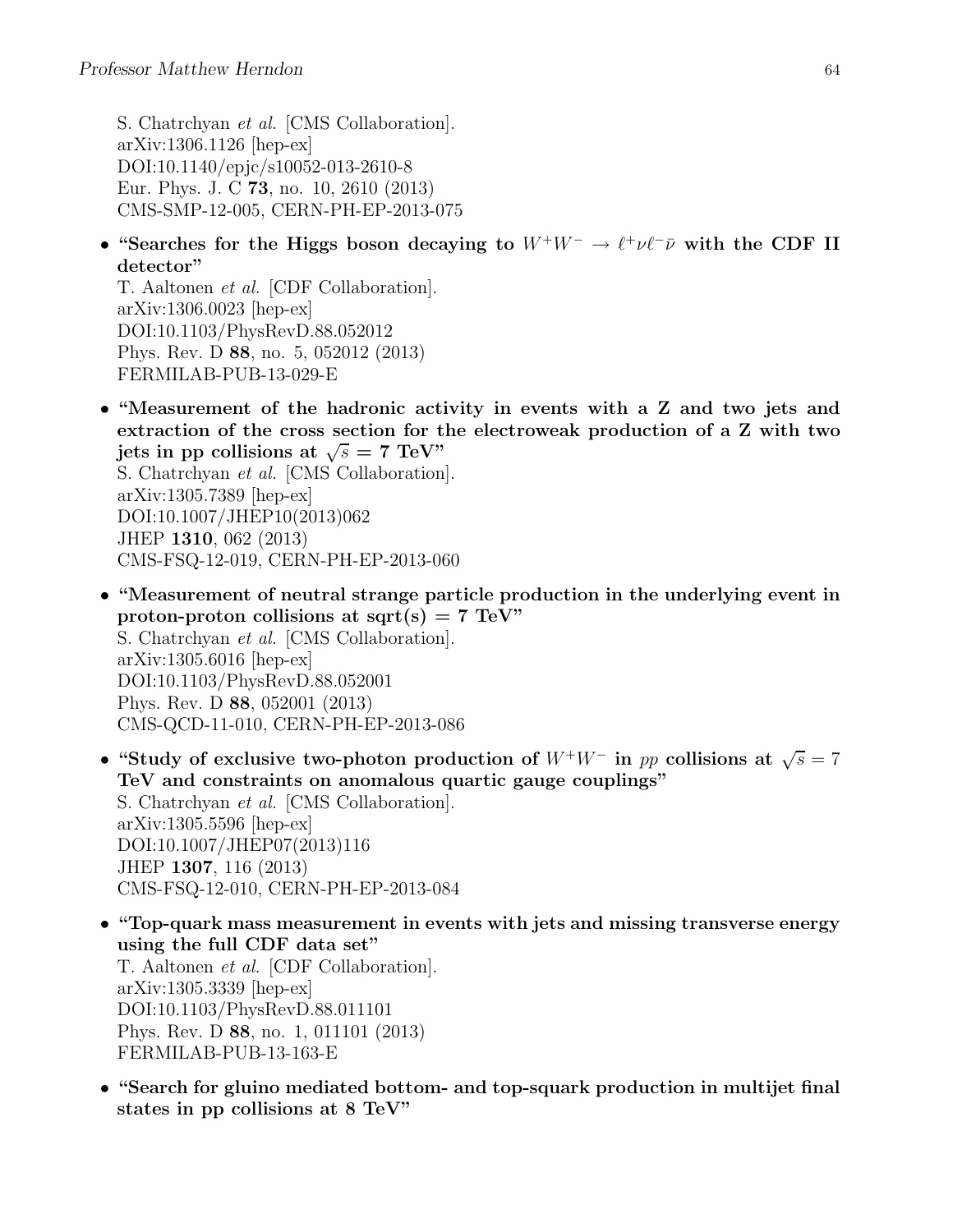S. Chatrchyan et al. [CMS Collaboration]. arXiv:1305.2390 [hep-ex] DOI:10.1016/j.physletb.2013.06.058 Phys. Lett. B 725, 243 (2013) CMS-SUS-12-024, CERN-PH-EP-2013-076

- "Multiplicity and transverse momentum dependence of two- and four-particle correlations in pPb and PbPb collisions" S. Chatrchyan et al. [CMS Collaboration]. arXiv:1305.0609 [nucl-ex] DOI:10.1016/j.physletb.2013.06.028 Phys. Lett. B 724, 213 (2013) CMS-HIN-13-002, CERN-PH-EP-2013-077
- "Searches for long-lived charged particles in pp collisions at  $\sqrt{s}$ =7 and 8 TeV" S. Chatrchyan et al. [CMS Collaboration]. arXiv:1305.0491 [hep-ex] DOI:10.1007/JHEP07(2013)122 JHEP 1307, 122 (2013) CMS-EXO-12-026, CERN-PH-EP-2013-073
- "Measurement of the top-quark pair production cross-section in events with two leptons and bottom-quark jets using the full CDF data set" T. Aaltonen et al. [CDF Collaboration]. arXiv:1304.7961 [hep-ex] DOI:10.1103/PhysRevD.88.091103 Phys. Rev. D 88, 091103 (2013) FERMILAB-PUB-13-122-E
- "Measurement of the ratio of the inclusive 3-jet cross section to the inclusive 2-jet cross section in pp collisions at  $\sqrt{s} = 7$  TeV and first determination of the strong coupling constant in the TeV range" S. Chatrchyan et al. [CMS Collaboration]. arXiv:1304.7498 [hep-ex] DOI:10.1140/epjc/s10052-013-2604-6 Eur. Phys. J. C 73, no. 10, 2604 (2013) CMS-QCD-11-003, CERN-PH-EP-2013-057
- "Measurement of the  $\Lambda_b^0$  lifetime in pp collisions at  $\sqrt{s} = 7 \text{ TeV}$ " S. Chatrchyan et al. [CMS Collaboration]. arXiv:1304.7495 [hep-ex] DOI:10.1007/JHEP07(2013)163 JHEP 1307, 163 (2013) CMS-BPH-11-013, CERN-PH-EP-2013-065
- "Measurement of masses in the  $t\bar{t}$  system by kinematic endpoints in pp collisions at  $\sqrt{s} = 7 \text{ TeV}$ " S. Chatrchyan et al. [CMS Collaboration]. arXiv:1304.5783 [hep-ex]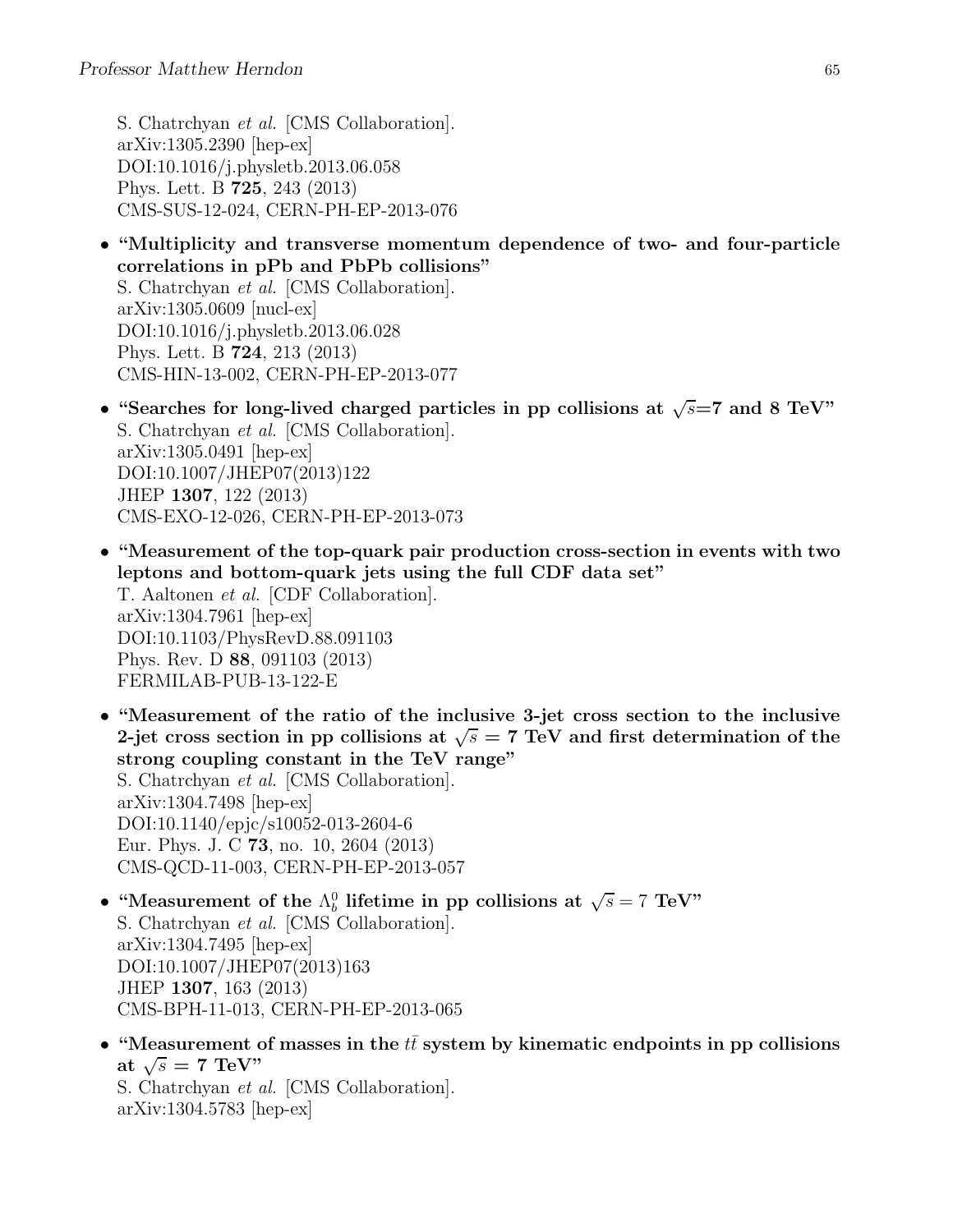DOI:10.1140/epjc/s10052-013-2494-7 Eur. Phys. J. C 73, 2494 (2013) CMS-TOP-11-027, CERN-PH-EP-2013-059

- "Exclusion of exotic top-like quarks with -4/3 electric charge using jet-charge tagging in single-lepton ttbar events at CDF" T. Aaltonen et al. [CDF Collaboration]. arXiv:1304.4141 [hep-ex] DOI:10.1103/PhysRevD.88.032003 Phys. Rev. D 88, no. 3, 032003 (2013) FERMILAB-PUB-13-098-E
- "Search for a standard-model-like Higgs boson with a mass in the range 145 to 1000 GeV at the LHC" S. Chatrchyan et al. [CMS Collaboration]. arXiv:1304.0213 [hep-ex] DOI:10.1140/epjc/s10052-013-2469-8 Eur. Phys. J. C 73, 2469 (2013) CMS-HIG-12-034, CERN-PH-EP-2013-050

• "Higgs Boson Studies at the Tevatron" T. Aaltonen et al. [CDF and D0 Collaborations]. arXiv:1303.6346 [hep-ex] DOI:10.1103/PhysRevD.88.052014 Phys. Rev. D 88, no. 5, 052014 (2013) FERMILAB-PUB-13-081-E

- "Measurement of  $R = \mathcal{B}(t \to W_0)/\mathcal{B}(t \to W_q)$  in Top-quark-pair Decays using Lepton+jets Events and the Full CDF Run II Data set" T. Aaltonen et al. [CDF Collaboration]. arXiv:1303.6142 [hep-ex] DOI:10.1103/PhysRevD.87.111101 Phys. Rev. D 87, no. 11, 111101 (2013) FERMILAB-PUB-13-083-E
- "Measurement of the cross section for direct-photon production in association with a heavy quark in  $p\bar{p}$  collisions at  $\sqrt{s} = 1.96 \text{ TeV}$ . T. Aaltonen et al. [CDF Collaboration]. arXiv:1303.6136 [hep-ex] DOI:10.1103/PhysRevLett.111.042003 Phys. Rev. Lett. 111, no. 4, 042003 (2013) FERMILAB-PUB-13-082-E
- "Measurement of the  $\Upsilon(1S)$ ,  $\Upsilon(2S)$ , and  $\Upsilon(3S)$  cross sections in pp collisions at  $\sqrt{s} = 7$  TeV" S. Chatrchyan et al. [CMS Collaboration]. arXiv:1303.5900 [hep-ex] DOI:10.1016/j.physletb.2013.10.033 Phys. Lett. B 727, 101 (2013)

CMS-BPH-11-001, CERN-PH-EP-2012-373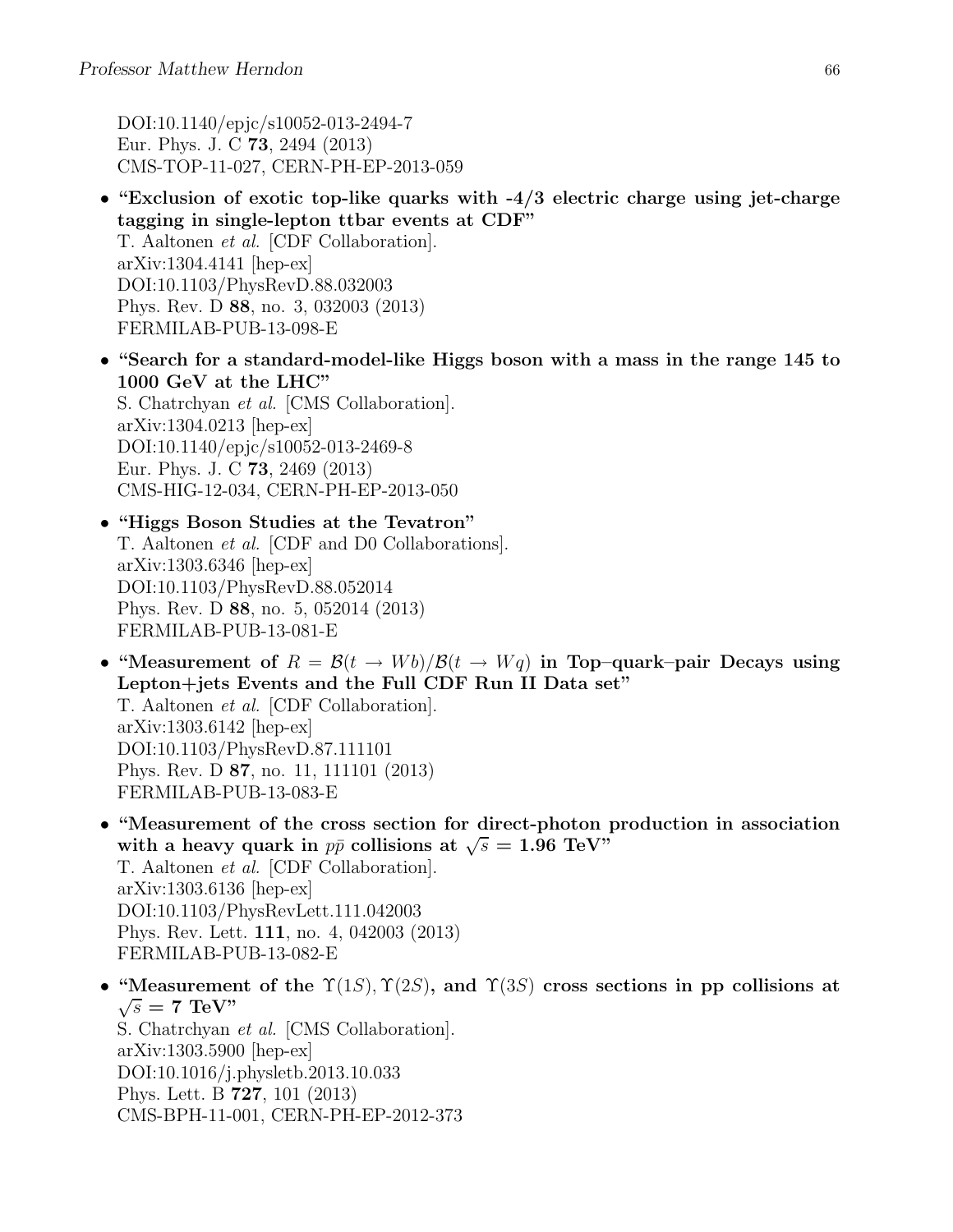- "Search for microscopic black holes in pp collisions at sqrt(s)  $= 8 \text{ TeV}$ " S. Chatrchyan et al. [CMS Collaboration]. arXiv:1303.5338 [hep-ex] DOI:10.1007/JHEP07(2013)178 JHEP 1307, 178 (2013) CMS-EXO-12-009, CERN-PH-EP-2013-043
- "Studies of jet mass in dijet and  $W/Z + jet$  events" S. Chatrchyan et al. [CMS Collaboration]. arXiv:1303.4811 [hep-ex] DOI:10.1007/JHEP05(2013)090 JHEP 1305, 090 (2013) CMS-SMP-12-019, CERN-PH-EP-2013-016
- "Observation of a new boson with mass near 125 GeV in pp collisions at  $\sqrt{s}$  = 7 and 8 TeV"

S. Chatrchyan et al. [CMS Collaboration]. arXiv:1303.4571 [hep-ex] DOI:10.1007/JHEP06(2013)081 JHEP 1306, 081 (2013) CMS-HIG-12-036, CERN-PH-EP-2013-035

- "A New Boson with a Mass of 125 GeV Observed with the CMS Experiment at the Large Hadron Collider" S. Chatrchyan et al. [CMS Collaboration]. DOI:10.1126/science.1230816 Science 338, 1569 (2012).
- "Measurement of associated production of vector bosons and top quark-antiquark pairs at sqrt(s) = 7 TeV" S. Chatrchyan et al. [CMS Collaboration]. arXiv:1303.3239 [hep-ex] DOI:10.1103/PhysRevLett.110.172002 Phys. Rev. Lett. 110, 172002 (2013) CMS-TOP-12-014, CERN-PH-EP-2013-033
- "Search for supersymmetry in hadronic final states with missing transverse energy using the variables  $\alpha_T$  and b-quark multiplicity in pp collisions at  $\sqrt{s} = 8$ TeV"

S. Chatrchyan et al. [CMS Collaboration]. arXiv:1303.2985 [hep-ex] DOI:10.1140/epjc/s10052-013-2568-6 Eur. Phys. J. C 73, no. 9, 2568 (2013) CMS-SUS-12-028, CERN-PH-EP-2013-037

• "Search for Pair Production of Strongly Interacting Particles Decaying to Pairs of Jets in  $p\bar{p}$  Collisions at  $\sqrt{s} = 1.96 \text{TeV}$ " T. Aaltonen et al. [CDF Collaboration]. arXiv:1303.2699 [hep-ex]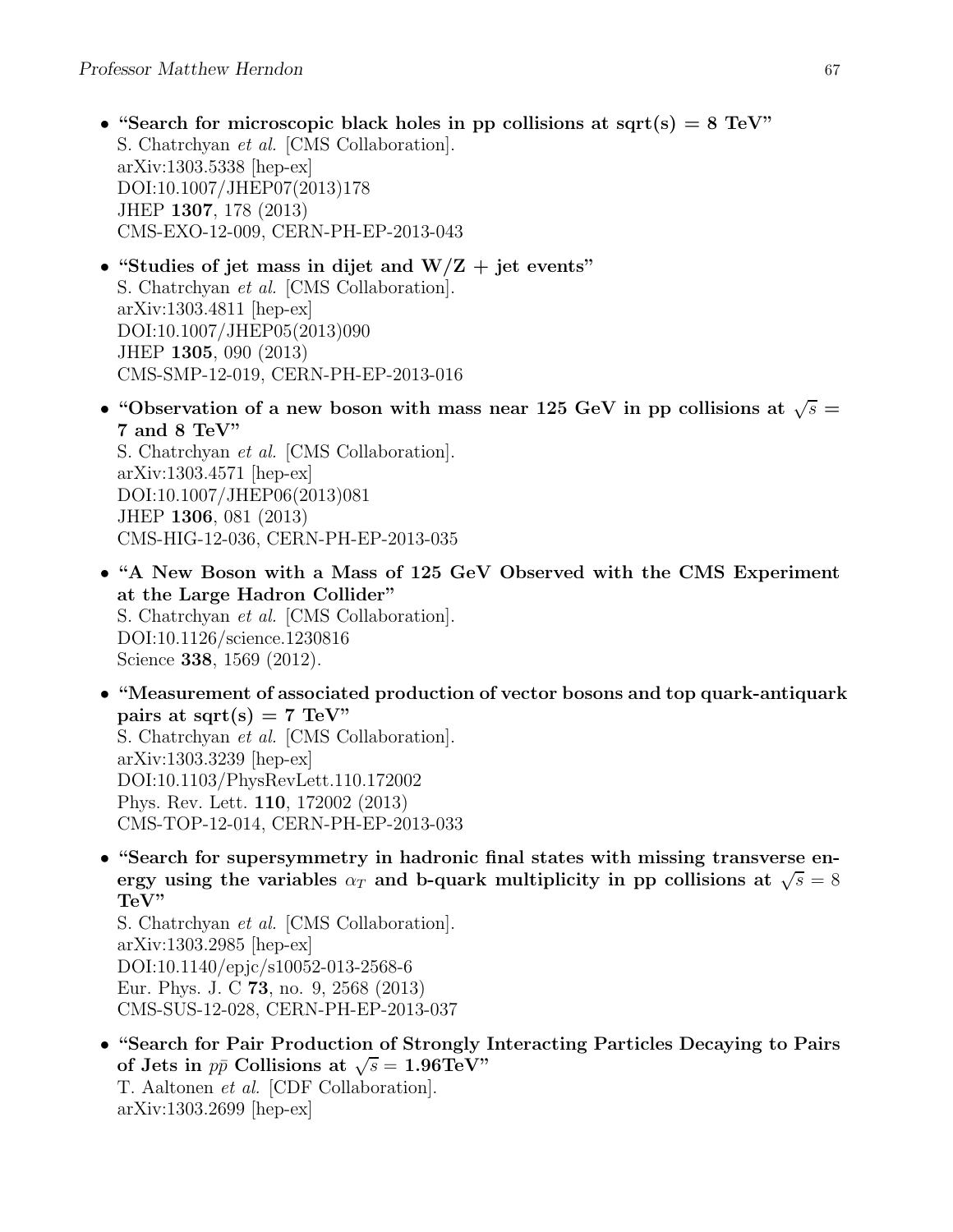DOI:10.1103/PhysRevLett.111.031802 Phys. Rev. Lett. 111, no. 3, 031802 (2013) FERMILAB-PUB-13-079-PPD

- "Search for the standard model Higgs boson produced in association with a top-quark pair in pp collisions at the LHC" S. Chatrchyan et al. [CMS Collaboration]. arXiv:1303.0763 [hep-ex] DOI:10.1007/JHEP05(2013)145 JHEP 1305, 145 (2013) CMS-HIG-12-035, CERN-PH-EP-2013-027
- "Search for narrow resonances using the dijet mass spectrum in pp collisions at  $\sqrt{s} = 8 \text{TeV}$ "

S. Chatrchyan et al. [CMS Collaboration]. arXiv:1302.4794 [hep-ex] DOI:10.1103/PhysRevD.87.114015 Phys. Rev. D 87, no. 11, 114015 (2013) CMS-EXO-12-016, CERN-PH-EP-2013-015

- "Search for Supersymmetry with Like-Sign Lepton-Tau Events at CDF" T. Aaltonen et al. [CDF Collaboration]. arXiv:1302.4491 [hep-ex] DOI:10.1103/PhysRevLett.110.201802 Phys. Rev. Lett. 110, no. 20, 201802 (2013) FERMILAB-PUB-13-047-E
- "Measurement of the  $X(3872)$  production cross section via decays to J/psi pi pi in pp collisions at sqrt(s) = 7 TeV" S. Chatrchyan et al. [CMS Collaboration]. arXiv:1302.3968 [hep-ex] DOI:10.1007/JHEP04(2013)154 JHEP 1304, 154 (2013) CMS-BPH-11-011, CERN-PH-EP-2013-014
- "Electroweak Measurements in Electron-Positron Collisions at W-Boson-Pair Energies at LEP" S. Schael *et al.* [ALEPH and DELPHI and L3 and OPAL and LEP Electroweak Collaborations]. arXiv:1302.3415 [hep-ex] DOI:10.1016/j.physrep.2013.07.004 Phys. Rept. 532, 119 (2013) CERN-PH-EP-2013-022
- "Search for a Higgs boson decaying into a b-quark pair and produced in association with b quarks in protonproton collisions at 7 TeV" S. Chatrchyan et al. [CMS Collaboration]. arXiv:1302.2892 [hep-ex] DOI:10.1016/j.physletb.2013.04.017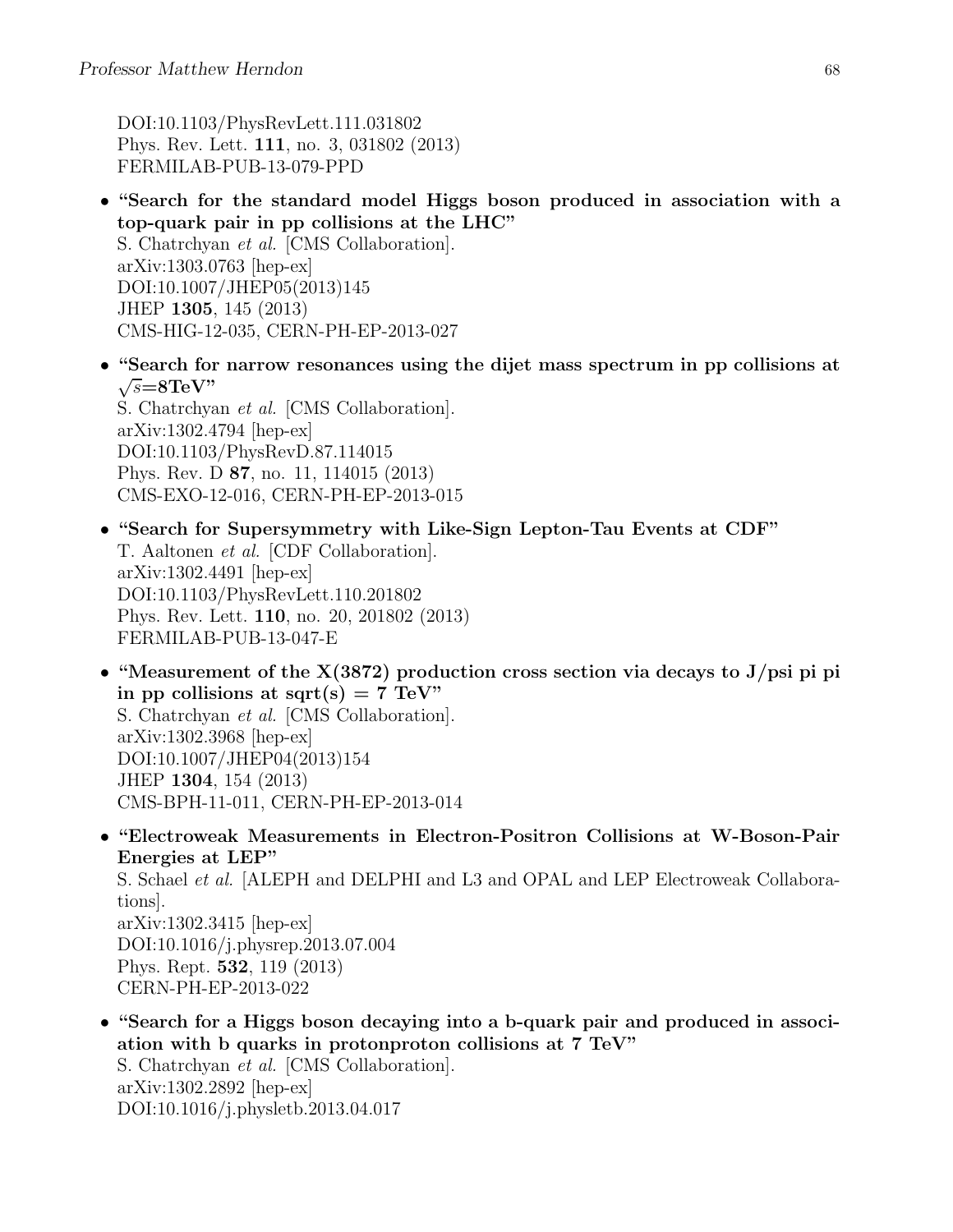Phys. Lett. B 722, 207 (2013) CMS-HIG-12-033, CERN-PH-EP-2012-375

- "Search for new physics in final states with a lepton and missing transverse energy in pp collisions at the LHC" S. Chatrchyan et al. [CMS Collaboration]. arXiv:1302.2812 [hep-ex] DOI:10.1103/PhysRevD.87.072005 Phys. Rev. D 87, no. 7, 072005 (2013) CMS-EXO-12-010, CERN-PH-EP-2013-010
- "Study of the underlying event at forward rapidity in pp collisions at  $\sqrt{s} = 0.9$ , 2.76, and 7 TeV" S. Chatrchyan et al. [CMS Collaboration]. arXiv:1302.2394 [hep-ex]

DOI:10.1007/JHEP04(2013)072 JHEP 1304, 072 (2013) CMS-FWD-11-003, CERN-PH-EP-2013-012

- "Searches for Higgs bosons in pp collisions at sqrt(s) = 7 and 8 TeV in the context of four-generation and fermiophobic models" S. Chatrchyan et al. [CMS Collaboration]. arXiv:1302.1764 [hep-ex] DOI:10.1016/j.physletb.2013.06.043 Phys. Lett. B 725, 36 (2013) CMS-HIG-12-013, CERN-PH-EP-2013-011
- "Search for pair-produced dijet resonances in four-jet final states in pp collisions at  $\sqrt{s}$ =7TeV"

S. Chatrchyan et al. [CMS Collaboration]. arXiv:1302.0531 [hep-ex] DOI:10.1103/PhysRevLett.110.141802 Phys. Rev. Lett. 110, no. 14, 141802 (2013) CMS-EXO-11-016, CERN-PH-EP-2013-007

- "Measurement of the  $t\bar{t}$  production cross section in the all-jet final state in pp collisions at  $\sqrt{s} = 7 \text{ TeV}^{\prime\prime}$ S. Chatrchyan et al. [CMS Collaboration]. arXiv:1302.0508 [hep-ex] DOI:10.1007/JHEP05(2013)065 JHEP 1305, 065 (2013) CMS-TOP-11-007, CERN-PH-EP-2012-358
- "Search for  $B_s^0 \to \mu^+\mu^-$  and  $B^0 \to \mu^+\mu^-$  decays with the full CDF Run II data set"

T. Aaltonen et al. [CDF Collaboration]. arXiv:1301.7048 [hep-ex] DOI:10.1103/PhysRevD.87.072003 Phys. Rev. D 87, no. 7, 072003 (2013) FERMILAB-PUB-13-034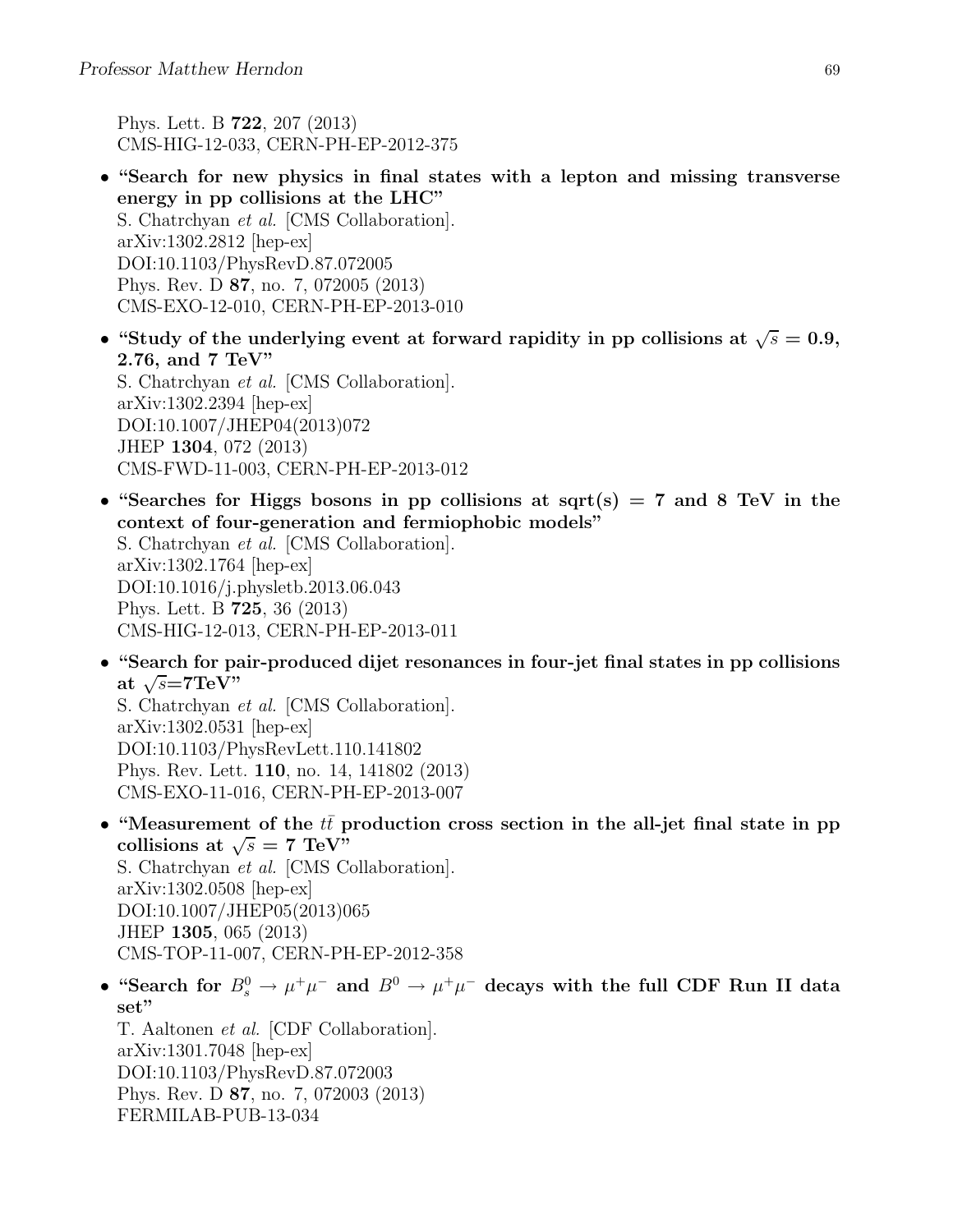- "Combination fo Searches for the Higgs Boson Using the Full CDF Data Set" T. Aaltonen et al. [CDF Collaboration]. arXiv:1301.6668 [hep-ex] DOI:10.1103/PhysRevD.88.052013 Phys. Rev. D 88, no. 5, 052013 (2013) FERMILAB-PUB-13-031-E
- "Measurement of the top-antitop production cross section in the tau+jets channel in pp collisions at sqrt $(s) = 7$  TeV" S. Chatrchyan et al. [CMS Collaboration]. arXiv:1301.5755 [hep-ex] DOI:10.1140/epjc/s10052-013-2386-x Eur. Phys. J. C 73, no. 4, 2386 (2013) CMS-TOP-11-004, CERN-PH-EP-2012-374
- "Search for contact interactions using the inclusive jet  $p_T$  spectrum in pp collisions at  $\sqrt{s} = 7 \text{ TeV}$ " S. Chatrchyan et al. [CMS Collaboration]. arXiv:1301.5023 [hep-ex] DOI:10.1103/PhysRevD.87.052017 Phys. Rev. D 87, no. 5, 052017 (2013) CMS-EXO-11-010, CERN-PH-EP-2013-002
- "Measurement of W+W- and ZZ production cross sections in pp collisions at  $sqrt(s) = 8$  TeV" S. Chatrchyan et al. [CMS Collaboration]. arXiv:1301.4698 [hep-ex] DOI:10.1016/j.physletb.2013.03.027 Phys. Lett. B 721, 190 (2013) CMS-SMP-12-024, CERN-PH-EP-2012-376
- "Updated search for the standard model Higgs boson in events with jets and missing transverse energy using the full CDF data set" T. Aaltonen et al. [CDF Collaboration]. arXiv:1301.4440 [hep-ex] DOI:10.1103/PhysRevD.87.052008 Phys. Rev. D 87, 052008 (2013) FERMILAB-PUB-13-018-E
- "Search for physics beyond the standard model in events with  $\tau$  leptons, jets, and large transverse momentum imbalance in pp collisions at  $\sqrt{s} = 7$  TeV" S. Chatrchyan et al. [CMS Collaboration]. arXiv:1301.3792 [hep-ex] DOI:10.1140/epjc/s10052-013-2493-8 Eur. Phys. J. C 73, 2493 (2013) CMS-SUS-12-004, CERN-PH-EP-2012-252
- "Operational Experience, Improvements, and Performance of the CDF Run II Silicon Vertex Detector"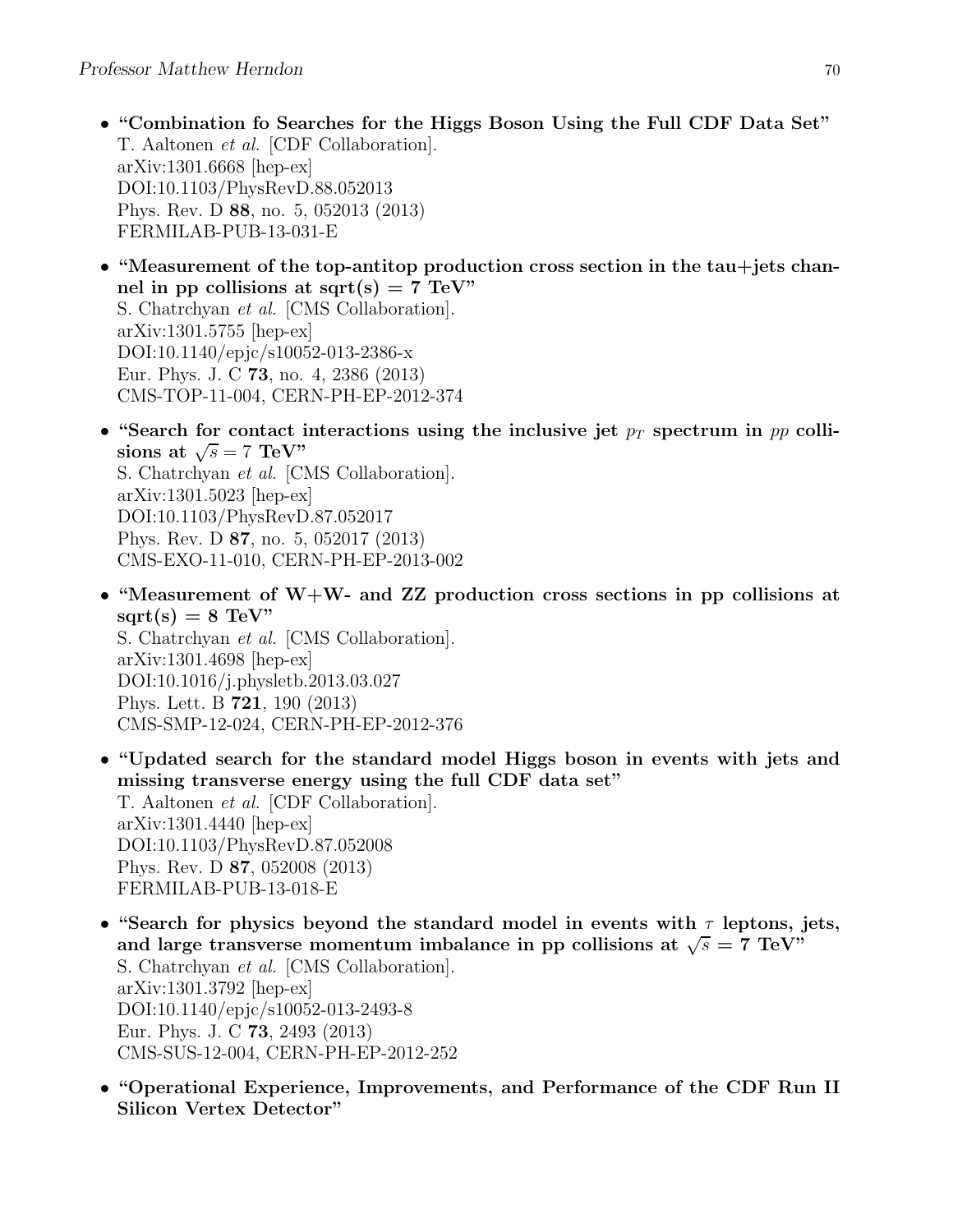T. Aaltonen et al. [CDF Collaboration]. arXiv:1301.3180 [physics.ins-det] DOI:10.1016/j.nima.2013.07.015 Nucl. Instrum. Meth. A 729, 153 (2013) FERMILAB-PUB-13-015-E

- "Interpretation of Searches for Supersymmetry with simplified Models" S. Chatrchyan et al. [CMS Collaboration]. arXiv:1301.2175 [hep-ex] DOI:10.1103/PhysRevD.88.052017 Phys. Rev. D 88, no. 5, 052017 (2013) CMS-SUS-11-016, CERN-PH-EP-2012-351
- "Event shapes and azimuthal correlations in  $Z +$  jets events in pp collisions at  $\sqrt{s} = 7$  TeV" S. Chatrchyan et al. [CMS Collaboration]. arXiv:1301.1646 [hep-ex] DOI:10.1016/j.physletb.2013.04.025 Phys. Lett. B 722, 238 (2013) CMS-EWK-11-021, CERN-PH-EP-2013-001
- "Search for supersymmetry in events with opposite-sign dileptons and missing transverse energy using an artificial neural network" S. Chatrchyan et al. [CMS Collaboration]. arXiv:1301.0916 [hep-ex] DOI:10.1103/PhysRevD.87.072001 Phys. Rev. D 87, no. 7, 072001 (2013) CMS-SUS-11-018, CERN-PH-EP-2012-341
- "Search for supersymmetry in pp collisions at  $\sqrt{s} = 7$  TeV in events with a single lepton, jets, and missing transverse momentum" S. Chatrchyan et al. [CMS Collaboration]. arXiv:1212.6428 [hep-ex] DOI:10.1140/epjc/s10052-013-2404-z Eur. Phys. J. C 73, 2404 (2013) CMS-SUS-12-010, CERN-PH-EP-2012-348
- "Study of the Mass and Spin-Parity of the Higgs Boson Candidate Via Its Decays to Z Boson Pairs" S. Chatrchyan et al. [CMS Collaboration]. arXiv:1212.6639 [hep-ex] DOI:10.1103/PhysRevLett.110.081803 Phys. Rev. Lett. 110, no. 8, 081803 (2013) CMS-HIG-12-041, CERN-PH-EP-2012-372
- "Measurements of differential jet cross sections in proton-proton collisions at  $\sqrt{s}$  = 7 TeV with the CMS detector" S. Chatrchyan et al. [CMS Collaboration]. arXiv:1212.6660 [hep-ex]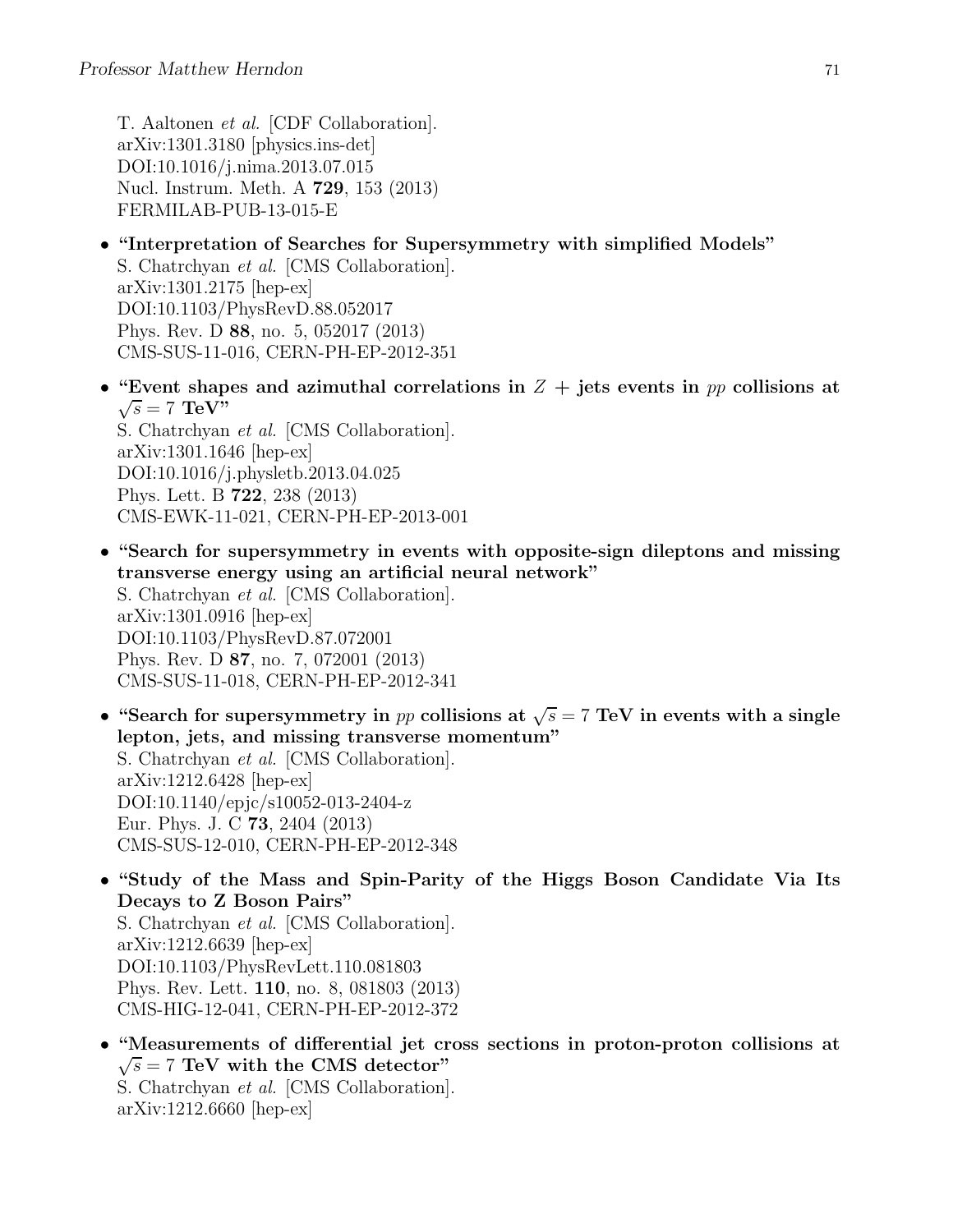DOI:10.1103/PhysRevD.87.112002, 10.1103/PhysRevD.87.119902 Phys. Rev. D 87, no. 11, 112002 (2013), Erratum: [Phys. Rev. D 87, no. 11, 119902 (2013)] CMS-QCD-11-004, CERN-PH-EP-2012-343

- "Measurement of the  $t\bar{t}$  production cross section in pp collisions at  $\sqrt{s} = 7$  TeV with lepton  $+$  jets final states" S. Chatrchyan et al. [CMS Collaboration]. arXiv:1212.6682 [hep-ex] DOI:10.1016/j.physletb.2013.02.021 Phys. Lett. B 720, 83 (2013) CMS-TOP-11-003, CERN-PH-EP-2012-285
- "Inclusive search for supersymmetry using the razor variables in  $pp$  collisions at  $\sqrt{s} = 7$  TeV" S. Chatrchyan et al. [CMS Collaboration]. arXiv:1212.6961 [hep-ex] DOI:10.1103/PhysRevLett.111.081802 Phys. Rev. Lett. 111, no. 8, 081802 (2013) CMS-SUS-11-024, CERN-PH-EP-2012-332
- "Search for new physics in events with same-sign dileptons and b jets in  $pp$ collisions at  $\sqrt{s} = 8$  TeV" S. Chatrchyan et al. [CMS Collaboration]. arXiv:1212.6194 [hep-ex] DOI:10.1007/JHEP03(2013)037, 10.1007/JHEP07(2013)041 JHEP 1303, 037 (2013), Erratum: [JHEP 1307, 041 (2013)] CMS-SUS-12-017, CERN-PH-EP-2012-361
- "Search for heavy narrow dilepton resonances in pp collisions at  $\sqrt{s} = 7$  TeV and  $\sqrt{s} = 8$  TeV" S. Chatrchyan et al. [CMS Collaboration]. arXiv:1212.6175 [hep-ex] DOI:10.1016/j.physletb.2013.02.003 Phys. Lett. B 720, 63 (2013)
- CMS-EXO-12-015, CERN-PH-EP-2012-364 • "Search for contact interactions in  $\mu^+\mu^-$  events in pp collisions at  $\sqrt{s} = 7$  TeV" S. Chatrchyan et al. [CMS Collaboration]. arXiv:1212.4563 [hep-ex] DOI:10.1103/PhysRevD.87.032001 Phys. Rev. D 87, no. 3, 032001 (2013) CMS-EXO-11-009, CERN-PH-EP-2012-329
- "Measurement of the Cross Section for Prompt Isolated Diphoton Production Using the Full CDF Run II Data Sample" T. Aaltonen et al. [CDF Collaboration]. arXiv:1212.4204 [hep-ex] DOI:10.1103/PhysRevLett.110.101801 Phys. Rev. Lett. 110, no. 10, 101801 (2013) FERMILAB-PUB-12-655-E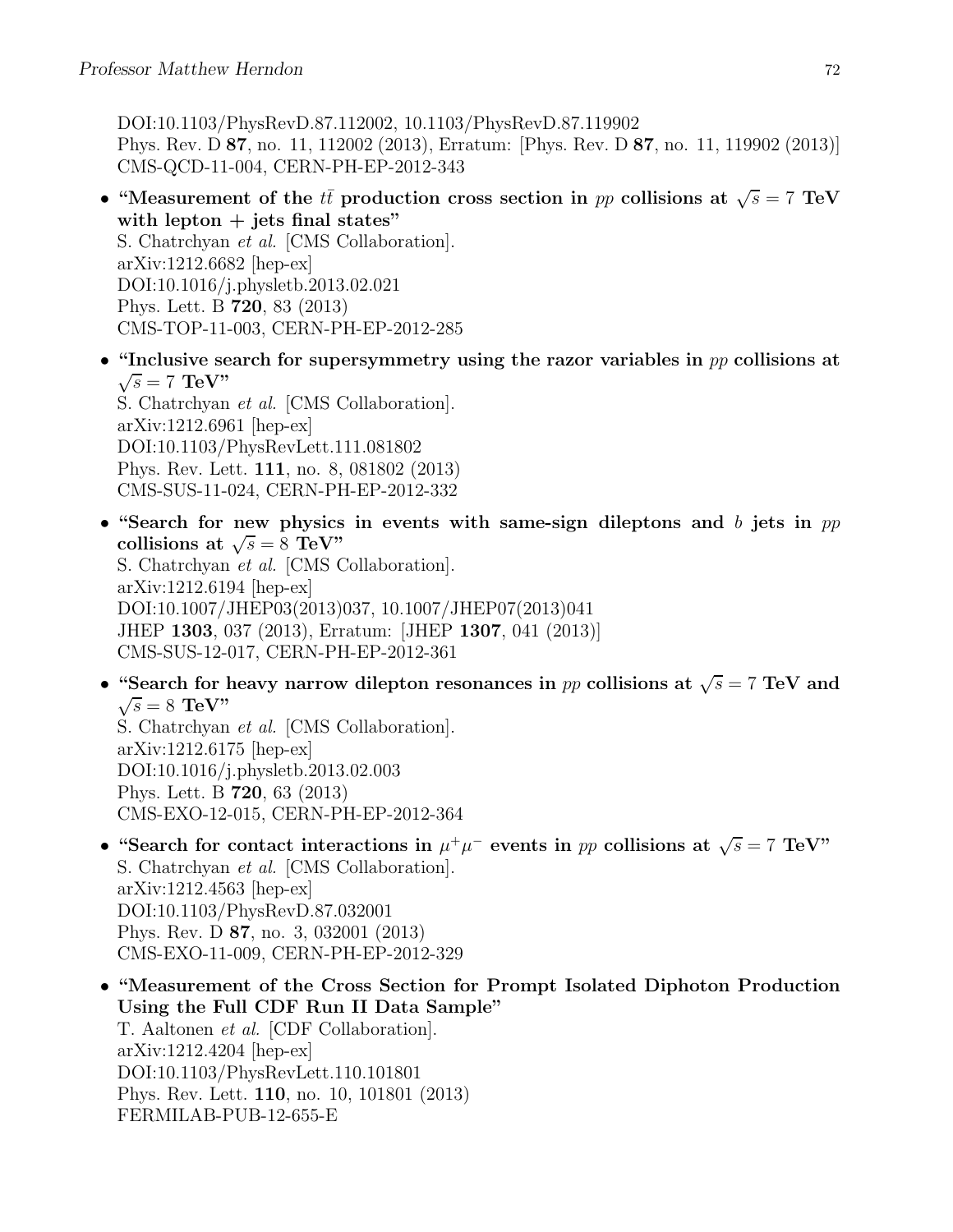• "Search for a two-Higgs-boson doublet using a simplified model in  $p\bar{p}$  collisions at  $\sqrt{s} = 1.96 \text{ TeV}$ " T. Aaltonen et al. [CDF Collaboration]. arXiv:1212.3837 [hep-ex] DOI:10.1103/PhysRevLett.110.121801

Phys. Rev. Lett. 110, no. 12, 121801 (2013) FERMILAB-PUB-12-656-E

- "Search for heavy resonances in the W/Z-tagged dijet mass spectrum in pp collisions at 7 TeV" S. Chatrchyan et al. [CMS Collaboration]. arXiv:1212.1910 [hep-ex] DOI:10.1016/j.physletb.2013.05.040 Phys. Lett. B 723, 280 (2013) CMS-EXO-11-095, CERN-PH-EP-2012-356
- "Search for long-lived particles decaying to photons and missing energy in proton-proton collisions at  $\sqrt{s} = 7$  TeV" S. Chatrchyan et al. [CMS Collaboration]. arXiv:1212.1838 [hep-ex] DOI:10.1016/j.physletb.2013.04.027 Phys. Lett. B 722, 273 (2013) CMS-EXO-11-035, CERN-PH-EP-2012-342
- "Search for exotic resonances decaying into  $WZ/ZZ$  in pp collisions at  $\sqrt{s} = 7$ TeV"

S. Chatrchyan et al. [CMS Collaboration]. arXiv:1211.5779 [hep-ex] DOI:10.1007/JHEP02(2013)036 JHEP 1302, 036 (2013) CMS-EXO-12-014, CERN-PH-EP-2012-312

- "Search for Resonant Top-Antitop Production in the Lepton Plus Jets Decay Mode Using the Full CDF Data Set" T. Aaltonen et al. [CDF Collaboration]. arXiv:1211.5363 [hep-ex] DOI:10.1103/PhysRevLett.110.121802 Phys. Rev. Lett. 110, no. 12, 121802 (2013) FERMILAB-PUB-12-611-E
- "Measurement of the ZZ production cross section and search for anomalous couplings in 2 l2l ' final states in pp collisions at  $\sqrt{s} = 7$  TeV" S. Chatrchyan et al. [CMS Collaboration]. arXiv:1211.4890 [hep-ex] DOI:10.1007/JHEP01(2013)063 JHEP 1301, 063 (2013) CMS-SMP-12-007, CERN-PH-EP-2012-336
- "Search for new physics in events with photons, jets, and missing transverse energy in *pp* collisions at  $\sqrt{s} = 7$  TeV"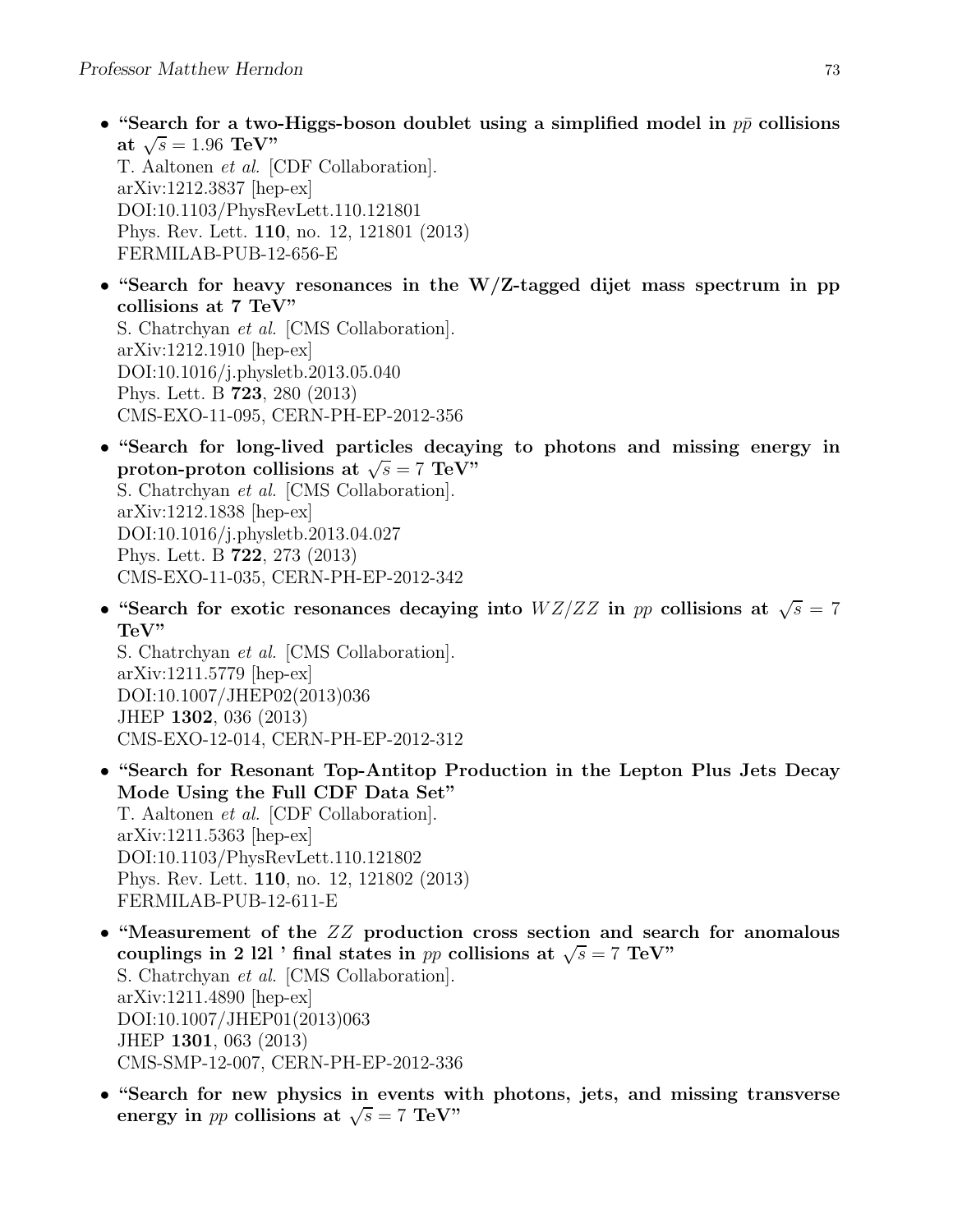S. Chatrchyan et al. [CMS Collaboration]. arXiv:1211.4784 [hep-ex] DOI:10.1007/JHEP03(2013)111 JHEP 1303, 111 (2013) CMS-SUS-12-001, CERN-PH-EP-2012-321

• "Measurement of W-Boson Polarization in Top-quark Decay using the Full CDF Run II Data Set"

T. Aaltonen et al. [CDF Collaboration]. arXiv:1211.4523 [hep-ex] DOI:10.1103/PhysRevD.87.031104 Phys. Rev. D 87, no. 3, 031104 (2013) FERMILAB-PUB-12-609

• "Identification of b-quark jets with the CMS experiment" S. Chatrchyan et al. [CMS Collaboration].

arXiv:1211.4462 [hep-ex] DOI:10.1088/1748-0221/8/04/P04013 JINST 8, P04013 (2013) CMS-BTV-12-001, CERN-PH-EP-2012-262

- "Search for Z ' resonances decaying to  $t\bar{t}$  in dilepton+jets final states in pp collisions at  $\sqrt{s} = 7 \text{ TeV}$ " S. Chatrchyan et al. [CMS Collaboration]. arXiv:1211.3338 [hep-ex] DOI:10.1103/PhysRevD.87.072002 Phys. Rev. D 87, no. 7, 072002 (2013) CMS-TOP-11-010, CERN-PH-EP-2012-324
- "Search for supersymmetry in final states with a single lepton, b-quark jets, and missing transverse energy in proton-proton collisions at  $\sqrt{s} = 7$  TeV" S. Chatrchyan et al. [CMS Collaboration]. arXiv:1211.3143 [hep-ex] DOI:10.1103/PhysRevD.87.052006 Phys. Rev. D 87, no. 5, 052006 (2013) CMS-SUS-11-028, CERN-PH-EP-2012-316
- "Search in leptonic channels for heavy resonances decaying to long-lived neutral particles"

S. Chatrchyan et al. [CMS Collaboration]. arXiv:1211.2472 [hep-ex] DOI:10.1007/JHEP02(2013)085 JHEP 1302, 085 (2013) CMS-EXO-11-101, CERN-PH-EP-2012-304

• "Measurement of differential top-quark pair production cross sections in pp colisions at  $\sqrt{s} = 7 \text{ TeV}$ " S. Chatrchyan et al. [CMS Collaboration]. arXiv:1211.2220 [hep-ex]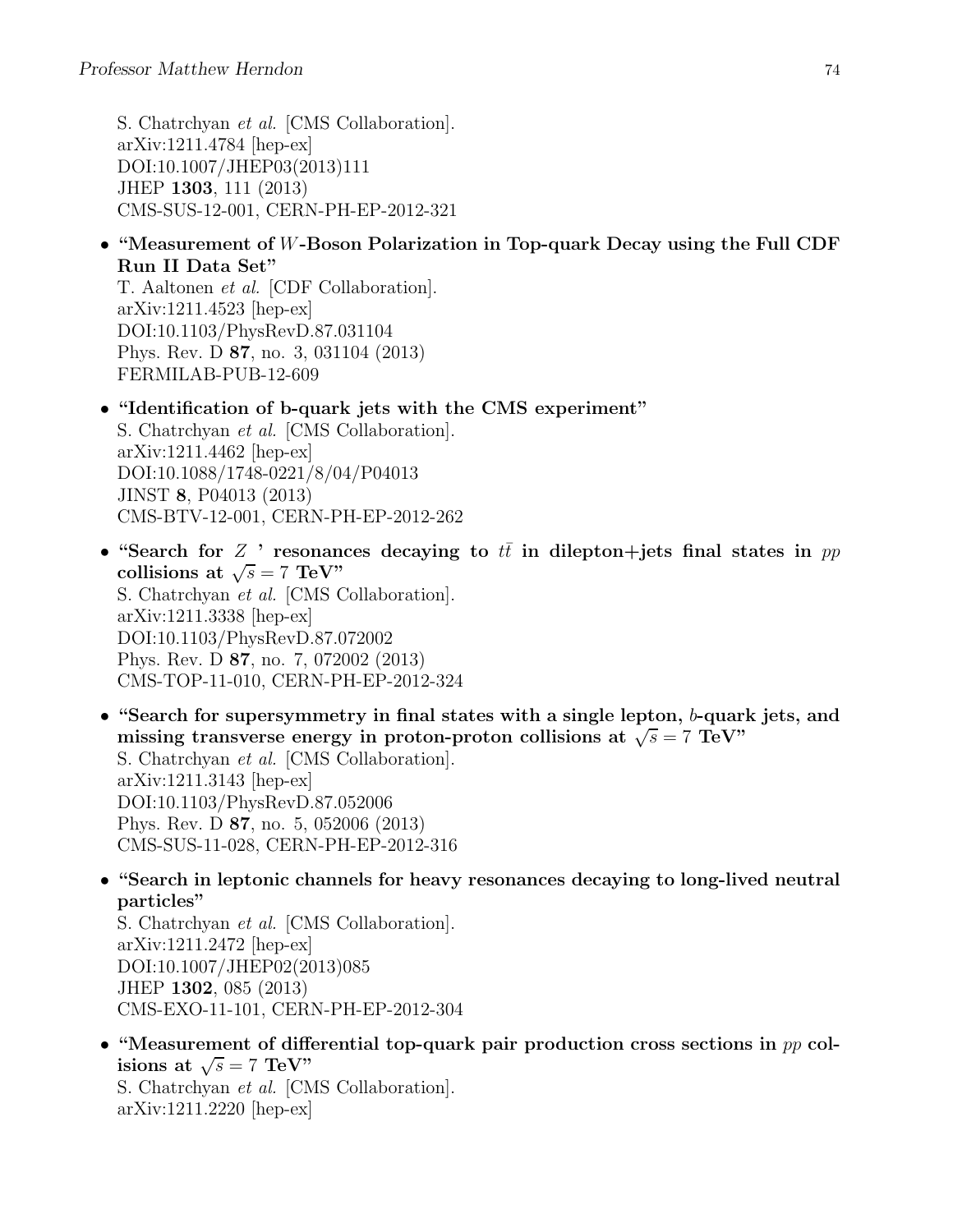DOI:10.1140/epjc/s10052-013-2339-4 Eur. Phys. J. C 73, no. 3, 2339 (2013) CMS-TOP-11-013, CERN-PH-EP-2012-322

- "Measurement of the top quark forward-backward production asymmetry and its dependence on event kinematic properties" T. Aaltonen et al. [CDF Collaboration]. arXiv:1211.1003 [hep-ex] DOI:10.1103/PhysRevD.87.092002 Phys. Rev. D 87, no. 9, 092002 (2013) FERMILAB-PUB-12-591-E
- "Search for supersymmetry in final states with missing transverse energy and 0, 1, 2, or at least 3 b-quark jets in 7 TeV pp collisions using the variable alphaT" S. Chatrchyan et al. [CMS Collaboration]. arXiv:1210.8115 [hep-ex] DOI:10.1007/JHEP01(2013)077 JHEP 1301, 077 (2013) CMS-SUS-11-022, CERN-PH-EP-2012-290
- "Search for a non-standard-model Higgs boson decaying to a pair of new light bosons in four-muon final states" S. Chatrchyan et al. [CMS Collaboration]. arXiv:1210.7619 [hep-ex] DOI:10.1016/j.physletb.2013.09.009 Phys. Lett. B 726, 564 (2013) CMS-EXO-12-012, CERN-PH-EP-2012-292
- "Measurement of the sum of  $WW$  and  $WZ$  production with  $W+\text{dijet}$  events in pp collisions at  $\sqrt{s} = 7 \text{ TeV}$ S. Chatrchyan et al. [CMS Collaboration]. arXiv:1210.7544 [hep-ex] DOI:10.1140/epjc/s10052-013-2283-3 Eur. Phys. J. C 73, no. 2, 2283 (2013) CMS-SMP-12-015, CERN-PH-EP-2012-311
- "Search for heavy quarks decaying into a top quark and a  $W$  or  $Z$  boson using lepton + jets events in pp collisions at  $\sqrt{s} = 7$  TeV" S. Chatrchyan et al. [CMS Collaboration]. arXiv:1210.7471 [hep-ex] DOI:10.1007/JHEP01(2013)154 JHEP 1301, 154 (2013) CMS-B2G-12-004, CERN-PH-EP-2012-309
- "Measurement of the inelastic proton-proton cross section at  $\sqrt{s} = 7 \text{ TeV}$ " S. Chatrchyan et al. [CMS Collaboration]. arXiv:1210.6718 [hep-ex] DOI:10.1016/j.physletb.2013.03.024 Phys. Lett. B 722, 5 (2013) CMS-FWD-11-001, CERN-PH-EP-2012-293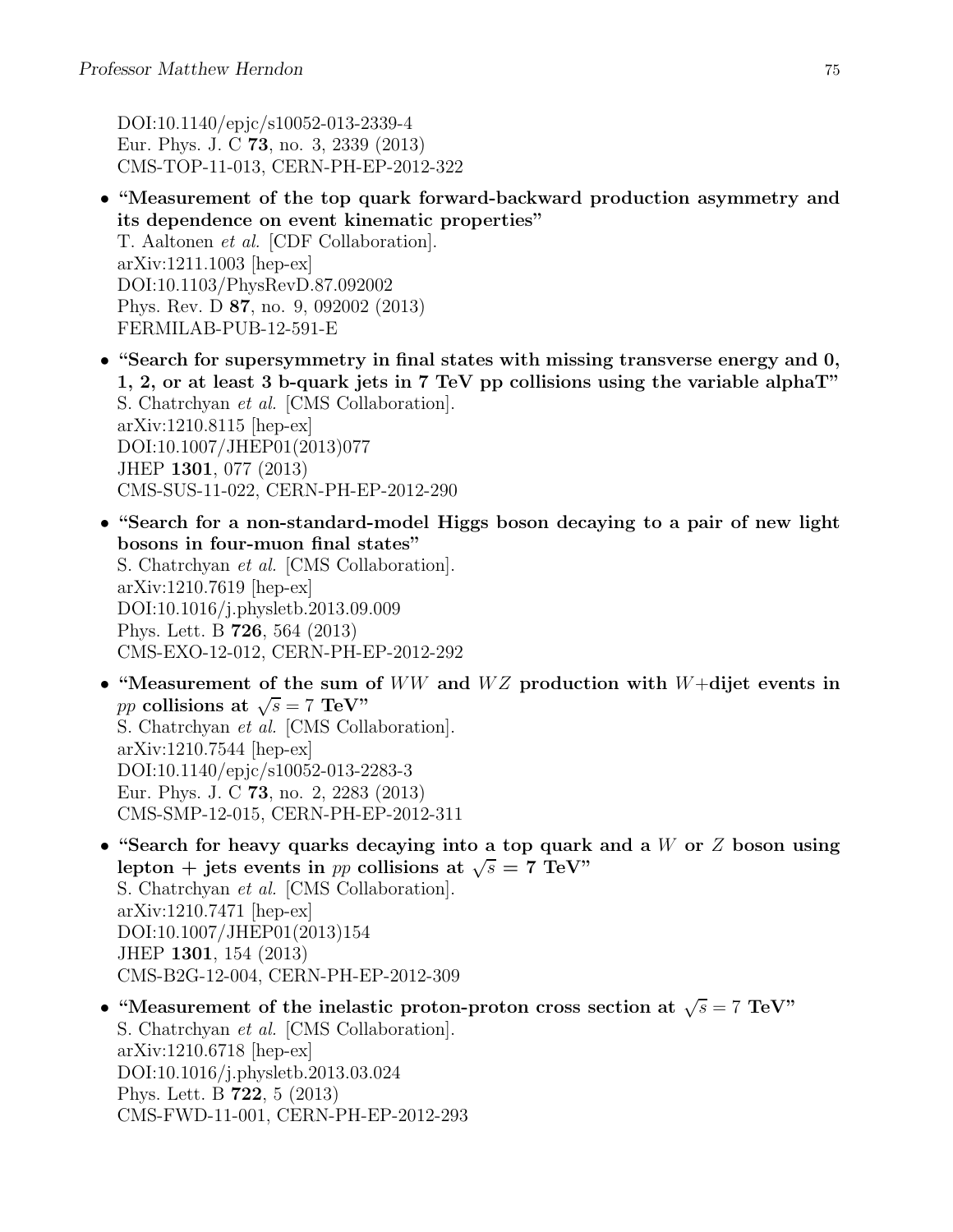- "Measurement of the mass difference between top and antitop quarks" T. Aaltonen et al. [CDF Collaboration]. arXiv:1210.6131 [hep-ex] DOI:10.1103/PhysRevD.87.052013 Phys. Rev. D 87, no. 5, 052013 (2013) FERMILAB-PUB-12-577-E
- "Search for a heavy vector boson decaying to two gluons in  $p\bar{p}$  collisions at  $\sqrt{s} = 1.96 \text{ TeV}$ " T. Aaltonen et al. [CDF Collaboration]. arXiv:1210.5686 [hep-ex] DOI:10.1103/PhysRevD.86.112002 Phys. Rev. D 86, 112002 (2012) FERMILAB-PUB-12-593-E
- "Search for pair production of third-generation leptoquarks and top squarks in pp collisions at  $\sqrt{s} = 7$  TeV" S. Chatrchyan et al. [CMS Collaboration]. arXiv:1210.5629 [hep-ex] DOI:10.1103/PhysRevLett.110.081801 Phys. Rev. Lett. 110, no. 8, 081801 (2013) CMS-EXO-12-002, CERN-PH-EP-2012-299
- "Search for third-generation leptoquarks and scalar bottom quarks in  $pp$  collisions at  $\sqrt{s} = 7 \text{ TeV}$ " S. Chatrchyan et al. [CMS Collaboration]. arXiv:1210.5627 [hep-ex] DOI:10.1007/JHEP12(2012)055 JHEP 1212, 055 (2012) CMS-EXO-11-030, CERN-PH-EP-2012-297
- "Observation of long-range near-side angular correlations in proton-lead collisions at the LHC" S. Chatrchyan et al. [CMS Collaboration]. arXiv:1210.5482 [nucl-ex] DOI:10.1016/j.physletb.2012.11.025 Phys. Lett. B 718, 795 (2013) CMS-HIN-12-005, CERN-PH-EP-2012-320, CMS-HIN-12-015
- "Observation of Z decays to four leptons with the CMS detector at the LHC" S. Chatrchyan et al. [CMS Collaboration]. arXiv:1210.3844 [hep-ex] DOI:10.1007/JHEP12(2012)034 JHEP 1212, 034 (2012) CMS-SMP-12-009, CERN-PH-EP-2012-283
- "Search for excited leptons in pp collisions at  $\sqrt{s} = 7$  TeV" S. Chatrchyan et al. [CMS Collaboration]. arXiv:1210.2422 [hep-ex]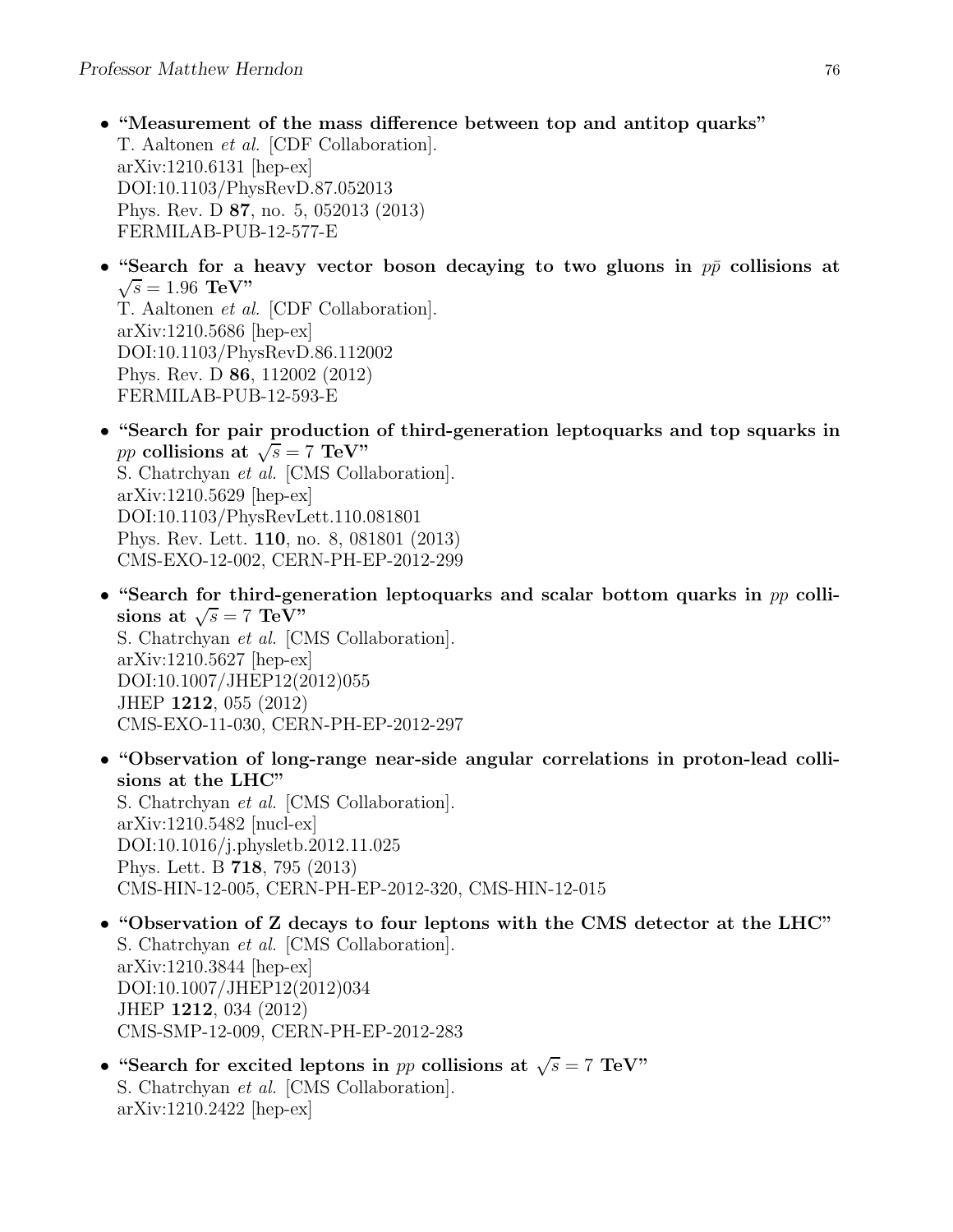DOI:10.1016/j.physletb.2013.02.031 Phys. Lett. B 720, 309 (2013) CMS-EXO-11-034, CERN-PH-EP-2012-261, FERMILA B-PUB-12-766-CMS

- "Search for heavy neutrinos and W[R] bosons with right-handed couplings in a left-right symmetric model in pp collisions at sqrt(s) =  $7 \text{ TeV}$ " S. Chatrchyan et al. [CMS Collaboration]. arXiv:1210.2402 [hep-ex] DOI:10.1103/PhysRevLett.109.261802 Phys. Rev. Lett. 109, 261802 (2012) CMS-EXO-11-091, CERN-PH-EP-2012-235
- "Search for narrow resonances and quantum black holes in inclusive and b-tagged dijet mass spectra from pp collisions at  $\sqrt{s} = 7$  TeV" S. Chatrchyan et al. [CMS Collaboration]. arXiv:1210.2387 [hep-ex] DOI:10.1007/JHEP01(2013)013 JHEP 1301, 013 (2013) CMS-EXO-11-094, CERN-PH-EP-2012-277
- "Measurement of the  $B_c^-$  meson lifetime in the decay  $B_c^- \to J/\psi \pi^{-\gamma}$ T. Aaltonen et al. [CDF Collaboration]. arXiv:1210.2366 [hep-ex] DOI:10.1103/PhysRevD.87.011101 Phys. Rev. D 87, no. 1, 011101 (2013) FERMILAB-PUB-12-565-E
- "Search for fractionally charged particles in pp collisions at  $\sqrt{s} = 7$  TeV" S. Chatrchyan et al. [CMS Collaboration]. arXiv:1210.2311 [hep-ex] DOI:10.1103/PhysRevD.87.092008 Phys. Rev. D 87, no. 9, 092008 (2013) CMS-EXO-11-074, CERN-PH-EP-2012-282
- "Search for supersymmetry in events with photons and low missing transverse energy in *pp* collisions at  $\sqrt{s} = 7$  TeV" S. Chatrchyan et al. [CMS Collaboration]. arXiv:1210.2052 [hep-ex] DOI:10.1016/j.physletb.2012.12.055 Phys. Lett. B 719, 42 (2013) CMS-SUS-12-014, CERN-PH-EP-2012-272
- "Search for heavy lepton partners of neutrinos in proton-proton collisions in the context of the type III seesaw mechanism" S. Chatrchyan et al. [CMS Collaboration]. arXiv:1210.1797 [hep-ex] DOI:10.1016/j.physletb.2012.10.070 Phys. Lett. B 718, 348 (2012) CMS-EXO-11-073, CERN-PH-EP-2012-278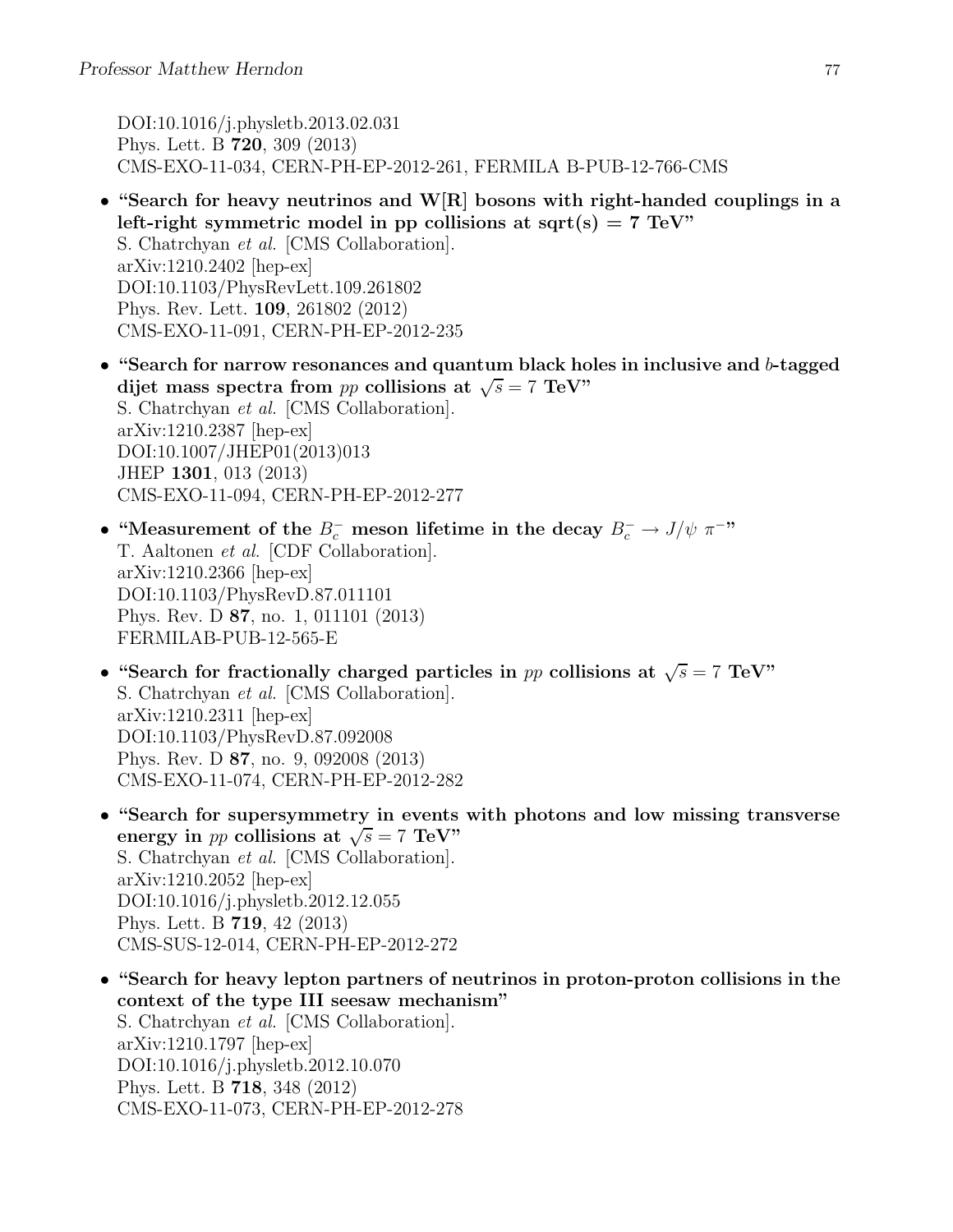- "Measurement of the relative prompt production rate of  $\text{chi}(c2)$  and  $\text{chi}(c1)$  in pp collisions at  $\sqrt{s} = 7$  TeV" S. Chatrchyan et al. [CMS Collaboration]. arXiv:1210.0875 [hep-ex] DOI:10.1140/epjc/s10052-012-2251-3 Eur. Phys. J. C 72, 2251 (2012) CMS-BPH-11-010, CERN-PH-EP-2012-271
- "Search for anomalous production of highly boosted Z bosons decaying to  $\mu^+\mu^$ in proton-proton collisions at  $\sqrt{s} = 7 \text{ TeV}^{\frac{3}{2}}$ S. Chatrchyan et al. [CMS Collaboration]. arXiv:1210.0867 [hep-ex] DOI:10.1016/j.physletb.2013.03.037 Phys. Lett. B 722, 28 (2013) CMS-EXO-11-025, CERN-PH-EP-2012-294
- "Standard model Higgs boson searches through the 125 GeV boson discovery" G. Bernardi and M. Herndon. arXiv:1210.0021 [hep-ex] DOI:10.1103/RevModPhys.86.479 Rev. Mod. Phys. 86, no. 2, 479 (2014)
- "Search for electroweak production of charginos and neutralinos using leptonic final states in *pp* collisions at  $\sqrt{s} = 7$  TeV" S. Chatrchyan et al. [CMS Collaboration]. arXiv:1209.6620 [hep-ex] DOI:10.1007/JHEP11(2012)147 JHEP 1211, 147 (2012) CMS-SUS-12-006, CERN-PH-EP-2012-273
- "Measurement of the single-top-quark t-channel cross section in  $pp$  collisions at  $\sqrt{s} = 7 \text{ TeV}$ " S. Chatrchyan et al. [CMS Collaboration]. arXiv:1209.4533 [hep-ex] DOI:10.1007/JHEP12(2012)035 JHEP 1212, 035 (2012) CMS-TOP-11-021, CERN-PH-EP-2012-274
- "Search for resonant  $t\bar{t}$  production in lepton+jets events in pp collisions at  $\sqrt{s} = 7$ TeV"

S. Chatrchyan et al. [CMS Collaboration]. arXiv:1209.4397 [hep-ex] DOI:10.1007/JHEP12(2012)015 JHEP 1212, 015 (2012) CMS-TOP-12-017, CERN-PH-EP-2012-264

• "Search for the standard model Higgs boson produced in association with  $W$ and Z bosons in pp collisions at  $\sqrt{s} = 7$  TeV" S. Chatrchyan et al. [CMS Collaboration].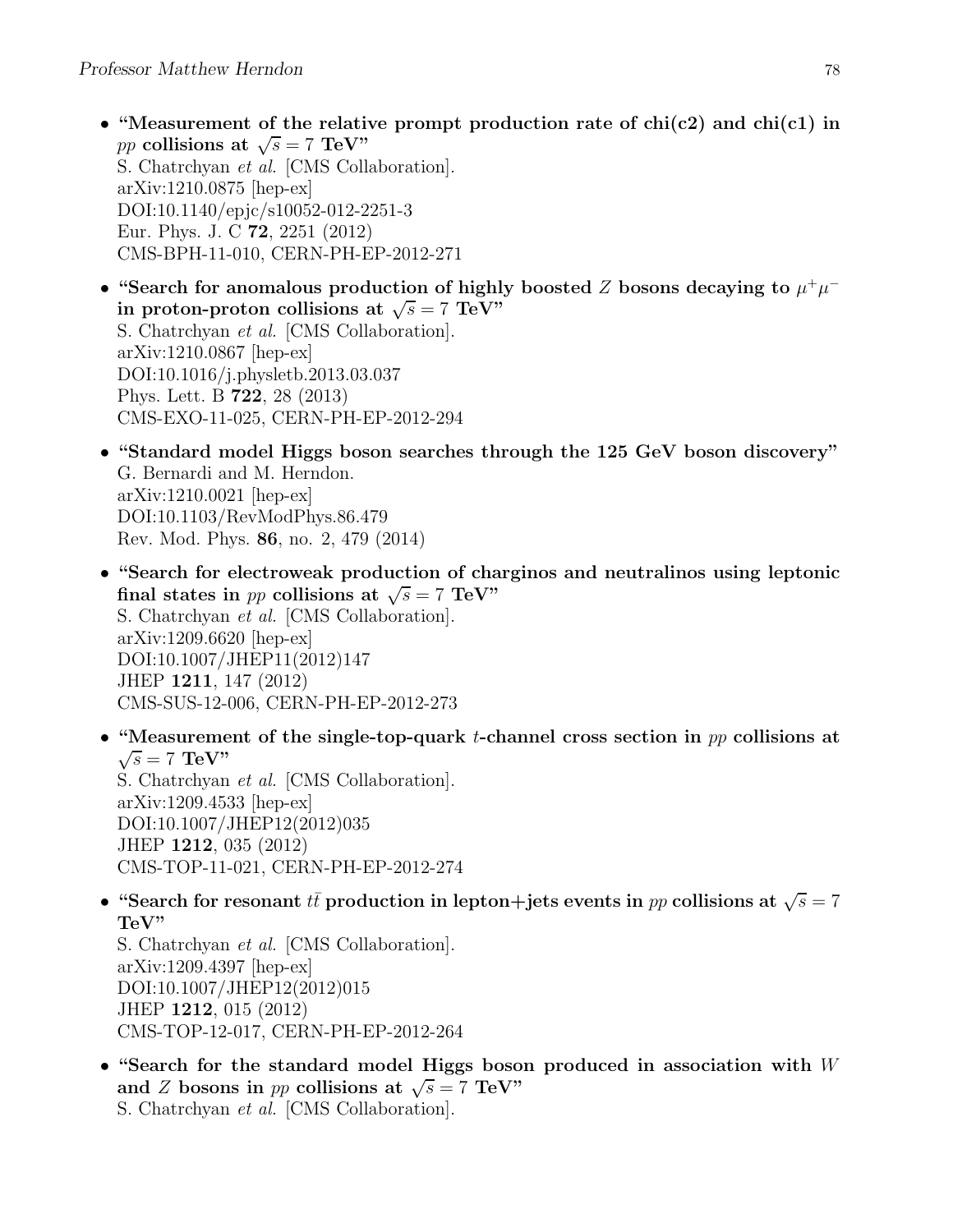arXiv:1209.3937 [hep-ex] DOI:10.1007/JHEP11(2012)088 JHEP 1211, 088 (2012) CMS-HIG-12-010, CERN-PH-EP-2012-253

- "Search for a narrow spin-2 resonance decaying to a pair of Z vector bosons in the semileptonic final state" S. Chatrchyan et al. [CMS Collaboration]. arXiv:1209.3807 [hep-ex] DOI:10.1016/j.physletb.2012.11.063 Phys. Lett. B 718, 1208 (2013) CMS-EXO-11-102, CERN-PH-EP-2012-232
- "A Search for Exotic Particles Decaying to WZ Pairs in pp Collisions at 7 TeV" J. Klukas. CERN-THESIS-2012-042
- "Evidence for associated production of a single top quark and W boson in  $pp$ collisions at  $\sqrt{s} = 7 \text{ TeV}$ " S. Chatrchyan et al. [CMS Collaboration]. arXiv:1209.3489 [hep-ex] DOI:10.1103/PhysRevLett.110.022003 Phys. Rev. Lett. 110, 022003 (2013) CMS-TOP-11-022, CERN-PH-EP-2012-266
- "Measurement of the  $Y(1S)$ ,  $Y(2S)$  and  $Y(3S)$  polarizations in pp collisions at  $\sqrt{s} = 7$  TeV" S. Chatrchyan et al. [CMS Collaboration]. arXiv:1209.2922 [hep-ex] DOI:10.1103/PhysRevLett.110.081802 Phys. Rev. Lett. 110, no. 8, 081802 (2013) CMS-BPH-11-023, CERN-PH-EP-2012-205
- "Measurement of the top-quark mass in  $t\bar{t}$  events with dilepton final states in pp collisions at  $\sqrt{s} = 7 \text{ TeV}^{\prime\prime}$ S. Chatrchyan et al. [CMS Collaboration]. arXiv:1209.2393 [hep-ex] DOI:10.1140/epjc/s10052-012-2202-z Eur. Phys. J. C 72, 2202 (2012) CMS-TOP-11-016, CERN-PH-EP-2012-222
- "Measurement of the top-quark mass in  $t\bar{t}$  events with lepton+jets final states in *pp* collisions at  $\sqrt{s} = 7 \text{ TeV}$ " S. Chatrchyan et al. [CMS Collaboration]. arXiv:1209.2319 [hep-ex] DOI:10.1007/JHEP12(2012)105 JHEP 1212, 105 (2012) CMS-TOP-11-015, CERN-PH-EP-2012-250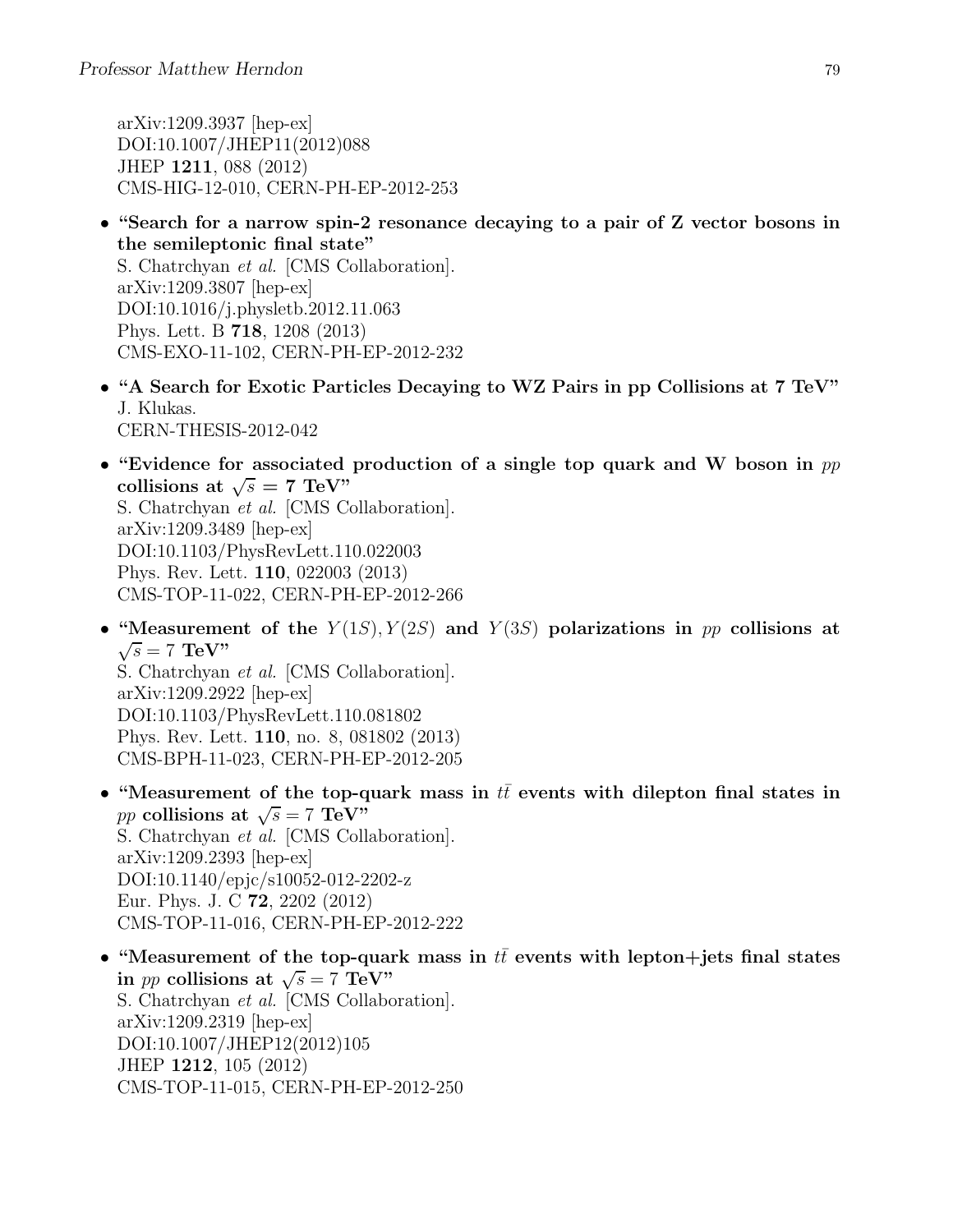• "Observation of the Production of a W Boson in Association with a Single Charm Quark"

T. Aaltonen et al. [CDF Collaboration]. arXiv:1209.1921 [hep-ex] DOI:10.1103/PhysRevLett.110.071801 Phys. Rev. Lett. 110, no. 7, 071801 (2013) FERMILAB-PUB-12-514-E

- "Observation of a diffractive contribution to dijet production in proton-proton collisions at  $\sqrt{s} = 7 \text{ TeV}$ " S. Chatrchyan et al. [CMS Collaboration]. arXiv:1209.1805 [hep-ex] DOI:10.1103/PhysRevD.87.012006 Phys. Rev. D 87, no. 1, 012006 (2013) CMS-FWD-10-004, CERN-PH-EP-2012-248
- "Search for exclusive or semi-exclusive photon pair production and observation of exclusive and semi-exclusive electron pair production in pp collisions at  $\sqrt{s} = 7$ TeV"

S. Chatrchyan et al. [CMS Collaboration]. arXiv:1209.1666 [hep-ex] DOI:10.1007/JHEP11(2012)080 JHEP 1211, 080 (2012) CMS-FWD-11-004, CERN-PH-EP-2012-246

- "Combined search for the quarks of a sequential fourth generation" S. Chatrchyan et al. [CMS Collaboration]. arXiv:1209.1062 [hep-ex] DOI:10.1103/PhysRevD.86.112003 Phys. Rev. D 86, 112003 (2012) CMS-EXO-11-098, CERN-PH-EP-2012-251
- "Search for pair produced fourth-generation up-type quarks in pp collisions at  $\sqrt{s}$  = 7 TeV with a lepton in the final state" S. Chatrchyan et al. [CMS Collaboration]. arXiv:1209.0471 [hep-ex] DOI:10.1016/j.physletb.2012.10.038 Phys. Lett. B 718, 307 (2012) CMS-EXO-11-099, CERN-PH-EP-2012-244
- "Search for the Higgs boson in the all-hadronic final state using the full CDF data set"

T. Aaltonen et al. [CDF Collaboration]. arXiv:1208.6445 [hep-ex] DOI:10.1007/JHEP02(2013)004 JHEP 1302, 004 (2013) FERMILAB-PUB-12-493-E

• "Measurements of the Top-quark Mass and the  $t\bar{t}$  Cross Section in the Hadronic  $\tau$ + Jets Decay Channel at  $\sqrt{s} = 1.96 \text{ TeV}$ "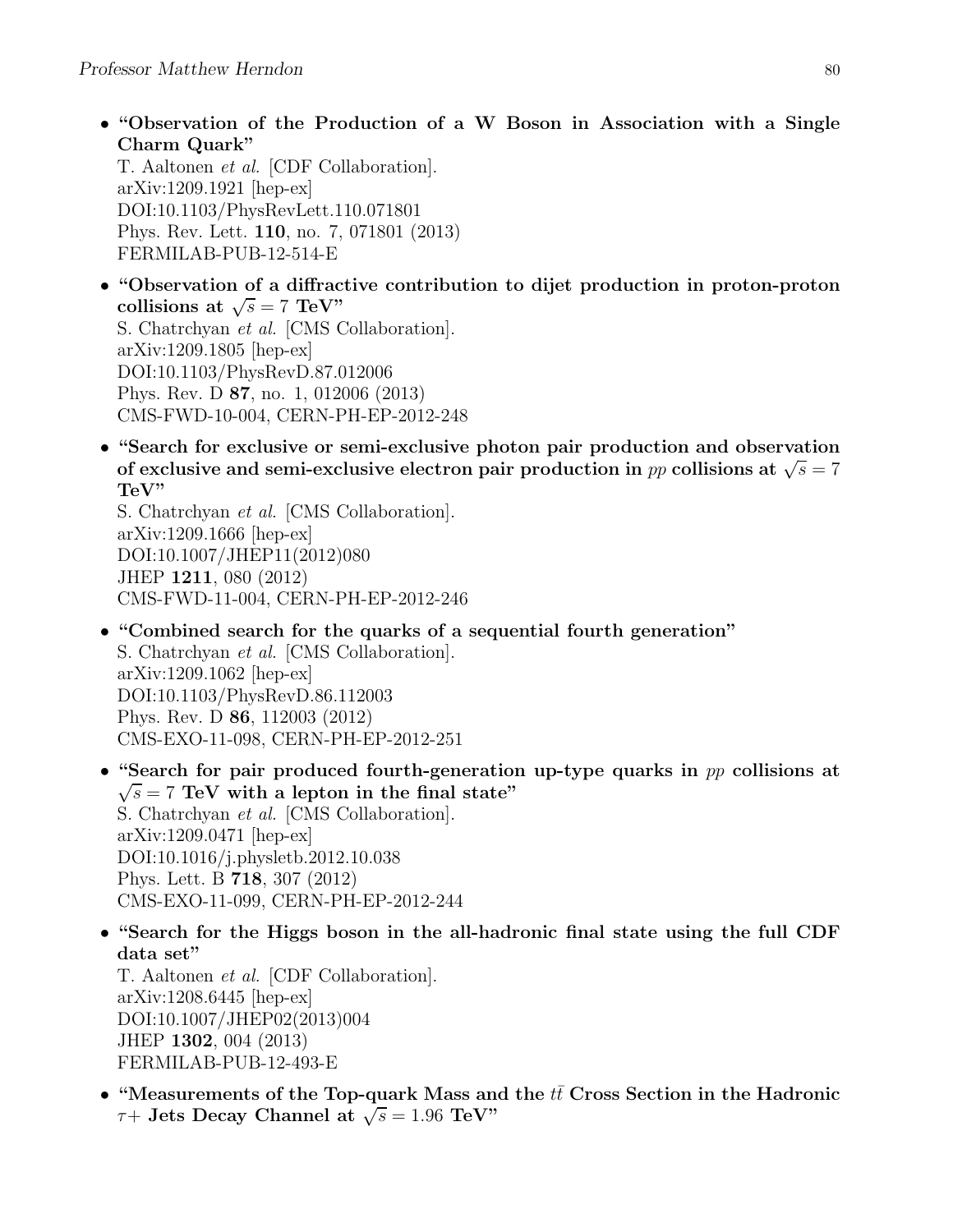T. Aaltonen et al. [CDF Collaboration]. arXiv:1208.5720 [hep-ex] DOI:10.1103/PhysRevLett.109.192001 Phys. Rev. Lett. 109, 192001 (2012) FERMILAB-PUB-12-486-E

- "Search for supersymmetry in events with b-quark jets and missing transverse energy in pp collisions at 7 TeV" S. Chatrchyan et al. [CMS Collaboration]. arXiv:1208.4859 [hep-ex] DOI:10.1103/PhysRevD.86.072010 Phys. Rev. D 86, 072010 (2012) CMS-SUS-12-003, CERN-PH-EP-2012-240
- "Study of the dijet mass spectrum in  $pp \to W+$  jets events at  $\sqrt{s} = 7$  TeV" S. Chatrchyan et al. [CMS Collaboration]. arXiv:1208.3477 [hep-ex] DOI:10.1103/PhysRevLett.109.251801 Phys. Rev. Lett. 109, 251801 (2012) CMS-EWK-11-017, CERN-PH-EP-2012-226
- "Measurement of the Bottom-Strange Meson Mixing Phase in the Full CDF Data Set"

T. Aaltonen et al. [CDF Collaboration]. arXiv:1208.2967 [hep-ex] DOI:10.1103/PhysRevLett.109.171802 Phys. Rev. Lett. 109, 171802 (2012) FERMILAB-PUB-12-471-PPD

- "Search for three-jet resonances in pp collisions at  $\sqrt{s} = 7$  TeV" S. Chatrchyan et al. [CMS Collaboration]. arXiv:1208.2931 [hep-ex] DOI:10.1016/j.physletb.2012.10.048 Phys. Lett. B 718, 329 (2012) CMS-EXO-11-060, CERN-PH-EP-2012-225
- "Observation of sequential Upsilon suppression in PbPb collisions" S. Chatrchyan et al. [CMS Collaboration]. arXiv:1208.2826 [nucl-ex] DOI:10.1103/PhysRevLett.109.222301 Phys. Rev. Lett. 109, 222301 (2012) CMS-HIN-11-011, CERN-PH-EP-2012-228
- "Measurement of the  $t\bar{t}$  production cross section in the dilepton channel in pp collisions at  $\sqrt{s} = 7 \text{ TeV}$ . S. Chatrchyan et al. [CMS Collaboration]. arXiv:1208.2671 [hep-ex] DOI:10.1007/JHEP11(2012)067 JHEP 1211, 067 (2012) CMS-TOP-11-005, CERN-PH-EP-2012-224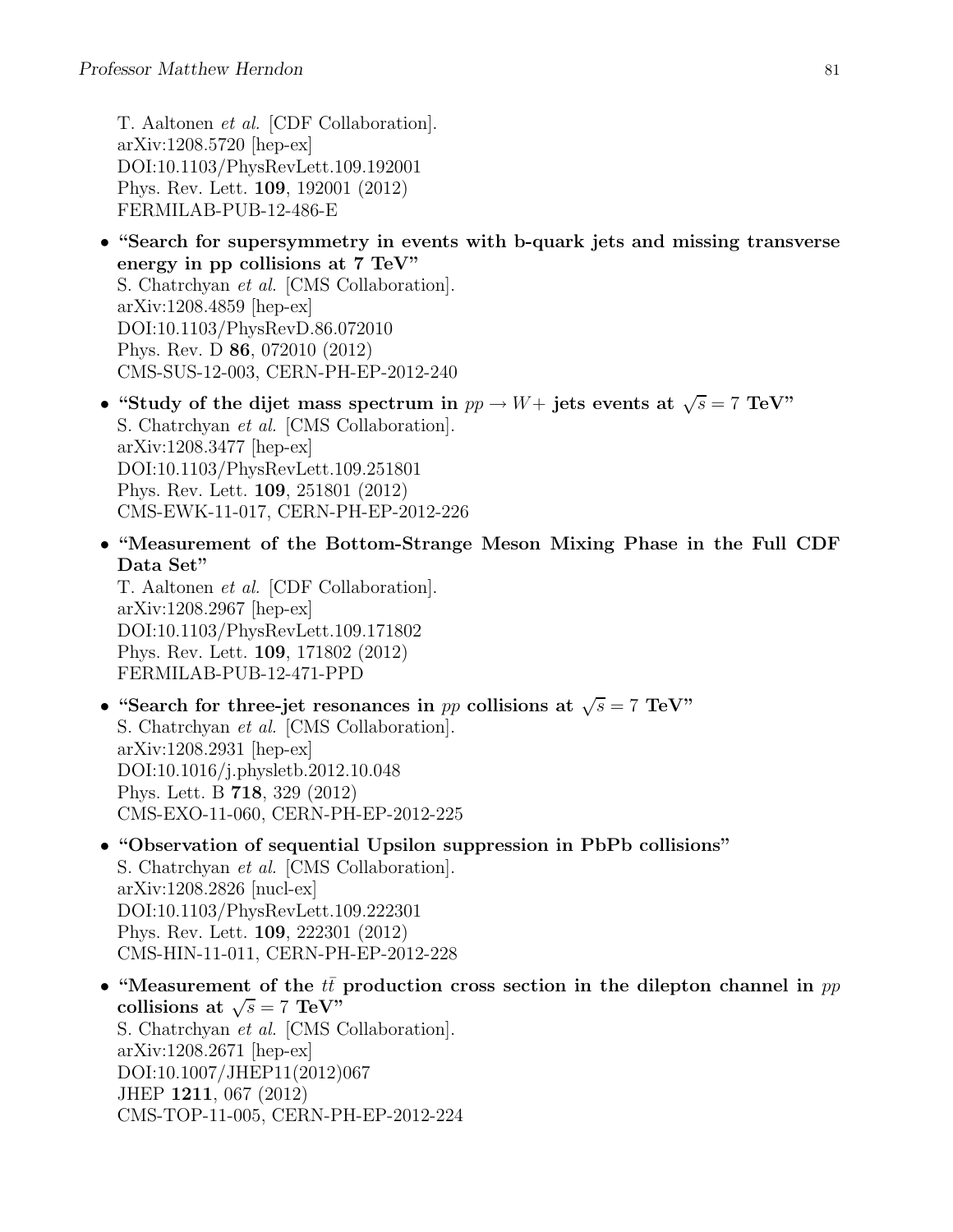- "Search for the standard model Higgs boson produced in association with top quarks using the full CDF data set" T. Aaltonen et al. [CDF Collaboration]. arXiv:1208.2662 [hep-ex] DOI:10.1103/PhysRevLett.109.181802 Phys. Rev. Lett. 109, 181802 (2012) FERMILAB-PUB-12-470-E
- "Measurement of the azimuthal anisotropy of neutral pions in PbPb collisions at  $\sqrt{s_{NN}} = 2.76 \text{ TeV}$ " S. Chatrchyan et al. [CMS Collaboration]. arXiv:1208.2470 [nucl-ex] DOI:10.1103/PhysRevLett.110.042301 Phys. Rev. Lett. 110, no. 4, 042301 (2013) CMS-HIN-11-009, CERN-PH-EP-2012-231
- "Search for flavor changing neutral currents in top quark decays in pp collisions at 7 TeV"

S. Chatrchyan et al. [CMS Collaboration]. arXiv:1208.0957 [hep-ex] DOI:10.1016/j.physletb.2012.12.045 Phys. Lett. B 718, 1252 (2013) CMS-TOP-11-028, CERN-PH-EP-2012-206

- "Search for a  $W$  ' boson decaying to a bottom quark and a top quark in  $pp$ collisions at  $\sqrt{s} = 7 \text{ TeV}$ " S. Chatrchyan et al. [CMS Collaboration]. arXiv:1208.0956 [hep-ex] DOI:10.1016/j.physletb.2012.12.008 Phys. Lett. B 718, 1229 (2013) CMS-EXO-12-001, CERN-PH-EP-2012-192
- "Observation of a new boson at a mass of 125 GeV with the CMS experiment at the LHC" S. Chatrchyan et al. [CMS Collaboration]. arXiv:1207.7235 [hep-ex]

DOI:10.1016/j.physletb.2012.08.021 Phys. Lett. B 716, 30 (2012) CMS-HIG-12-028, CERN-PH-EP-2012-220

- "Transverse momentum cross section of  $e^+e^-$  pairs in the Z-boson region from  $p\bar{p}$  collisions at  $\sqrt{s} = 1.96 \text{ TeV}$ " T. Aaltonen et al. [CDF Collaboration]. arXiv:1207.7138 [hep-ex] DOI:10.1103/PhysRevD.86.052010 Phys. Rev. D 86, 052010 (2012) FERMILAB-PUB-12-421-E
- "Precision Top-Quark Mass Measurements at CDF" T. Aaltonen et al. [CDF Collaboration].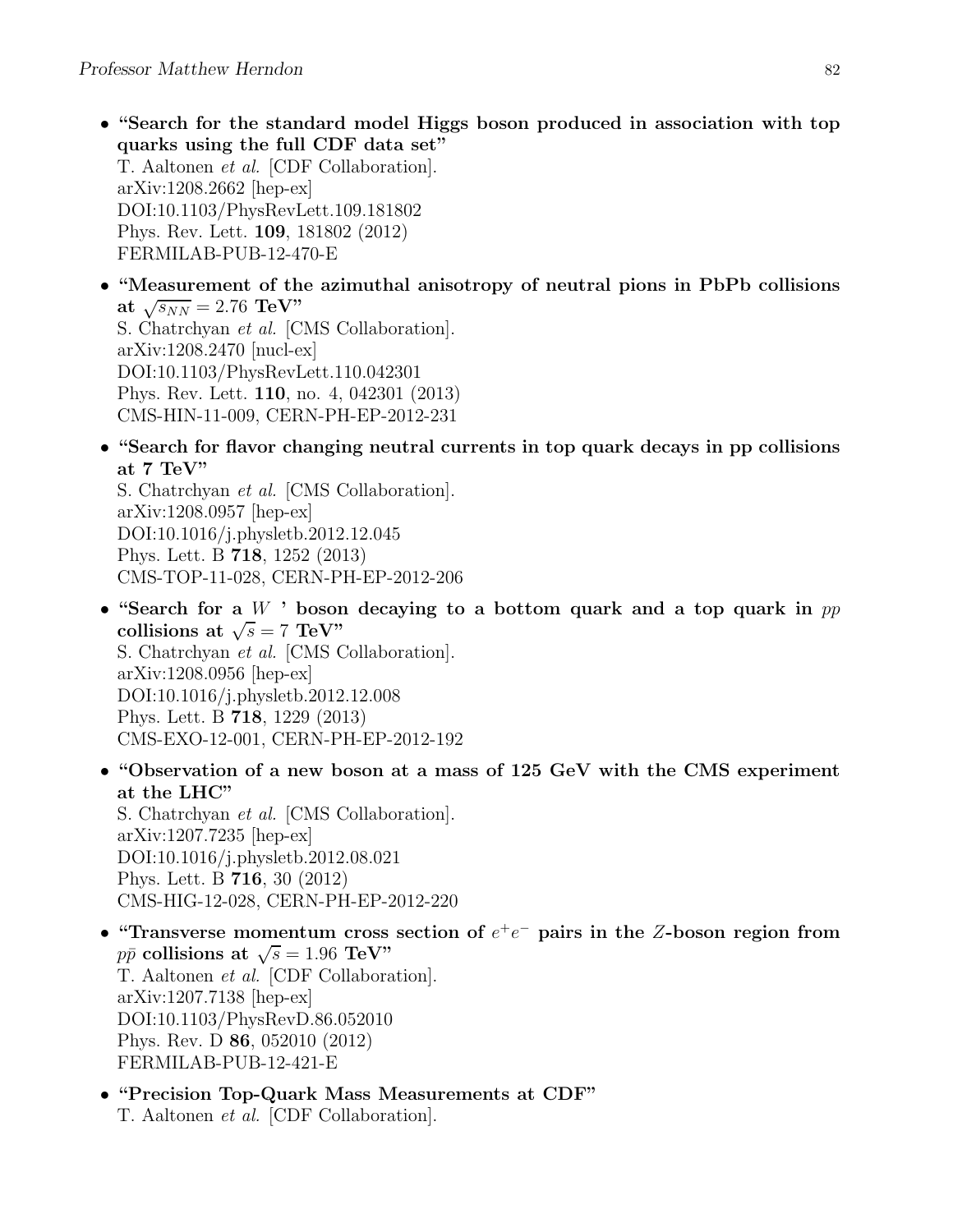arXiv:1207.6758 [hep-ex] DOI:10.1103/PhysRevLett.109.152003 Phys. Rev. Lett. 109, 152003 (2012) FERMILAB-PUB-12-416-E

- "Evidence for a particle produced in association with weak bosons and decaying to a bottom-antibottom quark pair in Higgs boson searches at the Tevatron" T. Aaltonen et al. [CDF and D0 Collaborations]. arXiv:1207.6436 [hep-ex] DOI:10.1103/PhysRevLett.109.071804 Phys. Rev. Lett. 109, 071804 (2012) FERMILAB-PUB-12-412-E
- "Search for a Higgs boson in the diphoton final state using the full CDF data set from  $p\bar{p}$  collisions at  $\sqrt{s} = 1.96 \text{ TeV}$ " T. Aaltonen et al. [CDF Collaboration]. arXiv:1207.6386 [hep-ex] DOI:10.1016/j.physletb.2012.08.051 Phys. Lett. B 717, 173 (2012) FERMILAB-PUB-12-413-PPD
- "Search for heavy Majorana neutrinos in  $\mu^{\pm} \mu^{\pm}$  jets and  $e^{\pm} e^{\pm}$  jets events in pp collisions at  $\sqrt{s} = 7$  TeV" S. Chatrchyan et al. [CMS Collaboration]. arXiv:1207.6079 [hep-ex] DOI:10.1016/j.physletb.2012.09.012 Phys. Lett. B 717, 109 (2012) CMS-EXO-11-076, CERN-PH-EP-2012-203
- "Search for pair production of first- and second-generation scalar leptoquarks in *pp* collisions at  $\sqrt{s} = 7$  TeV" S. Chatrchyan et al. [CMS Collaboration]. arXiv:1207.5406 [hep-ex] DOI:10.1103/PhysRevD.86.052013 Phys. Rev. D 86, 052013 (2012) CMS-EXO-11-028, CERN-PH-EP-2012-193
- "Novel inclusive search for the Higgs boson in the four-lepton final state at CDF"

T. Aaltonen et al. [CDF Collaboration]. arXiv:1207.5016 [hep-ex] DOI:10.1103/PhysRevD.86.072012, 10.1103/PhysRevD.86.099902 Phys. Rev. D 86, 072012 (2012) FERMILAB-PUB-12-399-E

• "Study of the inclusive production of charged pions, kaons, and protons in  $pp$ collisions at  $\sqrt{s} = 0.9$ , 2.76, and 7 TeV" S. Chatrchyan et al. [CMS Collaboration]. arXiv:1207.4724 [hep-ex]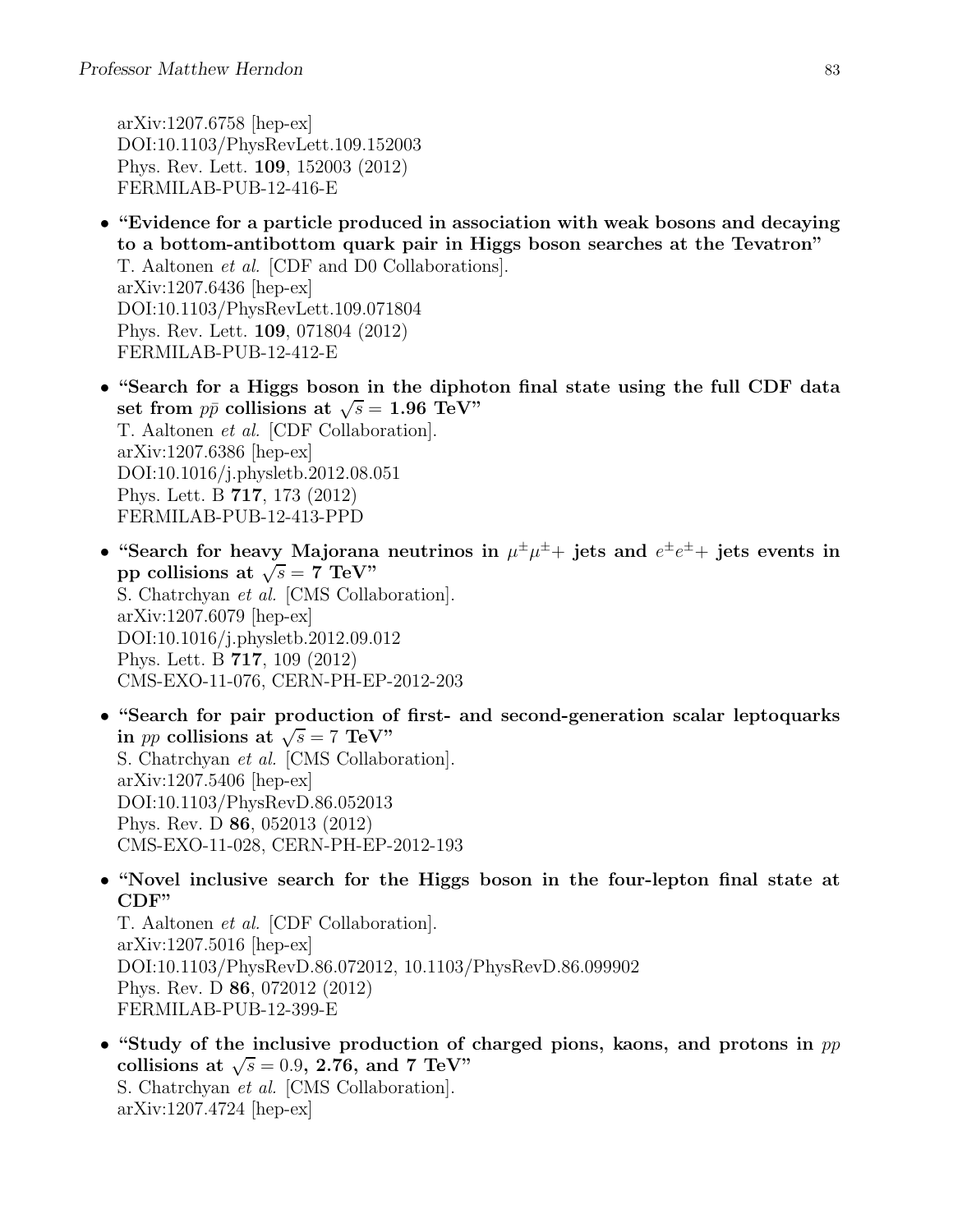DOI:10.1140/epjc/s10052-012-2164-1 Eur. Phys. J. C 72, 2164 (2012) CMS-FSQ-12-014, CERN-PH-EP-2012-202

• "Forward-backward asymmetry of Drell-Yan lepton pairs in  $pp$  collisions at  $\sqrt{s} =$  $7 \text{ TeV}$ 

S. Chatrchyan et al. [CMS Collaboration]. arXiv:1207.3973 [hep-ex] DOI:10.1016/j.physletb.2012.10.082 Phys. Lett. B 718, 752 (2013) CMS-EWK-11-004, CERN-PH-EP-2012-187

• "Search for Neutral Higgs Bosons in Events with Multiple Bottom Quarks at the Tevatron"

T. Aaltonen et al. [CDF and D0 Collaborations]. arXiv:1207.2757 [hep-ex] DOI:10.1103/PhysRevD.86.091101 Phys. Rev. D 86, 091101 (2012) FERMILAB-PUB-12-385-E

- "A search for a doubly-charged Higgs boson in pp collisions at  $\sqrt{s} = 7 \text{ TeV}$ " S. Chatrchyan et al. [CMS Collaboration]. arXiv:1207.2666 [hep-ex] DOI:10.1140/epjc/s10052-012-2189-5 Eur. Phys. J. C 72, 2189 (2012) CMS-HIG-12-005, CERN-PH-EP-2012-169
- "Measurement of the underlying event activity in pp collisions at  $\sqrt{s} = 0.9$  and 7 TeV with the novel jet-area/median approach" S. Chatrchyan et al. [CMS Collaboration]. arXiv:1207.2392 [hep-ex] DOI:10.1007/JHEP08(2012)130 JHEP 1208, 130 (2012) CMS-QCD-10-021, CERN-PH-EP-2012-152
- "Measurement of the difference of CP–violating asymmetries in  $D^0 \to K^+K^$ and  $D^0 \to \pi^+\pi^-$  decays at CDF" T. Aaltonen et al. [CDF Collaboration]. arXiv:1207.2158 [hep-ex] DOI:10.1103/PhysRevLett.109.111801 Phys. Rev. Lett. 109, 111801 (2012) FERMILAB-PUB-12-392-PPD
- "Search for new physics in the multijet and missing transverse momentum final state in proton-proton collisions at  $\sqrt{s} = 7$  TeV" S. Chatrchyan et al. [CMS Collaboration]. arXiv:1207.1898 [hep-ex] DOI:10.1103/PhysRevLett.109.171803 Phys. Rev. Lett. 109, 171803 (2012) CMS-SUS-12-011, CERN-PH-EP-2012-184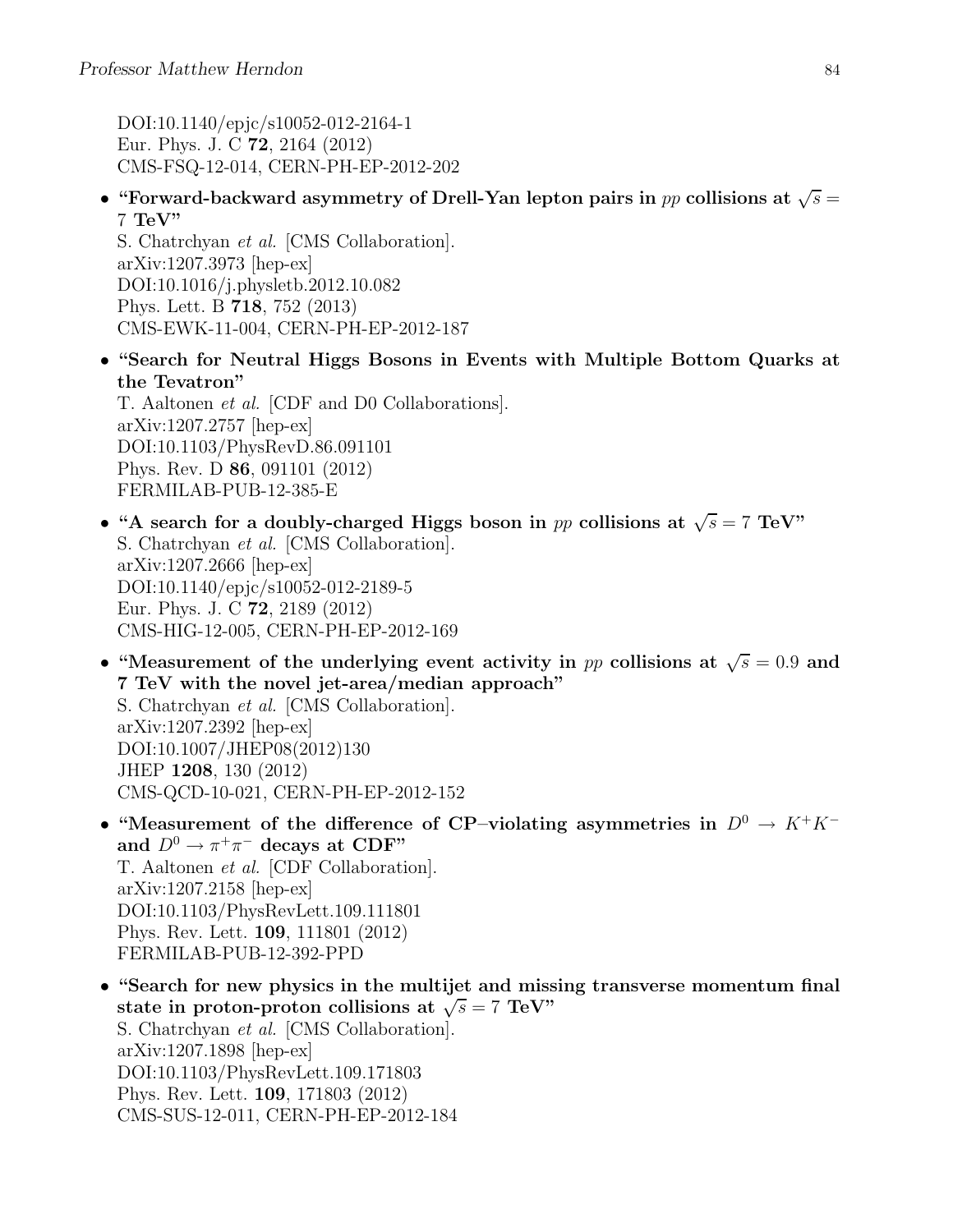- "Search for supersymmetry in hadronic final states using MT2 in  $pp$  collisions at  $\sqrt{s} = 7 \text{ TeV}^{\prime\prime}$ S. Chatrchyan et al. [CMS Collaboration]. arXiv:1207.1798 [hep-ex] DOI:10.1007/JHEP10(2012)018 JHEP 1210, 018 (2012) CMS-SUS-12-002, CERN-PH-EP-2012-058, CERN-PH-EP-2012-186
- "Search for the standard model Higgs boson decaying to a  $b\bar{b}$  pair in events with no charged leptons and large missing transverse energy using the full CDF data set"

T. Aaltonen et al. [CDF Collaboration]. arXiv:1207.1711 [hep-ex] DOI:10.1103/PhysRevLett.109.111805 Phys. Rev. Lett. 109, 111805 (2012) FERMILAB-PUB-12-367-E

• "Combined search for the standard model Higgs boson decaying to a bb pair using the full CDF data set"

T. Aaltonen et al. [CDF Collaboration]. arXiv:1207.1707 [hep-ex] DOI:10.1103/PhysRevLett.109.111802 Phys. Rev. Lett. 109, 111802 (2012) FERMILAB-PUB-12-361-E

- "Search for the standard model Higgs boson decaying to a bb pair in events with two oppositely-charged leptons using the full CDF data set" T. Aaltonen et al. [CDF Collaboration]. arXiv:1207.1704 [hep-ex] DOI:10.1103/PhysRevLett.109.111803 Phys. Rev. Lett. 109, 111803 (2012) FERMILAB-PUB-12-364-E
- "Search for the standard model Higgs boson decaying to a bb pair in events with one charged lepton and large missing transverse energy using the full CDF data set"

T. Aaltonen et al. [CDF Collaboration]. arXiv:1207.1703 [hep-ex] DOI:10.1103/PhysRevLett.109.111804 Phys. Rev. Lett. 109, 111804 (2012) FERMILAB-PUB-12-366-E

• "Search for a fermiophobic Higgs boson in pp collisions at  $\sqrt{s} = 7$  TeV" S. Chatrchyan et al. [CMS Collaboration]. arXiv:1207.1130 [hep-ex] DOI:10.1007/JHEP09(2012)111 JHEP 1209, 111 (2012) CMS-HIG-12-009, CERN-PH-EP-2012-174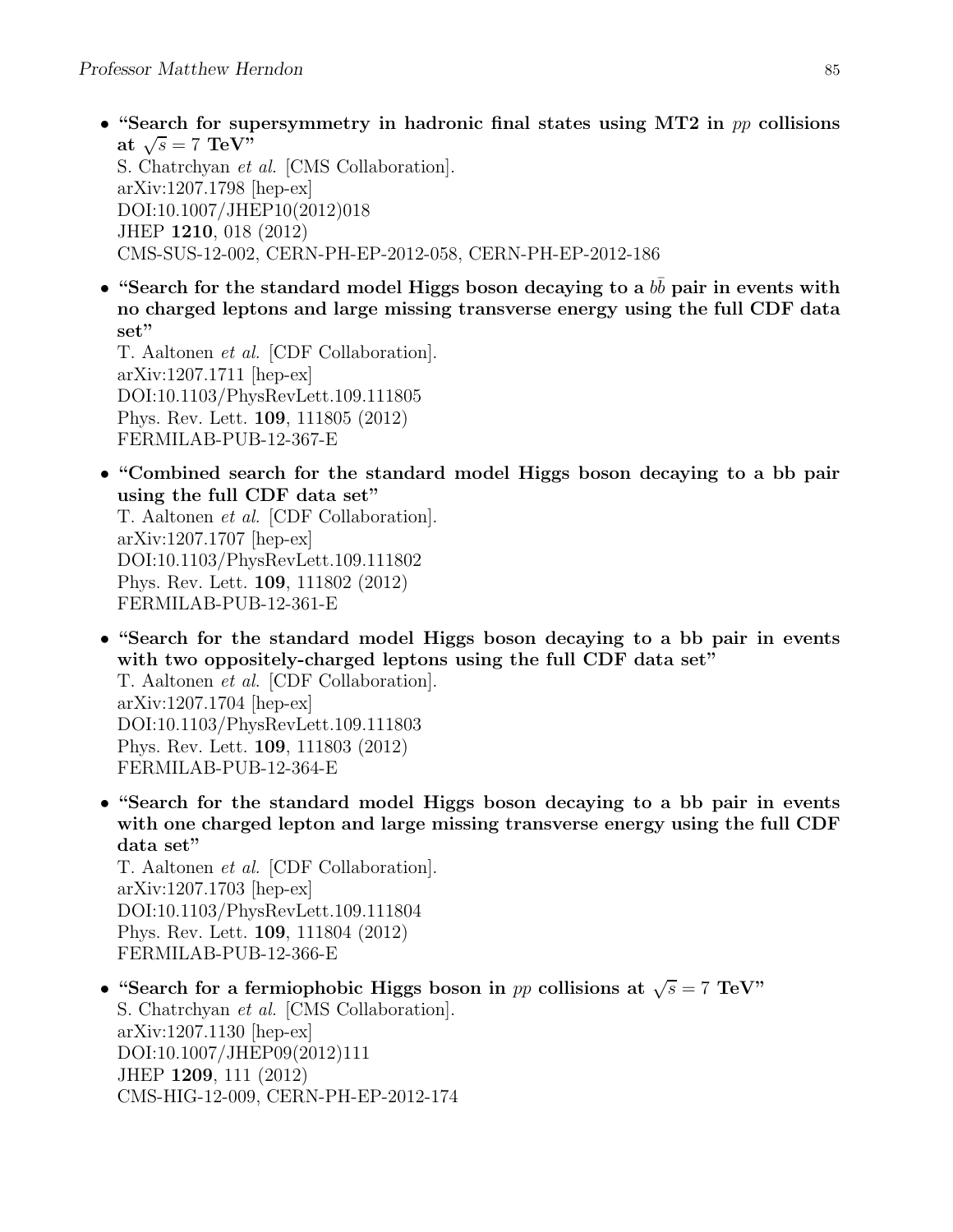- "Combination of the top-quark mass measurements from the Tevatron collider" T. Aaltonen et al. [CDF and D0 Collaborations]. arXiv:1207.1069 [hep-ex] DOI:10.1103/PhysRevD.86.092003 Phys. Rev. D 86, 092003 (2012) FERMILAB-PUB-12-336-E-TD
- "Measurement of CP-violation asymmetries in  $D^0 \to K_S \pi^+ \pi^-$ " T. Aaltonen et al. [CDF Collaboration]. arXiv:1207.0825 [hep-ex] DOI:10.1103/PhysRevD.86.032007 Phys. Rev. D 86, 032007 (2012) FERMILAB-PUB-12-339-E
- "Search for new physics with long-lived particles decaying to photons and missing energy in *pp* collisions at  $\sqrt{s} = 7$  TeV" S. Chatrchyan et al. [CMS Collaboration]. arXiv:1207.0627 [hep-ex] DOI:10.1007/JHEP11(2012)172 JHEP 1211, 172 (2012) CERN-PH-EP-2012-164, CMS-EXO-11-067
- "Search for stopped long-lived particles produced in pp collisions at  $\sqrt{s} = 7 \text{ TeV}$ " S. Chatrchyan et al. [CMS Collaboration]. arXiv:1207.0106 [hep-ex] DOI:10.1007/JHEP08(2012)026 JHEP 1208, 026 (2012) CMS-EXO-11-020, CERN-PH-EP-2012-170
- "Inclusive and differential measurements of the  $t\bar{t}$  charge asymmetry in protonproton collisions at  $\sqrt{s} = 7$  TeV" S. Chatrchyan et al. [CMS Collaboration]. arXiv:1207.0065 [hep-ex] DOI:10.1016/j.physletb.2012.09.028 Phys. Lett. B 717, 129 (2012) CMS-TOP-11-030, CERN-PH-EP-2012-175
- "Search for a light pseudoscalar Higgs boson in the dimuon decay channel in  $pp$ collisions at  $\sqrt{s} = 7 \text{ TeV}$ " S. Chatrchyan et al. [CMS Collaboration]. arXiv:1206.6326 [hep-ex] DOI:10.1103/PhysRevLett.109.121801 Phys. Rev. Lett. 109, 121801 (2012) CMS-HIG-12-004, CERN-PH-EP-2012-176
- "Search for dark matter and large extra dimensions in monojet events in  $pp$ collisions at  $\sqrt{s} = 7 \text{ TeV}$ " S. Chatrchyan et al. [CMS Collaboration]. arXiv:1206.5663 [hep-ex]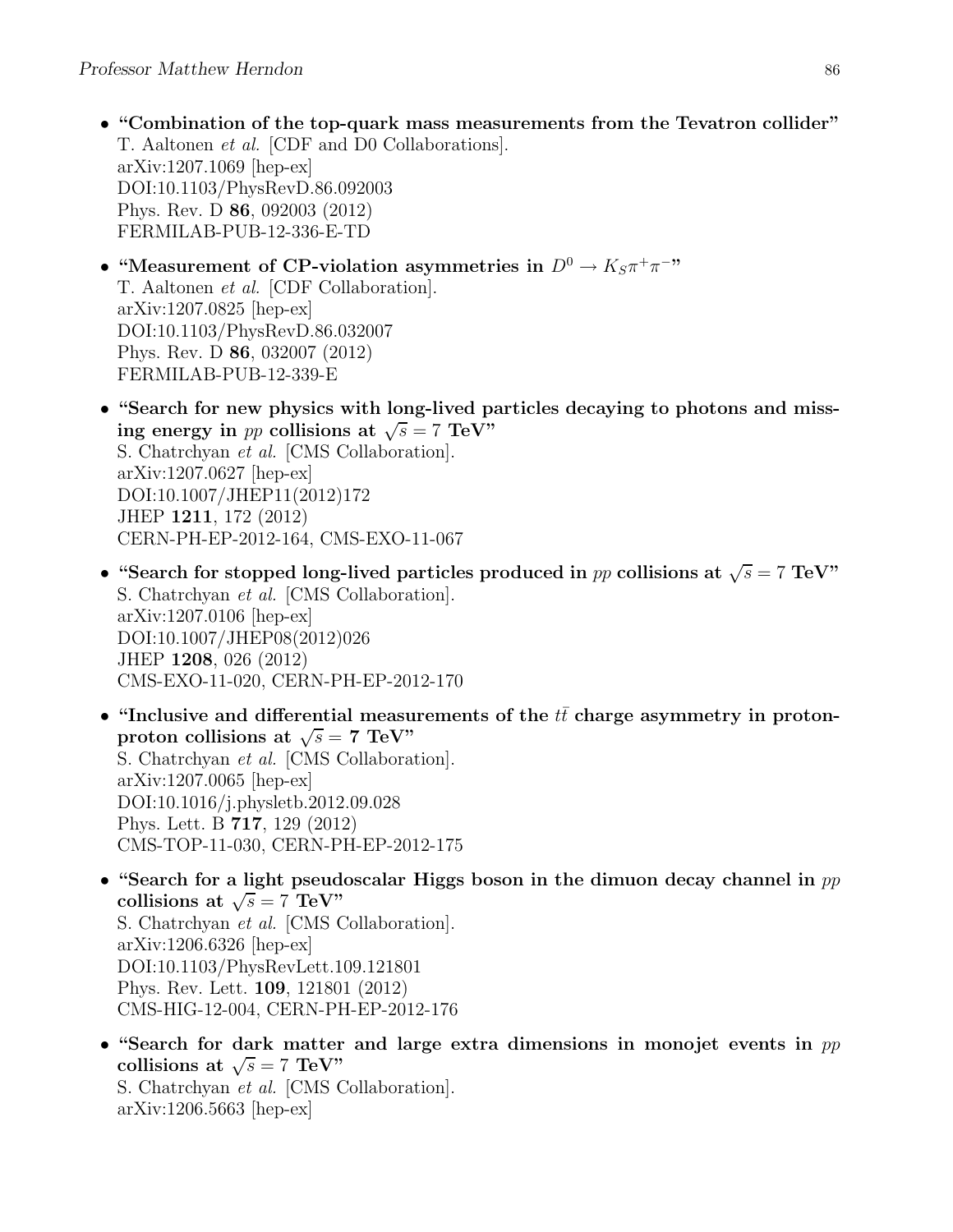DOI:10.1007/JHEP09(2012)094 JHEP 1209, 094 (2012) CMS-EXO-11-059, CERN-PH-EP-2012-168

- "Search for the standard model Higgs boson produced in association with a  $W^{\pm}$ boson with  $7.5 \text{ fb}^{-1}$  integrated luminosity at CDF" T. Aaltonen et al. [CDF Collaboration]. arXiv:1206.5063 [hep-ex] DOI:10.1103/PhysRevD.86.032011 Phys. Rev. D 86, 032011 (2012) FERMILAB-PUB-12-299-E
- "Performance of CMS muon reconstruction in pp collision events at  $\sqrt{s} = 7 \text{ TeV}$ " S. Chatrchyan et al. [CMS Collaboration]. arXiv:1206.4071 [physics.ins-det] DOI:10.1088/1748-0221/7/10/P10002 JINST 7, P10002 (2012) CMS-MUO-10-004, CERN-PH-EP-2012-173
- "Diffractive Dijet Production in  $\bar{p}p$  Collisions at  $\sqrt{s} = 1.96 \text{ TeV}$ " T. Aaltonen et al. [CDF Collaboration]. arXiv:1206.3955 [hep-ex] DOI:10.1103/PhysRevD.86.032009 Phys. Rev. D 86, 032009 (2012) FERMILAB-PUB-12-283-E
- "Search for new physics in events with opposite-sign leptons, jets, and missing transverse energy in pp collisions at  $\sqrt{s} = 7$  TeV" S. Chatrchyan et al. [CMS Collaboration]. arXiv:1206.3949 [hep-ex] DOI:10.1016/j.physletb.2012.11.036 Phys. Lett. B 718, 815 (2013) CMS-SUS-11-011, CERN-PH-EP-2012-156
- "Search for charge-asymmetric production of W bosons in  $t\bar{t}+$  jet events from pp collisions at  $\sqrt{s} = 7$  TeV" S. Chatrchyan et al. [CMS Collaboration]. arXiv:1206.3921 [hep-ex] DOI:10.1016/j.physletb.2012.09.048 Phys. Lett. B 717, 351 (2012) CMS-EXO-11-056, CERN-PH-EP-2012-166
- "Measurement of the electron charge asymmetry in inclusive W production in pp collisions at  $\sqrt{s} = 7$  TeV" S. Chatrchyan et al. [CMS Collaboration]. arXiv:1206.2598 [hep-ex] DOI:10.1103/PhysRevLett.109.111806 Phys. Rev. Lett. 109, 111806 (2012) CMS-SMP-12-001, CERN-PH-EP-2012-151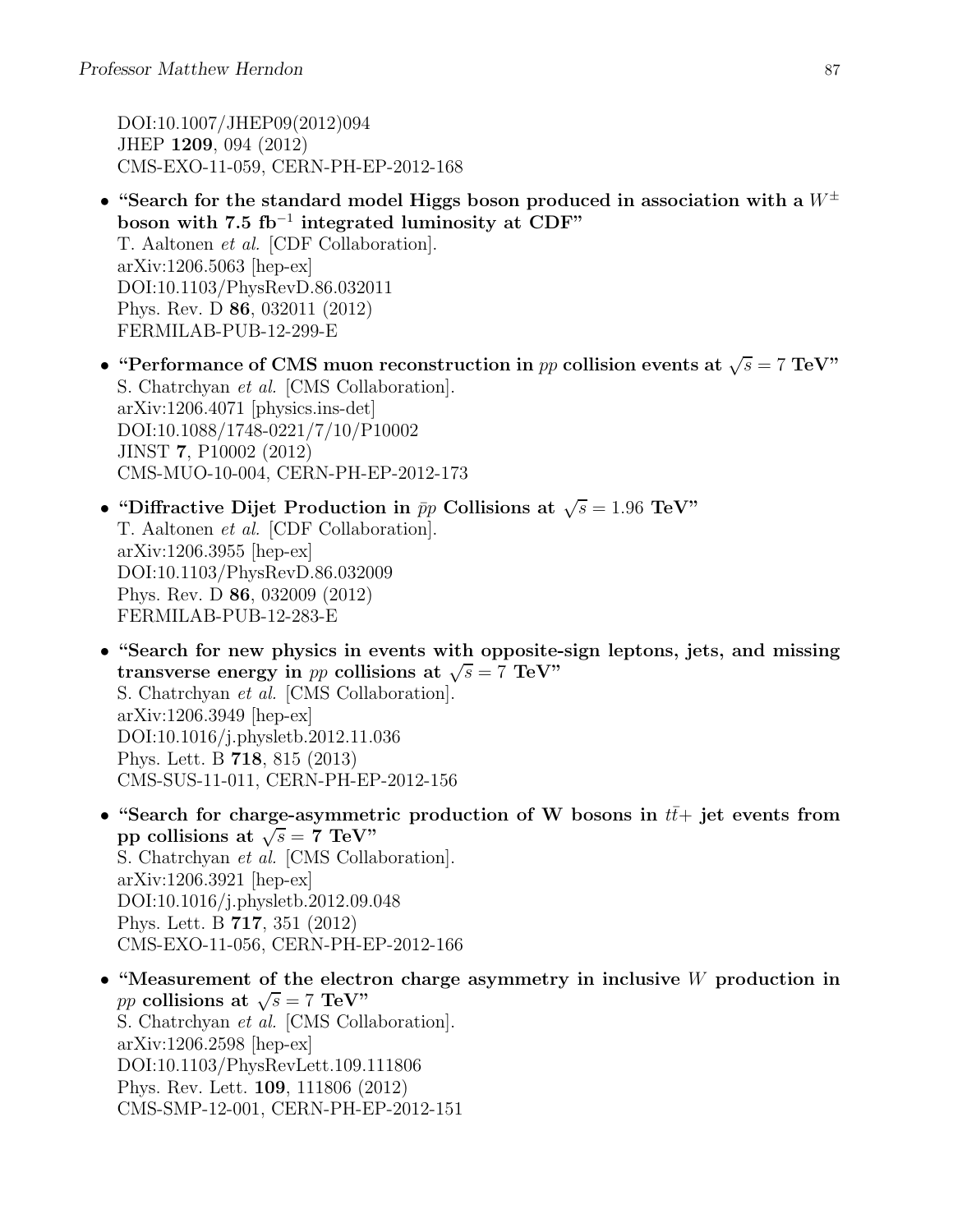• "Search for narrow resonances in dilepton mass spectra in pp collisions at  $\sqrt{s} = 7$ TeV"

S. Chatrchyan et al. [CMS Collaboration]. arXiv:1206.1849 [hep-ex] DOI:10.1016/j.physletb.2012.06.051 Phys. Lett. B 714, 158 (2012) CMS-EXO-11-019, CERN-PH-EP-2012-157

- "Search for high-mass resonances decaying into -lepton pairs in pp collisions at  $\sqrt{s} = 7$  TeV" S. Chatrchyan et al. [CMS Collaboration]. arXiv:1206.1725 [hep-ex] DOI:10.1016/j.physletb.2012.07.062
	- Phys. Lett. B 716, 82 (2012) CMS-EXO-11-031, CERN-PH-EP-2012-137
- "Search for a W' or Techni- $\rho$  Decaying into WZ in pp Collisions at  $\sqrt{s} = 7$  TeV" S. Chatrchyan et al. [CMS Collaboration]. arXiv:1206.0433 [hep-ex] DOI:10.1103/PhysRevLett.109.141801 Phys. Rev. Lett. 109, 141801 (2012) CMS-EXO-11-041, CERN-PH-EP-2012-150
- "Search for new physics with same-sign isolated dilepton events with jets and missing transverse energy" S. Chatrchyan et al. [CMS Collaboration]. arXiv:1205.6615 [hep-ex] DOI:10.1103/PhysRevLett.109.071803 Phys. Rev. Lett. 109, 071803 (2012) CMS-SUS-11-010, CERN-PH-EP-2012-159
- "Study of W boson production in PbPb and pp collisions at  $\sqrt{s_{NN}} = 2.76 \text{ TeV}$ " S. Chatrchyan et al. [CMS Collaboration]. arXiv:1205.6334 [nucl-ex] DOI:10.1016/j.physletb.2012.07.025 Phys. Lett. B 715, 66 (2012) CMS-HIN-11-008, CERN-PH-EP-2012-144
- "Measurement of jet fragmentation into charged particles in  $pp$  and PbPb collisions at  $\sqrt{s_{NN}} = 2.76 \text{ TeV}$ " S. Chatrchyan et al. [CMS Collaboration]. arXiv:1205.5872 [nucl-ex] DOI:10.1007/JHEP10(2012)087 JHEP 1210, 087 (2012) CMS-HIN-11-004, CERN-PH-EP-2012-143
- "Search for a light charged Higgs boson in top quark decays in pp collisions at  $\sqrt{s} = 7$  TeV"

S. Chatrchyan et al. [CMS Collaboration].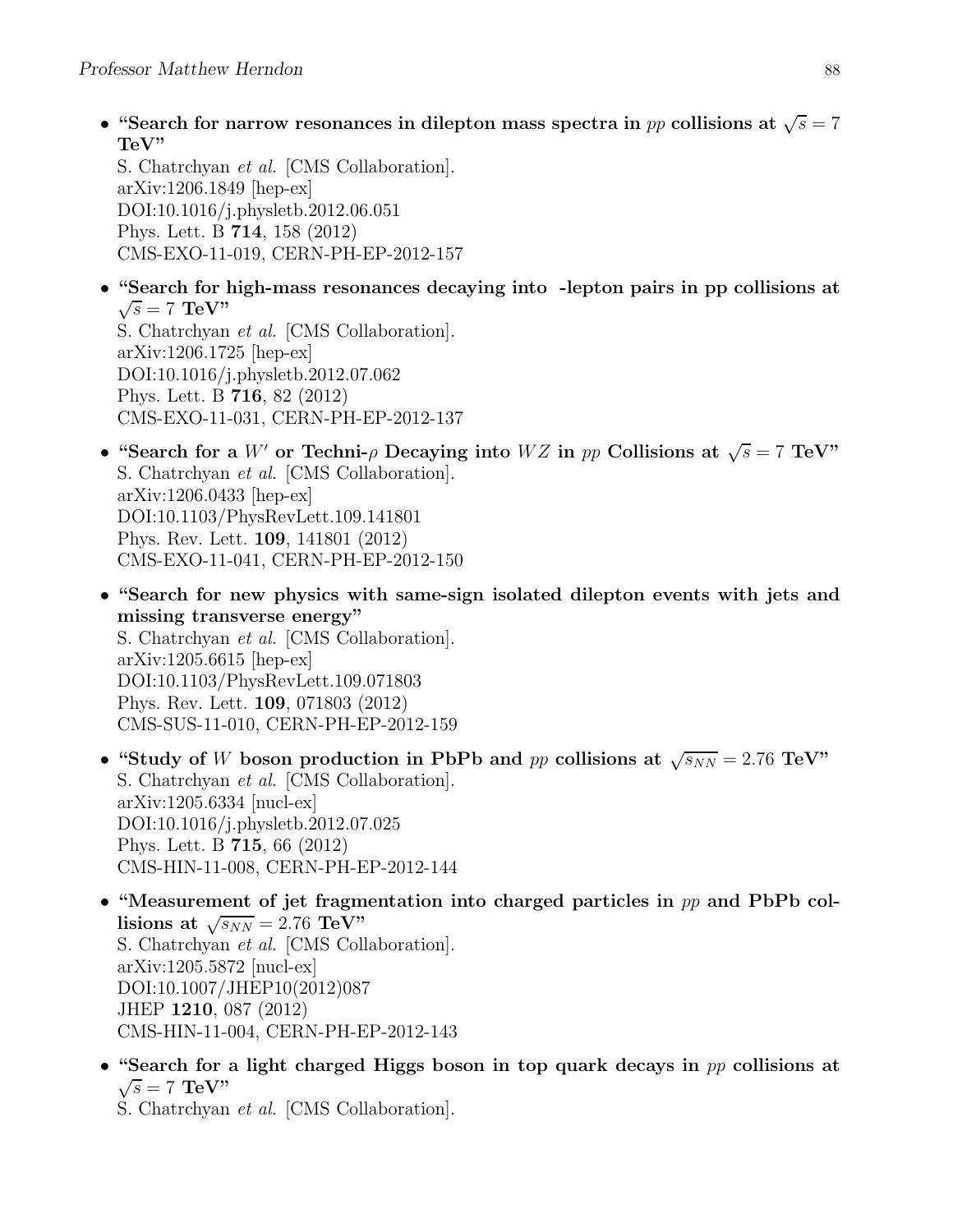arXiv:1205.5736 [hep-ex] DOI:10.1007/JHEP07(2012)143 JHEP 1207, 143 (2012) CMS-HIG-11-019, CERN-PH-EP-2012-123

- "Search for new physics in events with same-sign dileptons and b-tagged jets in pp collisions at  $\sqrt{s} = 7$  TeV" S. Chatrchyan et al. [CMS Collaboration]. arXiv:1205.3933 [hep-ex] DOI:10.1007/JHEP08(2012)110 JHEP 1208, 110 (2012) CMS-SUS-11-020, CERN-PH-EP-2012-127
- "Measurement of the pseudorapidity and centrality dependence of the transverse energy density in PbPb collisions at  $\sqrt{s_{NN}} = 2.76$  TeV" S. Chatrchyan et al. [CMS Collaboration]. arXiv:1205.2488 [nucl-ex] DOI:10.1103/PhysRevLett.109.152303 Phys. Rev. Lett. 109, 152303 (2012) CMS-HIN-11-003, CERN-PH-EP-2012-116
- "Measurement of the  $\Lambda_b$  cross section and the  $\overline{\Lambda}_b$  to  $\Lambda_b$  ratio with  $J/\Psi\Lambda$  decays in *pp* collisions at  $\sqrt{s} = 7$  TeV" S. Chatrchyan et al. [CMS Collaboration]. arXiv:1205.0594 [hep-ex] DOI:10.1016/j.physletb.2012.05.063 Phys. Lett. B 714, 136 (2012) CMS-BPH-11-007, CERN-PH-EP-2012-124
- "W boson polarization measurement in the  $t\bar{t}$  dilepton channel using the CDF II Detector"

T. Aaltonen et al. [CDF Collaboration]. arXiv:1205.0354 [hep-ex] DOI:10.1016/j.physletb.2013.03.032 Phys. Lett. B 722, 48 (2013) FERMILAB-PUB-12-114-E

- "Search for heavy long-lived charged particles in pp collisions at  $\sqrt{s} = 7$  TeV" S. Chatrchyan et al. [CMS Collaboration]. arXiv:1205.0272 [hep-ex] DOI:10.1016/j.physletb.2012.06.023 Phys. Lett. B 713, 408 (2012) CMS-EXO-11-022, CERN-PH-EP-2012-093
- "Studies of jet quenching using isolated-photon+jet correlations in PbPb and pp collisions at  $\sqrt{s_{NN}} = 2.76 \text{ TeV}$ " S. Chatrchyan et al. [CMS Collaboration]. arXiv:1205.0206 [nucl-ex] DOI:10.1016/j.physletb.2012.11.003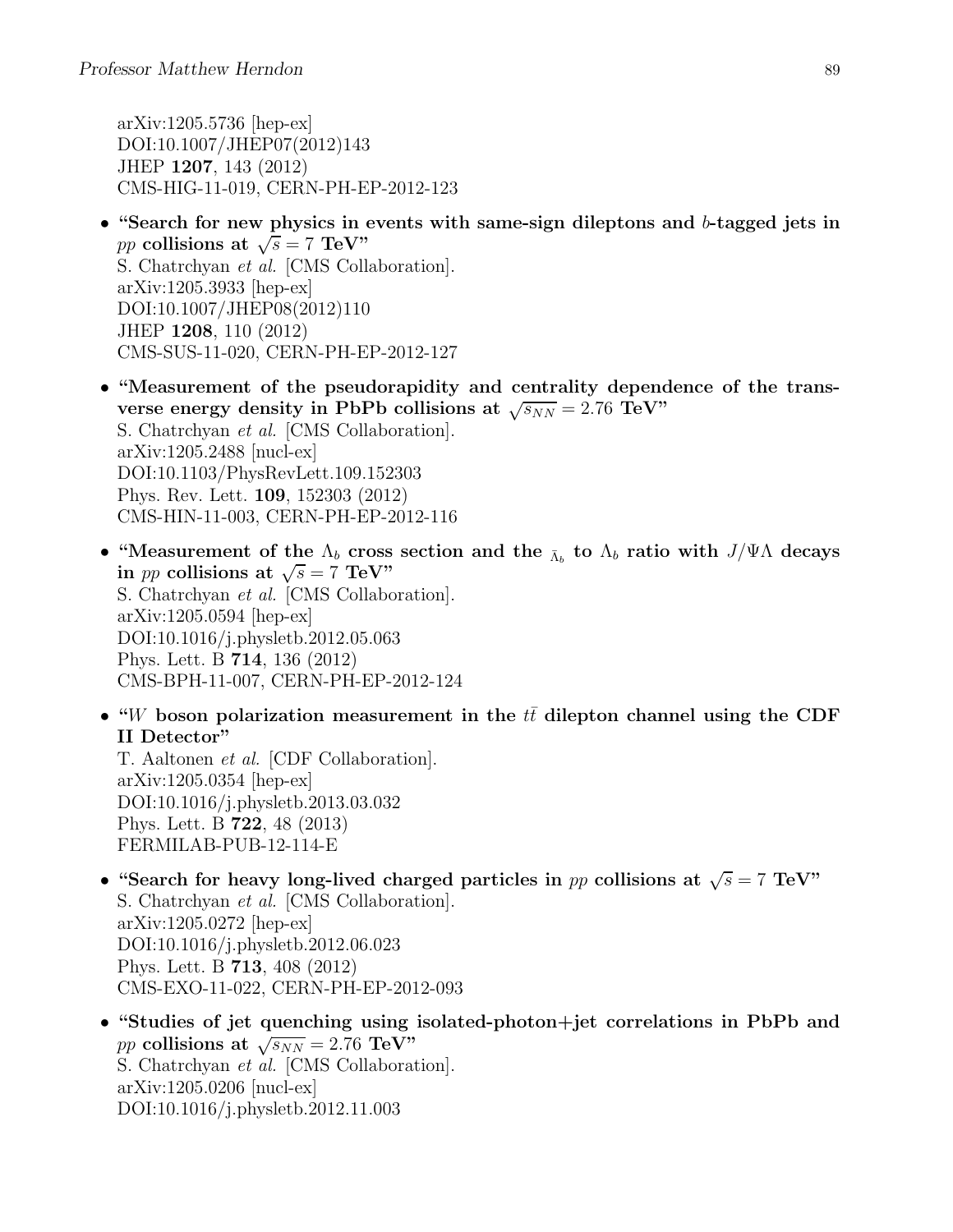Phys. Lett. B 718, 773 (2013) CMS-HIN-11-010, CERN-PH-EP-2012-089

- "Observation of a new Xi(b) baryon" S. Chatrchyan et al. [CMS Collaboration]. arXiv:1204.5955 [hep-ex] DOI:10.1103/PhysRevLett.108.252002 Phys. Rev. Lett. 108, 252002 (2012) CMS-BPH-12-001, CERN-PH-EP-2012-118
- "Search for anomalous production of multilepton events in  $pp$  collisions at  $\sqrt{s} = 7$ TeV"

S. Chatrchyan et al. [CMS Collaboration]. arXiv:1204.5341 [hep-ex] DOI:10.1007/JHEP06(2012)169 JHEP 1206, 169 (2012) CMS-SUS-11-013, CERN-PH-EP-2012-110

- "Search for leptonic decays of W ' bosons in pp collisions at  $\sqrt{s} = 7$  TeV" S. Chatrchyan et al. [CMS Collaboration]. arXiv:1204.4764 [hep-ex] DOI:10.1007/JHEP08(2012)023 JHEP 1208, 023 (2012) CMS-EXO-11-024, CERN-PH-EP-2012-103
- "Search for physics beyond the standard model in events with a  $Z$  boson, jets, and missing transverse energy in pp collisions at  $\sqrt{s} = 7$  TeV" S. Chatrchyan et al. [CMS Collaboration]. arXiv:1204.3774 [hep-ex] DOI:10.1016/j.physletb.2012.08.026 Phys. Lett. B 716, 260 (2012) CMS-SUS-11-021, CERN-PH-EP-2012-029
- "Shape, Transverse Size, and Charged Hadron Multiplicity of Jets in pp Collisions at 7 TeV" S. Chatrchyan et al. [CMS Collaboration]. arXiv:1204.3170 [hep-ex] DOI:10.1007/JHEP06(2012)160 JHEP 1206, 160 (2012) CMS-QCD-10-029, CERN-PH-EP-2012-079
- "Measurement of the mass difference between top and antitop quarks" S. Chatrchyan et al. [CMS Collaboration]. arXiv:1204.2807 [hep-ex] DOI:10.1007/JHEP06(2012)109 JHEP 1206, 109 (2012) CMS-TOP-11-019, CERN-PH-EP-2012-104
- "Search for Anomalous  $t\bar{t}$  Production in the Highly-Boosted All-Hadronic Final State"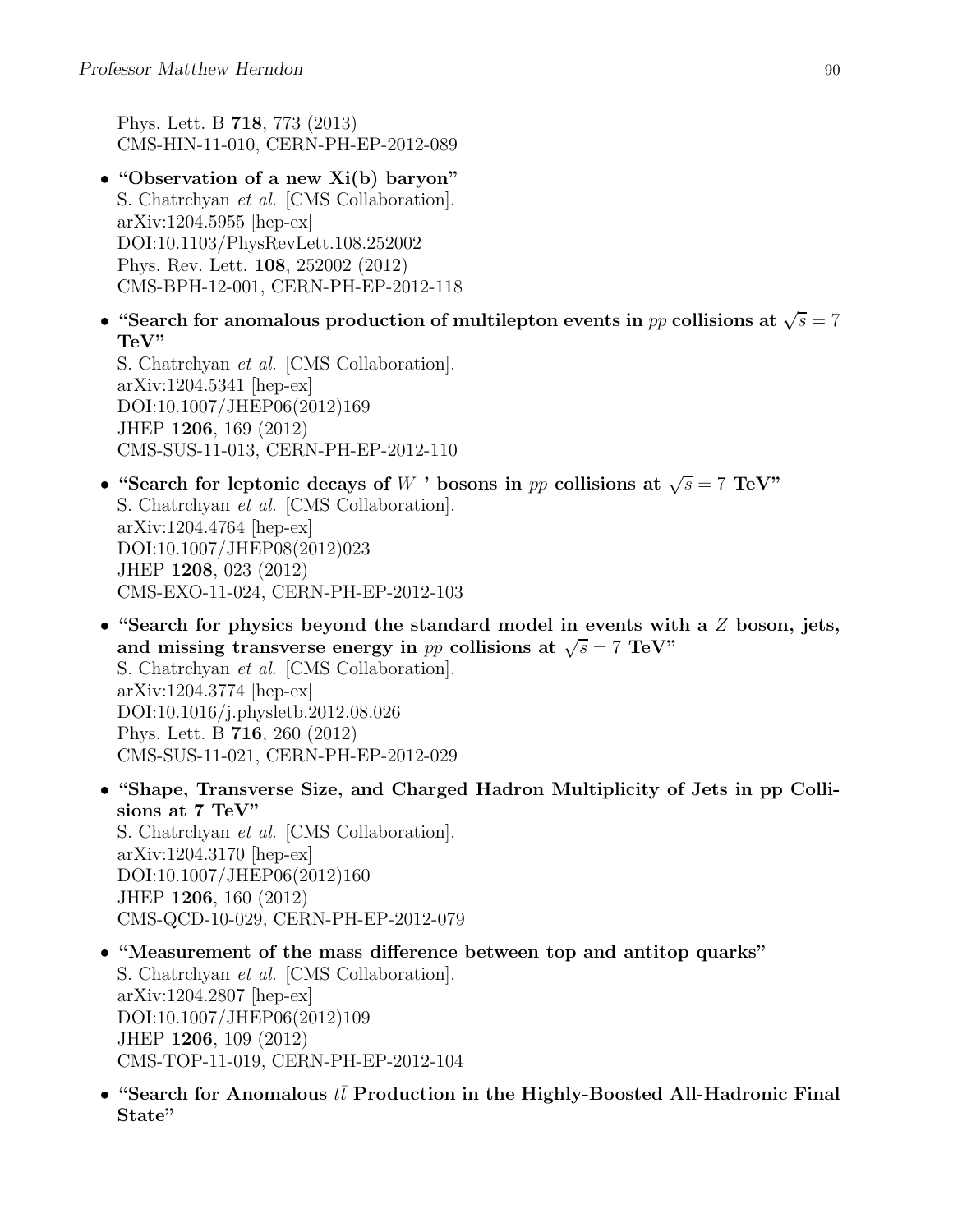S. Chatrchyan et al. [CMS Collaboration]. arXiv:1204.2488 [hep-ex] DOI:10.1007/JHEP09(2012)029, 10.1007/JHEP03(2014)132 JHEP 1209, 029 (2012), Erratum: [JHEP 1403, 132 (2014)] CMS-EXO-11-006, CERN-PH-EP-2012-077

- "Azimuthal anisotropy of charged particles at high transverse momenta in PbPb collisions at  $\sqrt{s_{NN}} = 2.76 \text{ TeV}$ " S. Chatrchyan et al. [CMS Collaboration]. arXiv:1204.1850 [nucl-ex] DOI:10.1103/PhysRevLett.109.022301 Phys. Rev. Lett. 109, 022301 (2012) CMS-HIN-11-012, CERN-PH-EP-2012-096
- "Measurement of the  $Z/\gamma^*+b$ -jet cross section in pp collisions at  $\sqrt{s} = 7$  TeV" S. Chatrchyan et al. [CMS Collaboration]. arXiv:1204.1643 [hep-ex] DOI:10.1007/JHEP06(2012)126 JHEP 1206, 126 (2012) CMS-EWK-11-012, CERN-PH-EP-2012-049
- "Measurement of the elliptic anisotropy of charged particles produced in PbPb collisions at  $\sqrt{s}_{NN}$ =2.76 TeV" S. Chatrchyan et al. [CMS Collaboration]. arXiv:1204.1409 [nucl-ex] DOI:10.1103/PhysRevC.87.014902 Phys. Rev. C 87, no. 1, 014902 (2013) CMS-HIN-10-002, CERN-PH-EP-2012-095
- "Measurement of the underlying event in the Drell-Yan process in proton-proton collisions at  $\sqrt{s} = 7 \text{ TeV}$ " S. Chatrchyan et al. [CMS Collaboration]. arXiv:1204.1411 [hep-ex] DOI:10.1140/epjc/s10052-012-2080-4 Eur. Phys. J. C 72, 2080 (2012) CMS-QCD-11-012, CERN-PH-EP-2012-085
- "Search for heavy bottom-like quarks in 4.9 inverse femtobarns of  $pp$  collisions at  $\sqrt{s} = 7 \text{ TeV}$ " S. Chatrchyan et al. [CMS Collaboration]. arXiv:1204.1088 [hep-ex]

DOI:10.1007/JHEP05(2012)123 JHEP 1205, 123 (2012) CMS-EXO-11-036, CERN-PH-EP-2012-100

## • "Lambda - Nucleon Interaction Potentials" J. R. James and B. Ram. DOI:10.1016/0375-9474(70)90588-9 Nucl. Phys. A 140, 688 (1970).

PRINT-69-1265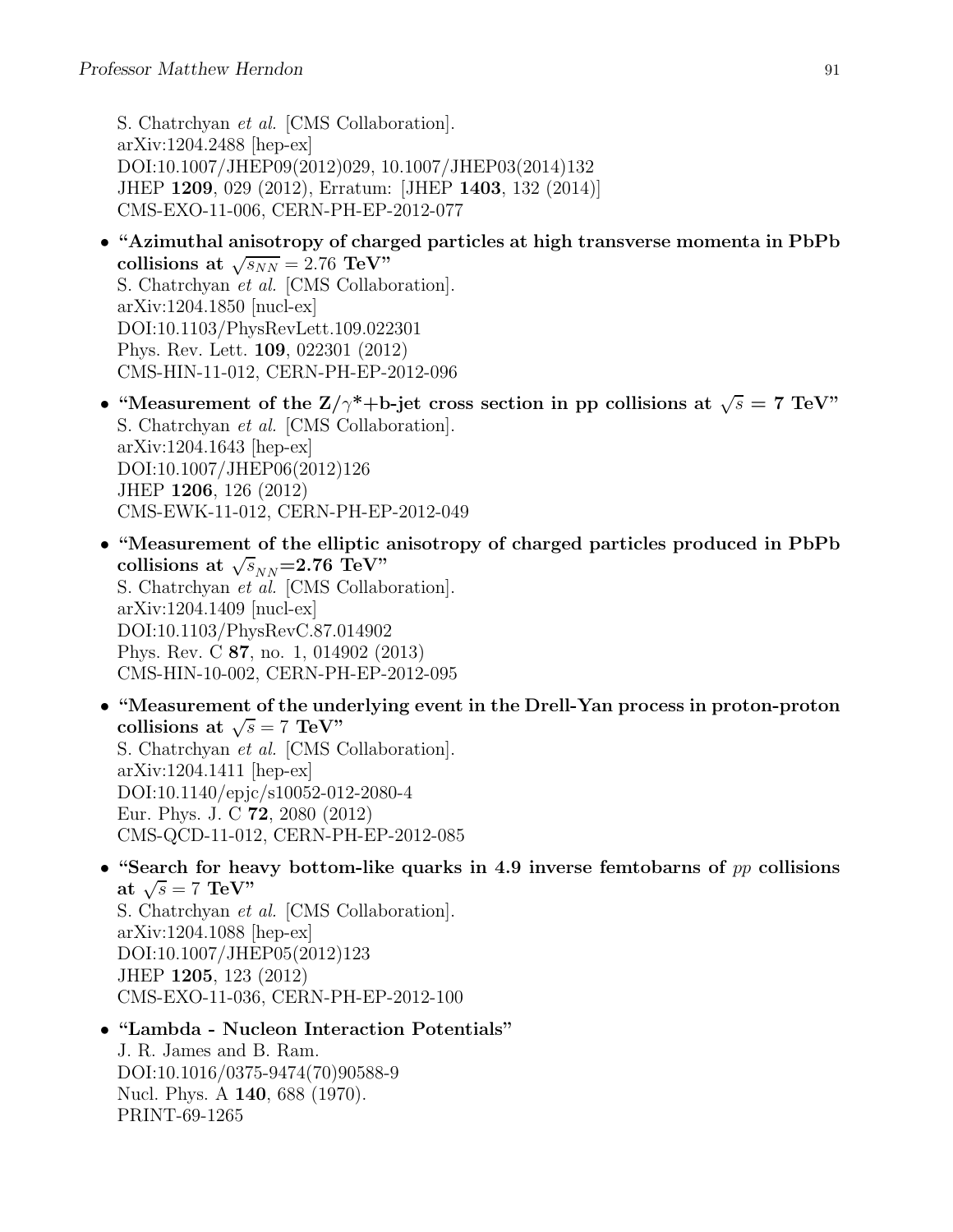- "Search for Dark Matter and Large Extra Dimensions in pp Collisions Yielding a Photon and Missing Transverse Energy" S. Chatrchyan et al. [CMS Collaboration]. arXiv:1204.0821 [hep-ex] DOI:10.1103/PhysRevLett.108.261803 Phys. Rev. Lett. 108, 261803 (2012) CMS-EXO-11-096, CERN-PH-EP-2012-084
- "Ratios of dijet production cross sections as a function of the absolute difference in rapidity between jets in proton-proton collisions at  $\sqrt{s} = 7$  TeV" S. Chatrchyan et al. [CMS Collaboration]. arXiv:1204.0696 [hep-ex] DOI:10.1140/epjc/s10052-012-2216-6 Eur. Phys. J. C 72, 2216 (2012) CMS-FWD-10-014, CERN-PH-EP-2012-088
- "Measurement of  $B^0_s \to D_s^{(*)+} D_s^{(*)-}$  Branching Ratios" T. Aaltonen et al. [CDF Collaboration]. arXiv:1204.0536 [hep-ex] DOI:10.1103/PhysRevLett.108.201801 Phys. Rev. Lett. 108, 201801 (2012) FERMILAB-PUB-12-091-E
- "Measurement of the top quark pair production cross section in  $pp$  collisions at  $\sqrt{s}$  = 7 TeV in dilepton final states containing a  $\tau$ " S. Chatrchyan et al. [CMS Collaboration]. arXiv:1203.6810 [hep-ex] DOI:10.1103/PhysRevD.85.112007 Phys. Rev. D 85, 112007 (2012) CMS-TOP-11-006, CERN-PH-EP-2012-078
- "Search for the standard model Higgs boson produced in association with a  $Z$ Boson in 7.9 fb(-1) of p anti-p collisions at  $\sqrt{s} = 1.96$  TeV using the CDF II detector"

T. Aaltonen et al. [CDF Collaboration]. arXiv:1203.5815 [hep-ex] DOI:10.1016/j.physletb.2012.07.045 Phys. Lett. B 715, 98 (2012) FERMILAB-PUB-12-081-E

- "Search for heavy, top-like quark pair production in the dilepton final state in pp collisions at  $\sqrt{s} = 7$  TeV" S. Chatrchyan et al. [CMS Collaboration]. arXiv:1203.5410 [hep-ex] DOI:10.1016/j.physletb.2012.07.059 Phys. Lett. B 716, 103 (2012) CMS-EXO-11-050, CERN-PH-EP-2012-081
- "Search for Scalar Top Quark Production in  $p\bar{p}$  Collisions at  $\sqrt{s} = 1.96$  TeV" T. Aaltonen et al. [CDF Collaboration].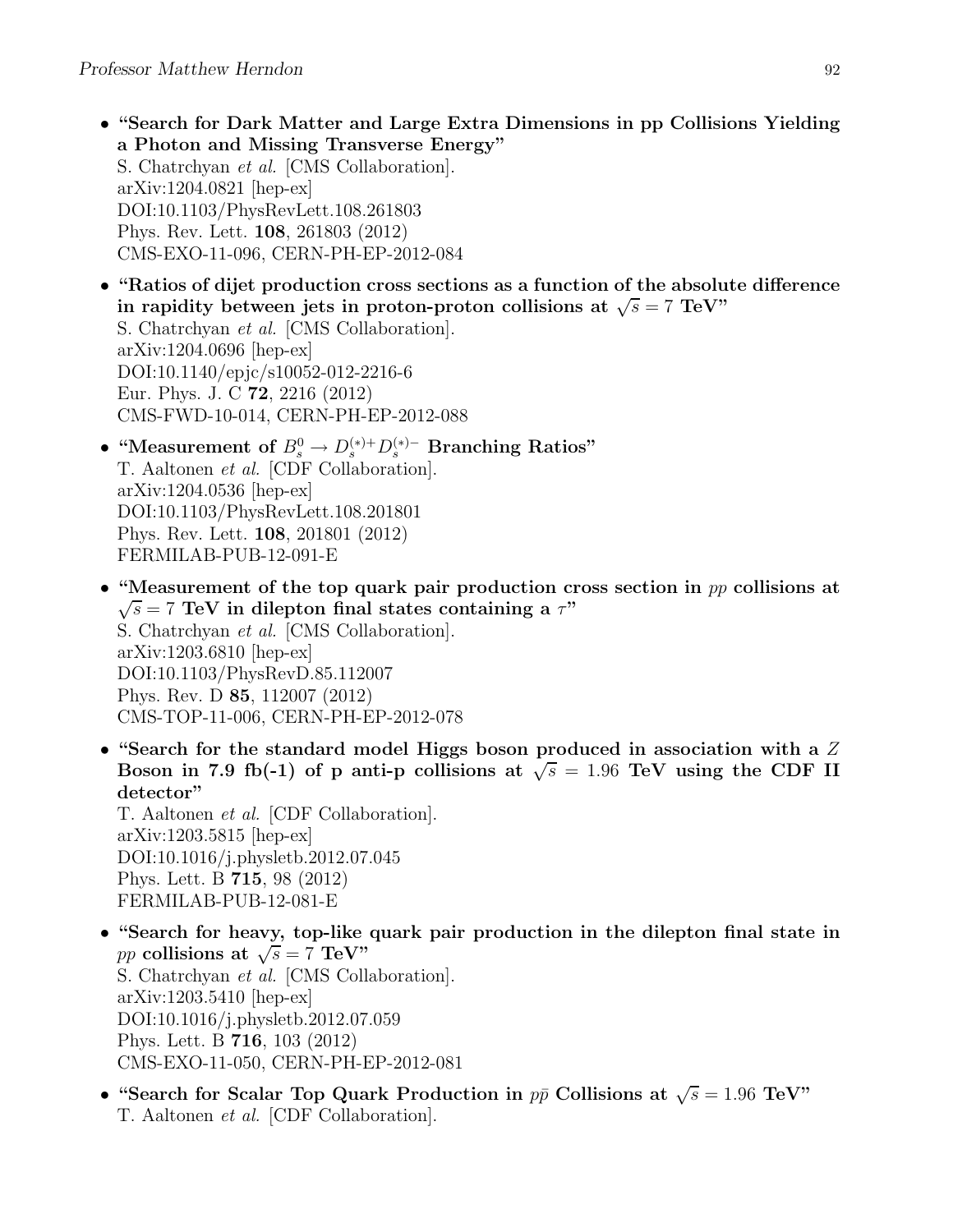arXiv:1203.4171 [hep-ex] DOI:10.1007/JHEP10(2012)158 JHEP 1210, 158 (2012) FERMILAB-PUB-12-075-E

- "Search for  $B_s^0 \to \mu^+\mu^-$  and  $B^0 \to \mu^+\mu^-$  decays" S. Chatrchyan et al. [CMS Collaboration]. arXiv:1203.3976 [hep-ex] DOI:10.1007/JHEP04(2012)033 JHEP 1204, 033 (2012) CMS-BPH-11-020, CERN-PH-EP-2012-086
- "Search for a heavy particle decaying to a top quark and a light quark in  $p\bar{p}$ collisions at  $\sqrt{s} = 1.96 \text{ TeV}$ " T. Aaltonen et al. [CDF Collaboration]. arXiv:1203.3894 [hep-ex] DOI:10.1103/PhysRevLett.108.211805 Phys. Rev. Lett. 108, 211805 (2012) FERMILAB-PUB-12-083-E
- "Measurement of the cross section for production of  $bb^-$  bar X, decaying to muons in *pp* collisions at  $\sqrt{s} = 7$  TeV" S. Chatrchyan et al. [CMS Collaboration]. arXiv:1203.3458 [hep-ex] DOI:10.1007/JHEP06(2012)110 JHEP 1206, 110 (2012) CMS-BPH-10-015, CERN-PH-EP-2012-057
- "A Search for dark matter in events with one jet and missing transverse energy in  $p\bar{p}$  collisions at  $\sqrt{s} = 1.96$  TeV" T. Aaltonen et al. [CDF Collaboration]. arXiv:1203.0742 [hep-ex] DOI:10.1103/PhysRevLett.108.211804 Phys. Rev. Lett. 108, 211804 (2012) SLAC-PUB-15067, FERMILAB-PUB-12-060-E
- "Precise measurement of the W-boson mass with the CDF II detector" T. Aaltonen et al. [CDF Collaboration]. arXiv:1203.0275 [hep-ex] DOI:10.1103/PhysRevLett.108.151803 Phys. Rev. Lett. 108, 151803 (2012) FERMILAB-PUB-12-061-E
- "Measurement of the WZ Cross Section and Triple Gauge Couplings in  $p\bar{p}$  Collisions at  $\sqrt{s} = 1.96 \text{ TeV}$ " T. Aaltonen et al. [CDF Collaboration]. arXiv:1202.6629 [hep-ex] DOI:10.1103/PhysRevD.86.031104 Phys. Rev. D 86, 031104 (2012) FERMILAB-PUB-12-054-E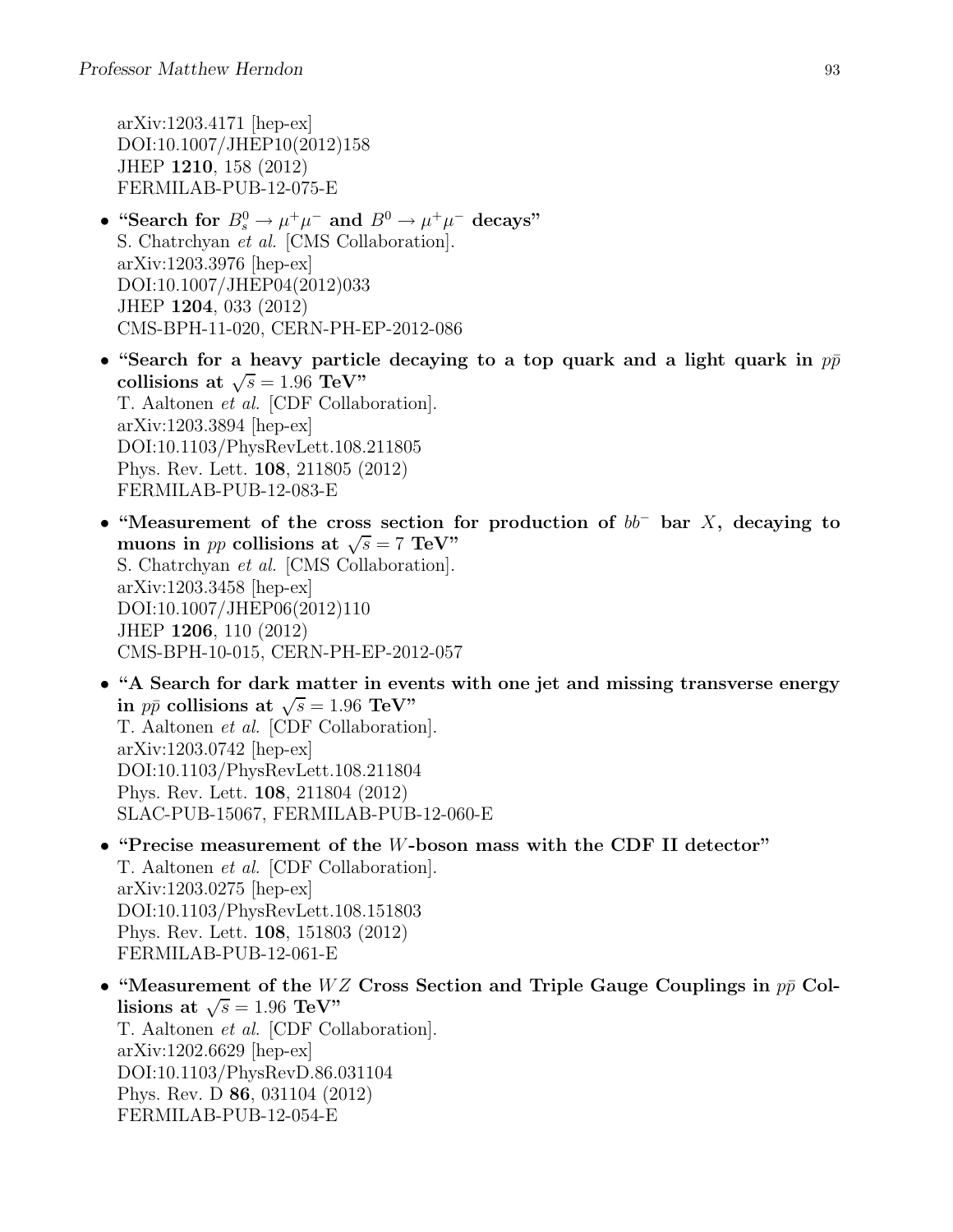- "Search for microscopic black holes in pp collisions at  $\sqrt{s} = 7$  TeV" S. Chatrchyan et al. [CMS Collaboration]. arXiv:1202.6396 [hep-ex] DOI:10.1007/JHEP04(2012)061 JHEP 1204, 061 (2012) CMS-EXO-11-071, CERN-PH-EP-2012-045
- "Search for a dark matter candidate produced in association with a single top quark in  $p\bar{p}$  collisions at  $\sqrt{s} = 1.96 \text{ TeV}$ " T. Aaltonen et al. [CDF Collaboration]. arXiv:1202.5653 [hep-ex] DOI:10.1103/PhysRevLett.108.201802 Phys. Rev. Lett. 108, 201802 (2012) FERMILAB-PUB-12-053-E
- "Search for quark compositeness in dijet angular distributions from  $pp$  collisions at  $\sqrt{s} = 7 \text{ TeV}$ " S. Chatrchyan et al. [CMS Collaboration]. arXiv:1202.5535 [hep-ex] DOI:10.1007/JHEP05(2012)055 JHEP 1205, 055 (2012) CMS-EXO-11-017, CERN-PH-EP-2012-044
- "Combination of CDF and D0 measurements of the W boson helicity in top quark decays"

T. Aaltonen et al. [CDF and D0 Collaborations]. arXiv:1202.5272 [hep-ex] DOI:10.1103/PhysRevD.85.071106 Phys. Rev. D 85, 071106 (2012) SLAC-PUB-14955, FERMILAB-PUB-12-043-E

• "Jet momentum dependence of jet quenching in PbPb collisions at  $\sqrt{s_{NN}} = 2.76$ TeV"

S. Chatrchyan et al. [CMS Collaboration]. arXiv:1202.5022 [nucl-ex] DOI:10.1016/j.physletb.2012.04.058 Phys. Lett. B 712, 176 (2012) CMS-HIN-11-013, CERN-PH-EP-2012-042

- "Inclusive b-jet production in pp collisions at  $\sqrt{s} = 7$  TeV" S. Chatrchyan et al. [CMS Collaboration]. arXiv:1202.4617 [hep-ex] DOI:10.1007/JHEP04(2012)084 JHEP 1204, 084 (2012) CMS-BPH-11-022, CERN-PH-EP-2012-036
- "Search for the standard model Higgs boson decaying to bottom quarks in  $pp$ collisions at  $\sqrt{s} = 7 \text{ TeV}$ "

S. Chatrchyan et al. [CMS Collaboration].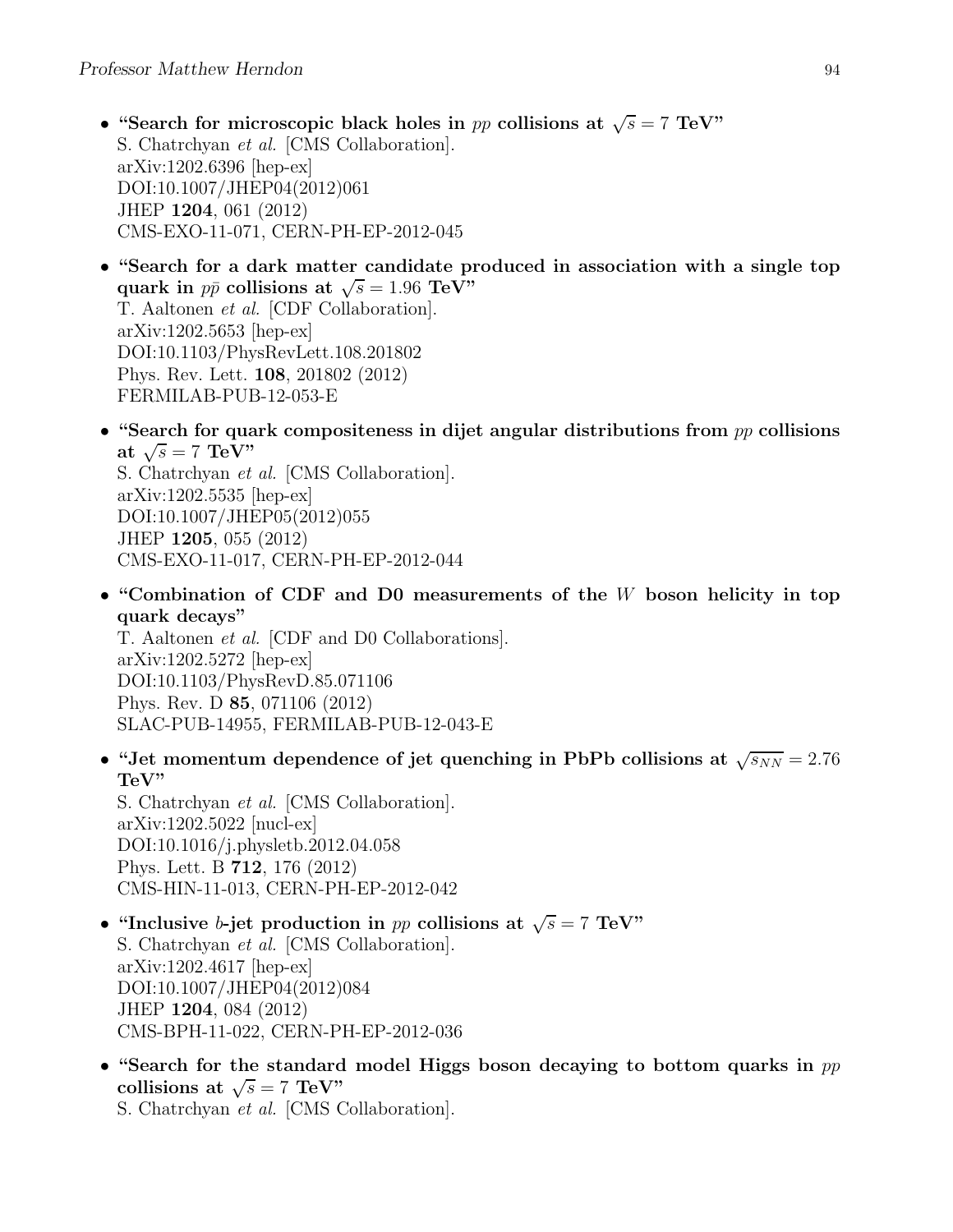arXiv:1202.4195 [hep-ex] DOI:10.1016/j.physletb.2012.02.085 Phys. Lett. B 710, 284 (2012) CMS-HIG-11-031, CERN-PH-EP-2012-040

• "Search for neutral Higgs bosons decaying to tau pairs in pp collisions at  $\sqrt{s} = 7$ TeV"

S. Chatrchyan et al. [CMS Collaboration]. arXiv:1202.4083 [hep-ex] DOI:10.1016/j.physletb.2012.05.028 Phys. Lett. B 713, 68 (2012) CMS-HIG-11-029, CERN-PH-EP-2012-034

- "Search for large extra dimensions in dimuon and dielectron events in pp collisions at  $\sqrt{s} = 7 \text{ TeV}$ " S. Chatrchyan et al. [CMS Collaboration]. arXiv:1202.3827 [hep-ex] DOI:10.1016/j.physletb.2012.03.029 Phys. Lett. B 711, 15 (2012) CMS-EXO-11-087, CERN-PH-EP-2012-037
- "Search for the standard model Higgs boson in the H to  $ZZ$  to 2  $\ell 2\nu$  channel in pp collisions at  $\sqrt{s} = 7$  TeV" S. Chatrchyan et al. [CMS Collaboration]. arXiv:1202.3478 [hep-ex] DOI:10.1007/JHEP03(2012)040 JHEP 1203, 040 (2012) CMS-HIG-11-026, CERN-PH-EP-2012-033
- "Search for the standard model Higgs boson in the H to  $ZZ$  to  $\ell\ell\tau\tau$  decay channel in *pp* collisions at  $\sqrt{s} = 7$  TeV" S. Chatrchyan et al. [CMS Collaboration]. arXiv:1202.3617 [hep-ex] DOI:10.1007/JHEP03(2012)081 JHEP 1203, 081 (2012) CMS-HIG-11-028, CERN-PH-EP-2012-038
- "Study of high-pT charged particle suppression in PbPb compared to  $pp$  collisions at  $\sqrt{s_{NN}} = 2.76 \text{ TeV}$ " S. Chatrchyan et al. [CMS Collaboration]. arXiv:1202.2554 [nucl-ex] DOI:10.1140/epjc/s10052-012-1945-x Eur. Phys. J. C 72, 1945 (2012) CMS-HIN-10-005, CERN-PH-EP-2012-043
- "Search for the standard model Higgs boson in the decay channel  $H$  to  $ZZ$  to  $4$ leptons in *pp* collisions at  $\sqrt{s} = 7$  TeV" S. Chatrchyan et al. [CMS Collaboration]. arXiv:1202.1997 [hep-ex]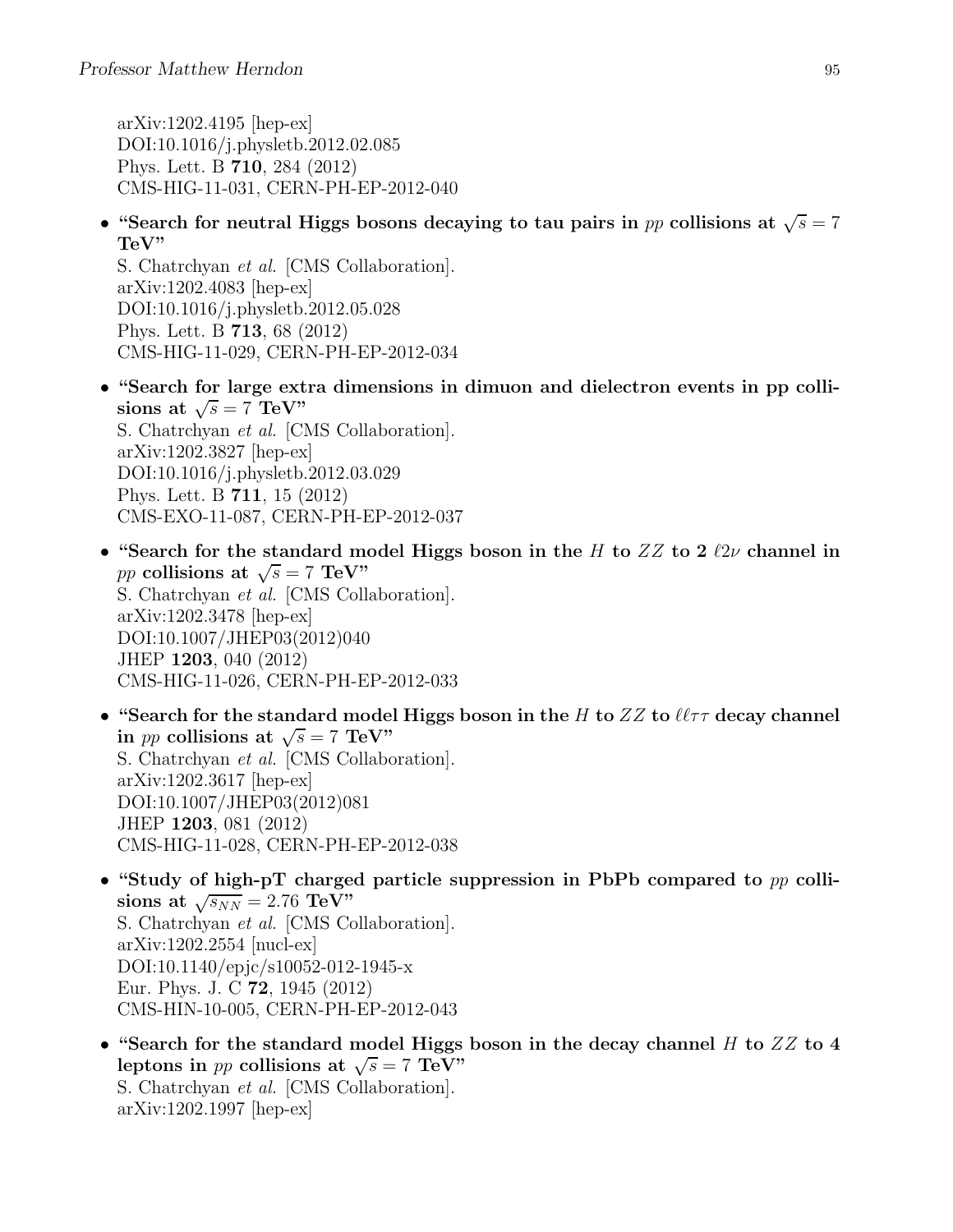DOI:10.1103/PhysRevLett.108.111804 Phys. Rev. Lett. 108, 111804 (2012) CMS-HIG-11-025, CERN-PH-EP-2012-025

- "Search for the standard model Higgs boson decaying to  $W^+W$  in the fully leptonic final state in pp collisions at  $\sqrt{s} = 7$  TeV" S. Chatrchyan et al. [CMS Collaboration]. arXiv:1202.1489 [hep-ex] DOI:10.1016/j.physletb.2012.02.076 Phys. Lett. B 710, 91 (2012) CMS-HIG-11-024, CERN-PH-EP-2012-018
- "Combined results of searches for the standard model Higgs boson in  $pp$  collisions at  $\sqrt{s} = 7 \text{ TeV}$ " S. Chatrchyan et al. [CMS Collaboration]. arXiv:1202.1488 [hep-ex] DOI:10.1016/j.physletb.2012.02.064 Phys. Lett. B 710, 26 (2012) CMS-HIG-11-032, CERN-PH-EP-2012-023
- "Search for the standard model Higgs boson decaying into two photons in  $pp$ collisions at  $\sqrt{s} = 7 \text{ TeV}$ " S. Chatrchyan et al. [CMS Collaboration]. arXiv:1202.1487 [hep-ex] DOI:10.1016/j.physletb.2012.03.003 Phys. Lett. B 710, 403 (2012) CMS-HIG-11-033, CERN-PH-EP-2012-024
- "Search for a Higgs boson in the decay channel H to  $ZZ(*)$  to q qbar  $\ell^-$  l+ in pp collisions at  $\sqrt{s}$  = 7 TeV" S. Chatrchyan et al. [CMS Collaboration]. arXiv:1202.1416 [hep-ex] DOI:10.1007/JHEP04(2012)036 JHEP 1204, 036 (2012) CMS-HIG-11-027, CERN-PH-EP-2012-028
- "Search for anomalous production of multiple leptons in association with  $W$  and Z bosons at CDF"

T. Aaltonen et al. [CDF Collaboration]. arXiv:1202.1260 [hep-ex] DOI:10.1103/PhysRevD.85.092001 Phys. Rev. D 85, 092001 (2012) FERMILAB-PUB-12-030-E

• "Measurement of the inclusive production cross sections for forward jets and for dijet events with one forward and one central jet in pp collisions at  $\sqrt{s} = 7$ TeV"

S. Chatrchyan et al. [CMS Collaboration]. arXiv:1202.0704 [hep-ex]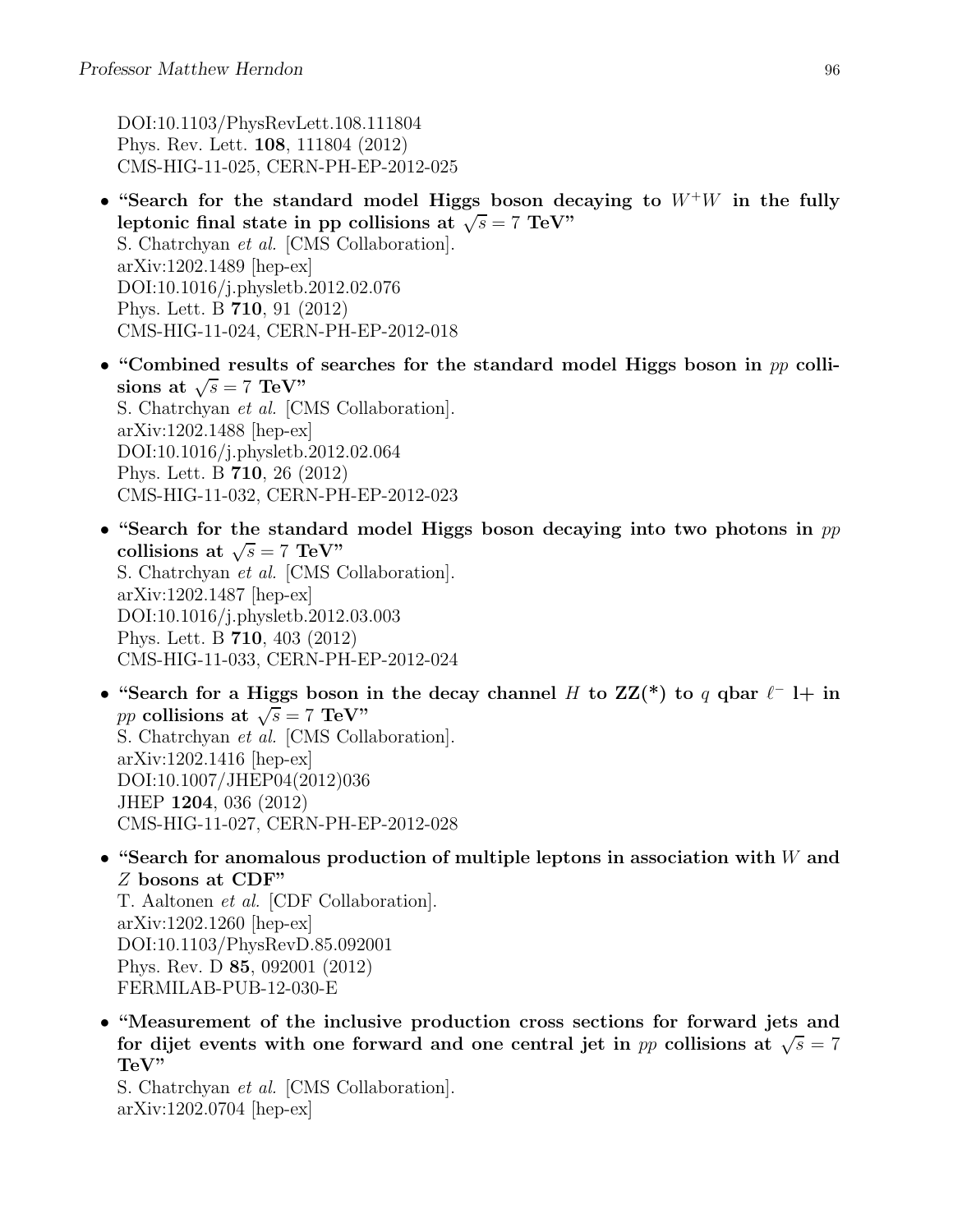DOI:10.1007/JHEP06(2012)036 JHEP 1206, 036 (2012) CMS-FWD-11-002, CERN-PH-EP-2011-179

- "Suppression of non-prompt  $J/\psi$ , prompt  $J/\psi$ , and Y(1S) in PbPb collisions at  $\sqrt{s_{NN}}$  = 2.76 TeV" S. Chatrchyan et al. [CMS Collaboration]. arXiv:1201.5069 [nucl-ex] DOI:10.1007/JHEP05(2012)063 JHEP 1205, 063 (2012) CMS-HIN-10-006, CERN-PH-EP-2011-170
- "Search for a low mass Standard Model Higgs boson in the  $\tau \tau$  decay channel in  $p\bar{p}$  collisions at  $\sqrt{s} = 1.96 \text{ TeV}$ " T. Aaltonen et al. [CDF Collaboration]. arXiv:1201.4880 [hep-ex] DOI:10.1103/PhysRevLett.108.181804 Phys. Rev. Lett. 108, 181804 (2012) FERMILAB-PUB-12-017-E, PUB-12-017-E
- "Higgs boson searches at the Tevatron" M. Herndon. DOI:10.1146/annurev-nucl-102010-130237 Ann. Rev. Nucl. Part. Sci. 61, 379 (2011).
- "Centrality dependence of dihadron correlations and azimuthal anisotropy harmonics in PbPb collisions at  $\sqrt{s_{NN}} = 2.76 \text{ TeV}$ " S. Chatrchyan et al. [CMS Collaboration]. arXiv:1201.3158 [nucl-ex] DOI:10.1140/epjc/s10052-012-2012-3 Eur. Phys. J. C 72, 2012 (2012) CMS-HIN-11-006, CERN-PH-EP-2011-222
- "Measurement of isolated photon production in pp and PbPb collisions at  $\sqrt{s_{NN}}$  = 2.76 TeV" S. Chatrchyan et al. [CMS Collaboration]. arXiv:1201.3093 [nucl-ex] DOI:10.1016/j.physletb.2012.02.077

Phys. Lett. B 710, 256 (2012) CMS-HIN-11-002, CERN-PH-EP-2011-221

• "Measurement of the charge asymmetry in top-quark pair production in protonproton collisions at  $\sqrt{s} = 7 \text{ TeV}$ " S. Chatrchyan et al. [CMS Collaboration]. arXiv:1112.5100 [hep-ex] DOI:10.1016/j.physletb.2012.01.078 Phys. Lett. B 709, 28 (2012) CERN-PH-EP-2011-217, CMS-TOP-11-014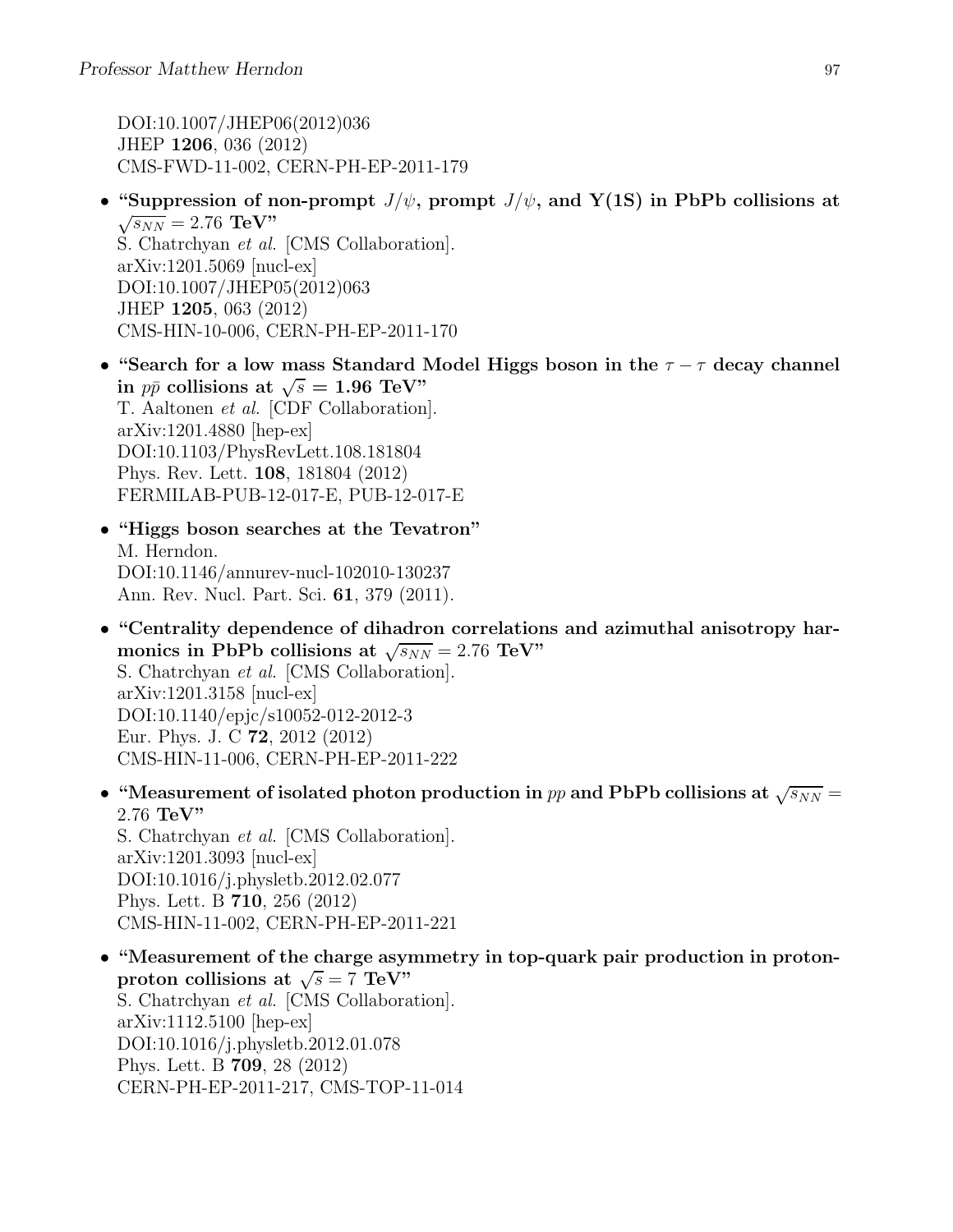- "Measurement of the Top Quark Mass in the All-Hadronic Mode at CDF" T. Aaltonen et al. [CDF Collaboration]. arXiv:1112.4891 [hep-ex] DOI:10.1016/j.physletb.2012.06.007 Phys. Lett. B 714, 24 (2012) FERMILAB-PUB-11-668-E
- "Search for Standard Model Higgs Boson Production in Association with a  $W$ Boson Using a Matrix Element Technique at CDF in  $p\bar{p}$  Collisions at  $\sqrt{s} = 1.96$ TeV"

T. Aaltonen et al. [CDF Collaboration]. arXiv:1112.4358 [hep-ex] DOI:10.1103/PhysRevD.85.072001 Phys. Rev. D 85, 072001 (2012) FERMILAB-PUB-11-664-E

- "Measurement of the branching fraction  $\mathcal{B}(\Lambda_b^0 \to \Lambda_c^+ \pi^- \pi^+ \pi^-)$  at CDF" T. Aaltonen et al. [CDF Collaboration]. arXiv:1112.3334 [hep-ex] DOI:10.1103/PhysRevD.85.032003 Phys. Rev. D 85, 032003 (2012) FERMILAB-PUB-11-658-E
- "Measurement of the masses and widths of the bottom baryons  $\Sigma_b^{+-}$  and  $\Sigma_b^{*+-}$ " T. Aaltonen et al. [CDF Collaboration]. arXiv:1112.2808 [hep-ex] DOI:10.1103/PhysRevD.85.092011 Phys. Rev. D 85, 092011 (2012) FERMILAB-PUB-11-653-E
- "Measurement of ZZ production in leptonic final states at  $\sqrt{s}$  of 1.96 TeV at CDF"

T. Aaltonen et al. [CDF Collaboration]. arXiv:1112.2978 [hep-ex] DOI:10.1103/PhysRevLett.108.101801 Phys. Rev. Lett. 108, 101801 (2012) FERMILAB-PUB-11-656-E

• "Search for Standard Model Higgs Boson Production in Association with a  $W$ Boson at CDF"

T. Aaltonen et al. [CDF Collaboration]. arXiv:1112.1930 [hep-ex] DOI:10.1103/PhysRevD.85.052002 Phys. Rev. D 85, 052002 (2012) FERMILAB-PUB-12-046-E

• "Measurement of the CP-Violating Phase  $\beta_s^{J/\psi\phi}$  in  $B_s^0 \to J/\psi\phi$  Decays with the CDF II Detector"

T. Aaltonen et al. [CDF Collaboration].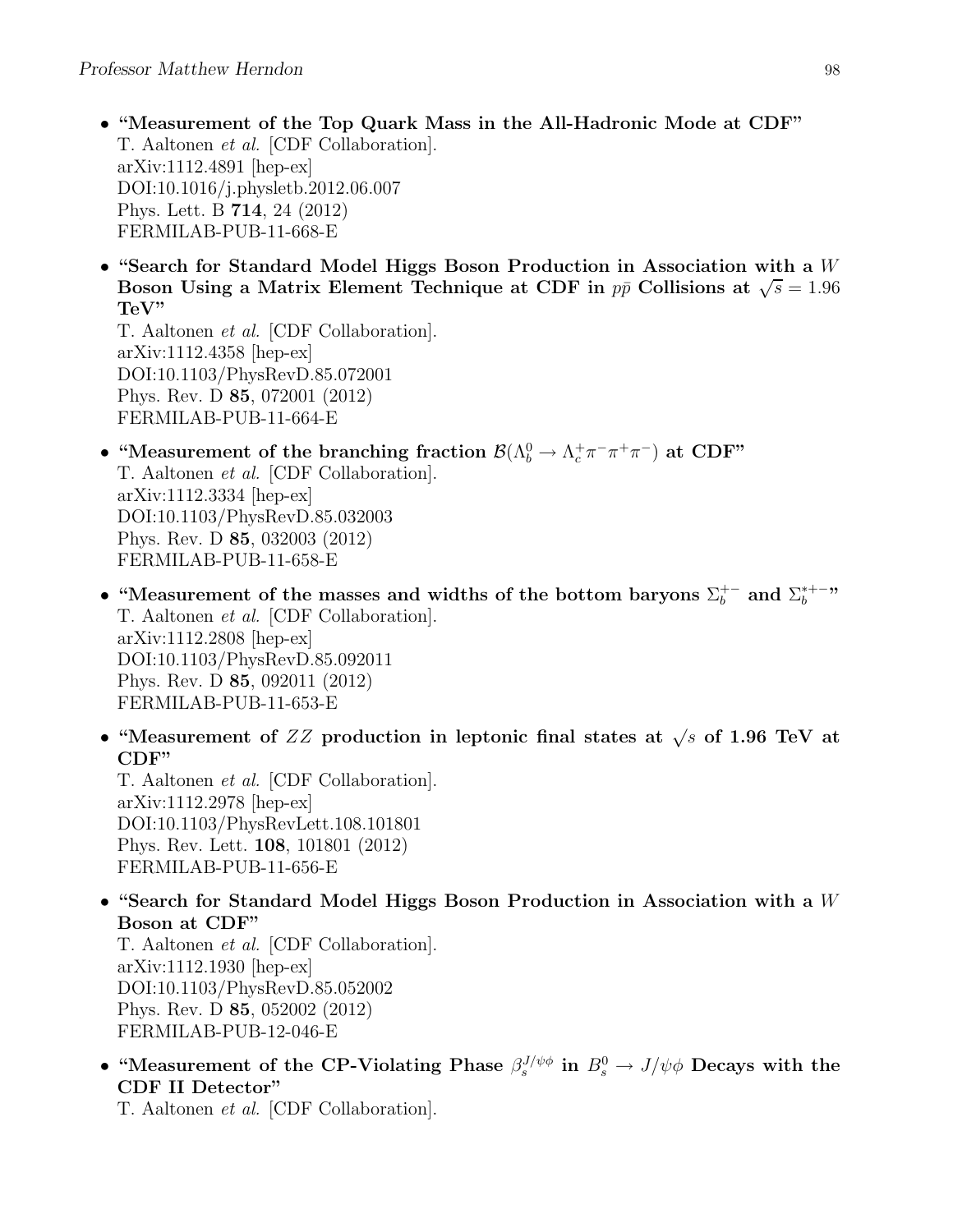arXiv:1112.1726 [hep-ex] DOI:10.1103/PhysRevD.85.072002 Phys. Rev. D 85, 072002 (2012) FERMILAB-PUB-11-646-E

- "Measurements of Angular Distributions of Muons From  $\Upsilon$  Meson Decays in  $p\bar{p}$ Collisions at  $\sqrt{s} = 1.96 \text{ TeV}$ " T. Aaltonen et al. [CDF Collaboration]. arXiv:1112.1591 [hep-ex] DOI:10.1103/PhysRevLett.108.151802 Phys. Rev. Lett. 108, 151802 (2012) FERMILAB-PUB-11-644-E
- "Search for new phenomena in events with two  $Z$  bosons and missing transverse momentum in  $p\bar{p}$  collisions at  $\sqrt{s} = 1.96 \text{ TeV}$ " T. Aaltonen et al. [CDF Collaboration]. arXiv:1112.1577 [hep-ex] DOI:10.1103/PhysRevD.85.011104 Phys. Rev. D 85, 011104 (2012) FERMILAB-PUB-11-645-E
- "Observation of Exclusive Gamma Gamma Production in  $p\bar{p}$  Collisions at  $\sqrt{s} =$ 1.96 TeV"

T. Aaltonen et al. [CDF Collaboration]. arXiv:1112.0858 [hep-ex] DOI:10.1103/PhysRevLett.108.081801 Phys. Rev. Lett. 108, 081801 (2012) FERMILAB-PUB-11-643-PPD

- "Search for signatures of extra dimensions in the diphoton mass spectrum at the Large Hadron Collider" S. Chatrchyan et al. [CMS Collaboration]. arXiv:1112.0688 [hep-ex] DOI:10.1103/PhysRevLett.108.111801 Phys. Rev. Lett. 108, 111801 (2012) CERN-PH-EP-2011-173, CMS-EXO-11-038
- "Exclusive photon-photon production of muon pairs in proton-proton collisions at  $\sqrt{s} = 7$  TeV" S. Chatrchyan et al. [CMS Collaboration]. arXiv:1111.5536 [hep-ex] DOI:10.1007/JHEP01(2012)052 JHEP 1201, 052 (2012) CERN-PH-EP-2011-187, CMS-FWD-10-005
- "Measurement of CP-violating asymmetries in  $D^0 \to \pi^+\pi^-$  and  $D^0 \to K^+K^$ decays at CDF" T. Aaltonen et al. [CDF Collaboration]. arXiv:1111.5023 [hep-ex]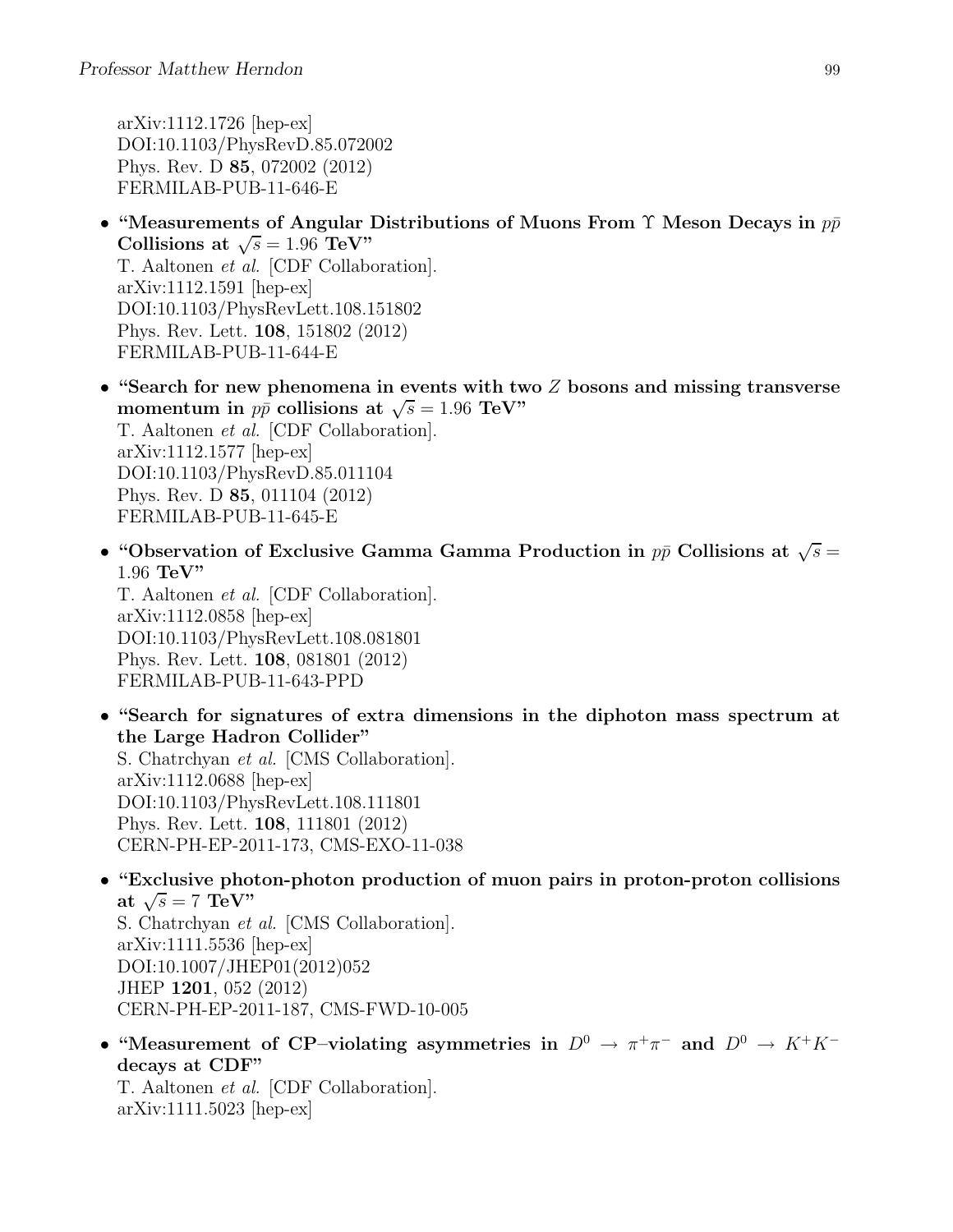DOI:10.1103/PhysRevD.85.012009 Phys. Rev. D 85, 012009 (2012) FERMILAB-PUB-11-624-PPD

• "An additional study of multi-muon events produced in  $p\bar{p}$  collisions at  $\sqrt{s} = 1.96$ TeV"

T. Aaltonen et al. [CDF Collaboration]. arXiv:1111.5242 [hep-ex] DOI:10.1016/j.physletb.2012.02.081 Phys. Lett. B 710, 278 (2012) FERMILAB-PUB-11-241-E

• "Search for high-mass resonances decaying into  $ZZ$  in pp collisions at  $\sqrt{s}$  =  $1.96$  TeV"

T. Aaltonen et al. [CDF Collaboration]. arXiv:1111.3432 [hep-ex] DOI:10.1103/PhysRevD.85.012008 Phys. Rev. D 85, 012008 (2012) FERMILAB-PUB-11-613-E, CDF-PUB-EXOTICS-PUBLIC-10603

- " $J/\psi$  and  $\psi_{2S}$  production in pp collisions at  $\sqrt{s} = 7$  TeV" S. Chatrchyan et al. [CMS Collaboration]. arXiv:1111.1557 [hep-ex] DOI:10.1007/JHEP02(2012)011 JHEP 1202, 011 (2012) CMS-BPH-10-014, CERN-PH-EP-2011-177
- "Evidence for the charmless annihilation decay mode  $B_s^0 \to \pi^+\pi^-$ " T. Aaltonen et al. [CDF Collaboration]. arXiv:1111.0485 [hep-ex] DOI:10.1103/PhysRevLett.108.211803 Phys. Rev. Lett. 108, 211803 (2012) FERMILAB-PUB-11-585-E
- "Measurement of the Production Cross Section for Pairs of Isolated Photons in pp collisions at  $\sqrt{s} = 7$  TeV" S. Chatrchyan et al. [CMS Collaboration]. arXiv:1110.6461 [hep-ex] DOI:10.1007/JHEP01(2012)133 JHEP 1201, 133 (2012) CERN-PH-EP-2011-171, CMS-QCD-10-035
- "Measurement of the Rapidity and Transverse Momentum Distributions of Z Bosons in *pp* Collisions at  $\sqrt{s} = 7$  TeV" S. Chatrchyan et al. [CMS Collaboration]. arXiv:1110.4973 [hep-ex] DOI:10.1103/PhysRevD.85.032002 Phys. Rev. D 85, 032002 (2012) CMS-EWK-10-010, CERN-PH-EP-2011-169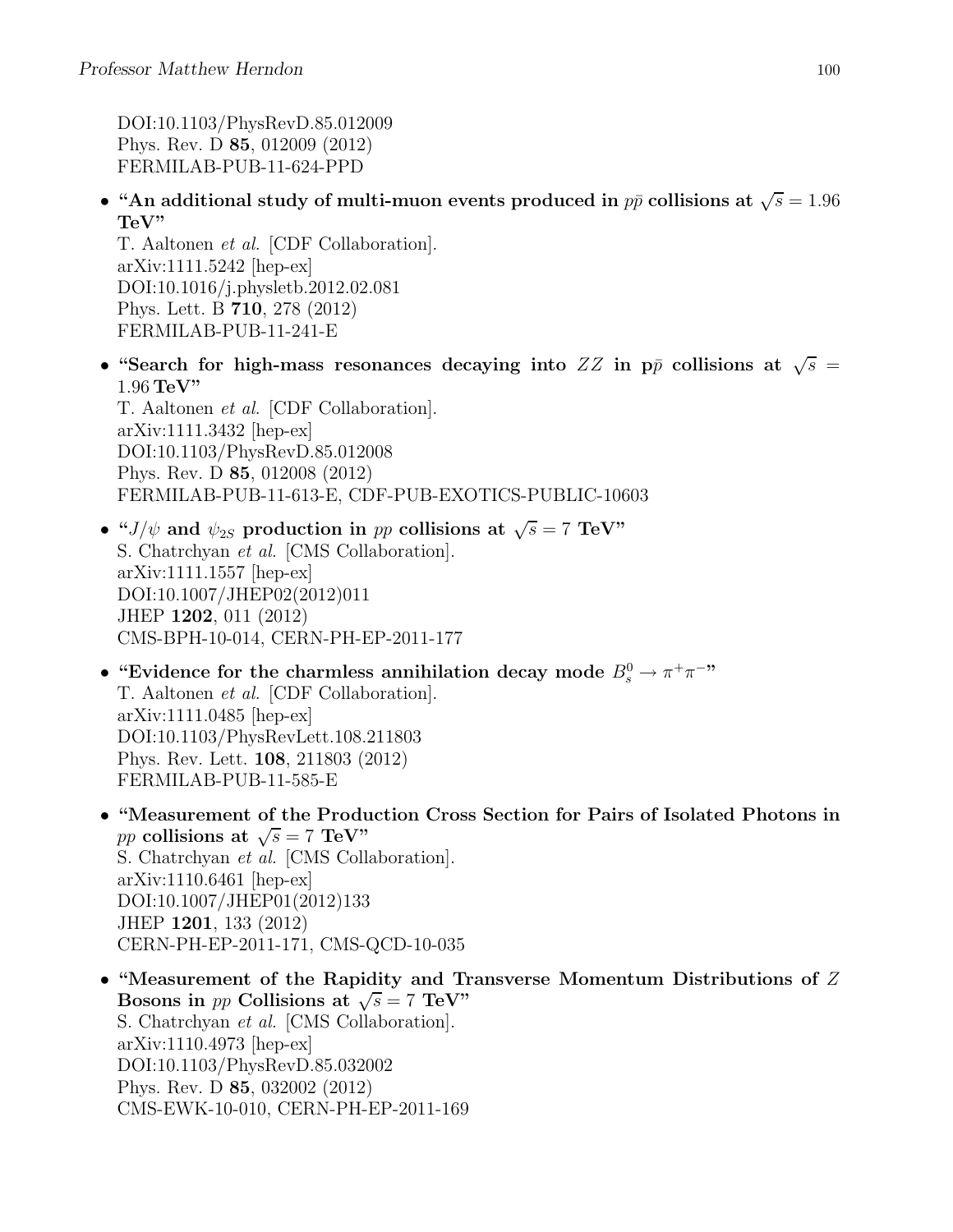JHEP 1201, 010 (2012)

CERN-PH-EP-2011-125, CMS-EWK-10-012

• "Jet Production Rates in Association with W and Z Bosons in  $pp$  Collisions at  $\sqrt{s} = 7$  TeV" S. Chatrchyan et al. [CMS Collaboration]. arXiv:1110.3226 [hep-ex] DOI:10.1007/JHEP01(2012)010

• "Measurement of the weak mixing angle with the Drell-Yan process in protonproton collisions at the LHC" S. Chatrchyan et al. [CMS Collaboration]. arXiv:1110.2682 [hep-ex] DOI:10.1103/PhysRevD.84.112002 Phys. Rev. D 84, 112002 (2011) CMS-EWK-11-003, CERN-PH-EP-2011-159

• "Measurement of energy flow at large pseudorapidities in pp collisions at  $\sqrt{s} = 0.9$ and 7 TeV"

S. Chatrchyan et al. [CMS Collaboration]. arXiv:1110.0211 [hep-ex] DOI:10.1007/JHEP11(2011)148, 10.1007/JHEP02(2012)055 JHEP 1111, 148 (2011), Erratum: [JHEP 1202, 055 (2012)] CERN-PH-EP-2011-086, CMS-FWD-10-011

- "Forward Energy Flow, Central Charged-Particle Multiplicities, and Pseudorapidity Gaps in W and Z Boson Events from pp Collisions at  $\sqrt{s} = 7$  TeV" S. Chatrchyan et al. [CMS Collaboration]. arXiv:1110.0181 [hep-ex] DOI:10.1140/epjc/s10052-011-1839-3 Eur. Phys. J. C 72, 1839 (2012) CERN-PH-EP-2011-141, CMS-FWD-10-008
- "Performance of tau-lepton reconstruction and identification in CMS" S. Chatrchyan et al. [CMS Collaboration]. arXiv:1109.6034 [physics.ins-det] DOI:10.1088/1748-0221/7/01/P01001 JINST 7, P01001 (2012) CERN-PH-EP-2011-137, CMS-TAU-11-001
- "Search for a Vector-like Quark with Charge  $2/3$  in  $t + Z$  Events from pp Collisions at  $\sqrt{s} = 7 \text{ TeV}$ " S. Chatrchyan et al. [CMS Collaboration]. arXiv:1109.4985 [hep-ex] DOI:10.1103/PhysRevLett.107.271802 Phys. Rev. Lett. 107, 271802 (2011) CERN-PH-EP-2011-139, CMS-EXO-11-005
- "Search for a Higgs Boson in the Diphoton Final State in  $p\bar{p}$  Collisions at  $\sqrt{s} =$ 1.96 TeV"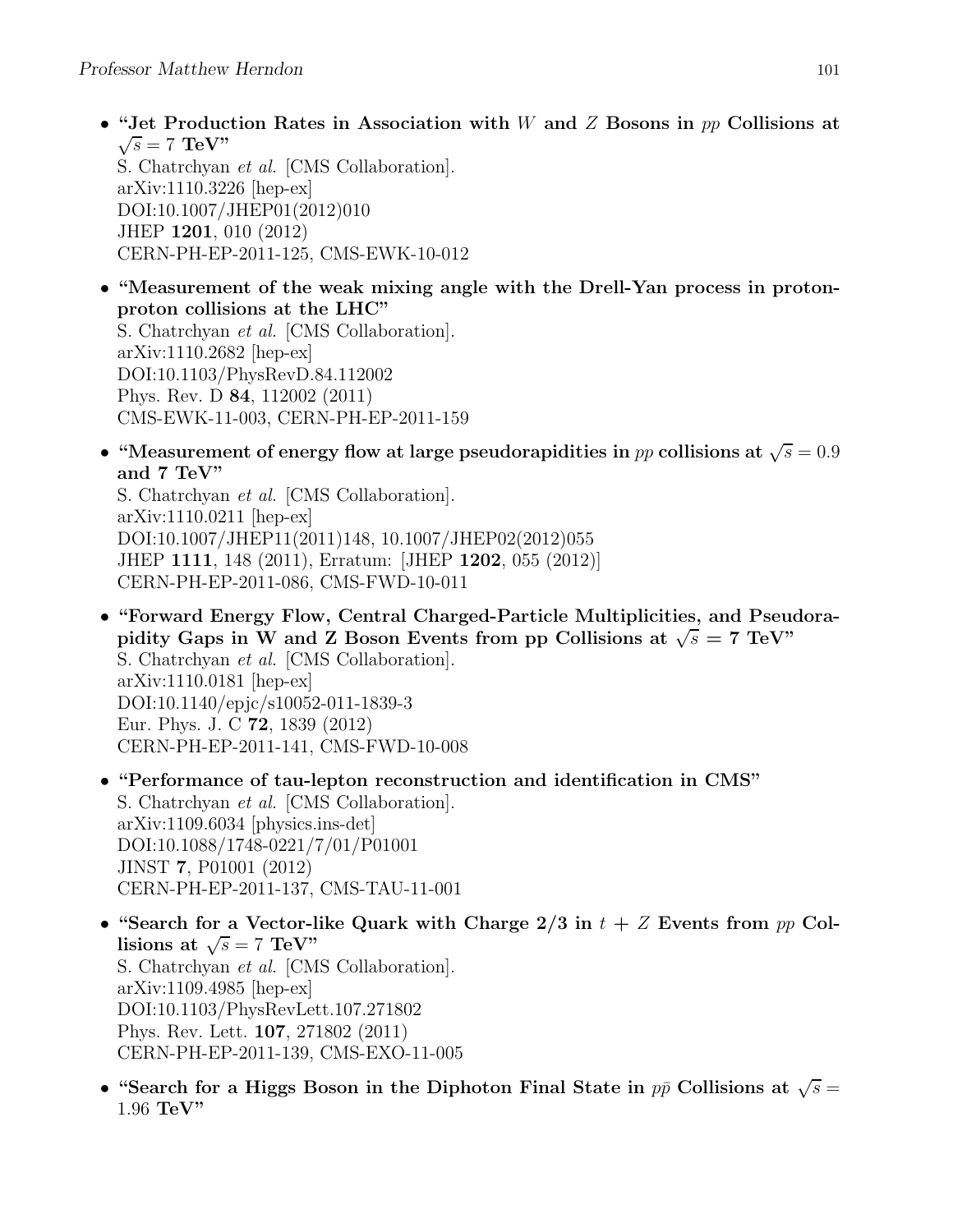T. Aaltonen et al. [CDF Collaboration]. arXiv:1109.4427 [hep-ex] DOI:10.1103/PhysRevLett.108.011801 Phys. Rev. Lett. 108, 011801 (2012) FERMILAB-PUB-11-482-E-PPD

• "Search for heavy metastable particles decaying to jet pairs in  $p\bar{p}$  collisions at  $\sqrt{s} = 1.96 \text{ TeV}$ " T. Aaltonen et al. [CDF Collaboration].

arXiv:1109.3136 [hep-ex] DOI:10.1103/PhysRevD.85.012007 Phys. Rev. D 85, 012007 (2012) FERMILAB-PUB-11-451-E-PPD, PUB-11-451-E-PPD

• "Search for Supersymmetry at the LHC in Events with Jets and Missing Transverse Energy"

S. Chatrchyan et al. [CMS Collaboration]. arXiv:1109.2352 [hep-ex] DOI:10.1103/PhysRevLett.107.221804 Phys. Rev. Lett. 107, 221804 (2011) CERN-PH-EP-2011-138, CMS-SUS-11-003

• "Top-quark mass measurement using events with missing transverse energy and jets at CDF"

T. Aaltonen et al. [CDF Collaboration]. arXiv:1109.1490 [hep-ex] DOI:10.1103/PhysRevLett.107.232002 Phys. Rev. Lett. 107, 232002 (2011) FERMILAB-PUB-11-422-E-PPD

- "Measurements of branching fraction ratios and CP-asymmetries in suppressed  $B^- \to D(\to K^+\pi^-)K^-$  and  $B^- \to D(\to K^+\pi^-)\pi^-$  decays" T. Aaltonen et al. [CDF Collaboration]. arXiv:1108.5765 [hep-ex] DOI:10.1103/PhysRevD.84.091504 Phys. Rev. D 84, 091504 (2011) FERMILAB-PUB-11-404-E-PPD
- "Search for resonant production of  $t\bar{t}$  decaying to jets in  $p\bar{p}$  collisions at  $\sqrt{s} = 1.96$ TeV"

T. Aaltonen et al. [CDF Collaboration]. arXiv:1108.4755 [hep-ex] DOI:10.1103/PhysRevD.84.072003 Phys. Rev. D 84, 072003 (2011) FERMILAB-PUB-11-397-E, CDF-PUB-TOP-CDFR-10473

• "Measurement of the tt Production Cross Section in  $pp$  Collisions at 7 TeV in Lepton  $+$  Jets Events Using b-quark Jet Identification" S. Chatrchyan et al. [CMS Collaboration].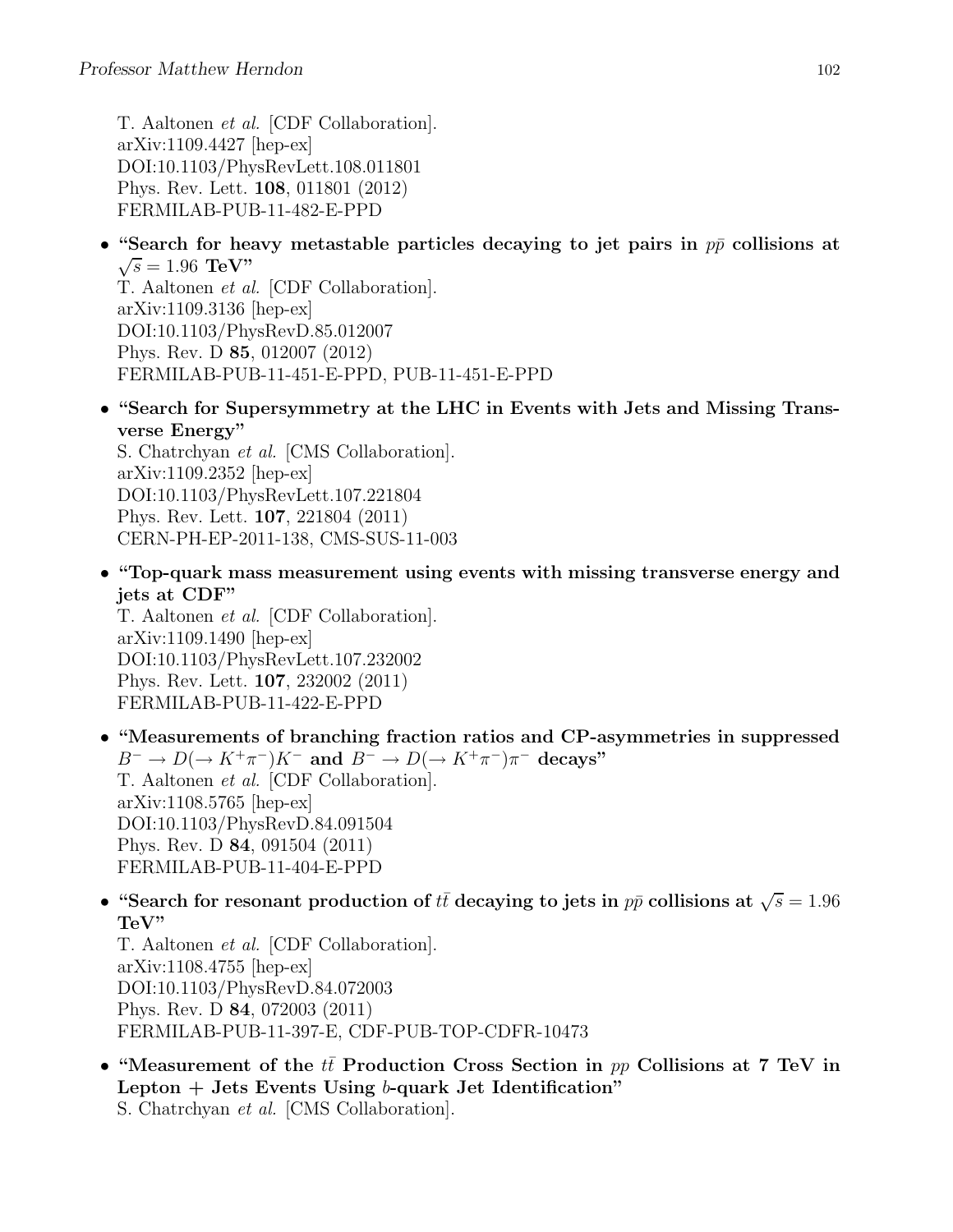arXiv:1108.3773 [hep-ex] DOI:10.1103/PhysRevD.84.092004 Phys. Rev. D 84, 092004 (2011) CERN-PH-EP-2011-085, CMS-TOP-10-003

- "Measurement of the Differential Cross Section for Isolated Prompt Photon Production in pp Collisions at 7 TeV" S. Chatrchyan et al. [CMS Collaboration]. arXiv:1108.2044 [hep-ex] DOI:10.1103/PhysRevD.84.052011 Phys. Rev. D 84, 052011 (2011) CERN-PH-EP-2011-128, CMS-QCD-10-037
- "Search for  $WZ + ZZ$  production with MET + jets with b enhancement at  $\sqrt{s} =$ 1.96 TeV" T. Aaltonen et al. [CDF Collaboration]. arXiv:1108.2060 [hep-ex] DOI:10.1103/PhysRevD.85.012002 Phys. Rev. D 85, 012002 (2012) FERMILAB-PUB-11-375-E-PPD, CDF-PHYS-ELECTROWEAK-PUBLIC-10311
- "Measurement of the top-quark mass in the lepton+jets channel using a matrix element technique with the CDF II detector" T. Aaltonen et al. [CDF Collaboration]. arXiv:1108.1601 [hep-ex] DOI:10.1103/PhysRevD.84.071105 Phys. Rev. D 84, 071105 (2011) FERMILAB-PUB-11-374-E-PPD
- "Measurements of the Angular Distributions in the Decays  $B \to K^{(*)} \mu^+ \mu^-$  at CDF"

T. Aaltonen et al. [CDF Collaboration]. arXiv:1108.0695 [hep-ex] DOI:10.1103/PhysRevLett.108.081807 Phys. Rev. Lett. 108, 081807 (2012) FERMILAB-PUB-11-364-PPD

- "Measurement of the Drell-Yan Cross Section in pp Collisions at  $\sqrt{s} = 7 \text{ TeV}$ " S. Chatrchyan et al. [CMS Collaboration]. arXiv:1108.0566 [hep-ex] DOI:10.1007/JHEP10(2011)007 JHEP 1110, 007 (2011) CERN-PH-EP-2011-093, CMS-EWK-10-007
- "Search for new physics in high  $p_T$  like-sign dilepton events at CDF II" T. Aaltonen et al. [CDF Collaboration]. arXiv:1108.0101 [hep-ex] DOI:10.1103/PhysRevLett.107.181801 Phys. Rev. Lett. 107, 181801 (2011) FERMILAB-PUB-11-367-E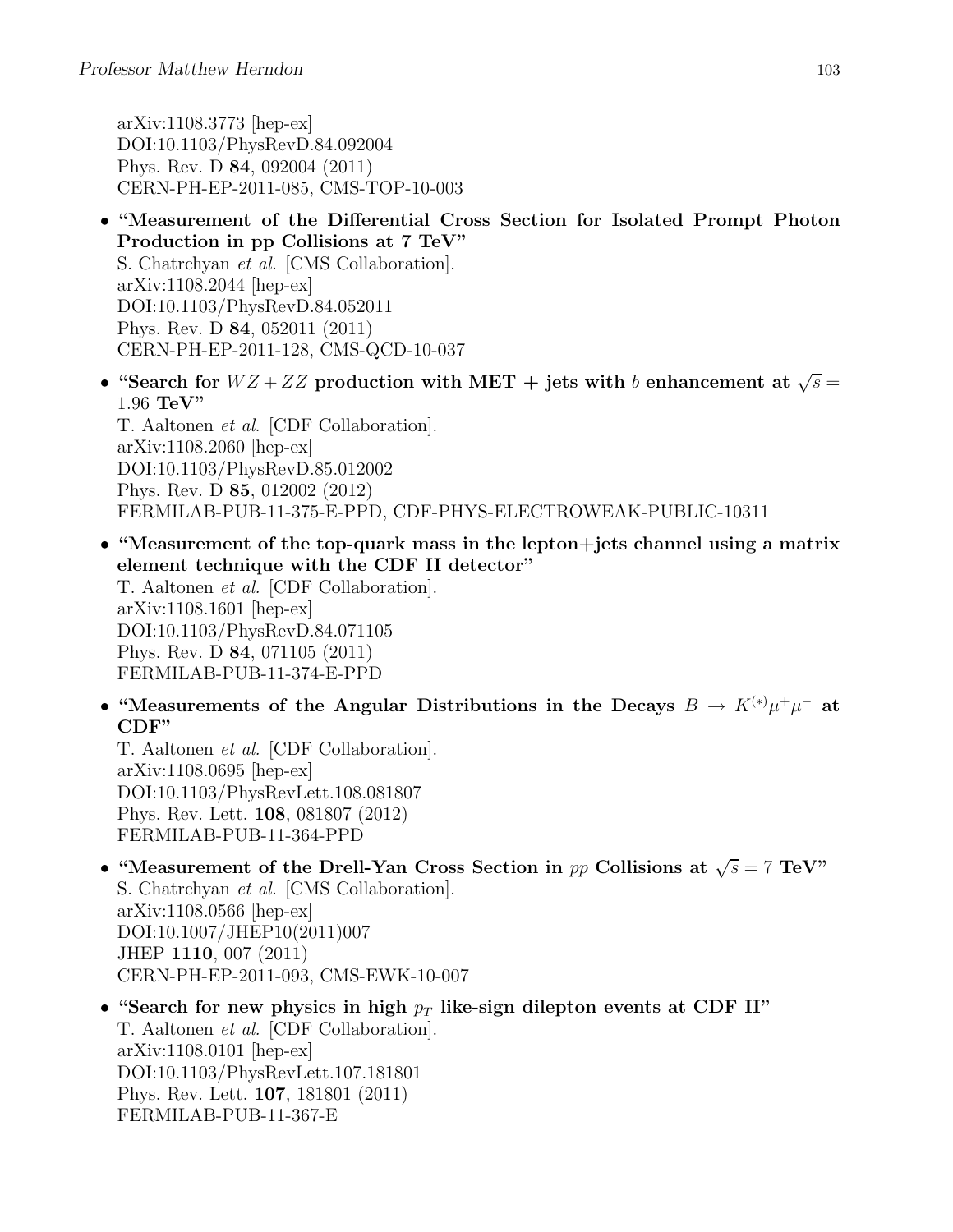- "Search for  $B(s)$  and B to dimuon decays in pp collisions at 7 TeV" S. Chatrchyan et al. [CMS Collaboration]. arXiv:1107.5834 [hep-ex] DOI:10.1103/PhysRevLett.107.191802 Phys. Rev. Lett. 107, 191802 (2011) CERN-PH-EP-2011-120, CMS-BPH-11-002
- "A Search for resonant production of  $t\bar{t}$  pairs in 4.8 fb<sup>-1</sup> of integrated luminosity of  $p\bar{p}$  collisions at  $\sqrt{s} = 1.96$  TeV" T. Aaltonen et al. [CDF Collaboration]. arXiv:1107.5063 [hep-ex] DOI:10.1103/PhysRevD.84.072004 Phys. Rev. D 84, 072004 (2011) FERMILAB-PUB-11-350-E, CDF-PUB-TOP-CDFR-10468
- "Measurement of Polarization and Search for CP-Violation in  $B_s^0 \to \phi \phi$  Decays" T. Aaltonen et al. [CDF Collaboration]. arXiv:1107.4999 [hep-ex] DOI:10.1103/PhysRevLett.107.261802 Phys. Rev. Lett. 107, 261802 (2011) FERMILAB-PUB-11-345-E
- "Search for Resonances in the Dijet Mass Spectrum from 7 TeV pp Collisions at CMS"

S. Chatrchyan et al. [CMS Collaboration]. arXiv:1107.4771 [hep-ex] DOI:10.1016/j.physletb.2011.09.015 Phys. Lett. B 704, 123 (2011) CERN-PH-EP-2011-119, CMS-EXO-11-015

- "Measurement of the Inclusive W and  $Z$  Production Cross Sections in  $pp$  Collisions at  $\sqrt{s} = 7 \text{ TeV}$ " S. Chatrchyan et al. [CMS Collaboration]. arXiv:1107.4789 [hep-ex] DOI:10.1007/JHEP10(2011)132 JHEP 1110, 132 (2011) CERN-PH-EP-2011-107, CMS-EWK-10-005
- "Dependence on pseudorapidity and centrality of charged hadron production in PbPb collisions at a nucleon-nucleon centre-of-mass energy of 2.76 TeV" S. Chatrchyan et al. [CMS Collaboration]. arXiv:1107.4800 [nucl-ex] DOI:10.1007/JHEP08(2011)141 JHEP 1108, 141 (2011) CERN-PH-EP-2011-092, CMS-HIN-10-001
- "Determination of Jet Energy Calibration and Transverse Momentum Resolution in CMS"

S. Chatrchyan et al. [CMS Collaboration].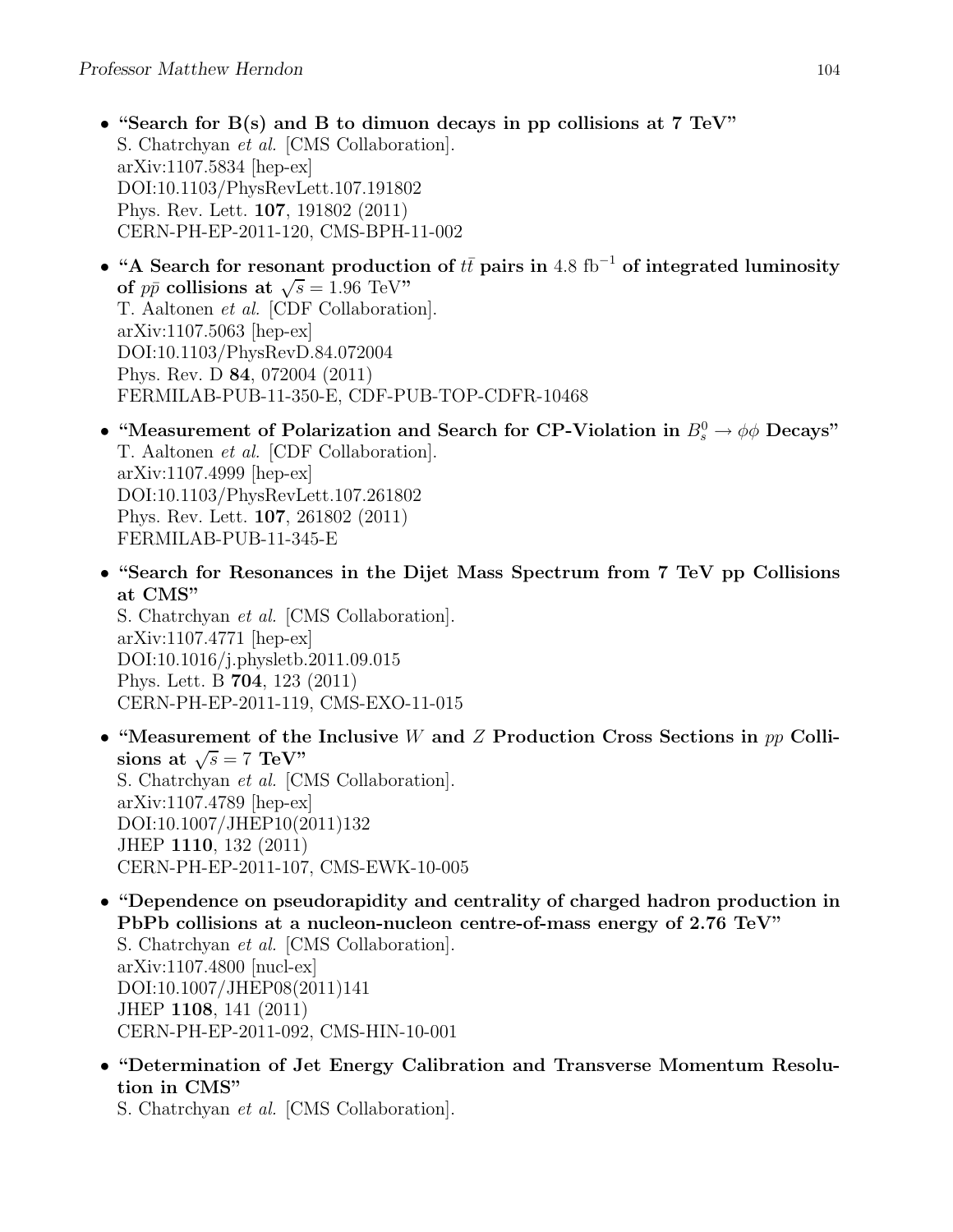arXiv:1107.4277 [physics.ins-det] DOI:10.1088/1748-0221/6/11/P11002 JINST 6, P11002 (2011) CERN-PH-EP-2011-102, CMS-JME-10-011

• "Search for a Heavy Top-Like Quark in  $p\bar{p}$  Collisions at  $\sqrt{s} = 1.96$  TeV" T. Aaltonen et al. [CDF Collaboration]. arXiv:1107.3875 [hep-ex] DOI:10.1103/PhysRevLett.107.261801 Phys. Rev. Lett. 107, 261801 (2011) FERMILAB-PUB-11-333-E-PPD

• "Observation of the  $\Xi_b^0$  Baryon" T. Aaltonen et al. [CDF Collaboration]. arXiv:1107.4015 [hep-ex] DOI:10.1103/PhysRevLett.107.102001 Phys. Rev. Lett. 107, 102001 (2011) FERMILAB-PUB-11-323-E-PPD

- "Search for New  $T'$  Particles in Final States with Large Jet Multiplicities and Missing Transverse Energy in ppbar Collisions at sqrt(s) =  $1.96$  TeV" T. Aaltonen et al. [CDF Collaboration]. arXiv:1107.3574 [hep-ex] DOI:10.1103/PhysRevLett.107.191803 Phys. Rev. Lett. 107, 191803 (2011) FERMILAB-PUB-11-326-E-PPD
- "Observation of the Baryonic Flavor-Changing Neutral Current Decay  $\Lambda_b \to$  $\Lambda \mu^+ \mu^{-,}$

T. Aaltonen et al. [CDF Collaboration]. arXiv:1107.3753 [hep-ex] DOI:10.1103/PhysRevLett.107.201802 Phys. Rev. Lett. 107, 201802 (2011) FERMILAB-PUB-11-328-E

- "Search for Three-Jet Resonances in pp Collisions at  $\sqrt{s} = 7$  TeV" S. Chatrchyan et al. [CMS Collaboration]. arXiv:1107.3084 [hep-ex] DOI:10.1103/PhysRevLett.107.101801 Phys. Rev. Lett. 107, 101801 (2011) CERN-PH-EP-2011-089, CMS-EXO-11-001
- "Search for  $B_s^0 \to \mu^+\mu^-$  and  $B^0 \to \mu^+\mu^-$  Decays with CDF II" T. Aaltonen et al. [CDF Collaboration]. arXiv:1107.2304 [hep-ex] DOI:10.1103/PhysRevLett.107.191801, 10.1103/PhysRevLett.107.239903 Phys. Rev. Lett. 107, 191801 (2011), [Phys. Rev. Lett. 107, 239903 (2011)], Addendum: [Phys. Rev. Lett. 107, no. 23, 239903 (2011)] FERMILAB-PUB-11-315-E-PPD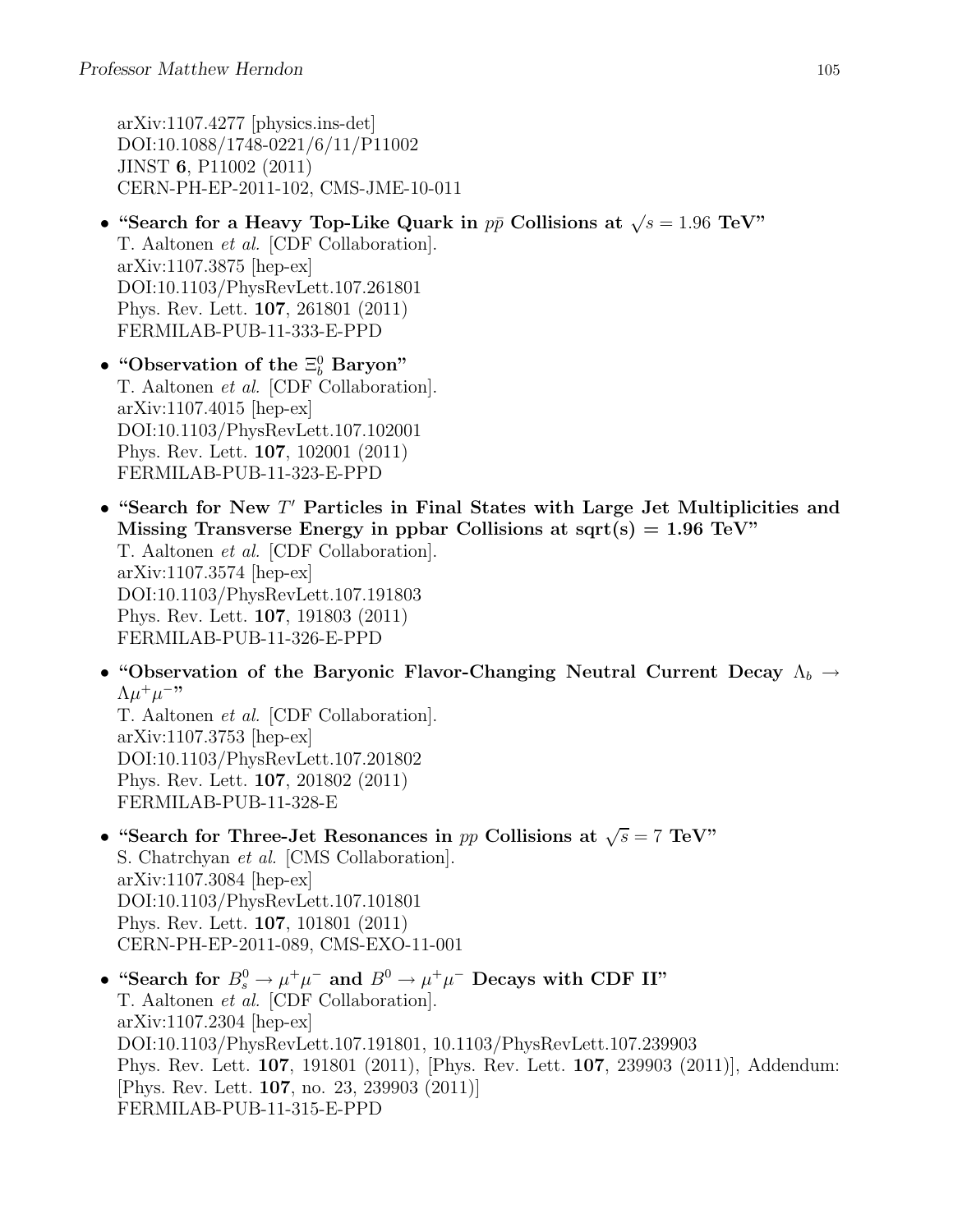- "Search for supersymmetry in pp collisions at  $\sqrt{s} = 7$  TeV in events with a single lepton, jets, and missing transverse momentum" S. Chatrchyan et al. [CMS Collaboration]. arXiv:1107.1870 [hep-ex] DOI:10.1007/JHEP08(2011)156 JHEP 1108, 156 (2011) CERN-PH-EP-2011-084, CMS-SUS-10-006
- "A search for excited leptons in pp Collisions at  $\sqrt{s} = 7$  TeV" S. Chatrchyan et al. [CMS Collaboration]. arXiv:1107.1773 [hep-ex] DOI:10.1016/j.physletb.2011.09.021 Phys. Lett. B 704, 143 (2011) CERN-PH-EP-2011-081, CMS-EXO-10-016
- "Inclusive search for squarks and gluinos in pp collisions at  $\sqrt{s} = 7$  TeV" S. Chatrchyan et al. [CMS Collaboration]. arXiv:1107.1279 [hep-ex] DOI:10.1103/PhysRevD.85.012004 Phys. Rev. D 85, 012004 (2012) CERN-PH-EP-2011-099, CMS-SUS-10-009
- "Measurement of the Underlying Event Activity at the LHC with  $\sqrt{s} = 7$  TeV and Comparison with  $\sqrt{s} = 0.9$  TeV" S. Chatrchyan et al. [CMS Collaboration]. arXiv:1107.0330 [hep-ex] DOI:10.1007/JHEP09(2011)109 JHEP 1109, 109 (2011) CERN-PH-EP-2011-059, CMS-QCD-10-010
- "Study of Substructure of High Transverse Momentum Jets Produced in Proton-Antiproton Collisions at  $\sqrt{s} = 1.96 \text{ TeV}$ " T. Aaltonen et al. [CDF Collaboration]. arXiv:1106.5952 [hep-ex] DOI:10.1103/PhysRevD.85.091101 Phys. Rev. D 85, 091101 (2012) FERMILAB-PUB-11-297-E-PPD
- "Measurement of the Cross Section for Prompt Isolated Diphoton Production in  $p\bar{p}$  Collisions at  $\sqrt{s} = 1.96$  TeV" T. Aaltonen et al. [CDF Collaboration]. arXiv:1106.5123 [hep-ex] DOI:10.1103/PhysRevLett.107.102003 Phys. Rev. Lett. 107, 102003 (2011) FERMILAB-PUB-11-295-PPD
- "Measurement of the Cross Section for Prompt Isolated Diphoton Production in  $p\bar{p}$  Collisions at  $\sqrt{s} = 1.96$  TeV" T. Aaltonen et al. [CDF Collaboration].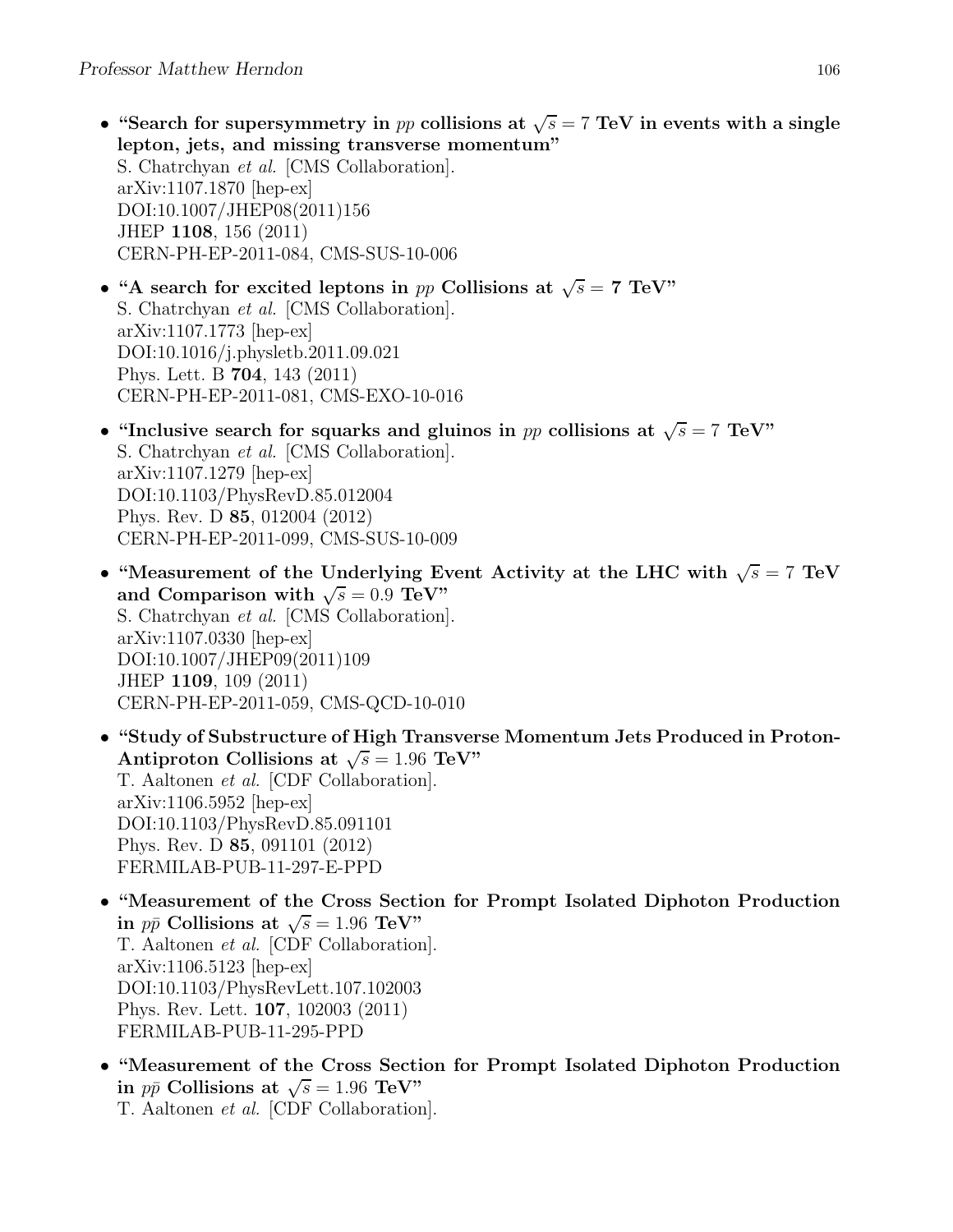arXiv:1106.5131 [hep-ex] DOI:10.1103/PhysRevD.84.052006 Phys. Rev. D 84, 052006 (2011) FERMILAB-PUB-11-296-PPD

- "Missing transverse energy performance of the CMS detector" S. Chatrchyan et al. [CMS Collaboration]. arXiv:1106.5048 [physics.ins-det] DOI:10.1088/1748-0221/6/09/P09001 JINST 6, P09001 (2011) CERN-PH-EP-2011-051, CMS-JME-10-009
- "Search for New Physics with a Mono-Jet and Missing Transverse Energy in  $pp$ Collisions at  $\sqrt{s} = 7 \text{ TeV}$ " S. Chatrchyan et al. [CMS Collaboration]. arXiv:1106.4775 [hep-ex] DOI:10.1103/PhysRevLett.107.201804 Phys. Rev. Lett. 107, 201804 (2011) CERN-PH-EP-2011-070, CMS-EXO-11-003
- "Search for Higgs Bosons Produced in Association with b-quarks" T. Aaltonen et al. [CDF Collaboration]. arXiv:1106.4782 [hep-ex] DOI:10.1103/PhysRevD.85.032005 Phys. Rev. D 85, 032005 (2012) FERMILAB-PUB-11-294-E-PPD
- "Search for New Physics with Jets and Missing Transverse Momentum in  $pp$ collisions at  $\sqrt{s} = 7 \text{ TeV}$ " S. Chatrchyan et al. [CMS Collaboration]. arXiv:1106.4503 [hep-ex] DOI:10.1007/JHEP08(2011)155 JHEP 1108, 155 (2011) CERN-PH-EP-2011-065, CMS-SUS-10-005
- "Measurement of the Strange B Meson Production Cross Section with J/Psi  $\phi$ Decays in pp Collisions at  $\sqrt{s} = 7$  TeV" S. Chatrchyan et al. [CMS Collaboration]. arXiv:1106.4048 [hep-ex] DOI:10.1103/PhysRevD.84.052008 Phys. Rev. D 84, 052008 (2011) CERN-PH-EP-2011-063, CMS-BPH-10-013
- "Evidence for  $t\bar{t}\gamma$  Production and Measurement of  $\sigma_t\bar{t}\gamma/\sigma_t\bar{t}$ " T. Aaltonen et al. [CDF Collaboration]. arXiv:1106.3970 [hep-ex] DOI:10.1103/PhysRevD.84.031104 Phys. Rev. D 84, 031104 (2011) FERMILAB-PUB-11-283-E-PPD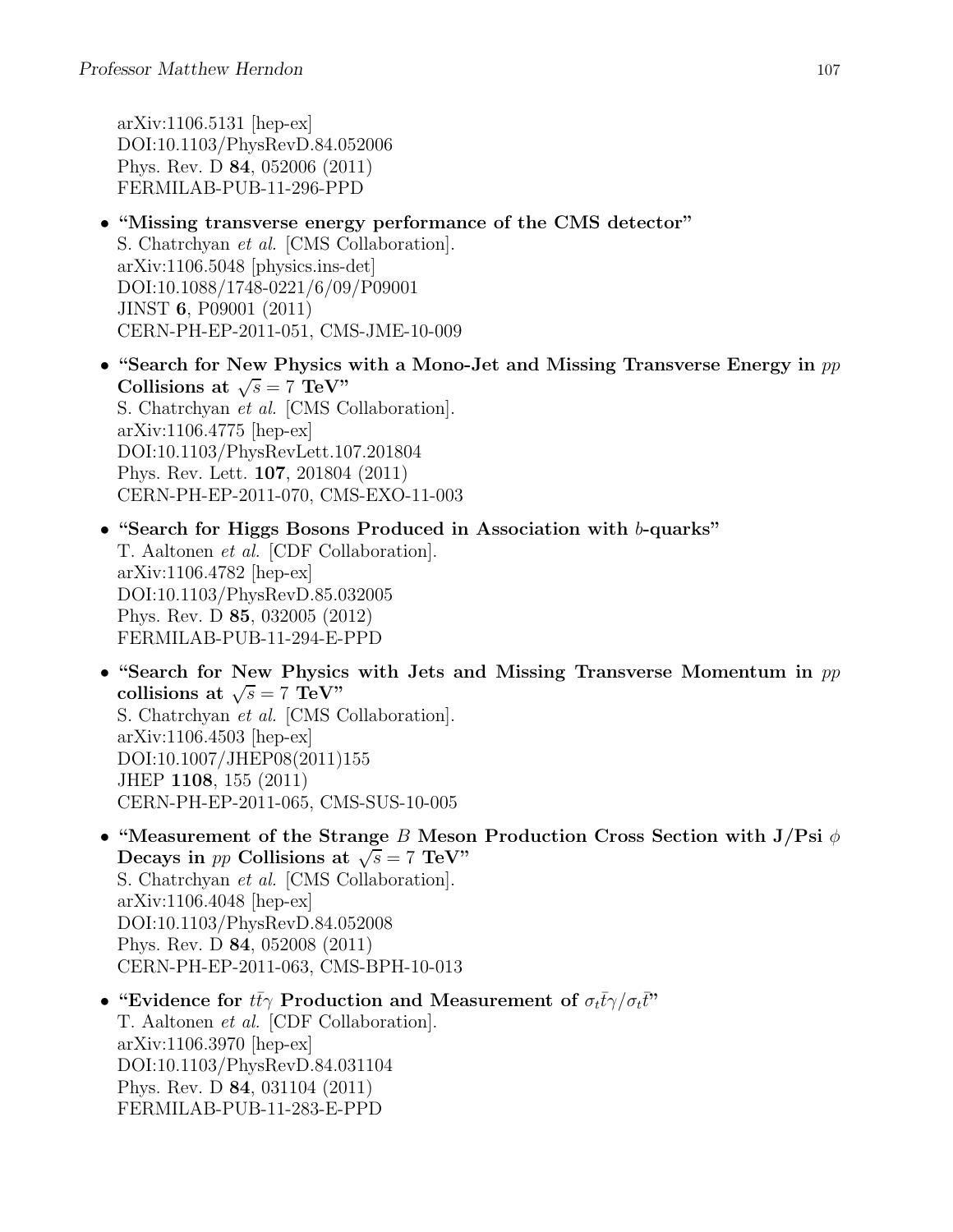• "Measurement of branching ratio and  $B_s^0$  lifetime in the decay  $B_s^0 \to J/\psi f_0(980)$ at CDF"

T. Aaltonen et al. [CDF Collaboration]. arXiv:1106.3682 [hep-ex] DOI:10.1103/PhysRevD.84.052012 Phys. Rev. D 84, 052012 (2011) FERMILAB-PUB-11-279-E

• "Search for Supersymmetry in Events with b Jets and Missing Transverse Momentum at the LHC"

S. Chatrchyan et al. [CMS Collaboration]. arXiv:1106.3272 [hep-ex] DOI:10.1007/JHEP07(2011)113 JHEP 1107, 113 (2011) CERN-PH-EP-2011-067, CMS-SUS-10-011

- "Measurement of the *t*-channel single top quark production cross section in  $pp$ collisions at  $\sqrt{s} = 7 \text{ TeV}$ " S. Chatrchyan et al. [CMS Collaboration]. arXiv:1106.3052 [hep-ex] DOI:10.1103/PhysRevLett.107.091802 Phys. Rev. Lett. 107, 091802 (2011) CERN-PH-EP-2011-066, CMS-TOP-10-008
- "Search for Light Resonances Decaying into Pairs of Muons as a Signal of New Physics"

S. Chatrchyan et al. [CMS Collaboration]. arXiv:1106.2375 [hep-ex] DOI:10.1007/JHEP07(2011)098 JHEP 1107, 098 (2011) CERN-PH-EP-2011-064, CMS-EXO-11-013

- "Search for Same-Sign Top-Quark Pair Production at  $\sqrt{s} = 7$  TeV and Limits on Flavour Changing Neutral Currents in the Top Sector" S. Chatrchyan et al. [CMS Collaboration]. arXiv:1106.2142 [hep-ex] DOI:10.1007/JHEP08(2011)005 JHEP 1108, 005 (2011) CERN-PH-EP-2011-087, CMS-EXO-11-065
- "Measurement of the Top-antitop Production Cross Section in pp Collisions at  $\sqrt{s}$  = 7 TeV using the Kinematic Properties of Events with Leptons and Jets" S. Chatrchyan et al. [CMS Collaboration]. arXiv:1106.0902 [hep-ex] DOI:10.1140/epjc/s10052-011-1721-3 Eur. Phys. J. C 71, 1721 (2011) CERN-PH-EP-2011-060, CMS-TOP-10-002
- "Search for physics beyond the standard model using multilepton signatures in pp collisions at  $\sqrt{s} = 7$  TeV"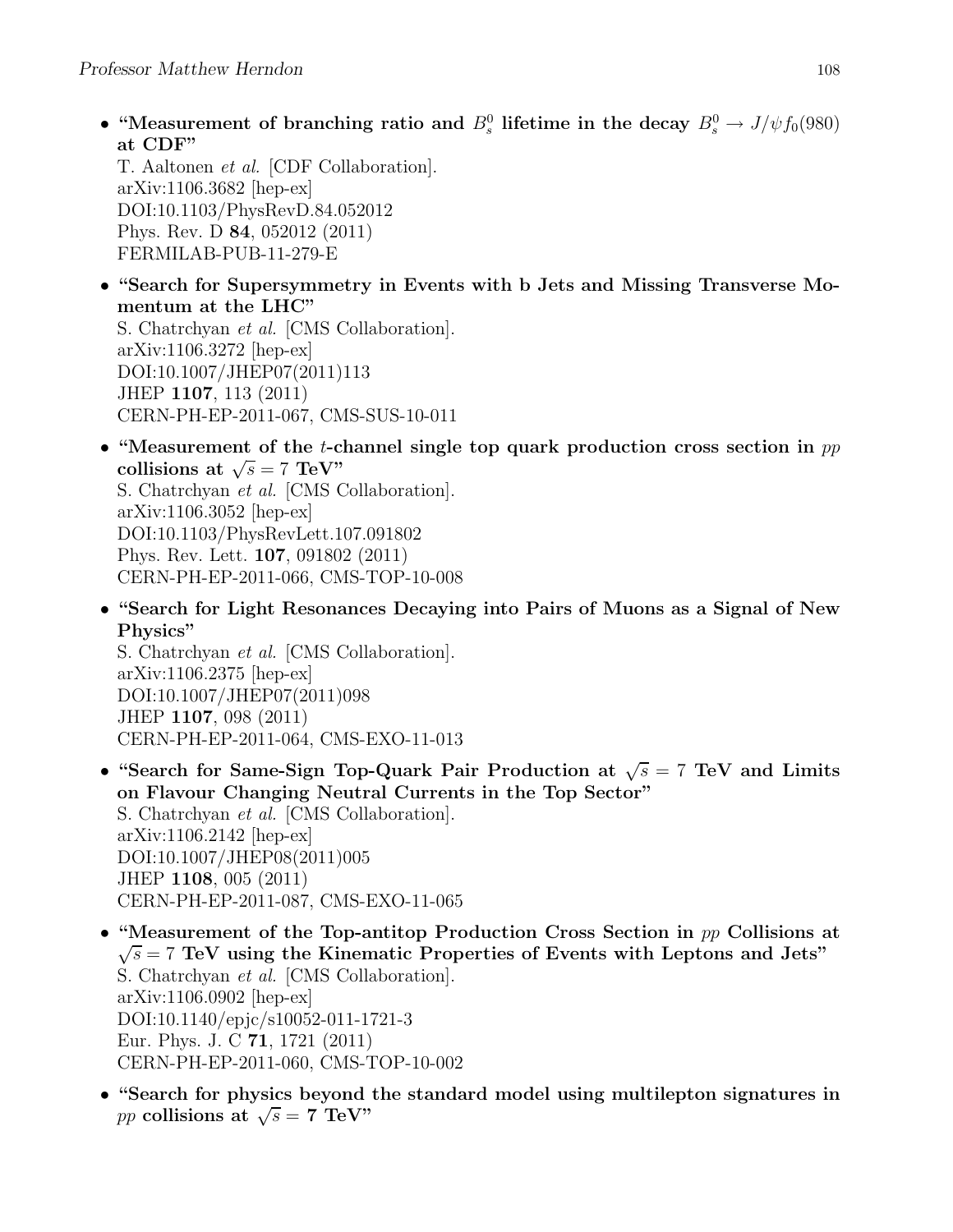S. Chatrchyan et al. [CMS Collaboration]. arXiv:1106.0933 [hep-ex] DOI:10.1016/j.physletb.2011.09.047 Phys. Lett. B 704, 411 (2011) CERN-PH-EP-2011-046, CMS-SUS-10-008

• "Measurement of the ratio of the 3-jet to 2-jet cross sections in  $pp$  collisions at  $\sqrt{s} = 7$  TeV"

S. Chatrchyan et al. [CMS Collaboration]. arXiv:1106.0647 [hep-ex] DOI:10.1016/j.physletb.2011.07.067 Phys. Lett. B 702, 336 (2011) CERN-PH-EP-2011-044, CMS-QCD-10-012

- "Measurement of the Inclusive Jet Cross Section in pp Collisions at  $\sqrt{s} = 7 \text{ TeV}$ " S. Chatrchyan et al. [CMS Collaboration]. arXiv:1106.0208 [hep-ex] DOI:10.1103/PhysRevLett.107.132001 Phys. Rev. Lett. 107, 132001 (2011) CERN-PH-EP-2011-053, CMS-QCD-10-011
- "Measurements of the properties of  $\Lambda_c(2595)$ ,  $\Lambda_c(2625)$ ,  $\Sigma_c(2455)$ , and  $\Sigma_c(2520)$ baryons"

T. Aaltonen et al. [CDF Collaboration]. arXiv:1105.5995 [hep-ex] DOI:10.1103/PhysRevD.84.012003 Phys. Rev. D 84, 012003 (2011) FERMILAB-PUB-11-237-E-PPD

- "Improved determination of the sample composition of dimuon events produced in  $p\bar{p}$  collisions at  $\sqrt{s} = 1.96$  TeV" T. Aaltonen et al. [CDF Collaboration]. arXiv:1105.5787 [hep-ex] DOI:10.1140/epjc/s10052-011-1720-4 Eur. Phys. J. C 71, 1720 (2011) FERMILAB-PUB-11-232-E
- "Measurement of the  $tt$  production cross section and the top quark mass in the dilepton channel in pp collisions at  $\sqrt{s} = 7$  TeV" S. Chatrchyan et al. [CMS Collaboration]. arXiv:1105.5661 [hep-ex] DOI:10.1007/JHEP07(2011)049
	- JHEP 1107, 049 (2011) FERMILAB-PUB-11-309-E, CERN-PH-EP-2011-055, CMS-TOP-11-002
- "Search for First Generation Scalar Leptoquarks in the evil channel in  $pp$  collisions at  $\sqrt{s} = 7$  TeV" S. Chatrchyan et al. [CMS Collaboration]. arXiv:1105.5237 [hep-ex]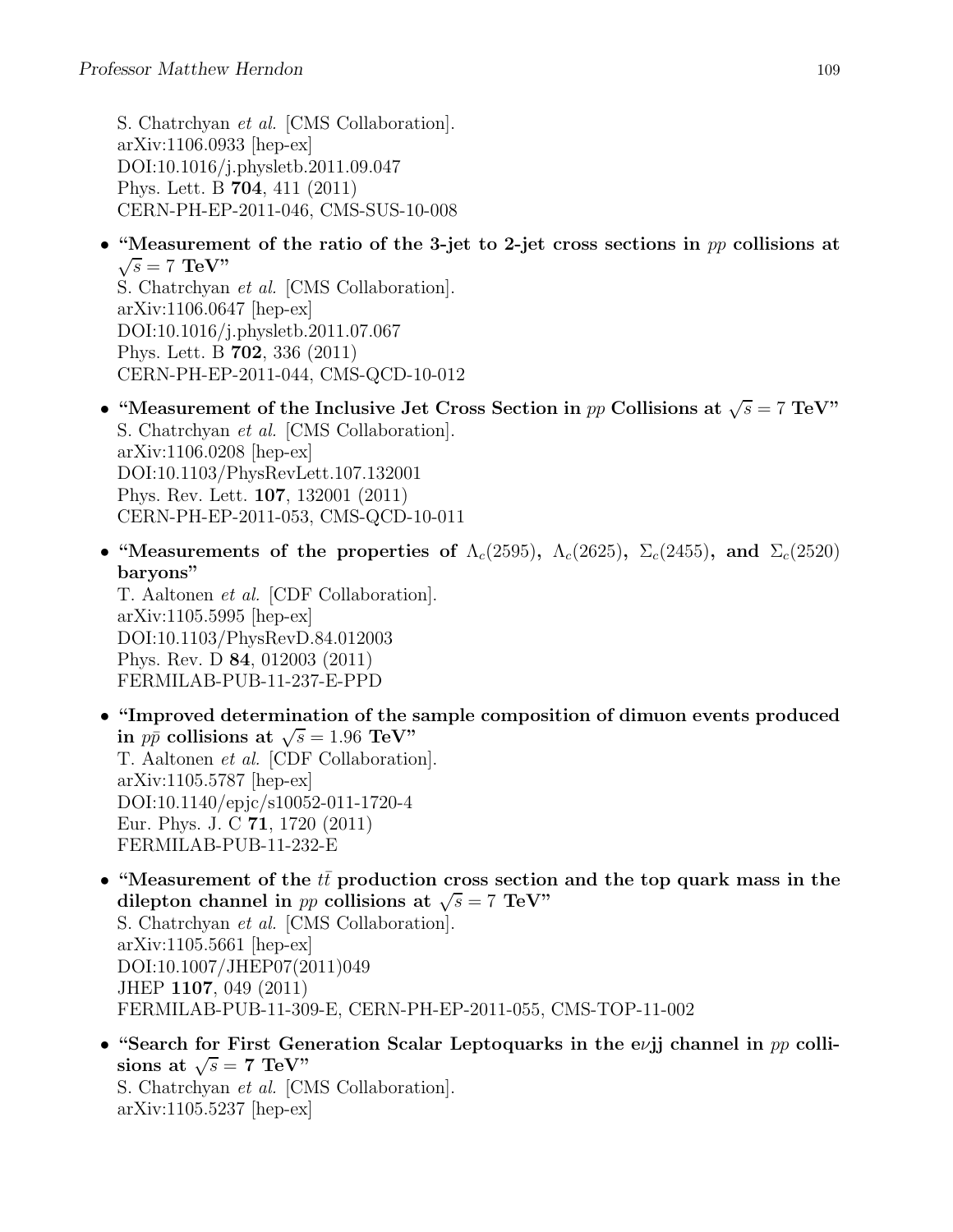DOI:10.1016/j.physletb.2011.07.089 Phys. Lett. B 703, 246 (2011) CERN-PH-EP-2011-062, CMS-EXO-10-006

• "Indications of suppression of excited  $\Upsilon$  states in PbPb collisions at  $\sqrt{S_{NN}}$  = 2.76 TeV"

S. Chatrchyan et al. [CMS Collaboration]. arXiv:1105.4894 [nucl-ex] DOI:10.1103/PhysRevLett.107.052302 Phys. Rev. Lett. 107, 052302 (2011) CERN-PH-EP-2011-074, CMS-HIN-11-007

- "Search for supersymmetry in events with a lepton, a photon, and large missing transverse energy in pp collisions at  $\sqrt{s} = 7$  TeV" S. Chatrchyan et al. [CMS Collaboration]. arXiv:1105.3152 [hep-ex] DOI:10.1007/JHEP06(2011)093 JHEP 1106, 093 (2011) CERN-PH-EP-2011-058, CMS-SUS-11-002
- "Measurement of  $W\gamma$  and  $Z\gamma$  production in pp collisions at  $\sqrt{s} = 7$  TeV" S. Chatrchyan et al. [CMS Collaboration]. arXiv:1105.2758 [hep-ex] DOI:10.1016/j.physletb.2011.06.034 Phys. Lett. B 701, 535 (2011) CERN-PH-EP-2011-045, CMS-EWK-10-008
- "First Search for Multijet Resonances in  $\sqrt{s} = 1.96$  TeV  $p\bar{p}$  Collisions" T. Aaltonen et al. [CDF Collaboration]. arXiv:1105.2815 [hep-ex] DOI:10.1103/PhysRevLett.107.042001 Phys. Rev. Lett. 107, 042001 (2011) FERMILAB-PUB-11-220-E-PPD
- "Long-range and short-range dihadron angular correlations in central PbPb collisions at a nucleon-nucleon center of mass energy of 2.76 TeV" S. Chatrchyan et al. [CMS Collaboration]. arXiv:1105.2438 [nucl-ex] DOI:10.1007/JHEP07(2011)076 JHEP 1107, 076 (2011) CERN-PH-EP-2011-056, CMS-HIN-11-001
- "Measurement of the  $t\bar{t}$  production cross section in  $p\bar{p}$  collisions at  $\sqrt{s} = 1.96 \text{ TeV}$ using events with large Missing  $E_T$  and jets" T. Aaltonen et al. [CDF Collaboration]. arXiv:1105.1806 [hep-ex] DOI:10.1103/PhysRevD.84.032003 Phys. Rev. D 84, 032003 (2011) FERMILAB-PUB-11-210-E-PPD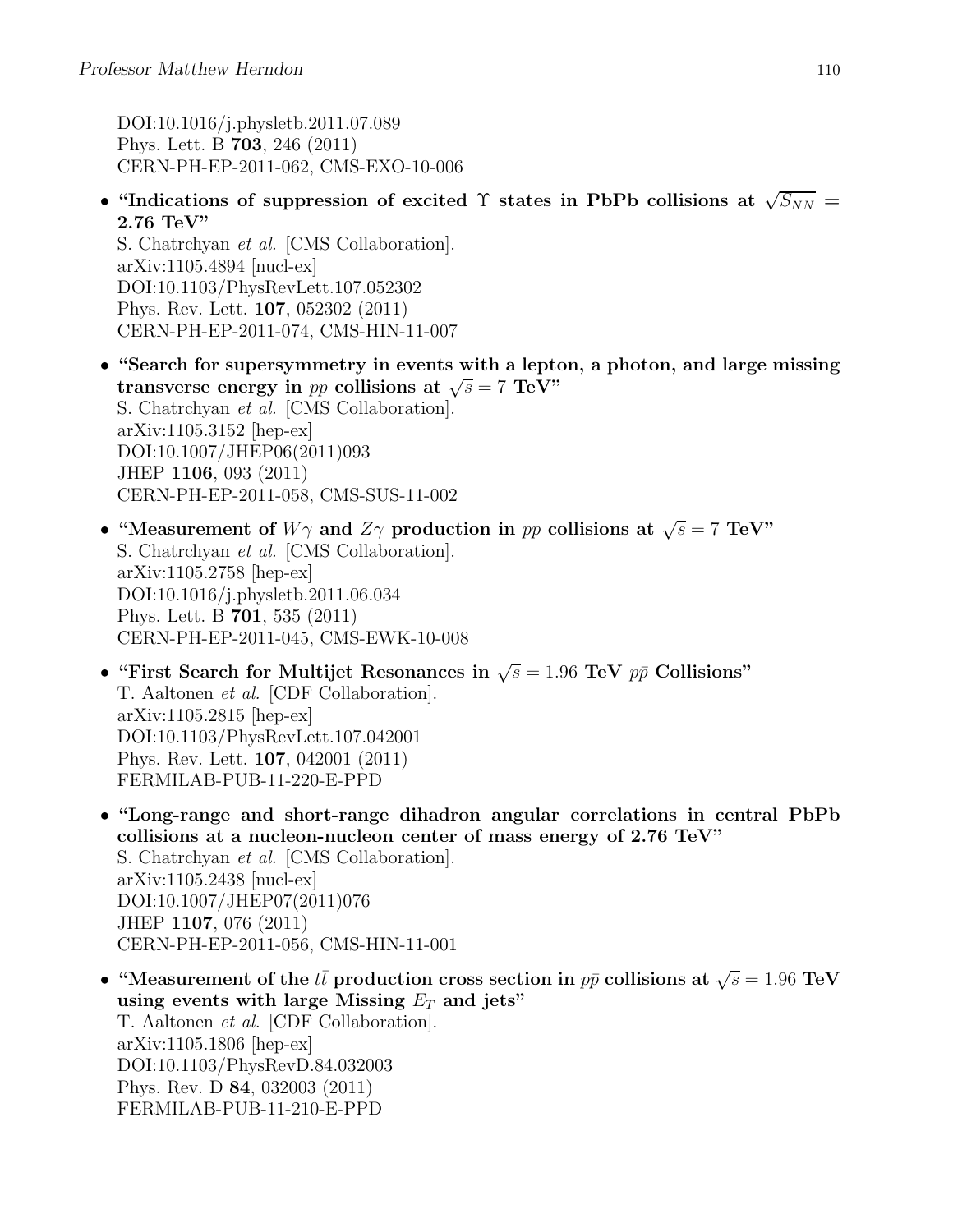- "Top quark mass measurement using the template method at CDF" T. Aaltonen et al. [CDF Collaboration]. arXiv:1105.0192 [hep-ex] DOI:10.1103/PhysRevD.83.111101 Phys. Rev. D 83, 111101 (2011) FERMILAB-PUB-11-205-E-PPD
- "Search for a Very Light CP-Odd Higgs Boson in Top Quark Decays from  $p^-p$ Collisions at 1.96 TeV" T. Aaltonen et al. [CDF Collaboration]. arXiv:1104.5701 [hep-ex] DOI:10.1103/PhysRevLett.107.031801 Phys. Rev. Lett. 107, 031801 (2011) FERMILAB-PUB-11-197-E
- "Charged particle transverse momentum spectra in pp collisions at  $\sqrt{s} = 0.9$  and 7 TeV"

S. Chatrchyan et al. [CMS Collaboration]. arXiv:1104.3547 [hep-ex] DOI:10.1007/JHEP08(2011)086 JHEP 1108, 086 (2011) CERN-PH-EP-2011-049, CMS-QCD-10-008

- "Measurement of the Polarization of W Bosons with Large Transverse Momenta in W+Jets Events at the LHC" S. Chatrchyan et al. [CMS Collaboration]. arXiv:1104.3829 [hep-ex] DOI:10.1103/PhysRevLett.107.021802 Phys. Rev. Lett. 107, 021802 (2011) CERN-PH-EP-2011-043, CMS-EWK-10-014, CERN-PH-EP-2010-043
- "Search for new physics with same-sign isolated dilepton events with jets and missing transverse energy at the LHC" S. Chatrchyan et al. [CMS Collaboration]. arXiv:1104.3168 [hep-ex] DOI:10.1007/JHEP06(2011)077 JHEP 1106, 077 (2011) CERN-PH-EP-2011-033, CMS-SUS-10-004
- "Measurement of the  $B^0$  production cross section in pp Collisions at  $\sqrt{s} = 7 \text{ TeV}$ " S. Chatrchyan et al. [CMS Collaboration]. arXiv:1104.2892 [hep-ex] DOI:10.1103/PhysRevLett.106.252001 Phys. Rev. Lett. 106, 252001 (2011) CERN-PH-EP-2011-034, CMS-BPH-10-005
- "Measurement of the differential dijet production cross section in proton-proton collisions at  $\sqrt{s} = 7 \text{ TeV}$ "

S. Chatrchyan et al. [CMS Collaboration].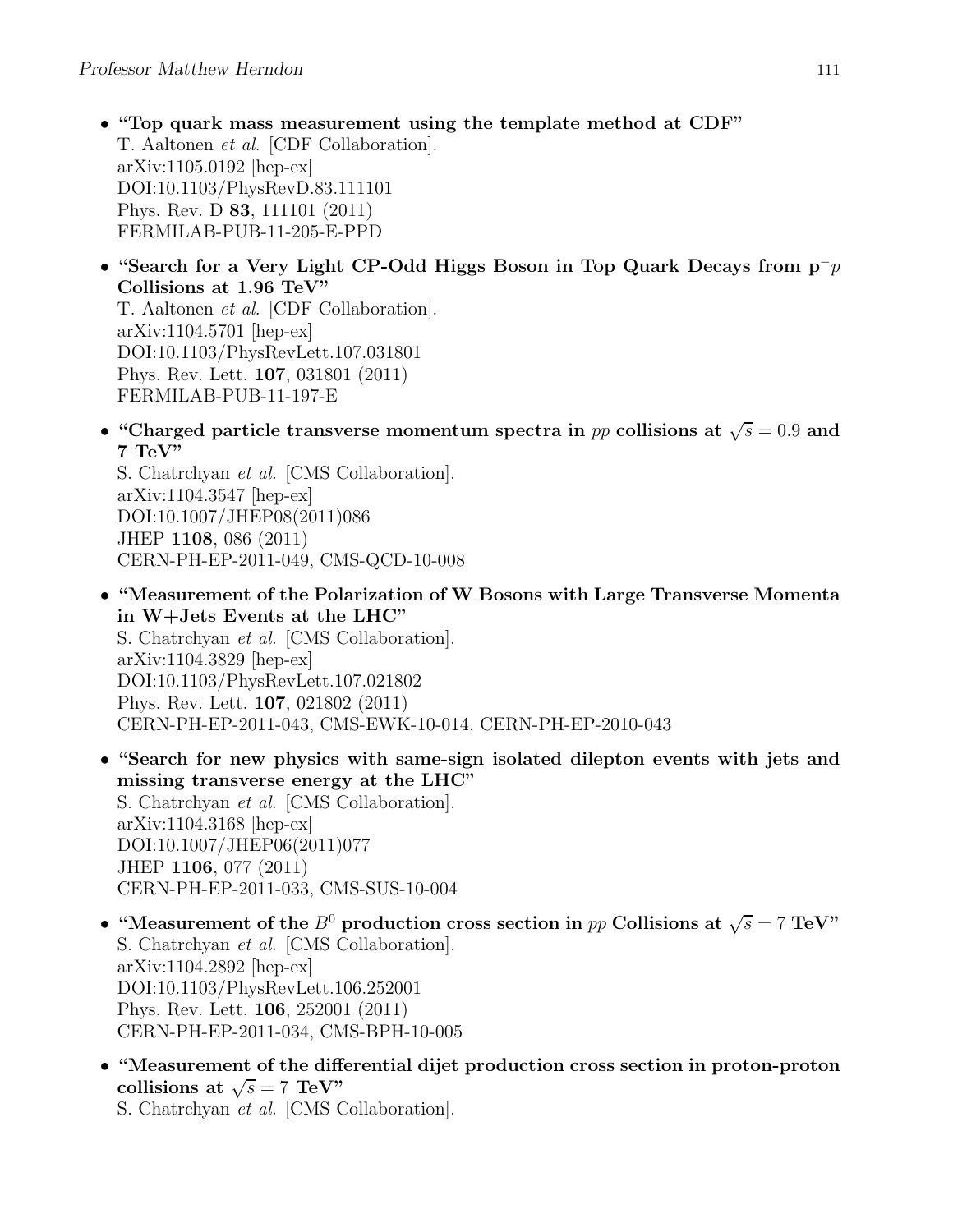arXiv:1104.1693 [hep-ex] DOI:10.1016/j.physletb.2011.05.027 Phys. Lett. B 700, 187 (2011) CERN-PH-EP-2011-042, CMS-QCD-10-025

• "Search for the Rare Radiative Decay:  $W \to \pi \gamma$  in  $p\bar{p}$  Collisions at  $\sqrt{s} = 1.96$ TeV"

T. Aaltonen et al. [CDF Collaboration]. arXiv:1104.1585 [hep-ex] DOI:10.1103/PhysRevD.85.032001 Phys. Rev. D 85, 032001 (2012) FERMILAB-PUB-11-171-E

- "Measurement of the Inclusive Z Cross Section via Decays to Tau Pairs in  $pp$ Collisions at  $\sqrt{s} = 7 \text{ TeV}$ " S. Chatrchyan et al. [CMS Collaboration]. arXiv:1104.1617 [hep-ex] DOI:10.1007/JHEP08(2011)117 JHEP 1108, 117 (2011) CERN-PH-EP-2011-035, CMS-EWK-10-013
- "Search for Neutral MSSM Higgs Bosons Decaying to Tau Pairs in  $pp$  Collisions at  $\sqrt{s} = 7 \text{ TeV}$ " S. Chatrchyan et al. [CMS Collaboration]. arXiv:1104.1619 [hep-ex] DOI:10.1103/PhysRevLett.106.231801 Phys. Rev. Lett. 106, 231801 (2011) CERN-PH-EP-2011-027, CMS-HIG-10-002, CERN-EP-PH-2011-027
- "Invariant Mass Distribution of Jet Pairs Produced in Association with a W boson in  $p\bar{p}$  Collisions at  $\sqrt{s} = 1.96$  TeV" T. Aaltonen et al. [CDF Collaboration]. arXiv:1104.0699 [hep-ex] DOI:10.1103/PhysRevLett.106.171801 Phys. Rev. Lett. 106, 171801 (2011) FERMILAB-PUB-11-164-E
- "Measurements of Direct CP Violating Asymmetries in Charmless Decays of Strange Bottom Mesons and Bottom Baryons" T. Aaltonen et al. [CDF Collaboration]. arXiv:1103.5762 [hep-ex] DOI:10.1103/PhysRevLett.106.181802 Phys. Rev. Lett. 106, 181802 (2011) FERMILAB-PUB-11-151-PPD
- "First Measurement of the Angular Coefficients of Drell-Yan  $e^+e^-$  pairs in the Z Mass Region from  $p\bar{p}$  Collisions at  $\sqrt{s} = 1.96$  TeV" T. Aaltonen et al. [CDF Collaboration]. arXiv:1103.5699 [hep-ex]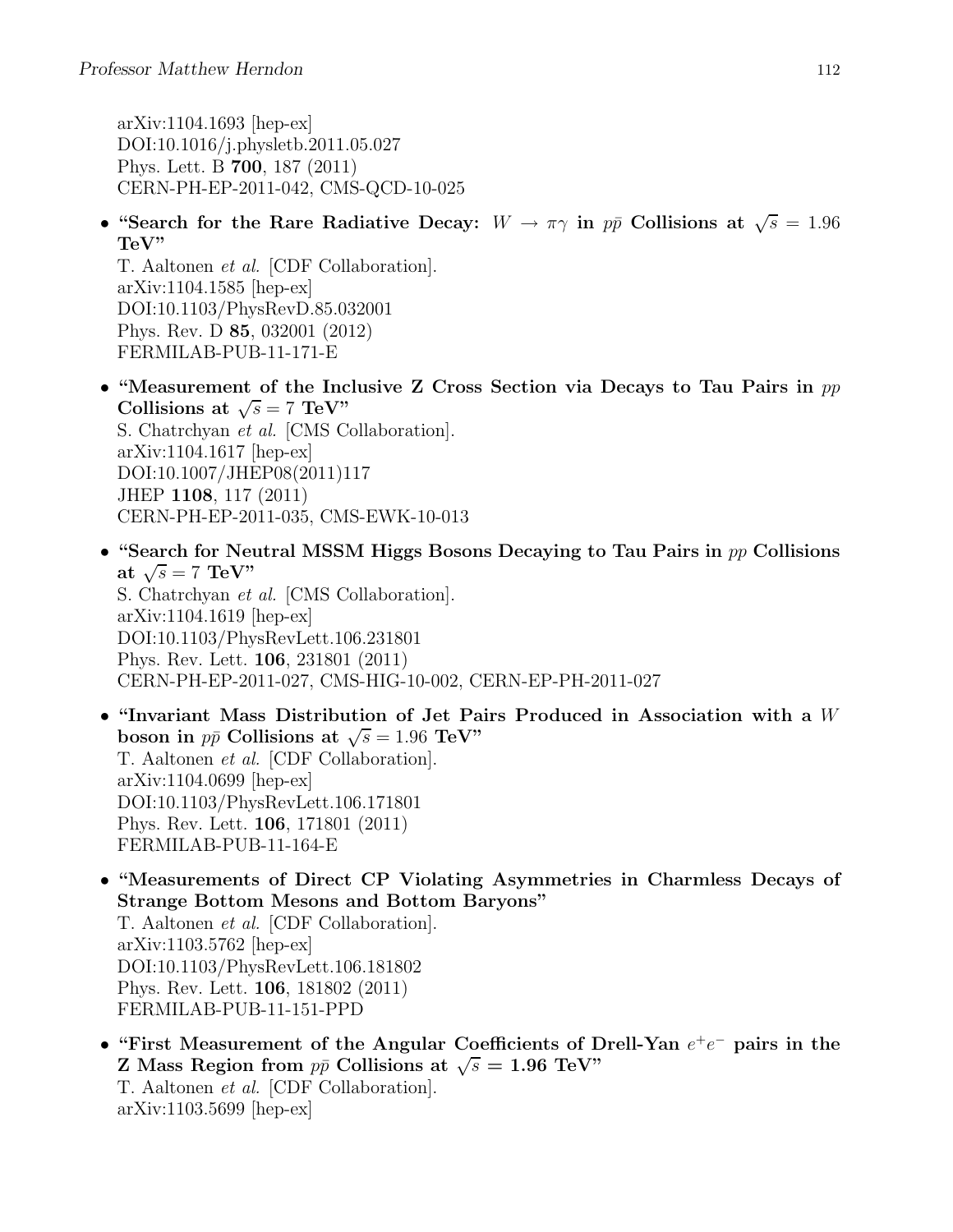DOI:10.1103/PhysRevLett.106.241801 Phys. Rev. Lett. 106, 241801 (2011) FERMILAB-PUB-11-153-E

• "Measurement of Event Shapes in Proton-Antiproton Collisions at Center-of-Mass Energy 1.96 TeV" T. Aaltonen et al. [CDF Collaboration]. arXiv:1103.5143 [hep-ex] DOI:10.1103/PhysRevD.83.112007 Phys. Rev. D 83, 112007 (2011)

FERMILAB-PUB-11-157-E

- "Search for New Dielectron Resonances and Randall-Sundrum Gravitons at the Collider Detector at Fermilab" T. Aaltonen et al. [CDF Collaboration]. arXiv:1103.4650 [hep-ex] DOI:10.1103/PhysRevLett.107.051801 Phys. Rev. Lett. 107, 051801 (2011) FERMILAB-PUB-11-178-E
- "Measurement of the Top Pair Production Cross Section in the Lepton + Jets Channel Using a Jet Flavor Discriminant"

T. Aaltonen et al. [CDF Collaboration]. arXiv:1103.4821 [hep-ex] DOI:10.1103/PhysRevD.84.031101 Phys. Rev. D 84, 031101 (2011) FERMILAB-PUB-11-148-E

• "Search for Large Extra Dimensions in the Diphoton Final State at the Large Hadron Collider"

S. Chatrchyan et al. [CMS Collaboration]. arXiv:1103.4279 [hep-ex] DOI:10.1007/JHEP05(2011)085 JHEP 1105, 085 (2011) CERN-PH-EP-2011-020, CMS-EXO-10-026, CERN-PH-EP-2010-020

- "Measurement of the lepton charge asymmetry in inclusive  $W$  production in pp collisions at  $\sqrt{s} = 7 \text{ TeV}^{\prime\prime}$ S. Chatrchyan et al. [CMS Collaboration]. arXiv:1103.3470 [hep-ex] DOI:10.1007/JHEP04(2011)050 JHEP 1104, 050 (2011) CERN-PH-EP-2011-024, CMS-EWK-10-006
- "Combined CDF and D0 Upper Limits on Standard Model Higgs Boson Production with up to 8.2 fb<sup>-1</sup> of Data" T. Aaltonen et al. [CDF and D0 Collaborations]. arXiv:1103.3233 [hep-ex] FERMILAB-CONF-11-044-E, CDF-NOTE-10441, D0-NOTE-6184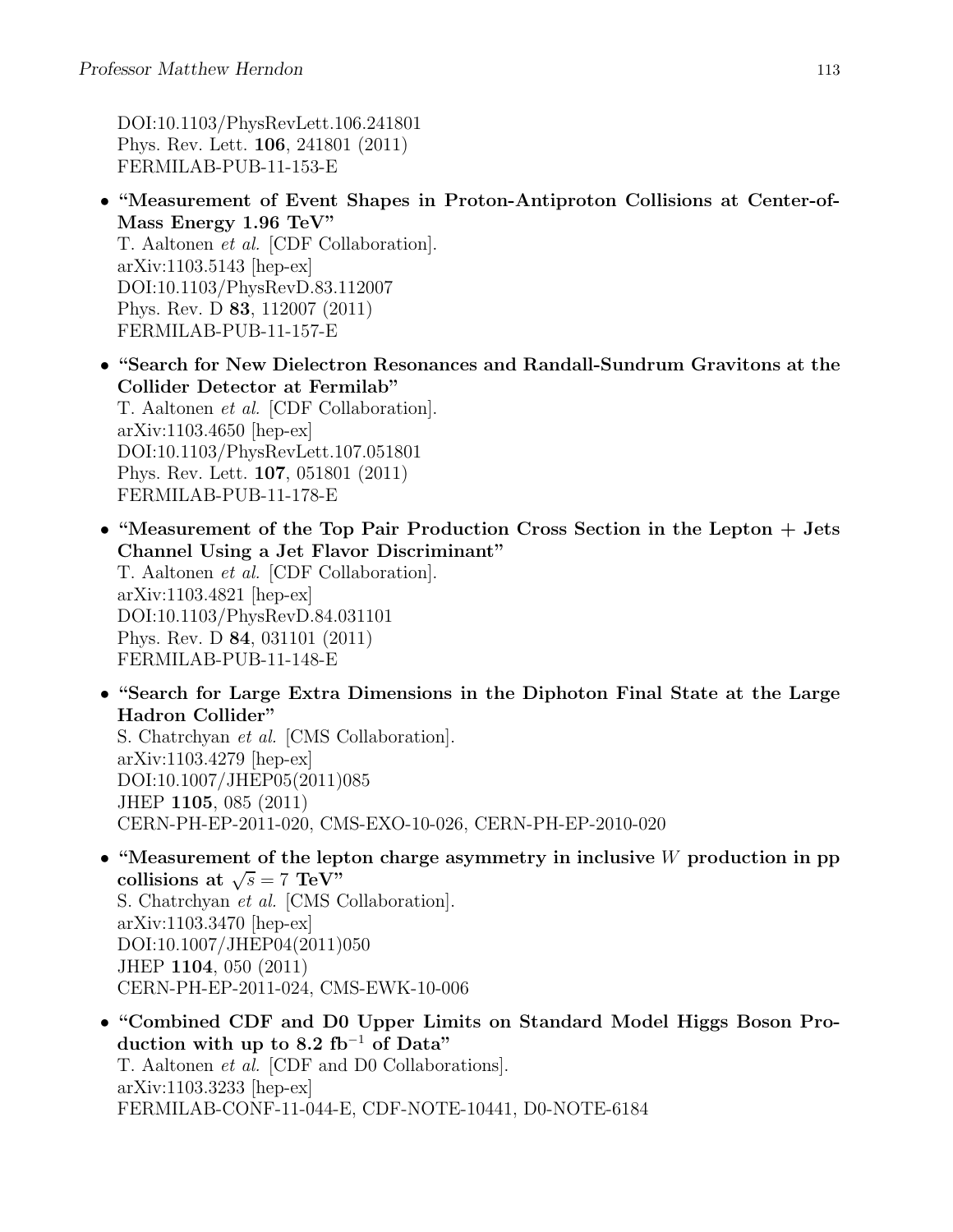- "Measurement of the mass difference between t and  $\bar{t}$  quarks" T. Aaltonen et al. [CDF Collaboration]. arXiv:1103.2782 [hep-ex] DOI:10.1103/PhysRevLett.106.152001 Phys. Rev. Lett. 106, 152001 (2011) FERMILAB-PUB-11-062-E
- "Limits on Anomalous Trilinear Gauge Couplings in  $Z_{\gamma}$  Events from  $p\bar{p}$  Collisions at  $\sqrt{s} = 1.96 \text{ TeV}$ " T. Aaltonen et al. [CDF Collaboration]. arXiv:1103.2990 [hep-ex] DOI:10.1103/PhysRevLett.107.051802 Phys. Rev. Lett. 107, 051802 (2011) FERMILAB-PUB-11-065-E
- "Search for Production of Heavy Particles Decaying to Top Quarks and Invisible Particles in  $p\bar{p}$  collisions at  $\sqrt{s} = 1.96 \text{ TeV}$ " T. Aaltonen et al. [CDF Collaboration]. arXiv:1103.2482 [hep-ex] DOI:10.1103/PhysRevLett.106.191801 Phys. Rev. Lett. 106, 191801 (2011) FERMILAB-PUB-11-156-E
- "Measurement of the  $B_s$  Lifetime in Fully and Partially Reconstructed  $B_s \rightarrow$  $D_s^-(\phi \pi^-)X$  Decays in  $\bar{p}-p$  Collisions at  $\sqrt{s}=1.96$  TeV" T. Aaltonen et al. [CDF Collaboration]. arXiv:1103.1864 [hep-ex] DOI:10.1103/PhysRevLett.107.272001 Phys. Rev. Lett. 107, 272001 (2011) FERMILAB-PUB-11-051-E
- "Search for Physics Beyond the Standard Model in Opposite-Sign Dilepton Events at  $\sqrt{s} = 7$  TeV" S. Chatrchyan et al. [CMS Collaboration]. arXiv:1103.1348 [hep-ex] DOI:10.1007/JHEP06(2011)026 JHEP 1106, 026 (2011) CMS-SUS-10-007, CERN-PH-EP-2011-016
- "Search for Supersymmetry in pp Collisions at  $\sqrt{s} = 7$  TeV in Events with Two Photons and Missing Transverse Energy" S. Chatrchyan et al. [CMS Collaboration]. arXiv:1103.0953 [hep-ex] DOI:10.1103/PhysRevLett.106.211802 Phys. Rev. Lett. 106, 211802 (2011) CERN-PH-EP-2011-007, CMS-SUS-10-002
- "Search for Resonances in the Dilepton Mass Distribution in  $pp$  Collisions at  $\sqrt(s) = 7$  TeV"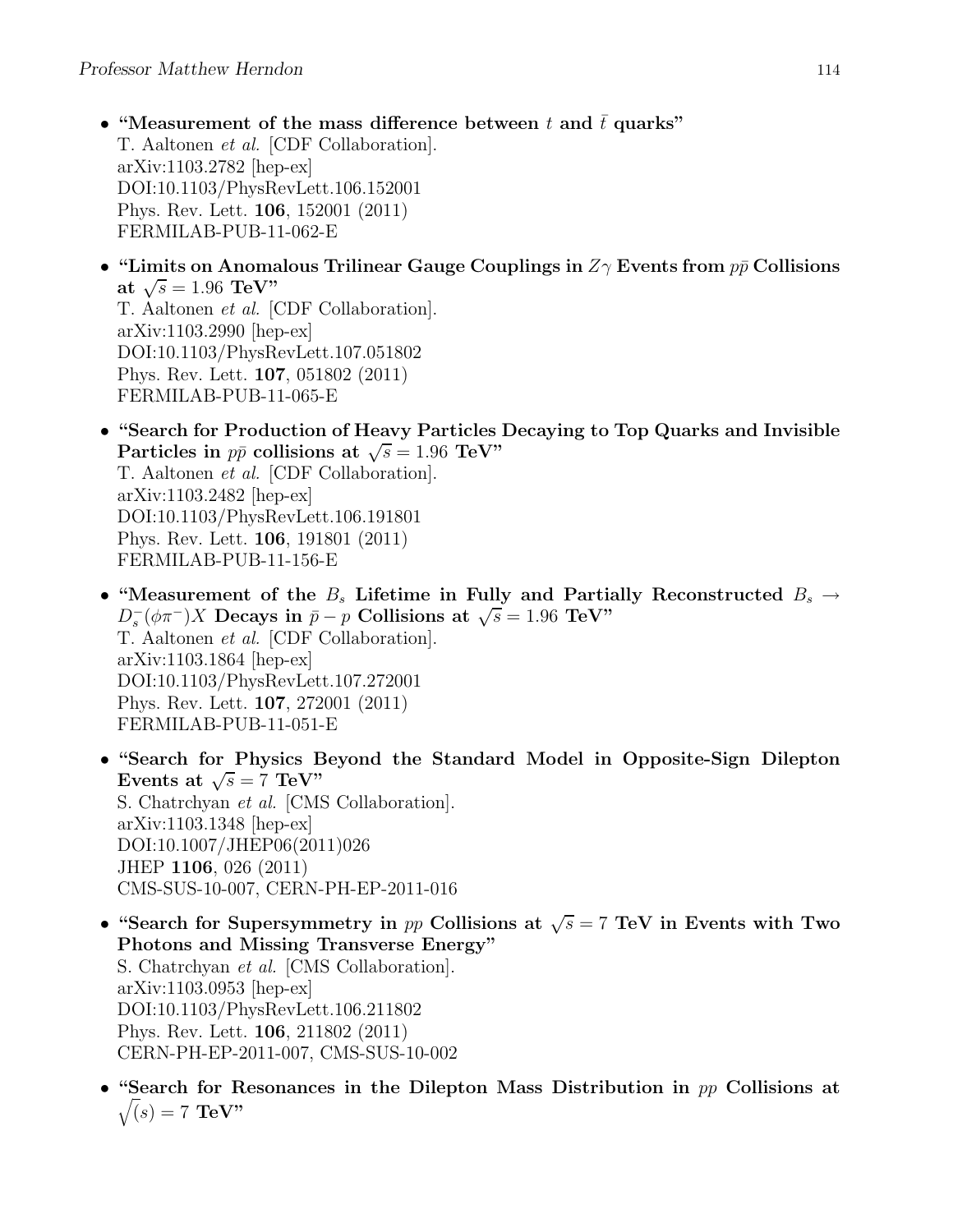S. Chatrchyan et al. [CMS Collaboration]. arXiv:1103.0981 [hep-ex] DOI:10.1007/JHEP05(2011)093 JHEP 1105, 093 (2011) CERN-PH-EP-2011-002, CMS-EXO-10-013

• "Search for a  $W'$  boson decaying to a muon and a neutrino in  $pp$  collisions at  $\sqrt{s} = 7$  TeV"

S. Chatrchyan et al. [CMS Collaboration]. arXiv:1103.0030 [hep-ex] DOI:10.1016/j.physletb.2011.05.048 Phys. Lett. B 701, 160 (2011) CERN-PH-EP-2011-012, CMS-EXO-10-015

- "Measurement of  $W^+W^-$  production and search for the Higgs boson in pp collisions at  $\sqrt{s} = 7 \text{ TeV}$ . S. Chatrchyan et al. [CMS Collaboration]. arXiv:1102.5429 [hep-ex] DOI:10.1016/j.physletb.2011.03.056 Phys. Lett. B 699, 25 (2011) CERN-PH-EP-2011-015, CMS-EWK-10-009
- "Study of Z boson production in PbPb collisions at  $\sqrt{s_{NN}} = 2.76 \text{ TeV}$ " S. Chatrchyan et al. [CMS Collaboration]. arXiv:1102.5435 [nucl-ex] DOI:10.1103/PhysRevLett.106.212301 Phys. Rev. Lett. 106, 212301 (2011) CERN-PH-EP-2011-003, CMS-HIN-10-003
- "Search for a Heavy Bottom-like Quark in pp Collisions at  $\sqrt{s} = 7$  TeV" S. Chatrchyan et al. [CMS Collaboration].  $arXiv:1102.4746$  |hep-ex| DOI:10.1016/j.physletb.2011.05.074 Phys. Lett. B 701, 204 (2011) CERN-PH-EP-2011-009, CMS-EXO-10-018
- "Search for New Heavy Particles Decaying to  $ZZ \to \ell \ell \ell \ell$ ,  $\ell \ell j j$  in  $p\bar{p}$  Collisions at  $\sqrt{s} = 1.96 \text{ TeV}$ " T. Aaltonen et al. [CDF Collaboration]. arXiv:1102.4566 [hep-ex] DOI:10.1103/PhysRevD.83.112008 Phys. Rev. D 83, 112008 (2011) FERMILAB-PUB-11-036-E
- "Strange Particle Production in pp Collisions at  $\sqrt{s} = 0.9$  and 7 TeV" V. Khachatryan et al. [CMS Collaboration]. arXiv:1102.4282 [hep-ex] DOI:10.1007/JHEP05(2011)064 JHEP 1105, 064 (2011) CERN-PH-EP-2010-094, CMS-QCD-10-007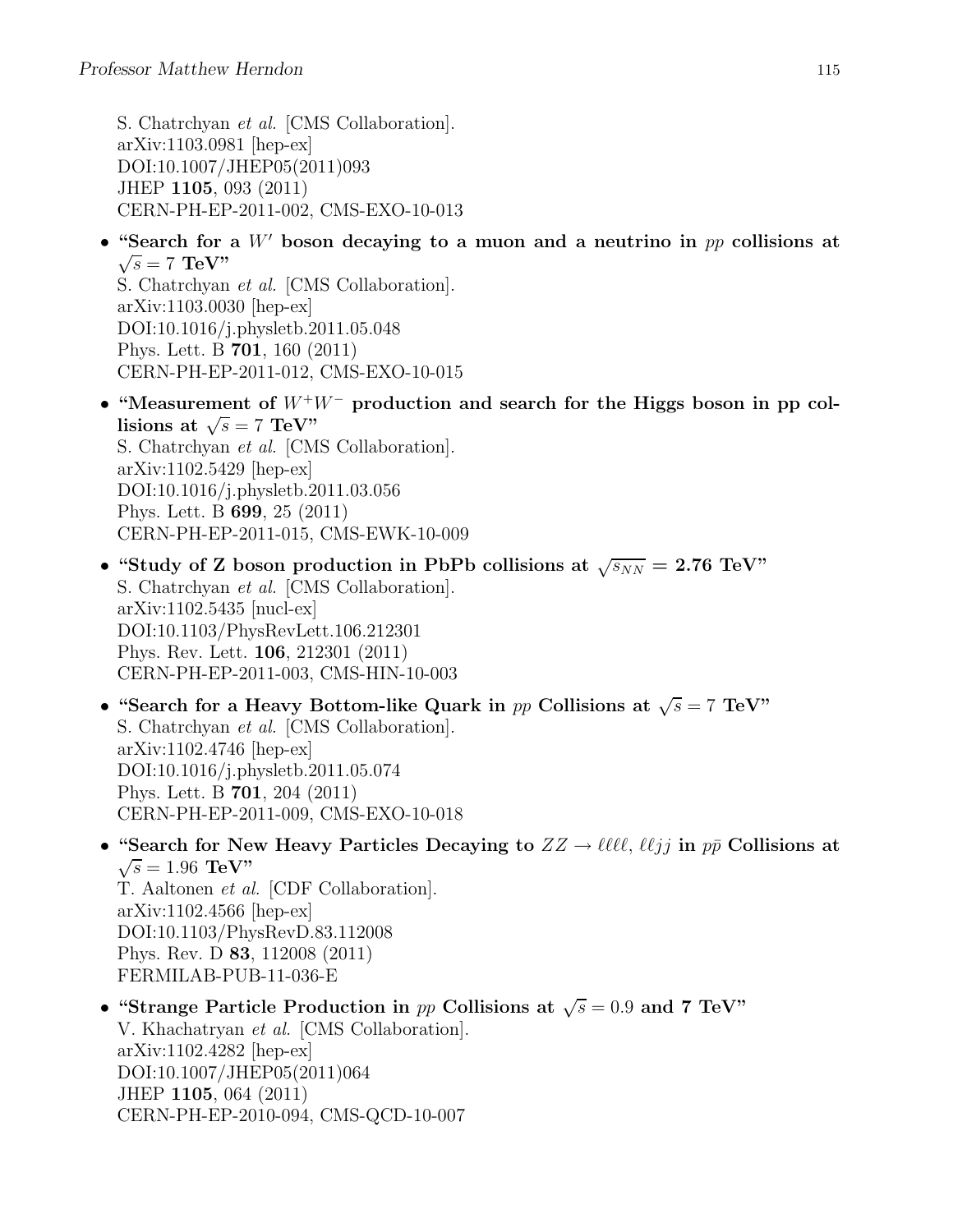• "Measurement of  $BB$  Angular Correlations based on Secondary Vertex Reconstruction at  $\sqrt{s} = 7 \text{ TeV}$ " V. Khachatryan et al. [CMS Collaboration]. arXiv:1102.3194 [hep-ex] DOI:10.1007/JHEP03(2011)136 JHEP 1103, 136 (2011) CERN-PH-EP-10-093, CMS-BPH-10-010

• "Measurement of Dijet Angular Distributions and Search for Quark Compositeness in pp Collisions at  $sqrt{s} = 7$  TeV" V. Khachatryan et al. [CMS Collaboration]. arXiv:1102.2020 [hep-ex] DOI:10.1103/PhysRevLett.106.201804 Phys. Rev. Lett. 106, 201804 (2011) CERN-PH-EP-2010-092, CMS-QCD-10-016, CERN-EP-PH-2010-092

• "Observation and studies of jet quenching in PbPb collisions at nucleon-nucleon center-of-mass energy  $= 2.76$  TeV" S. Chatrchyan et al. [CMS Collaboration]. arXiv:1102.1957 [nucl-ex] DOI:10.1103/PhysRevC.84.024906

Phys. Rev. C 84, 024906 (2011) CERN-PH-EP-2011-001, CMS-HIN-10-004

- "Observation of  $B^0_s \to J/\psi K^{*0}$ (892) and  $B^0_s \to J/\psi K^0_s$  Decays" T. Aaltonen et al. [CDF Collaboration]. arXiv:1102.1961 [hep-ex] DOI:10.1103/PhysRevD.83.052012 Phys. Rev. D 83, 052012 (2011) FERMILAB-PUB-11-030-E
- "Observation of the  $Y(4140)$  structure in the  $J/\psi \phi$  Mass Spectrum in  $B^{\pm} \rightarrow$  $J/\psi \phi K$  decays" T. Aaltonen et al. [CDF Collaboration]. arXiv:1101.6058 [hep-ex] FERMILAB-PUB-11-019-E
- "Search for the Higgs boson in the all-hadronic final state using the CDF II detector"

T. Aaltonen et al. [CDF Collaboration]. arXiv:1102.0024 [hep-ex] DOI:10.1103/PhysRevD.84.052010 Phys. Rev. D 84, 052010 (2011) FERMILAB-PUB-11-021-E

• "First Measurement of Hadronic Event Shapes in pp Collisions at  $\sqrt{s} = 7$  TeV" V. Khachatryan et al. [CMS Collaboration]. arXiv:1102.0068 [hep-ex] DOI:10.1016/j.physletb.2011.03.060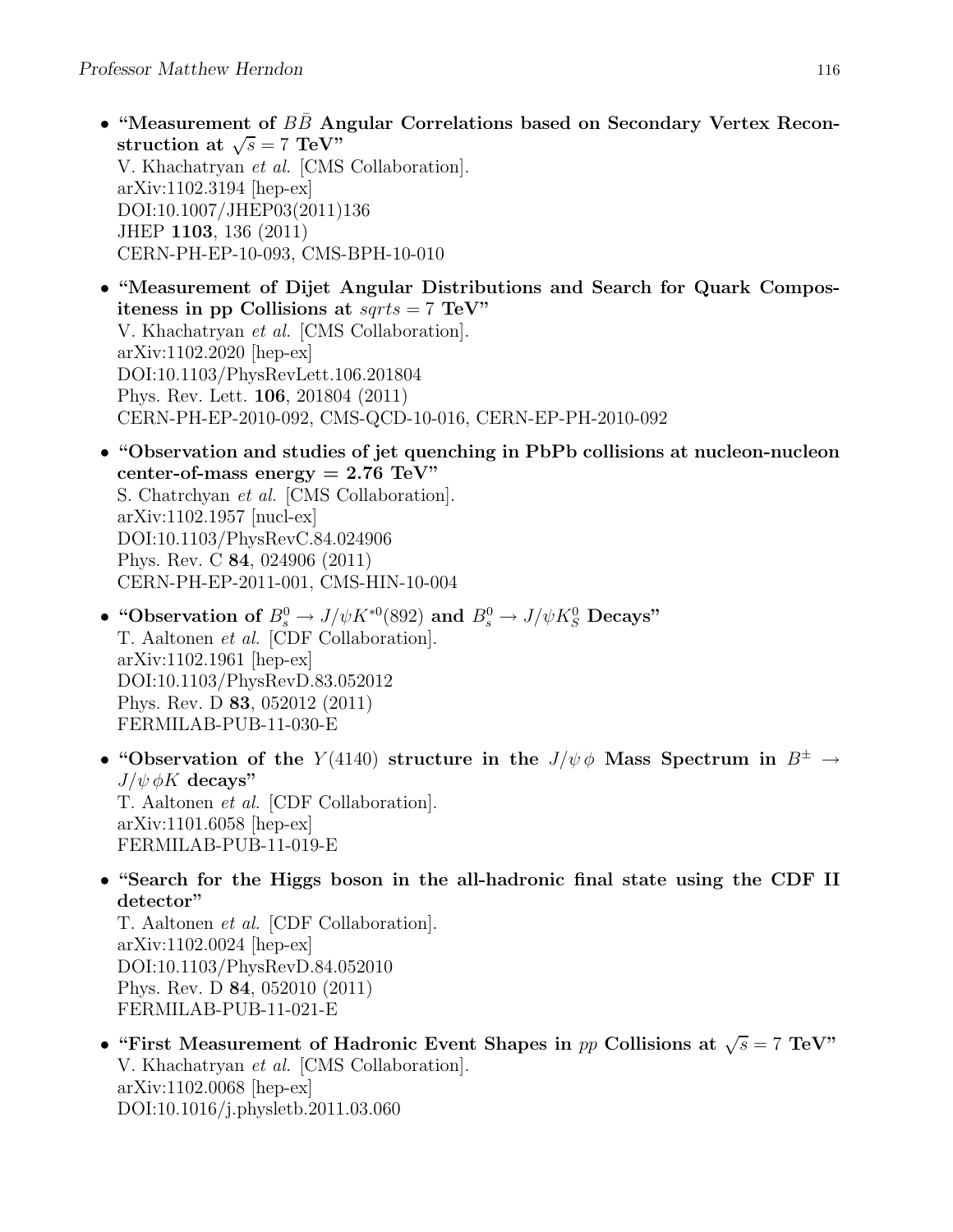Phys. Lett. B 699, 48 (2011) CERN-PH-EP-2010-072, CMS-QCD-10-013

- "Search for heavy bottom-like quarks decaying to an electron or muon and jets in  $p\bar{p}$  collisions at  $\sqrt{s} = 1.96 \text{ TeV}$ " T. Aaltonen et al. [CDF Collaboration]. arXiv:1101.5728 [hep-ex] DOI:10.1103/PhysRevLett.106.141803 Phys. Rev. Lett. 106, 141803 (2011) FERMILAB-PUB-11-023-E
- "Dijet Azimuthal Decorrelations in pp Collisions at  $\sqrt{s} = 7 \text{ TeV}$ " V. Khachatryan et al. [CMS Collaboration]. arXiv:1101.5029 [hep-ex] DOI:10.1103/PhysRevLett.106.122003 Phys. Rev. Lett. 106, 122003 (2011) CERN-PH-EP-2010-086, CMS-QCD-10-026
- "Measurement of the Top Quark Mass in the Lepton+Jets Channel Using the Lepton Transverse Momentum"

T. Aaltonen et al. [CDF Collaboration]. arXiv:1101.4926 [hep-ex] DOI:10.1016/j.physletb.2011.03.041 Phys. Lett. B 698, 371 (2011) FERMILAB-PUB-11-015-E

• "Search for High Mass Resonances Decaying to Muon Pairs in  $\sqrt{s} = 1.96$  TeV  $p\bar{p}$  Collisions"

T. Aaltonen et al. [CDF Collaboration]. arXiv:1101.4578 [hep-ex] DOI:10.1103/PhysRevLett.106.121801 Phys. Rev. Lett. 106, 121801 (2011) FERMILAB-PUB-11-016-E

• "Inclusive b-hadron production cross section with muons in pp collisions at  $\sqrt{s} =$ 7 TeV"

V. Khachatryan et al. [CMS Collaboration]. arXiv:1101.3512 [hep-ex] DOI:10.1007/JHEP03(2011)090 JHEP 1103, 090 (2011) CERN-PH-EP-2010-088, CMS-BPH-10-007

• "Measurement of Bose-Einstein Correlations in pp Collisions at  $\sqrt{s} = 0.9$  and 7 TeV"

V. Khachatryan et al. [CMS Collaboration]. arXiv:1101.3518 [hep-ex] DOI:10.1007/JHEP05(2011)029 JHEP 1105, 029 (2011) CERN-PH-EP-2010-091, CMS-QCD-10-023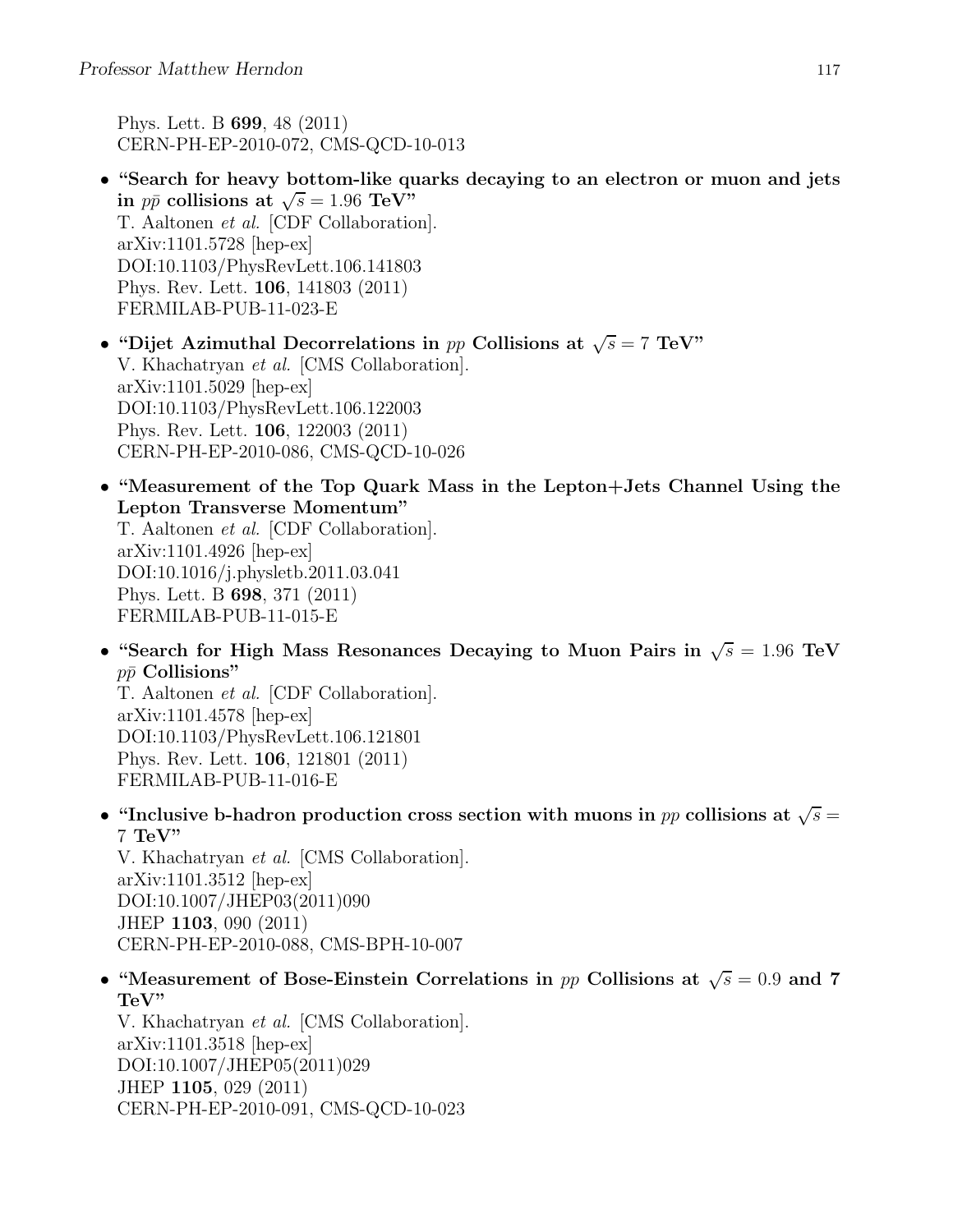- "Production of  $\Lambda$ ,  $\bar{\Lambda}^0 \equiv \pm$  and  $\Omega^{\pm}$  Hyperons in  $p\bar{p}$  Collisions at  $\sqrt{s} = 1.96$  TeV" T. Aaltonen et al. [CDF Collaboration]. arXiv:1101.2996 [hep-ex] DOI:10.1103/PhysRevD.86.012002 Phys. Rev. D 86, 012002 (2012) FERMILAB-PUB-11-155-E-PPD
- "Search for Supersymmetry in pp Collisions at 7 TeV in Events with Jets and Missing Transverse Energy" V. Khachatryan et al. [CMS Collaboration]. arXiv:1101.1628 [hep-ex] DOI:10.1016/j.physletb.2011.03.021 Phys. Lett. B 698, 196 (2011) CERN-PH-EP-2010-084, CMS-SUS-10-003
- "Search for Heavy Stable Charged Particles in pp collisions at  $\sqrt{s} = 7$  TeV" V. Khachatryan et al. [CMS Collaboration]. arXiv:1101.1645 [hep-ex] DOI:10.1007/JHEP03(2011)024 JHEP 1103, 024 (2011) CERN-PH-EP-2010-067, CMS-EXO-10-011
- "Measurement of the Forward-Backward Asymmetry in the  $B \to K^{(*)} \mu^+ \mu^-$  Decay and First Observation of the  $B_s^0 \to \phi \mu^+ \mu^-$  Decay" T. Aaltonen et al. [CDF Collaboration]. arXiv:1101.1028 [hep-ex] DOI:10.1103/PhysRevLett.106.161801 Phys. Rev. Lett. 106, 161801 (2011) FERMILAB-PUB-11-005-E
- "Measurement of the  $B^+$  Production Cross Section in pp Collisions at  $\sqrt{s}$  =  $7 \text{ TeV}$ " V. Khachatryan et al. [CMS Collaboration].

arXiv:1101.0131 [hep-ex] DOI:10.1103/PhysRevLett.106.112001 Phys. Rev. Lett. 106, 112001 (2011) CERN-PH-EP-2010-087, CMS-BPH-10-004

• "Evidence for a Mass Dependent Forward-Backward Asymmetry in Top Quark Pair Production" T. Aaltonen et al. [CDF Collaboration]. arXiv:1101.0034 [hep-ex] DOI:10.1103/PhysRevD.83.112003

Phys. Rev. D 83, 112003 (2011) FERMILAB-PUB-10-525-E

• "Search for a heavy gauge boson  $W$  ' in the final state with an electron and large missing transverse energy in pp collisions at  $\sqrt{s} = 7$  TeV" V. Khachatryan et al. [CMS Collaboration].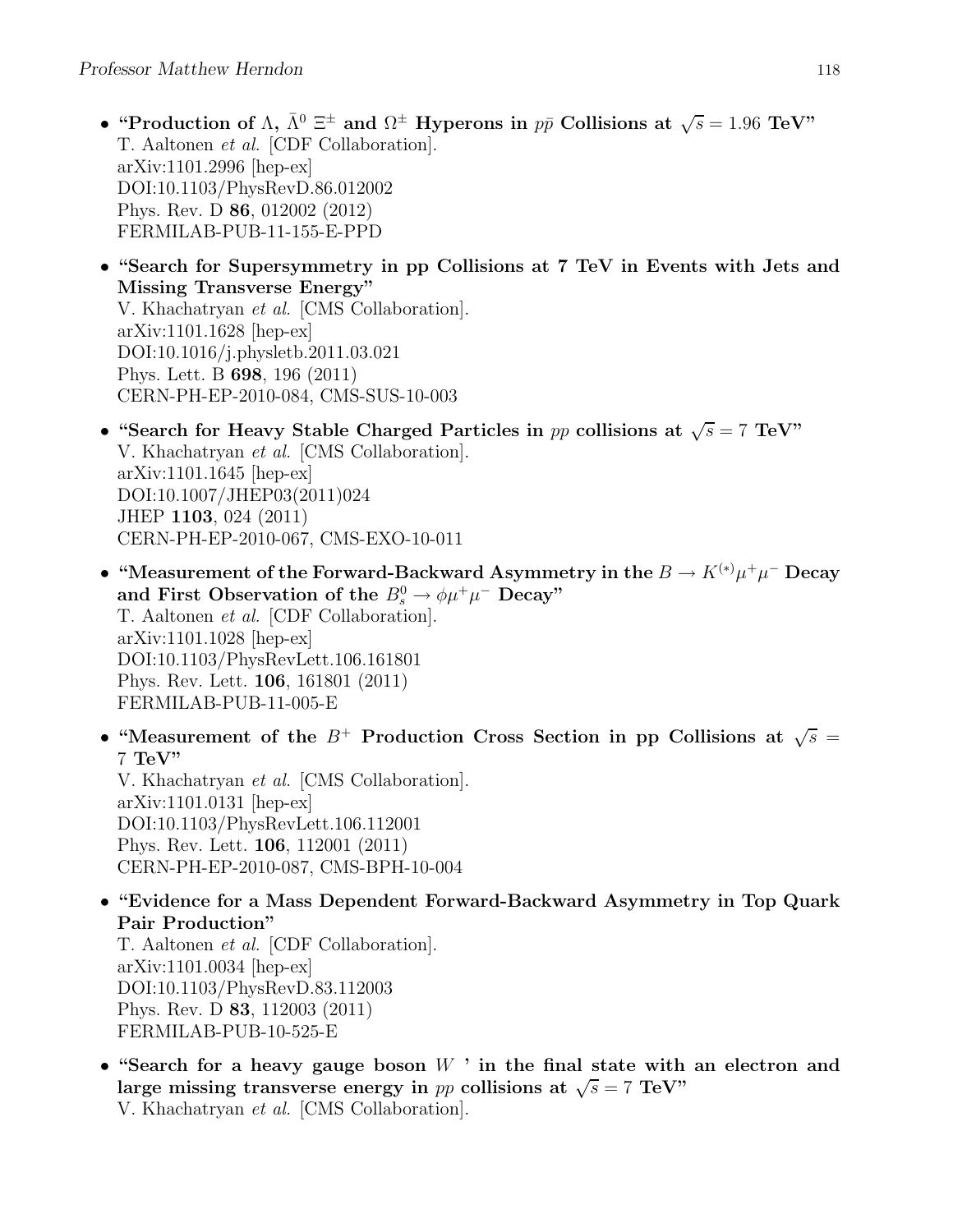arXiv:1012.5945 [hep-ex] DOI:10.1016/j.physletb.2011.02.048 Phys. Lett. B 698, 21 (2011) CMS-EXO-10-014, CERN-PH-EP-2010-074

- "Upsilon Production Cross-Section in pp Collisions at  $sqrts = 7$  TeV" V. Khachatryan et al. [CMS Collaboration]. arXiv:1012.5545 [hep-ex] DOI:10.1103/PhysRevD.83.112004 Phys. Rev. D 83, 112004 (2011) CERN-PH-EP-2010-055, CMS-BPH-10-003
- "Search for a New Heavy Gauge Boson  $W'$  with Electron  $+$  missing ET Event Signature in  $p\bar{p}$  collisions at  $\sqrt{s} = 1.96$  TeV" T. Aaltonen et al. [CDF Collaboration]. arXiv:1012.5145 [hep-ex] DOI:10.1103/PhysRevD.83.031102 Phys. Rev. D 83, 031102 (2011) FERMILAB-PUB-10-536-E
- "Search for Pair Production of First-Generation Scalar Leptoquarks in pp Collisions at  $\sqrt{s} = 7 \text{ TeV}$ " V. Khachatryan et al. [CMS Collaboration]. arXiv:1012.4031 [hep-ex] DOI:10.1103/PhysRevLett.106.201802 Phys. Rev. Lett. 106, 201802 (2011) CERN-PH-EP-2010-052, CMS-EXO-10-005
- "Search for Pair Production of Second-Generation Scalar Leptoquarks in pp Collisions at  $\sqrt{s} = 7 \text{ TeV}$ " V. Khachatryan et al. [CMS Collaboration]. arXiv:1012.4033 [hep-ex] DOI:10.1103/PhysRevLett.106.201803 Phys. Rev. Lett. 106, 201803 (2011) CERN-PH-EP-2010-054, CMS-EXO-10-007
- "Search for Microscopic Black Hole Signatures at the Large Hadron Collider" V. Khachatryan et al. [CMS Collaboration]. arXiv:1012.3375 [hep-ex] DOI:10.1016/j.physletb.2011.02.032 Phys. Lett. B 697, 434 (2011) CERN-PH-EP-2010-073, CMS-EXO-10-017
- "Measurement of tt Spin Correlation in  $p\bar{p}$  Collisions Using the CDF II Detector at the Tevatron"

T. Aaltonen et al. [CDF Collaboration]. arXiv:1012.3093 [hep-ex] DOI:10.1103/PhysRevD.83.031104 Phys. Rev. D 83, 031104 (2011) FERMILAB-PUB-10-513-E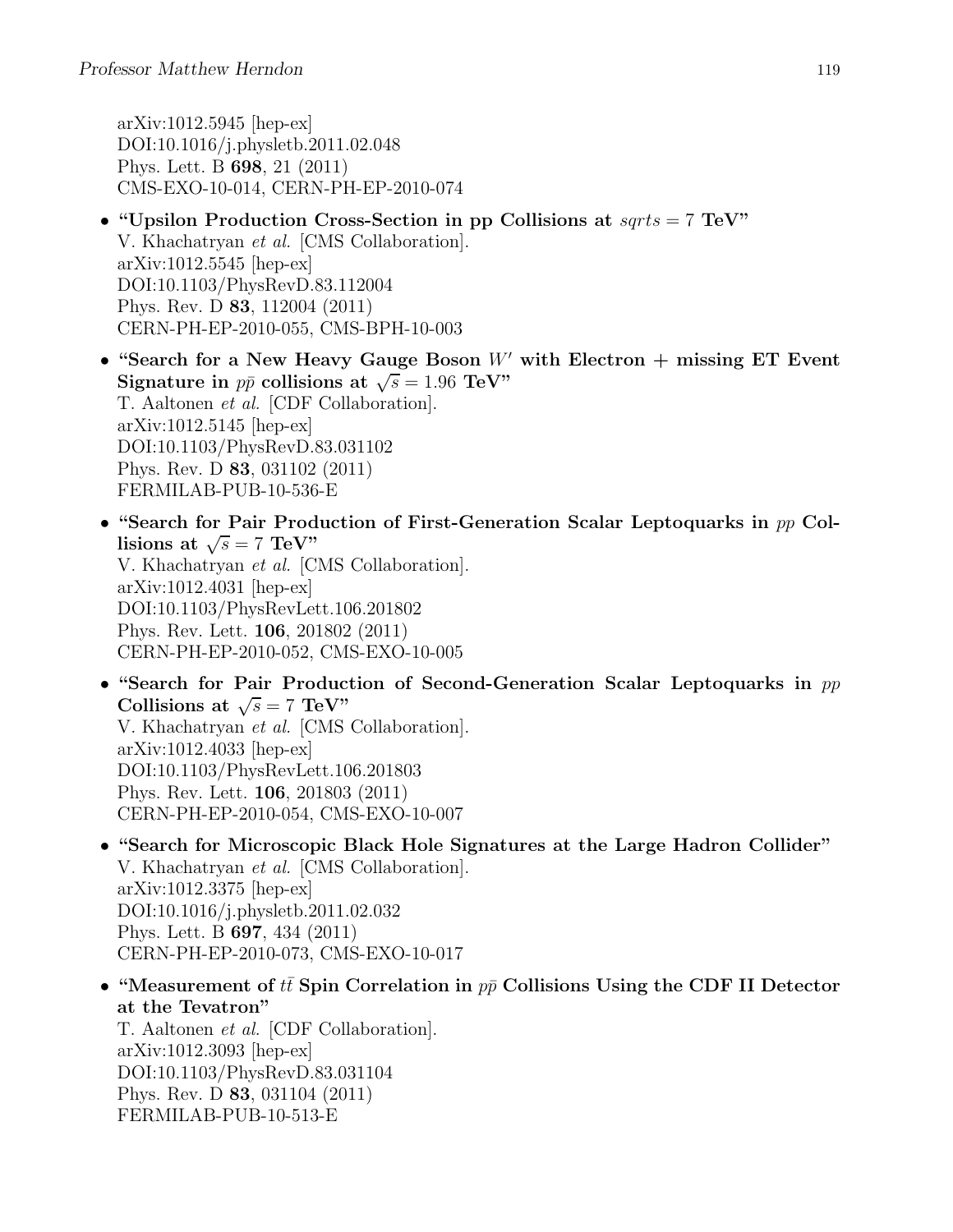FERMILAB-PUB-10-514-E

- "Measurement of b hadron lifetimes in exclusive decays containing a  $J/\psi$  in  $p^$ pbar collisions at  $\sqrt{s} = 1.96 \text{TeV}$ " T. Aaltonen et al. [CDF Collaboration]. arXiv:1012.3138 [hep-ex] DOI:10.1103/PhysRevLett.106.121804 Phys. Rev. Lett. 106, 121804 (2011)
- "Measurements of Inclusive W and Z Cross Sections in pp Collisions at  $\sqrt{s} = 7$ TeV"

V. Khachatryan et al. [CMS Collaboration]. arXiv:1012.2466 [hep-ex] DOI:10.1007/JHEP01(2011)080 JHEP 1101, 080 (2011) CERN-PH-EP-2010-050, CMS-EWK-10-002

- "Search for Randall-Sundrum Gravitons in the Diphoton Channel at CDF" T. Aaltonen et al. [CDF Collaboration]. arXiv:1012.2795 [hep-ex] DOI:10.1103/PhysRevD.83.011102 Phys. Rev. D 83, 011102 (2011) FERMILAB-PUB-10-498-E
- "Measurement of the Isolated Prompt Photon Production Cross Section in  $pp$ Collisions at  $\sqrt{s} = 7 \text{ TeV}$ " V. Khachatryan et al. [CMS Collaboration]. arXiv:1012.0799 [hep-ex] DOI:10.1103/PhysRevLett.106.082001 Phys. Rev. Lett. 106, 082001 (2011) CERN-PH-EP-2010-053, CMS-QCD-10-019
- "Charged particle multiplicities in pp interactions at  $\sqrt{s} = 0.9$ , 2.36, and 7 TeV" V. Khachatryan et al. [CMS Collaboration]. arXiv:1011.5531 [hep-ex] DOI:10.1007/JHEP01(2011)079 JHEP 1101, 079 (2011) CERN-PH-EP-2010-048, CMS-QCD-10-004
- "Search for Stopped Gluinos in pp collisions at  $\sqrt{s} = 7$  TeV" V. Khachatryan et al. [CMS Collaboration]. arXiv:1011.5861 [hep-ex] DOI:10.1103/PhysRevLett.106.011801 Phys. Rev. Lett. 106, 011801 (2011) CERN-PH-EP-2010-049, CMS-EXO-10-003
- "Prompt and non-prompt  $J/\psi$  production in pp collisions at  $\sqrt{s} = 7$  TeV" V. Khachatryan et al. [CMS Collaboration]. arXiv:1011.4193 [hep-ex] DOI:10.1140/epjc/s10052-011-1575-8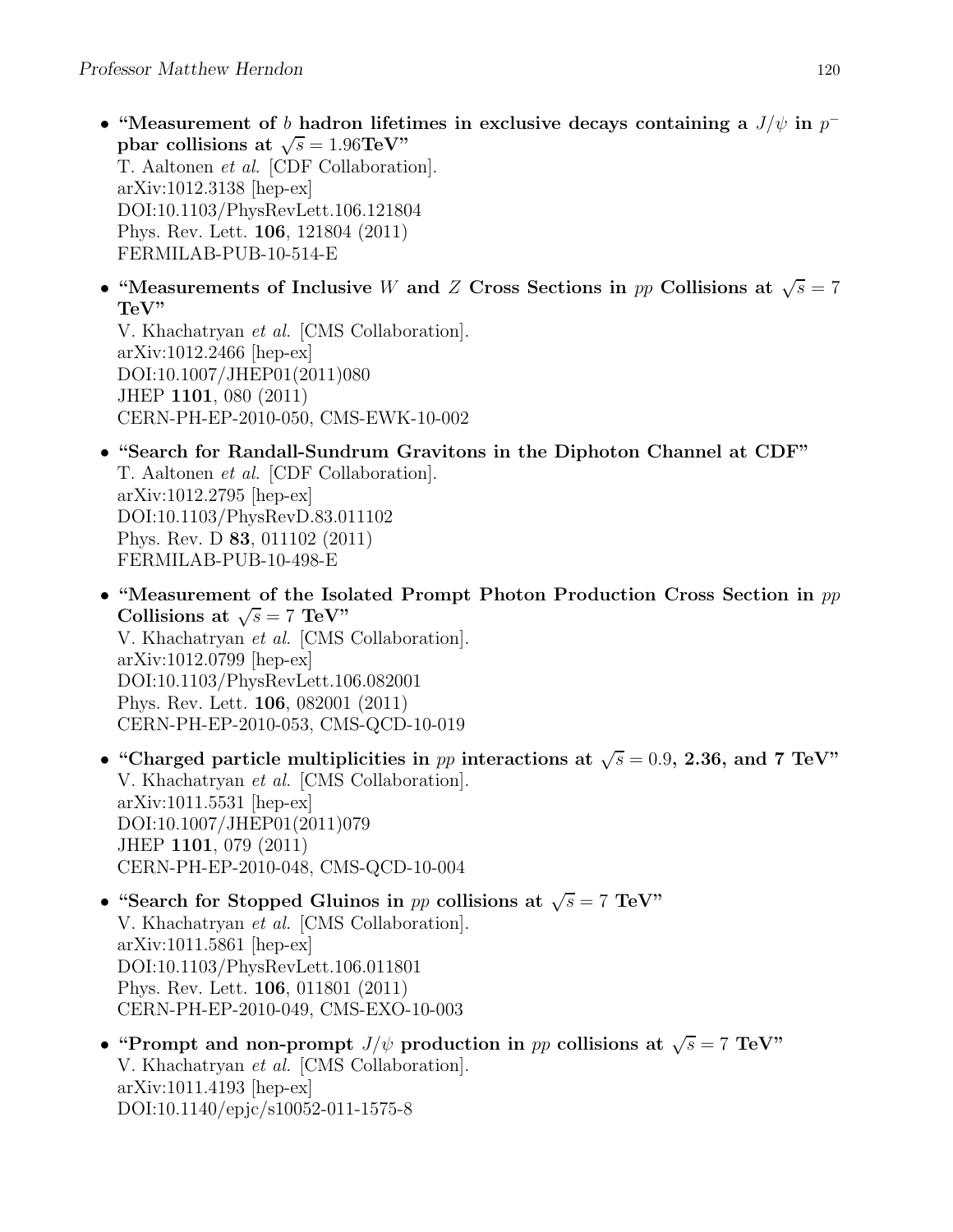Eur. Phys. J. C 71, 1575 (2011) CERN-PH-EP-2010-046, CMS-BPH-10-002

- "First Measurement of the Cross Section for Top-Quark Pair Production in Proton-Proton Collisions at  $\sqrt{s} = 7 \text{ TeV}^{\prime\prime}$ V. Khachatryan et al. [CMS Collaboration]. arXiv:1010.5994 [hep-ex] DOI:10.1016/j.physletb.2010.11.058 Phys. Lett. B 695, 424 (2011) CMS-TOP-10-001, CERN-PH-EP-2010-039
- "Top Quark Mass Measurement in the Lepton + Jets Channel Using a Matrix Element Method and in situ Jet Energy Calibration" T. Aaltonen et al. [CDF Collaboration]. arXiv:1010.4582 [hep-ex] DOI:10.1103/PhysRevLett.105.252001 Phys. Rev. Lett. 105, 252001 (2010) FERMILAB-PUB-10-427-E
- "Search for Quark Compositeness with the Dijet Centrality Ratio in  $pp$  Collisions at  $\sqrt{s} = 7 \text{ TeV}$ " V. Khachatryan et al. [CMS Collaboration].

arXiv:1010.4439 [hep-ex] DOI:10.1103/PhysRevLett.105.262001 Phys. Rev. Lett. 105, 262001 (2010) CMS-EXO-10-002, CERN-PH-EP-2010-038

- "Search for Dijet Resonances in 7 TeV pp Collisions at CMS" V. Khachatryan et al. [CMS Collaboration]. arXiv:1010.0203 [hep-ex] DOI:10.1103/PhysRevLett.105.211801, 10.1103/PhysRevLett.106.029902 Phys. Rev. Lett. 105, 211801 (2010) CMS-EXO-10-010, CERN-PH-EP-2010-035
- "Observation of Long-Range Near-Side Angular Correlations in Proton-Proton Collisions at the LHC" V. Khachatryan et al. [CMS Collaboration]. arXiv:1009.4122 [hep-ex] DOI:10.1007/JHEP09(2010)091 JHEP 1009, 091 (2010) CMS-QCD-10-002, CERN-PH-EP-2010-031
- "Improved Search for a Higgs Boson Produced in Association with  $Z \to \ell^+\ell^-$  in proton antiproton Collisions at  $\sqrt{s} = 1.96 \text{ TeV}$ " T. Aaltonen et al. [CDF Collaboration]. arXiv:1009.3047 [hep-ex] DOI:10.1103/PhysRevLett.105.251802 Phys. Rev. Lett. 105, 251802 (2010) FERMILAB-PUB-10-365-E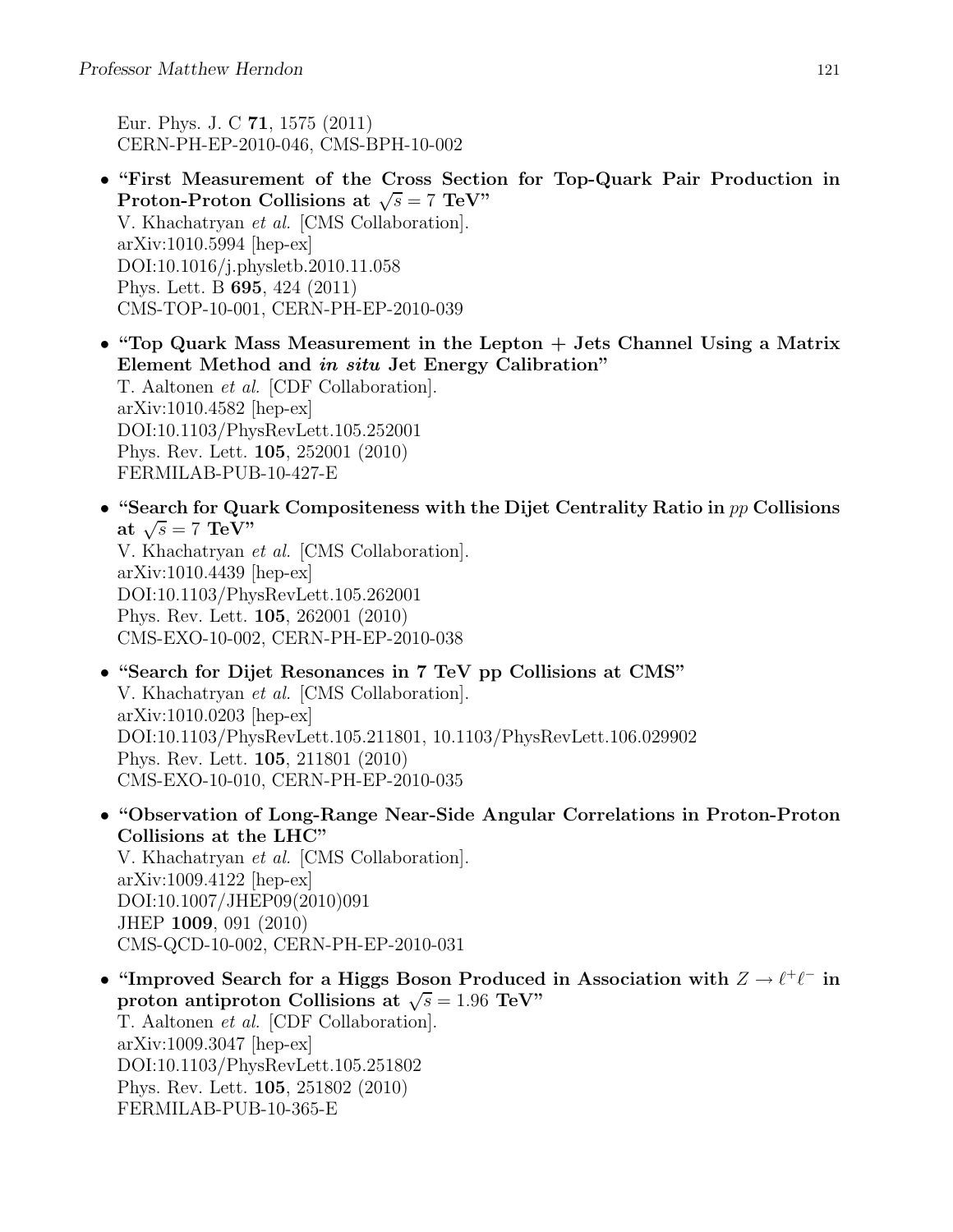- "Search for the supersymmetric partner of the top quark in  $p\bar{p}$  collisions at  $sqrt(s) = 1.96$  TeV" T. Aaltonen et al. [CDF Collaboration]. arXiv:1009.0266 [hep-ex] DOI:10.1103/PhysRevD.82.092001 Phys. Rev. D 82, 092001 (2010) FERMILAB-PUB-10-347-E
- "The Search for  $VH \rightarrow VWW$  Standard Model Higgs Production in the Trilepton Signature with 5.9fb of Data from ppbar Collisions at sqrts  $= 1.96$  GeV" J. M. Nett. FERMILAB-THESIS-2010-35
- "Updated Search for the Flavor-Changing Neutral-Current Decay  $D^0 \to \mu^+\mu^-$ " T. Aaltonen et al. [CDF Collaboration]. arXiv:1008.5077 [hep-ex] DOI:10.1103/PhysRevD.82.091105 Phys. Rev. D 82, 091105 (2010) FERMILAB-PUB-10-337-E
- "Measurement of the  $WW + WZ$  Production Cross Section Using a Matrix Element Technique in Lepton + Jets Events" T. Aaltonen et al. [CDF Collaboration]. arXiv:1008.4404 [hep-ex] DOI:10.1103/PhysRevD.82.112001 Phys. Rev. D 82, 112001 (2010) FERMILAB-PUB-10-334-E
- "Direct Top-Quark Width Measurement CDF" T. Aaltonen et al. [CDF Collaboration]. arXiv:1008.3891 [hep-ex] DOI:10.1103/PhysRevLett.105.232003 Phys. Rev. Lett. 105, 232003 (2010) FERMILAB-PUB-10-328-E
- "Diffractive W and Z Production at the Fermilab Tevatron" T. Aaltonen et al. [CDF Collaboration]. arXiv:1007.5048 [hep-ex] DOI:10.1103/PhysRevD.82.112004 Phys. Rev. D 82, 112004 (2010) FERMILAB-PUB-10-255-E
- "Measurement of the  $t\bar{t}$  Production Cross Section with an in situ Calibration of b-jet Identification Efficiency" T. Aaltonen et al. [CDF Collaboration]. arXiv:1007.4423 [hep-ex] DOI:10.1103/PhysRevD.83.071102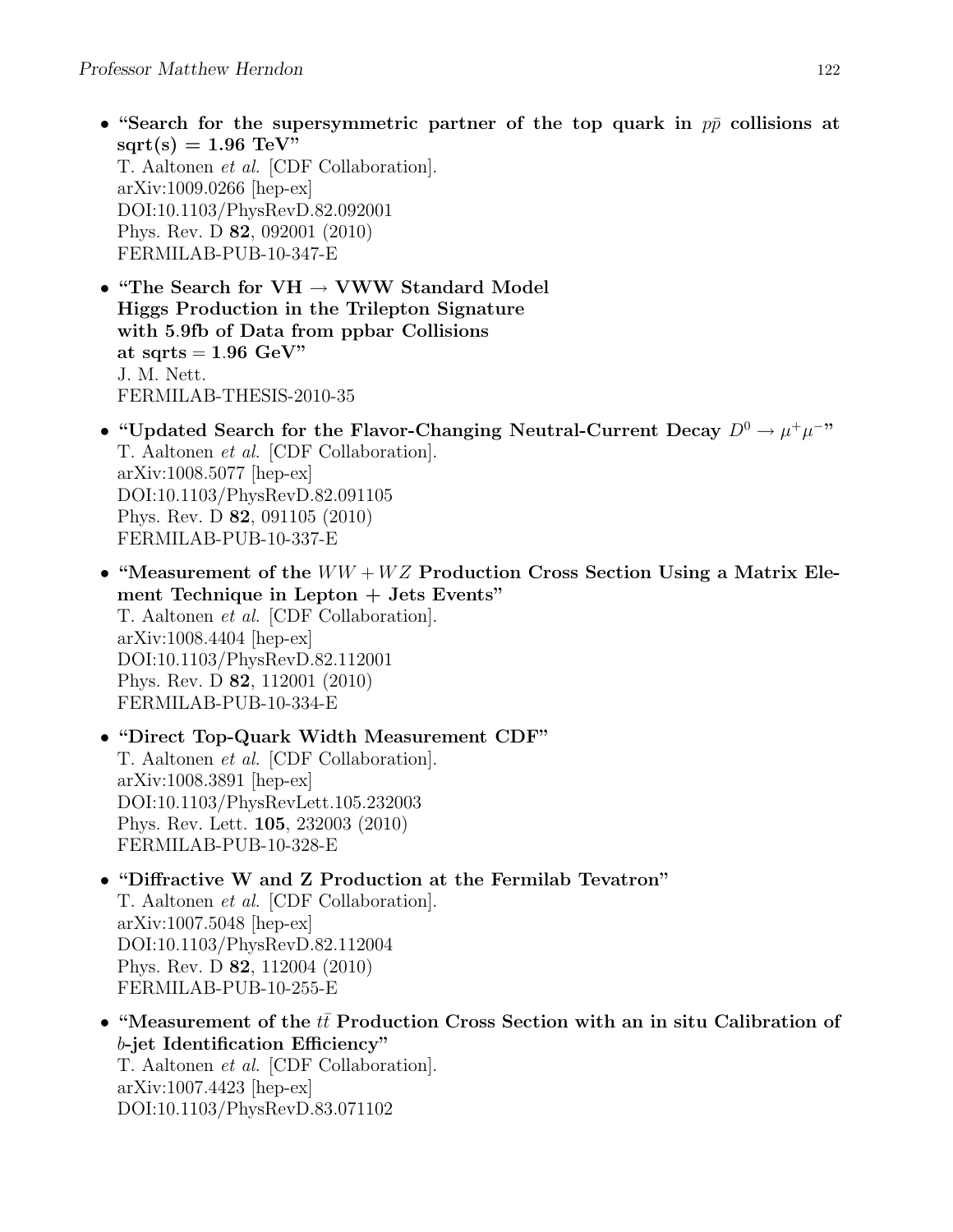Phys. Rev. D 83, 071102 (2011) FERMILAB-PUB-10-248-E

- "CMS Tracking Performance Results from early LHC Operation" V. Khachatryan et al. [CMS Collaboration]. arXiv:1007.1988 [physics.ins-det] DOI:10.1140/epjc/s10052-010-1491-3 Eur. Phys. J. C 70, 1165 (2010) CERN-PH-EP-2010-019, CMS-TRK-10-001
- "Exclusion of an Exotic Top Quark with -4/3 Electric Charge Using Soft Lepton Tagging"

T. Aaltonen et al. [CDF Collaboration]. arXiv:1006.4597 [hep-ex] DOI:10.1103/PhysRevLett.105.101801 Phys. Rev. Lett. 105, 101801 (2010) FERMILAB-PUB-10-207-E

• "First Measurement of the Underlying Event Activity at the LHC with  $\sqrt{s} = 0.9$ TeV"

V. Khachatryan et al. [CMS Collaboration]. arXiv:1006.2083 [hep-ex] DOI:10.1140/epjc/s10052-010-1453-9 Eur. Phys. J. C 70, 555 (2010) CERN-PH-EP-2010-014, CMS-QCD-10-001

• "Measurement of the charge ratio of atmospheric muons with the CMS detector"

V. Khachatryan et al. [CMS Collaboration]. arXiv:1005.5332 [hep-ex] DOI:10.1016/j.physletb.2010.07.033 Phys. Lett. B 692, 83 (2010) CERN-PH-EP-2010-011, CMS-MUO-10-001

- "Measurement of  $d\sigma/dy$  of Drell-Yan  $e^+e^-$  pairs in the Z Mass Region from  $p\bar{p}$ Collisions at  $\sqrt{s} = 1.96$  TeV" T. A. Aaltonen et al. [CDF Collaboration]. arXiv:0908.3914 [hep-ex] DOI:10.1016/j.physletb.2010.06.043 Phys. Lett. B 692, 232 (2010) FERMILAB-PUB-10-057-E
- "Combined Tevatron upper limit on  $gg \to H \to W^+W^-$  and constraints on the Higgs boson mass in fourth-generation fermion models" T. Aaltonen et al. [CDF and D0 Collaborations]. arXiv:1005.3216 [hep-ex] DOI:10.1103/PhysRevD.82.011102 Phys. Rev. D 82, 011102 (2010) FERMILAB-PUB-10-125-E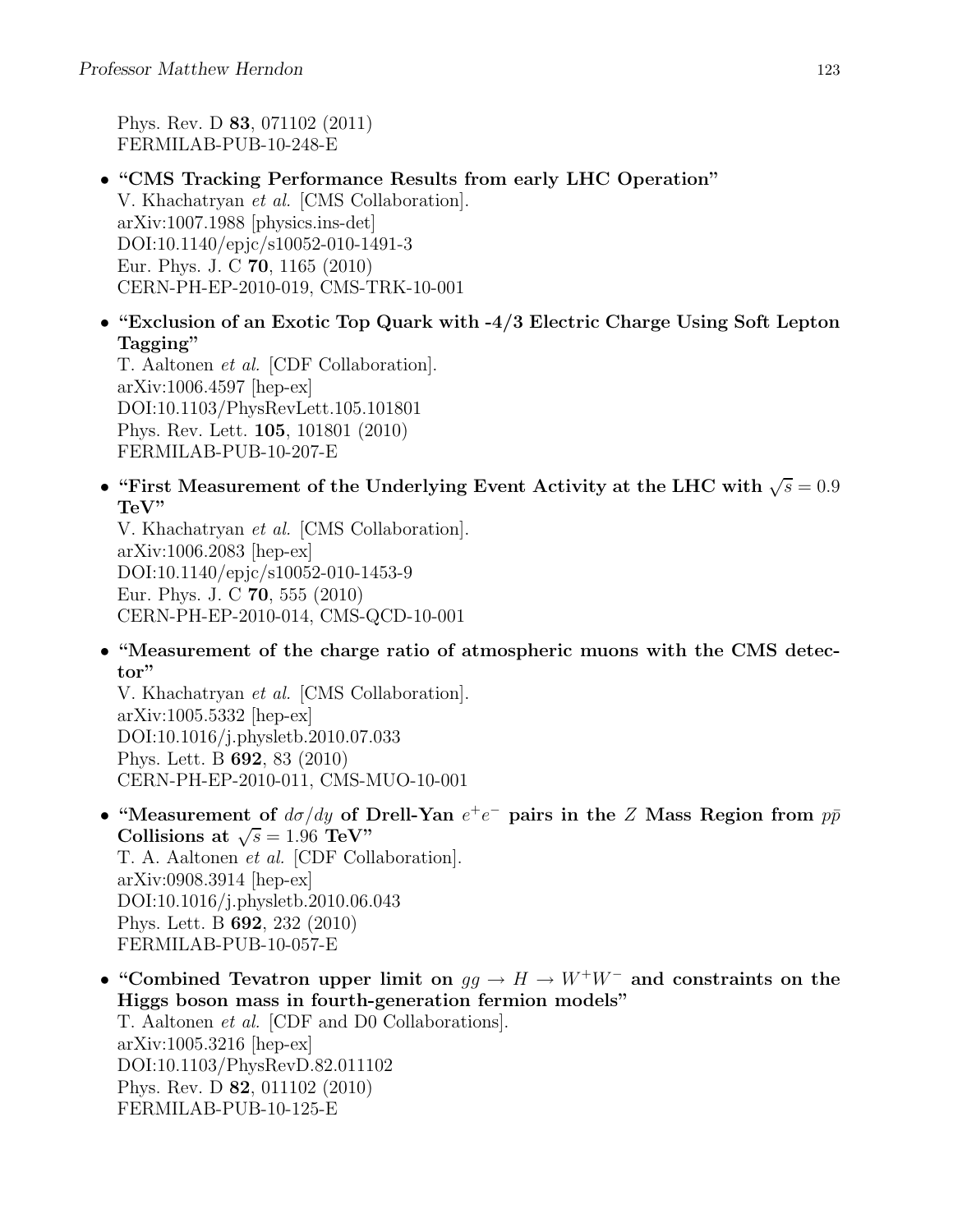- "First Measurement of Bose-Einstein Correlations in proton-proton Collisions at  $\sqrt{s}$  =0.9 and 2.36 TeV at the LHC" V. Khachatryan et al. [CMS Collaboration]. arXiv:1005.3294 [hep-ex] DOI:10.1103/PhysRevLett.105.032001 Phys. Rev. Lett. 105, 032001 (2010) CERN-PH-EP-2010-010, CMS-QCD-10-003
- "Transverse-momentum and pseudorapidity distributions of charged hadrons in pp collisions at  $\sqrt{s} = 7$  TeV" V. Khachatryan et al. [CMS Collaboration]. arXiv:1005.3299 [hep-ex] DOI:10.1103/PhysRevLett.105.022002 Phys. Rev. Lett. 105, 022002 (2010) CERN-PH-EP-2010-009, CMS-QCD-10-006
- "Search for the Production of Scalar Bottom Quarks in  $p\bar{p}$  collisions at  $\sqrt{s}$  = 1.96 TeV"

T. Aaltonen et al. [CDF Collaboration]. arXiv:1005.3600 [hep-ex] DOI:10.1103/PhysRevLett.105.081802 Phys. Rev. Lett. 105, 081802 (2010) FERMILAB-PUB-10-140-E

- "Search for WW and WZ resonances decaying to electron, missing  $E_T$ , and two jets in  $p\bar{p}$  collisions at  $\sqrt{s} = 1.96 \text{ TeV}$ " T. Aaltonen et al. [CDF Collaboration]. arXiv:1004.4946 [hep-ex] DOI:10.1103/PhysRevLett.104.241801 Phys. Rev. Lett. 104, 241801 (2010) FERMILAB-PUB-10-096-E
- "Measurement of the  $B^-$  lifetime using a simulation free approach for trigger bias correction"

T. Aaltonen et al. [CDF Collaboration]. arXiv:1004.4855 [hep-ex] DOI:10.1103/PhysRevD.83.032008 Phys. Rev. D 83, 032008 (2011) FERMILAB-PUB-10-095-E

- "Search for R-parity Violating Decays of  $\tau$  sneutrinos to  $e\mu$ ,  $\mu\tau$ , and  $e\tau$  Pairs in  $p\bar{p}$  Collisions at  $\sqrt{s} = 1.96 \text{ TeV}^{\prime\prime}$ T. Aaltonen et al. [CDF Collaboration]. arXiv:1004.3042 [hep-ex] DOI:10.1103/PhysRevLett.105.191801 Phys. Rev. Lett. 105, 191801 (2010) FERMILAB-PUB-10-077-E
- "First Measurement of the Ratio  $\sigma_l t\bar{t}/\sigma_l Z/\gamma * * \to \ell\ell$  and Precise Extraction of the  $t\bar{t}$  Cross Section"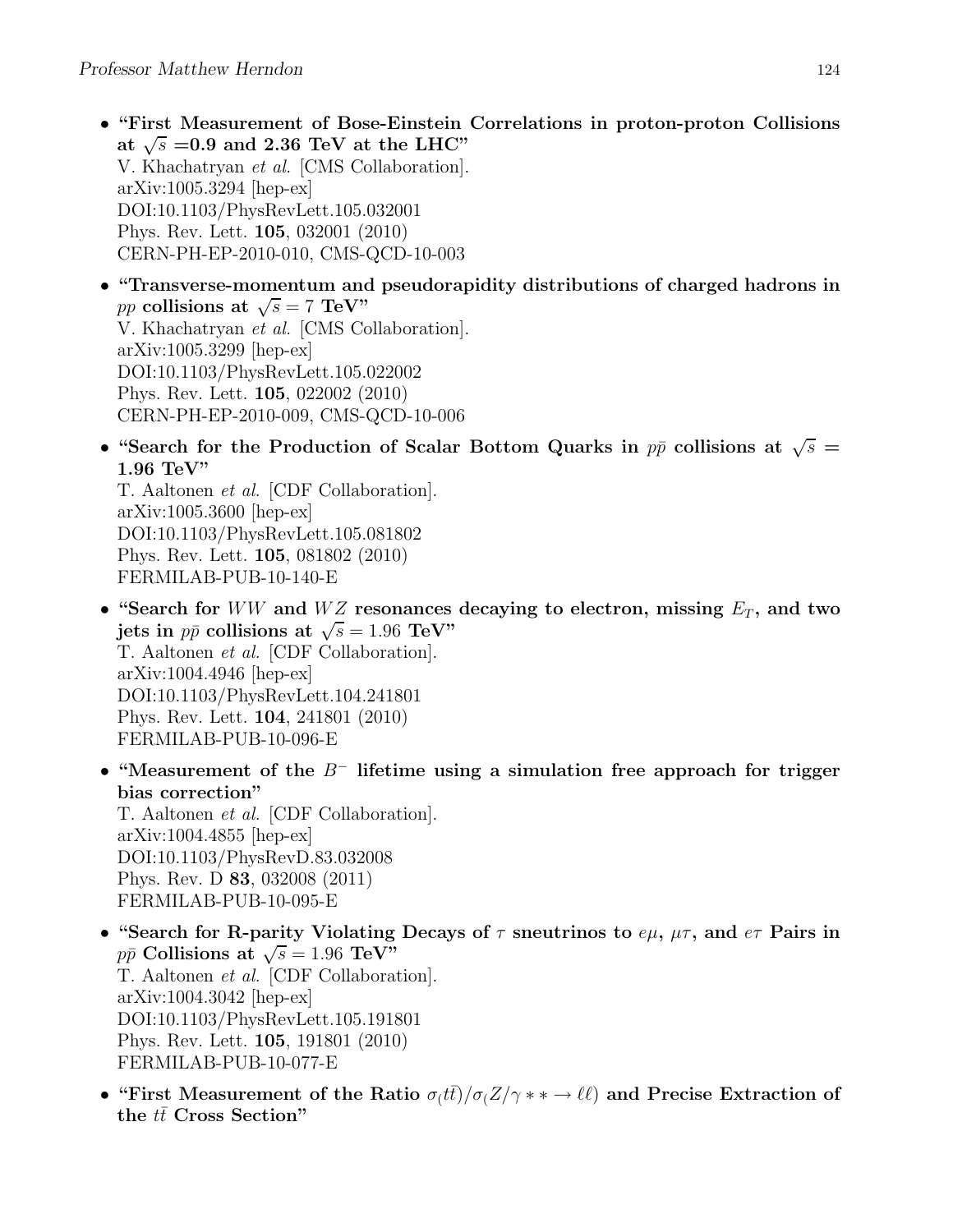T. Aaltonen et al. [CDF Collaboration]. arXiv:1004.3224 [hep-ex] DOI:10.1103/PhysRevLett.105.012001 Phys. Rev. Lett. 105, 012001 (2010) FERMILAB-PUB-10-084-E

• "Observation of Single Top Quark Production and Measurement of —Vtb with CDF"

T. Aaltonen et al. [CDF Collaboration]. arXiv:1004.1181 [hep-ex] DOI:10.1103/PhysRevD.82.112005 Phys. Rev. D 82, 112005 (2010) FERMILAB-PUB-10-063-E

- "Measurement of Z gamma Production in  $p\bar{p}$  Collisions at  $\sqrt{s} = 1.96$  TeV" T. Aaltonen et al. [CDF Collaboration]. arXiv:1004.1140 [hep-ex] DOI:10.1103/PhysRevD.82.031103 Phys. Rev. D 82, 031103 (2010) FERMILAB-PUB-10-073-E
- "Combined CDF and D0 Upper Limits on MSSM Higgs Boson Production in tau-tau Final States with up to 2.2 fb-1" D. Benjamin et al. [Tevatron New Phenomena and Higgs Working Group]. arXiv:1003.3363 [hep-ex] FERMILAB-FN-0851-E
- "Studying the Underlying Event in Drell-Yan and High Transverse Momentum Jet Production at the Tevatron" T. Aaltonen et al. [CDF Collaboration]. arXiv:1003.3146 [hep-ex] DOI:10.1103/PhysRevD.82.034001 Phys. Rev. D 82, 034001 (2010) FERMILAB-PUB-10-053-E
- "Measurement of W-Boson Polarization in Top-quark Decay in  $p\bar{p}$  Collisions at  $sqrt(s) = 1.96$  TeV" T. Aaltonen et al. [CDF Collaboration]. arXiv:1003.0224 [hep-ex] DOI:10.1103/PhysRevLett.105.042002 Phys. Rev. Lett. 105, 042002 (2010) FERMILAB-PUB-10-041-E
- "Measurement of the  $t\bar{t}$  Production Cross Section in  $p\bar{p}$  Collisions at sqrt(s)=1.96 TeV using Soft Electron b-Tagging" T. Aaltonen et al. [CDF Collaboration]. arXiv:1002.3783 [hep-ex] DOI:10.1103/PhysRevD.81.092002 Phys. Rev. D 81, 092002 (2010) FERMILAB-PUB-10-035-E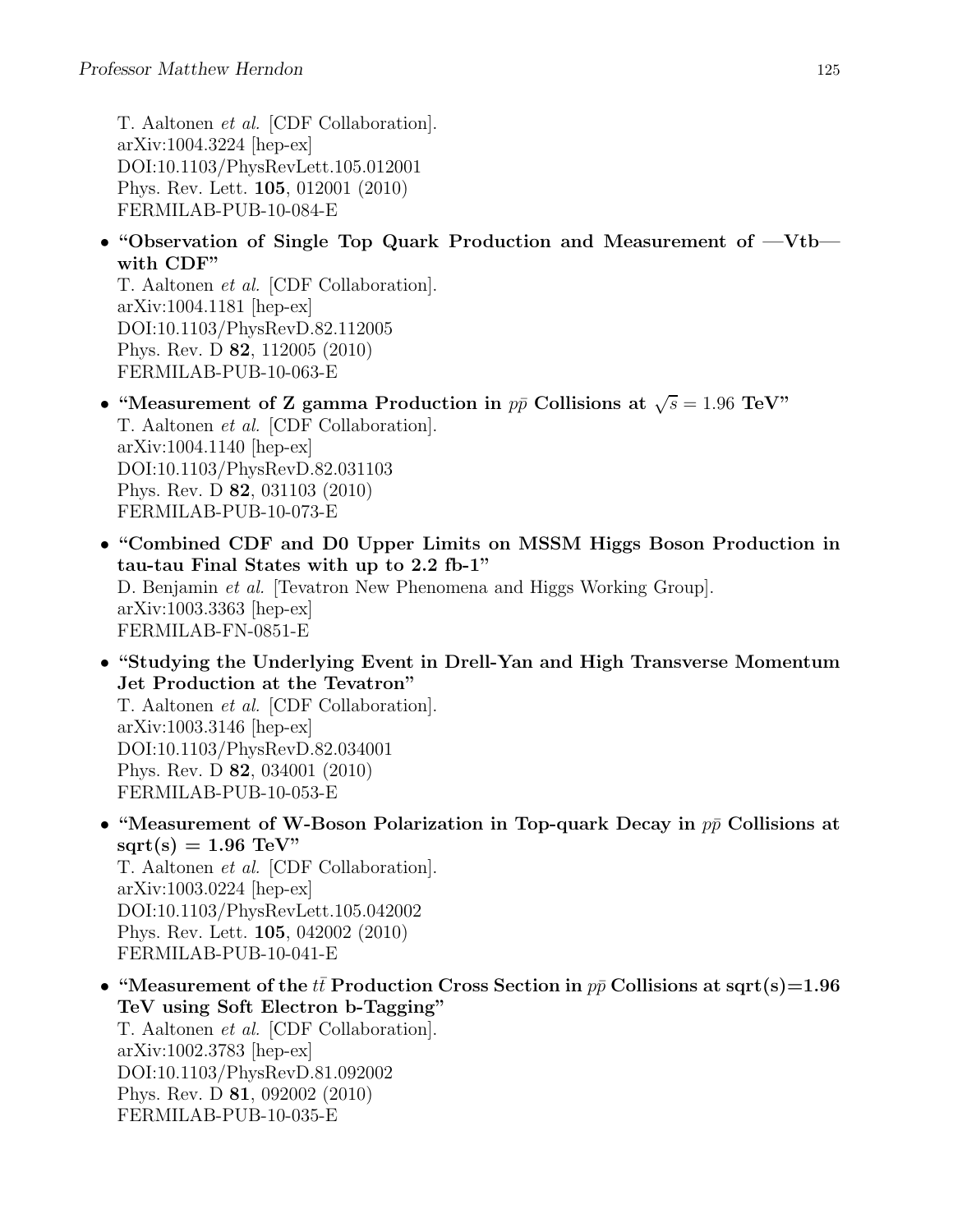- "Measurement of the Top Pair Production Cross Section in the Dilepton Decay Channel in  $p\bar{p}$  Collisions at  $\sqrt{s} = 1.96$  TeV" T. Aaltonen et al. [CDF Collaboration]. arXiv:1002.2919 [hep-ex] DOI:10.1103/PhysRevD.82.052002 Phys. Rev. D 82, 052002 (2010) FERMILAB-PUB-10-032-E
- "Measurement of the Top Quark Mass and  $p\bar{p}$  -*i*  $t\bar{t}$  Cross Section in the All-Hadronic Mode with the CDFII Detector" T. Aaltonen et al. [CDF Collaboration]. arXiv:1002.0365 [hep-ex] DOI:10.1103/PhysRevD.81.052011

Phys. Rev. D 81, 052011 (2010) FERMILAB-PUB-10-023-E

• "Combination of Tevatron searches for the standard model Higgs boson in the W+W- decay mode"

T. Aaltonen et al. [CDF and D0 Collaborations]. arXiv:1001.4162 [hep-ex] DOI:10.1103/PhysRevLett.104.061802 Phys. Rev. Lett. 104, 061802 (2010) FERMILAB-PUB-10-017-E

- "Inclusive Search for Standard Model Higgs Boson Production in the WW Decay Channel using the CDF II Detector" T. Aaltonen et al. [CDF Collaboration]. arXiv:1001.4468 [hep-ex] DOI:10.1103/PhysRevLett.104.061803 Phys. Rev. Lett. 104, 061803 (2010) FERMILAB-PUB-10-016-E
- "Search for single top quark production in  $\bar{p}p$  collisions at  $\sqrt{s} = 1.96$  TeV in the missing transverse energy plus jets topology" T. Aaltonen et al. [CDF Collaboration]. arXiv:1001.4577 [hep-ex] DOI:10.1103/PhysRevD.81.072003 Phys. Rev. D 81, 072003 (2010) FERMILAB-PUB-10-018-E
- "Search for New Physics with a Dijet plus Missing Transverse Energy Signature in  $p\bar{p}$  Collisions at  $\sqrt{s} = 1.96$  TeV" T. Aaltonen et al. [CDF Collaboration]. arXiv:0912.4691 [hep-ex] DOI:10.1103/PhysRevLett.105.131801 Phys. Rev. Lett. 105, 131801 (2010) FERMILAB-PUB-09-635-E
- "Measurement of the <sup>W</sup><sup>+</sup>W<sup>−</sup> Production Cross Section and Search for Anomalous  $WW\gamma$  and  $WWZ$  Couplings in  $p\bar{p}$  Collisions at  $\sqrt{s} = 1.96$  TeV"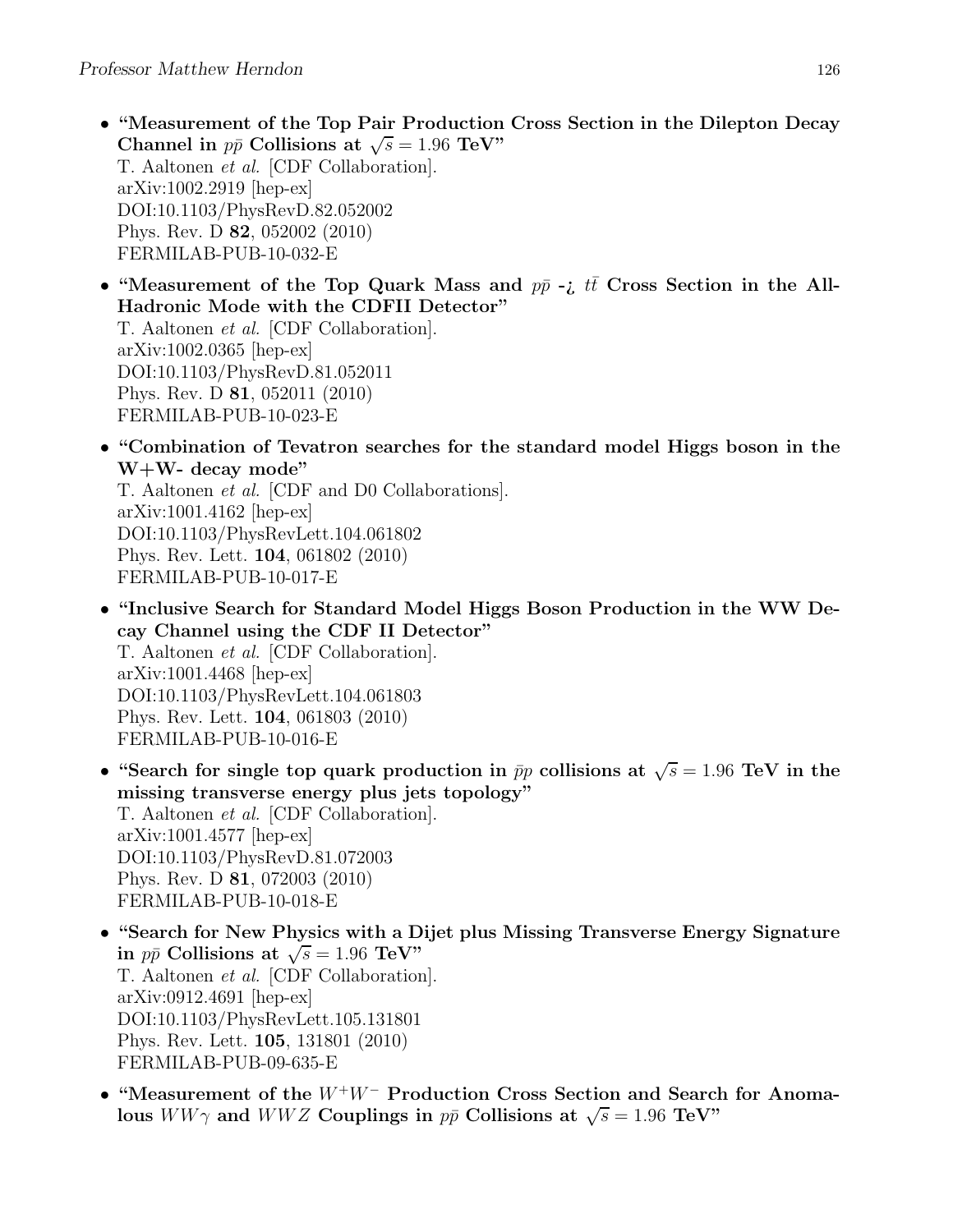T. Aaltonen et al. [CDF Collaboration]. arXiv:0912.4500 [hep-ex] DOI:10.1103/PhysRevLett.104.201801 Phys. Rev. Lett. 104, 201801 (2010) FERMILAB-PUB-09-636

• "Measurement of the  $\Lambda_b$  Lifetime in  $\Lambda_b \to \Lambda_c^+\pi^-$  Decays in  $p\bar{p}$  Collisions at  $\sqrt{s} =$ 1.96 TeV"

T. Aaltonen et al. [CDF Collaboration]. arXiv:0912.3566 [hep-ex] DOI:10.1103/PhysRevLett.104.102002 Phys. Rev. Lett. 104, 102002 (2010) FERMILAB-PUB-09-627-E

- "A Study of the associated production of photons and b-quark jets in p p-bar collisions at  $s^{**}(1/2) = 1.96$ -TeV" T. Aaltonen et al. [CDF Collaboration]. arXiv:0912.3453 [hep-ex] DOI:10.1103/PhysRevD.81.052006 Phys. Rev. D 81, 052006 (2010) FERMILAB-PUB-09-634-E
- "Search for Technicolor Particles Produced in Association with a W Boson at CDF"

T. Aaltonen et al. [CDF Collaboration]. arXiv:0912.2059 [hep-ex] DOI:10.1103/PhysRevLett.104.111802 Phys. Rev. Lett. 104, 111802 (2010) FERMILAB-PUB-09-619-E

- "Search for Pair Production of Supersymmetric Top Quarks in Dilepton Events from p anti-p Collisions at  $S^{**}(1/2) = 1.96$  TeV" T. Aaltonen et al. [CDF Collaboration]. arXiv:0912.1308 [hep-ex] DOI:10.1103/PhysRevLett.104.251801 Phys. Rev. Lett. 104, 251801 (2010) FERMILAB-PUB-09-614-E
- "Search for New Bottomlike Quark Pair Decays  $Q\mathit{Qbarto}(tW)(tbarW)$  in Same-Charge Dilepton Events" T. Aaltonen et al. [CDF Collaboration]. arXiv:0912.1057 [hep-ex] DOI:10.1103/PhysRevLett.104.091801 Phys. Rev. Lett. 104, 091801 (2010) SLAC-PUB-14914, FERMILAB-PUB-09-628-E
- "Measurement of the WW+WZ Production Cross Section Using the Lepton+Jets Final State at CDF II"

T. Aaltonen et al. [CDF Collaboration].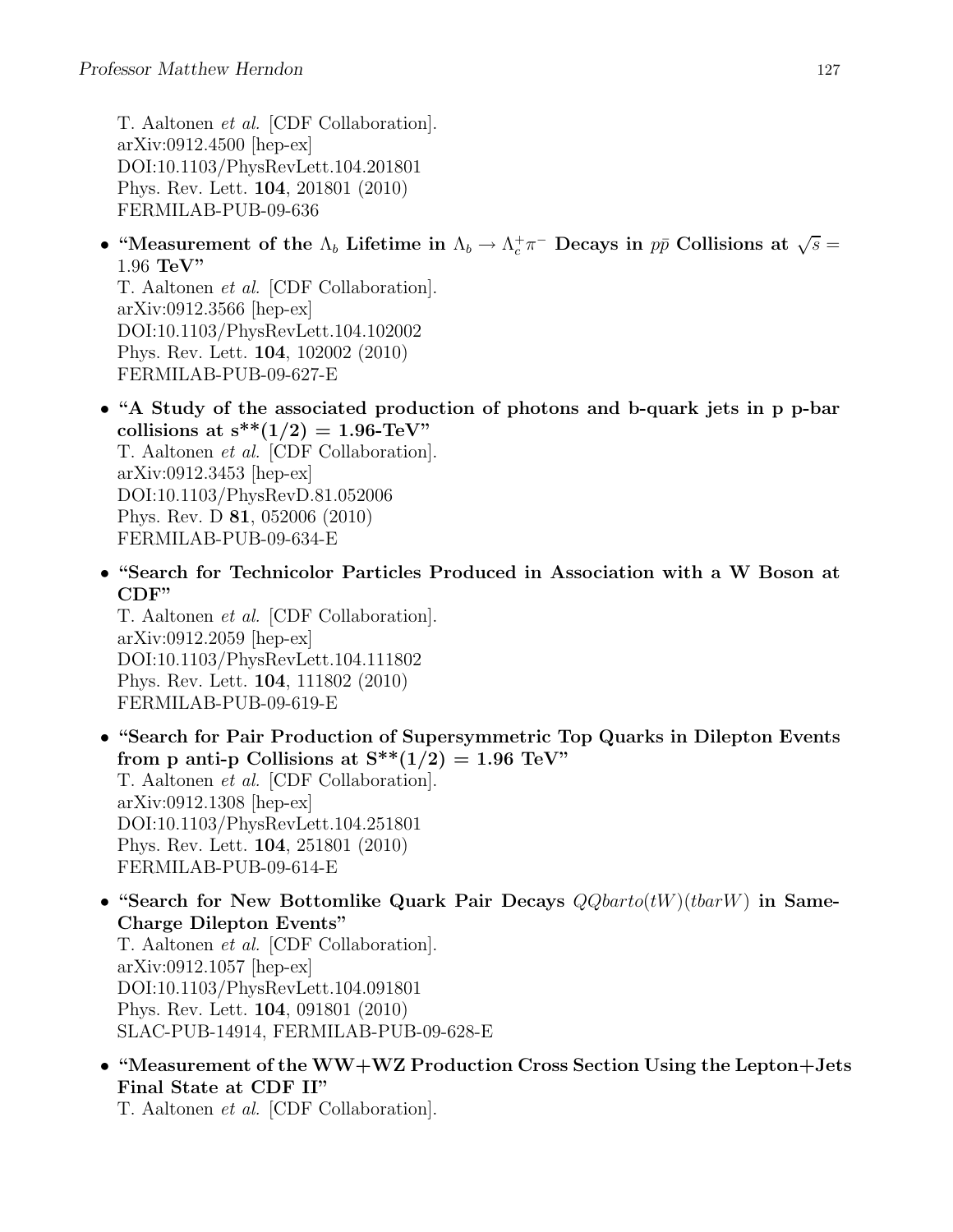arXiv:0911.4449 [hep-ex] DOI:10.1103/PhysRevLett.104.101801 Phys. Rev. Lett. 104, 101801 (2010) FERMILAB-PUB-09-593-E

- "A Search for the Higgs Boson Using Neural Networks in Events with Missing Energy and b-quark Jets in p anti-p Collisions at  $s^{**}(1/2) = 1.96$ -TeV" T. Aaltonen et al. [CDF Collaboration]. arXiv:0911.3935 [hep-ex] DOI:10.1103/PhysRevLett.104.141801 Phys. Rev. Lett. 104, 141801 (2010) FERMILAB-PUB-09-586-E
- "Search for New Color-Octet Vector Particle Decaying to t anti-t in p anti-p Collisions at  $s^{**}(1/2) = 1.96$ -TeV" T. Aaltonen et al. [CDF Collaboration]. arXiv:0911.3112 [hep-ex] DOI:10.1016/j.physletb.2010.06.036 Phys. Lett. B 691, 183 (2010) FERMILAB-PUB-09-578-E
- "Measurement of the Top Quark Mass in the Dilepton Channel Using  $m_{T2}$  at CDF"

T. Aaltonen et al. [CDF Collaboration]. arXiv:0911.2956 [hep-ex] DOI:10.1103/PhysRevD.81.031102 Phys. Rev. D 81, 031102 (2010) FERMILAB-PUB-09-580-E

- "Measurements of Branching Fraction Ratios and CP Asymmetries in  $B^{\pm} \rightarrow$  $D_{CP}K^{\pm}$  Decays in Hadron Collisions" T. Aaltonen et al. [CDF Collaboration]. arXiv:0911.0425 [hep-ex] DOI:10.1103/PhysRevD.81.031105 Phys. Rev. D 81, 031105 (2010) FERMILAB-PUB-09-549-E
- "Search for Anomalous Production of Events with Two Photons and Additional Energetic Objects at CDF" T. Aaltonen et al. [CDF Collaboration]. arXiv:0910.5170 [hep-ex] DOI:10.1103/PhysRevD.82.052005 Phys. Rev. D 82, 052005 (2010) FERMILAB-PUB-09-535-E
- "Measurement of the Inclusive Isolated Prompt Photon Cross Section in  $p\bar{p}$ Collisions at  $\sqrt{s} = 1.96$  TeV using the CDF Detector" T. Aaltonen et al. [CDF Collaboration]. arXiv:0910.3623 [hep-ex]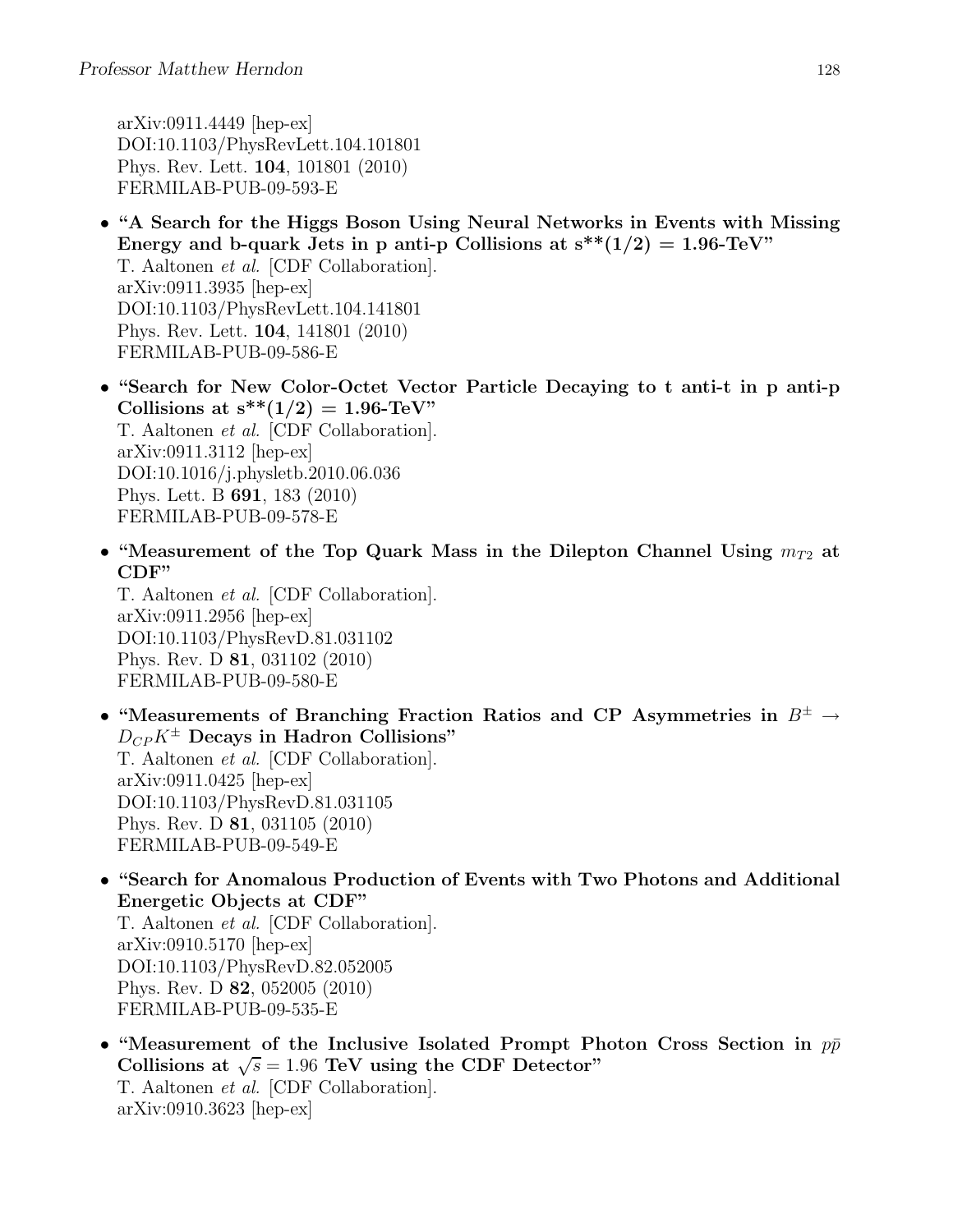DOI:10.1103/PhysRevD.80.111106 Phys. Rev. D 80, 111106 (2009) FERMILAB-PUB-09-507-E

- "Search for Supersymmetry with Gauge-Mediated Breaking in Diphoton Events with Missing Transverse Energy at CDF II" T. Aaltonen et al. [CDF Collaboration]. arXiv:0910.3606 [hep-ex] DOI:10.1103/PhysRevLett.104.011801 Phys. Rev. Lett. 104, 011801 (2010) FERMILAB-PUB-09-506-E
- "Measurements of the top-quark mass using charged particle tracking" T. Aaltonen et al. [CDF Collaboration]. arXiv:0910.0969 [hep-ex] DOI:10.1103/PhysRevD.81.032002 Phys. Rev. D 81, 032002 (2010) FERMILAB-PUB-09-464-E
- "First Measurement of the b-jet Cross Section in Events with a W Boson in p anti-p Collisions at  $s^{**}(1/2) = 1.96$ -TeV" T. Aaltonen et al. [CDF Collaboration]. arXiv:0909.1505 [hep-ex] DOI:10.1103/PhysRevLett.104.131801 Phys. Rev. Lett. 104, 131801 (2010) FERMILAB-PUB-09-416-E
- "A Search for the Higgs Boson Produced in Association with  $Z \to \ell^+ \ell^-$  Using the Matrix Element Method at CDF II" T. Aaltonen et al. [CDF Collaboration]. arXiv:0908.3534 [hep-ex] DOI:10.1103/PhysRevD.80.071101 Phys. Rev. D 80, 071101 (2009) FERMILAB-PUB-09-400-E
- "Search for charged Higgs bosons in decays of top quarks in p anti-p collisions at  $s^{**}(1/2) = 1.96$  TeV" T. Aaltonen et al. [CDF Collaboration]. arXiv:0907.1269 [hep-ex] DOI:10.1103/PhysRevLett.103.101803 Phys. Rev. Lett. 103, 101803 (2009) FERMILAB-PUB-09-343-E
- "A Search for the Associated Production of the Standard-Model Higgs Boson in the All-Hadronic Channel" T. Aaltonen et al. [CDF Collaboration]. arXiv:0907.0810 [hep-ex] DOI:10.1103/PhysRevLett.103.221801 Phys. Rev. Lett. 103, 221801 (2009) FERMILAB-PUB-09-341-PPD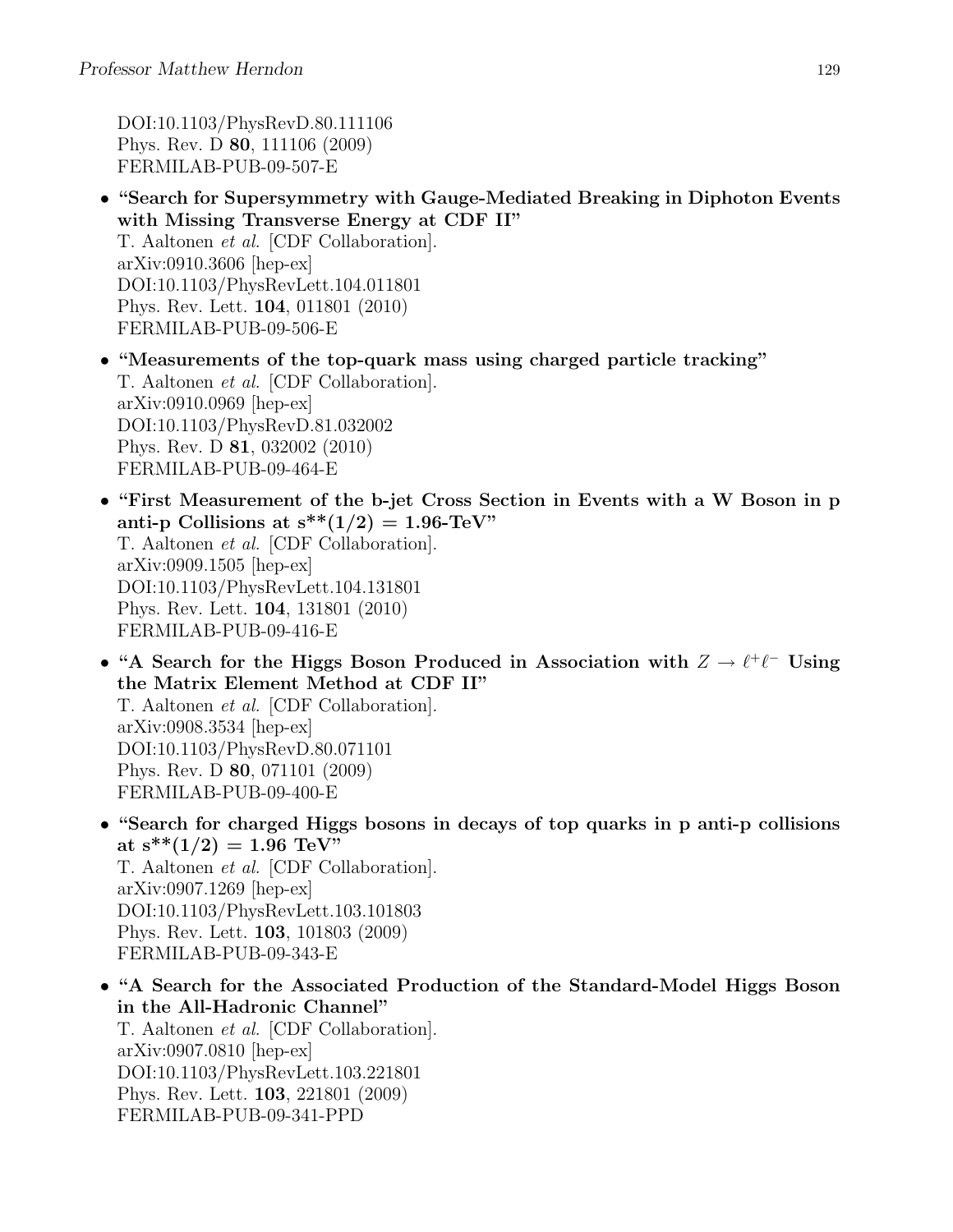- "Search for a Higgs Boson in  $WH \to \ell \nu b\bar{b}$  in  $p\bar{p}$  Collisions at  $\sqrt{s} = 1.96$  TeV" T. Aaltonen et al. [CDF Collaboration]. arXiv:0906.5613 [hep-ex] DOI:10.1103/PhysRevLett.103.101802 Phys. Rev. Lett. 103, 101802 (2009) FERMILAB-PUB-09-336-E
- "Measurement of the Top Quark Mass Using the Invariant Mass of Lepton Pairs in Soft Muon b-tagged Events" T. Aaltonen et al. [CDF Collaboration]. arXiv:0906.5371 [hep-ex] DOI:10.1103/PhysRevD.80.051104 Phys. Rev. D 80, 051104 (2009) FERMILAB-PUB-09-332-E
- "Precision Measurement of the  $X(3872)$  Mass in  $J/\psi \pi^+ \pi^-$  Decays" T. Aaltonen et al. [CDF Collaboration]. arXiv:0906.5218 [hep-ex] DOI:10.1103/PhysRevLett.103.152001 Phys. Rev. Lett. 103, 152001 (2009) FERMILAB-PUB-09-330-E
- "Search for Higgs bosons predicted in two-Higgs-doublet models via decays to tau lepton pairs in 1.96-TeV p anti-p collisions" T. Aaltonen et al. [CDF Collaboration]. arXiv:0906.1014 [hep-ex] DOI:10.1103/PhysRevLett.103.201801 Phys. Rev. Lett. 103, 201801 (2009) FERMILAB-PUB-09-303-E-PPD
- "Searching the Inclusive Lepton + Photon + Missing  $E(T)$  + b-quark Signature for Radiative Top Quark Decay and Non-Standard-Model Processes" T. Aaltonen et al. [CDF Collaboration]. arXiv:0906.0518 [hep-ex] DOI:10.1103/PhysRevD.80.011102 Phys. Rev. D 80, 011102 (2009) FERMILAB-PUB-09-280-E
- "First Observation of Vector Boson Pairs in a Hadronic Final State at the Tevatron Collider"

T. Aaltonen et al. [CDF Collaboration]. arXiv:0905.4714 [hep-ex] DOI:10.1103/PhysRevLett.103.091803 Phys. Rev. Lett. 103, 091803 (2009) FERMILAB-PUB-09-277-E

• "Search for Standard Model Higgs Boson Production in Association with a W Boson using a Neural Network Discriminant at CDF"

T. Aaltonen et al. [CDF Collaboration].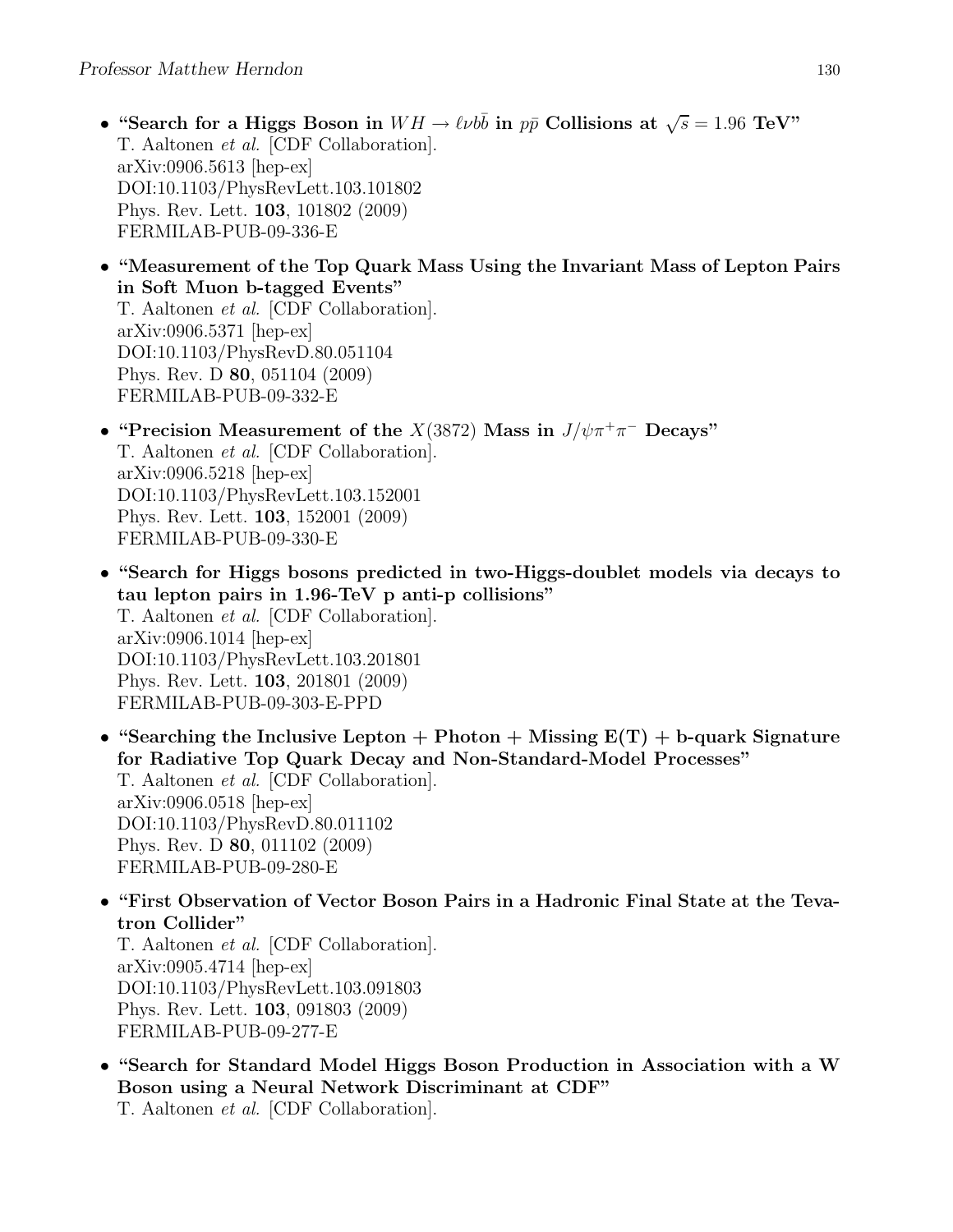arXiv:0905.3155 [hep-ex] DOI:10.1103/PhysRevD.80.012002 Phys. Rev. D 80, 012002 (2009) FERMILAB-PUB-09-248-E

- "Observation of the  $\Omega_b^-$  and Measurement of the Properties of the  $\Xi_b^-$  and  $\Omega_b^-$ " T. Aaltonen et al. [CDF Collaboration]. arXiv:0905.3123 [hep-ex] DOI:10.1103/PhysRevD.80.072003 Phys. Rev. D 80, 072003 (2009) FERMILAB-PUB-09-256-E
- "Production of psi(2S) Mesons in p anti-p Collisions at 1.96-TeV" T. Aaltonen et al. [CDF Collaboration]. arXiv:0905.1982 [hep-ex] DOI:10.1103/PhysRevD.80.031103 Phys. Rev. D 80, 031103 (2009) FERMILAB-PUB-09-232-E
- "Search for a Fermiophobic Higgs Boson Decaying into Diphotons in p anti-p Collisions at  $s^{**}(1/2) = 1.96$ -TeV" T. Aaltonen et al. [CDF Collaboration]. arXiv:0905.0413 [hep-ex] DOI:10.1103/PhysRevLett.103.061803 Phys. Rev. Lett. 103, 061803 (2009) FERMILAB-PUB-09-218-E
- "Search for the Neutral Current Top Quark Decay t o Zc Using Ratio of Z- $Boson + 4$  Jets to W-Boson  $+ 4$  Jets Production" T. Aaltonen et al. [CDF Collaboration]. arXiv:0905.0277 [hep-ex] DOI:10.1103/PhysRevD.80.052001 Phys. Rev. D 80, 052001 (2009) FERMILAB-PUB-09-294-E
- "Search for Anomalous Production of Events with a Photon, Jet, b-quark Jet, and Missing Transverse Energy" T. Aaltonen et al. [CDF Collaboration]. arXiv:0905.0231 [hep-ex] DOI:10.1103/PhysRevD.80.052003 Phys. Rev. D 80, 052003 (2009) FERMILAB-PUB-09-221-E
- "Measurement of Particle Production and Inclusive Differential Cross Sections in  $p\bar{p}$  Collisions at  $\sqrt{s} = 1.96$ -TeV" T. Aaltonen et al. [CDF Collaboration]. arXiv:0904.1098 [hep-ex] DOI:10.1103/PhysRevD.82.119903, 10.1103/PhysRevD.79.112005 Phys. Rev. D 79, 112005 (2009), Erratum: [Phys. Rev. D 82, 119903 (2010)] FERMILAB-PUB-09-098-E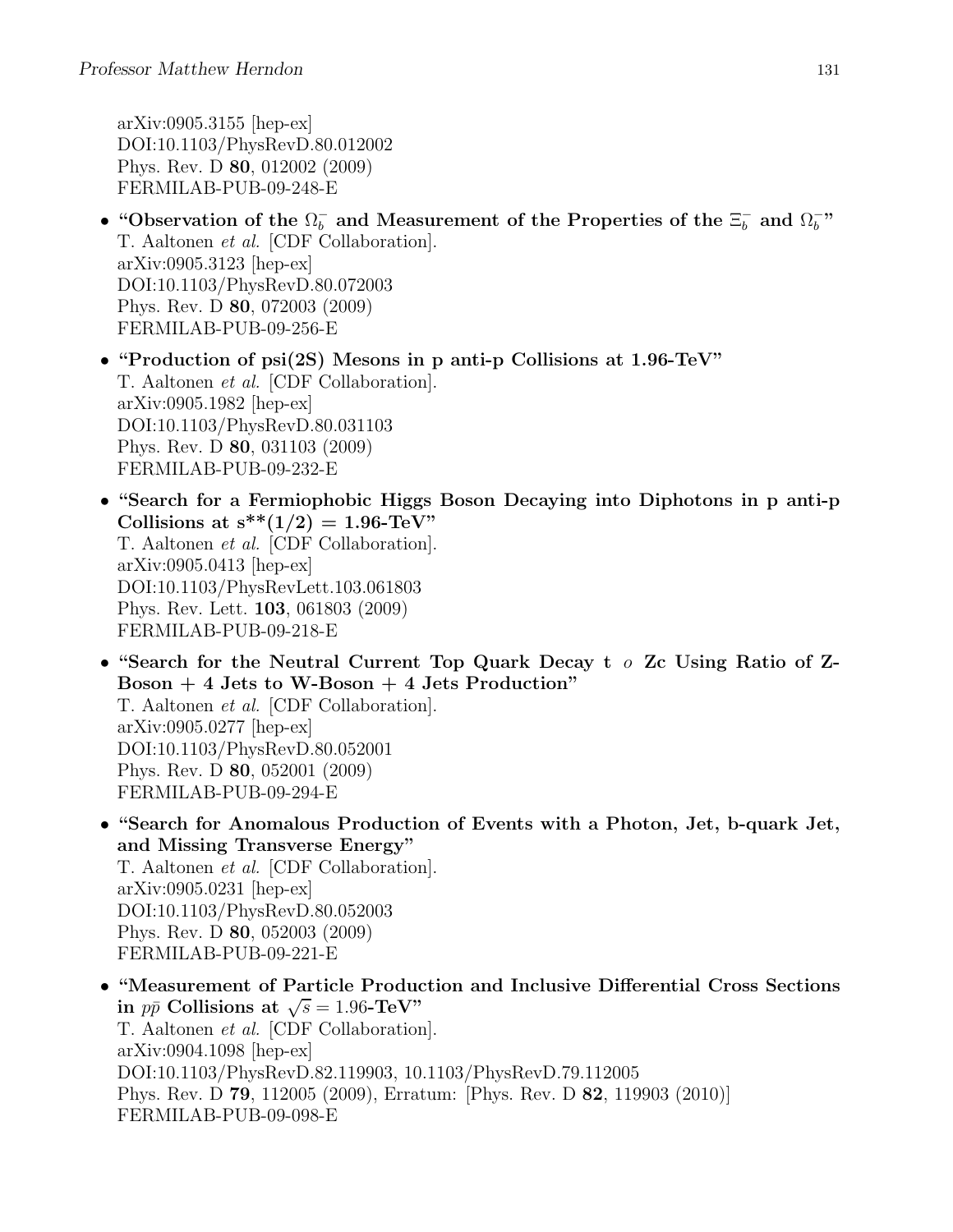- "A Measurement of the t anti-t Cross Section in p anti-p Collisions at  $s^{**}(1/2)$  $= 1.96$ -TeV using Dilepton Events with a Lepton plus Track Selection" T. Aaltonen et al. [CDF Collaboration]. arXiv:0903.5263 [hep-ex] DOI:10.1103/PhysRevD.79.112007 Phys. Rev. D 79, 112007 (2009) FERMILAB-PUB-09-091-E
- "First Measurement of the t anti-t Differential Cross Section d sigma/dM(t anti-t) in p anti-p Collisions at  $s^{**}(1/2)=1.96$ -TeV" T. Aaltonen et al. [CDF Collaboration]. arXiv:0903.2850 [hep-ex] DOI:10.1103/PhysRevLett.102.222003 Phys. Rev. Lett. 102, 222003 (2009) FERMILAB-PUB-09-079-E
- "Search for Gluino-Mediated Sbottom Production in p anti-p Collisions at  $s^{**}(1/2) = 1.96$ -TeV" T. Aaltonen et al. [CDF Collaboration]. arXiv:0903.2618 [hep-ex] DOI:10.1103/PhysRevLett.102.221801
	- Phys. Rev. Lett. 102, 221801 (2009) FERMILAB-PUB-09-077-E
- "Measurement of the b-Hadron Production Cross Section Using Decays to MUd0 X Final States in p anti-p Collisions at  $s^{**}(1/2) = 1.96$ -TeV" T. Aaltonen et al. [CDF Collaboration]. arXiv:0903.2403 [hep-ex] DOI:10.1103/PhysRevD.79.092003 Phys. Rev. D 79, 092003 (2009) FERMILAB-PUB-09-069-E
- "Evidence for a Narrow Near-Threshold Structure in the  $J/\psi \phi$  Mass Spectrum in  $B^+ \to J/\psi \phi K^+$  Decays" T. Aaltonen et al. [CDF Collaboration]. arXiv:0903.2229 [hep-ex] DOI:10.1103/PhysRevLett.102.242002 Phys. Rev. Lett. 102, 242002 (2009) FERMILAB-PUB-09-064-E
- "Search for narrow resonances lighter than Υ mesons" T. Aaltonen et al. [CDF Collaboration]. arXiv:0903.2060 [hep-ex] DOI:10.1140/epjc/s10052-009-1057-4 Eur. Phys. J. C 62, 319 (2009) FERMILAB-PUB-09-067-E
- "First Observation of Electroweak Single Top Quark Production" T. Aaltonen et al. [CDF Collaboration].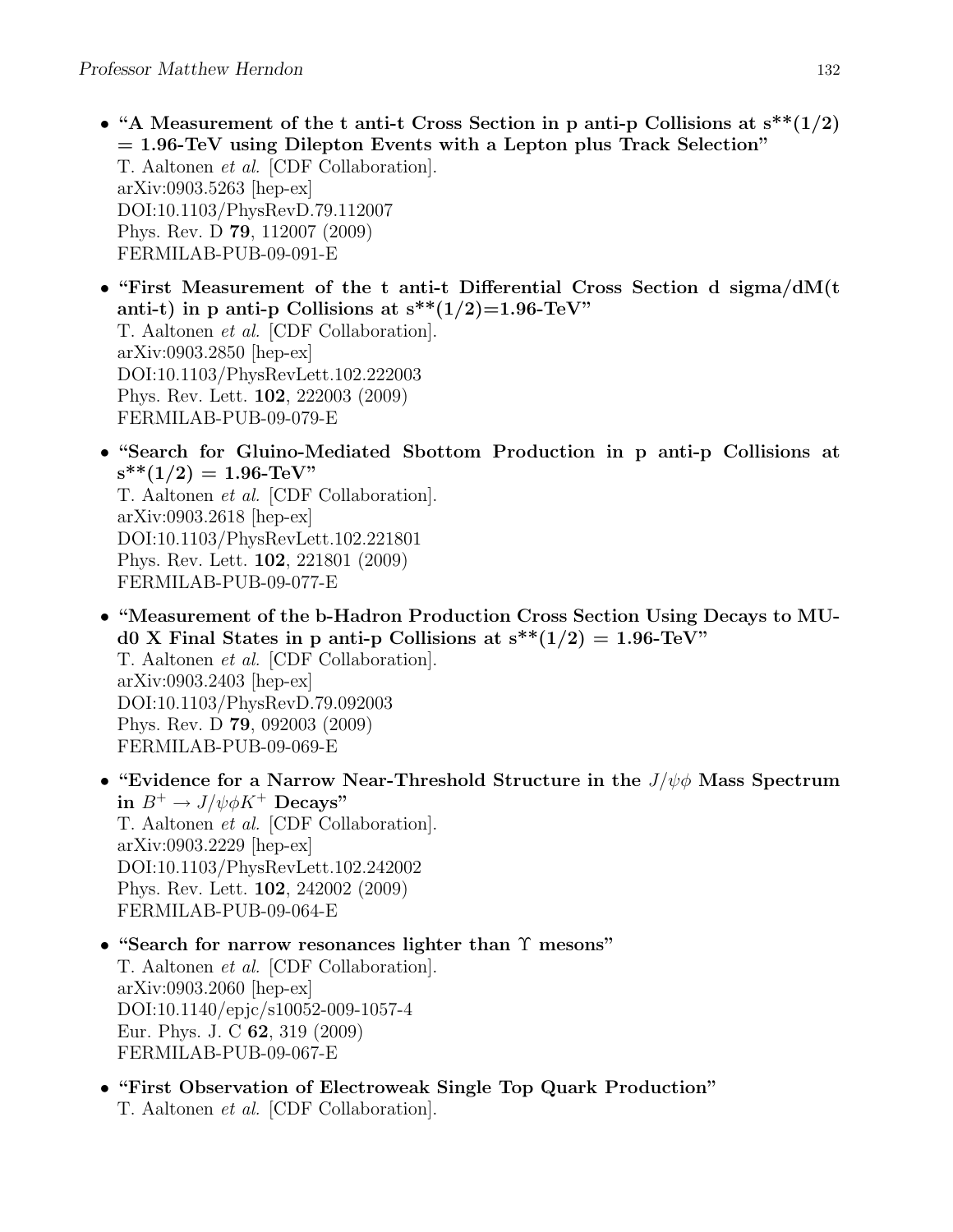arXiv:0903.0885 [hep-ex] DOI:10.1103/PhysRevLett.103.092002 Phys. Rev. Lett. 103, 092002 (2009) FERMILAB-PUB-09-059-E

- "Search for WW and WZ Production in Lepton Plus Jets Final State at CDF" T. Aaltonen et al. [CDF Collaboration]. arXiv:0903.0814 [hep-ex] DOI:10.1103/PhysRevD.79.112011 Phys. Rev. D 79, 112011 (2009) FERMILAB-PUB-09-054-E
- "Search for the Production of Narrow t anti-b Resonances in 1.9 fb-1 of p anti-p Collisions at  $s^{**}(1/2) = 1.96$ -TeV" T. Aaltonen et al. [CDF Collaboration]. arXiv:0902.3276 [hep-ex] DOI:10.1103/PhysRevLett.103.041801 Phys. Rev. Lett. 103, 041801 (2009) FERMILAB-PUB-09-048-E
- "Search for exclusive Z boson production and observation of high mass  $p\bar{p} \rightarrow$  $\gamma \gamma \rightarrow p + \ell \ell + \bar{p}$  events in  $p\bar{p}$  collisions at  $\sqrt{s} = 1.96 \text{ TeV}$ " T. Aaltonen et al. [CDF Collaboration]. arXiv:0902.2816 [hep-ex] DOI:10.1103/PhysRevLett.102.222002 Phys. Rev. Lett. 102, 222002 (2009) FERMILAB-PUB-09-049-E
- "Observation of exclusive charmonium production and  $\gamma + \gamma$  to  $\mu^+ \mu^-$  in  $p\bar{p}$  collisions at  $\sqrt{s} = 1.96 \text{ TeV}$ " T. Aaltonen et al. [CDF Collaboration]. arXiv:0902.1271 [hep-ex] DOI:10.1103/PhysRevLett.102.242001 Phys. Rev. Lett. 102, 242001 (2009) FERMILAB-PUB-09-037-E
- "Search for Long-Lived Massive Charged Particles in 1.96 TeV  $\bar{p}p$  Collisions" T. Aaltonen et al. [CDF Collaboration]. arXiv:0902.1266 [hep-ex] DOI:10.1103/PhysRevLett.103.021802 Phys. Rev. Lett. 103, 021802 (2009) FERMILAB-PUB-09-036-E
- "Measurement of the  $t\bar{t}$  Production Cross Section in 2 fb<sup>-1</sup> of  $p\bar{p}$  Collisions at  $\sqrt{s} = 1.96$  TeV Using Lepton Plus Jets Events with Soft Muon b-Tagging" T. Aaltonen et al. [CDF Collaboration]. arXiv:0901.4142 [hep-ex] DOI:10.1103/PhysRevD.79.052007 Phys. Rev. D 79, 052007 (2009) FERMILAB-PUB-09-028-E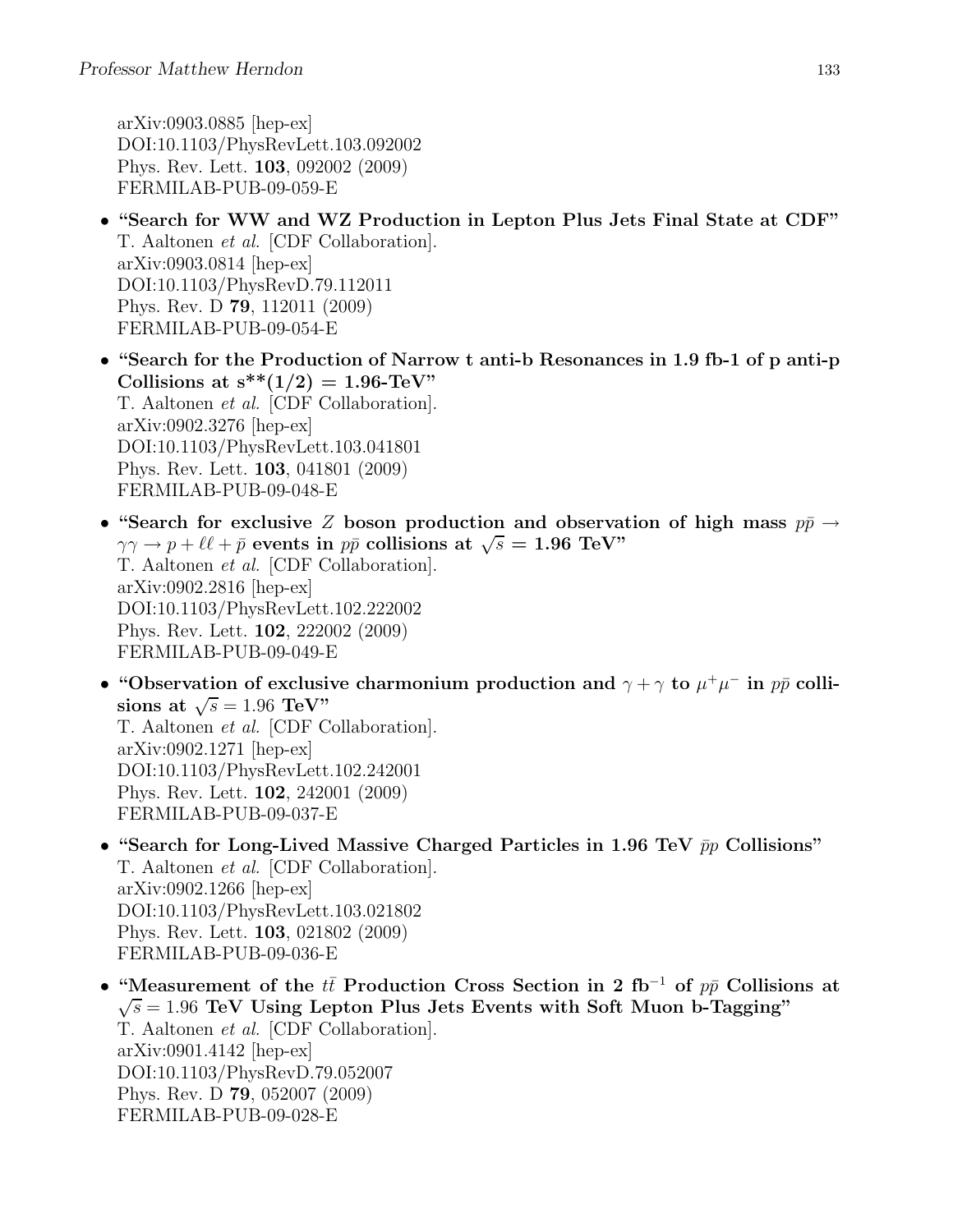- "Search for the Decays  $B_s^0 \to e^+ \mu^-$  and  $B_s^0 \to e^+ e^-$  in CDF Run II" T. Aaltonen et al. [CDF Collaboration]. arXiv:0901.3803 [hep-ex] DOI:10.1103/PhysRevLett.102.201801 Phys. Rev. Lett. 102, 201801 (2009) FERMILAB-PUB-09-021-E
- "Measurement of the top quark mass at CDF using the 'neutrino  $\phi$  weighting' template method on a lepton plus isolated track sample"

T. Aaltonen et al. [CDF Collaboration]. arXiv:0901.3773 [hep-ex] DOI:10.1103/PhysRevD.79.072005 Phys. Rev. D 79, 072005 (2009) FERMILAB-PUB-09-022-E

- "Direct Measurement of the W Production Charge Asymmetry in  $p\bar{p}$  Collisions at  $\sqrt{s} = 1.96 \text{ TeV}$ " T. Aaltonen et al. [CDF Collaboration]. arXiv:0901.2169 [hep-ex] DOI:10.1103/PhysRevLett.102.181801 Phys. Rev. Lett. 102, 181801 (2009) FERMILAB-PUB-09-017-E
- "Top Quark Mass Measurement in the Lepton plus Jets Channel Using a Modified Matrix Element Method" T. Aaltonen et al. [CDF Collaboration]. arXiv:0812.4469 [hep-ex] DOI:10.1103/PhysRevD.79.072001 Phys. Rev. D 79, 072001 (2009) FERMILAB-PUB-08-574-E
- "Measurement of Cross Sections for  $b$  Jet Production in Events with a  $Z$  Boson in  $p^-$  anti-p Collisions at  $\sqrt{s} = 1.96$ -TeV" T. Aaltonen et al. [CDF Collaboration]. arXiv:0812.4458 [hep-ex] DOI:10.1103/PhysRevD.79.052008 Phys. Rev. D 79, 052008 (2009) FERMILAB-PUB-08-576-E
- "Observation of New Charmless Decays of Bottom Hadrons" T. Aaltonen et al. [CDF Collaboration]. arXiv:0812.4271 [hep-ex] DOI:10.1103/PhysRevLett.103.031801 Phys. Rev. Lett. 103, 031801 (2009) FERMILAB-PUB-08-573-E
- "Search for new particles decaying into dijets in proton-antiproton collisions at  $s^{**}(1/2) = 1.96$ -TeV"

T. Aaltonen et al. [CDF Collaboration].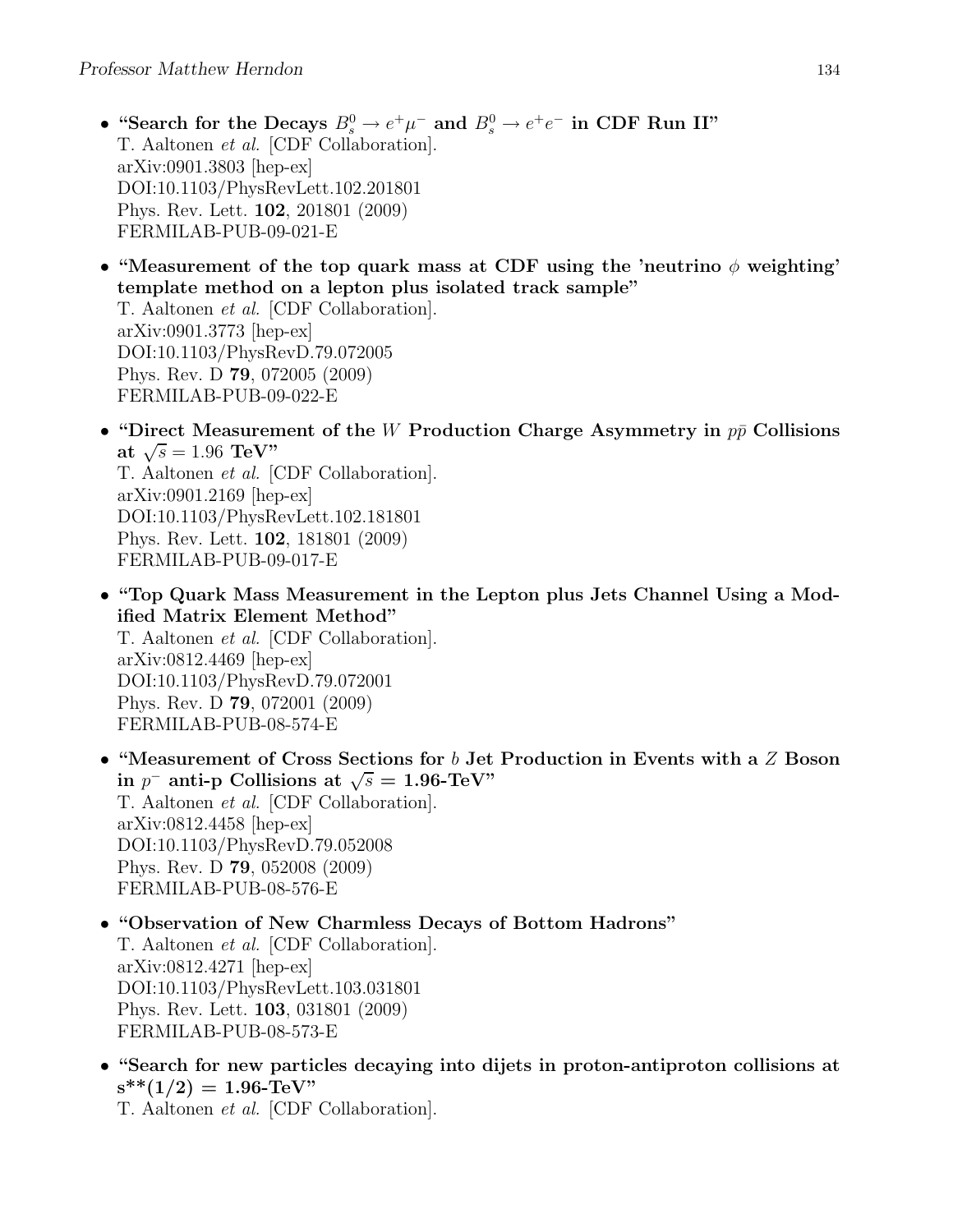arXiv:0812.4036 [hep-ex] DOI:10.1103/PhysRevD.79.112002 Phys. Rev. D 79, 112002 (2009) FERMILAB-PUB-08-572-E

• "Search for top-quark production via flavor-changing neutral currents in  $W+1$ jet events at CDF"

T. Aaltonen et al. [CDF Collaboration]. arXiv:0812.3400 [hep-ex] DOI:10.1103/PhysRevLett.102.151801 Phys. Rev. Lett. 102, 151801 (2009) FERMILAB-PUB-09-011-E

- "Measurement of the  $k_T$  Distribution of Particles in Jets Produced in  $p\bar{p}$  Collisions at  $\sqrt{s} = 1.96$ -TeV" T. Aaltonen et al. [CDF Collaboration]. arXiv:0811.2820 [hep-ex] DOI:10.1103/PhysRevLett.102.232002 Phys. Rev. Lett. 102, 232002 (2009) FERMILAB-PUB-08-525-E
- "Inclusive Search for Squark and Gluino Production in  $p\bar{p}$  Collisions at  $\sqrt{s}$  = 1.96-TeV"

T. Aaltonen et al. [CDF Collaboration]. arXiv:0811.2512 [hep-ex] DOI:10.1103/PhysRevLett.102.121801 Phys. Rev. Lett. 102, 121801 (2009) FERMILAB-PUB-08-526-E

- "Top Quark Mass Measurement in the  $t\bar{t}$  All Hadronic Channel using a Matrix Element Technique in  $p\bar{p}$  Collisions at  $\sqrt{s} = 1.96$ -TeV" T. Aaltonen et al. [CDF Collaboration]. arXiv:0811.1062 [hep-ex] DOI:10.1103/PhysRevD.79.072010 Phys. Rev. D 79, 072010 (2009) FERMILAB-PUB-08-517-E
- "Measurement of W-Boson Helicity Fractions in Top-Quark Decays Using cos theta\*"

T. Aaltonen et al. [CDF Collaboration]. arXiv:0811.0344 [hep-ex] DOI:10.1016/j.physletb.2009.02.040 Phys. Lett. B 674, 160 (2009) FERMILAB-PUB-08-511-E

• "A Search for high-mass resonances decaying to dimuons at CDF" T. Aaltonen et al. [CDF Collaboration]. arXiv:0811.0053 [hep-ex] DOI:10.1103/PhysRevLett.102.091805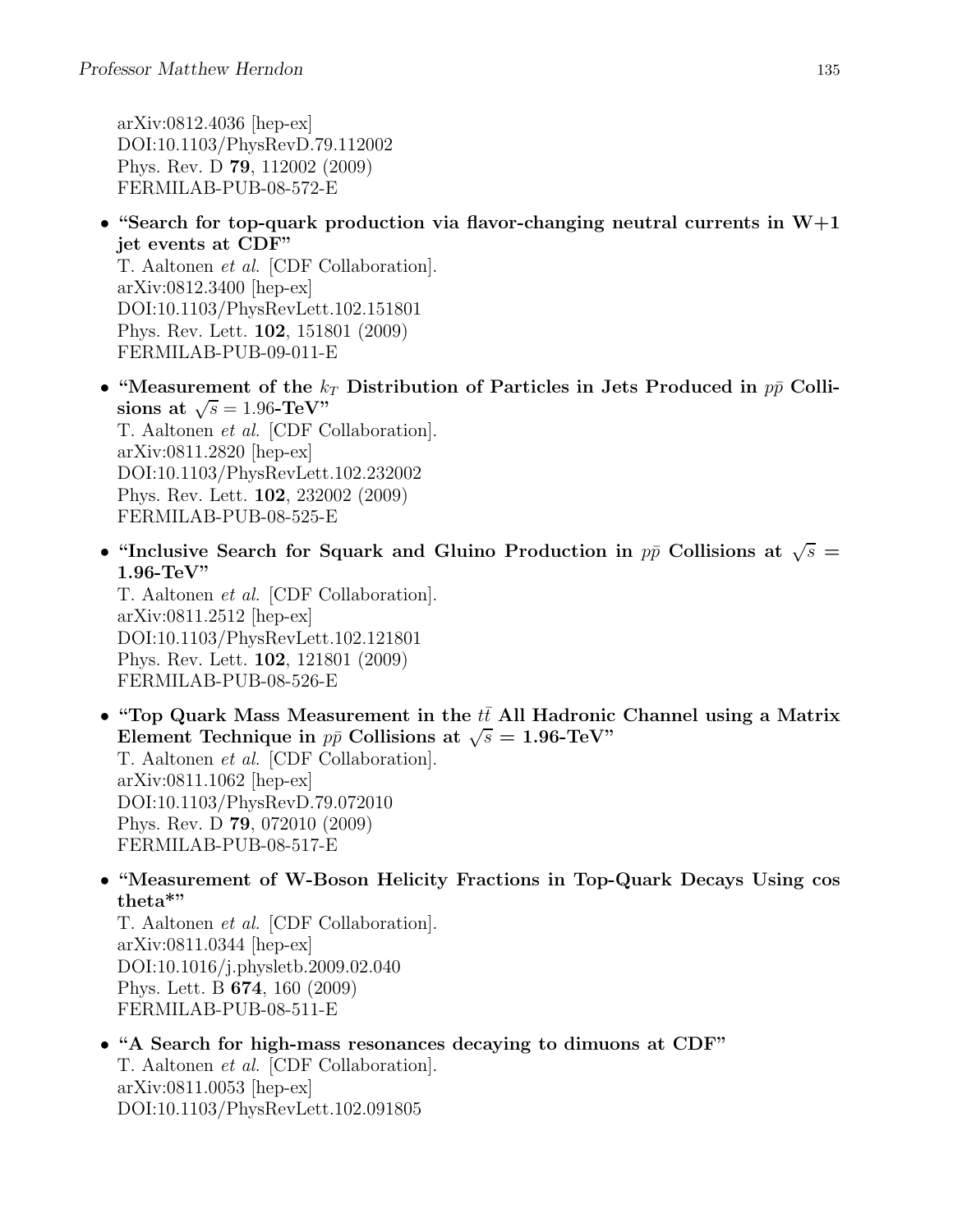Phys. Rev. Lett. 102, 091805 (2009) FERMILAB-PUB-08-512-E

DOI:10.1103/PhysRevD.79.092005

- "Searches for the Higgs Boson" M. Herndon [CDF and D0 Collaborations]. arXiv:0810.3705 [hep-ex]
- "Search for new physics in the  $\mu\mu + e/\mu + \not{E}_T$  channel with a low- $p_T$  lepton threshold at the Collider Detector at Fermilab" T. Aaltonen et al. [CDF Collaboration]. arXiv:0810.3522 [hep-ex] DOI:10.1103/PhysRevD.79.052004 Phys. Rev. D 79, 052004 (2009) FERMILAB-PUB-08-516-E
- "First Measurement of the Ratio of Branching Fractions  $B(\Lambda_b^0 \to \Lambda_c^+ \mu^- \bar{\nu}_\mu / B(Lambda_b^0 \to \Lambda_c^+ \mu^- \bar{\nu}_\mu)$  $(\Lambda_c^+\pi^-)$ " T. Aaltonen et al. [CDF Collaboration]. arXiv:0810.3213 [hep-ex] DOI:10.1103/PhysRevD.79.032001 Phys. Rev. D 79, 032001 (2009) FERMILAB-PUB-08-446-E
- "Search for High-Mass  $e^+$  e- Resonances in  $p\bar{p}$  Collisions at  $\sqrt{s} = 1.96$ -TeV" T. Aaltonen et al. [CDF Collaboration]. arXiv:0810.2059 [hep-ex] DOI:10.1103/PhysRevLett.102.031801 Phys. Rev. Lett. 102, 031801 (2009) FERMILAB-PUB-08-434-E
- "Measurement of Resonance Parameters of Orbitally Excited Narrow  $B^0$  Mesons" T. Aaltonen et al. [CDF Collaboration]. arXiv:0809.5007 [hep-ex] DOI:10.1103/PhysRevLett.102.102003 Phys. Rev. Lett. 102, 102003 (2009) FERMILAB-PUB-08-416-E
- "Search for Maximal Flavor Violating Scalars in Same-Charge Lepton Pairs in  $p\bar{p}$  Collisions at  $\sqrt{s} = 1.96$ -TeV" T. Aaltonen et al. [CDF Collaboration]. arXiv:0809.4903 [hep-ex] DOI:10.1103/PhysRevLett.102.041801 Phys. Rev. Lett. 102, 041801 (2009) FERMILAB-PUB-08-420-E
- "First simultaneous measurement of the top quark mass in the lepton  $+$  jets and dilepton channels at CDF" T. Aaltonen et al. [CDF Collaboration]. arXiv:0809.4808 [hep-ex]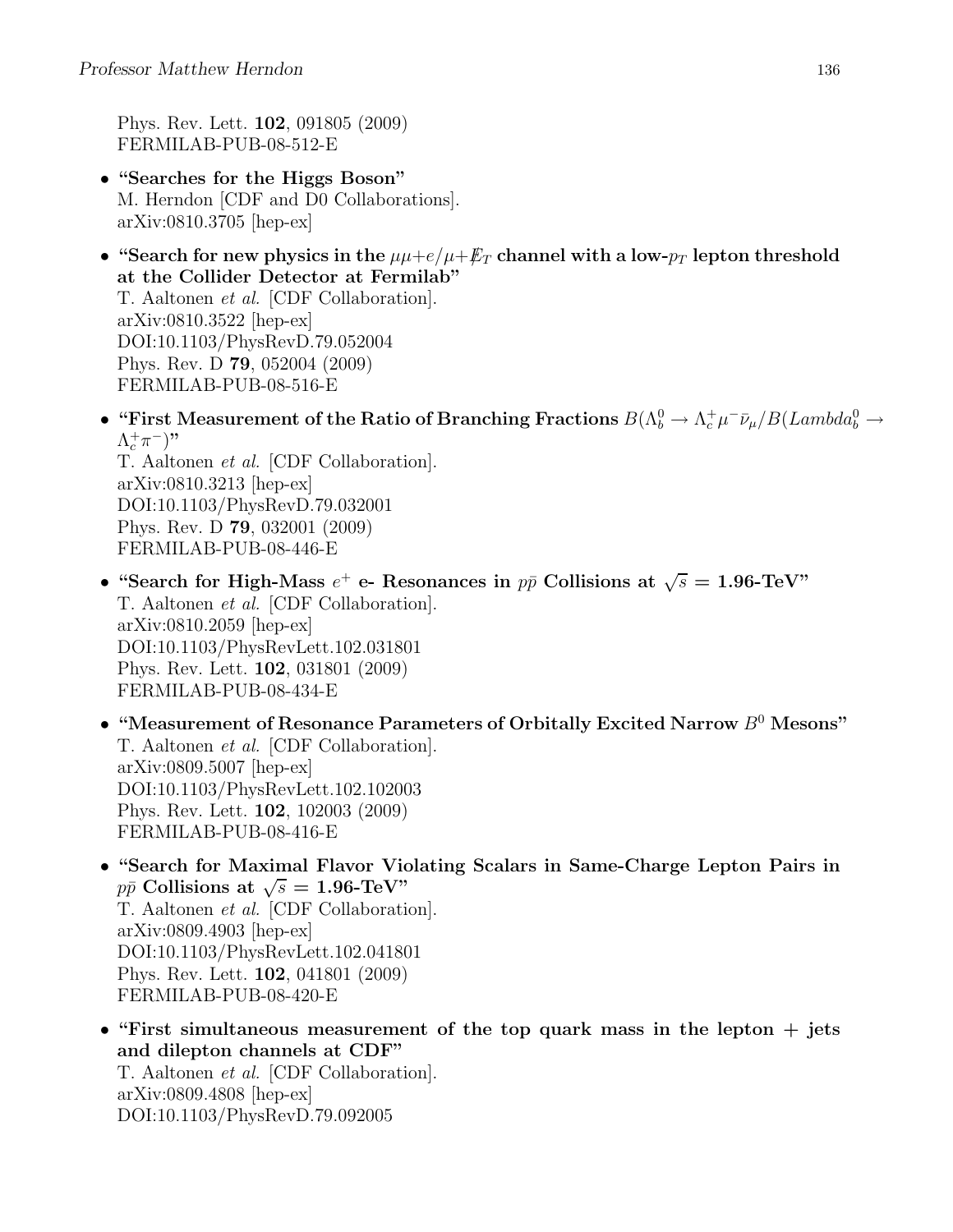Phys. Rev. D 79, 092005 (2009) FERMILAB-PUB-08-415

- "Search for a Higgs Boson Decaying to Two W Bosons at CDF" T. Aaltonen et al. [CDF Collaboration]. arXiv:0809.3930 [hep-ex] DOI:10.1103/PhysRevLett.102.021802 Phys. Rev. Lett. 102, 021802 (2009) FERMILAB-PUB-08-401-E
- "Global Search for New Physics with 2.0 fb<sup>−</sup><sup>1</sup> at CDF" T. Aaltonen et al. [CDF Collaboration]. arXiv:0809.3781 [hep-ex] DOI:10.1103/PhysRevD.79.011101 Phys. Rev. D 79, 011101 (2009) FERMILAB-PUB-08-400-E
- "Measurement of the Single Top Quark Production Cross Section at CDF" T. Aaltonen et al. [CDF Collaboration]. arXiv:0809.2581 [hep-ex] DOI:10.1103/PhysRevLett.101.252001 Phys. Rev. Lett. 101, 252001 (2008) FERMILAB-PUB-08-356-E
- "First observation of  $\bar{B}^0_s \to D_s^{\pm} K^{\mp}$  and measurement of the ratio of branching  ${\bf fractions}\; {\bf B}(\bar B^0_s\to D_s^{\pm} K^{\mp\top}/ {\bf B}(\bar B^0_s\to D_s^+ \pi^-)$ " T. Aaltonen et al. [CDF Collaboration]. arXiv:0809.0080 [hep-ex] DOI:10.1103/PhysRevLett.103.191802 Phys. Rev. Lett. 103, 191802 (2009) FERMILAB-PUB-08-330-E
- "Search for Supersymmetry in  $p\bar{p}$  Collisions at  $\sqrt{s} = 1.96$ -TeV Using the Trilepton Signature of Chargino-Neutralino Production" T. Aaltonen et al. [CDF Collaboration]. arXiv:0808.2446 [hep-ex] DOI:10.1103/PhysRevLett.101.251801 Phys. Rev. Lett. 101, 251801 (2008) FERMILAB-PUB-08-306-E
- "First Direct Bound on the Total Width of the Top Quark in  $p\bar{p}$  Collisions at  $\sqrt{s} = 1.96$ -TeV" T. Aaltonen et al. [CDF Collaboration]. arXiv:0808.2167 [hep-ex] DOI:10.1103/PhysRevLett.102.042001
	- Phys. Rev. Lett. 102, 042001 (2009) FERMILAB-PUB-08-302-E
- "Search for Doubly Charged Higgs Bosons with Lepton-Flavor-Violating Decays involving Tau Leptons"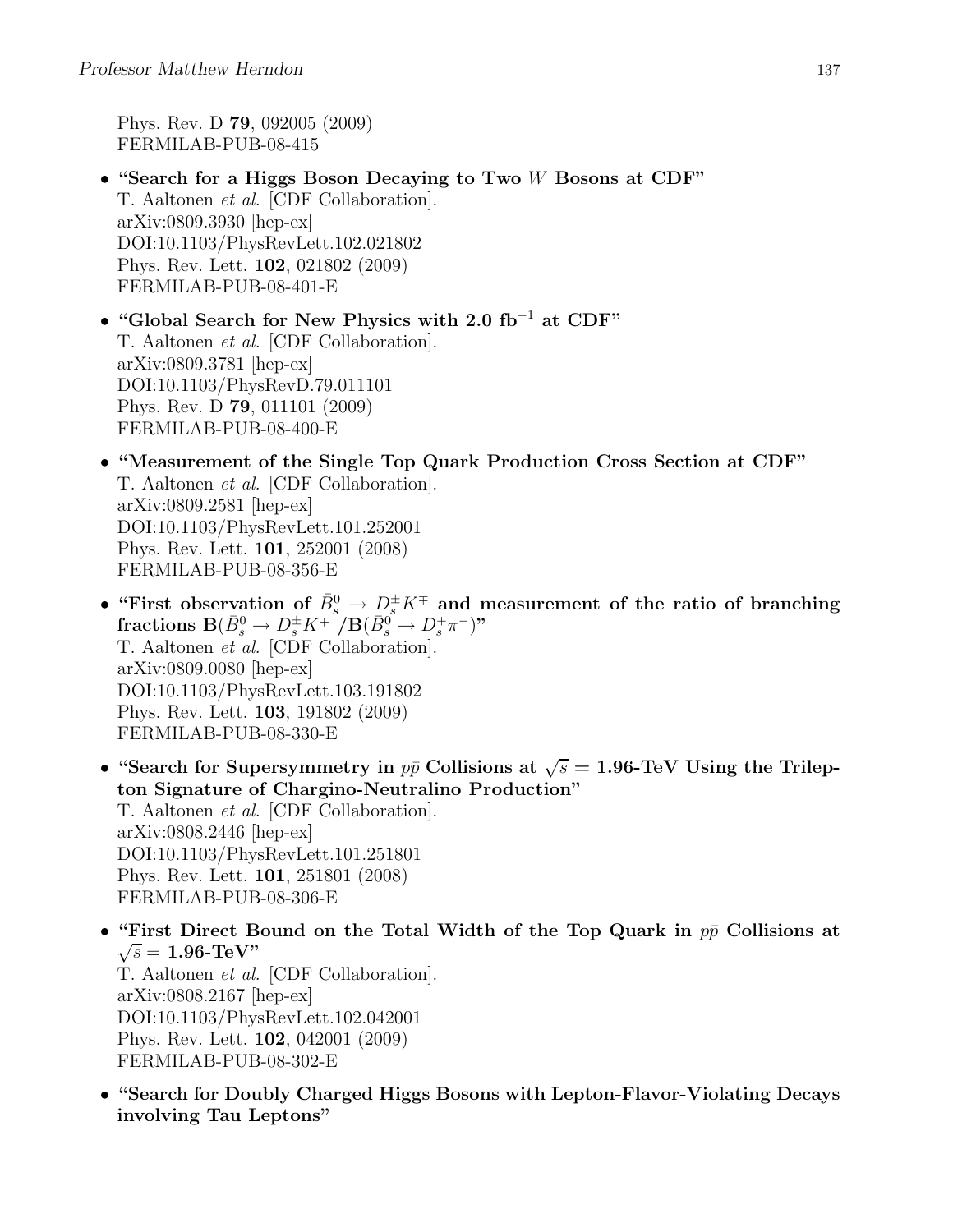T. Aaltonen et al. [CDF Collaboration]. arXiv:0808.2161 [hep-ex] DOI:10.1103/PhysRevLett.101.121801 Phys. Rev. Lett. 101, 121801 (2008) FERMILAB-PUB-08-307-E

- "Combined CDF and D0 Upper Limits on Standard Model Higgs Boson Production at High Mass  $(155 - 200 - GeV/c^2)$  with 3  $fb^{-1}$  of Data" G. Bernardi et al. [CDF and D0 Collaborations and Tevatron New Phenomena Higgs Working Group]. arXiv:0808.0534 [hep-ex] FERMILAB-PUB-08-270-E, CDF-NOTE-9465, D0-NOTE-5754
- "Measurement of the top quark mass with dilepton events selected using neuroevolution at CDF"

T. Aaltonen et al. [CDF Collaboration]. arXiv:0807.4652 [hep-ex] DOI:10.1103/PhysRevLett.102.152001 Phys. Rev. Lett. 102, 152001 (2009) FERMILAB-PUB-08-369-E

• "Search for the Higgs boson produced with  $Z \to \ell^+ \ell^-$  in  $p\bar{p}$  collisions at  $\sqrt{s} =$ 1.96 TeV"

T. Aaltonen et al. [CDF Collaboration]. arXiv:0807.4493 [hep-ex] DOI:10.1103/PhysRevLett.101.251803 Phys. Rev. Lett. 101, 251803 (2008) FERMILAB-PUB-08-250-E

- "Measurement of the fraction of  $t\bar{t}$  production via gluon-gluon fusion in  $p\bar{p}$  collisions at  $\sqrt{s} = 1.96$ -TeV" T. Aaltonen et al. [CDF Collaboration]. arXiv:0807.4262 [hep-ex] DOI:10.1103/PhysRevD.79.031101 Phys. Rev. D 79, 031101 (2009) FERMILAB-PUB-08-258-E
- "Search for large extra dimensions in final states containing one photon or jet and large missing transverse energy produced in  $p\bar{p}$  collisions at  $\sqrt{s} = 1.96$ -TeV" T. Aaltonen et al. [CDF Collaboration]. arXiv:0807.3132 [hep-ex] DOI:10.1103/PhysRevLett.101.181602 Phys. Rev. Lett. 101, 181602 (2008) FERMILAB-PUB-08-247-E
- "Measurement of the Inclusive Jet Cross Section at the Fermilab Tevatron p anti-p Collider Using a Cone-Based Jet Algorithm" T. Aaltonen et al. [CDF Collaboration]. arXiv:0807.2204 [hep-ex]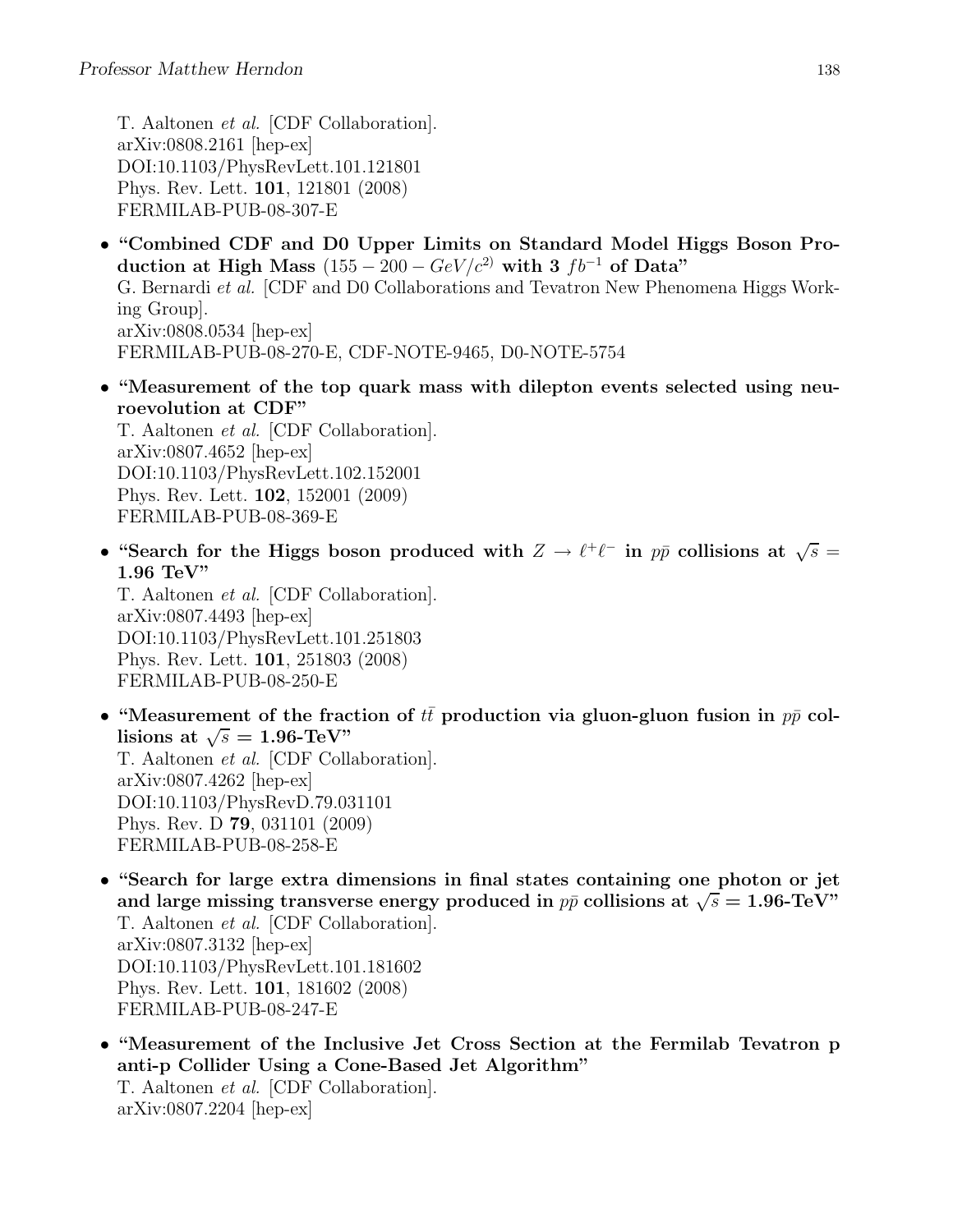DOI:10.1103/PhysRevD.79.119902, 10.1103/PhysRevD.78.052006 Phys. Rev. D 78, 052006 (2008), Erratum: [Phys. Rev. D 79, 119902 (2009)] FERMILAB-PUB-08-243-E

• "Forward-Backward Asymmetry in Top Quark Production in  $p\bar{p}$  Collisions at  $sqrts = 1.96$  TeV" T. Aaltonen et al. [CDF Collaboration].

arXiv:0806.2472 [hep-ex] DOI:10.1103/PhysRevLett.101.202001 Phys. Rev. Lett. 101, 202001 (2008) FERMILAB-PUB-08-171-E

• "Measurement of b-jet Shapes in Inclusive Jet Production in  $p\bar{p}$  Collisions at  $\sqrt{s}$  $= 1.96$ -TeV" T. Aaltonen et al. [CDF Collaboration].

arXiv:0806.1699 [hep-ex] DOI:10.1103/PhysRevD.78.072005 Phys. Rev. D 78, 072005 (2008) FERMILAB-PUB-08-162-E

• "Search for the Flavor Changing Neutral Current Decay  $t \to Zq$  in  $p\bar{p}$  Collisions at  $\sqrt{s} = 1.96 \text{ TeV}$ " T. Aaltonen et al. [CDF Collaboration]. arXiv:0805.2109 [hep-ex]

DOI:10.1103/PhysRevLett.101.192002 Phys. Rev. Lett. 101, 192002 (2008) FERMILAB-PUB-08-128-E

• "Search for the Rare Decays  $B^+ \to \mu^+\mu^- K^+$ ,  $B^0 \to \mu^+\mu^- K^{*0}$  (892), and  $B^0_s \to \mu^+\mu^- \phi$ at CDF"

T. Aaltonen et al. [CDF Collaboration]. arXiv:0804.3908 [hep-ex] DOI:10.1103/PhysRevD.79.011104 Phys. Rev. D 79, 011104 (2009) FERMILAB-PUB-08-094-E

• "Search for Heavy, Long-Lived Neutralinos that Decay to Photons at CDF II Using Photon Timing"

T. Aaltonen et al. [CDF Collaboration]. arXiv:0804.1043 [hep-ex] DOI:10.1103/PhysRevD.78.032015 Phys. Rev. D 78, 032015 (2008) FERMILAB-PUB-08-078-E

• "Search for Hadronic Decays of W and Z Bosons in Photon Events in  $p\bar{p}$  Collisions at  $\sqrt{s} = 1.96$ -GeV" T. Aaltonen et al. [CDF Collaboration]. arXiv:0803.4264 [hep-ex] DOI:10.1103/PhysRevD.80.052011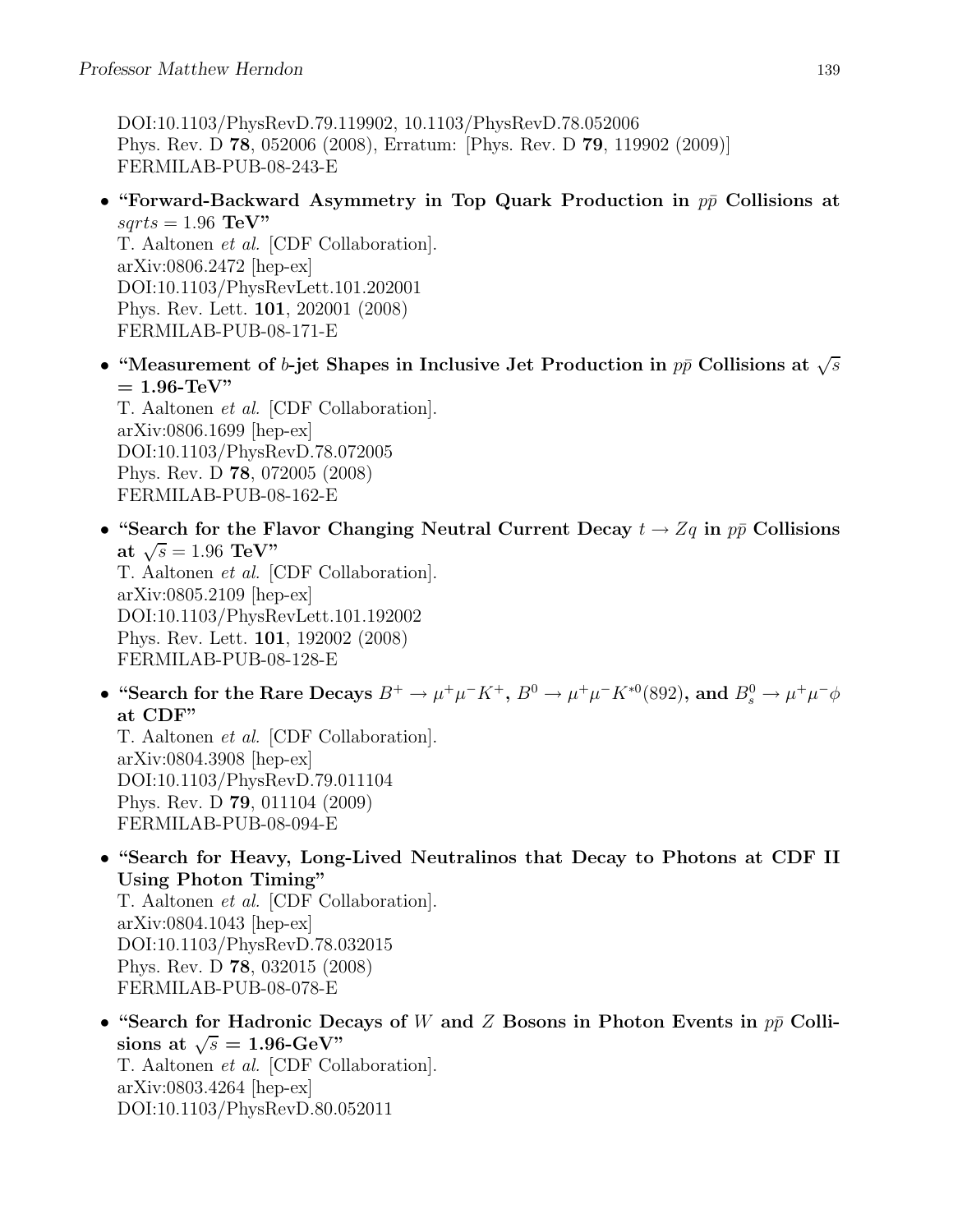Phys. Rev. D 80, 052011 (2009) FERMILAB-PUB-08-071-E

• "Search for Standard Model Higgs Boson Production in Association with a  $W$ Boson at CDF"

T. Aaltonen et al. [CDF Collaboration]. arXiv:0803.3493 [hep-ex] DOI:10.1103/PhysRevD.78.032008 Phys. Rev. D 78, 032008 (2008) FERMILAB-PUB-08-070-E

- "Search for Pair Production of Scalar Top Quarks Decaying to a  $\tau$  Lepton and a b Quark in  $p\bar{p}$  Collisions at sqrts=1.96 TeV" T. Aaltonen et al. [CDF Collaboration]. arXiv:0802.3887 [hep-ex] DOI:10.1103/PhysRevLett.101.071802 Phys. Rev. Lett. 101, 071802 (2008) FERMILAB-PUB-08-045-E
- "Two-Particle Momentum Correlations in Jets Produced in  $p\bar{p}$  Collisions at  $\sqrt{s}$  $= 1.96$ -TeV"

T. Aaltonen et al. [CDF Collaboration]. arXiv:0802.3182 [hep-ex] DOI:10.1103/PhysRevD.77.092001 Phys. Rev. D 77, 092001 (2008) FERMILAB-PUB-08-037-E

• "Search for the Higgs boson in events with missing transverse energy and  $b$ quark jets produced in proton-antiproton collisions at  $\sqrt{s}$  =1.96 TeV"

T. Aaltonen et al. [CDF Collaboration]. arXiv:0802.0432 [hep-ex] DOI:10.1103/PhysRevLett.100.211801 Phys. Rev. Lett. 100, 211801 (2008) FERMILAB-PUB-08-023-E

- "First Measurement of  $ZZ$  Production in panti-p Collisions at  $\sqrt{s} = 1.96$ -TeV" T. Aaltonen et al. [CDF Collaboration]. arXiv:0801.4806 [hep-ex] DOI:10.1103/PhysRevLett.100.201801 Phys. Rev. Lett. 100, 201801 (2008) FERMILAB-PUB-08-022-E
- "Measurement of Ratios of Fragmentation Fractions for Bottom Hadrons in  $p\bar{p}$ Collisions at  $\sqrt{s} = 1.96$ -TeV" T. Aaltonen et al. [CDF Collaboration]. arXiv:0801.4375 [hep-ex] DOI:10.1103/PhysRevD.77.072003 Phys. Rev. D 77, 072003 (2008) FERMILAB-PUB-08-021-E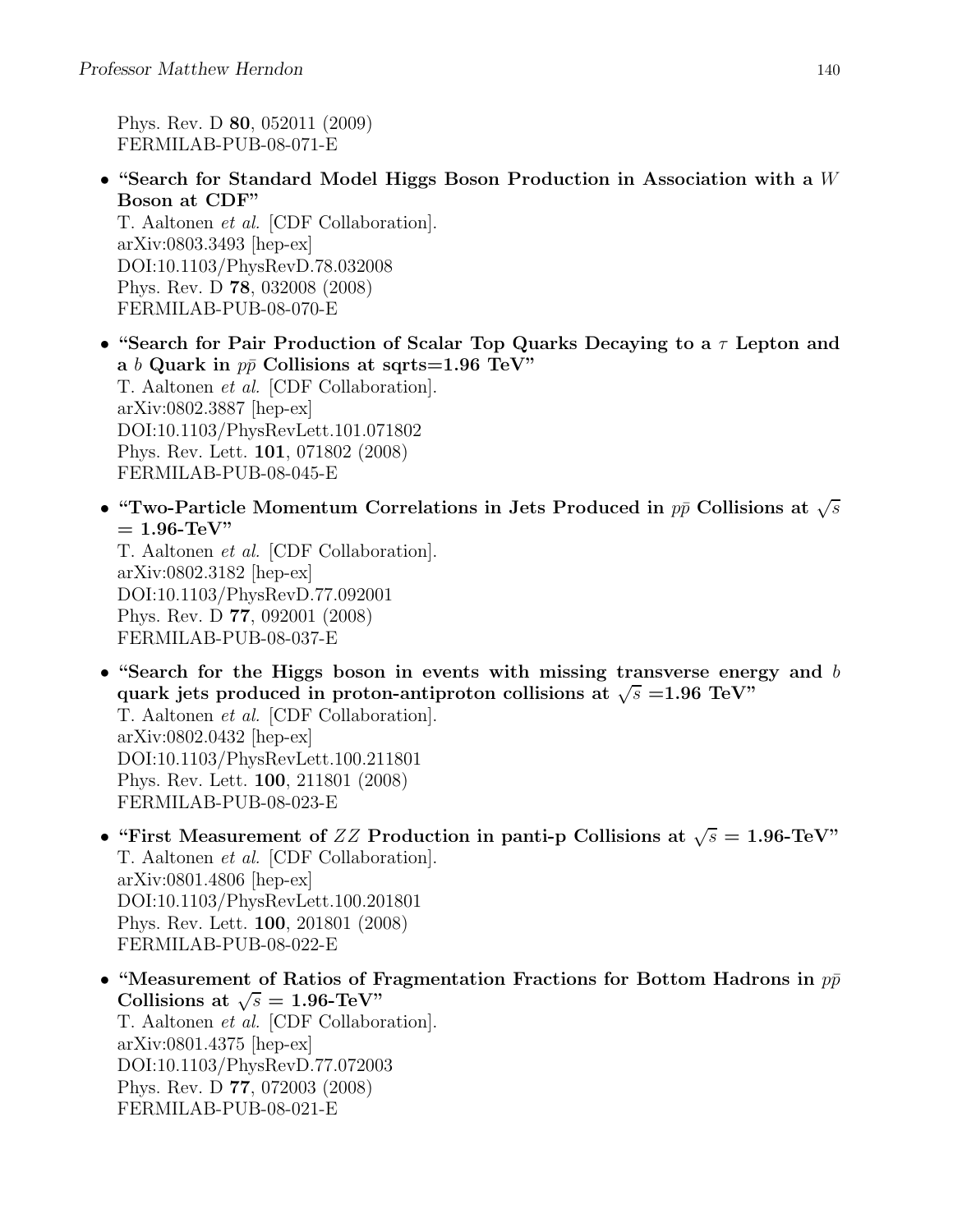• "Search for Heavy Top-like Quarks Using Lepton Plus Jets Events in 1.96-TeV  $p\bar{p}$  Collisions"

T. Aaltonen et al. [CDF Collaboration]. arXiv:0801.3877 [hep-ex] DOI:10.1103/PhysRevLett.100.161803 Phys. Rev. Lett. 100, 161803 (2008) FERMILAB-PUB-08-017-E

• "Search for New Heavy Particles Decaying to  $Z^0 Z^0 \to eeee$  in  $p$  -  $\bar{p}$  Collisions at  $\sqrt{s} = 1.96$ -TeV"

T. Aaltonen et al. [CDF Collaboration]. arXiv:0801.1129 [hep-ex] DOI:10.1103/PhysRevD.78.012008 Phys. Rev. D 78, 012008 (2008) FERMILAB-PUB-08-008-E

• "First measurement of the fraction of top quark pair production through gluongluon fusion"

T. Aaltonen et al. [CDF Collaboration]. arXiv:0712.3273 [hep-ex] DOI:10.1103/PhysRevD.78.111101 Phys. Rev. D 78, 111101 (2008) FERMILAB-PUB-07-665-E

- "Model-Independent Global Search for New High-p(T) Physics at CDF" T. Aaltonen et al. [CDF Collaboration]. arXiv:0712.2534 [hep-ex] DOI:10.2172/922303 FERMILAB-PUB-07-667-E
- "First Flavor-Tagged Determination of Bounds on Mixing-Induced CP Violation in  $B_s^0 \to J/\psi \phi$  Decays" T. Aaltonen et al. [CDF Collaboration]. arXiv:0712.2397 [hep-ex] DOI:10.1103/PhysRevLett.100.161802 Phys. Rev. Lett. 100, 161802 (2008) FERMILAB-PUB-07-663-E
- "Measurement of lifetime and decay-width difference in  $B_s^0 \to J/\psi \phi$  decays" T. Aaltonen et al. [CDF Collaboration]. arXiv:0712.2348 [hep-ex] DOI:10.1103/PhysRevLett.100.121803 Phys. Rev. Lett. 100, 121803 (2008) FERMILAB-PUB-07-655-E
- "Evidence for  $D^0 \bar{D}^0$  mixing using the CDF II Detector" T. Aaltonen et al. [CDF Collaboration]. arXiv:0712.1567 [hep-ex] DOI:10.1103/PhysRevLett.100.121802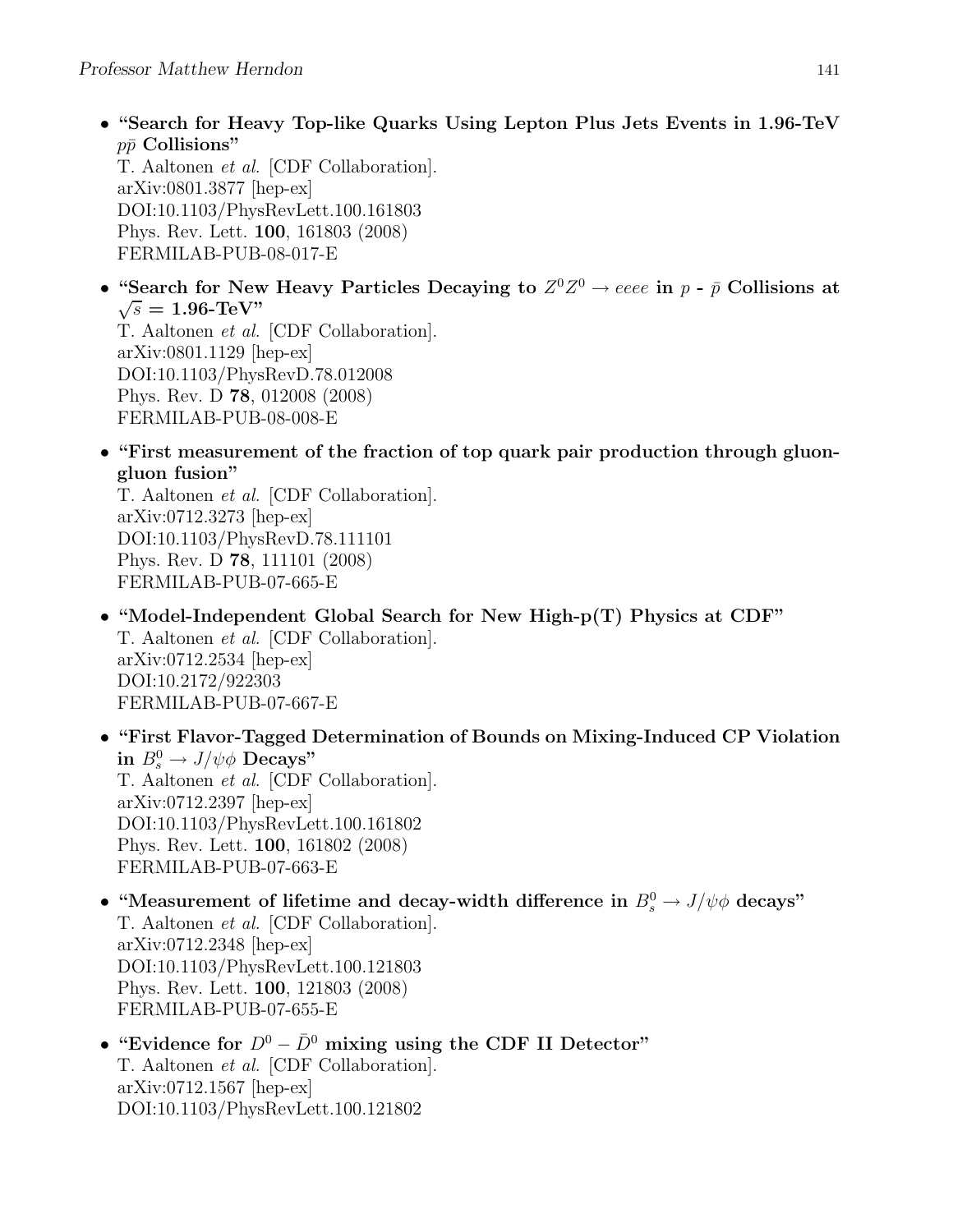Phys. Rev. Lett. 100, 121802 (2008) FERMILAB-PUB-07-648-E

- "Search for  $B_s^0 \to \mu^+\mu^-$  and  $B_d^0 \to \mu^+\mu^-$  decays with  $2fb^{-1}$  of  $p\bar{p}$  collisions" T. Aaltonen et al. [CDF Collaboration]. arXiv:0712.1708 [hep-ex] DOI:10.1103/PhysRevLett.100.101802 Phys. Rev. Lett. 100, 101802 (2008) FERMILAB-PUB-07-649-E
- "Observation of the Decay  $B^+$  -(c)  $\rightarrow J/\psi \pi^{\pm}$  and Measurement of the  $B^+$  -(c) Mass"

T. Aaltonen et al. [CDF Collaboration]. arXiv:0712.1506 [hep-ex] DOI:10.1103/PhysRevLett.100.182002 Phys. Rev. Lett. 100, 182002 (2008) FERMILAB-PUB-07-644-E

• "Model-Independent and Quasi-Model-Independent Search for New Physics at CDF"

T. Aaltonen et al. [CDF Collaboration]. arXiv:0712.1311 [hep-ex] DOI:10.1103/PhysRevD.78.012002 Phys. Rev. D 78, 012002 (2008) FERMILAB-PUB-07-657-E

• "Observation of Exclusive Dijet Production at the Fermilab Tevatron  $p^-\bar{p}$  Collider"

T. Aaltonen et al. [CDF Collaboration]. arXiv:0712.0604 [hep-ex] DOI:10.1103/PhysRevD.77.052004 Phys. Rev. D 77, 052004 (2008) FERMILAB-PUB-07-647-E

• "Measurement of the cross section for  $W^-$  boson production in association with jets in  $p\bar{p}$  collisions at  $\sqrt{s} = 1.96$ -TeV" T. Aaltonen et al. [CDF Collaboration].

arXiv:0711.4044 [hep-ex] DOI:10.1103/PhysRevD.77.011108 Phys. Rev. D 77, 011108 (2008) FERMILAB-PUB-07-622-E

• "Measurement of inclusive jet cross-sections in  $Z/\gamma^* \to e^+e^-$  + jets production in  $p\bar{p}$  collisions at  $\sqrt{s} = 1.96$ -TeV" T. Aaltonen et al. [CDF Collaboration]. arXiv:0711.3717 [hep-ex] DOI:10.1103/PhysRevLett.100.102001 Phys. Rev. Lett. 100, 102001 (2008) FERMILAB-PUB-07-627-E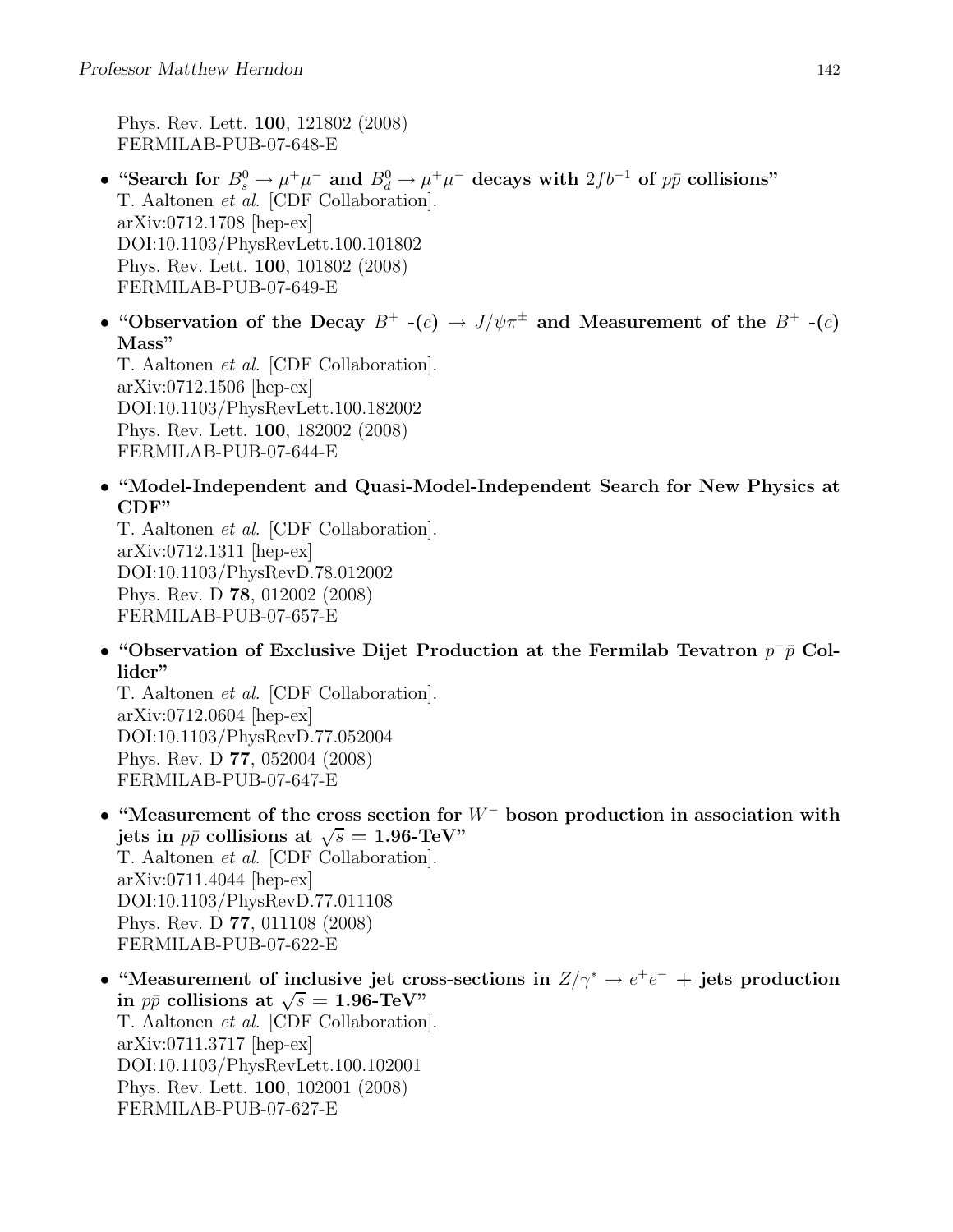• "Search for chargino-neutralino production in  $p\bar{p}$  collisions at 1.96-TeV with high- $p(T)$  leptons" T. Aaltonen et al. [CDF Collaboration]. arXiv:0711.3161 [hep-ex]

DOI:10.1103/PhysRevD.77.052002 Phys. Rev. D 77, 052002 (2008) FERMILAB-PUB-07-613-E

- "First measurement of the production of a  $W$  boson in association with a single charm quark in  $p\bar{p}$  collisions at  $\sqrt{s} = 1.96$ -TeV" T. Aaltonen et al. [CDF Collaboration]. arXiv:0711.2901 [hep-ex] DOI:10.1103/PhysRevLett.100.091803 Phys. Rev. Lett. 100, 091803 (2008) FERMILAB-PUB-07-616-E
- "Limits on the production of narrow  $t\bar{t}$  resonances in  $p\bar{p}$  collisions at  $\sqrt{s} = 1.96$ -TeV"

T. Aaltonen et al. [CDF Collaboration]. arXiv:0710.5335 [hep-ex] DOI:10.1103/PhysRevD.77.051102 Phys. Rev. D 77, 051102 (2008) FERMILAB-PUB-07-576-E

• "Search for Standard Model Higgs Bosons Produced in Association with W Bosons"

T. Aaltonen et al. [CDF Collaboration].  $arXiv:0710.4363$  [hep-ex] DOI:10.1103/PhysRevLett.100.041801 Phys. Rev. Lett. 100, 041801 (2008) FERMILAB-PUB-07-567-E

- "Observation of orbitally excited  $B_s$  mesons" T. Aaltonen et al. [CDF Collaboration]. arXiv:0710.4199 [hep-ex] DOI:10.1103/PhysRevLett.100.082001 Phys. Rev. Lett. 100, 082001 (2008) FERMILAB-PUB-07-565-E
- "A Direct measurement of the W boson width in  $p\bar{p}$  collisions at  $\sqrt{s} = 1.96$ -TeV" T. Aaltonen et al. [CDF Collaboration]. arXiv:0710.4112 [hep-ex] DOI:10.1103/PhysRevLett.100.071801 Phys. Rev. Lett. 100, 071801 (2008) FERMILAB-PUB-07-563-E
- "Cross-section constrained top quark mass measurement from dilepton events at the Tevatron"

T. Aaltonen et al. [CDF Collaboration].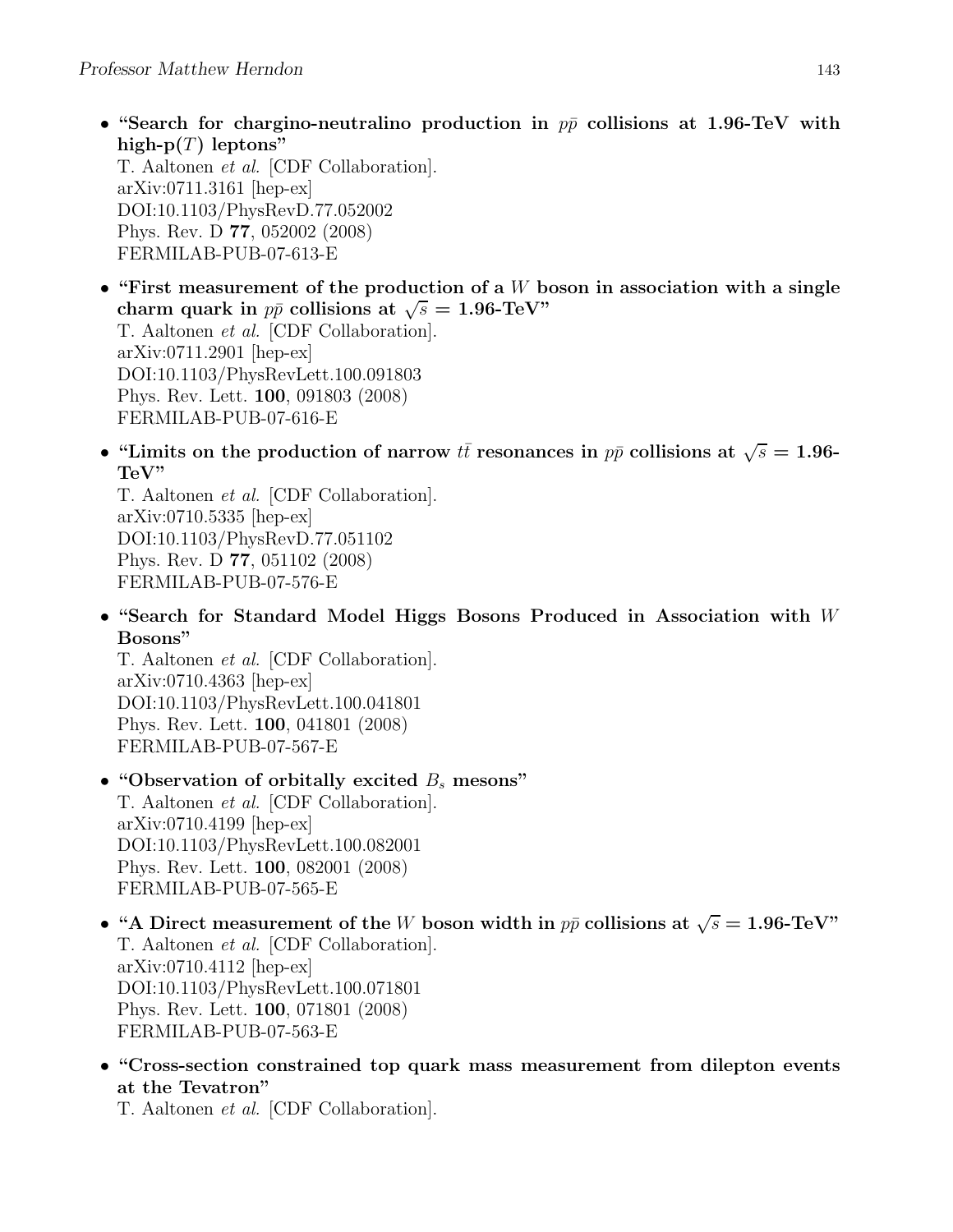arXiv:0710.4037 [hep-ex] DOI:10.1103/PhysRevLett.100.062005 Phys. Rev. Lett. 100, 062005 (2008) FERMILAB-PUB-07-558-E

• "First Observation of the Decay  $B_s^0 \to D_s^- D_s^+$  and Measurement of Its Branching Ratio"

T. Aaltonen et al. [CDF Collaboration]. DOI:10.1103/PhysRevLett.100.021803 Phys. Rev. Lett. 100, 021803 (2008). FERMILAB-PUB-07-405-E

- "Measurement of correlated  $b^{-}b$  production in  $p^{-}\bar{p}$  collisions at  $\sqrt{s} = 1960 \text{ GeV}$ " T. Aaltonen et al. [CDF Collaboration]. arXiv:0710.1895 [hep-ex] DOI:10.1103/PhysRevD.77.072004 Phys. Rev. D 77, 072004 (2008) FERMILAB-PUB-07-500-E
- "Search for resonant  $t\bar{t}$  production in  $p\bar{p}$  collisions at  $\sqrt{s} = 1.96$ -TeV" T. Aaltonen et al. [CDF Collaboration]. arXiv:0709.0705 [hep-ex] DOI:10.1103/PhysRevLett.100.231801 Phys. Rev. Lett. 100, 231801 (2008) FERMILAB-PUB-07-455-E
- "First Run II Measurement of the W Boson Mass" T. Aaltonen et al. [CDF Collaboration]. arXiv:0708.3642 [hep-ex] DOI:10.1103/PhysRevD.77.112001 Phys. Rev. D 77, 112001 (2008) FERMILAB-PUB-07-444-E
- "Measurement of the Ratio of Branching Fractions  $B(B^+ \to J/\psi \pi^+)$  / $B(B^+ \to J/\psi \pi^+)$  $J/\psi K^+$ " A. Abulencia et al. [CDF Collaboration]. arXiv:0905.2146 [hep-ex] DOI:10.1103/PhysRevD.79.112003 Phys. Rev. D 79, 112003 (2009)

FERMILAB-PUB-07-170-E

• "Search for Direct Pair Production of Supersymmetric Top and Supersymmetric Bottom Quarks in  $p\bar{p}$  Collisions at  $\sqrt{s} = 1.96$ -TeV" T. Aaltonen et al. [CDF Collaboration]. arXiv:0707.2567 [hep-ex] DOI:10.1103/PhysRevD.76.072010 Phys. Rev. D 76, 072010 (2007) FERMILAB-PUB-07-383-E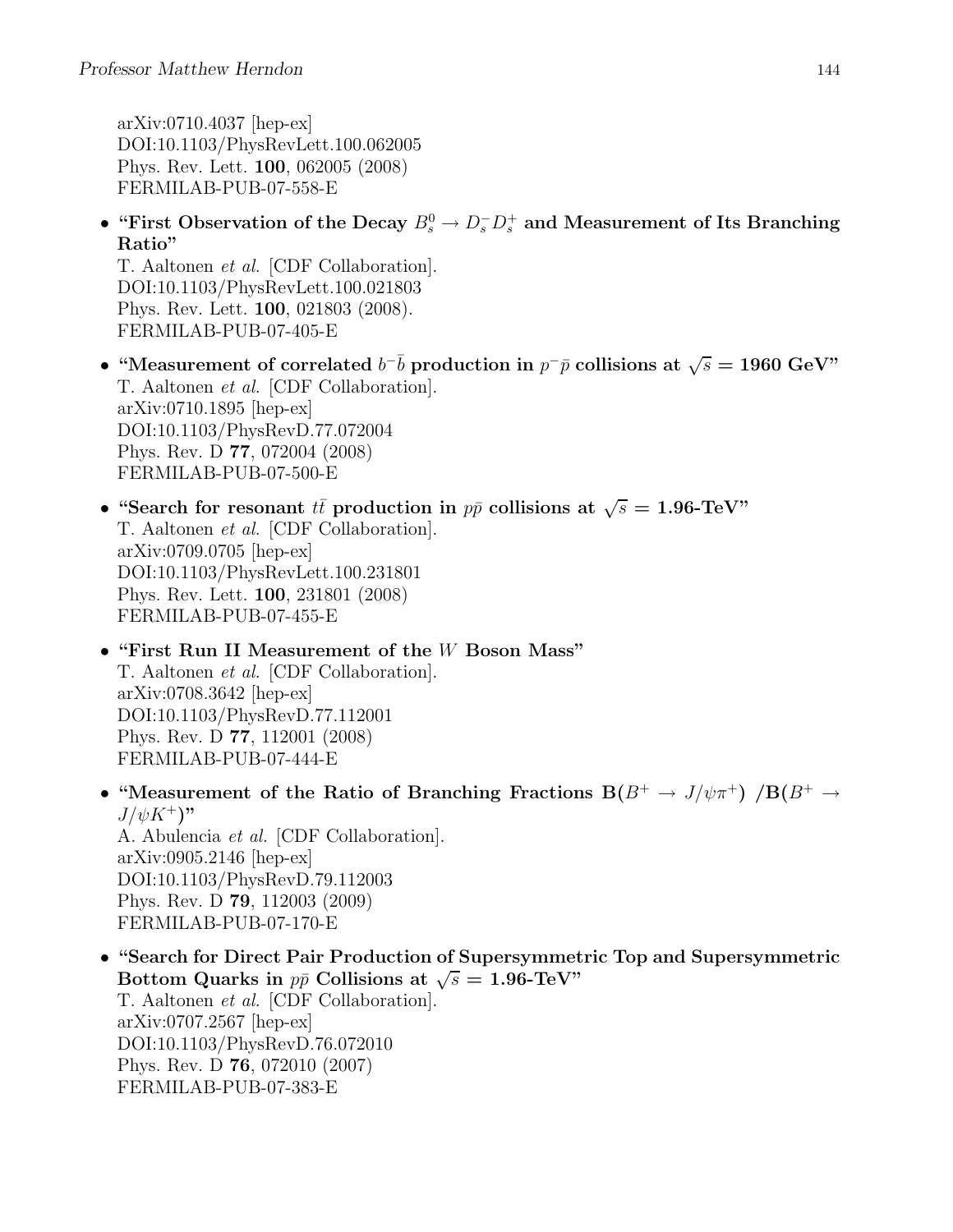• "Search for new physics in high mass electron-positron events in  $p\bar{p}$  collisions at  $\sqrt{s} = 1.96$ -TeV"

T. Aaltonen et al. [CDF Collaboration]. arXiv:0707.2524 [hep-ex] DOI:10.1103/PhysRevLett.99.171802 Phys. Rev. Lett. 99, 171802 (2007) FERMILAB-PUB-07-367-E

- "Search for exclusive  $\gamma\gamma$  production in hadron-hadron collisions" T. Aaltonen et al. [CDF Collaboration]. arXiv:0707.2374 [hep-ex] DOI:10.1103/PhysRevLett.99.242002 Phys. Rev. Lett. 99, 242002 (2007) FERMILAB-PUB-07-384-E
- "Search for chargino-neutralino production in  $p\bar{p}$  collisions at  $\sqrt{s} = 1.96$ -TeV" T. Aaltonen et al. [CDF Collaboration]. arXiv:0707.2362 [hep-ex] DOI:10.1103/PhysRevLett.99.191806 Phys. Rev. Lett. 99, 191806 (2007) FERMILAB-PUB-07-365-E
- "Search for a high-mass diphoton state and limits on Randall-Sundrum gravitons at CDF"

T. Aaltonen et al. [CDF Collaboration]. arXiv:0707.2294 [hep-ex] DOI:10.1103/PhysRevLett.99.171801 Phys. Rev. Lett. 99, 171801 (2007) FERMILAB-PUB-07-376-E

## • "Observation and mass measurement of the baryon  $Xi_b$ " T. Aaltonen et al. [CDF Collaboration]. arXiv:0707.0589 [hep-ex] DOI:10.1103/PhysRevLett.99.052002 Phys. Rev. Lett. 99, 052002 (2007) FERMILAB-PUB-07-336-E

- "First measurement of the W boson mass in Run II of the Tevatron" T. Aaltonen et al. [CDF Collaboration]. arXiv:0707.0085 [hep-ex] DOI:10.1103/PhysRevLett.99.151801 Phys. Rev. Lett. 99, 151801 (2007) FERMILAB-PUB-07-357-E
- "First observation of heavy baryons  $\Sigma_b$  and  $\Sigma_b^*$ " T. Aaltonen et al. [CDF Collaboration]. arXiv:0706.3868 [hep-ex] DOI:10.1103/PhysRevLett.99.202001 Phys. Rev. Lett. 99, 202001 (2007) FERMILAB-PUB-07-318-E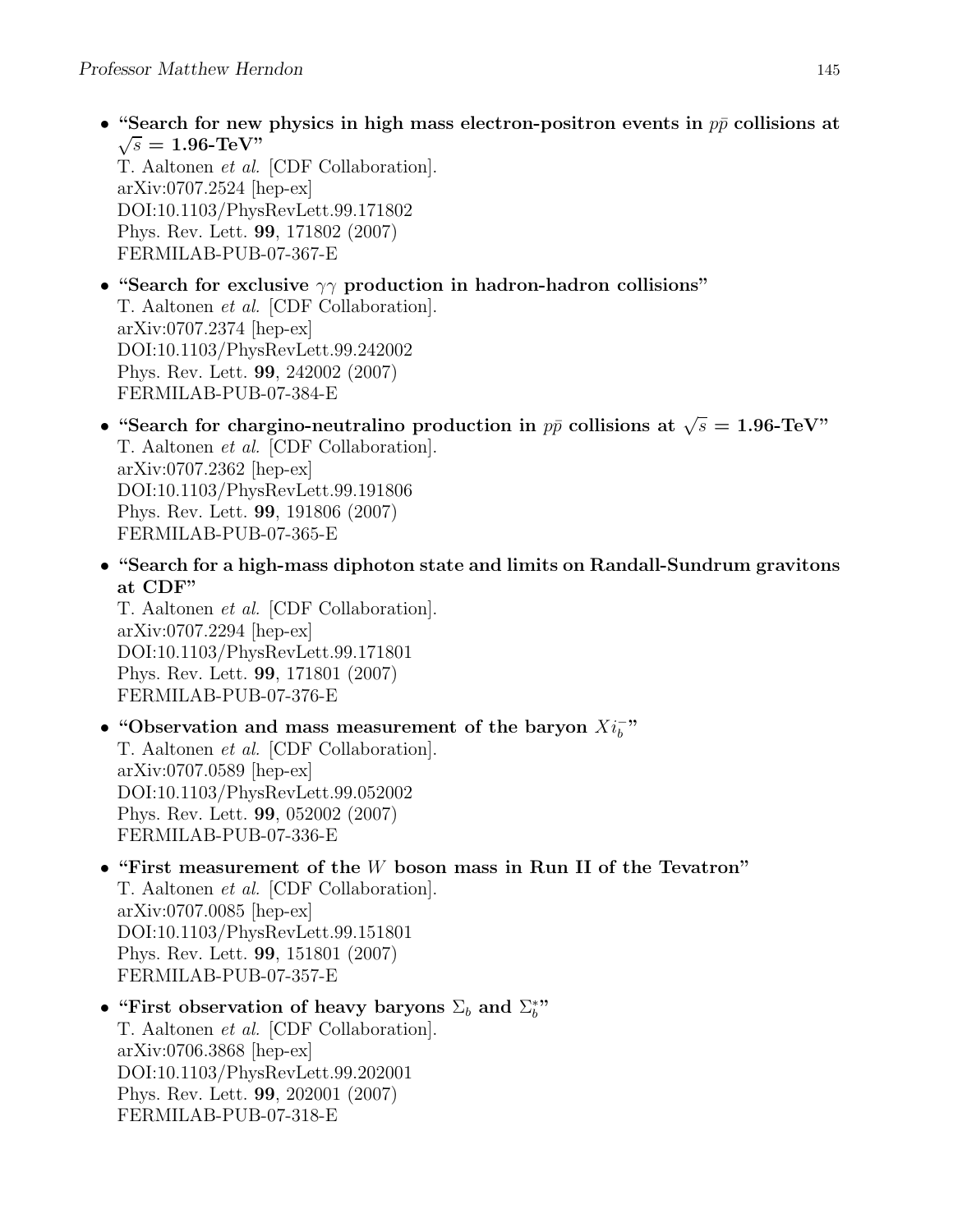- "Measurement of the  $p\bar{p} \rightarrow t\bar{t}$  production cross- section and the top quark mass at  $\sqrt{s} = 1.96$ -TeV in the all-hadronic decay mode" T. Aaltonen et al. [CDF Collaboration]. arXiv:0706.3790 [hep-ex] DOI:10.1103/PhysRevD.76.072009 Phys. Rev. D 76, 072009 (2007) FERMILAB-PUB-07-316-E
- "Search for New Particles Leading to  $Z+$  jets Final States in  $p\bar{p}$  Collisions at  $\sqrt{s}$  $= 1.96$ -TeV"

T. Aaltonen et al. [CDF Collaboration]. arXiv:0706.3264 [hep-ex] DOI:10.1103/PhysRevD.76.072006 Phys. Rev. D 76, 072006 (2007) FERMILAB-PUB-07-261-E

• "Search for Third Generation Vector Leptoquarks in  $p\bar{p}$  Collisions at  $\sqrt{s} = 1.96$ -TeV"

T. Aaltonen et al. [CDF Collaboration]. arXiv:0706.2832 [hep-ex] DOI:10.1103/PhysRevD.77.091105 Phys. Rev. D 77, 091105 (2008) FERMILAB-PUB-07-207-E

• "Limits on Anomalous Triple Gauge Couplings in  $p\bar{p}$  Collisions at  $\sqrt{s} = 1.96$ -TeV"

T. Aaltonen et al. [CDF Collaboration]. arXiv:0705.2247 [hep-ex] DOI:10.1103/PhysRevD.76.111103 Phys. Rev. D 76, 111103 (2007) FERMILAB-PUB-07-123-E

- "Measurement of the top-quark mass using missing  $E_T$  + jets events with secondary vertex b−tagging at CDF II" T. Aaltonen et al. [CDF Collaboration]. arXiv:0705.1594 [hep-ex] DOI:10.1103/PhysRevD.75.111103 Phys. Rev. D 75, 111103 (2007) FERMILAB-PUB-07-191-E
- "Search for heavy, long-lived particles that decay to photons at CDF II" A. Abulencia et al. [CDF Collaboration]. arXiv:0704.0760 [hep-ex] DOI:10.1103/PhysRevLett.99.121801 Phys. Rev. Lett. 99, 121801 (2007) FERMILAB-PUB-07-075-E
- "Polarization of  $J/\psi$  and  $\psi_{2S}$  mesons produced in  $p\bar{p}$  collisions at  $\sqrt{s} = 1.96$ -TeV" A. Abulencia et al. [CDF Collaboration].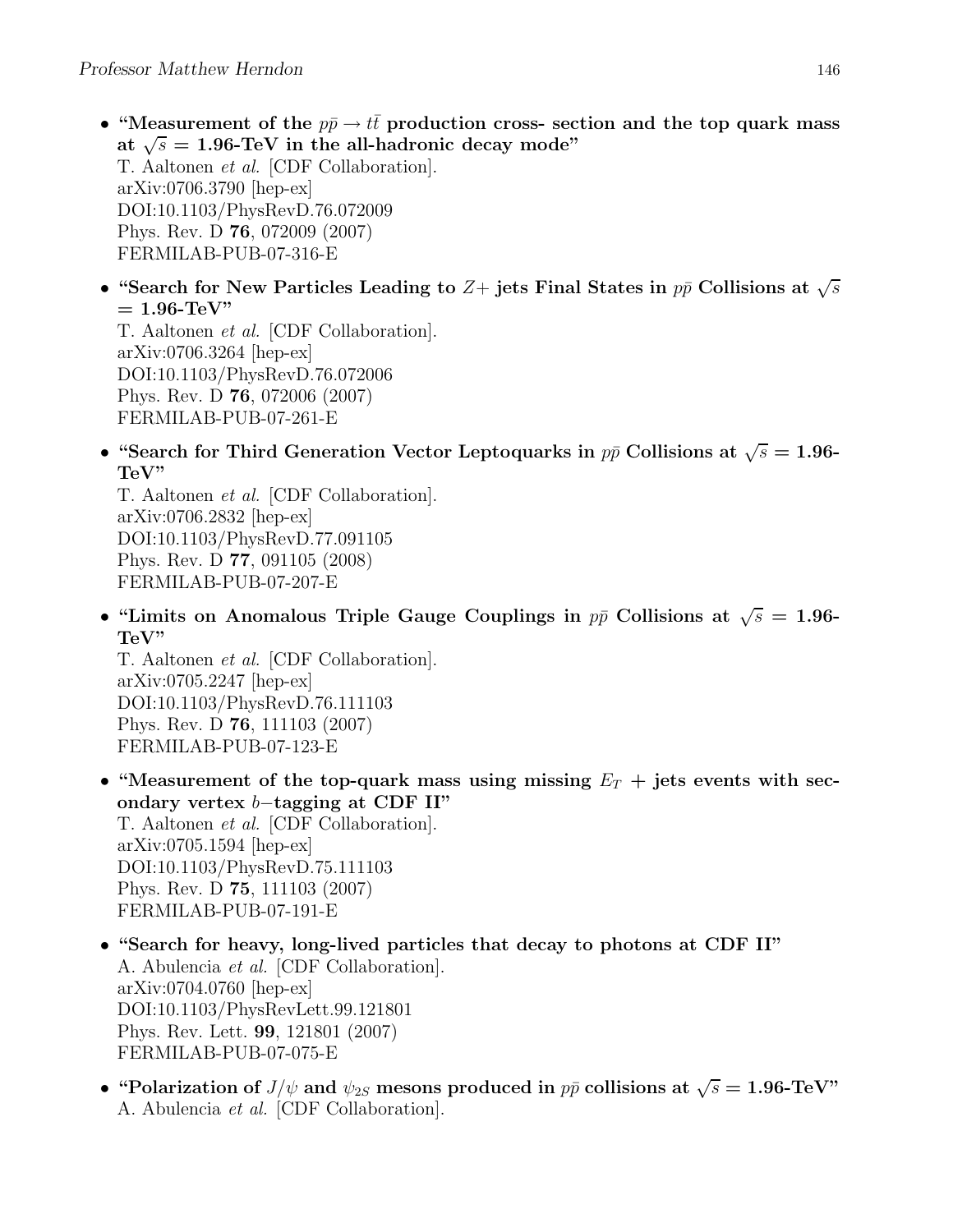arXiv:0704.0638 [hep-ex] DOI:10.1103/PhysRevLett.99.132001 Phys. Rev. Lett. 99, 132001 (2007) FERMILAB-PUB-07-072-E

• "Precise measurement of the top quark mass in the lepton+jets topology at CDF II"

A. Abulencia et al. [CDF Collaboration]. hep-ex/0703045 DOI:10.1103/PhysRevLett.99.182002 Phys. Rev. Lett. 99, 182002 (2007) FERMILAB-PUB-07-070-E

• "Measurement of  $\sigma_{\chi_{c2}} \mathcal{B}(\chi_{c2} \to J/\psi \gamma)/\sigma_{\chi_{c1}} \mathcal{B}(\chi_{c1} \to J/\psi \gamma)$  in  $p\bar{p}$  collisions at  $\sqrt{s} =$ 1.96-TeV"

A. Abulencia et al. [CDF Collaboration]. hep-ex/0703028 [HEP-EX] DOI:10.1103/PhysRevLett.98.232001 Phys. Rev. Lett. 98, 232001 (2007) FERMILAB-PUB-07-066-E

• "Inclusive search for new physics with like-sign dilepton events in  $p\bar{p}$  collisions at  $\sqrt{s} = 1.96$ -TeV" A. Abulencia et al. [CDF Collaboration]. hep-ex/0702051 DOI:10.1103/PhysRevLett.98.221803

Phys. Rev. Lett. 98, 221803 (2007) FERMILAB-PUB-07-053-E

- "Measurement of  $\sigma(p\bar{p}\to Z)$ . Br $(Z\to 2\tau)$  in  $p\bar{p}$  collisions at sqrts = 1.96 TeV" A. Abulencia et al. [CDF Collaboration]. DOI:10.1103/PhysRevD.75.092004 Phys. Rev. D 75, 092004 (2007). FERMILAB-PUB-07-025-E
- "First Measurement of the Ratio of Central-Electron to Forward-Electron W Partial Cross Sections in p anti-p Collisions at  $s^{**}(1/2) = 1.96$  TeV" A. Abulencia et al. [CDF Collaboration]. hep-ex/0702037 DOI:10.1103/PhysRevLett.98.251801 Phys. Rev. Lett. 98, 251801 (2007) FERMILAB-PUB-07-046-E, FERMILAB-PREPRINT-NO.-PUB-07-046-E
- "Search for new physics in lepton + photon + X events with 929 pb<sup>(-1)</sup> of  $p\bar{p}$ collisions at  $\sqrt{s} = 1.96$ -TeV" A. Abulencia et al. [CDF Collaboration]. hep-ex/0702029 DOI:10.1103/PhysRevD.75.112001 Phys. Rev. D 75, 112001 (2007) FERMILAB-PUB-07-043-E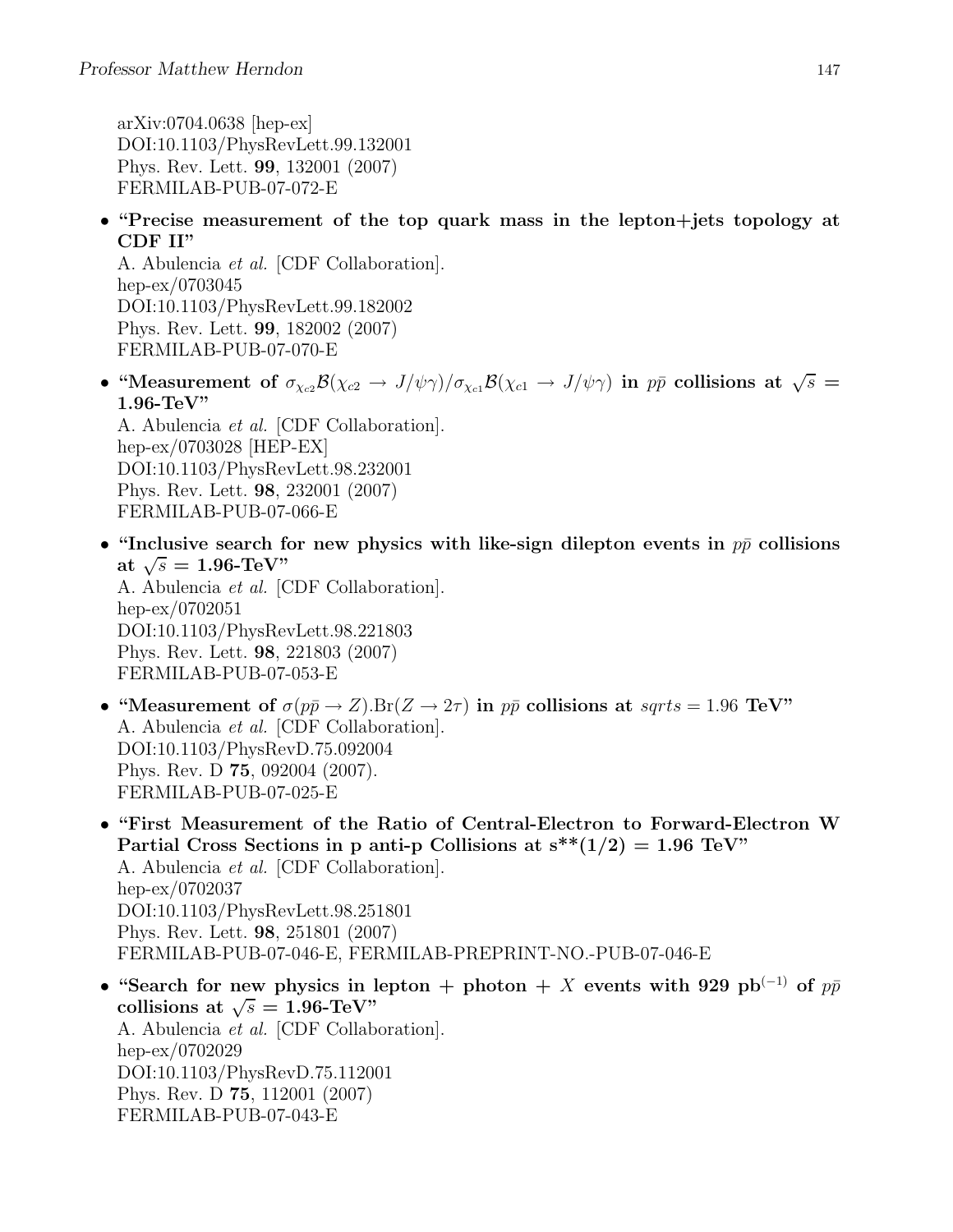- "Observation of WZ Production" A. Abulencia et al. [CDF Collaboration]. hep-ex/0702027 DOI:10.1103/PhysRevLett.98.161801 Phys. Rev. Lett. 98, 161801 (2007) FERMILAB-PUB-07-042-E
- "Measurement of the Inclusive Jet Cross Section using the  $k_T$  algorithmin $p\bar{p}$ Collisions at $\sqrt{s} = 1.96$  TeV with the CDF II Detector" A. Abulencia et al. [CDF Collaboration]. hep-ex/0701051

DOI:10.1103/PhysRevD.75.119901, 10.1103/PhysRevD.75.092006 Phys. Rev. D 75, 092006 (2007), Erratum: [Phys. Rev. D 75, 119901 (2007)] FERMILAB-PUB-07-026-E

• "Search for anomalous production of multi-lepton events in  $p\bar{p}$  collisions at  $\sqrt{s}$  $= 1.96$ -TeV"

A. Abulencia et al. [CDF Collaboration]. arXiv:0706.4448 [hep-ex] DOI:10.1103/PhysRevLett.98.131804 Phys. Rev. Lett. 98, 131804 (2007) FERMILAB-PUB-06-482-E

• "Search for Exotic S=-2 Baryons in proton-antiproton Collisions at sqrt(s) = 1.96 TeV"

A. Abulencia et al. [CDF Collaboration]. hep-ex/0612066 DOI:10.1103/PhysRevD.75.032003 Phys. Rev. D 75, 032003 (2007) FERMILAB-PUB-06-488-E

• "Measurement of the Top Quark Mass in  $p\bar{p}$ Collisions at  $\sqrt{s} = 1.96$  TeV using the Decay Length Technique"

A. Abulencia et al. [CDF Collaboration]. hep-ex/0612061 DOI:10.1103/PhysRevD.75.071102 Phys. Rev. D 75, 071102 (2007) FERMILAB-PUB-06-487-E

- "Precision measurement of the top quark mass from dilepton events at CDF II" A. Abulencia et al. [CDF Collaboration]. hep-ex/0612060 DOI:10.1103/PhysRevD.75.031105 Phys. Rev. D 75, 031105 (2007) FERMILAB-PUB-06-490-E
- "Cross Section Measurements of High-p(T) Dilepton Final-State Processes Using a Global Fitting Method"

A. Abulencia et al. [CDF Collaboration].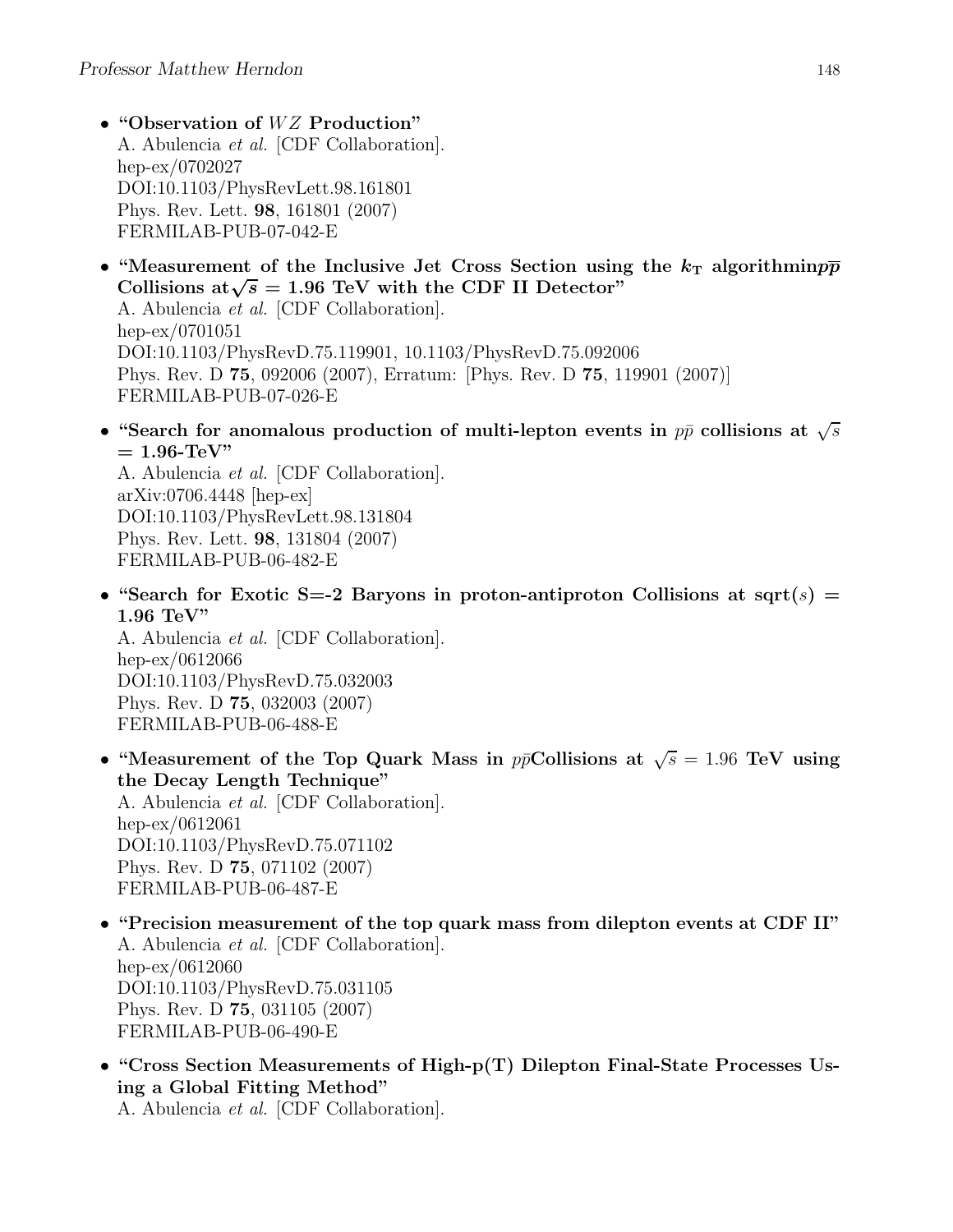hep-ex/0612058 DOI:10.1103/PhysRevD.78.012003 Phys. Rev. D 78, 012003 (2008) FERMILAB-PUB-06-486-E

- "Analysis of the quantum numbers  $J^{PC}$  of the  $X(3872)$ " A. Abulencia et al. [CDF Collaboration]. hep-ex/0612053 DOI:10.1103/PhysRevLett.98.132002 Phys. Rev. Lett. 98, 132002 (2007) FERMILAB-PUB-06-485-E
- "Measurement of the top-quark mass in all-hadronic decays in p anti-p collisions at CDF II"

T. Aaltonen et al. [CDF Collaboration]. hep-ex/0612026 DOI:10.1103/PhysRevLett.98.142001 Phys. Rev. Lett. 98, 142001 (2007) FERMILAB-PUB-06-468-E

• "Measurement of the B+ production cross-section in p anti-p collisions at  $s^{**}(1/2) = 1960 \text{-} GeV$ A. Abulencia et al. [CDF Collaboration]. hep-ex/0612015 DOI:10.1103/PhysRevD.75.012010

Phys. Rev. D 75, 012010 (2007) FERMILAB-PUB-06-458-E

• "Measurement of the Helicity Fractions of W Bosons from Top Quark Decays using Fully Reconstructed  $t\bar{t}$  Events with CDF II" A. Abulencia et al. [CDF Collaboration]. hep-ex/0612011 DOI:10.1103/PhysRevD.75.052001 Phys. Rev. D 75, 052001 (2007)

FERMILAB-PUB-06-461-E

• "Observation of Exclusive Electron-Positron Production in Hadron-Hadron Collisions"

A. Abulencia et al. [CDF Collaboration]. hep-ex/0611040 DOI:10.1103/PhysRevLett.98.112001 Phys. Rev. Lett. 98, 112001 (2007) FERMILAB-PUB-06-436-E

• "Search for W-prime boson decaying to electron-neutrino pairs in p anti-p collisions at  $s^{**}(1/2) = 1.96$ -TeV" A. Abulencia et al. [CDF Collaboration]. hep-ex/0611022 DOI:10.1103/PhysRevD.75.091101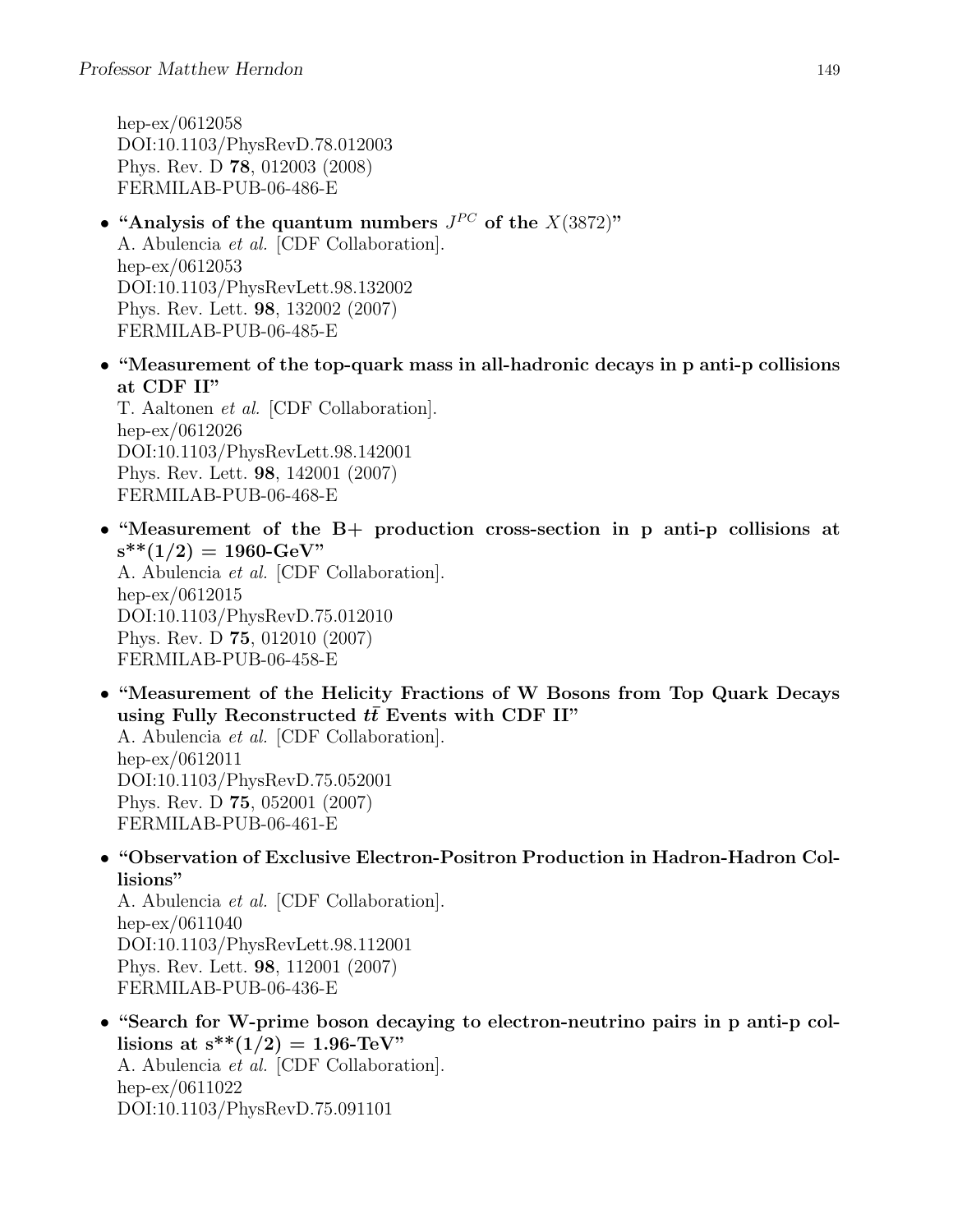Phys. Rev. D 75, 091101 (2007) FERMILAB-PUB-06-419-E

• "Measurement of the Ratios of Branching Fractions  $B(B0(s) \ o \ D-(s)$  pi+ pi+ pi-) / B(B0  $\circ$  D- pi+ pi+ pi-) and B(B0(s)  $\circ$  D-(s) pi+) / B(B0  $\circ$  D- pi+)" A. Abulencia et al. [CDF Collaboration]. hep-ex/0610045 DOI:10.1103/PhysRevLett.98.061802 Phys. Rev. Lett. 98, 061802 (2007) FERMILAB-PUB-06-380-E

• "Observation of  $B^0_s - \bar{B}^0_s$  Oscillations" A. Abulencia et al. [CDF Collaboration]. hep-ex/0609040 DOI:10.1103/PhysRevLett.97.242003 Phys. Rev. Lett. 97, 242003 (2006) FERMILAB-PUB-06-344-E

• "Measurement of the  $\Lambda_b^0$  Lifetime in  $\Lambda_b^0 \to J/\psi \Lambda^0$  in  $p\bar{p}$  Collisions at  $\sqrt{s} = 1.96$ -TeV"

A. Abulencia et al. [CDF Collaboration]. hep-ex/0609021 DOI:10.1103/PhysRevLett.98.122001 Phys. Rev. Lett. 98, 122001 (2007) FERMILAB-PUB-06-321-E

• "Search for V+A current in top quark decay in p anti-p collisions at  $s^{**}(1/2)$  $= 1.96$ -TeV"

A. Abulencia et al. [CDF Collaboration]. hep-ex/0608062 DOI:10.1103/PhysRevLett.98.072001 Phys. Rev. Lett. 98, 072001 (2007) FERMILAB-PUB-06-329-E

- "Measurement of the  $t\bar{t}$  Production Cross Section in  $p\bar{p}$  collisions at  $\sqrt{s} = 1.96$ -TeV in the All Hadronic Decay Mode" A. Abulencia et al. [CDF Collaboration]. hep-ex/0607095 DOI:10.1103/PhysRevD.74.072005 Phys. Rev. D 74, 072005 (2006) FERMILAB-PUB-06-255-E
- "Measurement of the  $t\bar{t}$  Production Cross Section in  $p\bar{p}$  collisions at  $\sqrt{s} = 1.96-$ TeV using Lepton + Jets Events with Jet Probability  $b^-$  tagging" A. Abulencia et al. [CDF Collaboration]. hep-ex/0607035 DOI:10.1103/PhysRevD.74.072006 Phys. Rev. D 74, 072006 (2006) FERMILAB-PUB-06-247-E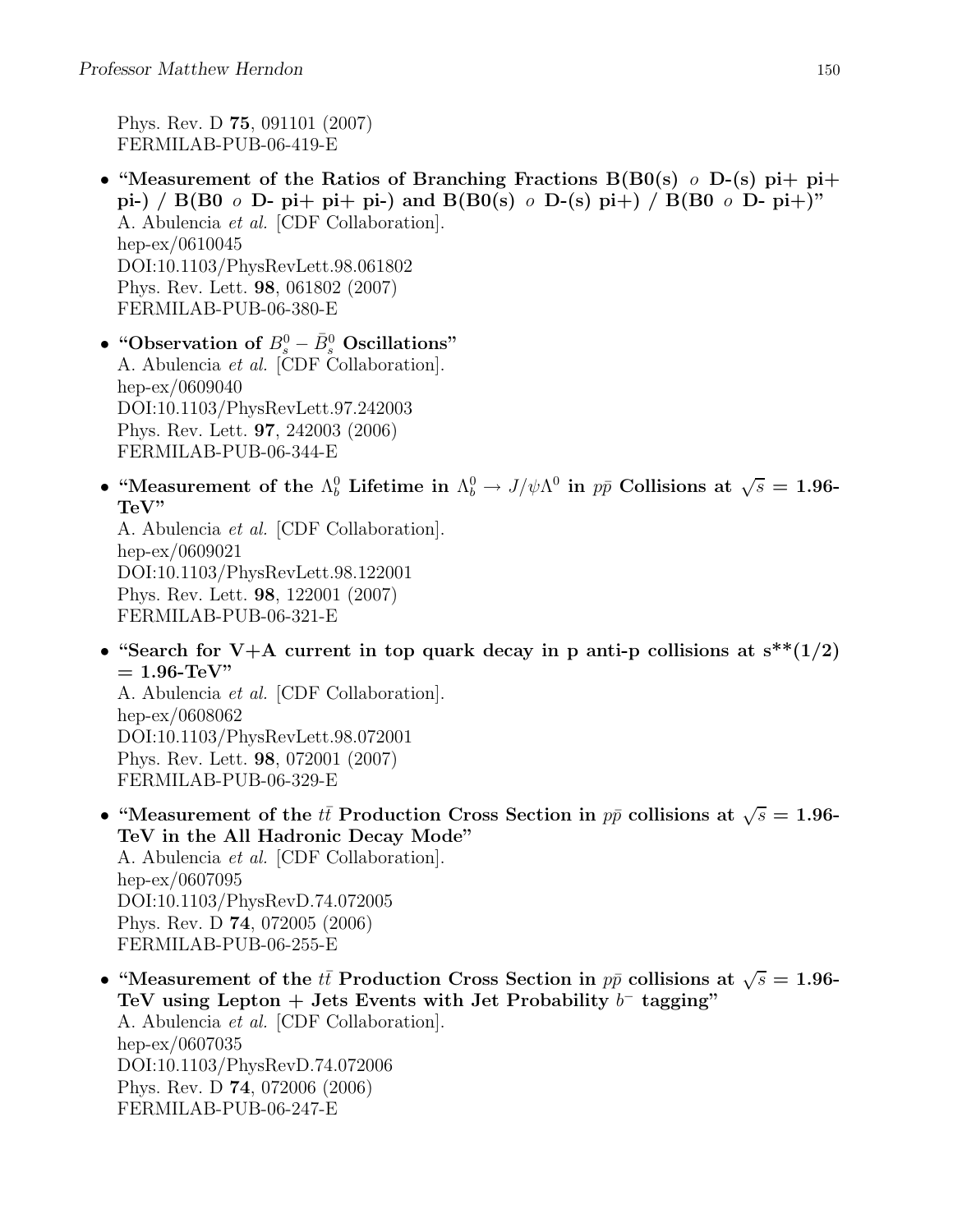• "Observation of  $B^0$  (s)  $\rightarrow K^+K^-$  and Measurements of Branching Fractions of Charmless Two-body Decays of  $B^0$  and  $B_s^0$  Mesons in  $\bar{p}p$  Collisions at  $\sqrt{s} = 1.96$ -TeV"

A. Abulencia et al. [CDF Collaboration]. hep-ex/0607021 DOI:10.1103/PhysRevLett.97.211802 Phys. Rev. Lett. 97, 211802 (2006) FERMILAB-PUB-06-240-E

• "Search for excited and exotic muons in the  $\mu\gamma$  decay channel in  $p\bar{p}$  collisions at  $\sqrt{s} = 1.96$ -TeV"

A. Abulencia et al. [CDF Collaboration]. hep-ex/0606043 DOI:10.1103/PhysRevLett.97.191802 Phys. Rev. Lett. 97, 191802 (2006) FERMILAB-PUB-06-186-E

## • "Measurement of the  $B_s^0 - \bar{B}_s^0$  Oscillation Frequency" A. Abulencia et al. [CDF Collaboration]. hep-ex/0606027 DOI:10.1103/PhysRevLett.97.062003 Phys. Rev. Lett. 97, 062003 (2006) FERMILAB-PUB-06-175-E

• "Measurement of the  $t\bar{t}$  Production Cross Section in  $p\bar{p}$  Collisions at  $\sqrt{s}$  = 1.96 TeV" A. Abulencia et al. [CDF Collaboration].

hep-ex/0606017 DOI:10.1103/PhysRevLett.97.082004 Phys. Rev. Lett. 97, 082004 (2006) FERMILAB-PUB-06-164-E, PUB-06-164-E

• "Search for a neutral Higgs boson decaying to a W boson pair in  $p$  antip collisions at  $\sqrt{s} = 1.96$ -TeV"

A. Abulencia et al. [CDF Collaboration]. hep-ex/0605124 DOI:10.1103/PhysRevLett.97.081802 Phys. Rev. Lett. 97, 081802 (2006) FERMILAB-PUB-06-154-E

• "Top quark mass measurement from dilepton events at CDF II with the matrixelement method"

A. Abulencia et al. [CDF Collaboration]. hep-ex/0605118 DOI:10.1103/PhysRevD.74.032009 Phys. Rev. D 74, 032009 (2006) FERMILAB-PUB-06-174-E

• "Measurement of the b jet cross-section in events with a Z boson in  $p\bar{p}$  collisions at  $\sqrt{s} = 1.96$ -TeV"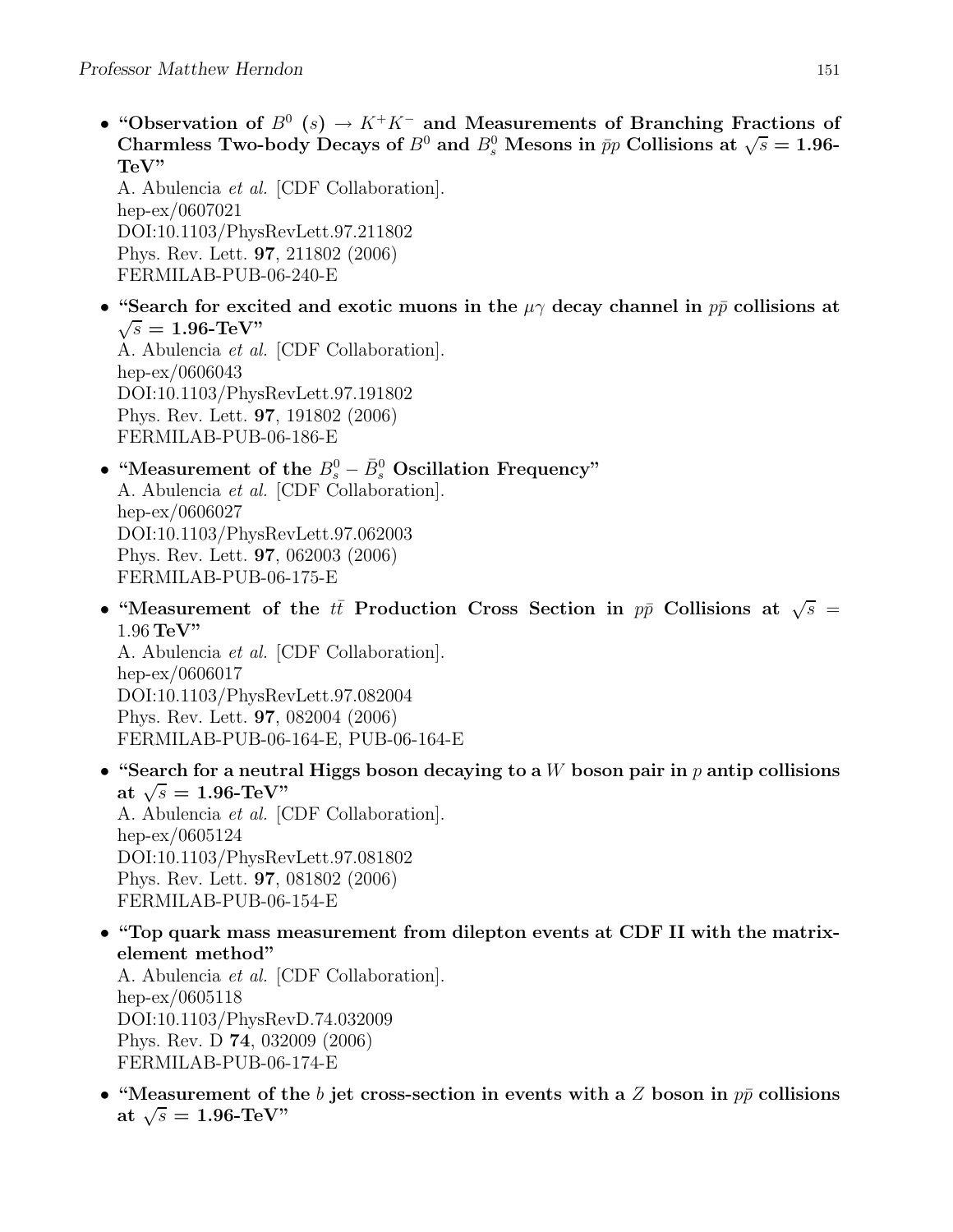A. Abulencia et al. [CDF Collaboration]. hep-ex/0605099 DOI:10.1103/PhysRevD.74.032008 Phys. Rev. D 74, 032008 (2006) FERMILAB-PUB-06-128-E

- "Search for new physics in lepton + photon + X events with 305  $pb^{-1}$  of  $p\bar{p}$ collisions at  $\sqrt{s} = 1.96$ -TeV" A. Abulencia et al. [CDF Collaboration]. hep-ex/0605097 DOI:10.1103/PhysRevLett.97.031801 Phys. Rev. Lett. 97, 031801 (2006) FERMILAB-PUB-06-127-E
- "Measurement of the ratio of branching fractions  $B(D0 \rightarrow K^+\pi^-) / B(D0 \rightarrow$  $K^-\pi^+$  using the CDF II Detector" A. Abulencia et al. [CDF Collaboration]. hep-ex/0605027 DOI:10.1103/PhysRevD.74.031109 Phys. Rev. D 74, 031109 (2006) FERMILAB-PUB-06-104-E
- "Search for Large Extra Dimensions in the Production of Jets and Missing Transverse Energy in p anti-p Collisions at  $s^{**}(1/2) = 1.96$  TeV" A. Abulencia et al. [CDF Collaboration]. hep-ex/0605101 DOI:10.1103/PhysRevLett.97.171802 Phys. Rev. Lett. 97, 171802 (2006) FERMILAB-PUB-06-079-E
- "Measurement of the  $t\bar{t}$  production cross section in  $p\bar{p}$  collisions at  $\sqrt{s} = 1.96$ -TeV using missing  $E_T$  + jets events with secondary vertex b-tagging" A. Abulencia et al. [CDF Collaboration]. hep-ex/0603043 DOI:10.1103/PhysRevLett.96.202002 Phys. Rev. Lett. 96, 202002 (2006) FERMILAB-PUB-06-058-E
- "Measurement of the B(c)+ meson lifetime using B(c)+  $o$  J/psi e+ nu(e)" A. Abulencia et al. [CDF Collaboration]. hep-ex/0603027 DOI:10.1103/PhysRevLett.97.012002 Phys. Rev. Lett. 97, 012002 (2006) FERMILAB-PUB-06-056-E
- "Search for high-mass resonances decaying to e mu in  $p\bar{p}$  collisions at  $\sqrt{s} = 1.96$ -TeV."

A. Abulencia et al. [CDF Collaboration]. hep-ex/0603006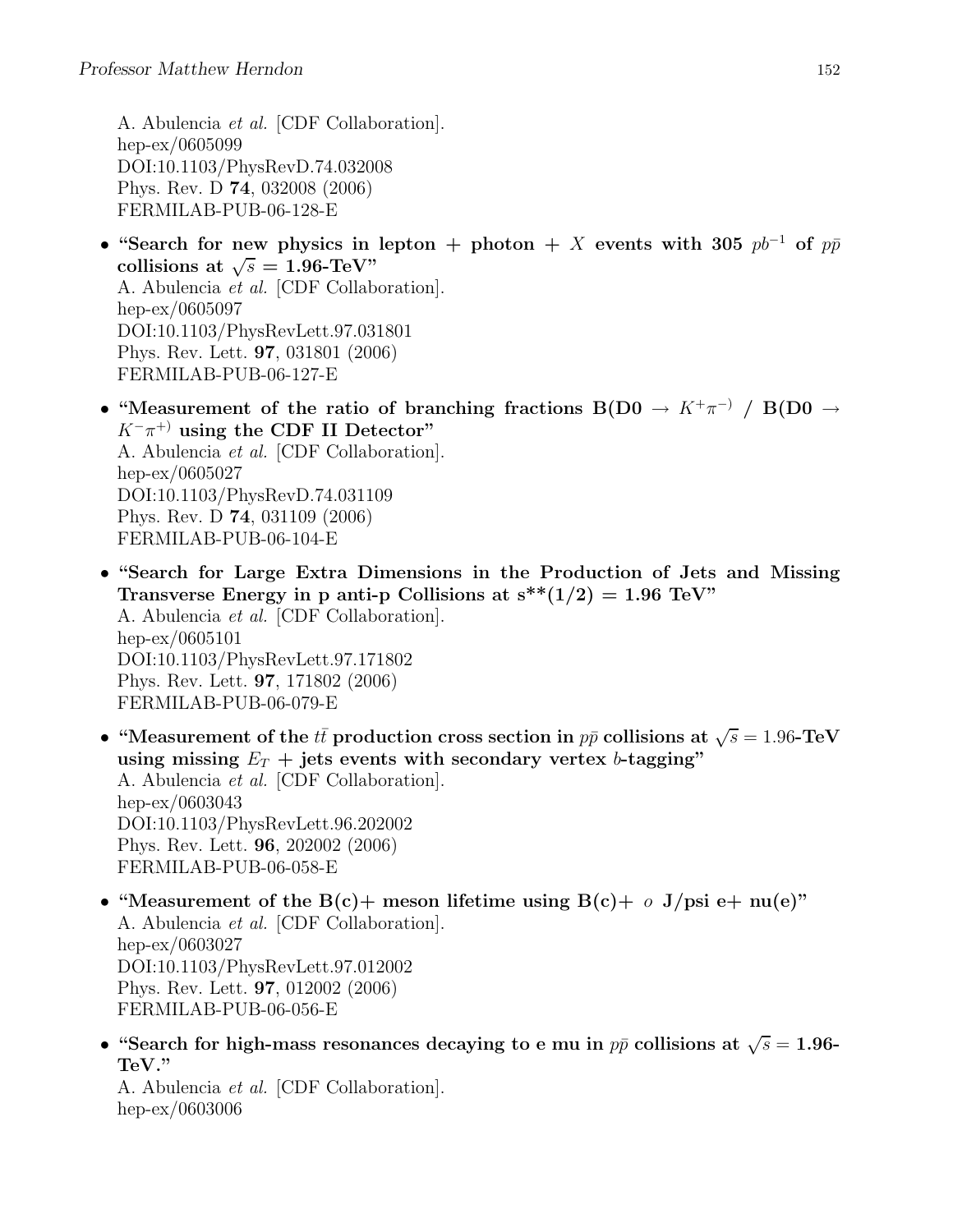DOI:10.1103/PhysRevLett.96.211802 Phys. Rev. Lett. 96, 211802 (2006) FERMILAB-PUB-06-043-E

- "Search for  $Z' \to e^+e^-$  using dielectron mass and angular distribution." A. Abulencia et al. [CDF Collaboration]. hep-ex/0602045 DOI:10.1103/PhysRevLett.96.211801 Phys. Rev. Lett. 96, 211801 (2006) FERMILAB-PUB-06-038-E
- "Measurement of the top quark mass using template methods on dilepton events in proton antiproton collisions at  $\sqrt{s} = 1.96$ -TeV." A. Abulencia et al. [CDF Collaboration]. hep-ex/0602008 DOI:10.1103/PhysRevD.73.112006 Phys. Rev. D 73, 112006 (2006) FERMILAB-PUB-06-019-E
- "Observation of  $B^0_s \to \psi(2S)\phi$  and measurement of ratio of branching fractions  $B(B_s^0 \to \psi(2S)\phi)/B(B_s^0 \to J/\psi\phi)$ " A. Abulencia et al. [CDF Collaboration]. hep-ex/0602005 DOI:10.1103/PhysRevLett.96.231801 Phys. Rev. Lett. 96, 231801 (2006) FERMILAB-PUB-06-021-E
- "Measurement of  $\sigma(\Lambda_b^0)/\sigma(\bar{B}^0) \times BR(\Lambda_b^0 \to \Lambda_c^+\pi^-)/BR(\bar{B}^0 \to D^+\pi^-)$  in  $p\bar{p}$  collisions at  $\sqrt{s} = 1.96$ -TeV." A. Abulencia et al. [CDF Collaboration]. hep-ex/0601003 DOI:10.1103/PhysRevLett.98.122002 Phys. Rev. Lett. 98, 122002 (2007) FERMILAB-PUB-05-574-E
- "Searches for new physics in the flavor sector" M. Herndon [CDF and D0 Collaborations]. DOI:10.1063/1.2122122 AIP Conf. Proc. 792, 651 (2005). FERMILAB-CONF-05-480-E
- "Measurement of the dipion mass spectrum in  $X(3872) \to J/\psi \pi^+ \pi^-$  decays." A. Abulencia et al. [CDF Collaboration]. hep-ex/0512074 DOI:10.1103/PhysRevLett.96.102002 Phys. Rev. Lett. 96, 102002 (2006) FERMILAB-PUB-05-535-E
- "A search for scalar bottom quarks from gluino decays in  $\bar{p}p$  collisions at  $\sqrt{s} =$ 1.96-TeV."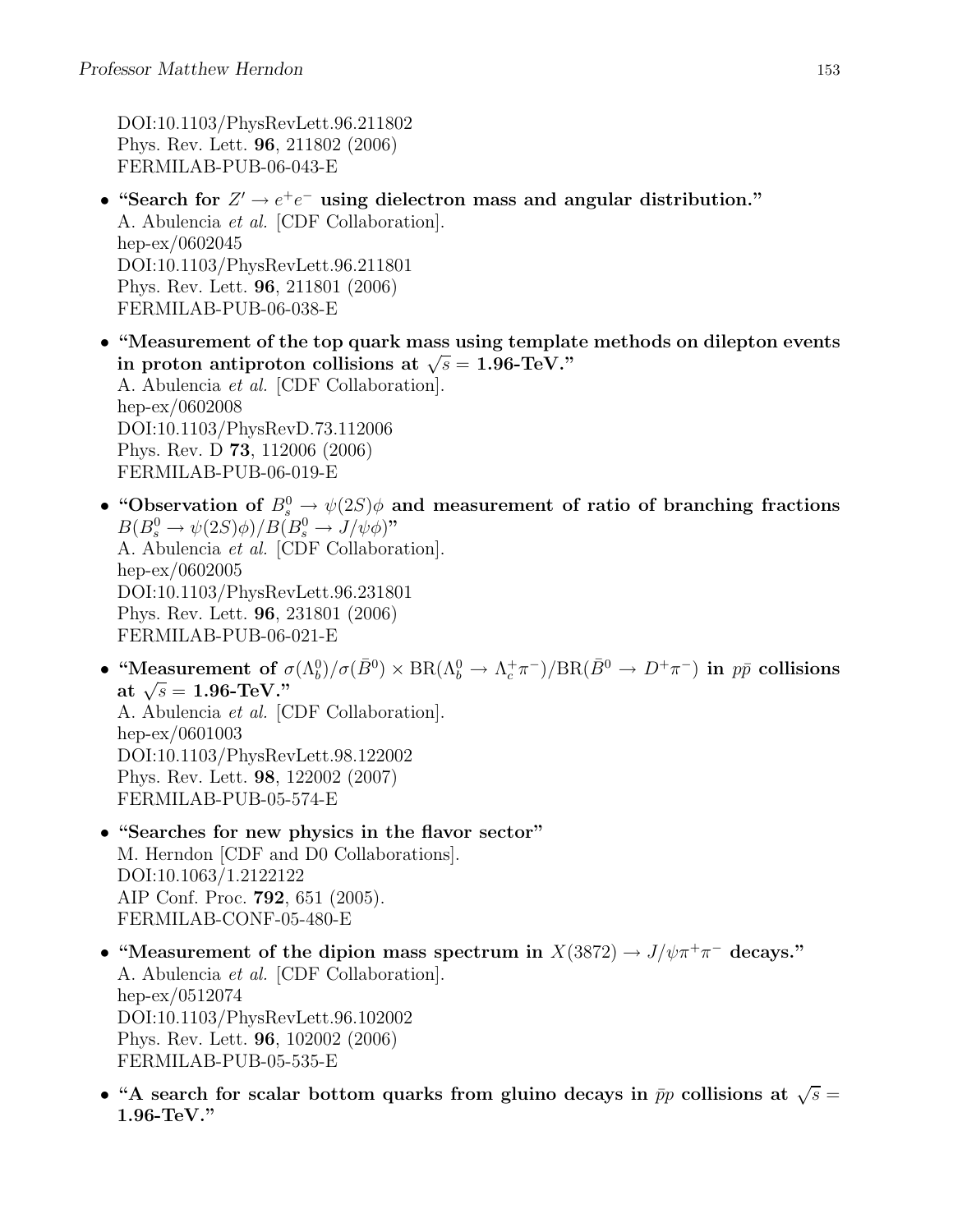A. Abulencia et al. [CDF Collaboration]. hep-ex/0512072 DOI:10.1103/PhysRevLett.96.171802 Phys. Rev. Lett. 96, 171802 (2006) FERMILAB-PUB-05-553-E

- "Top quark mass measurement from dilepton events at CDF II" A. Abulencia et al. [CDF Collaboration]. hep-ex/0512070 DOI:10.1103/PhysRevLett.96.152002 Phys. Rev. Lett. 96, 152002 (2006) FERMILAB-PUB-05-551-E
- "Measurement of mass and width of the excited charmed meson states  $D(1)$ and  $D^*0(2)$  at CDF" A. Abulencia et al. [CDF Collaboration].

hep-ex/0512069 DOI:10.1103/PhysRevD.73.051104 Phys. Rev. D 73, 051104 (2006) FERMILAB-PUB-05-552-E

- "Search for anomalous semileptonic decay of heavy flavor hadrons produced in association with a W boson at CDF II" A. Abulencia et al. [CDF Collaboration]. hep-ex/0512065 DOI:10.1103/PhysRevD.73.051101 Phys. Rev. D 73, 051101 (2006) FERMILAB-PUB-05-560-E
- "Measurement of the inclusive jet cross section using the  $k(t)$  algorithm in p anti-p collisions at  $\sqrt{s} = 1.96$ -TeV." A. Abulencia et al. [CDF Collaboration]. hep-ex/0512062 DOI:10.1103/PhysRevLett.96.122001 Phys. Rev. Lett. 96, 122001 (2006) FERMILAB-PUB-05-555-E
- "Search for H to b anti-b produced in association with W bosons in  $p\bar{p}$  collisions at  $\sqrt{s} = 1.96$ -TeV." A. Abulencia et al. [CDF Collaboration]. hep-ex/0512051 DOI:10.1103/PhysRevLett.96.081803 Phys. Rev. Lett. 96, 081803 (2006) FERMILAB-PUB-05-549-E
- "Search for second-generation scalar leptoquarks in  $p\bar{p}$  collisions at  $\sqrt{s} = 1.96$ -TeV."

A. Abulencia et al. [CDF Collaboration]. hep-ex/0512055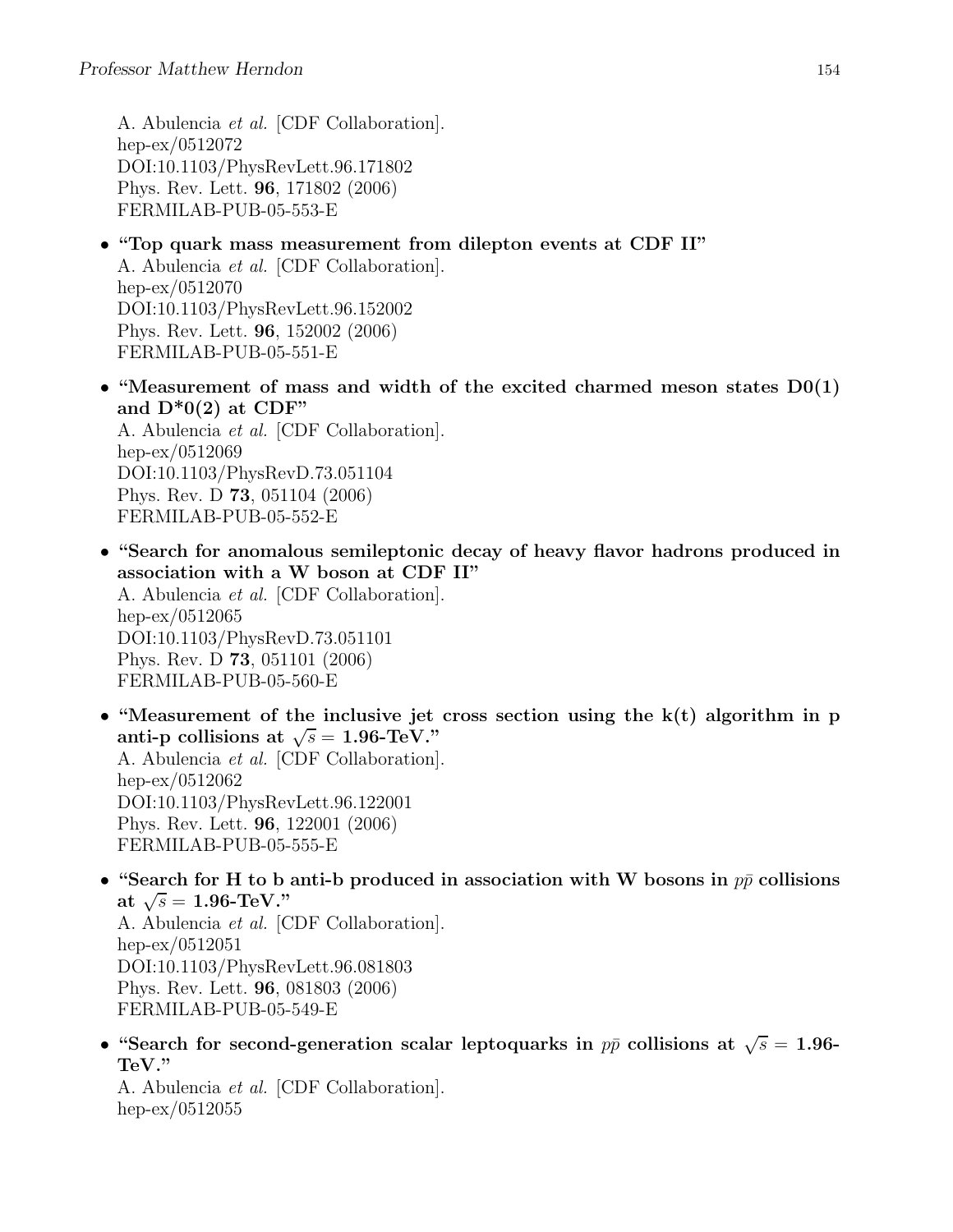DOI:10.1103/PhysRevD.73.051102 Phys. Rev. D 73, 051102 (2006) FERMILAB-PUB-05-546-E

- "Measurement of the inclusive jet cross section in  $p\bar{p}$  interactions at  $\sqrt{s} = 1.96$ -TeV using a cone-based jet algorithm." A. Abulencia et al. [CDF Collaboration]. hep-ex/0512020 DOI:10.1103/PhysRevD.74.071103 Phys. Rev. D 74, 071103 (2006) FERMILAB-PUB-05-559-E
- "Measurement of the top quark mass with the dynamical likelihood method using lepton plus jets events with b-tags in  $p\bar{p}$  collisions at  $\sqrt{s} = 1.96$ -TeV." A. Abulencia et al. [CDF Collaboration]. hep-ex/0512009 DOI:10.1103/PhysRevD.73.092002 Phys. Rev. D 73, 092002 (2006) FERMILAB-PUB-05-533-E
- "Measurement of the helicity of  $W$  bosons in top-quark decays" A. Abulencia et al. [CDF Collaboration]. hep-ex/0511023 DOI:10.1103/PhysRevD.73.111103 Phys. Rev. D 73, 111103 (2006) FERMILAB-PUB-05-504-E
- "Search for charged Higgs bosons from top quark decays in  $p\bar{p}$  collisions at  $\sqrt{s}$  = 1.96-TeV."

A. Abulencia et al. [CDF Collaboration]. hep-ex/0510065 DOI:10.1103/PhysRevLett.96.042003 Phys. Rev. Lett. 96, 042003 (2006) FERMILAB-PUB-05-485-E

- "A search for  $t \rightarrow tau\nu q$  in  $t\bar{t}$  production." A. Abulencia et al. [CDF Collaboration]. hep-ex/0510063 DOI:10.1016/j.physletb.2006.06.030 Phys. Lett. B 639, 172 (2006) FERMILAB-PUB-05-484-E
- "Precision top quark mass measurement in the lepton  $+$  jets topology in p antip collisions at  $\sqrt{s} = 1.96$ -TeV." A. Abulencia et al. [CDF Collaboration]. hep-ex/0510049 DOI:10.1103/PhysRevLett.96.022004 Phys. Rev. Lett. 96, 022004 (2006) FERMILAB-PUB-05-474-E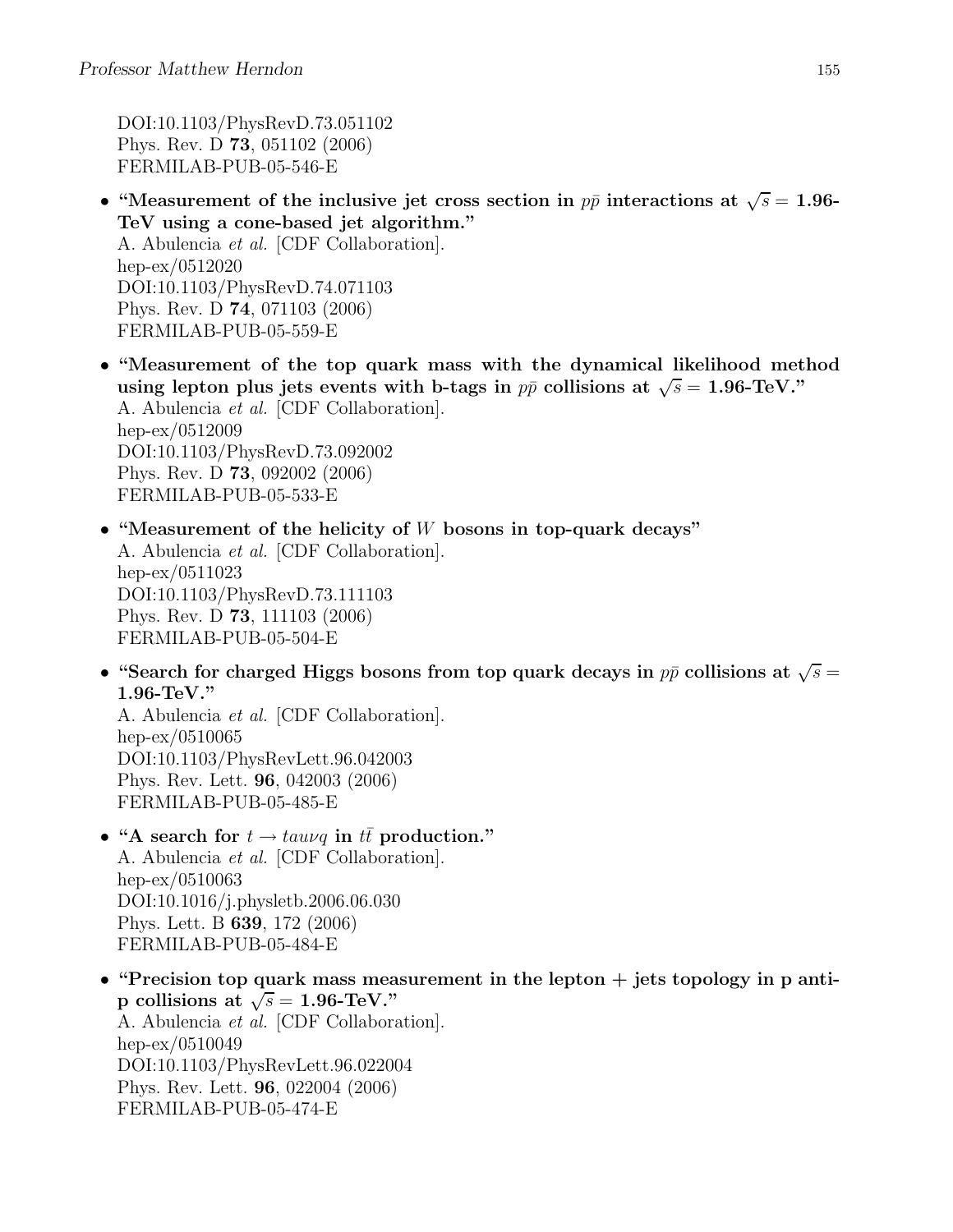• "Top quark mass measurement using the template method in the lepton  $+$  jets channel at CDF II"

A. Abulencia et al. [CDF Collaboration]. hep-ex/0510048 DOI:10.1103/PhysRevD.73.032003 Phys. Rev. D 73, 032003 (2006) FERMILAB-PUB-05-472-E

- "Direct search for Dirac magnetic monopoles in  $p\bar{p}$  collisions at  $\sqrt{s} = 1.96$  TeV" A. Abulencia et al. [CDF Collaboration]. hep-ex/0509015 DOI:10.1103/PhysRevLett.96.201801 Phys. Rev. Lett. 96, 201801 (2006) FERMILAB-PUB-05-444-E
- "A Combination of CDF and D0 limits on the branching ratio of  $B_s^0$  (d)  $\rightarrow \mu^+\mu^$ decays" R. Bernhard et al. [CDF and D0 Collaborations]. hep-ex/0508058

FERMILAB-FN-0777-E

• "Search for neutral MSSM Higgs bosons decaying to tau pairs in  $p\bar{p}$  collisions at  $\sqrt{s} = 1.96 \text{ TeV}$ " A. Abulencia et al. [CDF Collaboration].

hep-ex/0508051 DOI:10.1103/PhysRevLett.96.011802 Phys. Rev. Lett. 96, 011802 (2006) FERMILAB-PUB-05-374-E

- "Search for  $B_s \to \mu^+\mu^-$  and  $B_d \to \mu^+\mu^-$  decays in  $p\bar{p}$  collisions with CDF II" A. Abulencia et al. [CDF Collaboration]. hep-ex/0508036 DOI:10.1103/PhysRevLett.95.221805 Phys. Rev. Lett. 95, 221805 (2005), Erratum: [Phys. Rev. Lett. 95, 249905 (2005)] FERMILAB-PUB-05-367-E
- "Measurements of inclusive W and Z cross sections in p anti-p collisions at  $s^{**}(1/2) = 1.96$ -TeV"

A. Abulencia et al. [CDF Collaboration]. hep-ex/0508029 DOI:10.1088/0954-3899/34/12/001 J. Phys. G 34, 2457 (2007) FERMILAB-PUB-05-360-E

• "Measurement of b hadron masses in exclusive  $J/\psi$  decays with the CDF detector"

D. Acosta et al. [CDF Collaboration]. hep-ex/0508022 DOI:10.1103/PhysRevLett.96.202001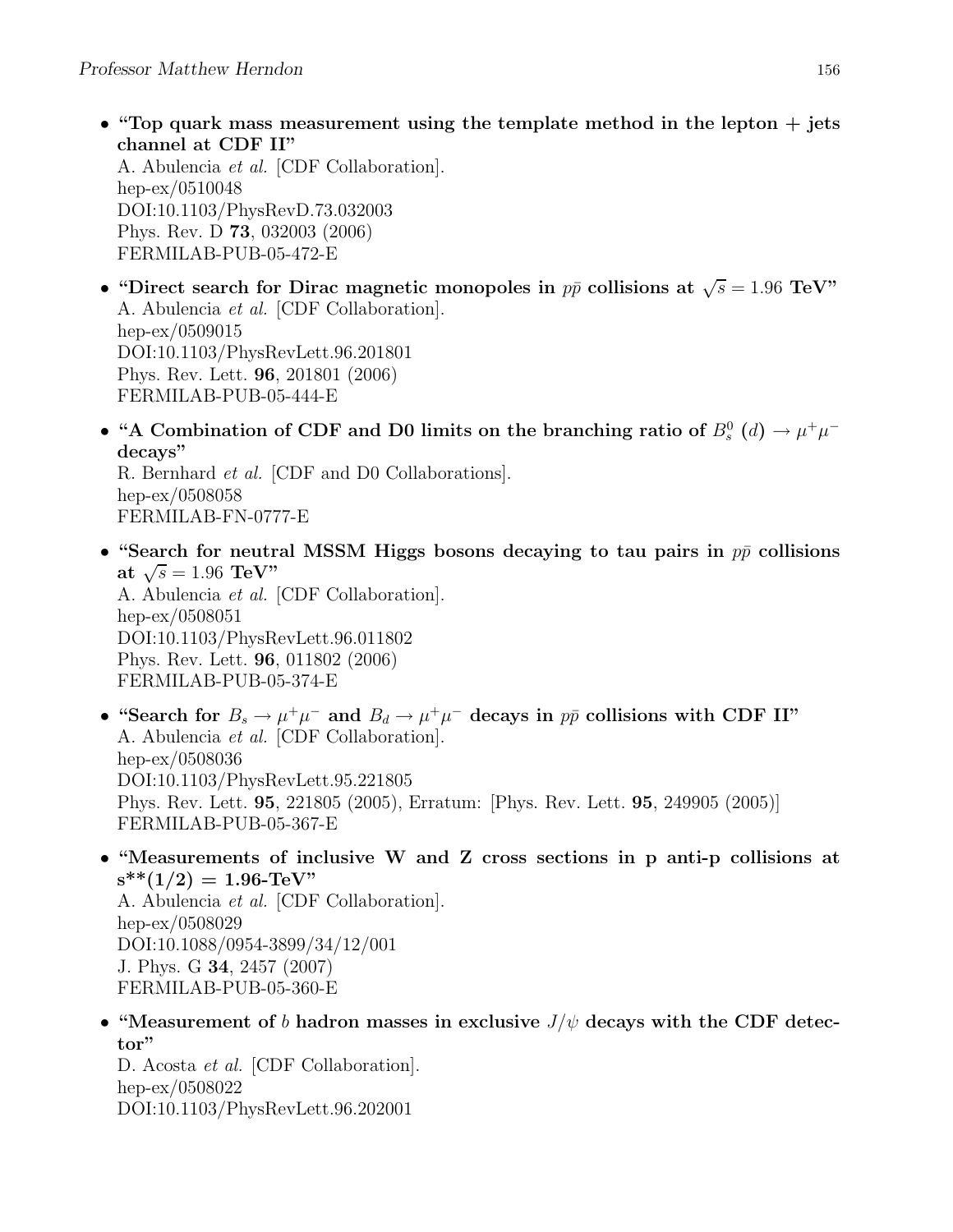Phys. Rev. Lett. 96, 202001 (2006) FERMILAB-PUB-05-316-E

FERMILAB-PUB-05-337-E

- "Measurement of the ratios of branching fractions  $B(B_s^0 \to D_s^- \pi^+)/B(B^0 \to D^- \pi^+)$ and  $B(B^+ \to \overline{D}^0 \pi^+)/B(B^0 \to D^- \pi^+)$ " A. Abulencia et al. [CDF Collaboration]. hep-ex/0508014 DOI:10.1103/PhysRevLett.96.191801 Phys. Rev. Lett. 96, 191801 (2006) FERMILAB-PUB-05-415-E
- "Search for new high mass particles decaying to lepton pairs in  $p\bar{p}$  collisions at  $\sqrt{s} = 1.96 \text{ TeV}$ " A. Abulencia et al. [CDF Collaboration]. hep-ex/0507104 DOI:10.1103/PhysRevLett.95.252001 Phys. Rev. Lett. 95, 252001 (2005)
- "Search for  $\Lambda_b \to p\pi$  and  $\Lambda_b \to pK$  decays in  $p\bar{p}$  collisions at  $\sqrt{s} = 1.96$  TeV" D. Acosta et al. [CDF Collaboration]. hep-ex/0507067 DOI:10.1103/PhysRevD.72.051104 Phys. Rev. D 72, 051104 (2005) FERMILAB-PUB-05-322-E
- "Search for W and Z bosons in the reaction  $\bar{p}p \to 2\text{jets} + \gamma$  at  $\sqrt{s} = 1.8 \text{ TeV}$ " D. Acosta et al. [CDF Collaboration]. hep-ex/0507051 DOI:10.1103/PhysRevD.73.012001 Phys. Rev. D 73, 012001 (2006) FERMILAB-PUB-05-339-E
- "Search for first-generation scalar leptoquarks in  $p\bar{p}$  collisions at  $\sqrt{s} = 1.96$  TeV" D. Acosta et al. [CDF Collaboration]. hep-ex/0506074 DOI:10.1103/PhysRevD.72.051107 Phys. Rev. D 72, 051107 (2005) FERMILAB-PUB-05-254-E
- "A search for supersymmetric Higgs bosons in the di-tau decay mode in  $p\bar{p}$ collisions at  $\sqrt{s} = 1.8 \text{ TeV}$ " D. Acosta et al. [CDF Collaboration]. hep-ex/0506042 DOI:10.1103/PhysRevD.72.072004 Phys. Rev. D 72, 072004 (2005) FERMILAB-PUB-05-237-E, CDFNOTE-7475
- "Search for new physics using high mass tau pairs from 1.96 TeV  $p\bar{p}$  collisions" D. Acosta et al. [CDF Collaboration].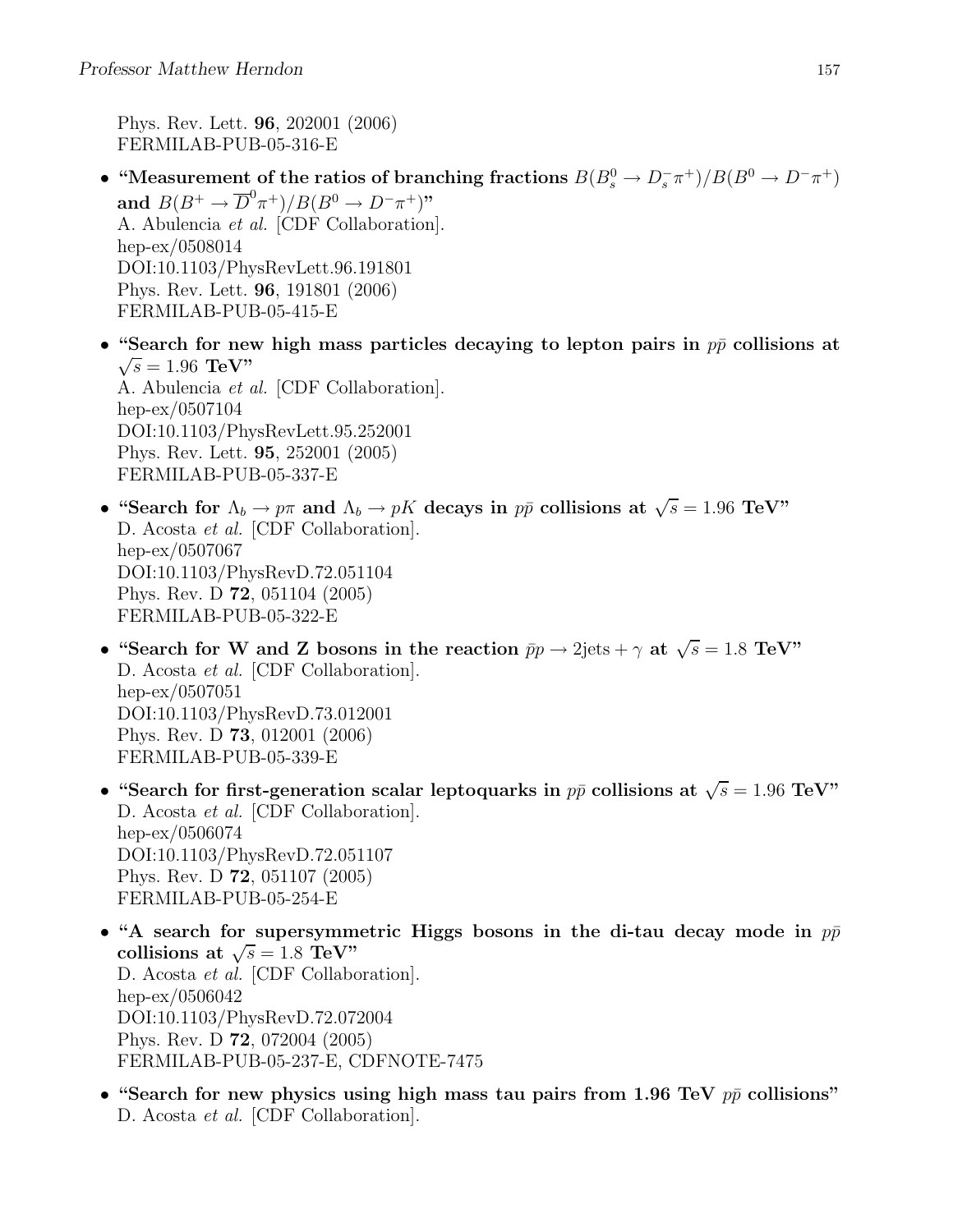hep-ex/0506034 DOI:10.1103/PhysRevLett.95.131801 Phys. Rev. Lett. 95, 131801 (2005) FERMILAB-PUB-05-251-E

- "Measurement of the  $t\bar{t}$  production cross section in  $p\bar{p}$  collisions at  $\sqrt{s} = 1.96$ TeV using lepton plus jets events with semileptonic B decays to muons" D. Acosta et al. [CDF Collaboration]. hep-ex/0506001 DOI:10.1103/PhysRevD.72.032002 Phys. Rev. D 72, 032002 (2005) FERMILAB-PUB-05-220-E
- "Measurement of  $B(t \to Wb)/B(t \to Wq)$  at the Collider Detector at Fermilab" D. Acosta et al. [CDF Collaboration]. hep-ex/0505091 DOI:10.1103/PhysRevLett.95.102002 Phys. Rev. Lett. 95, 102002 (2005) FERMILAB-PUB-05-219-E
- "Evidence for the exclusive decay  $B_c^{\pm} \to J/\psi \pi^{\pm}$  and measurement of the mass of the  $B_c$  meson" A. Abulencia et al. [CDF Collaboration]. hep-ex/0505076

DOI:10.1103/PhysRevLett.96.082002 Phys. Rev. Lett. 96, 082002 (2006) FERMILAB-PUB-05-216-E

- "Study of jet shapes in inclusive jet production in  $p\bar{p}$  collisions at  $\sqrt{s} = 1.96 \text{ TeV}$ " D. Acosta et al. [CDF Collaboration]. hep-ex/0505013 DOI:10.1103/PhysRevD.71.112002 Phys. Rev. D 71, 112002 (2005) FERMILAB-PUB-05-156-E
- "Measurement of the cross section for  $t\bar{t}$  production in  $p\bar{p}$  collisions using the kinematics of lepton  $+$  jets events" D. Acosta et al. [CDF Collaboration]. hep-ex/0504053 DOI:10.1103/PhysRevD.72.052003 Phys. Rev. D 72, 052003 (2005) FERMILAB-PUB-05-161-E
- " $K_S^0$  and  $\Lambda^0$  production studies in  $p\bar{p}$  collisions at  $\sqrt{s} = 1800$ -GeV and 630-GeV" D. Acosta et al. [CDF Collaboration]. hep-ex/0504048 DOI:10.1103/PhysRevD.72.052001 Phys. Rev. D 72, 052001 (2005) FERMILAB-PUB-05-078-E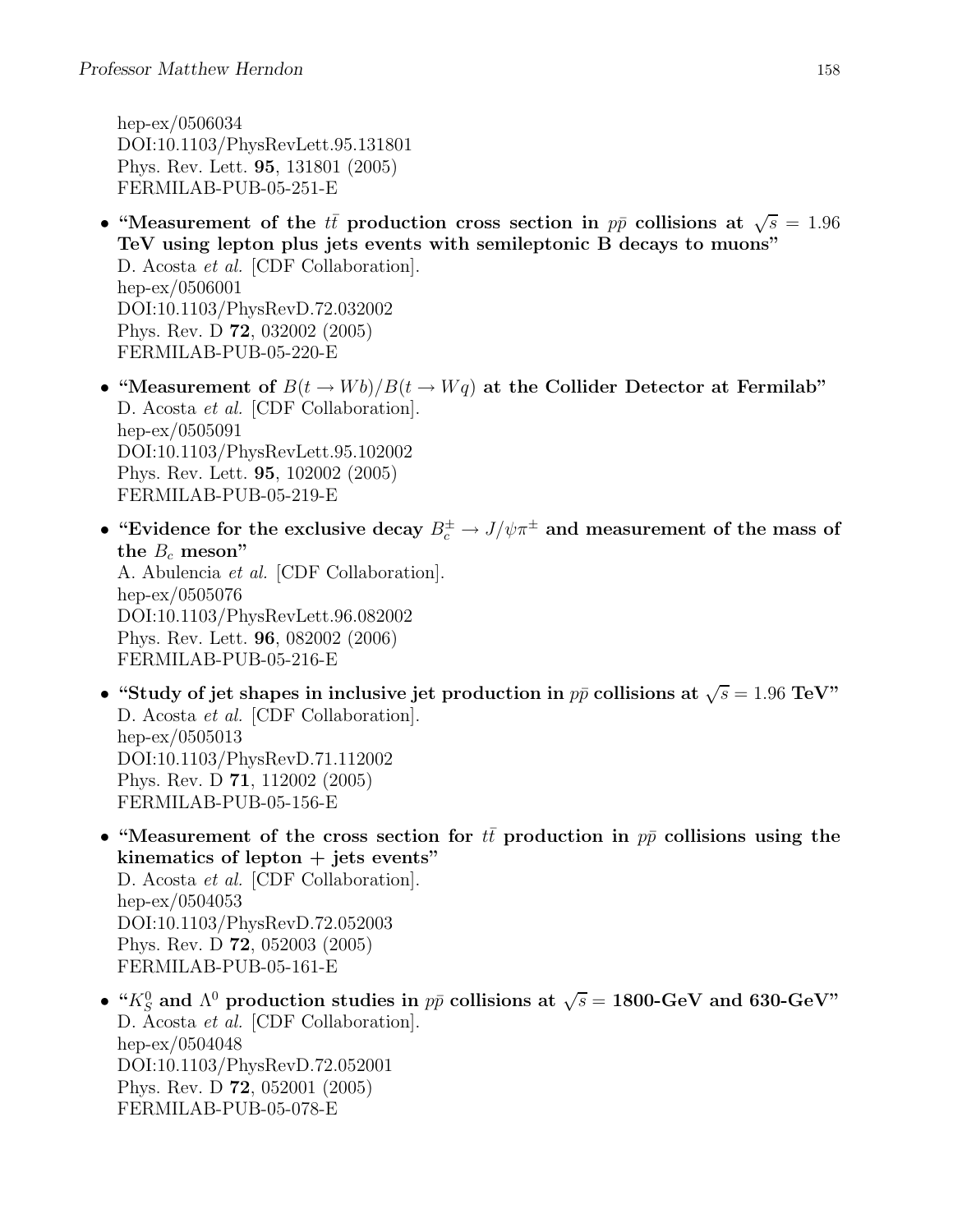- "Inside-out tracking at CDF" C. P. Hays et al.. DOI:10.1016/j.nima.2004.08.104 Nucl. Instrum. Meth. A 538, 249 (2005).
- "Measurement of the azimuthal angle distribution of leptons from  $W$  boson decays as a function of the W transverse momentum in  $p\bar{p}$  collisions at  $\sqrt{s} = 1.8$ TeV"

D. Acosta et al. [CDF Collaboration]. hep-ex/0504020 DOI:10.1103/PhysRevD.73.052002 Phys. Rev. D 73, 052002 (2006) FERMILAB-PUB-05-063-E

- "Search for Higgs bosons decaying into  $b\bar{b}$  and produced in association with a vector boson in  $p\bar{p}$  collisions at  $\sqrt{s} = 1.8$  TeV" D. Acosta et al. [CDF Collaboration]. hep-ex/0503039 DOI:10.1103/PhysRevLett.95.051801 Phys. Rev. Lett. 95, 051801 (2005) FERMILAB-PUB-05-042-E
- "Search for long-lived doubly-charged Higgs bosons in  $p\bar{p}$  collisions at  $\sqrt{s} = 1.96$ TeV"

D. Acosta et al. [CDF Collaboration]. hep-ex/0503004 DOI:10.1103/PhysRevLett.95.071801 Phys. Rev. Lett. 95, 071801 (2005) FERMILAB-PUB-05-031-E

- "First evidence for  $B^0_s \to \phi \phi$  decay and measurements of branching ratio and  $A_{CP}$  for  $B^+ \to \phi K^{+\prime\prime\prime}$ D. Acosta et al. [CDF Collaboration]. hep-ex/0502044 DOI:10.1103/PhysRevLett.95.031801 Phys. Rev. Lett. 95, 031801 (2005) FERMILAB-PUB-05-027-E
- "Measurement of the moments of the hadronic invariant mass distribution in semileptonic  $B$  decays" D. Acosta et al. [CDF Collaboration]. hep-ex/0502003 DOI:10.1103/PhysRevD.71.051103 Phys. Rev. D 71, 051103 (2005) FERMILAB-PUB-05-017-E
- "Measurement of the  $W^+W^-$  production cross section in  $p\bar{p}$  collisions at  $\sqrt{s} = 1.96$ TeV using dilepton events"

D. Acosta et al. [CDF Collaboration].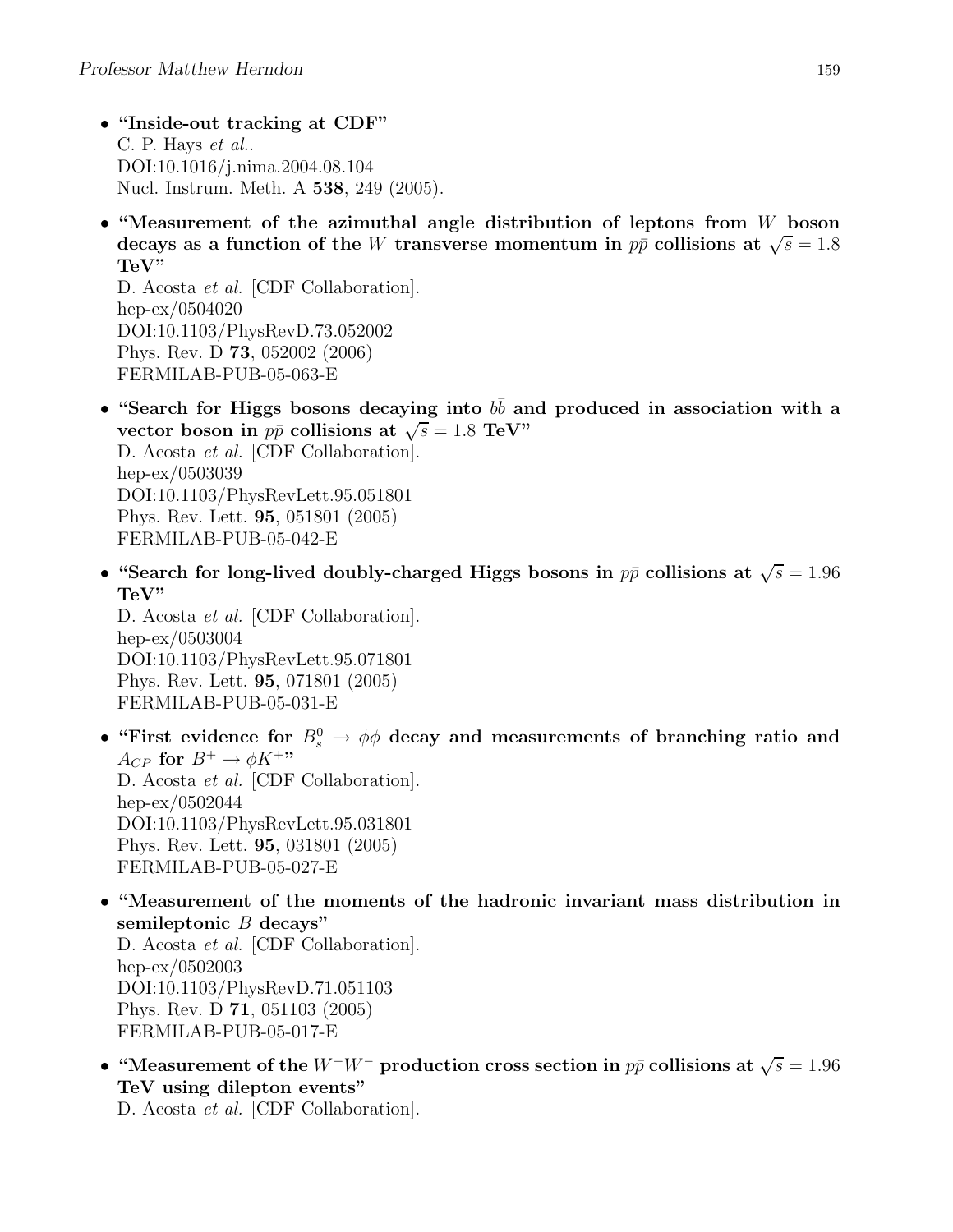hep-ex/0501050 DOI:10.1103/PhysRevLett.94.211801 Phys. Rev. Lett. 94, 211801 (2005) FERMILAB-PUB-05-009-E

- "Measurement of the forward-backward charge asymmetry from  $W \to e\nu$  production in  $p\bar{p}$  collisions at  $\sqrt{s} = 1.96 \text{ TeV}$ " D. Acosta et al. [CDF Collaboration]. hep-ex/0501023 DOI:10.1103/PhysRevD.71.051104 Phys. Rev. D 71, 051104 (2005) FERMILAB-PUB-05-005-E
- "Search for ZZ and ZW production in  $p\bar{p}$  collisions at  $\sqrt{s} = 1.96$  TeV" D. Acosta et al. [CDF Collaboration]. hep-ex/0501021 DOI:10.1103/PhysRevD.71.091105 Phys. Rev. D 71, 091105 (2005) FERMILAB-PUB-05-002-E
- "Searches for FCNC decays  $B_{s(d)} \to \mu^+ \mu^-$ " M. Herndon [CDF and D0 Collaborations]. FERMILAB-CONF-04-391-E
- "Measurement of the  $J/\psi$  meson and b–hadron production cross sections in  $p\bar{p}$ collisions at  $\sqrt{s} = 1960 \text{ GeV}$ " D. Acosta et al. [CDF Collaboration]. hep-ex/0412071 DOI:10.1103/PhysRevD.71.032001 Phys. Rev. D 71, 032001 (2005) FERMILAB-PUB-04-440-E
- "Measurement of the lifetime difference between  $B_s$  mass eigenstates" D. Acosta et al. [CDF Collaboration]. hep-ex/0412057 DOI:10.1103/PhysRevLett.94.101803 Phys. Rev. Lett. 94, 101803 (2005) FERMILAB-PUB-04-432-E
- "Measurement of the cross section for prompt diphoton production in  $p\bar{p}$  collisions at  $\sqrt{s} = 1.96 \text{ TeV}$ " D. Acosta et al. [CDF Collaboration]. hep-ex/0412050 DOI:10.1103/PhysRevLett.95.022003 Phys. Rev. Lett. 95, 022003 (2005) FERMILAB-PUB-04-435-E
- "Search for anomalous kinematics in  $t\bar{t}$  dilepton events at CDF II" D. Acosta et al. [CDF Collaboration]. hep-ex/0412042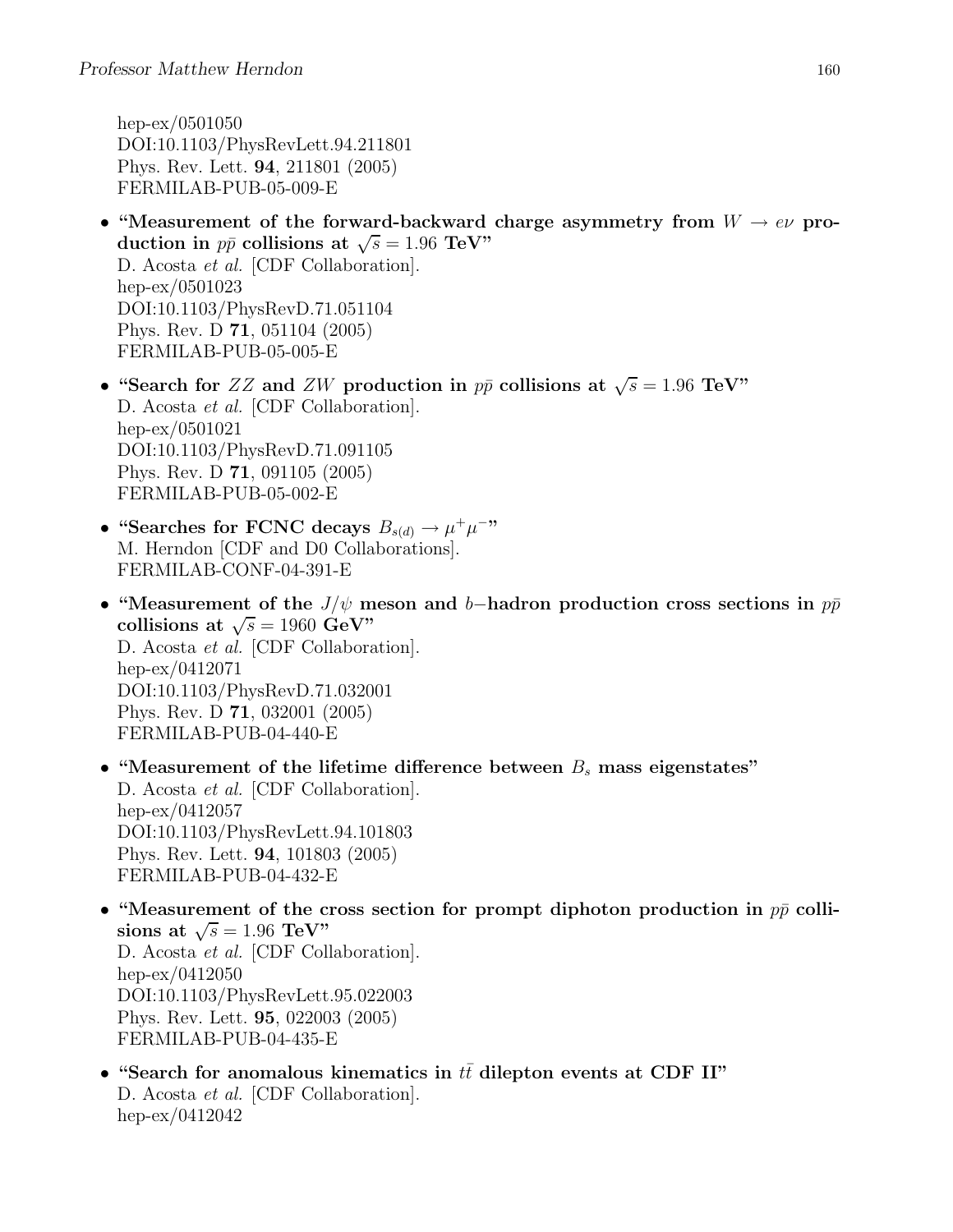DOI:10.1103/PhysRevLett.95.022001 Phys. Rev. Lett. 95, 022001 (2005) FERMILAB-PUB-04-396-E

• "Measurements of  $b\bar{b}$  azimuthal production correlations in  $p\bar{p}$  collisions at  $\sqrt{s} =$ 1.8 TeV"

D. Acosta et al. [CDF Collaboration]. hep-ex/0412006 DOI:10.1103/PhysRevD.71.092001 Phys. Rev. D 71, 092001 (2005) FERMILAB-PUB-04-370-E

• "Measurement of the W boson polarization in top decay at CDF at  $\sqrt{s} = 1.8$ TeV"

D. Acosta et al. [CDF Collaboration]. hep-ex/0411070 DOI:10.1103/PhysRevD.71.059901, 10.1103/PhysRevD.71.031101 Phys. Rev. D 71, 031101 (2005), Erratum: [Phys. Rev. D 71, 059901 (2005)] FERMILAB-PUB-04-353

- "Measurement of the forward-backward charge asymmetry of electron positron pairs in  $p\bar{p}$  collisions at  $\sqrt{s} = 1.96$  TeV" D. Acosta et al. [CDF Collaboration]. hep-ex/0411059 DOI:10.1103/PhysRevD.71.052002 Phys. Rev. D 71, 052002 (2005) FERMILAB-PUB-04-314-E
- "Measurement of charged particle multiplicities in gluon and quark jets in  $p\bar{p}$ collisions at  $\sqrt{s} = 1.8 \text{ TeV}$ " D. Acosta et al. [CDF Collaboration]. DOI:10.1103/PhysRevLett.94.171802 Phys. Rev. Lett. 94, 171802 (2005). FERMILAB-PUB-04-113-E
- "Search for scalar leptoquark pairs decaying to  $\nu \bar{\nu} q \bar{q}$  in  $p \bar{p}$  collisions at  $\sqrt{s} = 1.96$ TeV"

D. Acosta et al. [CDF Collaboration]. hep-ex/0410076 DOI:10.1103/PhysRevD.71.112001, 10.1103/PhysRevD.71.119901 Phys. Rev. D 71, 112001 (2005), Erratum: [Phys. Rev. D 71, 119901 (2005)] FERMILAB-PUB-04-303-E

• "Search for electroweak single top quark production in  $p\bar{p}$  collisions at  $\sqrt{s} = 1.96$ TeV"

D. Acosta et al. [CDF Collaboration]. hep-ex/0410058 DOI:10.1103/PhysRevD.71.012005 Phys. Rev. D 71, 012005 (2005) FERMILAB-PUB-04-340-E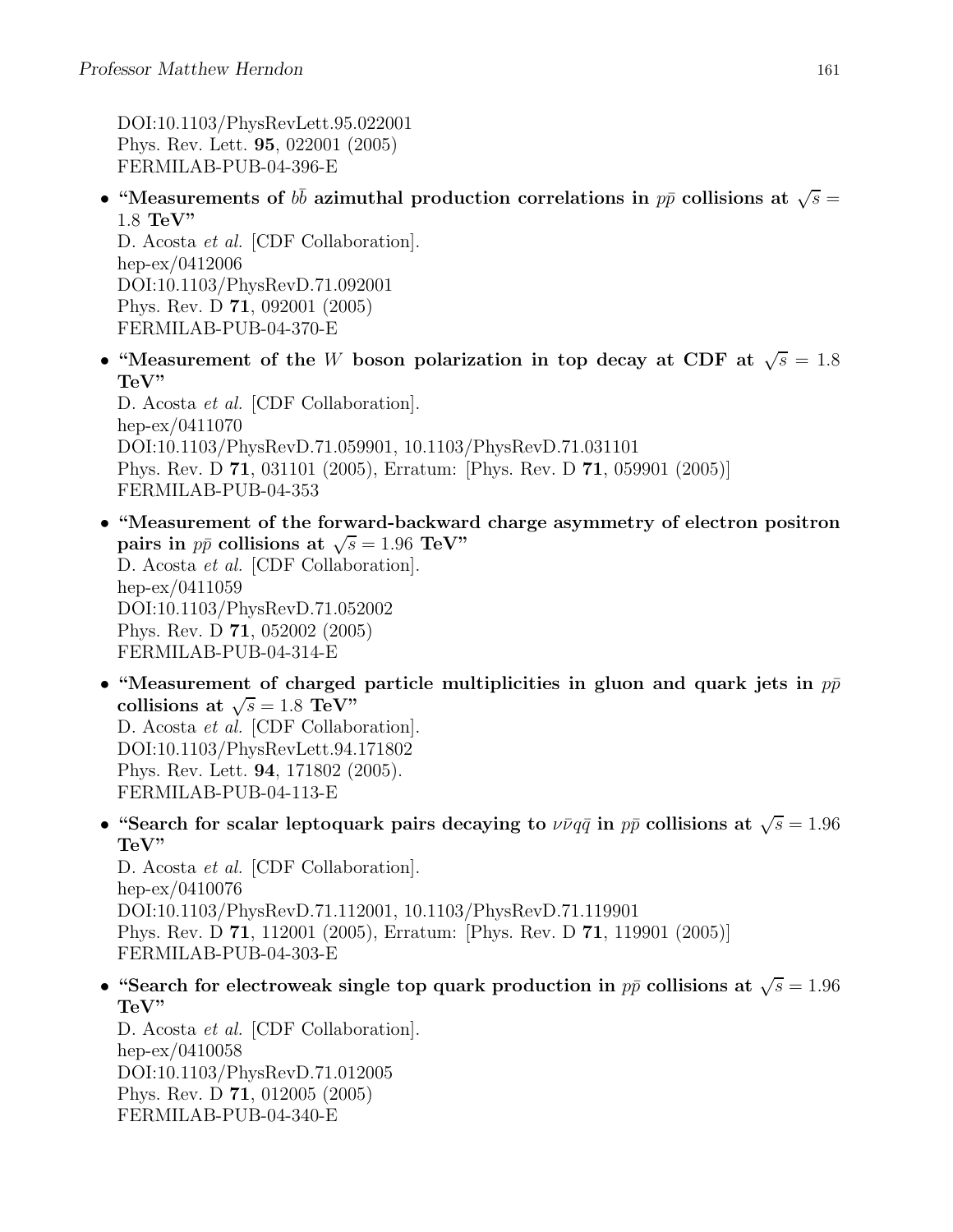- "Search for anomalous production of diphoton events with missing transverse energy at CDF and limits on gauge-mediated supersymmetry-breaking models" D. Acosta et al. [CDF Collaboration]. hep-ex/0410053 DOI:10.1103/PhysRevD.71.031104 Phys. Rev. D 71, 031104 (2005) FERMILAB-PUB-04-299-E
- "Measurement of the  $t\bar{t}$  production cross section in  $p\bar{p}$  collisions at  $\sqrt{s} = 1.96$ TeV using lepton + jets events with secondary vertex  $b$ -tagging" D. Acosta et al. [CDF Collaboration]. hep-ex/0410041 DOI:10.1103/PhysRevD.71.052003 Phys. Rev. D 71, 052003 (2005) FERMILAB-PUB-04-275-E
- "Comparison of three-jet events in  $p\bar{p}$  collisions at  $\sqrt{s} = 1.8$  TeV to predictions from a next-to-leading order QCD calculation"

D. Acosta et al. [CDF Collaboration]. hep-ex/0410018 DOI:10.1103/PhysRevD.71.032002 Phys. Rev. D 71, 032002 (2005) FERMILAB-PUB-04-231-E

- "Measurement of partial widths and search for direct CP violation in  $D^0$  meson decays to  $K^-K^+$  and  $\pi^-\pi^{+\prime\prime}$ D. Acosta et al. [CDF Collaboration]. hep-ex/0504006 DOI:10.1103/PhysRevLett.94.122001 Phys. Rev. Lett. 94, 122001 (2005) FERMILAB-PUB-04-148-E
- "Search for excited and exotic electrons in the  $e\gamma$  decay channel in  $p\bar{p}$  collisions at  $\sqrt{s} = 1.96 \text{ TeV}$ " D. Acosta et al. [CDF Collaboration]. hep-ex/0410013 DOI:10.1103/PhysRevLett.94.101802 Phys. Rev. Lett. 94, 101802 (2005) FERMILAB-PUB-04-287-E
- "Measurement of  $W\gamma$  and  $Z\gamma$  production in  $p\bar{p}$  collisions at  $\sqrt{s} = 1.96$  TeV" D. Acosta et al. [CDF Collaboration]. hep-ex/0410008 DOI:10.1103/PhysRevLett.94.041803 Phys. Rev. Lett. 94, 041803 (2005) FERMILAB-PUB-04-246-E
- "Measurement of the  $t\bar{t}$  production cross section in  $p\bar{p}$  collisions at  $\sqrt{s} = 1.96$ TeV using kinematic fitting of  $b$ -tagged lepton + jet events"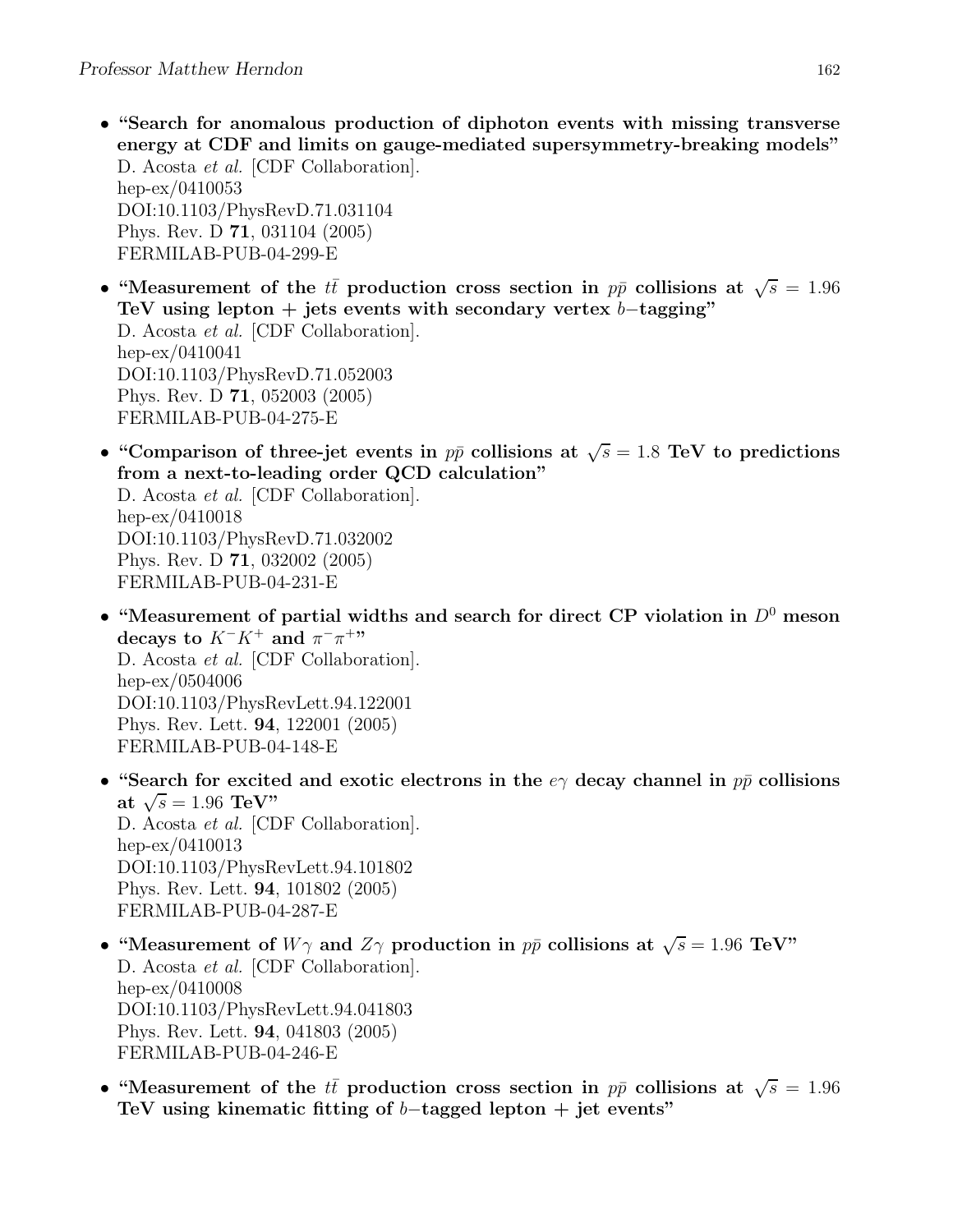D. Acosta et al. [CDF Collaboration]. hep-ex/0409029 DOI:10.1103/PhysRevD.71.072005 Phys. Rev. D 71, 072005 (2005) FERMILAB-PUB-04-207-E

• "First measurements of inclusive W and Z cross sections from Run II of the Tevatron collider"

D. Acosta et al. [CDF Collaboration]. hep-ex/0406078 DOI:10.1103/PhysRevLett.94.091803 Phys. Rev. Lett. 94, 091803 (2005) FERMILAB-PUB-04-159-E

• "Search for doubly-charged Higgs bosons decaying to dileptons in  $p\bar{p}$  collisions at  $\sqrt{s} = 1.96 \text{ TeV}$ "

D. Acosta et al. [CDF Collaboration]. hep-ex/0406073 DOI:10.1103/PhysRevLett.93.221802 Phys. Rev. Lett. 93, 221802 (2004) FERMILAB-PUB-04-112-E

- "Inclusive search for anomalous production of high  $p_T$  like-sign lepton pairs in  $p\bar{p}$  collisions at  $\sqrt{s} = 1.8$  TeV" D. Acosta et al. [CDF Collaboration]. hep-ex/0405063 DOI:10.1103/PhysRevLett.93.061802 Phys. Rev. Lett. 93, 061802 (2004) FERMILAB-PUB-04-017-E
- "Measurement of the  $t\bar{t}$  production cross section in  $p\bar{p}$  collisions at  $\sqrt{s} = 1.96$ TeV using dilepton events"

D. Acosta et al. [CDF Collaboration]. hep-ex/0404036 DOI:10.1103/PhysRevLett.93.142001 Phys. Rev. Lett. 93, 142001 (2004) FERMILAB-PUB-04-051-E

- "Direct photon cross section with conversions at CDF" D. Acosta et al. [CDF Collaboration]. hep-ex/0404022 DOI:10.1103/PhysRevD.70.074008 Phys. Rev. D 70, 074008 (2004) FERMILAB-PUB-04-044-E, FERMILAB-PUB-04-044E
- "The underlying event in hard interactions at the Tevatron  $\bar{p}p$  collider" D. Acosta et al. [CDF Collaboration]. hep-ex/0404004 DOI:10.1103/PhysRevD.70.072002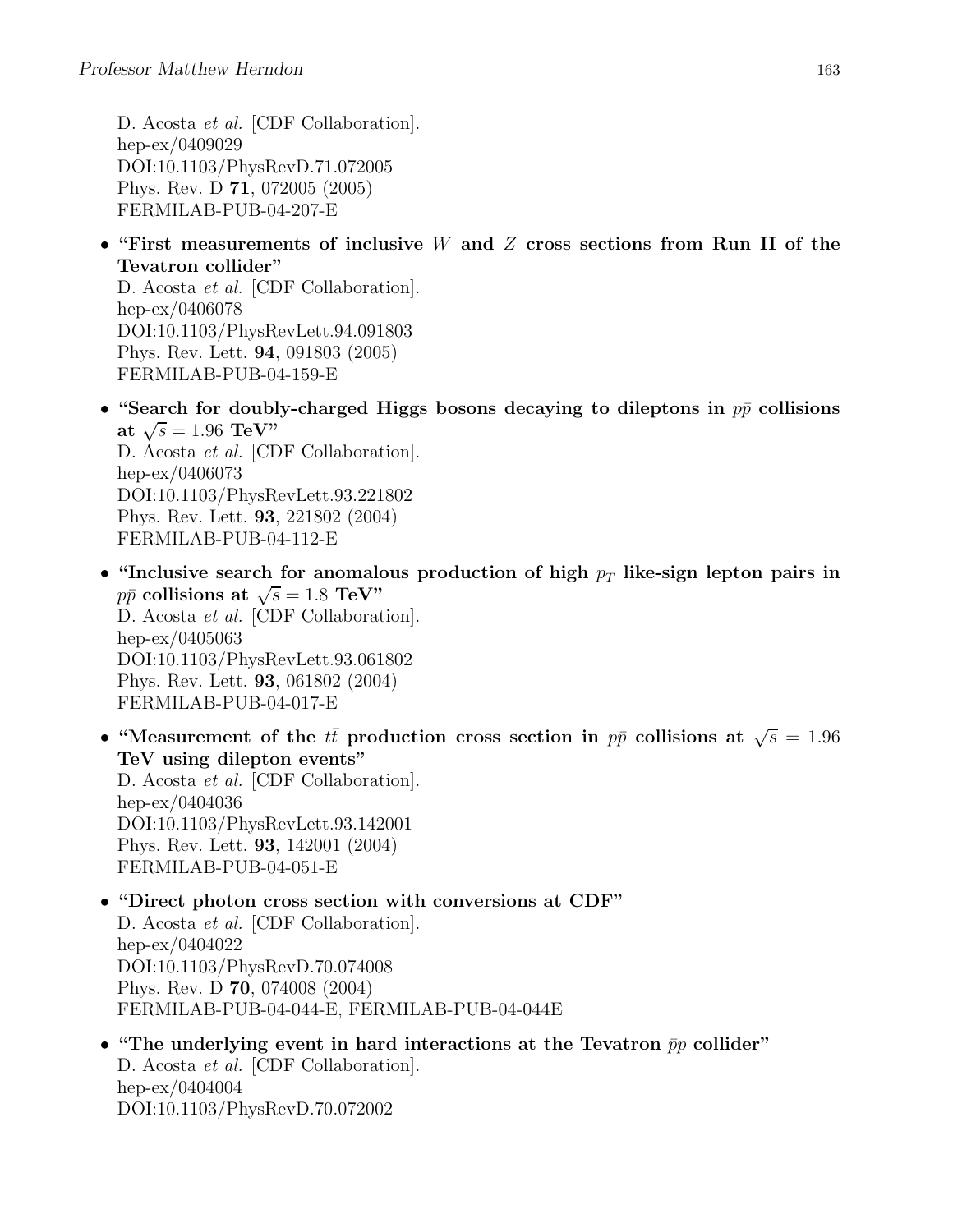Phys. Rev. D 70, 072002 (2004) FERMILAB-PUB-04-041-E

- "Optimized search for single top quark production at the Fermilab tevatron" D. Acosta *et al.* [CDF Collaboration]. DOI:10.1103/PhysRevD.69.052003 Phys. Rev. D 69, 052003 (2004). FERMILAB-PUB-03-388-E
- "Search for  $B_s^0 \to \mu^+\mu^-$  and  $B_d^0 \to \mu^+\mu^-$  decays in  $p\bar{p}$  collisions at  $\sqrt{s} = 1.96$  TeV" D. Acousta et al. [CDF Collaboration]. hep-ex/0403032 DOI:10.1103/PhysRevLett.93.032001 Phys. Rev. Lett. 93, 032001 (2004) FERMILAB-PUB-04-036-E
- "Neutrino geophysics at Baksan I: Possible detection of georeactor anti-neutrinos" G. Domogatski, V. Kopeikin, L. Mikaelyan and V. Sinev. hep-ph/0401221 DOI:10.1134/1.1858559 Phys. Atom. Nucl. 68, 69 (2005), [Yad. Fiz. 68, 70 (2005)]
- "B physics at CDF" M. Herndon [CDF Collaboration].
- "Observation of the narrow state  $X(3872) \to J/\psi \pi^+ \pi^-$  in  $\bar{p}p$  collisions at  $\sqrt{s} = 1.96$ TeV"

D. Acosta et al. [CDF Collaboration]. hep-ex/0312021 DOI:10.1103/PhysRevLett.93.072001 Phys. Rev. Lett. 93, 072001 (2004) FERMILAB-PUB-03-393-E

- "Heavy flavor properties of jets produced in  $p\bar{p}$  interactions at  $\sqrt{s} = 1.8$ -TeV" D. Acosta et al. [CDF Collaboration]. hep-ex/0311051 DOI:10.1103/PhysRevD.69.072004 Phys. Rev. D 69, 072004 (2004) FERMILAB-PUB-03-382-E
- "Measurement of the polar-angle distribution of leptons from  $W$  boson decay as a function of the W transverse momentum in  $p\bar{p}$  collisions at  $\sqrt{s} = 1.8 \text{ TeV}$ " D. Acosta et al. [CDF Collaboration]. hep-ex/0311050 DOI:10.1103/PhysRevD.70.032004 Phys. Rev. D 70, 032004 (2004) FERMILAB-PUB-03-381-E
- "Combination of CDF and D0 Results on W Boson Mass and Width" V. M. Abazov et al. [CDF and D0 Collaborations].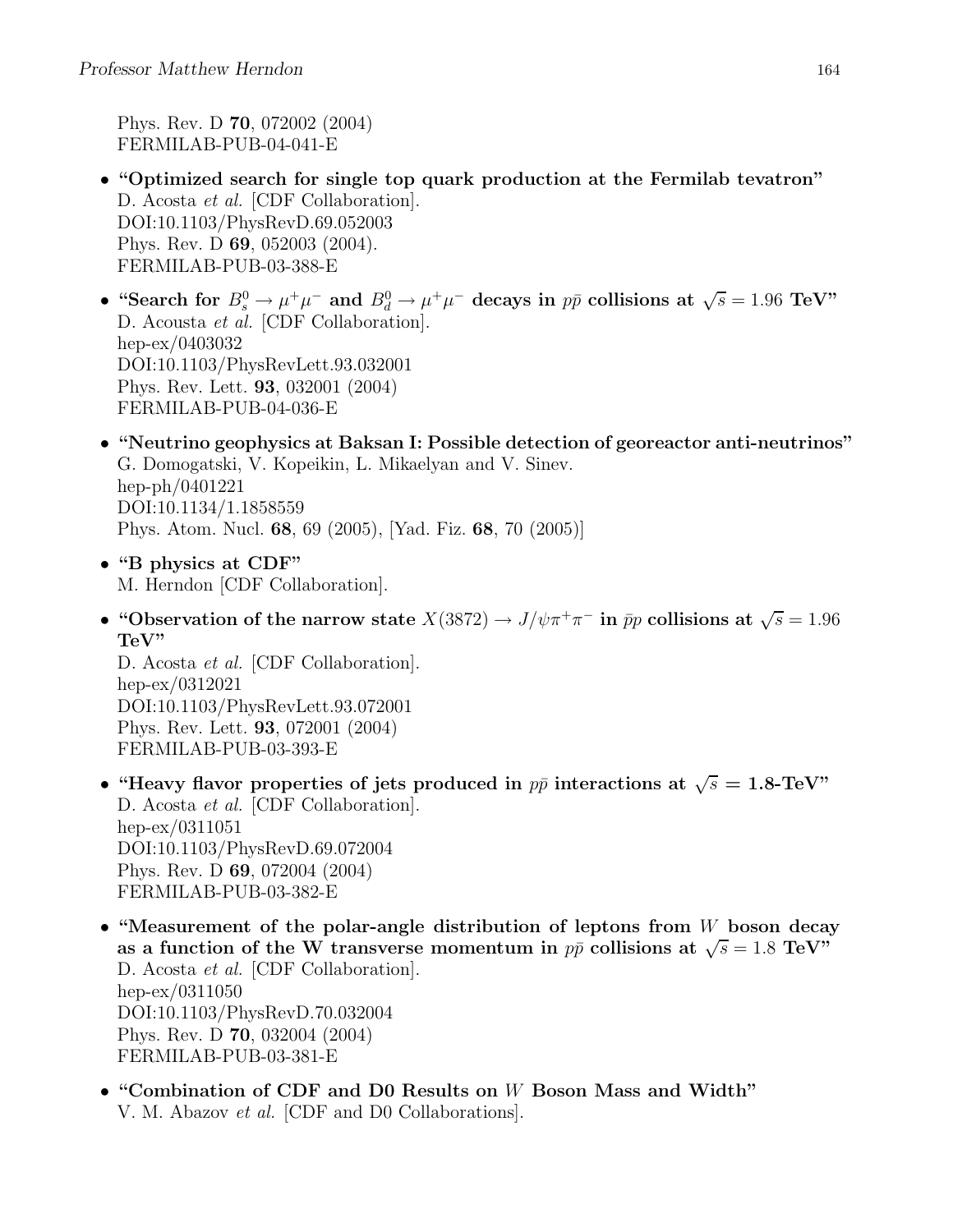hep-ex/0311039 DOI:10.1103/PhysRevD.70.092008 Phys. Rev. D 70, 092008 (2004) FERMILAB-PUB-03-490-E

- "Inclusive double pomeron exchange at the Fermilab Tevatron  $\bar{p}p$  collider" D. Acosta *et al.* [CDF Collaboration]. hep-ex/0311023 DOI:10.1103/PhysRevLett.93.141601 Phys. Rev. Lett. 93, 141601 (2004) FERMILAB-PUB-03-043-E
- "Search for Kaluza-Klein graviton emission in  $p\bar{p}$  collisions at  $\sqrt{s} = 1.8$ -TeV using the missing energy signature" D. Acosta *et al.* [CDF Collaboration]. hep-ex/0309051 DOI:10.1103/PhysRevLett.92.121802 Phys. Rev. Lett. 92, 121802 (2004) FERMILAB-PUB-03-285-E
- "Measurement of the average time-integrated mixing probability of b-flavored hadrons produced at the Tevatron"

D. Acosta et al. [CDF Collaboration]. hep-ex/0309030 DOI:10.1103/PhysRevD.69.012002 Phys. Rev. D 69, 012002 (2004) FERMILAB-PUB-03-257-E

• "Search for the flavor-changing neutral current decay  $D^0 \to \mu^+\mu^-$  in  $p\bar{p}$  collisions at  $\sqrt{s} = 1.96 \text{ TeV}$ " D. Acosta et al. [CDF Collaboration]. hep-ex/0308059 DOI:10.1103/PhysRevD.68.091101

Phys. Rev. D 68, 091101 (2003) FERMILAB-PUB-03-240-E

• "Measurement of the mass difference  $m(D_s^+) - m(D^+)$  at CDF II"

D. Acosta et al. [CDF Collaboration]. hep-ex/0310043 DOI:10.1103/PhysRevD.68.072004 Phys. Rev. D 68, 072004 (2003) FERMILAB-PUB-03-048-E

• "Measurement of prompt charm meson production cross sections in  $p\bar{p}$  collisions at  $\sqrt{s} = 1.96 \text{ TeV}$ " D. Acosta et al. [CDF Collaboration].

hep-ex/0307080 DOI:10.1103/PhysRevLett.91.241804 Phys. Rev. Lett. 91, 241804 (2003) FERMILAB-PUB-03-217-E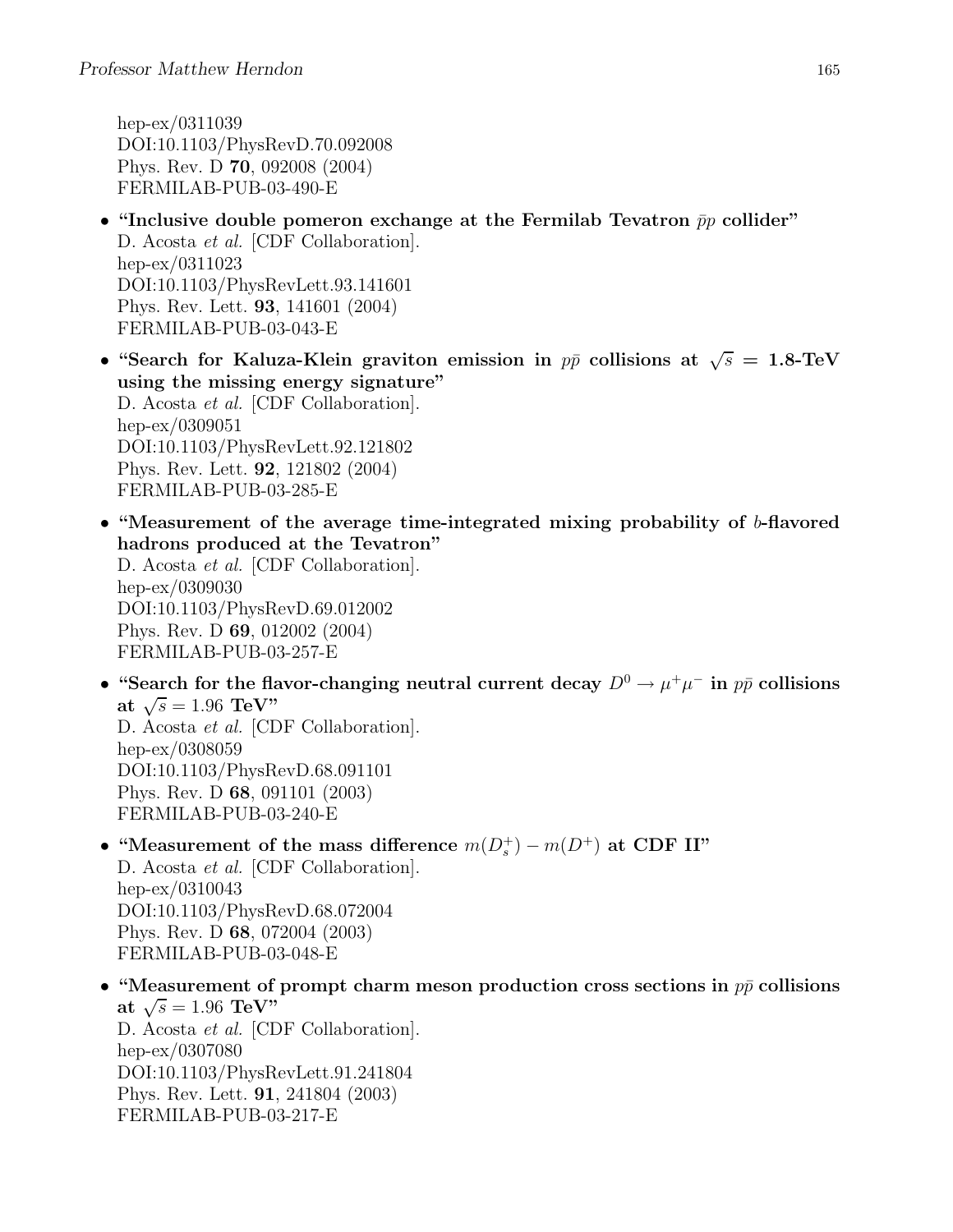• "Search for associated production of  $\Upsilon$  and vector boson in  $p\bar{p}$  collisions at  $\sqrt{s} = 1.8 \text{ TeV}$ "

D. Acosta et al. [CDF Collaboration]. DOI:10.1103/PhysRevLett.90.221803 Phys. Rev. Lett. 90, 221803 (2003). FERMILAB-PUB-02-351-E

- "Search for lepton flavor violating decays of a heavy neutral particle in  $p\bar{p}$  collisions at  $\sqrt{s} = 1.8$  TeV" D. Acosta et al. [CDF Collaboration]. hep-ex/0307012 DOI:10.1103/PhysRevLett.91.171602 Phys. Rev. Lett. 91, 171602 (2003)
	- FERMILAB-PUB-03-203-E
- "Search for pair production of scalar top quarks in  $R$ -parity violating decay modes in  $p\bar{p}$  collisions at  $\sqrt{s} = 1.8$  TeV" D. Acosta et al. [CDF Collaboration]. hep-ex/0305010 DOI:10.1103/PhysRevLett.92.051803 Phys. Rev. Lett. 92, 051803 (2004) FERMILAB-PUB-03-070-E
- "Central pseudorapidity gaps in events with a leading antiproton at the Fermilab Tevatron  $\bar{p}p$  collider"

D. Acosta et al. [CDF Collaboration]. hep-ex/0303011 DOI:10.1103/PhysRevLett.91.011802 Phys. Rev. Lett. 91, 011802 (2003) FERMILAB-PUB-03-049-E

- "Search for the supersymmetric partner of the top quark in dilepton events from  $p\bar{p}$  collisions at  $\sqrt{s} = 1.8 \text{ TeV}$ D. Acosta et al. [CDF Collaboration]. hep-ex/0302009 DOI:10.1103/PhysRevLett.90.251801 Phys. Rev. Lett. 90, 251801 (2003) FERMILAB-PUB-03-015-E
- "Cross section for forward  $J/\psi$  production in  $p\bar{p}$  collisions at  $\sqrt{s} = 1.8$  TeV" D. Acosta et al. [CDF Collaboration]. DOI:10.1103/PhysRevD.66.092001 Phys. Rev. D 66, 092001 (2002). FERMILAB-PUB-02-188-E
- "Search for long-lived charged massive particles in  $\bar{p}p$  collisions at  $\sqrt{s} = 1.8$  TeV" D. Acosta *et al.* [CDF Collaboration]. hep-ex/0211064 DOI:10.1103/PhysRevLett.90.131801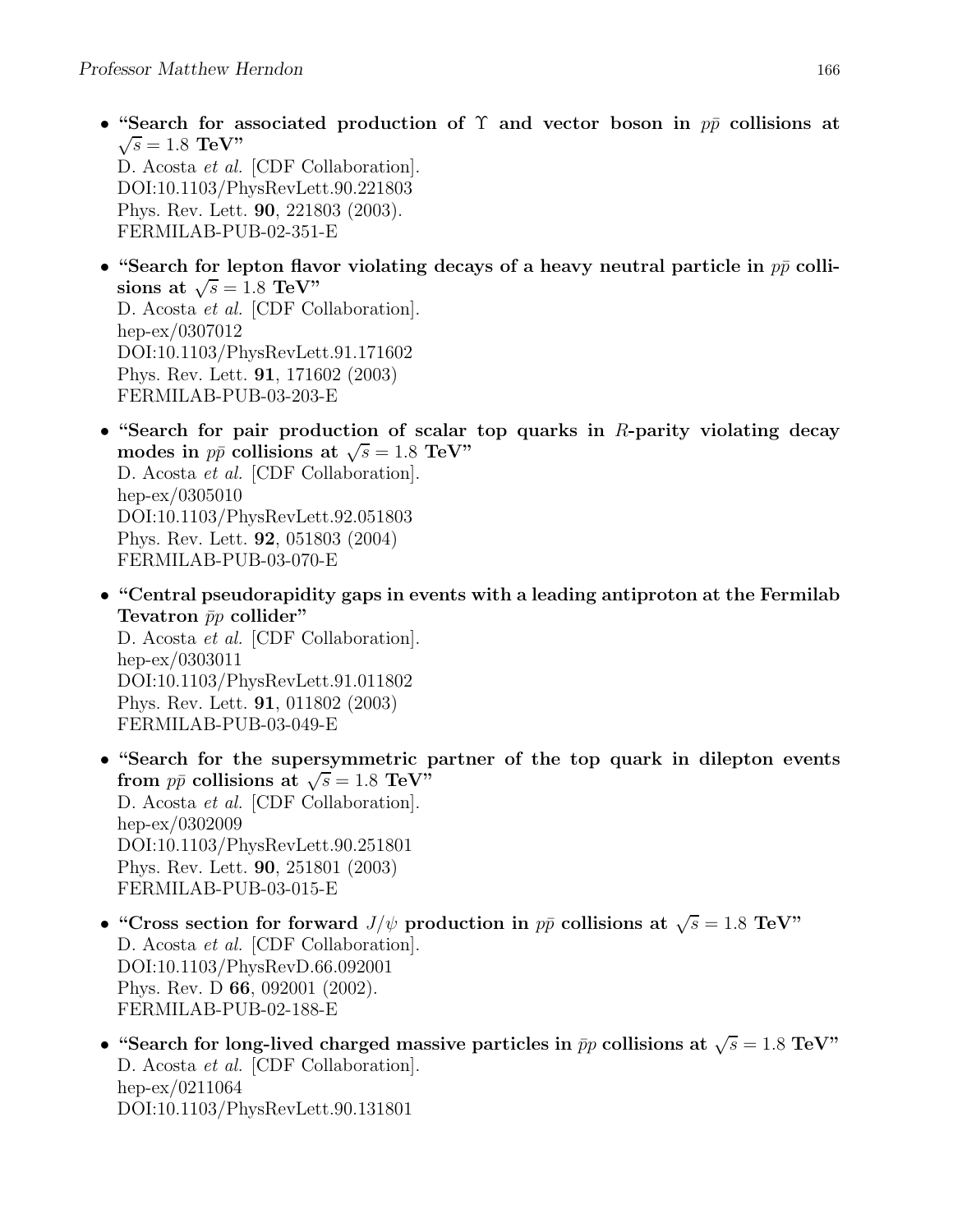Phys. Rev. Lett. 90, 131801 (2003) FERMILAB-PUB-02-318-E, UCSB-HEP-2002-001

• "Search for a W' boson decaying to a top and bottom quark pair in 1.8 TeV  $p\bar{p}$ collisions"

D. Acosta et al. [CDF Collaboration]. hep-ex/0209030 DOI:10.1103/PhysRevLett.90.081802 Phys. Rev. Lett. 90, 081802 (2003) FERMILAB-PUB-02-247-E, CDF-PUB-EXOTIC-PUBLIC-5927

- "Search for radiative b-hadron decays in  $p\bar{p}$  collisions at  $\sqrt{s} = 1.8$  TeV" D. Acosta et al. [CDF Collaboration]. hep-ex/0208035 DOI:10.1103/PhysRevD.66.112002 Phys. Rev. D 66, 112002 (2002) FERMILAB-PUB-02-146-E
- "Momentum distribution of charged particles in jets in dijet events in  $p\bar{p}$  collisions at  $\sqrt{s} = 1.8$  TeV and comparisons to perturbative QCD predictions" D. Acosta et al. [CDF Collaboration]. DOI:10.1103/PhysRevD.68.012003 Phys. Rev. D 68, 012003 (2003). FERMILAB-PUB-02-096-E
- "Measurement of the ratio of b quark production cross sections in  $\bar{p}p$  collisions at  $\sqrt{s} = 630$  GeV and  $\sqrt{s} = 1800$  GeV" D. Acosta et al. [CDF Collaboration]. hep-ex/0206019 DOI:10.1103/PhysRevD.66.032002 Phys. Rev. D 66, 032002 (2002) FERMILAB-PUB-02-116-E
- "Branching ratio measurements of exclusive  $B^+$  decays to charmonium with the Collider Detector at Fermilab" D. Acosta *et al.* [CDF Collaboration]. DOI:10.1103/PhysRevD.66.052005 Phys. Rev. D 66, 052005 (2002). FERMILAB-PUB-02-097-E
- "Limits on extra dimensions and new particle production in the exclusive photon and missing energy signature in  $p\bar{p}$  collisions at  $\sqrt{s} = 1.8$  TeV" D. Acosta et al. [CDF Collaboration]. hep-ex/0205057 DOI:10.1103/PhysRevLett.89.281801 Phys. Rev. Lett. 89, 281801 (2002) FERMILAB-PUB-02-119-E, CDF-PUB-EXOTIC-CDFR-5765, EFI-01-53
- "Measurement of  $B$  meson lifetimes using fully reconstructed  $B$  decays produced in  $p\bar{p}$  collisions at  $\sqrt{s} = 1.8$  TeV"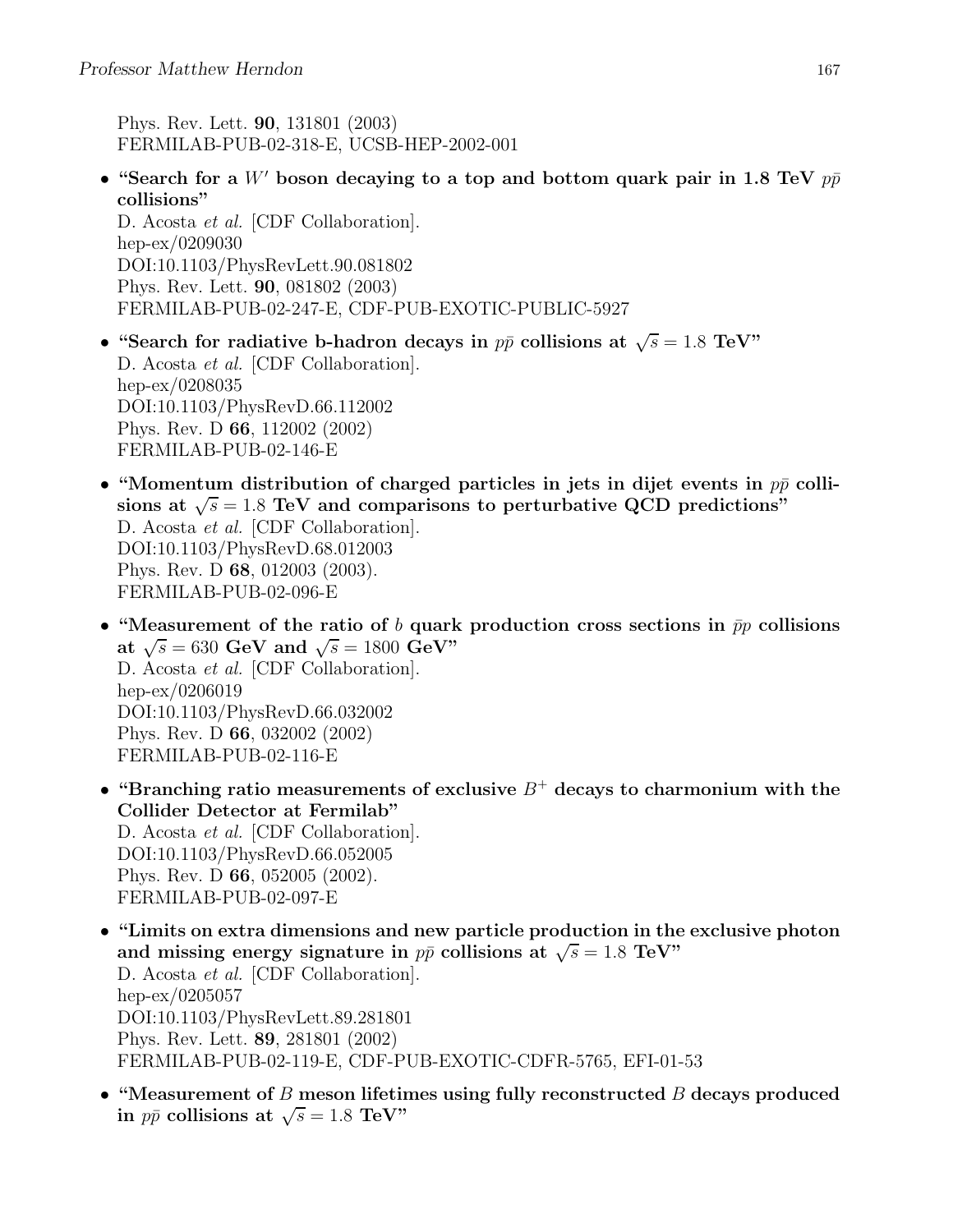D. Acosta et al. [CDF Collaboration]. DOI:10.1103/PhysRevD.65.092009 Phys. Rev. D 65, 092009 (2002). FERMILAB-PUB-02-052-E

- "Search for new physics in photon lepton events in  $p\bar{p}$  collisions at  $\sqrt{s} = 1.8$ -TeV" D. Acosta et al. [CDF Collaboration]. hep-ex/0202044 DOI:10.1103/PhysRevLett.89.041802 Phys. Rev. Lett. 89, 041802 (2002) FERMILAB-PUB-02-031-E, EFI-02-66
- "Comparison of the isolated direct photon cross sections in  $p\bar{p}$  collisions at  $\sqrt{s} =$ 1.8-TeV and  $\sqrt{s} = 0.63$ -TeV" D. Acosta et al. [CDF Collaboration]. hep-ex/0201004 DOI:10.1103/PhysRevD.65.112003 Phys. Rev. D 65, 112003 (2002) FERMILAB-PUB-01-390-E, CDF-ANAL-JET-CDFR-5636
- "Y production and polarization in  $p\bar{p}$  collisions at  $\sqrt{s} = 1.8$ -TeV" D. Acosta et al. [CDF Collaboration]. DOI:10.1103/PhysRevLett.88.161802 Phys. Rev. Lett. 88, 161802 (2002). FERMILAB-PUB-01-355-E
- "Soft and hard interactions in  $p\bar{p}$  collisions at  $\sqrt{s} = 1800$ -GeV and 630-GeV" D. Acosta et al. [CDF Collaboration]. DOI:10.1103/PhysRevD.65.072005 Phys. Rev. D 65, 072005 (2002). FERMILAB-PUB-01-345-E
- "Measurement of the  $B^+$  total cross section and  $B^+$  differential cross section  $d\sigma/dp_T$  in  $p\bar{p}$  collisions at  $\sqrt{s} = 1.8$ -TeV" D. Acosta et al. [CDF Collaboration]. hep-ph/0111359 DOI:10.1103/PhysRevD.65.052005 Phys. Rev. D 65, 052005 (2002) FERMILAB-PUB-01-347-E
- "Search for single top quark production in  $p\bar{p}$  collisions at  $\sqrt{s} = 1.8$ -TeV" D. Acosta et al. [CDF Collaboration]. hep-ex/0110067 DOI:10.1103/PhysRevD.65.091102 Phys. Rev. D 65, 091102 (2002) CDF-PUB-TOP-PUBLIC-5595, FERMILAB-PUB-01-318-E
- "Search for the decay  $B_s \to \mu^+ \mu^- \phi$  in  $p\bar{p}$  collisions at  $\sqrt{s} = 1.8$ -TeV" D. Acosta et al. [CDF Collaboration]. DOI:10.1103/PhysRevD.65.111101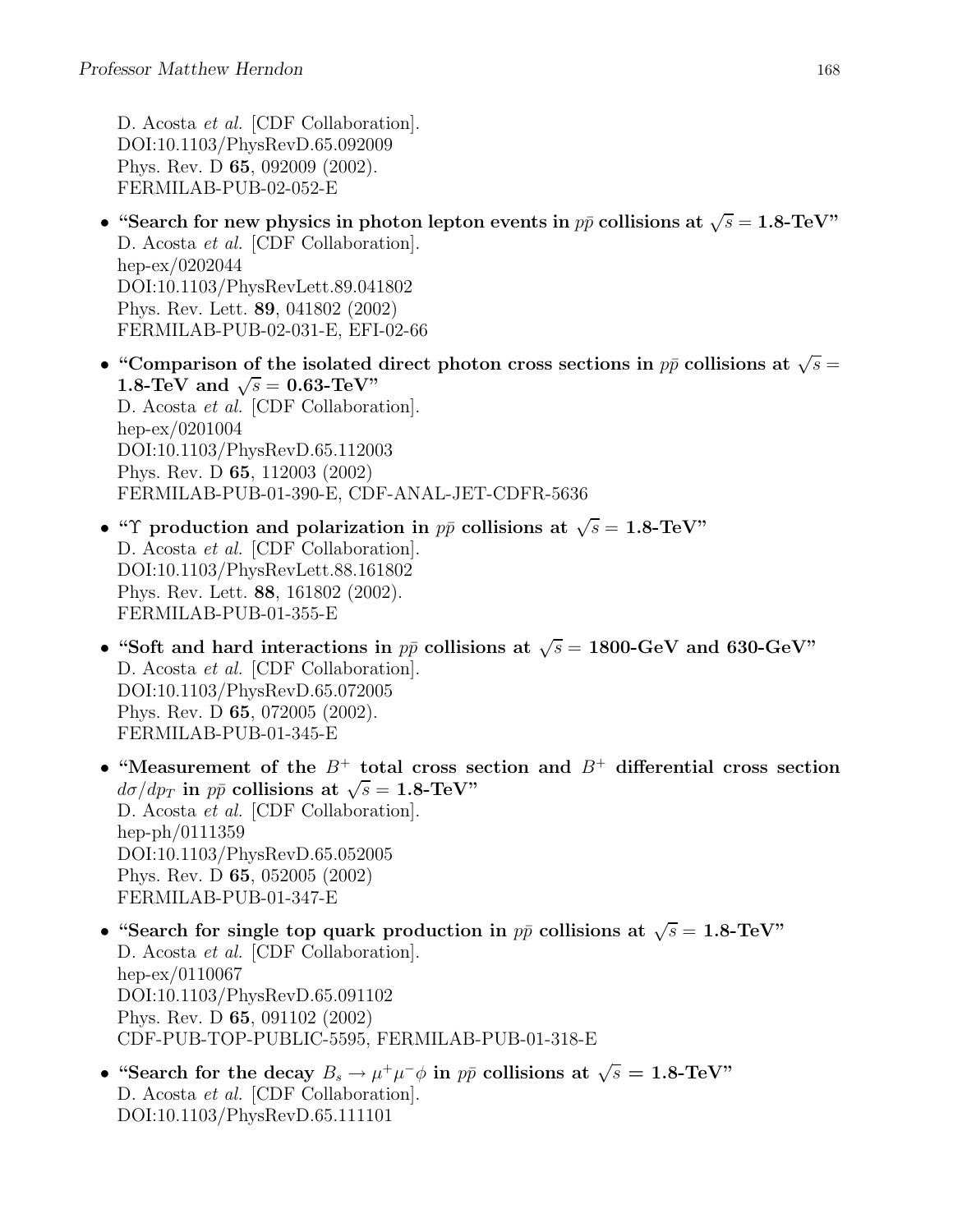Phys. Rev. D 65, 111101 (2002). FERMILAB-PUB-01-293-E

- "Charged jet evolution and the underlying event in  $p\bar{p}$  collisions at 1.8 TeV" T. Affolder et al. [CDF Collaboration]. DOI:10.1103/PhysRevD.65.092002 Phys. Rev. D 65, 092002 (2002). FERMILAB-PUB-01-211-E
- "Search for new physics in photon lepton events in p anti-p collisions at  $s^{**}(1/2)$  $= 1.8$ -TeV"

D. Acosta et al. [CDF Collaboration]. hep-ex/0110015 DOI:10.1103/PhysRevD.66.012004 Phys. Rev. D 66, 012004 (2002) FERMILAB-PUB-01-298-E, EFI-2001-45

• "Diffractive dijet production at  $\sqrt{s} = 630$  GeV and 1800 GeV at the Fermilab Tevatron"

D. Acosta et al. [CDF Collaboration]. hep-ex/0109025 DOI:10.1103/PhysRevLett.88.151802 Phys. Rev. Lett. 88, 151802 (2002) FERMILAB-PUB-01-299-E

- "Study of the heavy flavor content of jets produced in association with W bosons in  $p\bar{p}$  collisions at  $\sqrt{s} = 1.8$  TeV" D. Acosta et al. [CDF Collaboration]. hep-ex/0109012 DOI:10.1103/PhysRevD.65.052007 Phys. Rev. D 65, 052007 (2002) FERMILAB-PUB-01-253-E
- "Measurement of the strong coupling constant from inclusive jet production at the Tevatron  $\bar{p}p$  collider" T. Affolder et al. [CDF Collaboration]. hep-ex/0108034 DOI:10.1103/PhysRevLett.88.042001 Phys. Rev. Lett. 88, 042001 (2002) FERMILAB-PUB-01-246-E
- "A study of  $B^0 \to J/\psi K^{(*)0} \pi^+ \pi^-$  decays with the Collider Detector at Fermilab" T. Affolder et al. [CDF Collaboration]. hep-ex/0108022 DOI:10.1103/PhysRevLett.88.071801 Phys. Rev. Lett. 88, 071801 (2002) FERMILAB-PUB-01-232-E
- "Search for new heavy particles in the  $WZ^0$  final state in  $p\bar{p}$  collisions at  $\sqrt{s} =$ 1.8TeV"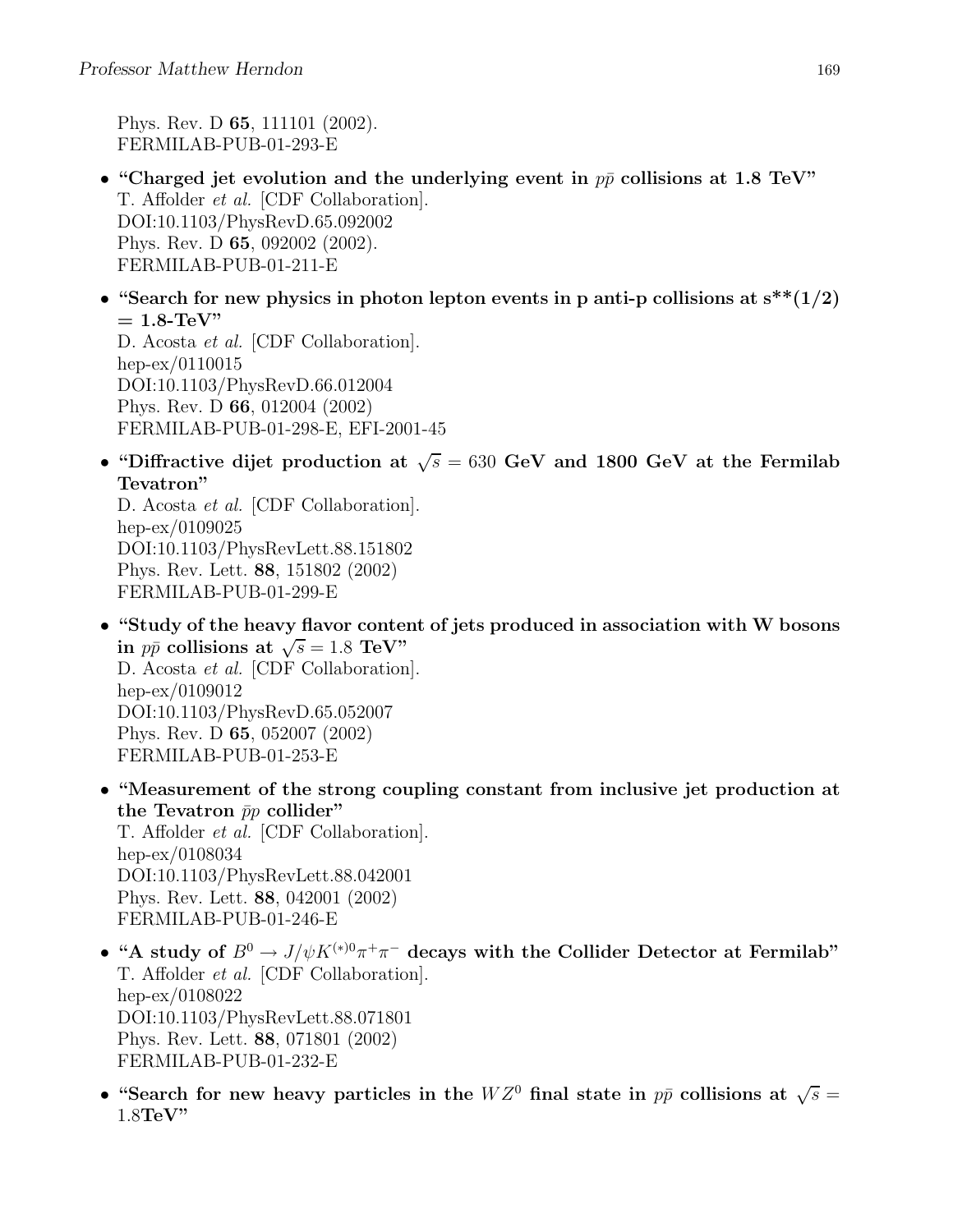T. Affolder et al. [CDF Collaboration]. hep-ex/0108004 DOI:10.1103/PhysRevLett.88.071806 Phys. Rev. Lett. 88, 071806 (2002) FERMILAB-PUB-01-219-E

- "Observation of diffractive  $J/\psi$  production at the Fermilab Tevatron" T. Affolder et al. [CDF Collaboration]. hep-ex/0107071 DOI:10.1103/PhysRevLett.87.241802 Phys. Rev. Lett. 87, 241802 (2001) FERMILAB-PUB-01-225-E
- "Charged particle multiplicity in jets in  $p\bar{p}$  collisions at  $\sqrt{s} = 1.8$  TeV" T. Affolder et al. [CDF Collaboration]. DOI:10.1103/PhysRevLett.87.211804 Phys. Rev. Lett. 87, 211804 (2001). FERMILAB-PUB-01-106-E
- "Search for quark lepton compositeness and a heavy  $W'$  boson using the  $e\nu$ channel in  $p\bar{p}$  collisions at  $\sqrt{s} = 1.8$  TeV" T. Affolder et al. [CDF Collaboration]. hep-ex/0107008 DOI:10.1103/PhysRevLett.87.231803 Phys. Rev. Lett. 87, 231803 (2001) FERMILAB-PUB-01-222-E
- "Searches for new physics in events with a photon and b-quark jet at CDF" T. Affolder et al. [CDF Collaboration]. hep-ex/0106012 DOI:10.1103/PhysRevD.65.052006 Phys. Rev. D 65, 052006 (2002) FERMILAB-PUB-01-097-E
- "Search for gluinos and squarks using like-sign dileptons in  $p\bar{p}$  collisions at  $\sqrt{s} =$ 1.8 TeV" T. Affolder et al. [CDF Collaboration]. hep-ex/0106061 DOI:10.1103/PhysRevLett.87.251803 Phys. Rev. Lett. 87, 251803 (2001) FERMILAB-PUB-01-111-E, CDF-PUB-EXOTIC-PUBLIC-5580
- "Measurement of  $d(\sigma)/dM$  and forward-backward charge asymmetry for high mass Drell-Yan  $e^+e^-$  pairs from  $p\bar{p}$  collisions at  $\sqrt{s} = 1.8$  TeV" T. Affolder et al. [CDF Collaboration]. hep-ex/0106047 DOI:10.1103/PhysRevLett.87.131802 Phys. Rev. Lett. 87, 131802 (2001) FERMILAB-PUB-01-116-E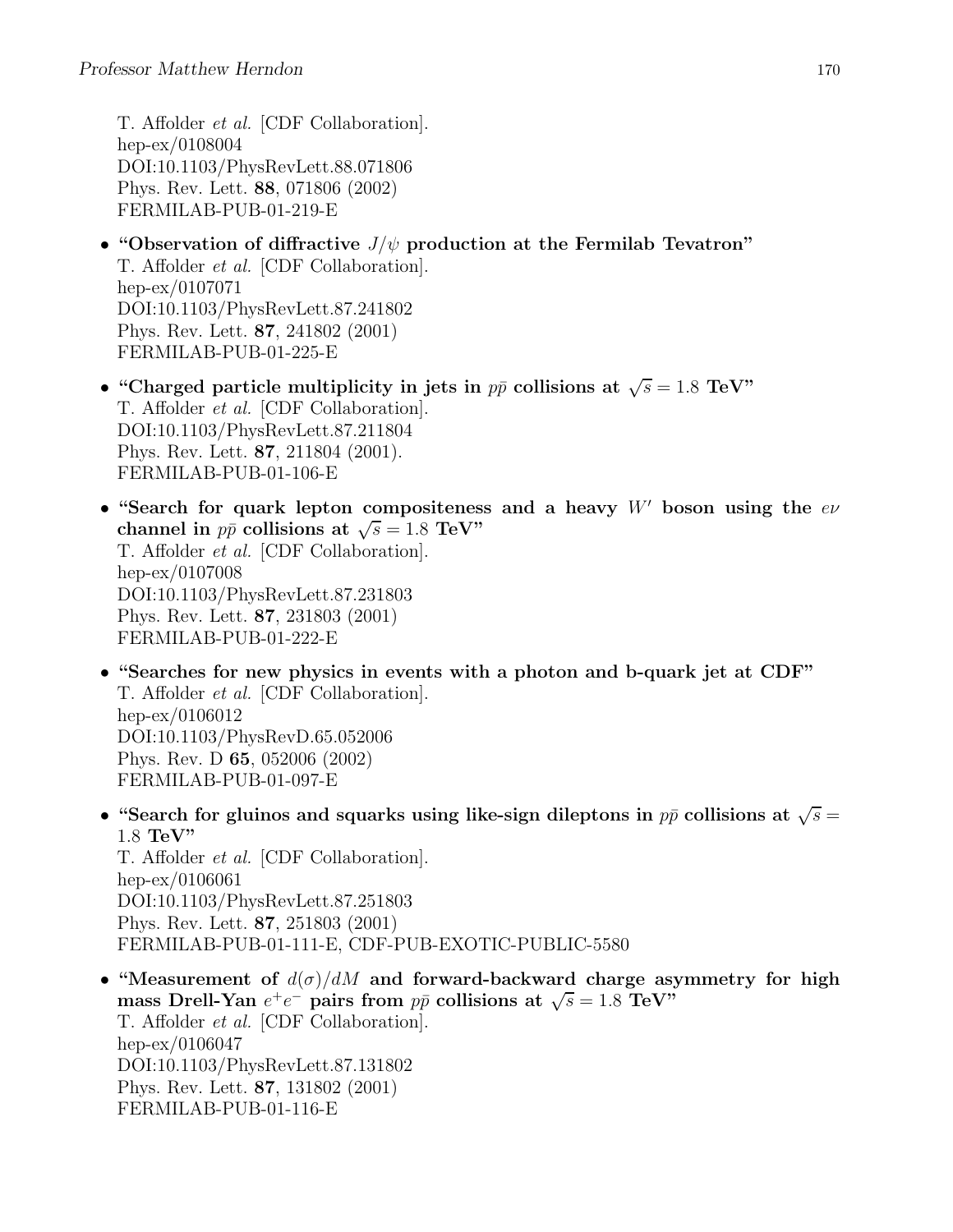• "Cross section and heavy quark composition of  $\gamma + \mu$  events produced in  $p\bar{p}$ collisions"

T. Affolder et al. [CDF Collaboration]. hep-ex/0106004 DOI:10.1103/PhysRevD.65.012003 Phys. Rev. D 65, 012003 (2002) FERMILAB-PUB-01-087-E

- "Search for gluinos and scalar quarks in  $p\bar{p}$  collisions at  $\sqrt{s} = 1.8$  TeV using the missing energy plus multijets signature" T. Affolder et al. [CDF Collaboration]. hep-ex/0106001 DOI:10.1103/PhysRevLett.88.041801 Phys. Rev. Lett. 88, 041801 (2002) EFI-01-22, FERMILAB-PUB-01-084-E
- "Production of  $\chi_{c1}$  and  $\chi_{c2}$  in  $p\bar{p}$  collisions at  $\sqrt{s} = 1.8$  TeV" T. Affolder et al. [CDF Collaboration]. DOI:10.1103/PhysRevLett.86.3963 Phys. Rev. Lett. 86, 3963 (2001). FERMILAB-PUB-01-484-E, CDF-5319
- "Double diffraction dissociation at the Fermilab Tevatron collider" T. Affolder et al. [CDF Collaboration]. hep-ex/0107070 DOI:10.1103/PhysRevLett.87.141802 Phys. Rev. Lett. 87, 141802 (2001) FERMILAB-PUB-01-063-E
- "Search for narrow diphoton resonances and for  $\gamma\gamma + W/Z$  signatures in  $p\bar{p}$  collisions at  $\sqrt{s} = 1.8 \text{ TeV}^{\cdot}$ T. Affolder et al. [CDF Collaboration]. hep-ex/0105066 DOI:10.1103/PhysRevD.64.092002 Phys. Rev. D 64, 092002 (2001) FERMILAB-PUB-01-073-E
- "Measurement of the inclusive jet cross section in  $\bar{p}p$  collisions at  $\sqrt{s} = 1.8$  TeV" T. Affolder et al. [CDF Collaboration]. hep-ph/0102074 DOI:10.1103/PhysRevD.65.039903, 10.1103/PhysRevD.64.032001 Phys. Rev. D 64, 032001 (2001), Erratum: [Phys. Rev. D 65, 039903 (2002)] FERMILAB-PUB-01-008-E, FNAL-PUB-01-008-E
- "Measurement of the  $t\bar{t}$  production cross section in  $p\bar{p}$  collisions at  $\sqrt{s} = 1.8 \text{ TeV}$ " T. Affolder et al. [CDF Collaboration]. hep-ex/0101036 DOI:10.1103/PhysRevD.67.119901, 10.1103/PhysRevD.64.032002 Phys. Rev. D 64, 032002 (2001), Erratum: [Phys. Rev. D 67, 119901 (2003)] FERMILAB-PUB-01-007-E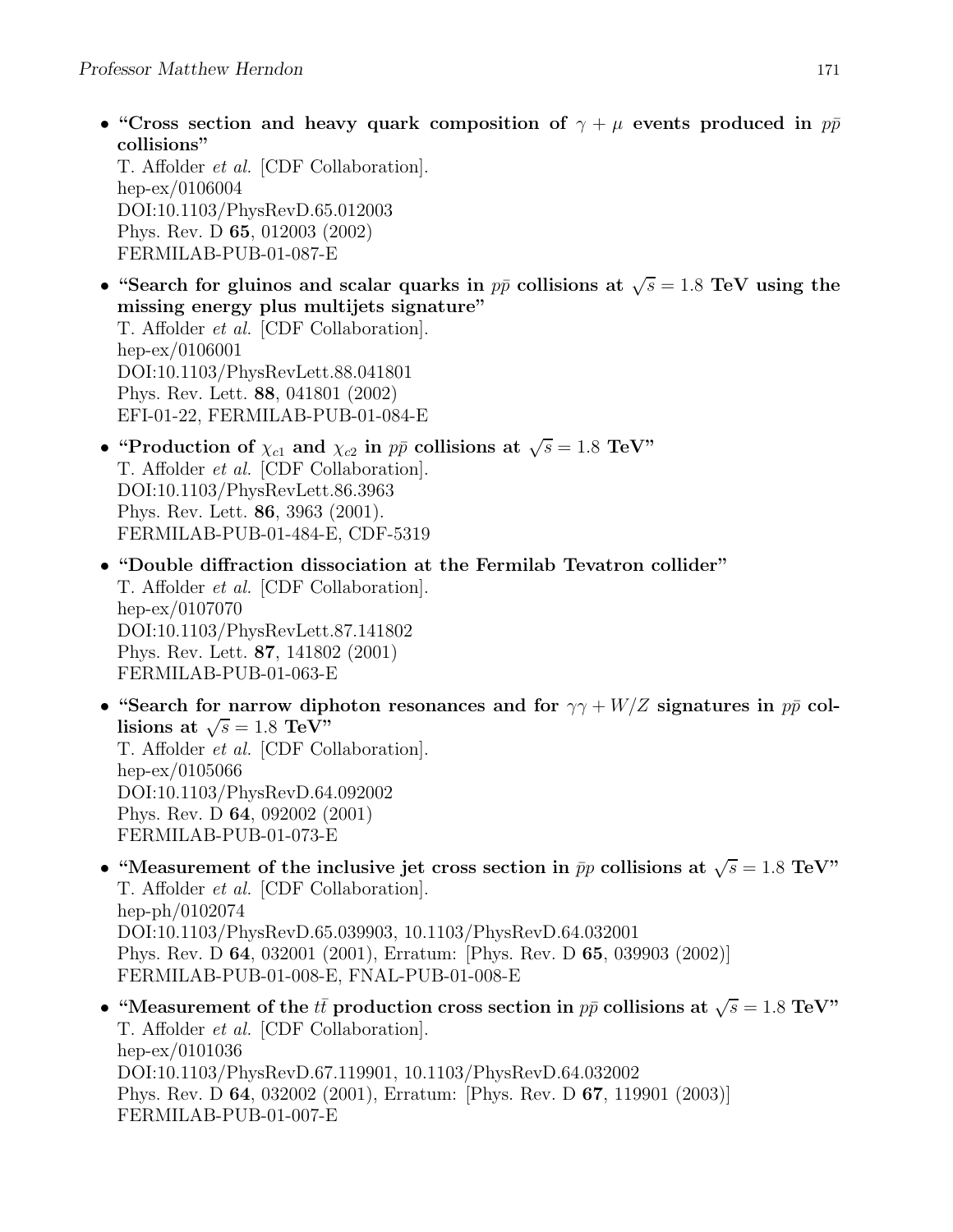- "First measurement of the ratio  $B(t \to Wb)/B(t \to Wq)$  and associated limit on the CKM element  $|V_{tb}|$ " T. Affolder et al. [CDF Collaboration]. hep-ex/0012029 DOI:10.1103/PhysRevLett.86.3233 Phys. Rev. Lett. 86, 3233 (2001) FERMILAB-PUB-00-340-E
- "Measurement of the two-jet differential cross section in  $p\bar{p}$  collisions at  $\sqrt{s} = 1800$ GeV"

T. Affolder et al. [CDF Collaboration]. hep-ex/0012013 DOI:10.1103/PhysRevD.65.039902, 10.1103/PhysRevD.64.012001 Phys. Rev. D 64, 012001 (2001), Erratum: [Phys. Rev. D 65, 039902 (2002)] FERMILAB-PUB-00-311-E

## • "Measurement of the top quark  $p_T$  distribution" T. Affolder et al. [CDF Collaboration]. DOI:10.1103/PhysRevLett.87.102001 Phys. Rev. Lett. 87, 102001 (2001). FERMILAB-PUB-00-101-E

- "Search for the supersymmetric partner of the top quark in  $p\bar{p}$  collisions at  $\sqrt{s} = 1.8 \text{ TeV}$ " T. Affolder et al. [CDF Collaboration]. hep-ex/0011004 DOI:10.1103/PhysRevD.63.091101 Phys. Rev. D 63, 091101 (2001)
- FERMILAB-PUB-00-288-E • "Search for neutral supersymmetric Higgs bosons in  $p\bar{p}$  collisions at  $\sqrt{s} = 1.8$

TeV" T. Affolder et al. [CDF Collaboration]. hep-ex/0010052 DOI:10.1103/PhysRevLett.86.4472 Phys. Rev. Lett. 86, 4472 (2001) FERMILAB-PUB-00-258-E, CDF-ANAL-EXOTIC-5328

• "Test of enhanced leading order QCD in W boson plus jets events from 1.8 TeV  $\bar{p}p$  collisions"

T. Affolder et al. [CDF Collaboration]. DOI:10.1103/PhysRevD.63.072003 Phys. Rev. D 63, 072003 (2001). FERMILAB-PUB-00-196-E

• "Measurement of the W boson mass with the Collider Detector at Fermilab" T. Affolder et al. [CDF Collaboration]. hep-ex/0007044 DOI:10.1103/PhysRevD.64.052001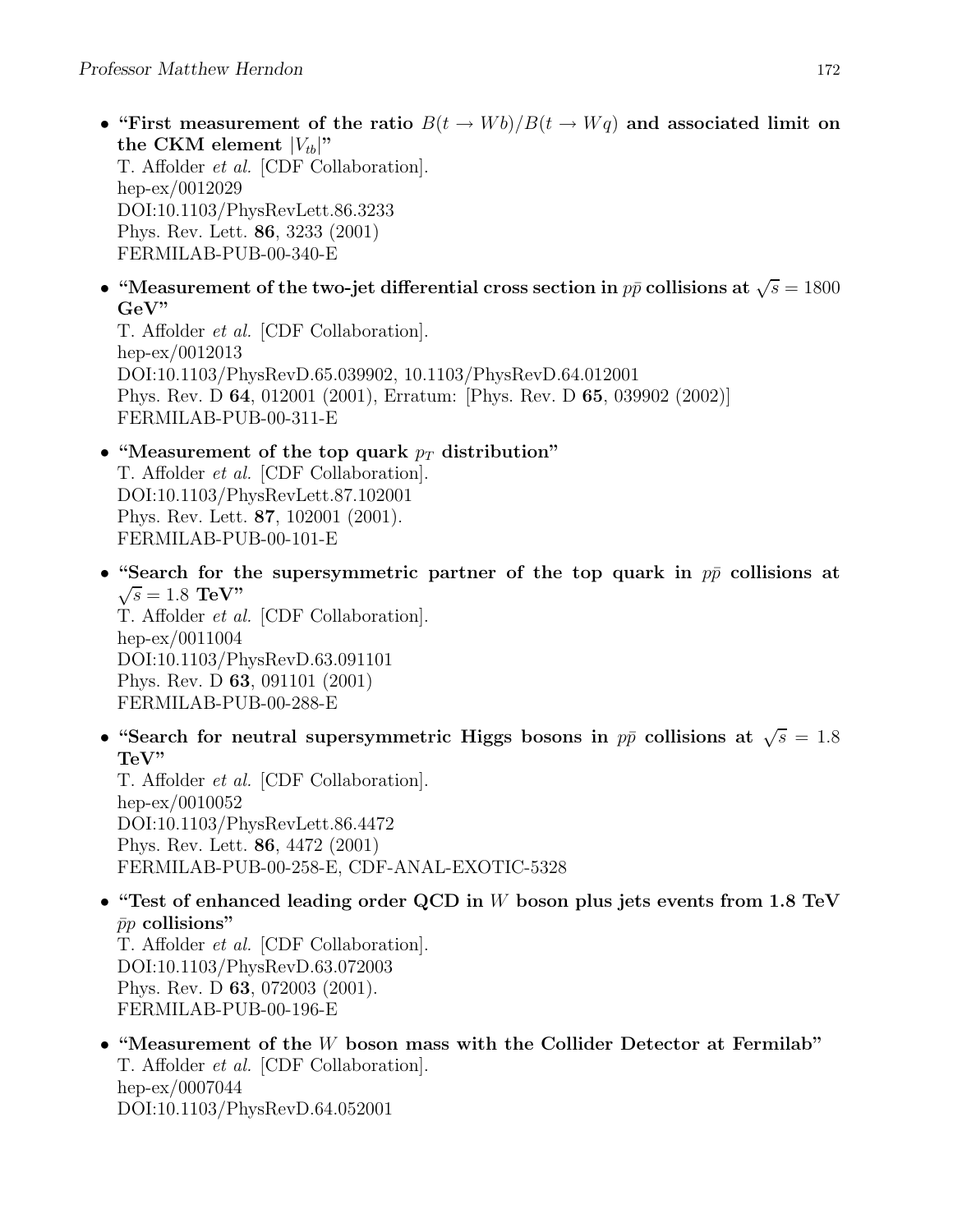Phys. Rev. D 64, 052001 (2001) FERMILAB-PUB-00-158-E

- "Measurement of the decay amplitudes of  $B^0 \to J/\psi K^{*0}$  and  $B_s^0 \to J/\psi \phi$  decays" T. Affolder et al. [CDF Collaboration]. hep-ex/0007034 DOI:10.1103/PhysRevLett.85.4668 Phys. Rev. Lett. 85, 4668 (2000) FERMILAB-PUB-00-165-E, CDF-PHYS-BOTTOM-PUBLIC-5281
- "Measurement of the top quark mass with the Collider Detector at Fermilab" T. Affolder et al. [CDF Collaboration]. hep-ex/0006028 DOI:10.1103/PhysRevD.63.032003 Phys. Rev. D 63, 032003 (2001) FERMILAB-PUB-00-127-E, FERMILAB-PUB-00-128-E
- "Measurement of  $d(\sigma)/dy$  for high mass Drell-Yan  $e^+e^-$  pairs from  $p\bar{p}$  collisions at  $\sqrt{s} = 1.8 \text{ TeV}$ " T. Affolder et al. [CDF Collaboration]. hep-ex/0006025 DOI:10.1103/PhysRevD.63.011101 Phys. Rev. D 63, 011101 (2001)
	- FERMILAB-PUB-00-133-E
- "Dijet production by double pomeron exchange at the Fermilab Tevatron" T. Affolder et al. [CDF Collaboration]. DOI:10.1103/PhysRevLett.85.4215 Phys. Rev. Lett. 85, 4215 (2000). FERMILAB-PUB-00-098-E
- "Measurement of  $J/\psi$  and  $\psi(2S)$  polarization in  $p\bar{p}$  collisions at  $\sqrt{s} = 1.8$  TeV" T. Affolder et al. [CDF Collaboration]. hep-ex/0004027 DOI:10.1103/PhysRevLett.85.2886 Phys. Rev. Lett. 85, 2886 (2000) FERMILAB-PUB-00-090-E
- "Direct measurement of the W boson width in  $p\bar{p}$  collisions at  $\sqrt{s} = 1.8$  TeV" T. Affolder et al. [CDF Collaboration]. hep-ex/0004017 DOI:10.1103/PhysRevLett.85.3347 Phys. Rev. Lett. 85, 3347 (2000) FERMILAB-PUB-00-085-E, CDF-PUB-ELECTROWEAK-PUBLIC-5148
- "Search for second and third generation leptoquarks including production via technicolor interactions in  $p\bar{p}$  collisions at  $\sqrt{s} = 1.8$  TeV" T. Affolder et al. [CDF Collaboration]. hep-ex/0004003 DOI:10.1103/PhysRevLett.85.2056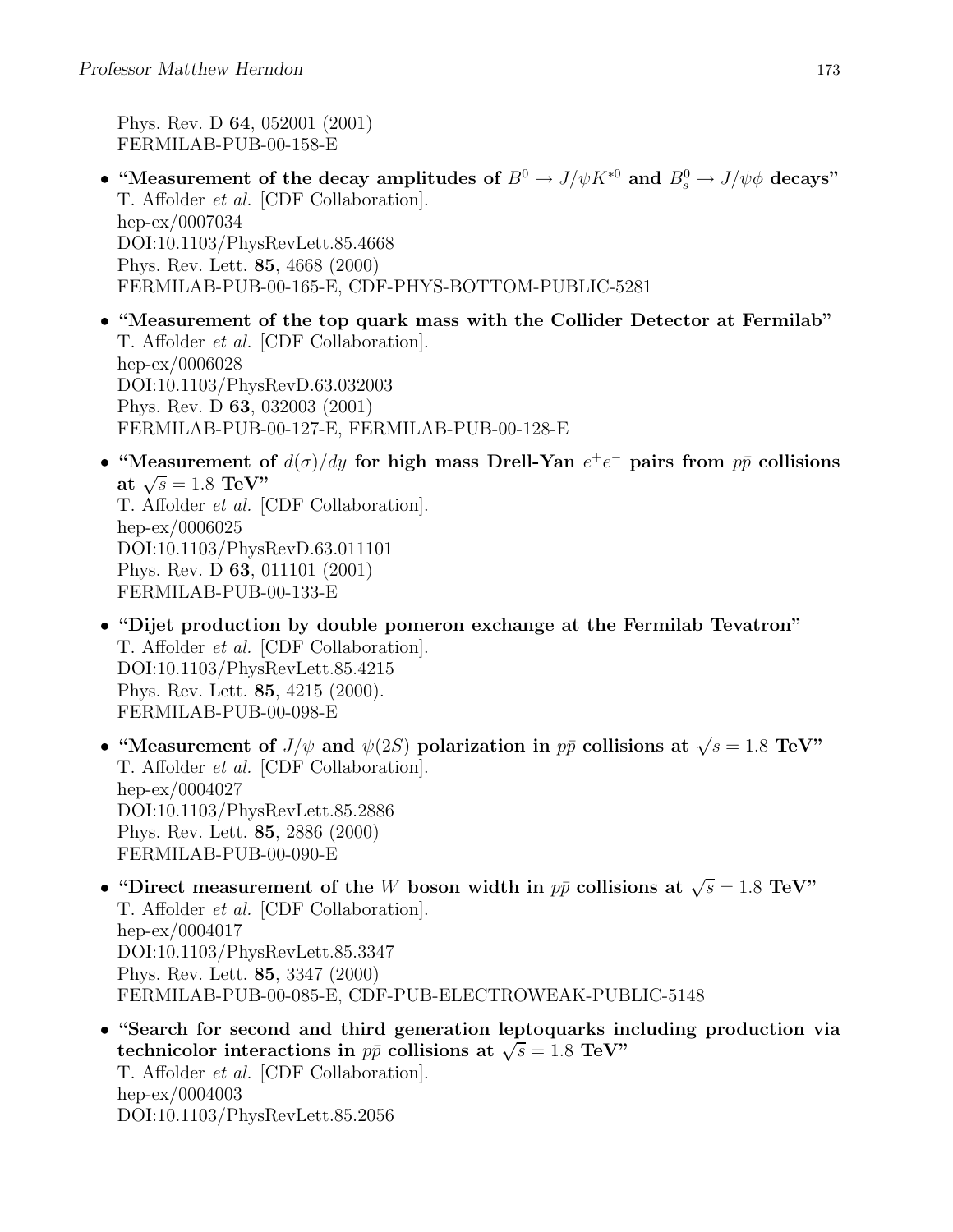Phys. Rev. Lett. 85, 2056 (2000) FERMILAB-PUB-00-073-E

- "Limits on gravitino production and new processes with large missing transverse energy in  $p\bar{p}$  collisions at  $\sqrt{s} = 1.8$  TeV" T. Affolder et al. [CDF Collaboration]. hep-ex/0003026 DOI:10.1103/PhysRevLett.85.1378 Phys. Rev. Lett. 85, 1378 (2000) FERMILAB-PUB-00-064-E
- "Diffractive dijets with a leading antiproton in  $\bar{p}p$  collisions at  $\sqrt{s} = 1800 \text{ GeV}$ " T. Affolder et al. [CDF Collaboration]. DOI:10.1103/PhysRevLett.84.5043 Phys. Rev. Lett. 84, 5043 (2000). FERMILAB-PUB-00-055-E
- "Search for new particles decaying to  $t\bar{t}$  in  $p\bar{p}$  collisions at  $\sqrt{s} = 1.8$  TeV" T. Affolder et al. [CDF Collaboration]. hep-ex/0003005 DOI:10.1103/PhysRevLett.85.2062 Phys. Rev. Lett. 85, 2062 (2000) FERMILAB-PUB-00-051-E
- "Search for the B(c) meson in hadronic Z0 decays using the OPAL detector at LEP"

M. F. Herndon. UMI-99-26738

- "Extra dimensions in the early universe" D. J. Buettner, P. D. Morley and I. Schmidt. hep-ph/9912449 DOI:10.1016/S0370-2693(00)00004-6 Phys. Lett. B 474, 41 (2000) USM-TH-83
- "A measurement of the differential dijet mass cross section in  $p\bar{p}$  collisions at  $\sqrt{s} = 1.8 \text{ TeV}$ "

T. Affolder et al. [CDF Collaboration]. hep-ex/9912022 DOI:10.1103/PhysRevD.61.091101 Phys. Rev. D 61, 091101 (2000) FERMILAB-PUB-99-360-E, CDF-PUB-JET-PUBLIC-4760

• "Search for scalar top quark production in  $p\bar{p}$  collisions at  $\sqrt{s} = 1.8$  TeV" T. Affolder et al. [CDF Collaboration]. hep-ex/9912018 DOI:10.1103/PhysRevLett.84.5273 Phys. Rev. Lett. 84, 5273 (2000) FERMILAB-PUB-99-340-E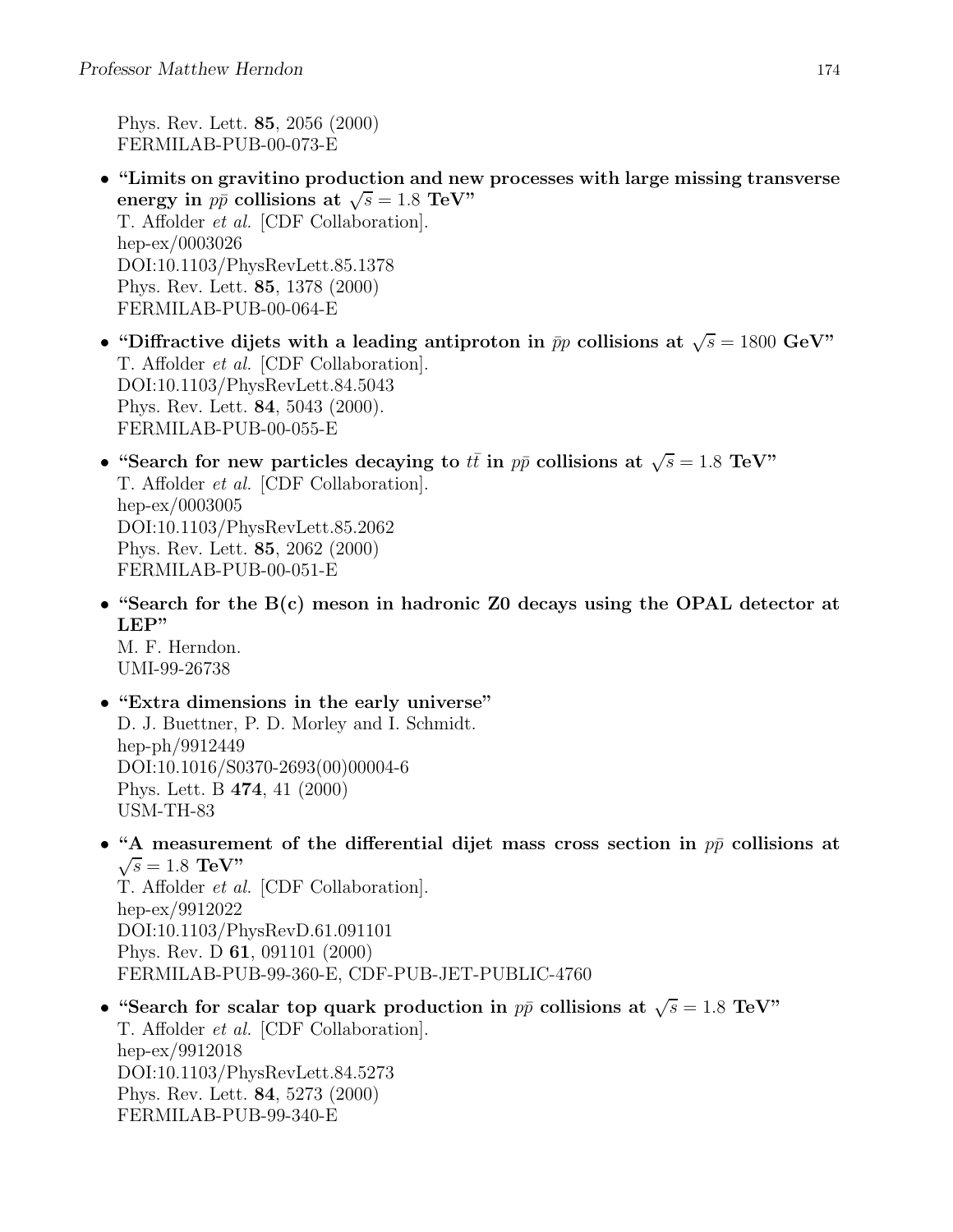- "Search for the charged Higgs boson in the decays of top quark pairs in the  $e\tau$ and  $\mu\tau$  channels at  $\sqrt{s} = 1.8$  TeV" T. Affolder et al. [CDF Collaboration]. hep-ex/9912013 DOI:10.1103/PhysRevD.62.012004 Phys. Rev. D 62, 012004 (2000) FERMILAB-PUB-00-030-E
- "Search for color singlet technicolor particles in  $p\bar{p}$  collisions at  $\sqrt{s} = 1.8$  TeV" T. Affolder et al. [CDF Collaboration]. DOI:10.1103/PhysRevLett.84.1110 Phys. Rev. Lett. 84, 1110 (2000). FERMILAB-PUB-99-141-E, CDF-4776
- "Search for R-parity violating decays of scalar fermions at LEP" G. Abbiendi et al. [OPAL Collaboration]. hep-ex/9904015 DOI:10.1007/s100529900226 Eur. Phys. J. C 12, 1 (2000) CERN-EP-99-043
- "Test of the flavor independence of alpha(s) using next-to-leading order calculations for heavy quarks" G. Abbiendi et al. [OPAL Collaboration]. hep-ex/9904013 DOI:10.1007/s100520050661 Eur. Phys. J. C 11, 643 (1999) CERN-EP-99-045
- "Search for scalar top and scalar bottom quarks at  $S^{**}(1/2) = 189$ -GeV at LEP" G. Abbiendi et al. [OPAL Collaboration]. hep-ex/9903070 DOI:10.1016/S0370-2693(99)00440-2 Phys. Lett. B 456, 95 (1999) CERN-EP-99-036
- "Experimental properties of gluon and quark jets from a point source" G. Abbiendi et al. [OPAL Collaboration]. hep-ex/9903027 DOI:10.1007/s100520050628 Eur. Phys. J. C 11, 217 (1999) CERN-EP-99-028
- "Measurements of the QED structure of the photon" G. Abbiendi et al. [OPAL Collaboration]. hep-ex/9902024 DOI:10.1007/s100520050644 Eur. Phys. J. C 11, 409 (1999) CERN-EP-99-010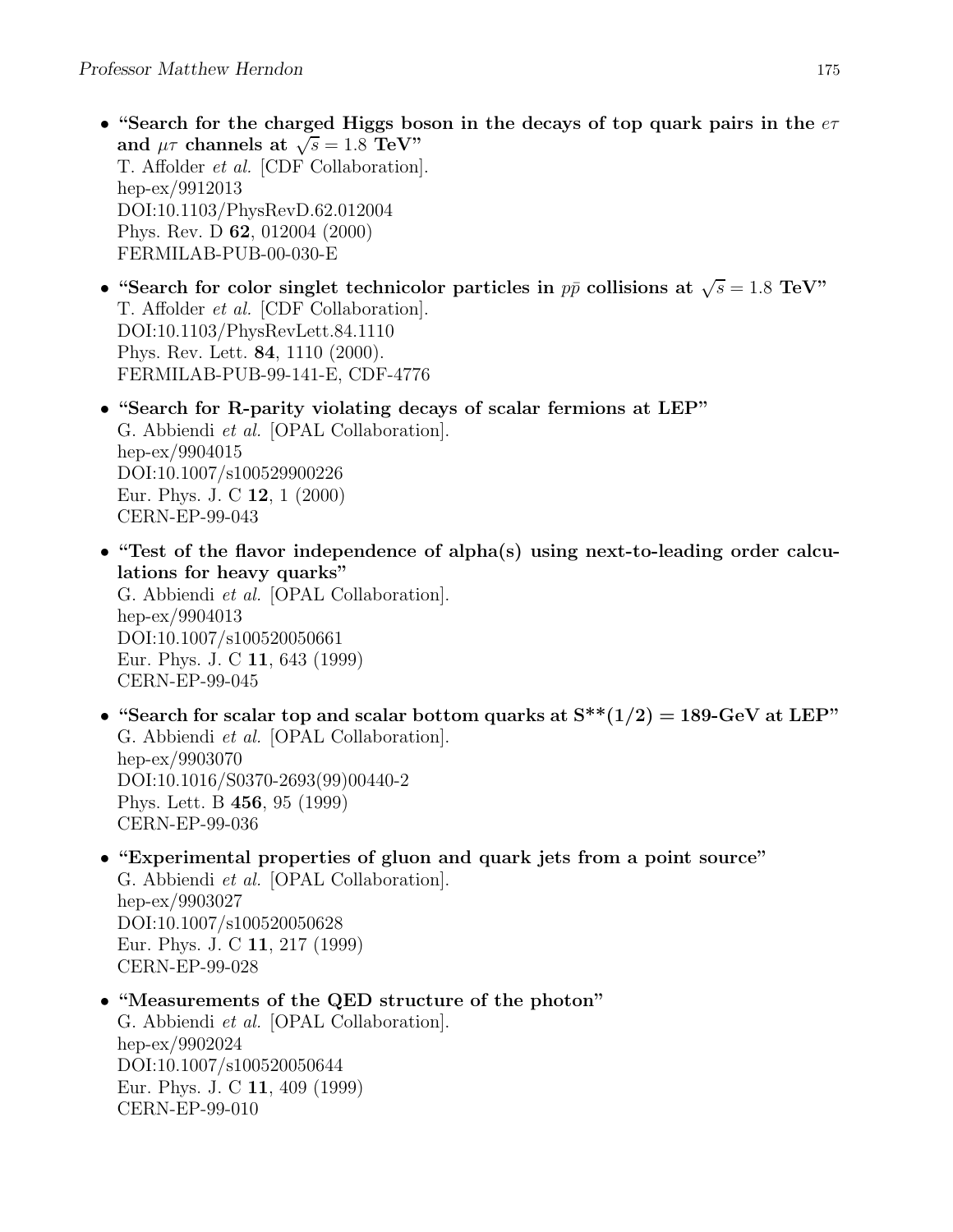- "Intermittency and correlations in hadronic Z0 decays" G. Abbiendi et al. [OPAL Collaboration]. hep-ex/9902021 DOI:10.1007/s100520050629 Eur. Phys. J. C 11, 239 (1999) CERN-EP-99-009
- "Searches for R-parity violating decays of gauginos at 183-GeV at LEP" G. Abbiendi et al. [OPAL Collaboration]. hep-ex/9901037 DOI:10.1007/s100520050660 Eur. Phys. J. C 11, 619 (1999) CERN-EP-98-203
- "Measurement of the W mass and width in  $e^+e^-$  collisions at 183-GeV" G. Abbiendi et al. [OPAL Collaboration]. hep-ex/9901025 DOI:10.1016/S0370-2693(99)00308-1 Phys. Lett. B 453, 138 (1999) CERN-EP-98-197
- "Color reconnection studies in e+ e-  $\sigma$  W+ W- at  $S^{**}(1/2) = 183$ -GeV" G. Abbiendi et al. [OPAL Collaboration]. hep-ex/9901019 DOI:10.1016/S0370-2693(99)00309-3 Phys. Lett. B 453, 153 (1999) CERN-PPE-98-196, CERN-PPE-98-0196, CERN-EP-98-196
- "Measurement of the  $B^+$  and  $B^0$  lifetimes and search for  $\mathbf{CP}(T)$  violation using reconstructed secondary vertices" G. Abbiendi et al. [OPAL Collaboration]. hep-ex/9901017 Eur. Phys. J. C 12, 609 (2000) CERN-EP-98-195
- "Search for baryon and lepton number violating Z0 decays" G. Abbiendi et al. [OPAL Collaboration]. hep-ex/9901011 DOI:10.1016/S0370-2693(98)01570-6 Phys. Lett. B 447, 157 (1999) CERN-EP-98-194
- "A Measurement of the product branching ratio f(b  $\sigma$  Lambda(b)) x BR(Lambda(b)  $o$  Lambda X) in Z0 decays" G. Abbiendi et al. [OPAL Collaboration]. hep-ex/9812018 DOI:10.1007/s100520050508 Eur. Phys. J. C 9, 1 (1999) CERN-EP-98-186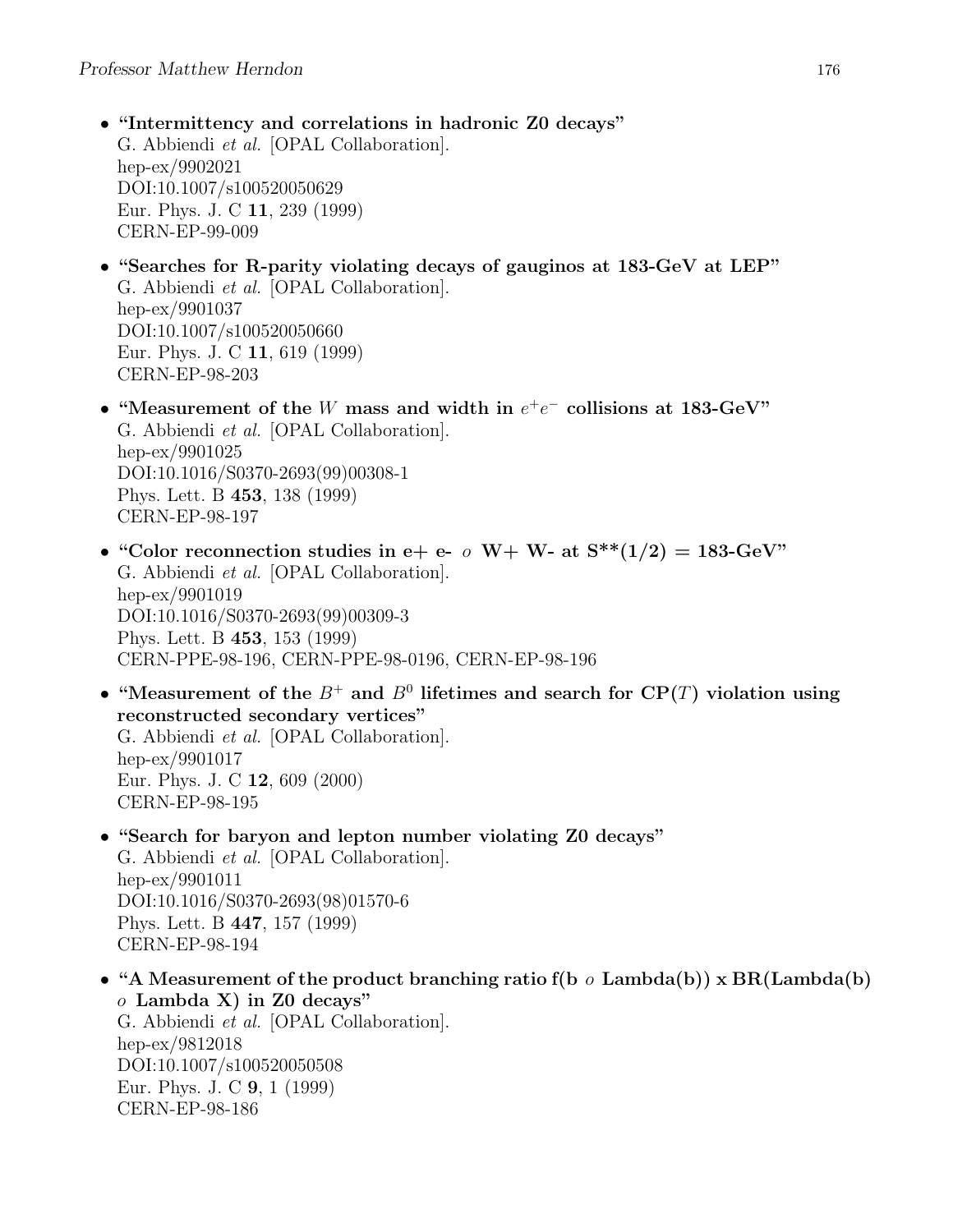• "A Measurement of the tau-  $o$  e- anti-neutrino(e) neutrino(tau) branching ratio"

G. Abbiendi et al. [OPAL Collaboration]. hep-ex/9812017 DOI:10.1016/S0370-2693(98)01553-6 Phys. Lett. B 447, 134 (1999) CERN-EP-98-175

- "Bose-Einstein correlations in  $e^+e^- \to W^+W^-$  at 172-GeV and 183-GeV" G. Abbiendi et al. [OPAL Collaboration]. hep-ex/9811030 DOI:10.1007/s100529900014 Eur. Phys. J. C 8, 559 (1999) CERN-EP-98-174
- "Search for Higgs bosons in  $e^+e^-$  collisions at 183-GeV" G. Abbiendi et al. [OPAL Collaboration]. hep-ex/9811025 DOI:10.1007/s100520050417, 10.1007/s100529901102 Eur. Phys. J. C 7, 407 (1999) CERN-EP-98-173
- " $W^+W^-$  production and triple gauge boson couplings at LEP energies up to 183-GeV"

G. Abbiendi et al. [OPAL Collaboration]. hep-ex/9811028 DOI:10.1007/s100529901106, 10.1007/s100520050459 Eur. Phys. J. C 8, 191 (1999) CERN-EP-98-167

- "Search for anomalous photonic events with missing energy in  $e+e-$  collisions at  $S^{**}(1/2) = 130$ -GeV, 136-GeV and 183-GeV" G. Abbiendi et al. [OPAL Collaboration]. hep-ex/9810021 DOI:10.1007/s100520050442 Eur. Phys. J. C 8, 23 (1999) CERN-EP-98-143
- "Measurement of the semileptonic branching ratio of charm hadrons produced in Z0 o c anti-c decays" G. Abbiendi et al. [OPAL Collaboration]. hep-ex/9810016 DOI:10.1007/s100520050492, 10.1007/s100529900020 Eur. Phys. J. C 8, 573 (1999) CERN-EP-98-146
- "Search for chargino and neutralino production at  $S^{**}(1/2) = 181$ -GeV 184-GeV at LEP"

G. Abbiendi et al. [OPAL Collaboration].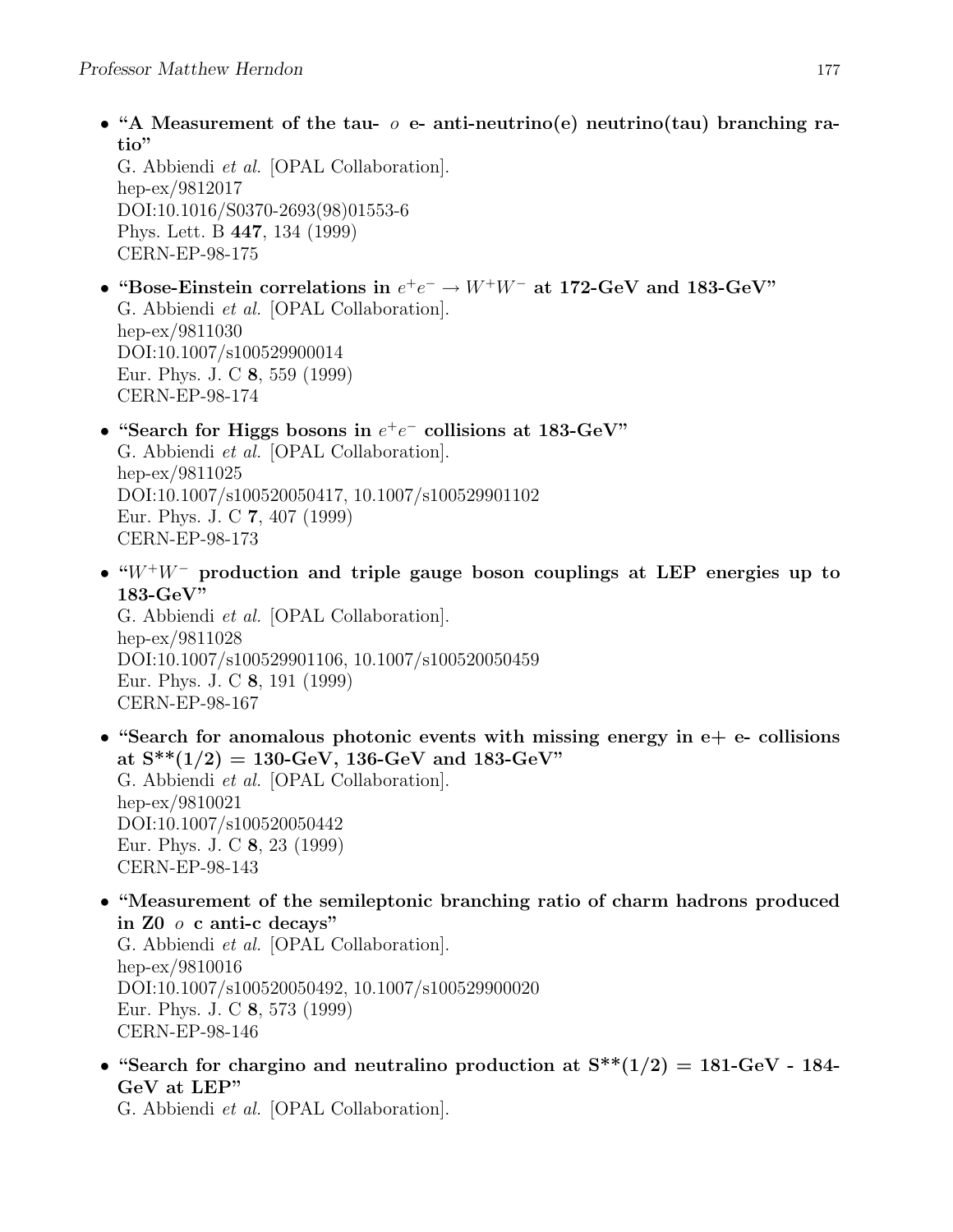hep-ex/9809031 DOI:10.1007/s100529901059, 10.1007/s100520050462 Eur. Phys. J. C 8, 255 (1999) CERN-EP-98-136

- "A Measurement of R(b) using a double tagging method" G. Abbiendi et al. [OPAL Collaboration]. hep-ex/9810002 DOI:10.1007/s100529901087, 10.1007/s100520050460 Eur. Phys. J. C 8, 217 (1999) CERN-EP-98-137
- "Measurement of the longitudinal cross-section using the direction of the thrust axis in hadronic events at LEP" G. Abbiendi et al. [OPAL Collaboration]. hep-ex/9808035 DOI:10.1016/S0370-2693(98)01172-1 Phys. Lett. B 440, 393 (1998) CERN-EP-98-124
- "Search for acoplanar lepton pair events in e+ e- collisions at  $S^{**}(1/2) = 161$ -GeV, 172-GeV and 183-GeV"

G. Abbiendi et al. [OPAL Collaboration]. hep-ex/9808036 DOI:10.1007/s100529900147 Eur. Phys. J. C 12, 551 (2000) CERN-EP-98-122

• "First measurement of Z / gamma\* production in Compton scattering of quasireal photons"

G. Abbiendi et al. [OPAL Collaboration]. hep-ex/9808030 DOI:10.1016/S0370-2693(98)01140-X Phys. Lett. B 438, 391 (1998) CERN-EP-98-120

• "Measurement of the average polarization of b baryons in hadronic Z0 decays" G. Abbiendi et al. [OPAL Collaboration].

hep-ex/9808006 DOI:10.1016/S0370-2693(98)01387-2 Phys. Lett. B 444, 539 (1998) CERN-EP-98-119

• "A Study of parton fragmentation in hadronic Z0 decays using Lambda anti-Lambda correlations"

G. Abbiendi et al. [OPAL Collaboration]. hep-ex/9808031 DOI:10.1007/s100520000207, 10.1007/s100520050685 Eur. Phys. J. C 13, 185 (2000) CERN-EP-98-114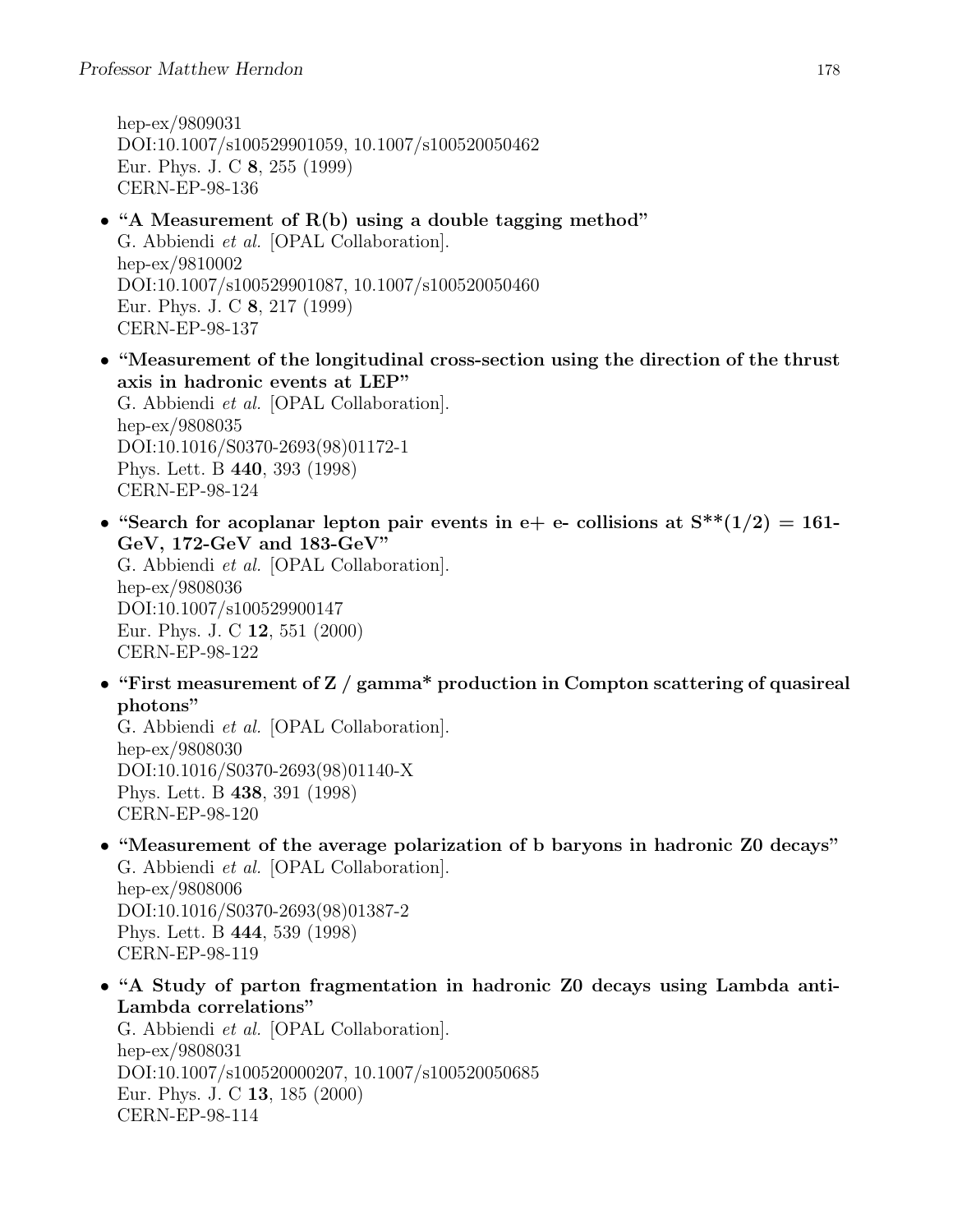• "Dijet production in photon-photon collisions at  $S^{(1/2)}$  (ee) = 161-GeV and 172-GeV"

G. Abbiendi et al. [OPAL Collaboration]. hep-ex/9808027 DOI:10.1007/s100520050599, 10.1007/s100529900139 Eur. Phys. J. C 10, 547 (1999) CERN-EP-98-113

- "Production of chi (c2) mesons in photon-photon collisions at LEP" K. Ackerstaff et al. [OPAL Collaboration]. hep-ex/9808025 DOI:10.1016/S0370-2693(98)01128-9 Phys. Lett. B 439, 197 (1998) CERN-EP-98-106
- "Search for scalar top and scalar bottom quarks at  $S^{(1/2)} = 183$ -GeV at LEP" K. Ackerstaff et al. [OPAL Collaboration]. hep-ex/9808026 DOI:10.1007/s100529801042, 10.1007/s100520050334 Eur. Phys. J. C 6, 225 (1999) CERN-EP-98-107
- "Tests of the standard model and constraints on new physics from measurements of fermion pair production at 183-GeV at LEP" G. Abbiendi et al. [OPAL Collaboration]. hep-ex/9808023 DOI:10.1007/s100520050318, 10.1007/s100529801027 Eur. Phys. J. C 6, 1 (1999) CERN-EP-98-108
- "Measurement of the Michel parameters in leptonic tau decays" K. Ackerstaff et al. [OPAL Collaboration]. hep-ex/9808016 DOI:10.1007/s100520050441, 10.1007/s100529901080 Eur. Phys. J. C 8, 3 (1999) CERN-EP-98-104
- "Measurement of the strong coupling constant alpha(s) and the vector and axial vector spectral functions in hadronic tau decays"

K. Ackerstaff et al. [OPAL Collaboration]. hep-ex/9808019 DOI:10.1007/s100520050430, 10.1007/s100529901061 Eur. Phys. J. C 7, 571 (1999) CERN-EP-98-102

• "Search for Higgs bosons and new particles decaying into two photons at  $S^{**}(1/2)$  $= 183$ -GeV"

K. Ackerstaff et al. [OPAL Collaboration]. hep-ex/9808014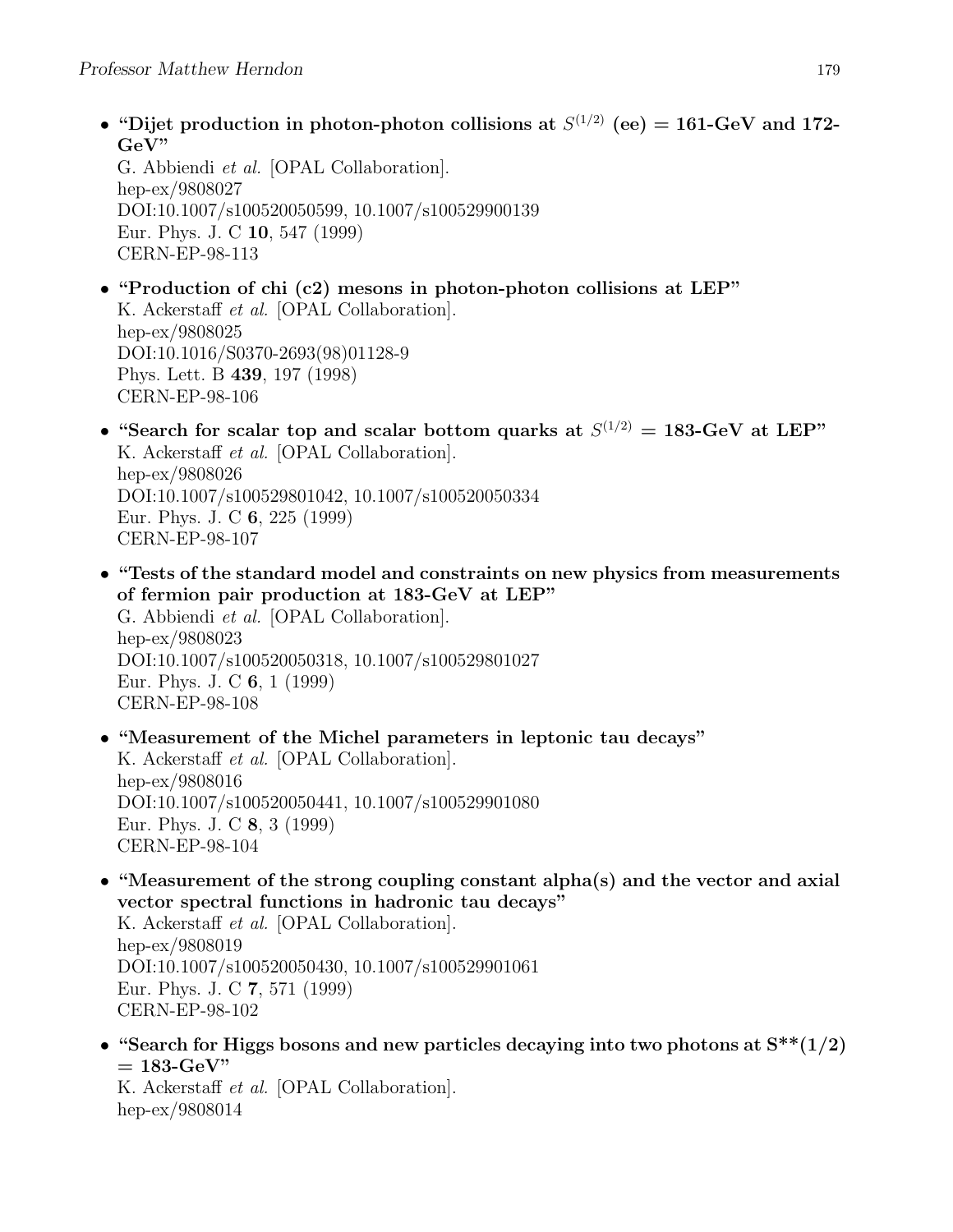DOI:10.1016/S0370-2693(98)01095-8 Phys. Lett. B 437, 218 (1998) CERN-EP-98-093, CERN-EP-98-93

- "Multiphoton production in e+ e- collisions at  $S^{**}(1/2) = 183$ -GeV" K. Ackerstaff et al. [OPAL Collaboration]. hep-ex/9808012 DOI:10.1016/S0370-2693(98)01096-X Phys. Lett. B 438, 379 (1998) CERN-EP-98-092, CERN-EP-98-92
- "Inclusive production of charged hadrons and K0(S) mesons in photon-photon collisions"

K. Ackerstaff et al. [OPAL Collaboration]. hep-ex/9808009 DOI:10.1007/s100520050336, 10.1007/s100529801028 Eur. Phys. J. C 6, 253 (1999) CERN-EP-98-091, CERN-EP-98-91

• "Measurement of tau branching ratios to five charged hadrons" K. Ackerstaff et al. [OPAL Collaboration].

hep-ex/9808011 DOI:10.1007/s100520050458, 10.1007/s100529901057 Eur. Phys. J. C 8, 183 (1999) CERN-EP-98-090, CERN-EP-98-90

• "Measurements of flavor dependent fragmentation functions in Z0  $\sigma$  q anti-q events"

K. Ackerstaff et al. [OPAL Collaboration]. hep-ex/9807004 DOI:10.1007/s100529901067 Eur. Phys. J. C 7, 369 (1999) CERN-EP-98-089, CERN-EP-98-89

- "Bose-Einstein correlations of three charged pions in hadronic Z0 decays" K. Ackerstaff et al. [OPAL Collaboration]. hep-ex/9806036 DOI:10.1007/s100520050265 Eur. Phys. J. C 5, 239 (1998) CERN-EP-98-068, CERN-EP-98-68
- "An Upper limit for the tau-neutrino mass from tau  $\sigma$  5 pi+- tau-neutrino decays"

K. Ackerstaff et al. [OPAL Collaboration]. hep-ex/9806035 DOI:10.1007/s100520050264 Eur. Phys. J. C 5, 229 (1998) CERN-EP-98-055, CERN-EP-98-55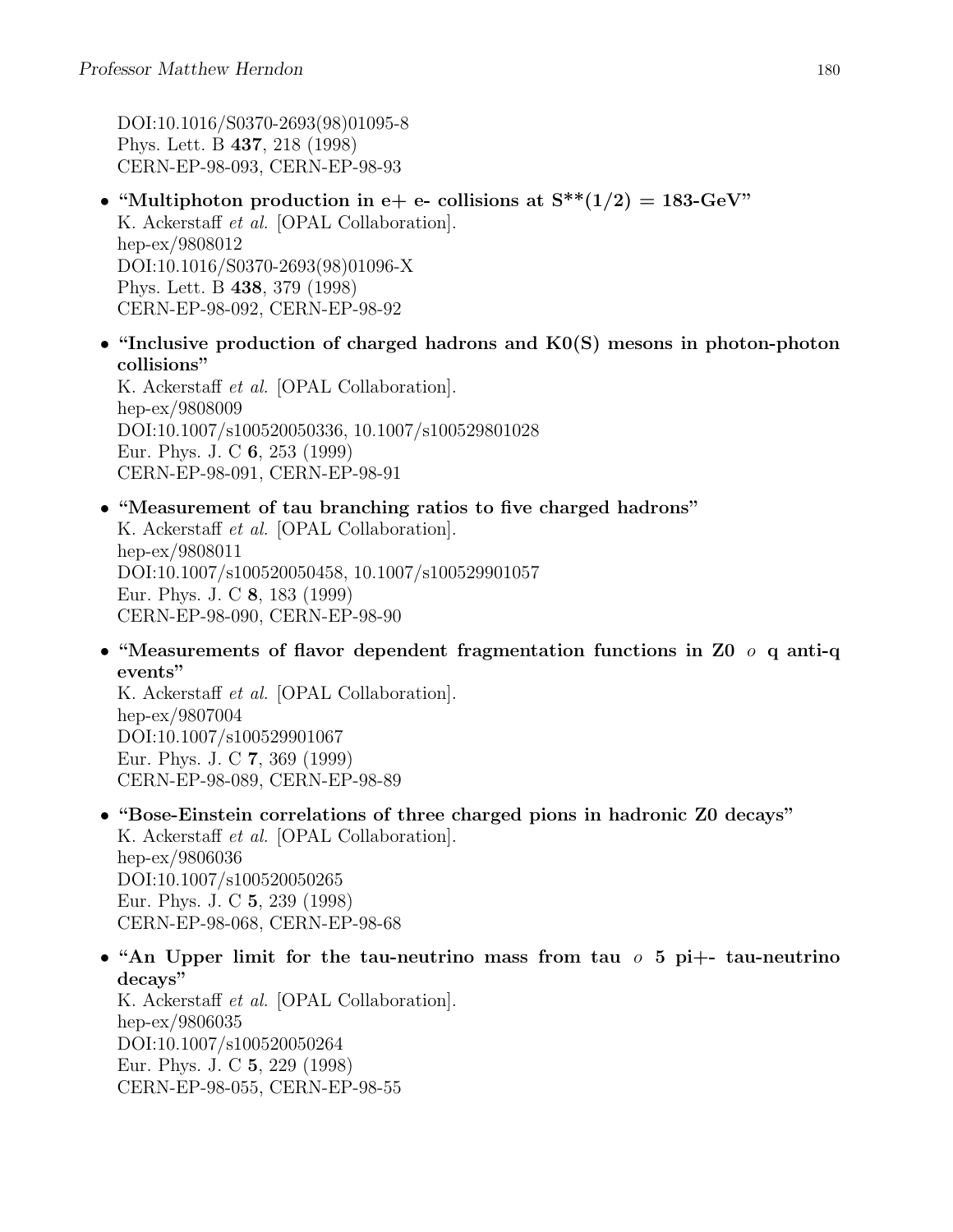- "Production of K0(S) and Lambda in quark and gluon jets from Z0 decay" K. Ackerstaff et al. [OPAL Collaboration]. hep-ex/9805025 DOI:10.1007/s100529901058, 10.1007/s100520050461 Eur. Phys. J. C 8, 241 (1999) CERN-EP-98-058, CERN-EP-98-58
- "Photon and light meson production in hadronic Z0 decays" K. Ackerstaff et al. [OPAL Collaboration]. hep-ex/9805011 DOI:10.1007/s100520050286 Eur. Phys. J. C 5, 411 (1998) CERN-EP-98-054
- "Search for stable and longlived massive charged particles in  $e+e-$  collisions at  $s^{**}(1/2) = 130$ -GeV - 183-GeV" K. Ackerstaff et al. [OPAL Collaboration]. hep-ex/9803026

DOI:10.1016/S0370-2693(98)00518-8 Phys. Lett. B 433, 195 (1998) CERN-EP-98-039

- "An Upper limit on the anomalous magnetic moment of the tau lepton" K. Ackerstaff et al. [OPAL Collaboration]. hep-ex/9803020 DOI:10.1016/S0370-2693(98)00520-6 Phys. Lett. B 431, 188 (1998) CERN-EP-98-033
- "A Search for neutral Higgs bosons in the MSSM and models with two scalar field doublets"

K. Ackerstaff et al. [OPAL Collaboration]. hep-ex/9803019 DOI:10.1007/s100520050245 Eur. Phys. J. C 5, 19 (1998) CERN-EP-98-029

• "Search for an excess in the production of four jet events from  $e + e$ - collisions at  $S^{**}(1/2) = 130$ -GeV - 184-GeV" K. Ackerstaff et al. [OPAL Collaboration]. hep-ex/9802015 DOI:10.1016/S0370-2693(98)00470-5

Phys. Lett. B 429, 399 (1998) CERN-EP-98-013

• "Production of  $f(0)(980)$ ,  $f(2)(1270)$  and  $phi(1020)$  in hadronic Z0 decay" K. Ackerstaff et al. [OPAL Collaboration]. hep-ex/9802013 DOI:10.1007/s100520050183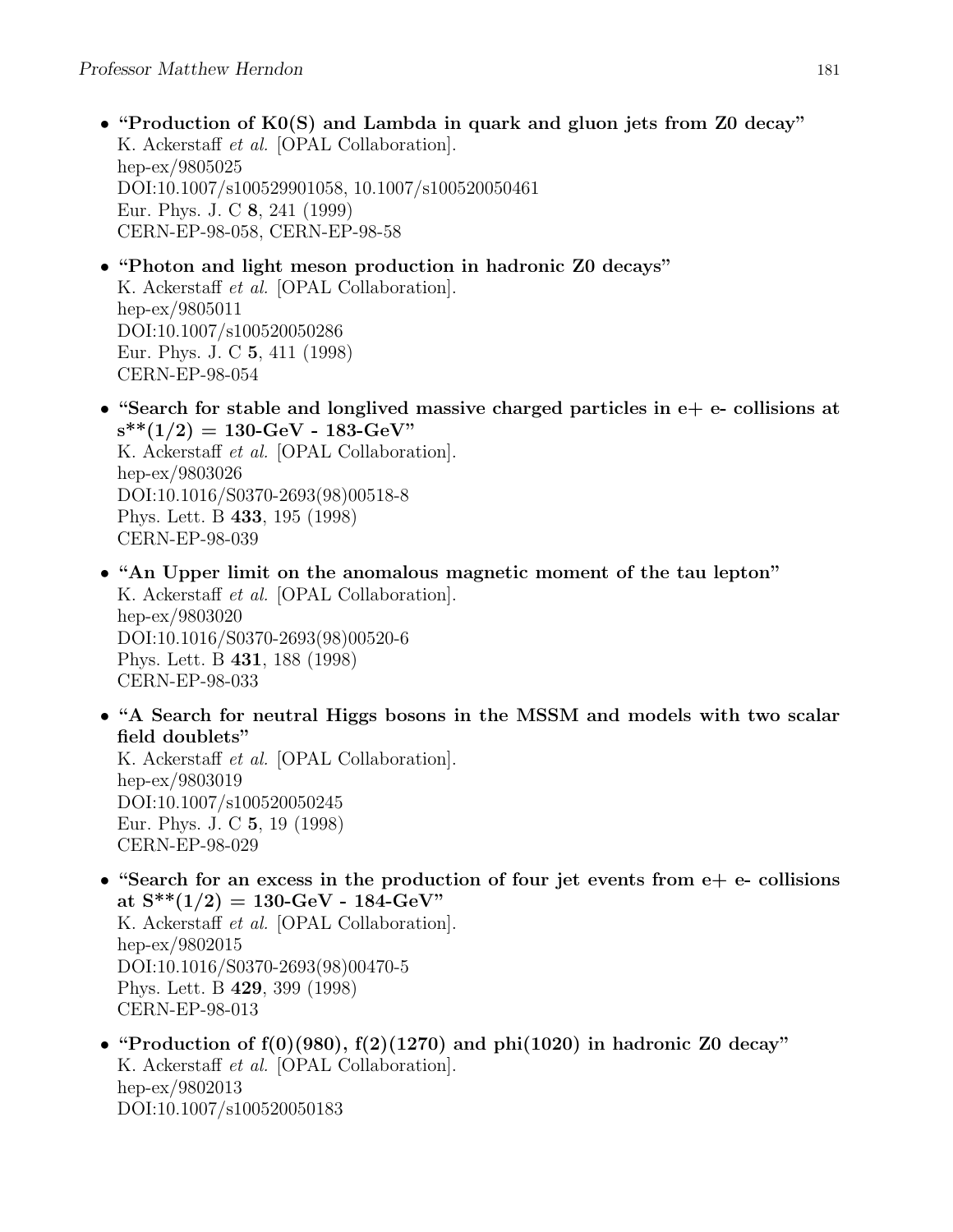Eur. Phys. J. C 4, 19 (1998) CERN-EP-98-010, CERN-EP-98-10

- "Determination of the production rate of  $D^*0$  mesons and of the ratio V /  $(V+P)$  in Z0  $\circ$  c anti-c decays" K. Ackerstaff et al. [OPAL Collaboration]. hep-ex/9802008 DOI:10.1007/s100520050244 Eur. Phys. J. C 5, 1 (1998) CERN-EP-98-006
- "Investigation of CP violation in  $B^0 \to J/\psi K_S^0$  decays at LEP" K. Ackerstaff et al. [OPAL Collaboration]. hep-ex/9801022 DOI:10.1007/s100520050284 Eur. Phys. J. C 5, 379 (1998) CERN-EP-98-001
- "Search for the  $B_c$  meson in hadronic  $Z<sup>0</sup>$  decays" K. Ackerstaff et al. [OPAL Collaboration]. hep-ex/9801026 DOI:10.1016/S0370-2693(97)01569-4 Phys. Lett. B 420, 157 (1998) CERN-PPE-97-137
- "Search for charged Higgs bosons in  $e^+e^-$  collisions at  $S^{(1/2)} = 130$ -GeV 172-GeV"

K. Ackerstaff et al. [OPAL Collaboration]. hep-ex/9802004 DOI:10.1016/S0370-2693(98)00360-8 Phys. Lett. B 426, 180 (1998) CERN-PPE-97-168

- "Measurements of the  $B_s^0$  and  $\Lambda_b^0$  lifetimes" K. Ackerstaff et al. [OPAL Collaboration]. hep-ex/9802002 DOI:10.1016/S0370-2693(98)00289-5 Phys. Lett. B 426, 161 (1998) CERN-PPE-97-159
- "Measurement of the one prong hadronic tau branching ratios at LEP" K. Ackerstaff et al. [OPAL Collaboration]. hep-ex/9801029 DOI:10.1007/s100520050197 Eur. Phys. J. C 4, 193 (1998) CERN-PPE-97-152
- "Search for anomalous production of photonic events with missing energy in e+ e- collisions at  $s^{**}(1/2) = 130$ -GeV to 172-GeV" K. Ackerstaff et al. [OPAL Collaboration].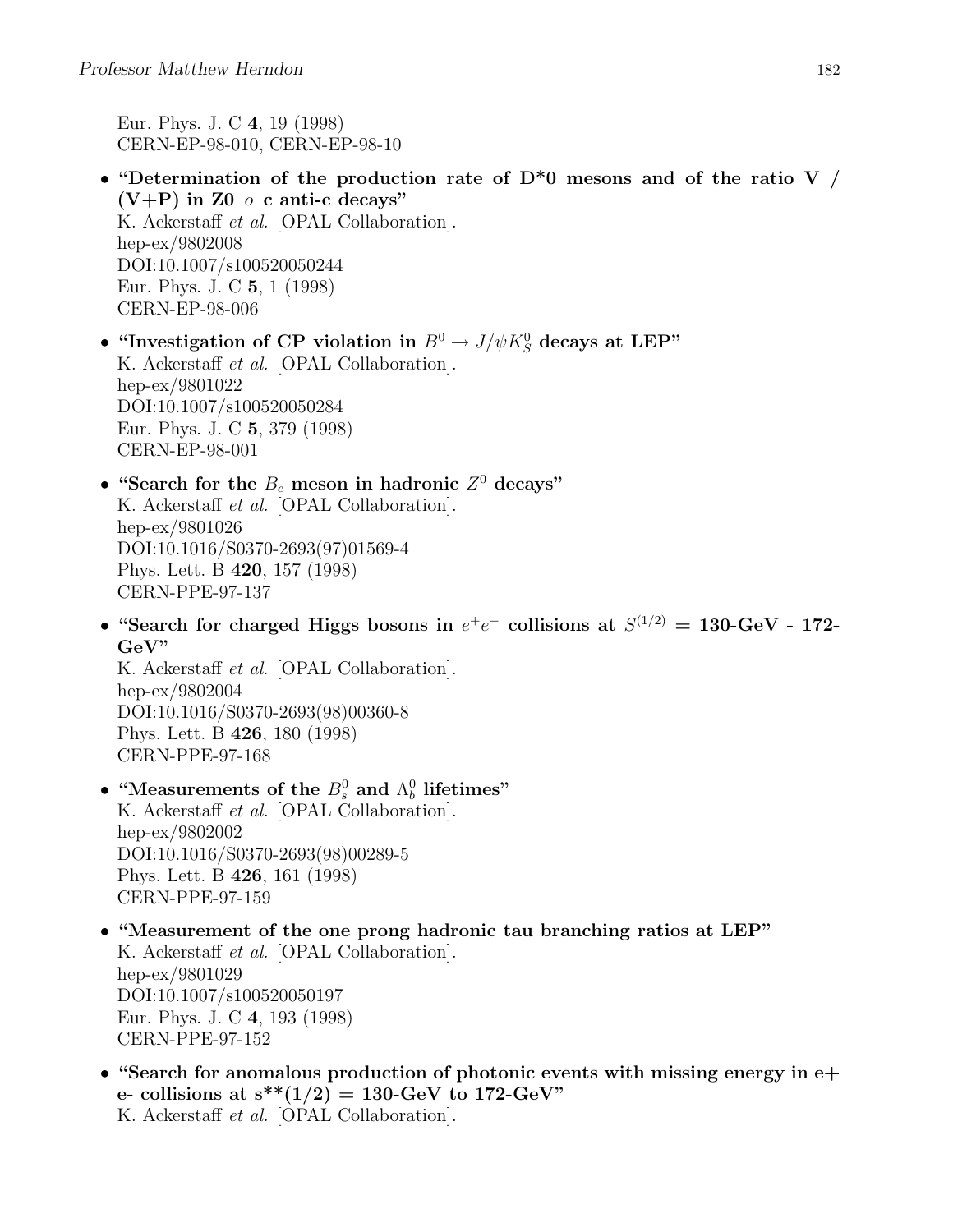hep-ex/9801024 DOI:10.1007/s100520050165 Eur. Phys. J. C 2, 607 (1998) CERN-PPE-97-132

- "Search for anomalous production of dilepton events with missing transverse momentum in e+ e- collisions at  $s^{**}(1/2) = 161$ -GeV and 172-GeV" K. Ackerstaff et al. [OPAL Collaboration]. hep-ex/9710010 DOI:10.1007/PL00021655, 10.1007/s100520050185 Eur. Phys. J. C 4, 47 (1998) CERN-PPE-97-124
- "Search for unstable heavy and excited leptons in e+ e- collisions at  $S^{**}(1/2)$  $= 170$ -GeV - 172-GeV" K. Ackerstaff et al. [OPAL Collaboration]. hep-ex/9709027 DOI:10.1007/s100520050061, 10.1007/BF01245797

Eur. Phys. J. C 1, 45 (1998) CERN-PPE-97-123

• "Measurement of triple gauge boson couplings from  $W^+W^-$  production at  $S^{(1/2)}$  $= 172$ -GeV" K. Ackerstaff et al. [OPAL Collaboration].

hep-ex/9709023 DOI:10.1007/s100520050164 Eur. Phys. J. C 2, 597 (1998) CERN-PPE-97-125

- "Search for a massive di-photon resonance at  $S^{**}(1/2) = 91$ -GeV 172-GeV" K. Ackerstaff et al. [OPAL Collaboration]. hep-ex/9709022 DOI:10.1007/s100520050060, 10.1007/BF01245796 Eur. Phys. J. C 1, 31 (1998) CERN-PPE-97-121
- "Measurement of the W boson mass and  $W^+W^-$  production and decay properties in  $e^+e^-$  collisions at  $\sqrt{s} = 172$ -GeV" K. Ackerstaff et al. [OPAL Collaboration]. hep-ex/9709006 DOI:10.1007/s100520050093 Eur. Phys. J. C 1, 395 (1998) CERN-PPE-97-116
- "Search for the standard model higgs boson in e+ e- collisions at  $s^{**}(1/2)$  = 161-GeV - 172-GeV" K. Ackerstaff et al. [OPAL Collaboration]. hep-ex/9709003 DOI:10.1007/s100520050094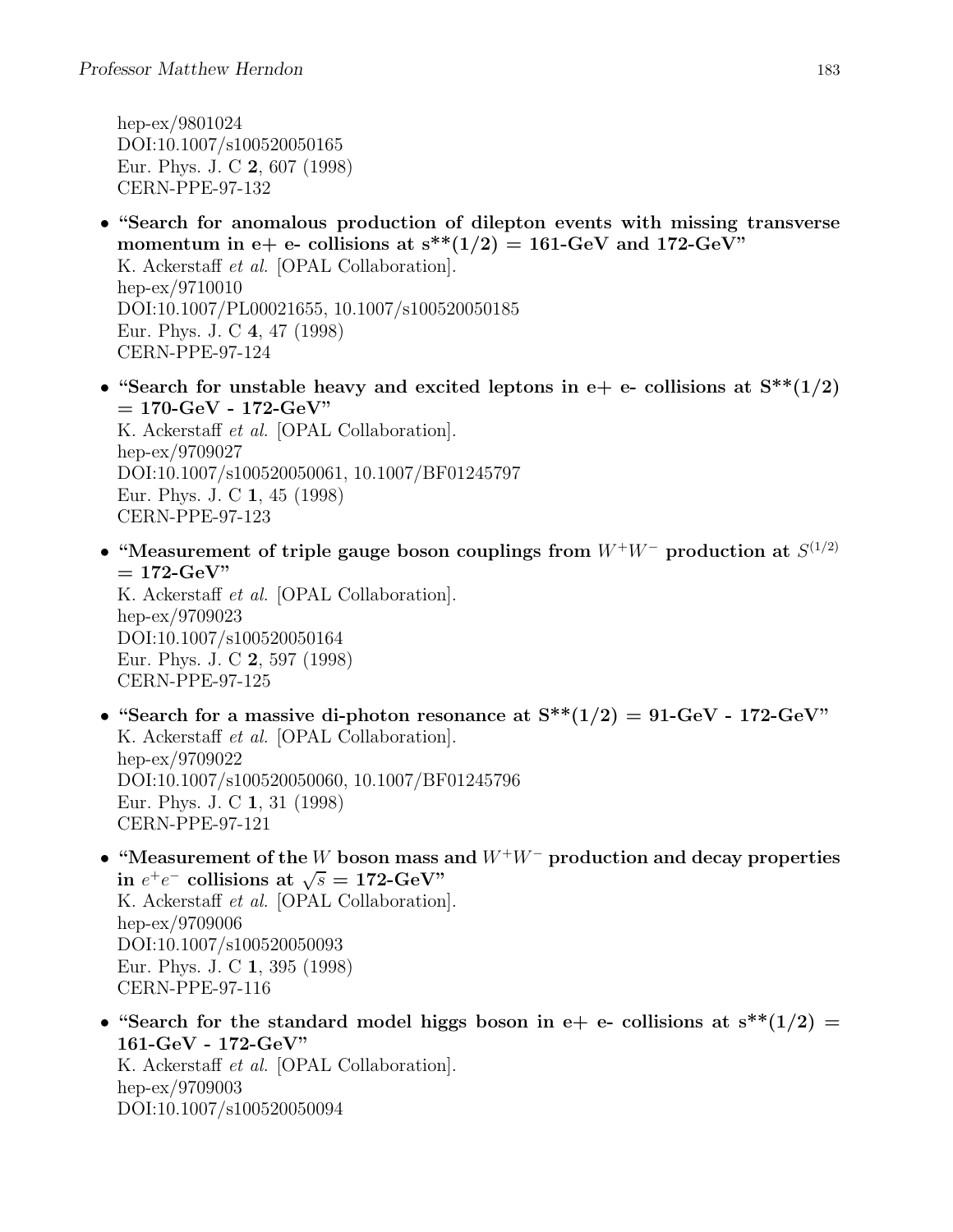Eur. Phys. J. C 1, 425 (1998) CERN-PPE-97-115

- "Multiphoton final states in e+ e- collisions at  $s^{**}(1/2) = 130$ -GeV 172-GeV" K. Ackerstaff et al. [OPAL Collaboration]. hep-ex/9709002 DOI:10.1007/BF01245795, 10.1007/s100520050059 Eur. Phys. J. C 1, 21 (1998) CERN-PPE-97-109
- "Multiplicity distributions of gluon and quark jets and tests of QCD analytic predictions"

K. Ackerstaff et al. [OPAL Collaboration]. hep-ex/9708029 DOI:10.1007/s100520050097 Eur. Phys. J. C 1, 479 (1998) CERN-PPE-97-105

• "Polarization and forward - backward asymmetry of Lambda baryons in hadronic Z0 decays"

K. Ackerstaff et al. [OPAL Collaboration]. hep-ex/9708027 DOI:10.1007/s100520050123 Eur. Phys. J. C 2, 49 (1998) CERN-PPE-97-104

CERN-PPE-97-103

- "Measurement of the photon structure function  $F(2)$ <sup>\*\*</sup>gamma at low x" K. Ackerstaff et al. [OPAL Collaboration]. hep-ex/9708028 DOI:10.1016/S0370-2693(97)01022-8 Phys. Lett. B 412, 225 (1997)
- "Tests of the standard model and constraints on new physics from measurements of fermion pair production at 130-GeV to 172-GeV at LEP" K. Ackerstaff et al. [OPAL Collaboration]. hep-ex/9708024 DOI:10.1007/s100520050152 Eur. Phys. J. C 2, 441 (1998) CERN-PPE-97-101
- "A Measurement of the  $B_s^0$  lifetime using reconstructed  $D_s$  mesons" K. Ackerstaff et al. [OPAL Collaboration]. hep-ex/9708023 DOI:10.1007/s100520050150 Eur. Phys. J. C 2, 407 (1998) CERN-PPE-97-095, CERN-PPE-97-95
- "Spin alignment of leading  $K^*(892)0$  mesons in hadronic Z0 decays" K. Ackerstaff et al. [OPAL Collaboration].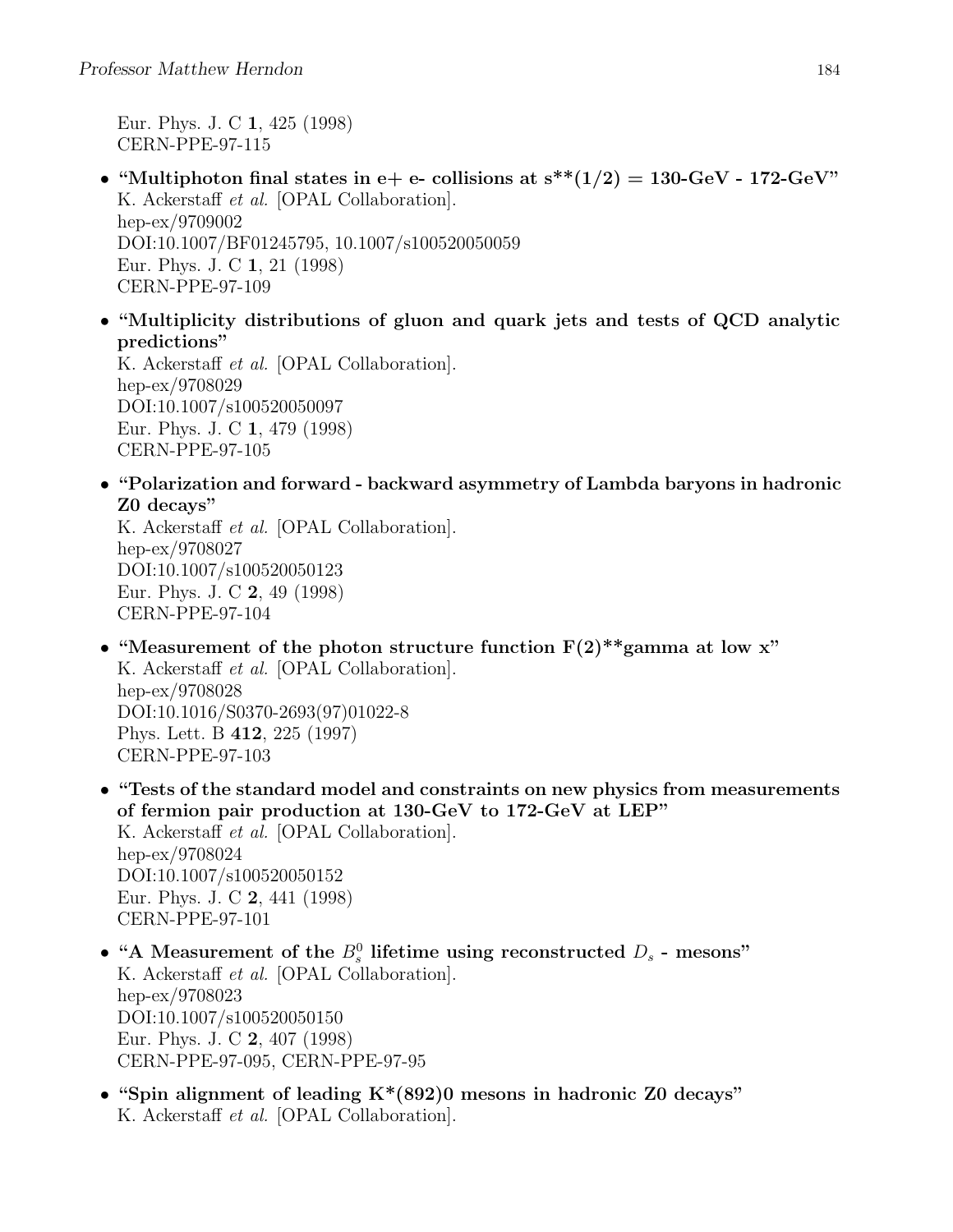hep-ex/9708022 DOI:10.1016/S0370-2693(97)01077-0 Phys. Lett. B 412, 210 (1997) CERN-PPE-97-094, CERN-PPE-97-94

- "Measurement of f(c  $\circ$  D<sup>\*</sup>+ X), f(b  $\circ$  D<sup>\*</sup>+ X) and Gamma (c anti-c) / Gamma (hadronic) using  $D^*$ +- mesons" K. Ackerstaff et al. [OPAL Collaboration]. hep-ex/9708021 DOI:10.1007/s100520050095 Eur. Phys. J. C 1, 439 (1998) CERN-PPE-97-093, CERN-PPE-97-93
- "Measurement of the Q\*\*2 evolution of the photon structure function F2(gamma)" K. Ackerstaff et al. [OPAL Collaboration]. hep-ex/9708019 DOI:10.1016/S0370-2693(97)01023-X Phys. Lett. B 411, 387 (1997) CERN-PPE-97-087, CERN-PPE-97-87
- "Measurement of the quark to photon fragmentation function through the inclusive production of prompt photons in hadronic Z0 decays"

K. Ackerstaff et al. [OPAL Collaboration]. hep-ex/9708020 DOI:10.1007/s100520050122 Eur. Phys. J. C 2, 39 (1998) CERN-PPE-97-086, CERN-PPE-97-86

• "Search for chargino and neutralino production at  $\sqrt{s} = 170$ -GeV and 172-GeV at LEP"

K. Ackerstaff et al. [OPAL Collaboration]. hep-ex/9708018 DOI:10.1007/s100520050134 Eur. Phys. J. C 2, 213 (1998) CERN-PPE-97-083

• "Measurement of the branching fractions and forward - backward asymmetries of the Z0 into light quarks"

K. Ackerstaff et al. [OPAL Collaboration]. hep-ex/9707019 DOI:10.1007/s002880050563 Z. Phys. C 76, 387 (1997) CERN-PPE-97-063, CERN-PPE-97-63

• "An Updated study of B meson oscillations using dilepton events" K. Ackerstaff et al. [OPAL Collaboration]. hep-ex/9707010 DOI:10.1007/s002880050565 Z. Phys. C 76, 417 (1997) CERN-PPE-97-064, CERN-PPE-97-64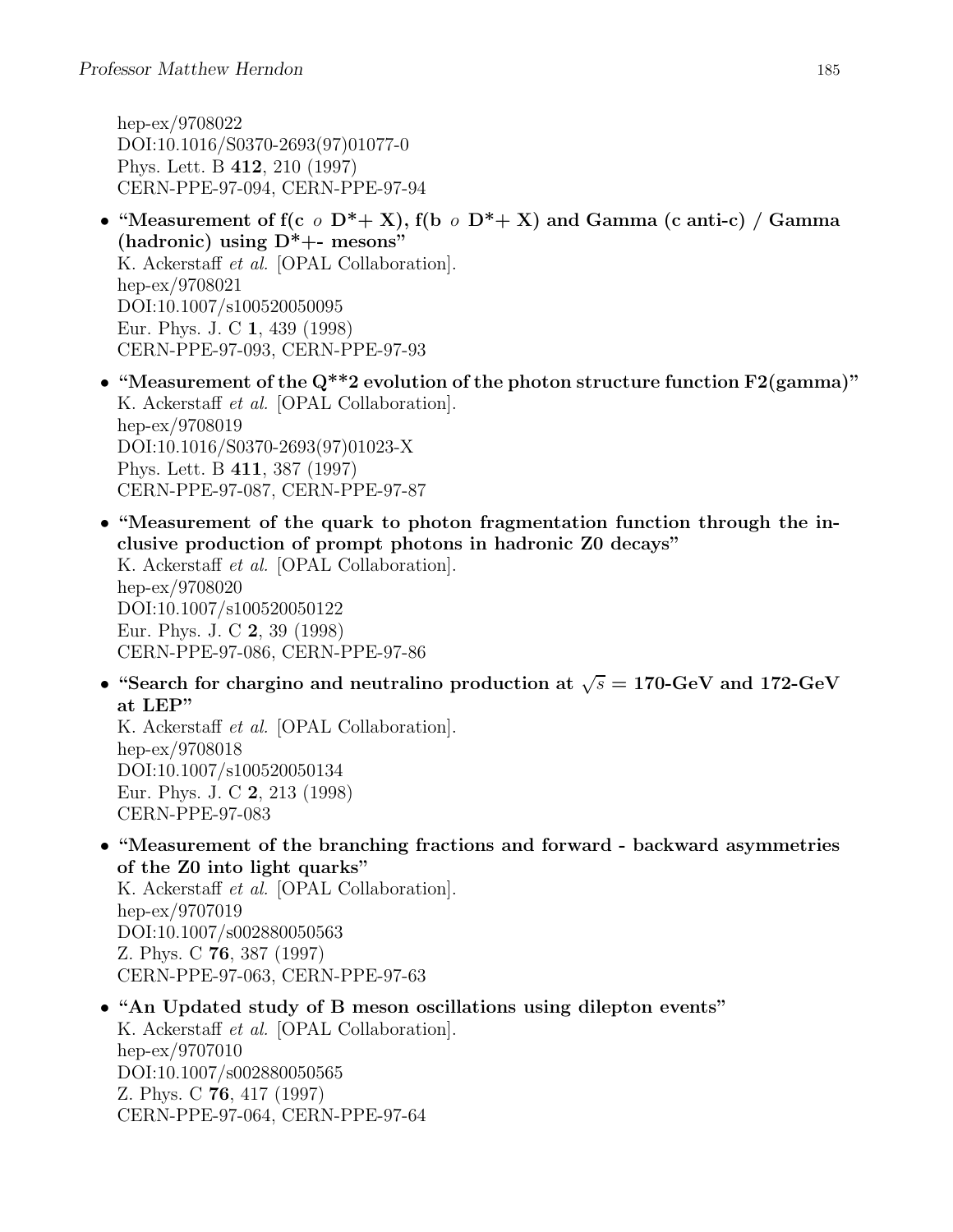• "An Upper limit on the branching ratio for tau decays into seven charged particles"

K. Ackerstaff et al. [OPAL Collaboration]. hep-ex/9707023 DOI:10.1016/S0370-2693(97)00648-5 Phys. Lett. B 404, 213 (1997) CERN-PPE-97-049, CERN-PPE-97-49

• "Search for scalar top and scalar bottom quarks at  $\sqrt{s} = 170$ -GeV - 172-GeV in  $e^+e^-$  collisions" K. Ackerstaff et al. [OPAL Collaboration].

DOI:10.1007/s002880050484 Z. Phys. C 75, 409 (1997). CERN-PPE-97-046, CERN-PPE-97-46

- "A Study of B meson oscillations using hadronic  $Z^0$  decays containing leptons" K. Ackerstaff et al. [OPAL Collaboration]. hep-ex/9707009 DOI:10.1007/s002880050564 Z. Phys. C 76, 401 (1997) CERN-PPE-97-036, CERN-PPE-97-36
- "Production of P wave charm and charm strange mesons in hadronic  $Z^0$  decays" K. Ackerstaff et al. [OPAL Collaboration]. DOI:10.1007/s002880050566 Z. Phys. C 76, 425 (1997). CERN-PPE-97-035, CERN-PPE-97-35
- "A Measurement of the hadronic decay current and the tau-neutrino helicity in tau-  $\sigma$  pi- pi- pi+ tau-neutrino" K. Ackerstaff et al. [OPAL Collaboration]. DOI:10.1007/s002880050505 Z. Phys. C 75, 593 (1997). CERN-PPE-97-020, CERN-PPE-97-20
- "QCD studies with  $e+e-$  annihilation data at 161-GeV" K. Ackerstaff et al. [OPAL Collaboration]. DOI:10.1007/s002880050462 Z. Phys. C 75, 193 (1997). CERN-PPE-97-015, CERN-PPE-97-15
- "Measurements of the b quark forward backward asymmetry around the Z0 peak using jet charge and vertex charge" K. Ackerstaff et al. [OPAL Collaboration]. DOI:10.1007/s002880050482 Z. Phys. C 75, 385 (1997). CERN-PPE-97-006, CERN-PPE-97-06, CERN-PPE-97-6
- "Study of phi (1020),  $D^*$  +- and  $B^*$  spin alignment in hadronic Z0 decays" K. Ackerstaff et al. [OPAL Collaboration].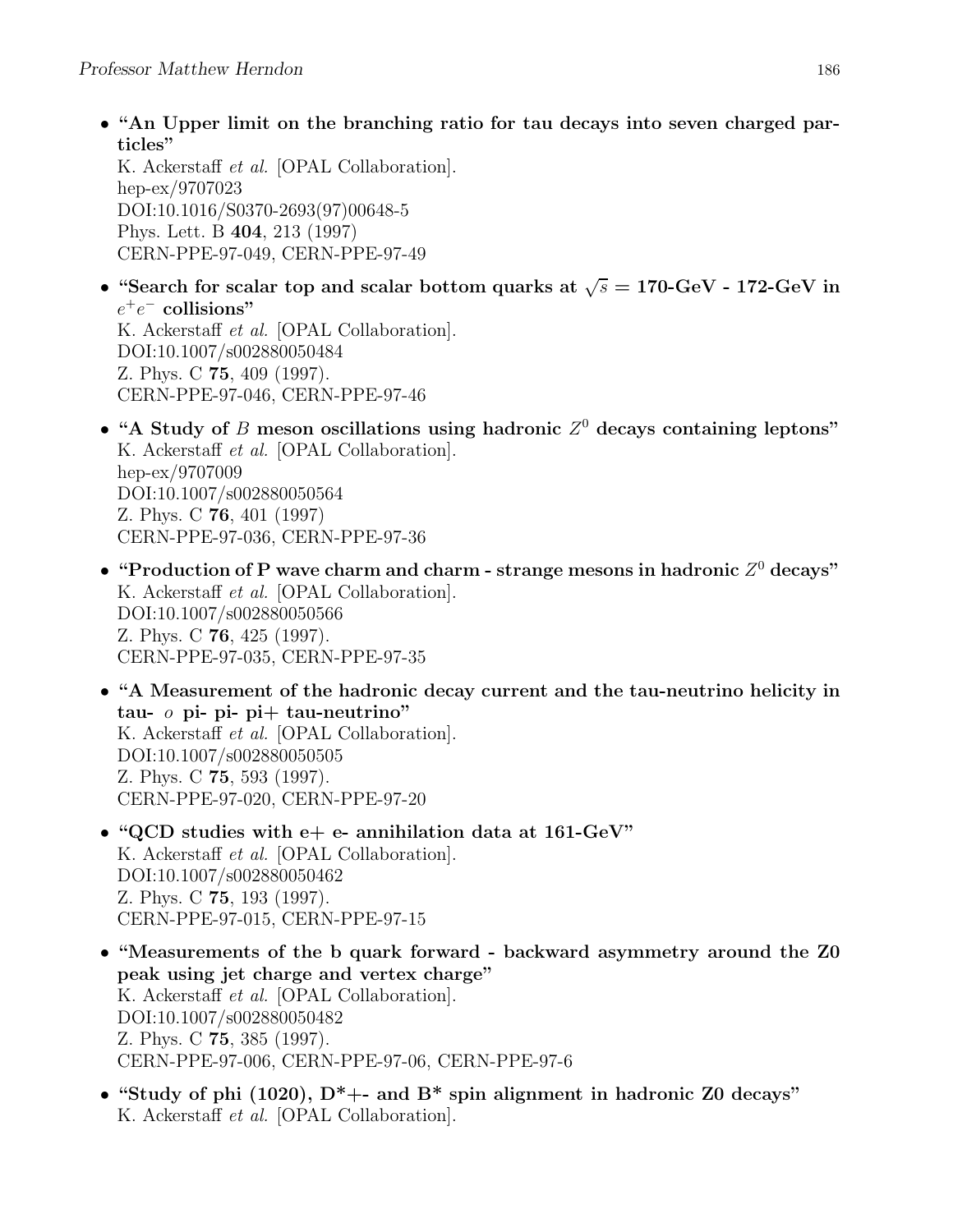DOI:10.1007/s002880050406 Z. Phys. C 74, 437 (1997). CERN-PPE-97-005, CERN-PPE-97-05, CERN-PPE-97-5

- "Measurement of the triple gauge boson coupling  $\alpha$  (w  $\phi$ ) from  $W^+W^-$  production in  $e^+e^-$  collisions at  $\sqrt{s} = 161$ -GeV" K. Ackerstaff et al. [OPAL Collaboration]. DOI:10.1016/S0370-2693(97)00162-7 Phys. Lett. B 397, 147 (1997). CERN-PPE-97-004, CERN-PPE-97-04, CERN-PPE-97-4
- "B\* production in Z0 decays" K. Ackerstaff et al. [OPAL Collaboration]. DOI:10.1007/s002880050404 Z. Phys. C 74, 413 (1997). CERN-PPE-96-192
- "Search for CP violation in Z0  $\sigma$  tau + tau and an upper limit on the weak dipole moment of the tau lepton" K. Ackerstaff et al. [OPAL Collaboration]. DOI:10.1007/s002880050403 Z. Phys. C 74, 403 (1997). CERN-PPE-96-184
- "Search for charged scalar leptons using the OPAL detector at  $s^{**}(1/2) = 161$ -GeV"

K. Ackerstaff et al. [OPAL Collaboration]. DOI:10.1016/S0370-2693(97)00073-7 Phys. Lett. B 396, 301 (1997). CERN-PPE-96-182

• "Measurement of the semileptonic branching fraction of inclusive b baryon decays to Lambda"

K. Ackerstaff et al. [OPAL Collaboration]. DOI:10.1007/s002880050405 Z. Phys. C 74, 423 (1997). CERN-PPE-96-166

- "An Improved measurement of  $R(b)$  using a double tagging method" K. Ackerstaff et al. [OPAL Collaboration]. DOI:10.1007/s002880050366 Z. Phys. C 74, 1 (1997). CERN-PPE-96-167
- "A Measurement of  $-V(cb)$  using anti-B0  $\sigma$  D<sup>\*</sup>+ lepton- anti-lepton-neutrino decays"

K. Ackerstaff et al. [OPAL Collaboration]. DOI:10.1016/S0370-2693(97)00056-7 Phys. Lett. B 395, 128 (1997). CERN-PPE-96-162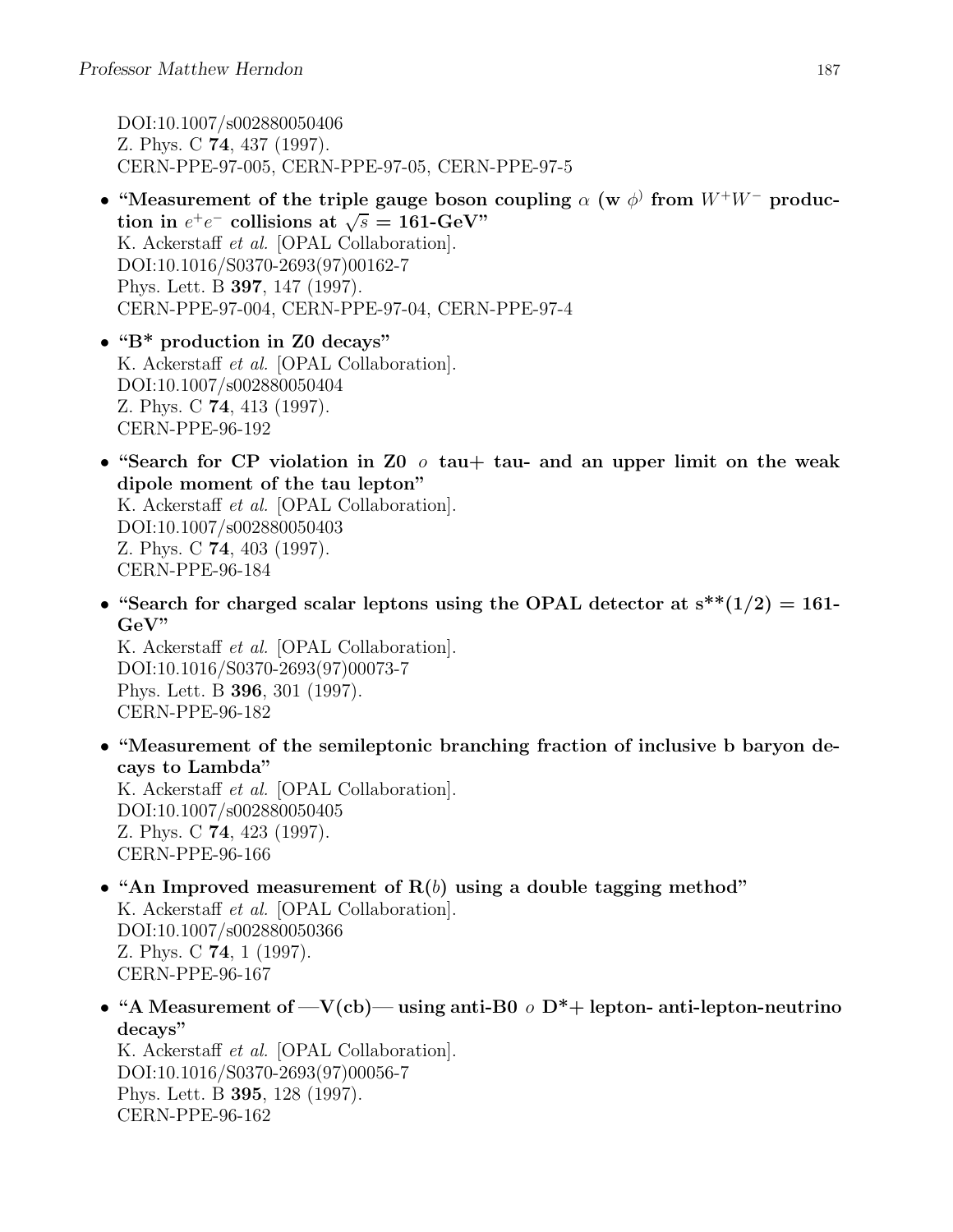• "Search for the standard model Higgs boson in e+ e- collisions at  $s^{**}(1/2)$  = 161-GeV"

K. Ackerstaff et al. [OPAL Collaboration]. DOI:10.1016/S0370-2693(96)01645-0 Phys. Lett. B 393, 231 (1997). CERN-PPE-96-161

• "Production of fermion pair events in  $e+e-$  collisions at 161-GeV center-of-mass energy"

K. Ackerstaff et al. [OPAL Collaboration]. DOI:10.1016/S0370-2693(97)81627-9 Phys. Lett. B 391, 221 (1997). CERN-PPE-96-156

- "Analysis of hadronic final states and the photon structure function F2 (gamma) in deep inelastic electron - photon scattering at LEP" K. Ackerstaff et al. [OPAL Collaboration]. DOI:10.1007/s002880050368 Z. Phys. C 74, 33 (1997). CERN-PPE-96-155
- "Photonic events with large missing energy in e+ e- collisions at  $s^{**}(1/2)$  =  $161$ -GeV"

K. Ackerstaff et al. [OPAL Collaboration]. DOI:10.1016/S0370-2693(96)01554-7 Phys. Lett. B 391, 210 (1997). CERN-PPE-96-154

• "Measurement of the QED longitudinal structure function of the photon using azimuthal correlations at LEP"

K. Ackerstaff et al. [OPAL Collaboration]. DOI:10.1007/s002880050369 Z. Phys. C 74, 49 (1997). CERN-PPE-96-153

- "Measurement of the mass of the W boson in  $e^+e^-$  collisions at  $S^{(1/2)} = 161$ -GeV" K. Ackerstaff et al. [OPAL Collaboration]. DOI:10.1016/S0370-2693(96)01452-9 Phys. Lett. B 389, 416 (1996). CERN-PPE-96-141
- "Search for unstable neutral and charged heavy leptons in  $e+e-$  collisions at  $S^{**}(1/2) = 161$ -GeV" K. Ackerstaff et al. [OPAL Collaboration]. DOI:10.1016/S0370-2693(96)01633-4 Phys. Lett. B 393, 217 (1997). CERN-PPE-96-140
- "Search for excited leptons in e+ e- collisions at  $s^{**}(1/2) = 161$ -GeV" K. Ackerstaff et al. [OPAL Collaboration].